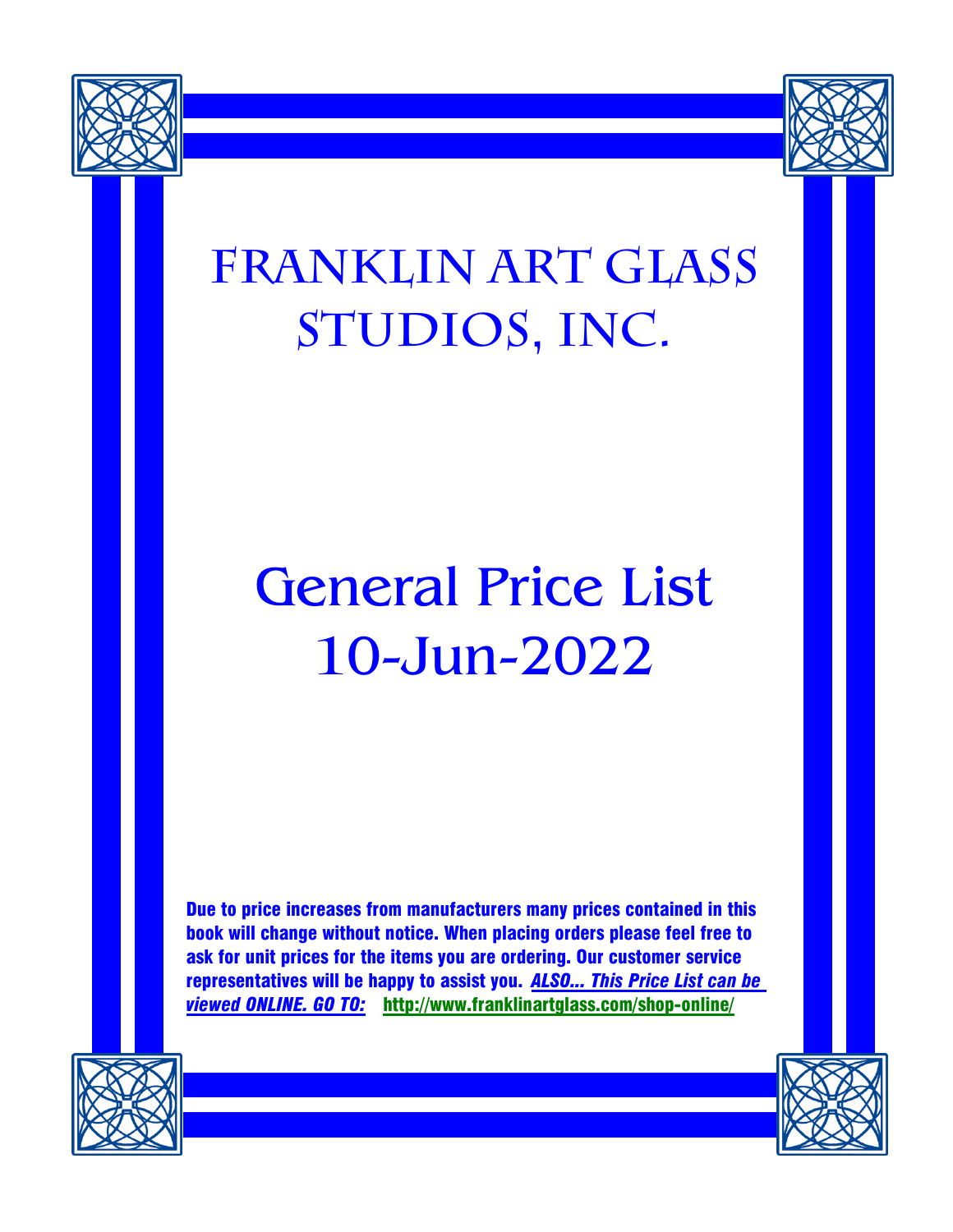NOTES: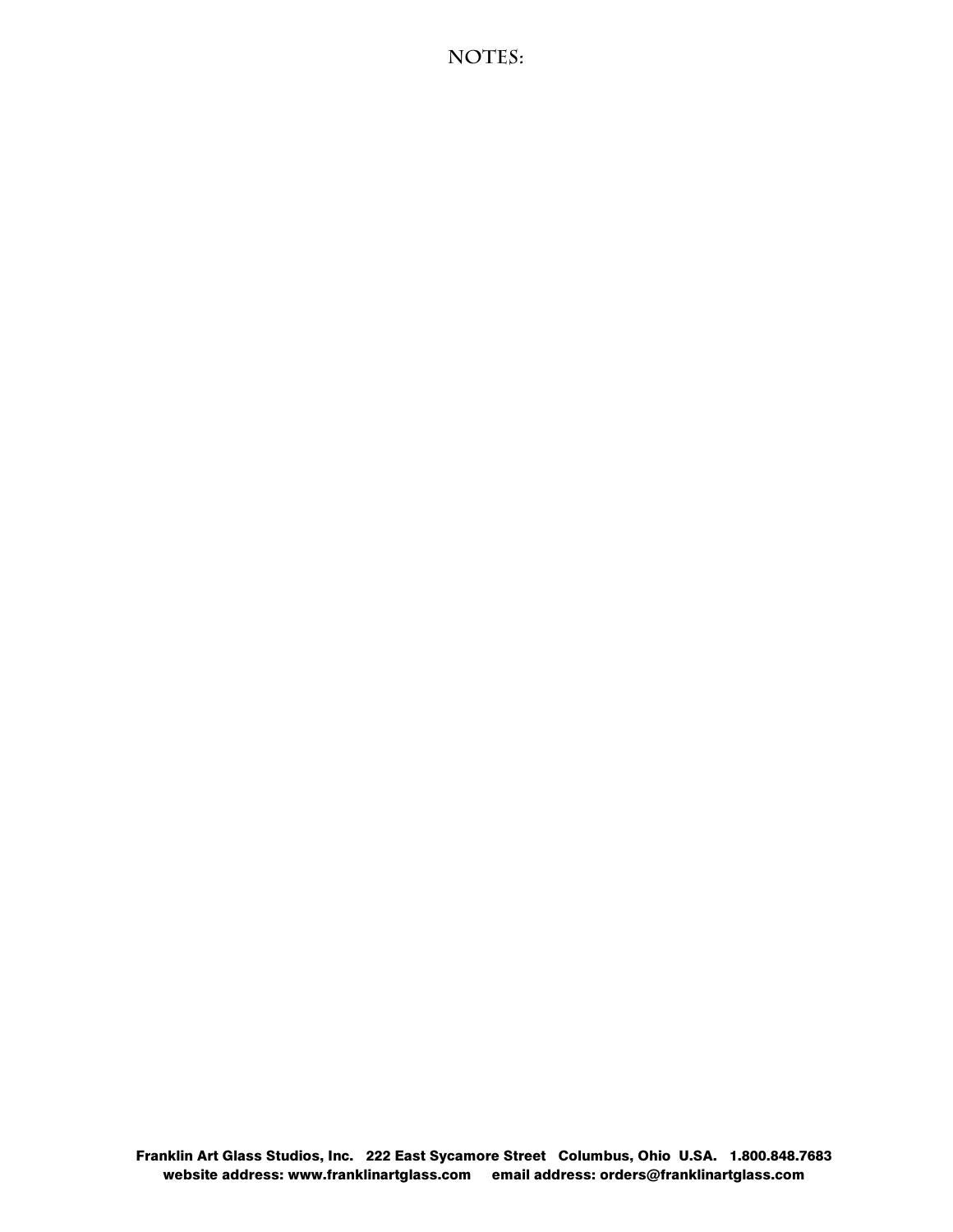# Terms & Conditions / General Information

### PHONE ORDERS

**EASY TO USE FORMAT:** We welcome all phone orders and maintain toll free service for all our domestic customers. The number is 1.800.848.7683. Personal and experienced sales representatives are available to take your phone orders during the following hours:

### Monday - Friday (phone orders)

| 8:00 am - 4:30 pm | Eastern Std. Time |
|-------------------|-------------------|
| 7:00 am - 3:30 pm | Central           |
| 6:00 am - 2:30 pm | Mountain          |
| 5:00 am - 1:30 pm | Pacific           |

### **Saturday** (phone orders)

| 8:00 am - NOON       | Eastern Std. Time |
|----------------------|-------------------|
| 7:00 am - 11:00 am   | Central           |
| $6:00$ am - 10:00 am | Mountain          |
| $5:00$ am - 9:00 am  | Pacific           |
|                      |                   |

For your convenience we also have a fax line available. Our fax number is 614.221.5223.

Please have the following information ready before calling to place your order: name, billing address, shipping address, daytime phone number and phone number at shipping location if different, method of payment (card number, expiration date, and security code if paying by credit card), CATALOG NUMBERS and quantity of items you wish to order, and any other special instructions.

Most orders are processed and shipped within two business days. During peak periods the lead time may extend an additional two to three business days.

### TERMS OF PAYMENT . . .

We accept American Express, MasterCard, and Visa for payment of your orders. C.O.D. orders will be shipped via UPS if boxes do not exceed UPS limits. As of 2021 the UPS C.O.D. fee is \$16.50 per C.O.D. tag. A check returned to us due to insufficient funds incurs a \$35.00 service charge per occurance.

### MISCELLANEOUS CHARGES

Service Charge: A \$5.00 service charge is added to an order whose merchandise totals less than \$50.00.

Boxing Charges: A boxing charge applies to all GLASS orders: small UPS box - \$8.50, large UPS box - \$26.00 (return box with foam inserts for a credit of \$5), wood crate for full sheets - \$50.00, modified wood crate for varying sizes of full sheets - \$75.00, specialty crate for oversize sheets - \$150.00, single skid - \$15.00, and double skid - \$50.00 (two wood crates maximum per skid). A boxing charge of \$10.00 per box applies to all METAL CHANNELS & WOOD FRAMING. A boxing charge of \$30.00 per box applies to STRIP BEVELS.

### TABLE OF CONTENTS

Section One GLASS PRICES……….....…4-20

Section Two

SUPPLY PRICES……...…21-87

### SHIPPING INFORMATION

**Preferred Method of Shipping:** We ship by UPS if cartons do not exceed 70 lbs. & 130 inches in combined length and girth. Oversize packages are charged as UPS specifies. To insure a UPS package in excess of the standard \$100/box an additional charge of \$1.15 per additional \$100 insurance (\$3.45 minimum). You must indicate to us if you want your packages to be insured for over the standard \$100/box. All risk is assumed by you over and above any insured value. All prepaid shipping charges are added to your sales receipt or invoice.

When you provide us your e-mail address we will arrange for e-mail notification from UPS when your order is shipped. This will provide you all the tracking information you need to know the status of your shipment.

**Damaged Shipments: Immediately upon receipt of a** shipment inspect all boxes carefully. If a box rattles or if damage is visible note as such BEFORE SIGNING for receipt of your shipment. Call the carrier at once to file a claim for either noted damage or concealed damage. The carrier is responsible for any damage once it is shipped from our dock. File all claims with the carrier. We cannot file claims on your behalf. You must contact the local carrier.

Shortages: We make every effort to insure your order arrives to you just as you ordered it. If we are out of stock on any item you order it will be marked "0" on your sales receipt or invoice. If there are shortages not noted on the sales receipt or invoice, call us at once at 1.800.848.7683 to report the shortage to us. We must have such notification of shortage within five business days of you receiving your shipment. Upon notification we will determine our responsibility for replacement.

Back Orders & Substitutions: We do not automatically back order items unless we are authorized by you, our customer, *in advance*. If there is an item not noted as being back ordered you may request this service by writing or calling us to authorize a back order or substitution.

The effective date of this price list is June 10, 2022 and supersedes all previous price lists. Prices may change at anytime without notice. Franklin Art Glass is not responsible for any misprints. All prices are FOB Columbus, Ohio. Possession of this price list does not constitute an offer to sell.

### 3 of 87

# ABOUT THIS PRICE LIST

All the information you need to look up a price is the catalog number from our Merchandise Catalog.

All products are listed in CATALOG NUMBER SEQUENCE . . . in ascending order . . . GLASS PRODUCTS ARE LISTED FIRST, THEN ALL SUPPLIES. Catalog numbers beginning with a letter appear after those beginning with a numeral.

# PRICE BREAKS . . .

Products may NOT be mixed for quantity price breaks. Any exceptions are noted in the price list.

# WHOLESALE PRICING PROGRAMS . . .

Three Pricing Programs are available to qualified wholesale customers. If you operate a sole proprietorship, partnership, or corporation in the stained glass industry you may be qualified to purchase under one of the three wholesale pricing programs (minimum projected annual purchase from Franklin are required, starting at \$1500.00). Request our Wholesale Policy and Application by phone or download the information online at www.franklinartglass. Franklin Art glass reserves the right to make the final decision regarding the establishment and maintenance of wholesale customers in one of the three pricing programs.

# RETURN POLICY . . .

Merchandise other than glass, metals (including foil), & books may be returned under the following terms. If we make a mistake in filling your order, or merchandise is found defective, you must call or write us for authorization to return the products(s) within thirty days of receipt of the product(s). You must include with the return a note citing from whom you received authorization to make the return AND a copy of the Sales Receipt or Invoice. We will replace or credit you for the return at our option. All product returned for any other reason(s) than noted above will be subject to a 15% restocking charge AND must be returned at YOUR expense. No credit or replacement will be given on any merchandise returned without proper authorization.

### GUARANTEES . . .

The liability of guarantee of merchandise sold by Franklin Art Glass is with the original manufacturer only, not Franklin Art Glass. We will provide you with all the information we have available to us in order to assist you in making a claim with a manufacturer.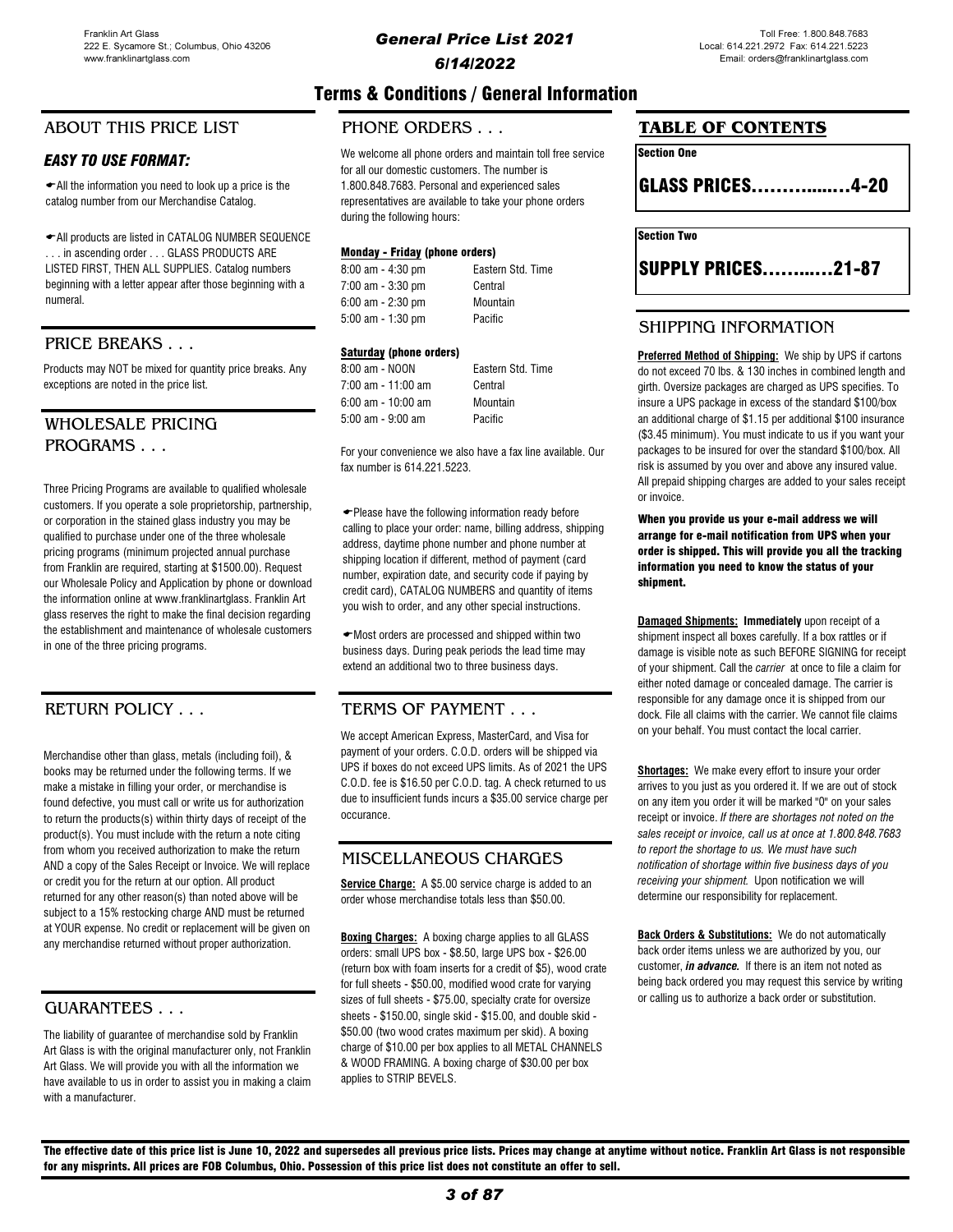### General Price List 2021 6/14/2022

← All sheet glass is priced per square foot unless noted otherwise.  $\leftarrow$ Quantity Price Breaks apply ONLY to purchases of FULL SHEETS...UNCUT.

All glass is mixable for the quantity price breaks unless noted otherwise. Full sheets may be cut down for UPS (large size) for the FIRST PRICE BREAK ONLY.

See the Merchandise Catalog for sheet sizes.

 $\text{F.S.} = \text{Full Sheet}$   $\text{F.S.} = \text{Full Sheet}$   $\text{Additional Price Break is available for 30 or MORE FULL SHEETS...PLEASE CALL!}$ 

|           | WISSMACH / KOKOMO GLASS |           |            | <b>Wissmach / Kokomo Glass (Continued)</b> |          |             |            | <b>Wissmach / Kokomo Glass (Continued)</b> |          |           |            |
|-----------|-------------------------|-----------|------------|--------------------------------------------|----------|-------------|------------|--------------------------------------------|----------|-----------|------------|
| Cat. No.  | Per S.F.                | 1-14 F.S. | 15-29 F.S. | Cat. No.                                   | Per S.F. | $1-14$ F.S. | 15-29 F.S. | Cat. No.                                   | Per S.F. | 1-14 F.S. | 15-29 F.S. |
| 0001-0114 | \$8.59                  | 6.87      | 5.76       | 0051-0114                                  | \$8.29   | 6.63        | 5.55       | 0101-0114                                  | \$8.29   | 6.63      | 5.55       |
| 0002-0114 | \$8.29                  | 6.63      | 5.55       | 0052-0114                                  | \$64.39  | 51.51       | 43.14      | 0102-0085                                  | \$27.99  | 22.39     | 18.75      |
| 0003-0114 | \$8.29                  | 6.63      | 5.55       | 0053-0114                                  | \$14.99  | 11.99       | 10.04      | 0103-0085                                  | \$27.99  | 22.39     | 18.75      |
| 0004-0114 | \$8.29                  | 6.63      | 5.55       | 0054-0114                                  | \$14.99  | 11.99       | 10.04      | 0104-0085                                  | \$27.49  | 21.99     | 18.42      |
| 0005-0114 | \$8.29                  | 6.63      | 5.55       | 0055-0114                                  | \$8.29   | 6.63        | 5.55       | 0105-0114                                  | \$8.59   | 6.87      | 5.76       |
| 0006-0114 | \$8.29                  | 6.63      | 5.55       | 0056-0114                                  | \$8.29   | 6.63        | 5.55       | 0106-0114                                  | \$8.59   | 6.87      | 5.76       |
| 0007-0114 | \$9.59                  | 7.67      | 6.43       | 0057-0114                                  | \$64.39  | 51.51       | 43.14      | 0107-0085                                  | \$16.10  | 12.88     | 10.79      |
| 0008-0114 | \$8.29                  | 6.63      | 5.55       | 0058-0114                                  | \$8.29   | 6.63        | 5.55       | 0108-0114                                  | \$8.59   | 6.87      | 5.76       |
| 0009-0114 | \$8.29                  | 6.63      | 5.55       | 0059-0114                                  | \$14.99  | 11.99       | 10.04      | 0109-0114                                  | \$9.59   | 7.67      | 6.43       |
| 0010-0114 | \$8.29                  | 6.63      | 5.55       | 0060-0114                                  | \$14.99  | 11.99       | 10.04      | 0110-0085                                  | \$16.10  | 12.88     | 10.79      |
| 0011-0114 | \$8.29                  | 6.63      | 5.55       | 0061-0114                                  | \$8.29   | 6.63        | 5.55       | 0111-0085                                  | \$16.10  | 12.88     | 10.79      |
| 0012-0114 | \$8.29                  | 6.63      | 5.55       | 0062-0114                                  | \$9.59   | 7.67        | 6.43       | 0112-0085                                  | \$16.10  | 12.88     | 10.79      |
| 0013-0114 | \$8.29                  | 6.63      | 5.55       | 0063-0014                                  | \$8.59   | 6.87        | 5.76       | 0113-0085                                  | \$27.49  | 21.99     | 18.42      |
| 0014-0114 | \$9.59                  | 7.67      | 6.43       | 0064-0014                                  | \$8.59   | 6.87        | 5.76       | 0114-0085                                  | \$27.49  | 21.99     | 18.42      |
| 0015-0114 | \$8.29                  | 6.63      | 5.55       | 0065-0114                                  | \$8.59   | 6.87        | 5.76       | 0115-0114                                  | \$8.29   | 6.63      | 5.55       |
| 0016-0114 | \$8.29                  | 6.63      | 5.55       | 0066-0114                                  | \$9.59   | 7.67        | 6.43       | 0116-0085                                  | \$16.10  | 12.88     | 10.79      |
| 0017-0114 | \$8.29                  | 6.63      | 5.55       | 0067-0114                                  | \$8.59   | 6.87        | 5.76       | 0117-0114                                  | \$9.59   | 7.67      | 6.43       |
| 0018-0114 | \$8.29                  | 6.63      | 5.55       | 0068-0114                                  | \$16.79  | 13.43       | 11.25      | 0118-0085                                  | \$17.19  | 13.75     | 11.52      |
| 0019-0114 | \$9.59                  | 7.67      | 6.43       | 0069-0085                                  | \$16.10  | 12.88       | 10.79      | 0119-0085                                  | \$27.49  | 21.99     | 18.42      |
| 0020-0114 | \$8.29                  | 6.63      | 5.55       | 0070-0085                                  | \$16.10  | 12.88       | 10.79      | 0120-0085                                  | \$27.49  | 21.99     | 18.42      |
| 0021-0114 | \$8.29                  | 6.63      | 5.55       | 0071-0114                                  | \$8.59   | 6.87        | 5.76       | 0121-0085                                  | \$16.10  | 12.88     | 10.79      |
| 0022-0114 | \$8.29                  | 6.63      | 5.55       | 0072-0114                                  | \$8.59   | 6.87        | 5.76       | 0122-0085                                  | \$16.10  | 12.88     | 10.79      |
| 0023-0114 | \$8.59                  | 6.87      | 5.76       | 0073-0085                                  | \$16.59  | 13.27       | 11.12      | 0123-0114                                  | \$9.10   | 7.28      | 6.10       |
| 0024-0114 | \$8.59                  | 6.87      | 5.76       | 0074-0085                                  | \$16.69  | 13.35       | 11.18      | 0124-0114                                  | \$10.29  | 8.23      | 6.89       |
| 0025-0114 | \$8.59                  | 6.87      | 5.76       | 0075-0085                                  | \$27.49  | 21.99       | 18.42      | 0125-0114                                  | \$9.10   | 7.28      | 6.10       |
| 0026-0114 | \$14.99                 | 11.99     | 10.04      | 0076-0114                                  | \$8.29   | 6.63        | 5.55       | 0126-0085                                  | \$34.79  | 27.83     | 23.31      |
| 0027-0114 | \$14.99                 | 11.99     | 10.04      | 0077-0114                                  | \$8.29   | 6.63        | 5.55       | 0127-0085                                  | \$16.10  | 12.88     | 10.79      |
| 0028-0114 | \$8.29                  | 6.63      | 5.55       | 0078-0085                                  | \$16.59  | 13.27       | 11.12      | 0128-0085                                  | \$34.79  | 27.83     | 23.31      |
| 0029-0114 | \$8.29                  | 6.63      | 5.55       | 0079-0085                                  | \$17.19  | 13.75       | 11.52      | 0129-0114                                  | \$9.59   | 7.67      | 6.43       |
| 0030-0085 | \$16.10                 | 12.88     | 10.79      | 0080-0085                                  | \$16.10  | 12.88       | 10.79      | 0130-0114                                  | \$8.29   | 6.63      | 5.55       |
| 0031-0114 | \$14.99                 | 11.99     | 10.04      | 0081-0085                                  | \$18.89  | 15.11       | 12.66      | 0131-0114                                  | \$8.29   | 6.63      | 5.55       |
| 0032-0114 | \$8.29                  | 6.63      | 5.55       | 0082-0114                                  | \$8.29   | 6.63        | 5.55       | 0132-0085                                  | \$17.19  | 13.75     | 11.52      |
| 0033-0114 | \$8.29                  | 6.63      | 5.55       | 0083-0085                                  | \$16.69  | 13.35       | 11.18      | 0133-0085                                  | \$16.69  | 13.35     | 11.18      |
| 0034-0114 | \$8.29                  | 6.63      | 5.55       | 0084-0085                                  | \$18.39  | 14.71       | 12.32      | 0134-0114                                  | \$8.59   | 6.87      | 5.76       |
| 0035-0114 | \$8.29                  | 6.63      | 5.55       | 0085-0114                                  | \$8.59   | 6.87        | 5.76       | 0135-0114                                  | \$9.59   | 7.67      | 6.43       |
| 0036-0114 | \$8.29                  | 6.63      | 5.55       | 0086-0085                                  | \$16.10  | 12.88       | 10.79      | 0136-0085                                  | \$16.59  | 13.27     | 11.12      |
| 0037-0114 | \$8.29                  | 6.63      | 5.55       | 0087-0114                                  | \$8.29   | 6.63        | 5.55       | 0137-0114                                  | \$8.59   | 6.87      | 5.76       |
| 0038-0085 | \$27.49                 | 21.99     | 18.42      | 0088-0085                                  | \$17.19  | 13.75       | 11.52      | 0138-0085                                  | \$16.10  | 12.88     | 10.79      |
| 0039-0085 | \$27.49                 | 21.99     | 18.42      | 0089-0085                                  | \$16.69  | 13.35       | 11.18      | 0139-0114                                  | \$8.59   | 6.87      | 5.76       |
| 0040-0085 | \$19.19                 | 15.35     | 12.86      | 0090-0085                                  | \$18.89  | 15.11       | 12.66      | 0140-0114                                  | \$8.59   | 6.87      | 5.76       |
| 0041-0114 | \$9.59                  | 7.67      | 6.43       | 0091-0085                                  | \$16.59  | 13.27       | 11.12      | 0141-0085                                  | \$16.10  | 12.88     | 10.79      |
| 0042-0114 | \$9.10                  | 7.28      | 6.10       | 0092-0085                                  | \$16.59  | 13.27       | 11.12      | 0142-0114                                  | \$8.29   | 6.63      | 5.55       |
| 0043-0085 | \$28.19                 | 22.55     | 18.89      | 0093-0114                                  | \$8.59   | 6.87        | 5.76       | 0143-0114                                  | \$8.59   | 6.87      | 5.76       |
| 0044-0114 | \$14.99                 | 11.99     | 10.04      | 0094-0085                                  | \$18.89  | 15.11       | 12.66      | 0144-0114                                  | \$8.59   | 6.87      | 5.76       |
| 0045-0085 | \$16.10                 | 12.88     | 10.79      | 0095-0085                                  | \$27.99  | 22.39       | 18.75      | 0145-0085                                  | \$27.99  | 22.39     | 18.75      |
| 0046-0085 | \$16.10                 | 12.88     | 10.79      | 0096-0114                                  | \$8.59   | 6.87        | 5.76       | 0146-0085                                  | \$16.10  | 12.88     | 10.79      |
| 0047-0114 | \$64.39                 | 51.51     | 43.14      | 0097-0085                                  | \$18.39  | 14.71       | 12.32      | 0147-0114                                  | \$8.59   | 6.87      | 5.76       |
| 0048-0114 | \$8.29                  | 6.63      | 5.55       | 0098-0085                                  | \$18.39  | 14.71       | 12.32      | 0148-0085                                  | \$27.99  | 22.39     | 18.75      |
| 0049-0114 | \$8.59                  | 6.87      | 5.76       | 0099-0114                                  | \$14.99  | 11.99       | 10.04      | 0149-0114                                  | \$8.59   | 6.87      | 5.76       |
| 0050-0114 | \$8.59                  | 6.87      | 5.76       | 0100-0114                                  | \$8.59   | 6.87        | 5.76       | 0150-0114                                  | \$8.59   | 6.87      | 5.76       |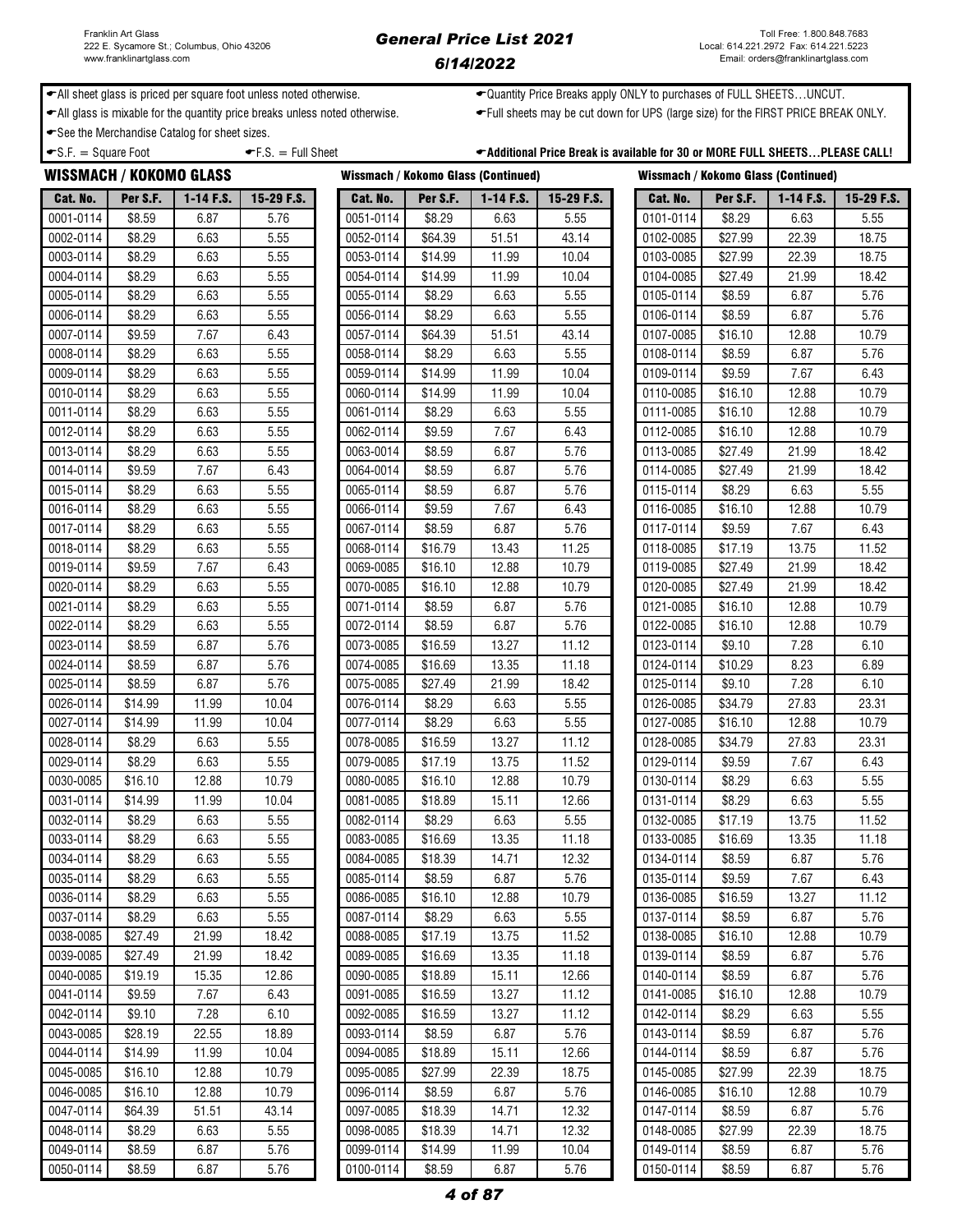### General Price List 2021 6/14/2022

◆ All sheet glass is priced per square foot unless noted otherwise. <br>◆ Quantity Price Breaks apply ONLY to purchases of FULL SHEETS…UNCUT.

All glass is mixable for the quantity price breaks unless noted otherwise. Full sheets may be cut down for UPS (large size) for the FIRST PRICE BREAK ONLY.

← See the Merchandise Catalog for sheet sizes.

 $\bullet$  S.F.  $=$  Square Foot  $\bullet$  F.S.  $=$  Full Sheet  $\bullet$  Additional Price Break is available for 30 or MORE FULL SHEETS...PLEASE CALL!

| <b>Wissmach / Kokomo Glass</b> |          |             |            | <b>Wissmach / Kokomo Glass (Continued)</b> |          |                                      |            |  | <b>Wissmach / Kokomo Glass (Continued)</b> |          |                                      |            |  |
|--------------------------------|----------|-------------|------------|--------------------------------------------|----------|--------------------------------------|------------|--|--------------------------------------------|----------|--------------------------------------|------------|--|
| Cat. No.                       | Per S.F. | $1-14$ F.S. | 15-29 F.S. | Cat. No.                                   | Per S.F. | $1-14$ F.S.                          | 15-29 F.S. |  | Cat. No.                                   | Per S.F. | $1-14$ F.S.                          | 15-29 F.S. |  |
| 0151-0114                      | \$8.59   | 6.87        | 5.76       | 0201-0114                                  | \$8.59   | 6.87                                 | 5.76       |  | 0250-0114                                  | \$9.10   | 7.28                                 | 6.10       |  |
| 0152-0114                      | \$8.59   | 6.87        | 5.76       | 0202-0114                                  | \$8.59   | 6.87                                 | 5.76       |  | 0251-0114                                  | \$8.59   | 6.87                                 | 5.76       |  |
| 0153-0114                      | \$8.59   | 6.87        | 5.76       | 0203-0114                                  | \$14.99  | 11.99                                | 10.04      |  | 0252-0114                                  | \$8.59   | 6.87                                 | 5.76       |  |
| 0154-0114                      | \$8.59   | 6.87        | 5.76       | 0204-0114                                  | \$14.99  | 11.99                                | 10.04      |  | 0253-0114                                  | \$8.59   | 6.87                                 | 5.76       |  |
| 0155-0114                      | \$8.29   | 6.63        | 5.55       | 0205-0114                                  | \$8.29   | 6.63                                 | 5.55       |  | 0254-0114                                  | \$14.99  | 11.99                                | 10.04      |  |
| 0156-0114                      | \$8.59   | 6.87        | 5.76       | 0206-0114                                  | \$8.29   | 6.63                                 | 5.55       |  | 0255-0114                                  | \$8.29   | 6.63                                 | 5.55       |  |
| 0157-0114                      | \$8.29   | 6.63        | 5.55       | 0207-0114                                  | \$16.79  | 13.43                                | 11.25      |  | 0256-0114                                  | \$8.59   | 6.87                                 | 5.76       |  |
| 0158-0114                      | \$8.29   | 6.63        | 5.55       | 0208-0114                                  | \$10.10  | 8.08                                 | 6.77       |  | 0257-0114                                  | \$9.10   | 7.28                                 | 6.10       |  |
| 0159-0114                      | \$8.59   | 6.87        | 5.76       | 0209-0114                                  | \$18.49  | 14.79                                | 12.39      |  | 0258-0114                                  | \$8.59   | 6.87                                 | 5.76       |  |
| 0160-0114                      | \$8.59   | 6.87        | 5.76       | 0210-0114                                  | \$10.10  | 8.08                                 | 6.77       |  | 0259-0114                                  | \$10.29  | 8.23                                 | 6.89       |  |
| 0161-0114                      | \$8.59   | 6.87        | 5.76       | 0211-0114                                  | \$10.10  | 8.08                                 | 6.77       |  | 0260-0114                                  | \$9.59   | 7.67                                 | 6.43       |  |
| 0162-0114                      | \$14.99  | 11.99       | 10.04      | 0212-0114                                  | \$10.10  | 8.08                                 | 6.77       |  | 0261-0114                                  | \$8.59   | 6.87                                 | 5.76       |  |
| 0163-0114                      | \$8.59   | 6.87        | 5.76       | 0213-0114                                  | \$64.39  | 51.51                                | 43.14      |  | 0262-0114                                  | \$8.59   | 6.87                                 | 5.76       |  |
| 0164-0114                      | \$8.59   | 6.87        | 5.76       | 0214-0114                                  | \$9.59   | 7.67                                 | 6.43       |  | 0263-0114                                  | \$9.10   | 7.28                                 | 6.10       |  |
| 0165-0085                      | \$27.49  | 21.99       | 18.42      | 0215-0114                                  | \$8.59   | 6.87                                 | 5.76       |  | 0264-0114                                  | \$9.10   | 7.28                                 | 6.10       |  |
| 0166-0085                      | \$27.49  | 21.99       | 18.42      | 0216-0114                                  | \$8.59   | 6.87                                 | 5.76       |  | 0265-0114                                  | \$9.10   | 7.28                                 | 6.10       |  |
| 0167-0085                      | \$18.39  | 14.71       | 12.32      | 0217-0114                                  | \$8.59   | 6.87                                 | 5.76       |  | 0266-0114                                  | \$8.59   | 6.87                                 | 5.76       |  |
| 0168-0114                      | \$8.59   | 6.87        | 5.76       | 0218-0114                                  | \$16.79  | 13.43                                | 11.25      |  | 0267-0114                                  | \$8.59   | 6.87                                 | 5.76       |  |
| 0169-0114                      | \$8.59   | 6.87        | 5.76       | 0219-0114                                  | \$8.29   | 6.63                                 | 5.55       |  | 0268-0085                                  | \$16.79  | 13.43                                | 11.25      |  |
| 0170-0085                      | \$17.19  | 13.75       | 11.52      | 0220-0114                                  | \$10.10  | 8.08                                 | 6.77       |  | 0269-0085                                  | \$16.79  | 13.43                                | 11.25      |  |
| 0171-0085                      | \$16.10  | 12.88       | 10.79      | 0221-0114                                  | \$8.29   | 6.63                                 | 5.55       |  | 0270-0114                                  | \$8.59   | 6.87                                 | 5.76       |  |
| 0172-0085                      | \$27.99  | 22.39       | 18.75      | 0222-0085                                  | \$34.79  | 27.83                                | 23.31      |  | 0271-0085                                  | \$16.10  | 12.88                                | 10.79      |  |
| 0173-0085                      | \$27.49  | 21.99       | 18.42      | 0223-0114                                  | \$8.59   | 6.87                                 | 5.76       |  | 0272-0085                                  | \$18.39  | 14.71                                | 12.32      |  |
| 0174-0114                      | \$9.59   | 7.67        | 6.43       | 0224-0114                                  | \$8.59   | 6.87                                 | 5.76       |  | 0273-0085                                  | \$20.89  | 16.71                                | 14.00      |  |
| 0175-0085                      | \$27.49  | 21.99       | 18.42      | 0225-0114                                  | \$8.29   | 6.63                                 | 5.55       |  | 0274-0085                                  | \$18.99  | 15.19                                | 12.72      |  |
| 0176-0114                      | \$16.79  | 13.43       | 11.25      | 0226-0114                                  | \$8.29   | 6.63                                 | 5.55       |  | 0275-0085                                  | \$18.39  | 14.71                                | 12.32      |  |
| 0177-0085                      | \$16.10  | 12.88       | 10.79      | 0227-0114                                  | \$8.29   | 6.63                                 | 5.55       |  | 0276-0114                                  | \$9.10   | 7.28                                 | 6.10       |  |
| 0178-0085                      | \$27.49  | 21.99       | 18.42      | 0228-0114                                  | \$8.29   | 6.63                                 | 5.55       |  | 0277-0114                                  | \$9.10   | 7.28                                 | 6.10       |  |
| 0179-0114                      | \$8.29   | 6.63        | 5.55       | 0229-0085                                  | \$18.39  | 14.71                                | 12.32      |  | 0278-0114                                  | \$8.59   | 6.87                                 | 5.76       |  |
| 0180-0114                      | \$64.39  | 51.51       | 43.14      | 0230-0085                                  | \$18.39  | 14.71                                | 12.32      |  | 0279-0114                                  | \$9.10   | 7.28                                 | 6.10       |  |
| 0181-0114                      | \$8.59   | 6.87        | 5.76       | 0231-0114                                  | \$8.59   | 6.87                                 | 5.76       |  | 0280-0114                                  | \$8.29   | 6.63                                 | 5.55       |  |
| 0182-0114                      | \$8.59   | 6.87        | 5.76       | 0232-0114                                  | \$9.59   | 7.67                                 | 6.43       |  | 0281-0114                                  | \$9.59   | 7.67                                 | 6.43       |  |
| 0183-0114                      | \$8.59   | 6.87        | 5.76       | 0233-0085                                  | \$16.79  | 13.43                                | 11.25      |  | 0282-0114                                  | \$9.59   | 7.67                                 | 6.43       |  |
| 0184-0114                      | \$8.29   | 6.63        | 5.55       | 0234-0114                                  | \$8.59   | 6.87                                 | 5.76       |  | 0283-0114                                  | \$9.59   | 7.67                                 | 6.43       |  |
| 0185-0114                      | \$8.59   | 6.87        | 5.76       | 0235-0114                                  | \$8.29   | 6.63                                 | 5.55       |  | 0284-0085                                  | \$35.29  | 28.23                                | 23.64      |  |
| 0186-0114                      | \$8.59   | 6.87        | 5.76       | 0236-0114                                  | \$8.59   | 6.87                                 | 5.76       |  | 0285-0085                                  | \$16.79  | 13.43                                | 11.25      |  |
| 0187-0114                      | \$9.59   | 7.67        | 6.43       | 0237-0085                                  | \$16.79  | 13.43                                | 11.25      |  | 0286-0085                                  | \$18.59  | 14.87                                | 12.46      |  |
| 0188-0114                      | \$9.59   | 7.67        | 6.43       | 0238-0085                                  | \$34.79  | 27.83                                | 23.31      |  |                                            |          |                                      |            |  |
| 0189-0114                      | \$14.99  | 11.99       | 10.04      | 0239-0085                                  | \$34.79  | 27.83                                | 23.31      |  | <b>ENGLISH MUFFLE GLASS</b>                |          |                                      |            |  |
| 0190-0085                      | \$16.10  | 12.88       | 10.79      | 0240-0085                                  | \$34.79  | 27.83                                | 23.31      |  | 0287-0114                                  | \$11.69  | 9.35                                 | 7.83       |  |
| 0191-0114                      | \$8.29   | 6.63        | 5.55       | 0241-0085                                  | \$34.79  | 27.83                                | 23.31      |  | 0288-0114                                  | \$55.60  | 44.48                                | 37.25      |  |
| 0192-0114                      | \$9.59   | 7.67        | 6.43       | 0242-0114                                  | \$55.60  | 44.48                                | 37.25      |  |                                            |          | $(F.S. = 17" \times 20", 2.36 S.F.)$ |            |  |
| 0193-0114                      | \$8.59   | 6.87        | 5.76       |                                            |          | $(F.S. = 17" \times 20", 2.36 S.F.)$ |            |  | 0289-0114                                  | \$9.59   | 7.67                                 | 6.43       |  |
| 0194-0114                      | \$8.59   | 6.87        | 5.76       | 0243-0085                                  | \$16.10  | 12.88                                | 10.79      |  | 0290-0114                                  | \$8.29   | 6.63                                 | 5.55       |  |
| 0195-0114                      | \$14.99  | 11.99       | 10.04      | 0244-0085                                  | \$16.10  | 12.88                                | 10.79      |  | 0291-0114                                  | \$8.29   | 6.63                                 | 5.55       |  |
| 0196-0114                      | \$8.29   | 6.63        | 5.55       | 0245-0114                                  | \$8.29   | 6.63                                 | 5.55       |  | 0292-0114                                  | \$9.59   | 7.67                                 | 6.43       |  |
| 0197-0114                      | \$8.29   | 6.63        | 5.55       | 0246-0114                                  | \$10.29  | 8.23                                 | 6.89       |  | 0293-0114                                  | \$8.29   | 6.63                                 | 5.55       |  |
| 0198-0114                      | \$8.59   | 6.87        | 5.76       | 0247-0114                                  | \$8.59   | 6.87                                 | 5.76       |  | 0294-0114                                  | \$8.29   | 6.63                                 | 5.55       |  |
| 0199-0114                      | \$14.99  | 11.99       | 10.04      | 0248-0114                                  | \$9.10   | 7.28                                 | 6.10       |  | 0295-0114                                  | \$8.29   | 6.63                                 | 5.55       |  |
| 0200-0114                      | \$8.29   | 6.63        | 5.55       | 0249-0114                                  | \$14.99  | 11.99                                | 10.04      |  | 0296-0114                                  | \$8.29   | 6.63                                 | 5.55       |  |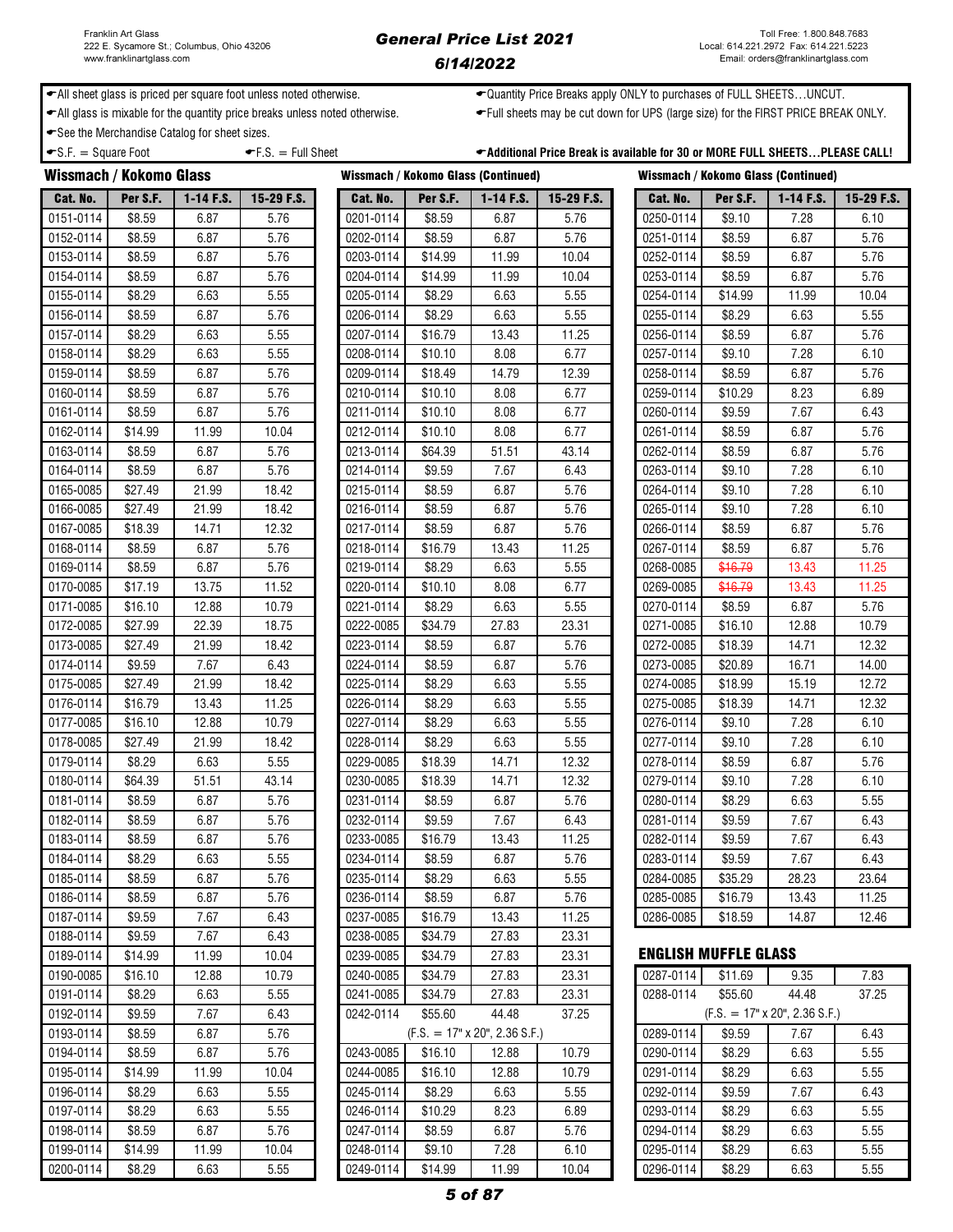← All sheet glass is priced per square foot unless noted otherwise.  $\leftarrow$ Quantity Price Breaks apply ONLY to purchases of FULL SHEETS...UNCUT.

All glass is mixable for the quantity price breaks unless noted otherwise. Full sheets may be cut down for UPS (large size) for the FIRST PRICE BREAK ONLY.

See the Merchandise Catalog for sheet sizes.

 $\bullet$  S.F.  $=$  Square Foot  $\bullet$  F.S.  $=$  Full Sheet  $\bullet$  Additional Price Break is available for 30 or MORE FULL SHEETS...PLEASE CALL!

|           |          | <b>English Muffle Glass (Continued)</b>    |            |           |                                | <b>Wissmach / Kokomo Glass (Continued)</b> |            | <b>GLUE CHIP GLASS</b> |          |                                           |            |
|-----------|----------|--------------------------------------------|------------|-----------|--------------------------------|--------------------------------------------|------------|------------------------|----------|-------------------------------------------|------------|
| Cat. No.  | Per S.F. | 1-14 F.S.                                  | 15-29 F.S. | Cat. No.  | Per S.F.                       | 1-14 F.S.                                  | 15-29 F.S. |                        |          | ALL COLORED GLUE CHIP GLASS IS BEING      |            |
| 0297-0114 | \$8.29   | 6.63                                       | 5.55       | 0508-0114 | \$8.59                         | 6.87                                       | 5.76       |                        |          | DISCONTINUED (HIGLIGHTED BELOW). STOCK IS |            |
| 0298-0114 | \$8.29   | 6.63                                       | 5.55       | 0509-0114 | \$8.29                         | 6.63                                       | 5.55       | LIMITED.               |          |                                           |            |
| 0299-0114 | \$8.29   | 6.63                                       | 5.55       | 0510-0114 | \$8.59                         | 6.87                                       | 5.76       | Cat. No.               | Per S.F. | 1-14 F.S.                                 | 15-29 F.S. |
| 0300-0114 | \$8.29   | 6.63                                       | 5.55       | 0511-0114 | \$8.29                         | 6.63                                       | 5.55       | 0701-0495              | \$6.65   | 5.32                                      | 4.46       |
| 0301-0114 | \$8.29   | 6.63                                       | 5.55       | 0512-0114 | \$8.59                         | 6.87                                       | 5.76       | 0702-0495              | \$6.95   | 5.56                                      | 4.66       |
| 0302-0114 | \$8.29   | 6.63                                       | 5.55       | 0513-0114 | \$8.29                         | 6.63                                       | 5.55       |                        |          |                                           |            |
| 0303-0114 | \$8.29   | 6.63                                       | 5.55       | 0514-0114 | \$8.59                         | 6.87                                       | 5.76       |                        |          |                                           |            |
| 0304-0114 | \$9.59   | 7.67                                       | 6.43       | 0515-0114 | \$8.29                         | 6.63                                       | 5.55       |                        |          |                                           |            |
| 0305-0114 | \$9.59   | 7.67                                       | 6.43       | 0516-0114 | \$8.59                         | 6.87                                       | 5.76       | 0723-0072              | \$12.65  | 10.12                                     | 8.48       |
| 0306-0114 | \$8.29   | 6.63                                       | 5.55       | 0517-0114 | \$8.29                         | 6.63                                       | 5.55       | 0728-0291              | \$11.50  | 9.20                                      | 7.71       |
| 0307-0114 | \$11.69  | 9.35                                       | 7.83       | 0518-0114 | \$8.59                         | 6.87                                       | 5.76       | 0741-0291              | \$13.99  | 11.19                                     | 9.37       |
| 0308-0114 | \$8.59   | 6.87                                       | 5.76       | 0519-0114 | \$11.69                        | 9.35                                       | 7.83       | 0742-0072              | \$13.99  | 11.19                                     | 9.37       |
| 0309-0114 | \$14.99  | 11.99                                      | 10.04      | 0520-0114 | \$11.89                        | 9.51                                       | 7.97       | Wissmach - 96 COE      |          |                                           |            |
| 0310-0114 | \$8.29   | 6.63                                       | 5.55       | 0521-0085 | \$16.10                        | 12.88                                      | 10.79      | 0750-0114              | \$8.69   | 6.95                                      | 5.82       |
| 0311-0114 | \$8.29   | 6.63                                       | 5.55       | 0522-0085 | \$16.59                        | 13.27                                      | 11.12      | 0751-0114              | \$8.69   | 6.95                                      | 5.82       |
| 0312-0114 | \$8.59   | 6.87                                       | 5.76       | 0523-0085 | \$16.59                        | 13.27                                      | 11.12      | 0752-0114              | \$8.69   | 6.95                                      | 5.82       |
| 0313-0114 | \$8.29   | 6.63                                       | 5.55       | 0524-0085 | \$16.59                        | 13.27                                      | 11.12      | 0753-0114              | \$8.69   | 6.95                                      | 5.82       |
| 0314-0114 | \$8.29   | 6.63                                       | 5.55       | 0525-0085 | \$16.10                        | 12.88                                      | 10.79      | 0754-0114              | \$16.29  | 13.03                                     | 10.91      |
| 0315-0114 | \$8.59   | 6.87                                       | 5.76       | 0526-0085 | \$16.59                        | 13.27                                      | 11.12      | 0755-0114              | \$16.29  | 13.03                                     | 10.91      |
| 0316-0114 | \$8.29   | 6.63                                       | 5.55       | 0527-0085 | \$16.59                        | 13.27                                      | 11.12      | 0756-0114              | \$16.29  | 13.03                                     | 10.91      |
| 0317-0114 | \$8.29   | 6.63                                       | 5.55       | 0528-0085 | \$16.69                        | 13.35                                      | 11.18      | 0757-0114              | \$8.69   | 6.95                                      | 5.82       |
| 0318-0114 | \$8.59   | 6.87                                       | 5.76       | 0529-0085 | \$16.59                        | 13.27                                      | 11.12      | 0758-0114              | \$8.69   | 6.95                                      | 5.82       |
|           |          | <b>Wissmach / Kokomo Glass (Continued)</b> |            | 0530-0085 | \$16.59                        | 13.27                                      | 11.12      | 0759-0114              | \$8.69   | 6.95                                      | 5.82       |
| 0319-0085 | \$16.79  | 13.43                                      | 11.25      | 0531-0085 | \$16.59                        | 13.27                                      | 11.12      | 0760-0114              | \$8.69   | 6.95                                      | 5.82       |
| 0320-0085 | \$35.29  | 28.23                                      | 23.64      | 0532-0085 | \$16.10                        | 12.88                                      | 10.79      | 0761-0114              | \$8.69   | 6.95                                      | 5.82       |
| 0321-0085 | \$18.99  | 15.19                                      | 12.72      | 0533-0085 | \$17.19                        | 13.75                                      | 11.52      | 0762-0114              | \$8.69   | 6.95                                      | 5.82       |
| 0322-0085 | \$16.10  | 12.88                                      | 10.79      | 0534-0085 | \$17.19                        | 13.75                                      | 11.52      | 0763-0114              | \$8.69   | 6.95                                      | 5.82       |
| 0323-0085 | \$18.99  | 15.19                                      | 12.72      | 0535-0085 | \$16.69                        | 13.35                                      | 11.18      | 0764-0114              | \$8.69   | 6.95                                      | 5.82       |
| 0324-0085 | \$16.79  | 13.43                                      | 11.25      | 0536-0085 | \$16.69                        | 13.35                                      | 11.18      | 0765-0114              | \$8.69   | 6.95                                      | 5.82       |
| 0325-0085 | \$19.19  | 15.35                                      | 12.86      | 0537-0085 | \$27.49                        | 21.99                                      | 18.42      | 0766-0114              | \$8.69   | 6.95                                      | 5.82       |
| 0326-0085 | \$16.10  | 12.88                                      | 10.79      | 0538-0085 | \$16.69                        | 13.35                                      | 11.18      | 0767-0114              | \$8.69   | 6.95                                      | 5.82       |
| 0327-0085 | \$16.59  | 13.27                                      | 11.12      | 0539-0085 | \$16.10                        | 12.88                                      | 10.79      | 0768-0114              | \$8.69   | 6.95                                      | 5.82       |
| 0328-0085 | \$18.99  | 15.19                                      | 12.72      | 0540-0085 | \$16.69                        | 13.35                                      | 11.18      | 0769-0114              | \$8.69   | 6.95                                      | 5.82       |
| 0329-0085 | \$16.79  | 13.43                                      | 11.25      | 0542-0114 | \$8.69                         | 6.95                                       | 5.82       | 0770-0114              | \$8.69   | 6.95                                      | 5.82       |
| 0330-0085 | \$25.49  | 20.39                                      | 17.08      | 0543-0114 | \$8.69                         | 6.95                                       | 5.82       | 0771-0114              | \$8.69   | 6.95                                      | 5.82       |
| 0331-0085 | \$25.49  | 20.39                                      | 17.08      | 0544-0114 | \$8.69                         | 6.95                                       | 5.82       | 0772-0114              | \$8.69   | 6.95                                      | 5.82       |
| 0332-0085 | \$26.10  | 20.88                                      | 17.49      | 0575-0085 | \$18.99                        | 15.19                                      | 12.72      | 0773-0114              | \$8.69   | 6.95                                      | 5.82       |
| 0333-0085 | \$25.49  | 20.39                                      | 17.08      |           |                                |                                            |            | 0774-0114              | \$10.49  | 8.39                                      | 7.03       |
| 0334-0085 | \$44.39  | 35.51                                      | 29.74      |           |                                |                                            |            | 0775-0114              | \$8.69   | 6.95                                      | 5.82       |
| 0335-0085 | \$27.89  | 22.31                                      | 18.69      |           |                                |                                            |            | 0776-0114              | \$8.69   | 6.95                                      | 5.82       |
| 0336-0085 | \$26.10  | 20.88                                      | 17.49      |           |                                |                                            |            | 0777-0114              | \$8.69   | 6.95                                      | 5.82       |
| 0337-0085 | \$16.10  | 12.88                                      | 10.79      |           |                                |                                            |            | 0778-0114              | \$10.49  | 8.39                                      | 7.03       |
| 0338-0085 | \$18.39  | 14.71                                      | 12.32      |           | <b>Wissmach / Kokomo PACKS</b> |                                            |            | 0779-0114              | \$10.49  | 8.39                                      | 7.03       |
| 0501-0114 | \$8.29   | 6.63                                       | 5.55       | Cat. No.  | <b>EACH</b>                    | <b>Break/</b>                              |            | 0780-0114              | \$8.69   | 6.95                                      | 5.82       |
| 0502-0114 | \$8.59   | 6.87                                       | 5.76       | K371-0085 | \$747.00                       | 2/597.60                                   |            | 0781-0114              | \$8.69   | 6.95                                      | 5.82       |
| 0503-0114 | \$8.29   | 6.63                                       | 5.55       | K381-0085 | \$574.00                       | 2/459.20                                   |            | 0782-0114              | \$8.69   | 6.95                                      | 5.82       |
| 0504-0114 | \$8.59   | 6.87                                       | 5.76       | W372-0114 | \$334.00                       | 2/267.20                                   |            | 0783-0114              | \$8.69   | 6.95                                      | 5.82       |
| 0505-0114 | \$8.29   | 6.63                                       | 5.55       | W373-0114 | \$690.00                       | 2/552.00                                   |            | 0784-0114              | \$8.69   | 6.95                                      | 5.82       |
| 0506-0114 | \$8.59   | 6.87                                       | 5.76       |           |                                |                                            |            | 0785-0114              | \$8.69   | 6.95                                      | 5.82       |

0507-0114 \$8.29 6.63 5.55 0786-0114 \$10.49 8.39 7.03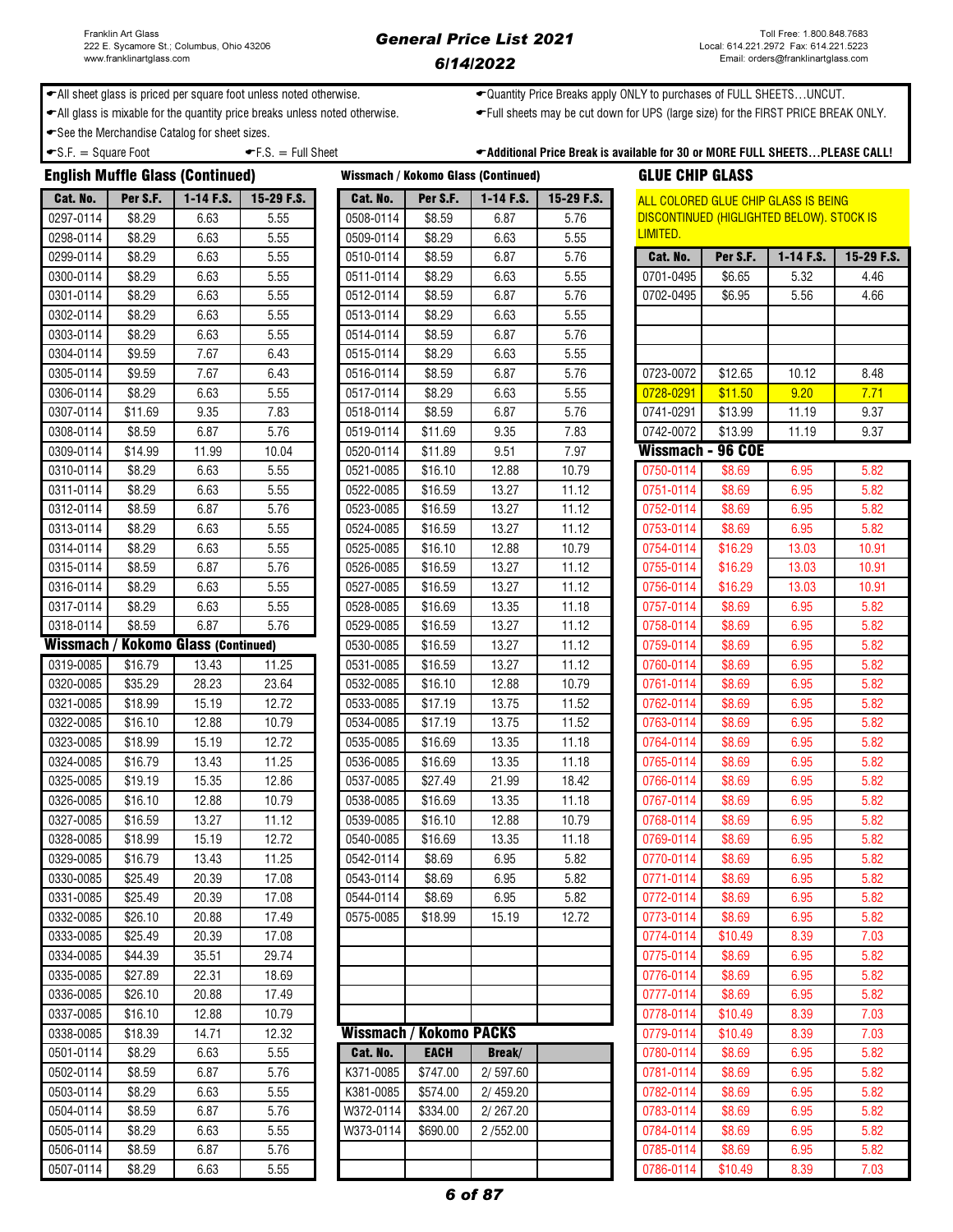◆ All sheet glass is priced per square foot unless noted otherwise. <br>◆ Quantity Price Breaks apply ONLY to purchases of FULL SHEETS…UNCUT.

All glass is mixable for the quantity price breaks unless noted otherwise. Full sheets may be cut down for UPS (large size) for the FIRST PRICE BREAK ONLY.

See the Merchandise Catalog for sheet sizes.

| square l<br>. ن | ∣ Sheet<br>. ت | PLEASE CALL!<br>$\cdot$ 30 or<br>SHEETSF<br>* MORE FULL<br>*Additional<br>e Break is available for '<br>Price |
|-----------------|----------------|---------------------------------------------------------------------------------------------------------------|
|                 |                |                                                                                                               |

| Wissmach - 96 COE FRIT [Fine/Medium] |             |              |       |           | <b>Dichroic - Austin Thin Films</b> |  |               | <b>Dichroic - Austin Thin Films</b> |                                                    |            |
|--------------------------------------|-------------|--------------|-------|-----------|-------------------------------------|--|---------------|-------------------------------------|----------------------------------------------------|------------|
| Cat. No.                             | <b>EACH</b> | $\mathbf{2}$ | 4     | 0901-90BC | \$95.00                             |  | 0981-90C      | \$100.00                            |                                                    |            |
| <b>WFF96-01</b>                      | \$13.20     | 10.56        | 8.84  | 0902-90B  | \$95.00                             |  | 0982-96B      | \$100.00                            |                                                    |            |
| <b>WFF96-02</b>                      | \$13.20     | 10.56        | 8.84  | 0902-90C  | \$95.00                             |  | 0982-96C      | \$100.00                            |                                                    |            |
| <b>WFF96-03</b>                      | \$13.20     | 10.56        | 8.84  | 0902-96B  | \$95.00                             |  | 0991-90       | \$67.00                             |                                                    |            |
| <b>WFF96-04</b>                      | \$13.20     | 10.56        | 8.84  | 0902-96C  | \$95.00                             |  | 0992-96       | \$67.00                             |                                                    |            |
| <b>WFF96-05</b>                      | \$13.20     | 10.56        | 8.84  | 0903-90B  | \$136.00                            |  |               |                                     |                                                    |            |
| <b>WFF96-06</b>                      | \$13.20     | 10.56        | 8.84  | 0903-90C  | \$136.00                            |  |               |                                     |                                                    |            |
| <b>WFF96-07</b>                      | \$13.20     | 10.56        | 8.84  | 0903-96B  | \$136.00                            |  |               |                                     |                                                    |            |
| <b>WFF96-08</b>                      | \$13.20     | 10.56        | 8.84  | 0903-96C  | \$136.00                            |  |               |                                     |                                                    |            |
| <b>WFF96-10</b>                      | \$15.20     | 12.16        | 10.18 | 0904-90B  | \$95.00                             |  |               |                                     |                                                    |            |
| <b>WFF96-11</b>                      | \$13.20     | 10.56        | 8.84  | 0904-96B  | \$95.00                             |  |               |                                     |                                                    |            |
| <b>WFF96-13</b>                      | \$13.20     | 10.56        | 8.84  | 0905-BCMB | \$95.00                             |  |               |                                     |                                                    |            |
| <b>WFF96-14</b>                      | \$13.20     | 10.56        | 8.84  | 0905-WMB6 | \$136.00                            |  |               |                                     |                                                    |            |
| <b>WFF96-15</b>                      | \$13.20     | 10.56        | 8.84  | 0906-90MB | \$136.00                            |  |               |                                     |                                                    |            |
| <b>WFF96-16</b>                      | \$13.20     | 10.56        | 8.84  | 0907-90MB | \$136.00                            |  |               |                                     |                                                    |            |
| <b>WFF96-17</b>                      | \$13.20     | 10.56        | 8.84  | 0908-96MB | \$95.00                             |  |               |                                     |                                                    |            |
| <b>WFF96-18</b>                      | \$13.20     | 10.56        | 8.84  | 0909-90B  | \$29.00                             |  |               |                                     |                                                    |            |
| <b>WFF96-19</b>                      | \$13.20     | 10.56        | 8.84  | 0909-90C  | \$29.00                             |  |               |                                     |                                                    |            |
| <b>WFF96-20</b>                      | \$13.20     | 10.56        | 8.84  | 0909-96B  | \$29.00                             |  |               |                                     |                                                    |            |
| <b>WFF96-41</b>                      | \$15.20     | 12.16        | 10.18 | 0909-96C  | \$29.00                             |  |               | <b>Oceanside GLASS</b>              |                                                    |            |
| <b>WFF96-42</b>                      | \$15.20     | 12.16        | 10.18 | 0910-90B  | \$17.00                             |  |               |                                     | <b>Highlighted = Factory Discontinued, Limited</b> |            |
| <b>WFF96-43</b>                      | \$13.20     | 10.56        | 8.84  | 0910-90C  | \$17.00                             |  | <b>Stock.</b> |                                     |                                                    |            |
| <b>WFF96-46</b>                      | \$15.20     | 12.16        | 10.18 | 0910-96B  | \$17.00                             |  | Cat. No.      | Per S.F.                            | 1-14 F.S.                                          | 15-29 F.S. |
| <b>WFF96-47</b>                      | \$13.20     | 10.56        | 8.84  | 0910-96C  | \$17.00                             |  | 01999-131     | \$8.40                              | 6.72                                               | 5.63       |
| <b>WFF96-52</b>                      | \$15.20     | 12.16        | 10.18 | 0911-90B  | \$56.00                             |  | 02000-F96     | \$10.60                             | 8.48                                               | 7.10       |
| <b>WFF96-59</b>                      | \$15.20     | 12.16        | 10.18 | 0911-90C  | \$56.00                             |  | 02001-131     | \$7.70                              | 6.16                                               | 5.16       |
| <b>WFM96-01</b>                      | \$13.20     | 10.56        | 8.84  | 0911-96B  | \$56.00                             |  | 02002-F96     | \$16.30                             | 13.04                                              | 10.92      |
| <b>WFM96-02</b>                      | \$13.20     | 10.56        | 8.84  | 0911-96C  | \$56.00                             |  | 02003-F96     | \$19.50                             | 15.60                                              | 13.07      |
| <b>WFM96-03</b>                      | \$13.20     | 10.56        | 8.84  | 0912-90B  | \$32.00                             |  | 02005-131 *   | \$8.40                              | 6.72                                               | 5.63       |
| <b>WFM96-04</b>                      | \$13.20     | 10.56        | 8.84  | 0912-90C  | \$32.00                             |  |               |                                     | *STD AVAILABLE NO LARGER THAN 24x24                |            |
| <b>WFM96-05</b>                      | \$13.20     | 10.56        | 8.84  | 0912-96B  | \$32.00                             |  | 02005-F96     | \$12.50                             | 10.00                                              | 8.38       |
| <b>WFM96-06</b>                      | \$13.20     | 10.56        | 8.84  | 0912-96C  | \$32.00                             |  |               |                                     |                                                    |            |
| <b>WFM96-07</b>                      | \$13.20     | 10.56        | 8.84  | 0914-90B  | \$95.00                             |  | 02007-131     | \$7.70                              | 6.16                                               | 5.16       |
| <b>WFM96-08</b>                      | \$13.20     | 10.56        | 8.84  | 0914-90C  | \$95.00                             |  | 02007-F96     | \$19.50                             | 15.60                                              | 13.07      |
| WFM96-10                             | \$15.20     | 12.16        | 10.18 | 0914-96B  | \$95.00                             |  | 02008-131     | \$11.60                             | 9.28                                               | 7.77       |
| <b>WFM96-11</b>                      | \$13.20     | 10.56        | 8.84  | 0914-96C  | \$95.00                             |  |               |                                     |                                                    |            |
| <b>WFM96-13</b>                      | \$13.20     | 10.56        | 8.84  | 0915-90B  | \$95.00                             |  | 02010-F96     | \$17.60                             | 14.08                                              | 11.79      |
| <b>WFM96-14</b>                      | \$13.20     | 10.56        | 8.84  | 0915-90C  | \$95.00                             |  | 02012-F96     | \$16.30                             | 13.04                                              | 10.92      |
| <b>WFM96-15</b>                      | \$13.20     | 10.56        | 8.84  | 0915-96B  | \$95.00                             |  | 02013-F96     | \$16.30                             | 13.04                                              | 10.92      |
| <b>WFM96-16</b>                      | \$13.20     | 10.56        | 8.84  | 0915-96C  | \$95.00                             |  | 02014-F96     | \$17.60                             | 14.08                                              | 11.79      |
| <b>WFM96-17</b>                      | \$13.20     | 10.56        | 8.84  | 0921-90PI | \$19.00                             |  | 02015-F96     | \$19.50                             | 15.60                                              | 13.07      |
| <b>WFM96-18</b>                      | \$13.20     | 10.56        | 8.84  | 0922-90RR | \$24.00                             |  | 02016-F96     | \$17.60                             | 14.08                                              | 11.79      |
| <b>WFM96-19</b>                      | \$13.20     | 10.56        | 8.84  | 0923-90VI | \$19.00                             |  | 02018-131     | \$7.70                              | 6.16                                               | 5.16       |
| <b>WFM96-20</b>                      | \$13.20     | 10.56        | 8.84  | 0924-90BL | \$19.00                             |  | 02018-F96     | \$16.30                             | 13.04                                              | 10.92      |
| <b>WFM96-41</b>                      | \$15.20     | 12.16        | 10.18 | 0951-90CY | \$19.00                             |  | 02019-F96     | \$19.50                             | 15.60                                              | 13.07      |
| <b>WFM96-42</b>                      | \$15.20     | 12.16        | 10.18 | 0952-90MA | \$19.00                             |  | 02020-131     | \$7.70                              | 6.16                                               | 5.16       |
| <b>WFM96-43</b>                      | \$13.20     | 10.56        | 8.84  | 0953-90BL | \$19.00                             |  | 02021-F96     | \$23.30                             | 18.64                                              | 15.61      |
| <b>WFM96-46</b>                      | \$15.20     | 12.16        | 10.18 | 0971-96RR | \$24.00                             |  | 02022-F96     | \$17.60                             | 14.08                                              | 11.79      |
| <b>WFM96-47</b>                      | \$13.20     | 10.56        | 8.84  | 0972-96VI | \$19.00                             |  | 02023-F96     | \$19.50                             | 15.60                                              | 13.07      |
| <b>WFM96-52</b>                      | \$15.20     | 12.16        | 10.18 | 0973-96CY | \$19.00                             |  | 02024-F96     | \$10.60                             | 8.48                                               | 7.10       |
| <b>WFM96-59</b>                      | \$15.20     | 12.16        | 10.18 | 0981-90B  | \$100.00                            |  |               |                                     |                                                    |            |

|          | <b>Dichroic - Austin Thin Films</b> |  |
|----------|-------------------------------------|--|
| 0981-90C | \$100.00                            |  |
| 0982-96B | \$100.00                            |  |
| 0982-96C | \$100.00                            |  |
| 0991-90  | \$67.00                             |  |
| 0992-96  | \$67.00                             |  |
|          |                                     |  |
|          |                                     |  |
|          |                                     |  |
|          |                                     |  |
|          |                                     |  |
|          |                                     |  |

# **Ceanside GLASS**

| <b>Stock.</b> | <b>Highlighted = Factory Discontinued, Limited</b> |               |            |
|---------------|----------------------------------------------------|---------------|------------|
| Cat. No.      | Per S.F.                                           | $1 - 14$ F.S. | 15-29 F.S. |
| 01999-131     | \$8.40                                             | 6.72          | 5.63       |
| 02000-F96     | \$10.60                                            | 8.48          | 7.10       |
| 02001-131     | \$7.70                                             | 6.16          | 5.16       |
| 02002-F96     | \$16.30                                            | 13.04         | 10.92      |
| 02003-F96     | \$19.50                                            | 15.60         | 13.07      |
| 02005-131 *   | \$8.40                                             | 6.72          | 5.63       |
|               | *STD AVAILABLE NO LARGER THAN 24x24                |               |            |
| 02005-F96     | \$12.50                                            | 10.00         | 8.38       |
|               |                                                    |               |            |
| 02007-131     | \$7.70                                             | 6.16          | 5.16       |
| 02007-F96     | \$19.50                                            | 15.60         | 13.07      |
| 02008-131     | \$11.60                                            | 9.28          | 7.77       |
|               |                                                    |               |            |
| 02010-F96     | \$17.60                                            | 14.08         | 11.79      |
| 02012-F96     | \$16.30                                            | 13.04         | 10.92      |
| 02013-F96     | \$16.30                                            | 13.04         | 10.92      |
| 02014-F96     | \$17.60                                            | 14.08         | 11.79      |
| 02015-F96     | \$19.50                                            | 15.60         | 13.07      |
| 02016-F96     | \$17.60                                            | 14.08         | 11.79      |
| 02018-131     | \$7.70                                             | 6.16          | 5.16       |
| 02018-F96     | \$16.30                                            | 13.04         | 10.92      |
| 02019-F96     | \$19.50                                            | 15.60         | 13.07      |
| 02020-131     | \$7.70                                             | 6.16          | 5.16       |
| 02021-F96     | \$23.30                                            | 18.64         | 15.61      |
| 02022-F96     | \$17.60                                            | 14.08         | 11.79      |
| 02023-F96     | \$19.50                                            | 15.60         | 13.07      |
| 02024-F96     | \$10.60                                            | 8.48          | 7.10       |
|               |                                                    |               |            |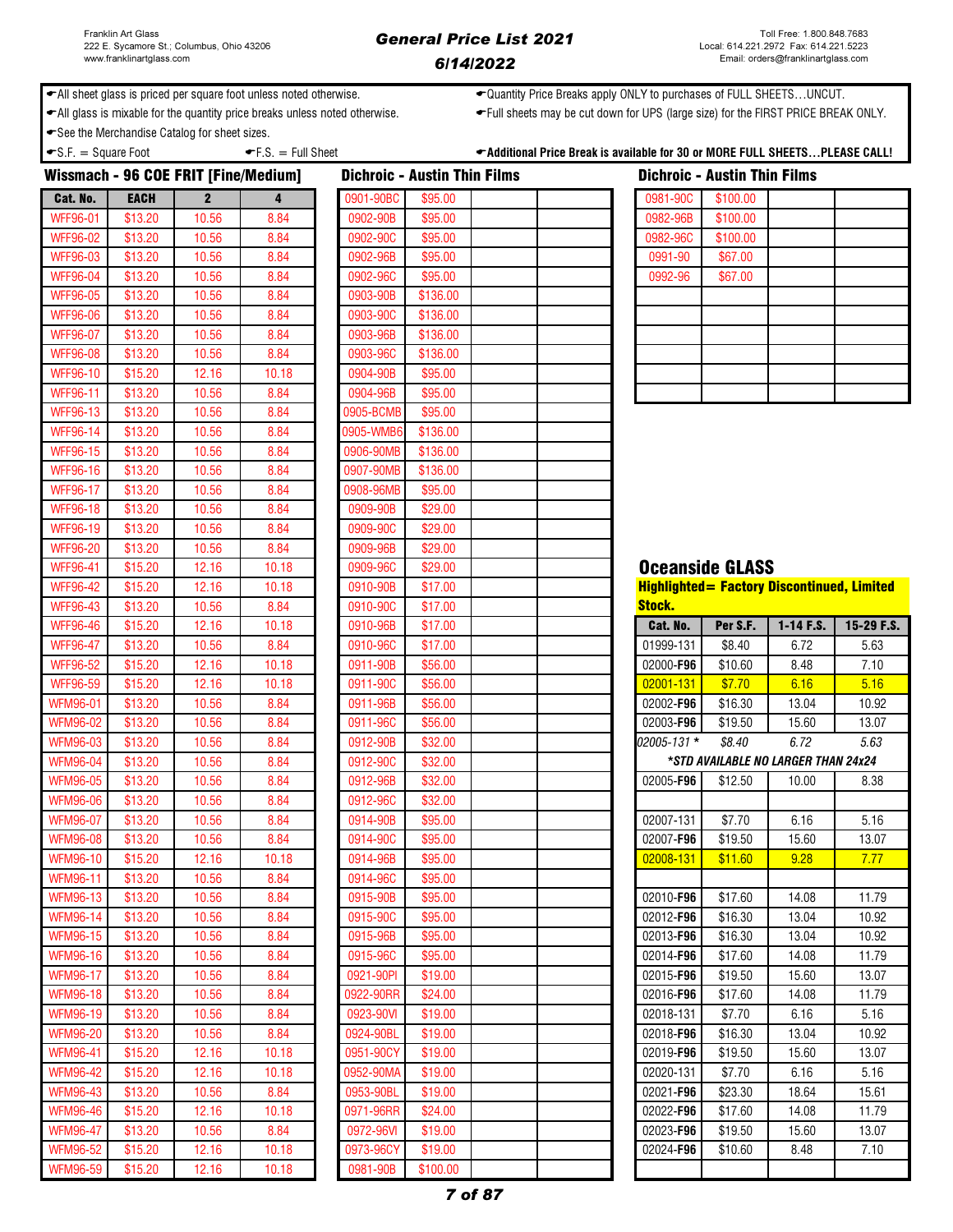### General Price List 2021 6/14/2022

All sheet glass is priced per square foot unless noted otherwise. Quantity Price Breaks apply ONLY to purchases of FULL SHEETS…UNCUT.

← All glass is mixable for the quantity price breaks unless noted otherwise. • • • Full sheets may be cut down for UPS (large size) for the FIRST PRICE BREAK ONLY.

See the Merchandise Catalog for sheet sizes.

 $\bullet$  S.F.  $=$  Square Foot  $\bullet$  F.S.  $=$  Full Sheet  $\bullet$  Additional Price Break is available for 30 or MORE FULL SHEETS...PLEASE CALL!

Oceanside Glass (Continued) Oceanside Glass (Continued) Oceanside Glass (Continued) Highlighted= Factory Discontinued, Limited Stock.

| itock.            |          |             |            | 02073-131 | \$7.70  | 6.16  | 5.16  | 02128-F96 | \$17.60 | 14.08 | 11.79 |
|-------------------|----------|-------------|------------|-----------|---------|-------|-------|-----------|---------|-------|-------|
| Cat. No.          | Per S.F. | $1-14$ F.S. | 15-29 F.S. | 02074-131 | \$8.00  | 6.40  | 5.36  | 02129-131 | \$10.30 | 8.24  | 6.90  |
| 02025-F96         | \$16.30  | 13.04       | 10.92      | 02075-131 | \$9.40  | 7.52  | 6.30  | 02130-131 | \$7.70  | 6.16  | 5.16  |
| 02026-F96         | \$23.30  | 18.64       | 15.61      | 02076-131 | \$7.70  | 6.16  | 5.16  | 02130-F96 | \$19.50 | 15.60 | 13.07 |
| 02027-131         | \$7.70   | 6.16        | 5.16       | 02076-F96 | \$19.50 | 15.60 | 13.07 | 02131-F96 | \$23.30 | 18.64 | 15.61 |
| 02028-131         | \$8.40   | 6.72        | 5.63       | 02077-F96 | \$23.30 | 18.64 | 15.61 | 02132-F96 | \$19.50 | 15.60 | 13.07 |
| 02029-131         | \$11.60  | 9.28        | 7.77       | 02078-131 | \$21.00 | 16.80 | 14.07 | 02133-131 | \$7.70  | 6.16  | 5.16  |
| 02031-F96         | \$19.50  | 15.60       | 13.07      | 02079-F96 | \$12.50 | 10.00 | 8.38  | 02134-F96 | \$17.60 | 14.08 | 11.79 |
| 02032-F96         | \$23.30  | 18.64       | 15.61      | 02080-F96 | \$10.60 | 8.48  | 7.10  | 02135-F96 | \$19.50 | 15.60 | 13.07 |
| 02033-131         | \$7.70   | 6.16        | 5.16       | 02081-F96 | \$16.30 | 13.04 | 10.92 | 02137-F96 | \$23.30 | 18.64 | 15.61 |
| 02034-131         | \$8.40   | 6.72        | 5.63       | 02082-F96 | \$17.60 | 14.08 | 11.79 | 02138-131 | \$9.40  | 7.52  | 6.30  |
| 02034- <b>F96</b> | \$23.30  | 18.64       | 15.61      | 02083-F96 | \$16.30 | 13.04 | 10.92 | 02139-131 | \$17.60 | 14.08 | 11.79 |
| 02035-F96         | \$16.30  | 13.04       | 10.92      | 02084-F96 | \$23.30 | 18.64 | 15.61 | 02140-131 | \$8.40  | 6.72  | 5.63  |
| 02036-F96         | \$23.30  | 18.64       | 15.61      | 02086-F96 | \$17.60 | 14.08 | 11.79 | 02141-F96 | \$19.50 | 15.60 | 13.07 |
| 02037-131         | \$7.70   | 6.16        | 5.16       | 02087-F96 | \$16.30 | 13.04 | 10.92 | 02142-F96 | \$17.60 | 14.08 | 11.79 |
| 02038-F96         | \$16.30  | 13.04       | 10.92      | 02088-131 | \$8.00  | 6.40  | 5.36  | 02143-F96 | \$23.30 | 18.64 | 15.61 |
| 02039-131         | \$7.70   | 6.16        | 5.16       | 02089-F96 | \$16.30 | 13.04 | 10.92 | 02144-131 | \$7.70  | 6.16  | 5.16  |
| 02040-F96         | \$16.30  | 13.04       | 10.92      | 02090-131 | \$9.70  | 7.76  | 6.50  | 02145-F96 | \$16.30 | 13.04 | 10.92 |
| 02041- <b>F96</b> | \$17.60  | 14.08       | 11.79      | 02091-F96 | \$17.60 | 14.08 | 11.79 | 02146-131 | \$7.70  | 6.16  | 5.16  |
| 02042- <b>F96</b> | \$23.30  | 18.64       | 15.61      | 02092-F96 | \$17.60 | 14.08 | 11.79 | 02147-131 | \$7.70  | 6.16  | 5.16  |
| 02043-131         | \$7.70   | 6.16        | 5.16       | 02095-F96 | \$17.60 | 14.08 | 11.79 | 02148-F96 | \$23.30 | 18.64 | 15.61 |
| 02044-131         | \$8.40   | 6.72        | 5.63       | 02096-F96 | \$17.60 | 14.08 | 11.79 | 02149-F96 | \$19.50 | 15.60 | 13.07 |
| 02044-F96         | \$17.60  | 14.08       | 11.79      | 02097-F96 | \$10.60 | 8.48  | 7.10  | 02150-F96 | \$19.50 | 15.60 | 13.07 |
| 02045-F96         | \$16.30  | 13.04       | 10.92      | 02099-131 | \$10.30 | 8.24  | 6.90  | 02151-131 | \$7.70  | 6.16  | 5.16  |
| 02046-F96         | \$16.30  | 13.04       | 10.92      | 02100-131 | \$7.70  | 6.16  | 5.16  | 02152-F96 | \$17.60 | 14.08 | 11.79 |
| 02048-131         | \$17.60  | 14.08       | 11.79      | 02101-131 | \$9.70  | 7.76  | 6.50  | 02153-F96 | \$17.60 | 14.08 | 11.79 |
| 02049-F96         | \$19.50  | 15.60       | 13.07      | 02102-F96 | \$23.30 | 18.64 | 15.61 | 02154-F96 | \$10.60 | 8.48  | 7.10  |
| 02050-131         | \$9.40   | 7.52        | 6.30       | 02103-F96 | \$19.50 | 15.60 | 13.07 | 02156-F96 | \$16.30 | 13.04 | 10.92 |
| 02052- <b>F96</b> | \$23.30  | 18.64       | 15.61      | 02104-F96 | \$23.30 | 18.64 | 15.61 | 02157-131 | \$21.00 | 16.80 | 14.07 |
| 02053-131         | \$8.40   | 6.72        | 5.63       | 02105-F96 | \$23.30 | 18.64 | 15.61 | 02158-131 | \$9.70  | 7.76  | 6.50  |
| 02053-F96         | \$16.30  | 13.04       | 10.92      | 02107-F96 | \$23.30 | 18.64 | 15.61 | 02160-F96 | \$10.60 | 8.48  | 7.10  |
| 02054-131         | \$8.40   | 6.72        | 5.63       | 02108-F96 | \$23.30 | 18.64 | 15.61 | 02161-131 | \$17.60 | 14.08 | 11.79 |
| 02055-131         | \$7.70   | 6.16        | 5.16       | 02109-131 | \$9.70  | 7.76  | 6.50  | 02163-131 | \$8.40  | 6.72  | 5.63  |
| 02057-F96         | \$10.60  | 8.48        | 7.10       | 02110-F96 | \$17.60 | 14.08 | 11.79 | 02164-131 | \$9.40  | 7.52  | 6.30  |
| 02058-F96         | \$16.30  | 13.04       | 10.92      | 02111-F96 | \$16.30 | 13.04 | 10.92 | 02165-131 | \$7.70  | 6.16  | 5.16  |
| 02061-131         | \$7.70   | 6.16        | 5.16       | 02112-F96 | \$17.60 | 14.08 | 11.79 | 02165-F96 | \$16.30 | 13.04 | 10.92 |
| 02062-131         | \$9.40   | 7.52        | 6.30       | 02113-F96 | \$19.50 | 15.60 | 13.07 | 02166-F96 | \$19.50 | 15.60 | 13.07 |
| 02063- <b>F96</b> | \$10.60  | 8.48        | 7.10       | 02114-F96 | \$16.30 | 13.04 | 10.92 | 02167-131 | \$9.70  | 7.76  | 6.50  |
| 02064-F96         | \$19.50  | 15.60       | 13.07      | 02115-131 | \$19.10 | 15.28 | 12.80 | 02168-F96 | \$10.60 | 8.48  | 7.10  |
| 02065-131         | \$9.40   | 7.52        | 6.30       | 02116-131 | \$9.40  | 7.52  | 6.30  | 02169-131 | \$9.40  | 7.52  | 6.30  |
| 02066-131         | \$7.70   | 6.16        | 5.16       | 02117-F96 | \$10.60 | 8.48  | 7.10  | 02170-F96 | \$16.30 | 13.04 | 10.92 |
| 02067-131         | \$7.70   | 6.16        | 5.16       | 02118-F96 | \$19.50 | 15.60 | 13.07 | 02171-131 | \$9.40  | 7.52  | 6.30  |
| 02067- <b>F96</b> | \$16.30  | 13.04       | 10.92      | 02119-F96 | \$17.60 | 14.08 | 11.79 |           |         |       |       |
| 02068-F96         | \$19.50  | 15.60       | 13.07      | 02120-F96 | \$19.50 | 15.60 | 13.07 | 02173-F96 | \$16.30 | 13.04 | 10.92 |
| 02069-131         | \$7.70   | 6.16        | 5.16       | 02121-131 | \$8.40  | 6.72  | 5.63  | 02174-131 | \$7.70  | 6.16  | 5.16  |
| 02069-F96         | \$16.30  | 13.04       | 10.92      | 02123-F96 | \$17.60 | 14.08 | 11.79 | 02175-131 | \$7.70  | 6.16  | 5.16  |
| 02070- <b>F96</b> | \$23.30  | 18.64       | 15.61      | 02124-131 | \$7.70  | 6.16  | 5.16  | 02176-F96 | \$16.30 | 13.04 | 10.92 |
| 02071-131         | \$8.40   | 6.72        | 5.63       | 02126-131 | \$7.70  | 6.16  | 5.16  | 02177-131 | \$9.70  | 7.76  | 6.50  |
| 02071- <b>F96</b> | \$17.60  | 14.08       | 11.79      | 02127-131 | \$7.70  | 6.16  | 5.16  | 02178-F96 | \$23.30 | 18.64 | 15.61 |
| 02072- <b>F96</b> | \$23.30  | 18.64       | 15.61      |           |         |       |       | 02179-F96 | \$16.30 | 13.04 | 10.92 |

|                  | eanside Glass (Continued) |             |            | <b>Oceanside Glass (Continued)</b> |          |             |            |
|------------------|---------------------------|-------------|------------|------------------------------------|----------|-------------|------------|
| Cat. No.         | Per S.F.                  | $1-14$ F.S. | 15-29 F.S. | Cat. No.                           | Per S.F. | $1-14$ F.S. | 15-29 F.S. |
| 2073-131         | \$7.70                    | 6.16        | 5.16       | 02128-F96                          | \$17.60  | 14.08       | 11.79      |
| 2074-131         | \$8.00                    | 6.40        | 5.36       | 02129-131                          | \$10.30  | 8.24        | 6.90       |
| 2075-131         | \$9.40                    | 7.52        | 6.30       | 02130-131                          | \$7.70   | 6.16        | 5.16       |
| 2076-131         | \$7.70                    | 6.16        | 5.16       | 02130-F96                          | \$19.50  | 15.60       | 13.07      |
| 2076-F96         | \$19.50                   | 15.60       | 13.07      | 02131-F96                          | \$23.30  | 18.64       | 15.61      |
| 2077-F96         | \$23.30                   | 18.64       | 15.61      | 02132-F96                          | \$19.50  | 15.60       | 13.07      |
| 2078-131         | \$21.00                   | 16.80       | 14.07      | 02133-131                          | \$7.70   | 6.16        | 5.16       |
| 2079-F96         | \$12.50                   | 10.00       | 8.38       | 02134-F96                          | \$17.60  | 14.08       | 11.79      |
| 2080-F96         | \$10.60                   | 8.48        | 7.10       | 02135-F96                          | \$19.50  | 15.60       | 13.07      |
| 2081-F96         | \$16.30                   | 13.04       | 10.92      | 02137-F96                          | \$23.30  | 18.64       | 15.61      |
| 2082-F96         | \$17.60                   | 14.08       | 11.79      | 02138-131                          | \$9.40   | 7.52        | 6.30       |
| 2083-F96         | \$16.30                   | 13.04       | 10.92      | 02139-131                          | \$17.60  | 14.08       | 11.79      |
| 2084-F96         | \$23.30                   | 18.64       | 15.61      | 02140-131                          | \$8.40   | 6.72        | 5.63       |
| 2086-F96         | \$17.60                   | 14.08       | 11.79      | 02141-F96                          | \$19.50  | 15.60       | 13.07      |
| 2087-F96         | \$16.30                   | 13.04       | 10.92      | 02142-F96                          | \$17.60  | 14.08       | 11.79      |
| 2088-131         | \$8.00                    | 6.40        | 5.36       | 02143-F96                          | \$23.30  | 18.64       | 15.61      |
| 2089-F96         | \$16.30                   | 13.04       | 10.92      | 02144-131                          | \$7.70   | 6.16        | 5.16       |
| 2090-131         | \$9.70                    | 7.76        | 6.50       | 02145-F96                          | \$16.30  | 13.04       | 10.92      |
| 2091-F96         | \$17.60                   | 14.08       | 11.79      | 02146-131                          | \$7.70   | 6.16        | 5.16       |
| 2092-F96         | \$17.60                   | 14.08       | 11.79      | 02147-131                          | \$7.70   | 6.16        | 5.16       |
| 2095-F96         | \$17.60                   | 14.08       | 11.79      | 02148-F96                          | \$23.30  | 18.64       | 15.61      |
| 2096-F96         | \$17.60                   | 14.08       | 11.79      | 02149-F96                          | \$19.50  | 15.60       | 13.07      |
| 2097-F96         | \$10.60                   | 8.48        | 7.10       | 02150-F96                          | \$19.50  | 15.60       | 13.07      |
| 2099-131         | \$10.30                   | 8.24        | 6.90       | 02151-131                          | \$7.70   | 6.16        | 5.16       |
| 2100-131         | \$7.70                    | 6.16        | 5.16       | 02152-F96                          | \$17.60  | 14.08       | 11.79      |
| 2101-131         | \$9.70                    | 7.76        | 6.50       | 02153-F96                          | \$17.60  | 14.08       | 11.79      |
| 2102-F96         | \$23.30                   | 18.64       | 15.61      | 02154-F96                          | \$10.60  | 8.48        | 7.10       |
| 2103-F96         | \$19.50                   | 15.60       | 13.07      | 02156-F96                          | \$16.30  | 13.04       | 10.92      |
| 2104-F96         | \$23.30                   | 18.64       | 15.61      | 02157-131                          | \$21.00  | 16.80       | 14.07      |
| 2105-F96         | \$23.30                   | 18.64       | 15.61      | 02158-131                          | \$9.70   | 7.76        | 6.50       |
| 2107-F96         | \$23.30                   | 18.64       | 15.61      | 02160-F96                          | \$10.60  | 8.48        | 7.10       |
| 2108-F96         | \$23.30                   | 18.64       | 15.61      | 02161-131                          | \$17.60  | 14.08       | 11.79      |
| 2109-131         | \$9.70                    | 7.76        | 6.50       | 02163-131                          | \$8.40   | 6.72        | 5.63       |
| 2110-F96         | \$17.60                   | 14.08       | 11.79      | 02164-131                          | \$9.40   | 7.52        | 6.30       |
| 2111- <b>F96</b> | \$16.30                   | 13.04       | 10.92      | 02165-131                          | \$7.70   | 6.16        | 5.16       |
| 2112-F96         | \$17.60                   | 14.08       | 11.79      | 02165-F96                          | \$16.30  | 13.04       | 10.92      |
| 2113-F96         | \$19.50                   | 15.60       | 13.07      | 02166-F96                          | \$19.50  | 15.60       | 13.07      |
| 2114- <b>F96</b> | \$16.30                   | 13.04       | 10.92      | 02167-131                          | \$9.70   | 7.76        | 6.50       |
| 2115-131         | \$19.10                   | 15.28       | 12.80      | 02168-F96                          | \$10.60  | 8.48        | 7.10       |
| 2116-131         | \$9.40                    | 7.52        | 6.30       | 02169-131                          | \$9.40   | 7.52        | 6.30       |
| 2117-F96         | \$10.60                   | 8.48        | 7.10       | 02170-F96                          | \$16.30  | 13.04       | 10.92      |
| 2118-F96         | \$19.50                   | 15.60       | 13.07      | 02171-131                          | \$9.40   | 7.52        | 6.30       |
| 2119-F96         | \$17.60                   | 14.08       | 11.79      |                                    |          |             |            |
| 2120-F96         | \$19.50                   | 15.60       | 13.07      | 02173-F96                          | \$16.30  | 13.04       | 10.92      |
| 2121-131         | \$8.40                    | 6.72        | 5.63       | 02174-131                          | \$7.70   | 6.16        | 5.16       |
| 2123-F96         | \$17.60                   | 14.08       | 11.79      | 02175-131                          | \$7.70   | 6.16        | 5.16       |
| 2124-131         | \$7.70                    | 6.16        | 5.16       | 02176-F96                          | \$16.30  | 13.04       | 10.92      |
| 2126-131         | \$7.70                    | 6.16        | 5.16       | 02177-131                          | \$9.70   | 7.76        | 6.50       |
| 2127-131         | \$7.70                    | 6.16        | 5.16       | 02178-F96                          | \$23.30  | 18.64       | 15.61      |
|                  |                           |             |            | 00170 E0G                          | 01000    | 120A        | 10.02      |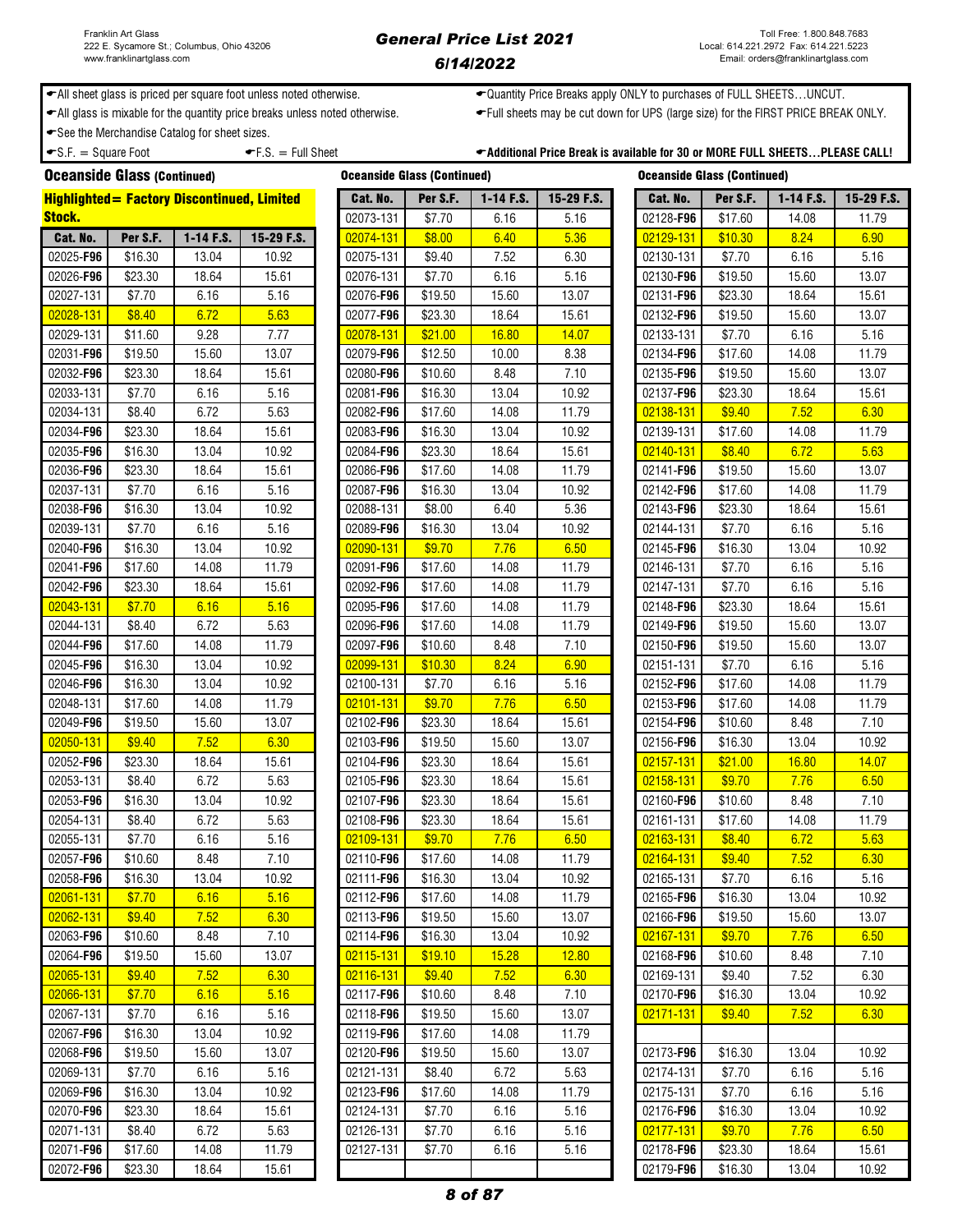← All sheet glass is priced per square foot unless noted otherwise. <br>
→ Quantity Price Breaks apply ONLY to purchases of FULL SHEETS...UNCUT.

All glass is mixable for the quantity price breaks unless noted otherwise. Full sheets may be cut down for UPS (large size) for the FIRST PRICE BREAK ONLY.

**See the Merchandise Catalog for sheet sizes.** 

 $\text{F.S.} = \text{Full Sheet}$   $\text{F.S.} = \text{Full Sheet}$   $\text{Additional Price Break is available for 30 or MORE FULL SHEETS...PLEASE CALL!}$ 

| <b>Oceanside Glass (Continued)</b> |          |                                                    |            | <b>Oceanside Glass (Continued)</b> |          |           |            | <b>Oceanside Glass (Continued)</b> |          |           |            |
|------------------------------------|----------|----------------------------------------------------|------------|------------------------------------|----------|-----------|------------|------------------------------------|----------|-----------|------------|
|                                    |          | <b>Highlighted = Factory Discontinued, Limited</b> |            | Cat. No.                           | Per S.F. | 1-14 F.S. | 15-29 F.S. | Cat. No.                           | Per S.F. | 1-14 F.S. | 15-29 F.S. |
| <b>Stock.</b>                      |          |                                                    |            | 02228-F96                          | \$10.60  | 8.48      | 7.10       | 02279-F96                          | \$19.50  | 15.60     | 13.07      |
| Cat. No.                           | Per S.F. | 1-14 F.S.                                          | 15-29 F.S. | 02229-F96                          | \$16.30  | 13.04     | 10.92      | 02280-131                          | \$7.70   | 6.16      | 5.16       |
| 02180-F96                          | \$23.30  | 18.64                                              | 15.61      | 02231-131                          | \$9.70   | 7.76      | 6.50       |                                    |          |           |            |
| 02181-F96                          | \$23.30  | 18.64                                              | 15.61      | 02232-F96                          | \$16.30  | 13.04     | 10.92      | 02282-131                          | \$8.40   | 6.72      | 5.63       |
| 02182-131                          | \$7.70   | 6.16                                               | 5.16       | 02233-F96                          | \$17.60  | 14.08     | 11.79      | 02283-131                          | \$7.70   | 6.16      | 5.16       |
| 02182-F96                          | \$16.30  | 13.04                                              | 10.92      | 02234-F96                          | \$19.50  | 15.60     | 13.07      | 02285-131                          | \$7.70   | 6.16      | 5.16       |
| 02183-131                          | \$8.40   | 6.72                                               | 5.63       | 02235-F96                          | \$19.50  | 15.60     | 13.07      | 02286-F96                          | \$17.60  | 14.08     | 11.79      |
| 02184-131                          | \$7.70   | 6.16                                               | 5.16       | 02236-F96                          | \$16.30  | 13.04     | 10.92      | 02287-131                          | \$7.70   | 6.16      | 5.16       |
| 02185-F96                          | \$16.30  | 13.04                                              | 10.92      | 02237-F96                          | \$19.50  | 15.60     | 13.07      | 02288-131                          | \$7.70   | 6.16      | 5.16       |
| 02186-F96                          | \$16.30  | 13.04                                              | 10.92      | 02238-F96                          | \$23.30  | 18.64     | 15.61      | 02289-F96                          | \$17.60  | 14.08     | 11.79      |
| 02187-131                          | \$7.70   | 6.16                                               | 5.16       | 02239-F96                          | \$23.30  | 18.64     | 15.61      |                                    |          |           |            |
| 02188-131                          | \$5.19   | 4.15                                               | 3.48       | 02240-F96                          | \$23.30  | 18.64     | 15.61      | 02291-131                          | \$8.40   | 6.72      | 5.63       |
|                                    |          |                                                    |            | 02241-131                          | \$5.99   | 4.79      | 4.01       | 02293-131                          | \$19.10  | 15.28     | 12.80      |
| 02189-F96                          | \$23.30  | 18.64                                              | 15.61      | 02242-131                          | \$10.25  | 8.20      | 6.87       | 02294-131                          | \$7.70   | 6.16      | 5.16       |
| 02190-F96                          | \$16.30  | 13.04                                              | 10.92      | 02244-131                          | \$8.40   | 6.72      | 5.63       | 02294-F96                          | \$10.60  | 8.48      | 7.10       |
| 02192-131                          | \$7.15   | 5.72                                               | 4.79       | 02244-F96                          | \$19.50  | 15.60     | 13.07      | 02295-F96                          | \$16.30  | 13.04     | 10.92      |
| 02193-F96                          | \$16.30  | 13.04                                              | 10.92      | 02245-131                          | \$7.70   | 6.16      | 5.16       |                                    |          |           |            |
| 02194-F96                          | \$16.30  | 13.04                                              | 10.92      | 02246-131                          | \$8.40   | 6.72      | 5.63       | 02296-F96                          | \$16.30  | 13.04     | 10.92      |
| 02195-F96                          | \$19.50  | 15.60                                              | 13.07      | 02246-F96                          | \$19.50  | 15.60     | 13.07      | 02297-131                          | \$8.40   | 6.72      | 5.63       |
| 02196-131                          | \$4.99   | 3.99                                               | 3.34       | 02247-F96                          | \$16.30  | 13.04     | 10.92      | 02298-F96                          | \$16.30  | 13.04     | 10.92      |
| 02197-F96                          | \$16.30  | 13.04                                              | 10.92      | 02248-F96                          | \$19.50  | 15.60     | 13.07      | 02300-F96                          | \$16.30  | 13.04     | 10.92      |
| 02198-131                          | \$7.70   | 6.16                                               | 5.16       | 02249-F96                          | \$17.60  | 14.08     | 11.79      | 02301-F96                          | \$16.30  | 13.04     | 10.92      |
| 02200-F96                          | \$12.50  | 10.00                                              | 8.38       | 02250-F96                          | \$19.50  | 15.60     | 13.07      | 02302-F96                          | \$17.60  | 14.08     | 11.79      |
| 02201-F96                          | \$17.60  | 14.08                                              | 11.79      | 02251-131                          | \$7.70   | 6.16      | 5.16       | 02303-131                          | \$19.10  | 15.28     | 12.80      |
| 02202-F96                          | \$17.60  | 14.08                                              | 11.79      | 02252-F96                          | \$16.30  | 13.04     | 10.92      | 02304-F96                          | \$16.30  | 13.04     | 10.92      |
| 02203-131                          | \$9.40   | 7.52                                               | 6.30       | 02253-131                          | \$7.70   | 6.16      | 5.16       | 02305-131                          | \$8.40   | 6.72      | 5.63       |
| 02204-F96                          | \$23.30  | 18.64                                              | 15.61      | 02253-F96                          | \$10.60  | 8.48      | 7.10       | 02308-131                          | \$7.70   | 6.16      | 5.16       |
| 02205-131                          | \$9.40   | 7.52                                               | 6.30       | 02254-131                          | \$8.40   | 6.72      | 5.63       | 02309-F96                          | \$19.50  | 15.60     | 13.07      |
| 02206-131                          | \$9.40   | 7.52                                               | 6.30       | 02255-F96                          | \$16.30  | 13.04     | 10.92      | 02310-131                          | \$8.00   | 6.40      | 5.36       |
| 02207-F96                          | \$23.30  | 18.64                                              | 15.61      | 02256-F96                          | \$16.30  | 13.04     | 10.92      | 02311-131                          | \$7.70   | 6.16      | 5.16       |
| 02208-F96                          | \$17.60  | 14.08                                              | 11.79      | 02257-131                          | \$14.70  | 11.76     | 9.85       | 02312-F96                          | \$19.50  | 15.60     | 13.07      |
| 02209-131                          | \$9.40   | 7.52                                               | 6.30       | 02258-F96                          | \$16.30  | 13.04     | 10.92      |                                    |          |           |            |
| 02210-131                          | \$9.40   | 7.52                                               | 6.30       | 02259-F96                          | \$16.30  | 13.04     | 10.92      | 02314-F96                          | \$19.50  | 15.60     | 13.07      |
| 02211-131                          | \$9.40   | 7.52                                               | 6.30       | 02260-F96                          | \$16.30  | 13.04     | 10.92      | 02315-F96                          | \$19.50  | 15.60     | 13.07      |
| 02212-131                          | \$11.60  | 9.28                                               | 7.77       | 02261-131                          | \$14.70  | 11.76     | 9.85       | 02316-F96                          | \$19.50  | 15.60     | 13.07      |
| 02212-F96                          | \$23.30  | 18.64                                              | 15.61      | 02262-131                          | \$14.70  | 11.76     | 9.85       | 02317-F96                          | \$19.50  | 15.60     | 13.07      |
| 02213-131                          | \$9.40   | 7.52                                               | 6.30       | 02263-131                          | \$14.70  | 11.76     | 9.85       | 02318-131                          | \$8.40   | 6.72      | 5.63       |
| 02214-131                          | \$9.40   | 7.52                                               | 6.30       | 02264-F96                          | \$16.30  | 13.04     | 10.92      | 02319-F96                          | \$19.50  | 15.60     | 13.07      |
| 02215-131                          | \$9.40   | 7.52                                               | 6.30       | 02267-131                          | \$7.70   | 6.16      | 5.16       | 02320-F96                          | \$19.50  | 15.60     | 13.07      |
| 02216-131                          | \$9.40   | 7.52                                               | 6.30       | 02267-F96                          | \$10.60  | 8.48      | 7.10       | 02321-131                          | \$19.30  | 15.44     | 12.93      |
| 02217-131                          | \$9.40   | 7.52                                               | 6.30       | 02268-131                          | \$9.70   | 7.76      | 6.50       | 02322-131                          | \$19.30  | 15.44     | 12.93      |
|                                    |          |                                                    |            |                                    |          |           |            |                                    |          |           |            |
| 02218-131                          | \$9.40   | 7.52                                               | 6.30       | 02269-F96                          | \$19.50  | 15.60     | 13.07      | 02323-131                          | \$19.30  | 15.44     | 12.93      |
| 02219-131<br>02220-131             | \$9.40   | 7.52                                               | 6.30       | 02270-F96                          | \$19.50  | 15.60     | 13.07      | 02324-131                          | \$19.30  | 15.44     | 12.93      |
|                                    | \$9.40   | 7.52                                               | 6.30       | 02271-F96                          | \$19.50  | 15.60     | 13.07      | 02325-131                          | \$19.30  | 15.44     | 12.93      |
| 02221-F96                          | \$19.50  | 15.60                                              | 13.07      | 02272-F96                          | \$16.30  | 13.04     | 10.92      | 02326-131                          | \$19.30  | 15.44     | 12.93      |
| 02223-F96                          | \$23.30  | 18.64                                              | 15.61      | 02274-131                          | \$7.70   | 6.16      | 5.16       | 02327-131                          | \$19.30  | 15.44     | 12.93      |
| 02224-131                          | \$13.60  | 10.88                                              | 9.11       | 02275-131                          | \$7.70   | 6.16      | 5.16       | 02328-131                          | \$19.30  | 15.44     | 12.93      |
| 02225-131                          | \$9.70   | 7.76                                               | 6.50       | 02276-131                          | \$7.70   | 6.16      | 5.16       | 02329-F96                          | \$19.50  | 15.60     | 13.07      |
| 02226-131                          | \$9.70   | 7.76                                               | 6.50       | 02277-131                          | \$7.70   | 6.16      | 5.16       | 02331-131                          | \$7.70   | 6.16      | 5.16       |
| 02227-F96                          | \$16.30  | 13.04                                              | 10.92      | 02278-131                          | \$8.40   | 6.72      | 5.63       | 02331-F96                          | \$10.60  | 8.48      | 7.10       |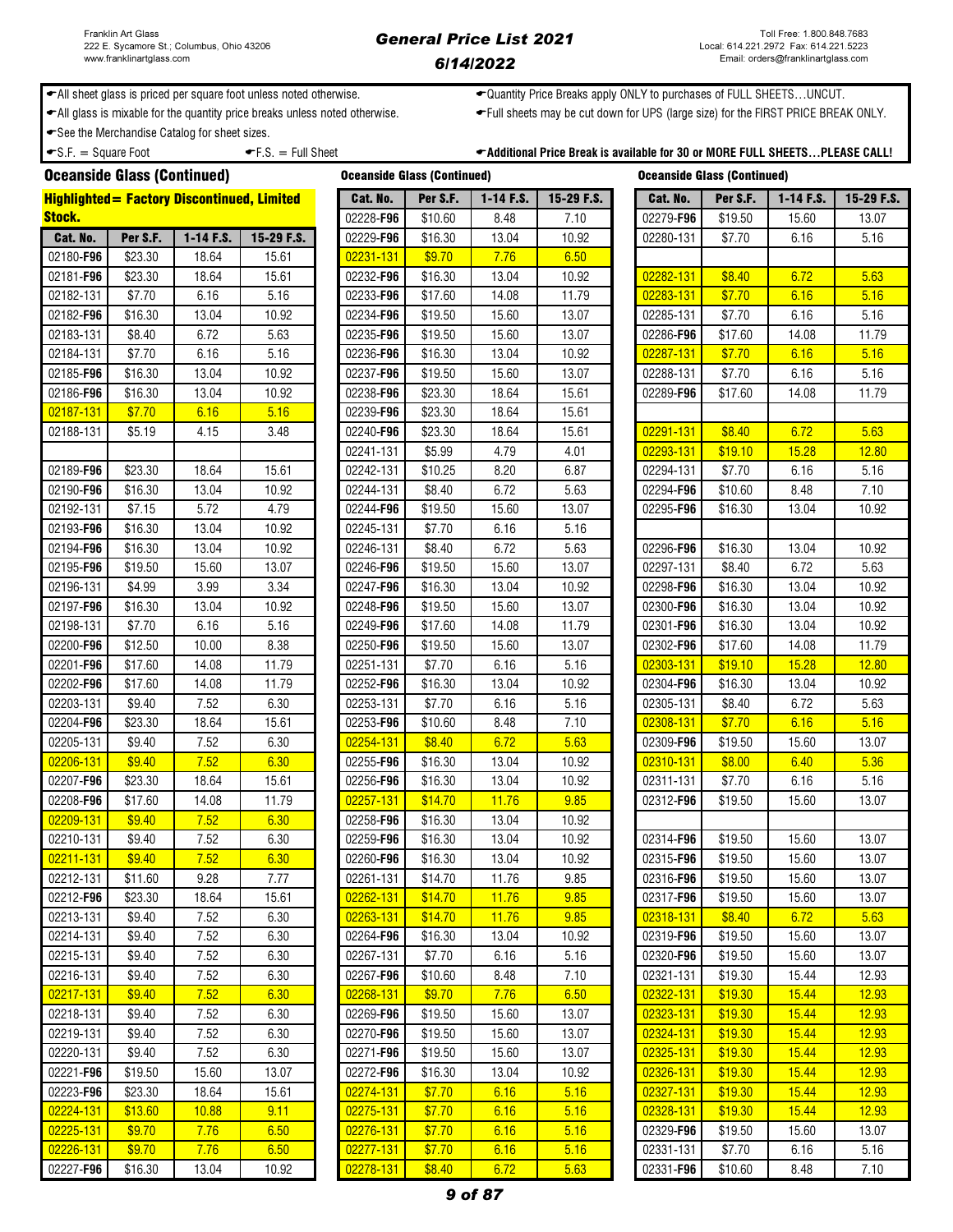Oceanside Glass (Continued) Oceanside Glass (Continued) Oceanside Glass (Continued)

◆ All sheet glass is priced per square foot unless noted otherwise. <br>◆ Quantity Price Breaks apply ONLY to purchases of FULL SHEETS…UNCUT.

All glass is mixable for the quantity price breaks unless noted otherwise. Full sheets may be cut down for UPS (large size) for the FIRST PRICE BREAK ONLY.

See the Merchandise Catalog for sheet sizes.

# $-S.F. = Square Foot$   $-F.S. = Full Sheet$   $F.S. = Full Sheet$   $Additional Price Break is available for 30 or MORE FULL SHEETS...PLEASE CALL!$

|               |          | <b>Highlighted = Factory Discontinued, Limited</b> |            | Cat. No.  | Per S.F. | $1-14$ F.S. | 15-29 F.S. | Cat. No.  | Per S.F. | $1-14$ F.S. | 15-29 F.S. |
|---------------|----------|----------------------------------------------------|------------|-----------|----------|-------------|------------|-----------|----------|-------------|------------|
| <b>Stock.</b> |          |                                                    |            |           |          |             |            | 02444-F96 | \$23.30  | 18.64       | 15.61      |
| Cat. No.      | Per S.F. | 1-14 F.S.                                          | 15-29 F.S. |           |          |             |            | 02445-F96 | \$19.50  | 15.60       | 13.07      |
| 02332-131     | \$19.10  | 15.28                                              | 12.80      |           |          |             |            | 02446-F96 | \$12.50  | 10.00       | 8.38       |
| 02333-F96     | \$23.30  | 18.64                                              | 15.61      |           |          |             |            | 02447-F96 | \$10.60  | 8.48        | 7.10       |
| 02334-131     | \$7.70   | 6.16                                               | 5.16       | 02394-F96 | \$23.30  | 18.64       | 15.61      | 02448-F96 | \$19.50  | 15.60       | 13.07      |
| 02335-131     | \$19.30  | 15.44                                              | 12.93      |           |          |             |            | 02449-F96 | \$19.50  | 15.60       | 13.07      |
| 02337-131     | \$11.10  | 8.88                                               | 7.44       |           |          |             |            |           |          |             |            |
| 02338-131     | \$19.30  | 15.44                                              | 12.93      |           |          |             |            | 02451-F96 | \$19.50  | 15.60       | 13.07      |
| 02339-131     | \$7.70   | 6.16                                               | 5.16       |           |          |             |            |           |          |             |            |
| 02340-F96     | \$10.60  | 8.48                                               | 7.10       |           |          |             |            |           |          |             |            |
| 02349-F96     | \$23.30  | 18.64                                              | 15.61      |           |          |             |            |           |          |             |            |
| 02350-F96     | \$17.60  | 14.08                                              | 11.79      |           |          |             |            | 02455-F96 | \$19.50  | 15.60       | 13.07      |
| 02351-F96     | \$12.50  | 10.00                                              | 8.38       |           |          |             |            | 02456-F96 | \$19.50  | 15.60       | 13.07      |
| 02352-F96     | \$16.30  | 13.04                                              | 10.92      |           |          |             |            |           |          |             |            |
| 02353-F96     | \$16.30  | 13.04                                              | 10.92      |           |          |             |            |           |          |             |            |
| 02354-F96     | \$16.30  | 13.04                                              | 10.92      |           |          |             |            |           |          |             |            |
| 02355-F96     | \$16.30  | 13.04                                              | 10.92      |           |          |             |            |           |          |             |            |
| 02356-F96     | \$16.30  | 13.04                                              | 10.92      |           |          |             |            | 02461-F96 | \$23.30  | 18.64       | 15.61      |
| 02357-F96     | \$16.30  | 13.04                                              | 10.92      |           |          |             |            | 02462-F96 | \$23.30  | 18.64       | 15.61      |
| 02358-F96     | \$16.30  | 13.04                                              | 10.92      |           |          |             |            | 02463-F96 | \$23.30  | 18.64       | 15.61      |
| 02359-F96     | \$16.30  | 13.04                                              | 10.92      |           |          |             |            | 02464-F96 | \$16.30  | 13.04       | 10.92      |
| 02360-F96     | \$16.30  | 13.04                                              | 10.92      |           |          |             |            |           |          |             |            |
| 02362-F96     | \$23.30  | 18.64                                              | 15.61      | 02416-F96 | \$19.50  | 15.60       | 13.07      |           |          |             |            |
| 02363-F96     | \$23.30  | 18.64                                              | 15.61      | 02417-F96 | \$17.60  | 14.08       | 11.79      |           |          |             |            |
| 02364-F96     | \$23.30  | 18.64                                              | 15.61      | 02418-F96 | \$23.30  | 18.64       | 15.61      | 02468-F96 | \$16.30  | 13.04       | 10.92      |
| 02365-F96     | \$16.30  | 13.04                                              | 10.92      | 02419-F96 | \$23.30  | 18.64       | 15.61      | 02469-F96 | \$16.30  | 13.04       | 10.92      |
| 02366-F96     | \$23.30  | 18.64                                              | 15.61      | 02420-F96 | \$16.30  | 13.04       | 10.92      | 02470-F96 | \$23.30  | 18.64       | 15.61      |
| 02367-F96     | \$19.50  | 15.60                                              | 13.07      | 02421-F96 | \$16.30  | 13.04       | 10.92      | 02471-F96 | \$17.60  | 14.08       | 11.79      |
| 02368-F96     | \$19.50  | 15.60                                              | 13.07      | 02422-F96 | \$23.30  | 18.64       | 15.61      | 02472-F96 | \$23.30  | 18.64       | 15.61      |
| 02369-F96     | \$19.50  | 15.60                                              | 13.07      | 02423-F96 | \$16.30  | 13.04       | 10.92      | 02473-F96 | \$23.30  | 18.64       | 15.61      |
| 02370-F96     | \$23.30  | 18.64                                              | 15.61      | 02424-F96 | \$19.50  | 15.60       | 13.07      | 02474-F96 | \$16.30  | 13.04       | 10.92      |
| 02371-F96     | \$23.30  | 18.64                                              | 15.61      |           |          |             |            | 02475-F96 | \$19.50  | 15.60       | 13.07      |
| 02372-F96     | \$16.30  | 13.04                                              | 10.92      | 02426-F96 | \$19.50  | 15.60       | 13.07      | 02476-F96 | \$23.30  | 18.64       | 15.61      |
| 02373-F96     | \$16.30  | 13.04                                              | 10.92      | 02427-F96 | \$19.50  | 15.60       | 13.07      | 02477-F96 | \$23.30  | 18.64       | 15.61      |
| 02374-F96     | \$17.60  | 14.08                                              | 11.79      | 02428-F96 | \$19.50  | 15.60       | 13.07      | 02478-F96 | \$19.50  | 15.60       | 13.07      |
| 02375-F96     | \$16.30  | 13.04                                              | 10.92      | 02429-F96 | \$19.50  | 15.60       | 13.07      | 02479-F96 | \$19.50  | 15.60       | 13.07      |
| 02376-F96     | \$16.30  | 13.04                                              | 10.92      | 02430-F96 | \$19.50  | 15.60       | 13.07      | 02480-F96 | \$19.50  | 15.60       | 13.07      |
| 02377-F96     | \$17.60  | 14.08                                              | 11.79      | 02431-F96 | \$16.30  | 13.04       | 10.92      | 02481-F96 | \$19.50  | 15.60       | 13.07      |
| 02378-F96     | \$16.30  | 13.04                                              | 10.92      | 02432-F96 | \$19.50  | 15.60       | 13.07      | 02482-F96 | \$19.50  | 15.60       | 13.07      |
| 02379-F96     | \$16.30  | 13.04                                              | 10.92      | 02433-F96 | \$19.50  | 15.60       | 13.07      | 02483-F96 | \$16.30  | 13.04       | 10.92      |
| 02380-F96     | \$16.30  | 13.04                                              | 10.92      | 02434-F96 | \$16.30  | 13.04       | 10.92      | 02484-F96 | \$19.50  | 15.60       | 13.07      |
| 02381-F96     | \$16.30  | 13.04                                              | 10.92      |           |          |             |            |           |          |             |            |
| 02382-F96     | \$16.30  | 13.04                                              | 10.92      |           |          |             |            | 02485-F96 | \$10.60  | 8.48        | 7.10       |
| 02383-F96     | \$16.30  | 13.04                                              | 10.92      |           |          |             |            | 02486-F96 | \$19.50  | 15.60       | 13.07      |
| 02384-F96     | \$23.30  | 18.64                                              | 15.61      |           |          |             |            | 02487-F96 | \$23.30  | 18.64       | 15.61      |
| 02385-F96     | \$17.60  | 14.08                                              | 11.79      |           |          |             |            |           |          |             |            |
| 02386-F96     | \$17.60  | 14.08                                              | 11.79      | 02440-F96 | \$19.50  | 15.60       | 13.07      | 02489-F96 | \$23.30  | 18.64       | 15.61      |
| 02387-F96     | \$12.50  | 10.00                                              | 8.38       | 02441-F96 | \$19.50  | 15.60       | 13.07      | 02491-F96 | \$19.50  | 15.60       | 13.07      |
|               |          |                                                    |            | 02442-F96 | \$19.50  |             | 13.07      | 02491-F96 | \$19.50  |             | 13.07      |
|               |          |                                                    |            |           |          | 15.60       |            |           |          | 15.60       |            |
|               |          |                                                    |            | 02443-F96 | \$23.30  | 18.64       | 15.61      | 02492-F96 | \$19.50  | 15.60       | 13.07      |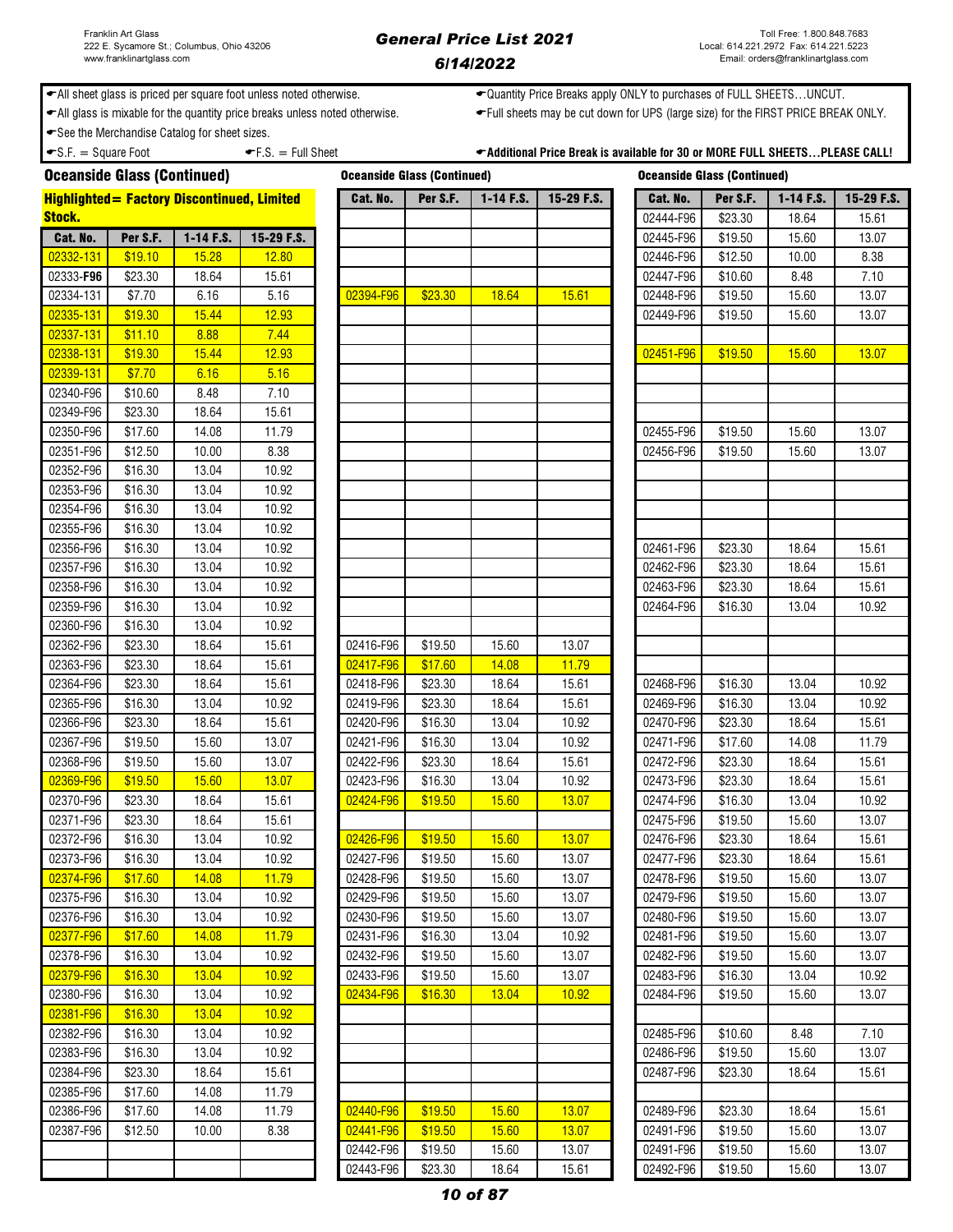Highlighted= Factory Discontinued, Limited

# General Price List 2021 6/14/2022

← All sheet glass is priced per square foot unless noted otherwise.  $\leftarrow$ Quantity Price Breaks apply ONLY to purchases of FULL SHEETS...UNCUT.

All glass is mixable for the quantity price breaks unless noted otherwise. Full sheets may be cut down for UPS (large size) for the FIRST PRICE BREAK ONLY.

See the Merchandise Catalog for sheet sizes.

 $\bullet$  S.F.  $=$  Square Foot  $\bullet$  F.S.  $=$  Full Sheet  $\bullet$  Additional Price Break is available for 30 or MORE FULL SHEETS…PLEASE CALL!

Oceanside Glass (Continued) SAHARA CATHEDRAL GLASS

# ALL COLORED SAHARA CATHEDRAL GLASS IS BEING **DISCONTINUED (HIGLIGHTED BELOW)**. STOCK IS

| <b>Stock.</b> | <u> Mighlighteu — Factory Discontinueu, Limiteu</u> |                                        |            | <u>ALL UULUKED SAHAKA UATHEDKAL GLASS IS BEI</u><br>DISCONTINUED (HIGLIGHTED BELOW). STOCK IS |          |                                           |         |
|---------------|-----------------------------------------------------|----------------------------------------|------------|-----------------------------------------------------------------------------------------------|----------|-------------------------------------------|---------|
| Cat. No.      | Per S.F.                                            | $1-14$ F.S.                            | 15-29 F.S. | LIMITED.                                                                                      |          |                                           |         |
| 02501-131     | \$10.40                                             | 8.32                                   | 6.97       | Cat. No.                                                                                      | Per S.F. | 1-14 F.S.                                 | 15-29 F |
| 02505-131     | \$8.30                                              | 6.64                                   | 5.56       |                                                                                               |          |                                           |         |
| 02506-F96     | \$19.50                                             | 15.60                                  | 13.07      |                                                                                               |          |                                           |         |
| 02509-F96     | \$23.30                                             | 18.64                                  | 15.61      |                                                                                               |          |                                           |         |
| 02522-131     | \$8.30                                              | 6.64                                   | 5.56       | 03011-072                                                                                     | \$5.19   | 4.15                                      | 3.48    |
| 02524-131     | \$8.30                                              | 6.64                                   | 5.56       | 03013-072                                                                                     | \$7.99   | 6.39                                      | 5.35    |
| 02531-131     | \$8.30                                              | 6.64                                   | 5.56       | 03015-072                                                                                     | \$5.19   | 4.15                                      | 3.48    |
| 02554-F96     | \$12.50                                             | 10.00                                  | 8.38       |                                                                                               |          |                                           |         |
| 02557-131     | \$8.30                                              | 6.64                                   | 5.56       | <b>SPECIALTY GLASS</b>                                                                        |          |                                           |         |
| 02563-F96     | \$12.50                                             | 10.00                                  | 8.38       | 04000-072                                                                                     | \$20.39  | 16.31                                     | 13.66   |
| 02567-131     | \$8.30                                              | 6.64                                   | 5.56       | 04001-121                                                                                     | \$8.49   | 6.79                                      | 5.69    |
| 02568-131     | \$8.30                                              | 6.64                                   | 5.56       | 04016-072                                                                                     | \$20.80  | 16.64                                     | 13.94   |
| 02580-F96     | \$12.50                                             | 10.00                                  | 8.38       | 04019-072                                                                                     | \$31.60  | 25.28                                     | 21.17   |
|               |                                                     | LIMITED EDITION FUSERS' RESERVELIMITED |            | 04020-072                                                                                     | \$15.29  | 12.23                                     | 10.24   |
|               |                                                     | STOCK ONLY (NON-STANDARD COLORS):      |            | 04023-121                                                                                     | \$11.99  | 9.59                                      | 8.03    |
| 02516-131     | \$10.30                                             | 8.24                                   | 6.90       | 04024-121                                                                                     | \$11.99  | 9.59                                      | 8.03    |
| 02517-131     | \$10.30                                             | 8.24                                   | 6.90       | 04025-123                                                                                     | \$12.29  | 9.83                                      | 8.23    |
| 02518-131     | \$14.70                                             | 11.76                                  | 9.85       | 04026-157                                                                                     | \$12.15  | 9.72                                      | 8.14    |
|               | <b>Oceanside Glass Packs</b>                        |                                        |            | 04028-072                                                                                     | \$20.79  | 16.63                                     | 13.93   |
| Cat. No.      | <b>Each</b>                                         | $\overline{2/}$                        | 4/         | 04029-121                                                                                     | \$8.49   | 6.79                                      | 5.69    |
| S2191-131     | \$442.00                                            | 353.60                                 |            | 04030-555                                                                                     |          | 29.00                                     | 23.20   |
|               |                                                     |                                        |            |                                                                                               |          | (priced per 12x16 piece - not by sq. ft.) |         |
|               |                                                     |                                        |            | 04030-6X8                                                                                     |          | 9.89                                      | 7.92    |
|               |                                                     |                                        |            |                                                                                               |          | (priced per 6x8 piece - not by sq. ft.)   |         |
|               |                                                     |                                        |            | 04034-072                                                                                     | \$14.80  | 11.84                                     | 9.92    |
|               |                                                     |                                        |            | 04036-072                                                                                     | \$7.49   | 5.99                                      | 5.02    |
|               |                                                     |                                        |            | 04037-072                                                                                     | \$14.79  | 11.83                                     | 9.91    |
|               |                                                     |                                        |            | 04038-072                                                                                     | \$11.09  | 8.87                                      | 7.43    |
|               |                                                     |                                        |            | 04040-072                                                                                     | \$20.79  | 16.63                                     | 13.93   |
|               |                                                     |                                        |            | 04041-072                                                                                     | \$16.19  | 12.95                                     | 10.85   |
|               |                                                     |                                        |            | 04043-072                                                                                     | \$6.30   | 5.04                                      | 4.22    |
|               |                                                     |                                        |            | 04044-072                                                                                     | \$12.49  | 9.99                                      | 8.37    |
|               |                                                     |                                        |            | 04045-072                                                                                     | \$6.85   | 5.48                                      | 4.59    |
|               |                                                     |                                        |            | 04046-072                                                                                     | \$7.80   | 6.24                                      | 5.23    |
|               |                                                     |                                        |            | 04047-072                                                                                     | \$6.10   | 4.88                                      | 4.09    |
|               |                                                     |                                        |            | 04048-157                                                                                     | \$10.15  | 8.12                                      | 6.80    |
|               |                                                     |                                        |            | 04050-072                                                                                     | \$12.69  | 10.15                                     | 8.50    |
|               |                                                     |                                        |            | 04051-072                                                                                     | \$7.99   | 6.39                                      | 5.35    |
|               |                                                     |                                        |            | 04052-072                                                                                     | \$13.39  | 10.71                                     | 8.97    |
|               |                                                     |                                        |            | 04053-072                                                                                     | \$11.59  | 9.27                                      | 7.77    |
|               |                                                     |                                        |            | 04055-072                                                                                     | \$13.39  | 10.71                                     | 8.97    |
|               |                                                     |                                        |            | 04056-072                                                                                     | \$12.95  | 10.36                                     | 8.68    |
|               |                                                     |                                        |            | 04057-072                                                                                     | \$18.79  | 15.03                                     | 12.59   |
|               |                                                     |                                        |            | 04058-121                                                                                     | \$9.50   | 7.60                                      | 6.37    |
| S2207-131     | \$598.00                                            | 478.40                                 |            | 04059-072                                                                                     | \$8.25   | 6.60                                      | 5.53    |
|               |                                                     |                                        |            | 04061-123                                                                                     | \$8.25   | 6.60                                      | 5.53    |

| .         |          |             |              |           | <u><b>DIOOONTINULD (HIGLIGHTLD DLLOW). OTOON IO</b></u> |             |            |  |           | <b>UIT.IU</b> | 11.LU | ິ∪.⊤∪ |
|-----------|----------|-------------|--------------|-----------|---------------------------------------------------------|-------------|------------|--|-----------|---------------|-------|-------|
| Cat. No.  | Per S.F. | $1-14$ F.S. | $15-29$ F.S. | LIMITED.  |                                                         |             |            |  |           | \$15.29       | 12.23 | 10.24 |
| 02501-131 | \$10.40  | 8.32        | 6.97         | Cat. No.  | Per S.F.                                                | $1-14$ F.S. | 15-29 F.S. |  | 04066-157 | \$9.59        | 7.67  | 6.43  |
| 02505-131 | \$8.30   | 6.64        | 5.56         |           |                                                         |             |            |  | 04067-157 | \$6.65        | 5.32  | 4.46  |
| 02506-F96 | \$19.50  | 15.60       | 13.07        |           |                                                         |             |            |  | 04068-157 | \$9.59        | 7.67  | 6.43  |
| 02509-F96 | \$23.30  | 18.64       | 15.61        |           |                                                         |             |            |  |           |               |       |       |
| 02522-131 | \$8.30   | 6.64        | 5.56         | 03011-072 | \$5.19                                                  | 4.15        | 3.48       |  |           |               |       |       |
| 02524-131 | \$8.30   | 6.64        | 5.56         | 03013-072 | \$7.99                                                  | 6.39        | 5.35       |  |           |               |       |       |
| 02531-131 | \$8.30   | 6.64        | 5.56         | 03015-072 | \$5.19                                                  | 4.15        | 3.48       |  |           |               |       |       |
| 02554-F96 | \$12.50  | 10.00       | 8.38         |           |                                                         |             |            |  |           |               |       |       |

# SPECIALTY GLASS

| 02563-F96 | \$12.50                                | 10.00           | 8.38 | 04000-072 | \$20.39 | 16.31                                     | 13.66 | <b>Antique Glass</b> |          |                                                  |            |
|-----------|----------------------------------------|-----------------|------|-----------|---------|-------------------------------------------|-------|----------------------|----------|--------------------------------------------------|------------|
| 02567-131 | \$8.30                                 | 6.64            | 5.56 | 04001-121 | \$8.49  | 6.79                                      | 5.69  | Cat. No.             | Per S.F. | 1-14 F.S.                                        | 15-29 F.S. |
| 02568-131 | \$8.30                                 | 6.64            | 5.56 | 04016-072 | \$20.80 | 16.64                                     | 13.94 |                      |          | ALL COLORED GERMAN NEW ANTIQUE (GNA) GLASS       |            |
| 02580-F96 | \$12.50                                | 10.00           | 8.38 | 04019-072 | \$31.60 | 25.28                                     | 21.17 |                      |          | <u>IS BEING DISCONTINUED (HIGLIGHTED BELOW).</u> |            |
|           | LIMITED EDITION FUSERS' RESERVELIMITED |                 |      | 04020-072 | \$15.29 | 12.23                                     | 10.24 |                      |          | STOCK IS LIMITED. THE CLEAR GNA REMAINS A        |            |
|           | STOCK ONLY (NON-STANDARD COLORS):      |                 |      | 04023-121 | \$11.99 | 9.59                                      | 8.03  | STOCK ITEM.          |          |                                                  |            |
| 02516-131 | \$10.30                                | 8.24            | 6.90 | 04024-121 | \$11.99 | 9.59                                      | 8.03  |                      |          |                                                  |            |
| 02517-131 | \$10.30                                | 8.24            | 6.90 | 04025-123 | \$12.29 | 9.83                                      | 8.23  | 05002-072            | \$12.45  | 9.96                                             | 8.34       |
| 02518-131 | \$14.70                                | 11.76           | 9.85 | 04026-157 | \$12.15 | 9.72                                      | 8.14  | 05003-072            | \$12.45  | 9.96                                             | 8.34       |
|           | <b>Oceanside Glass Packs</b>           |                 |      | 04028-072 | \$20.79 | 16.63                                     | 13.93 | 05004-072            | \$12.45  | 9.96                                             | 8.34       |
| Cat. No.  | <b>Each</b>                            | $\overline{2/}$ | 4/   | 04029-121 | \$8.49  | 6.79                                      | 5.69  | 05005-072            | \$16.20  | 12.96                                            | 10.85      |
| S2191-131 | \$442.00                               | 353.60          |      | 04030-555 |         | 29.00                                     | 23.20 | 05008-072            | \$12.45  | 9.96                                             | 8.34       |
|           |                                        |                 |      |           |         | (priced per 12x16 piece - not by sq. ft.) |       | 05011-072            | \$12.45  | 9.96                                             | 8.34       |
|           |                                        |                 |      | 04030-6X8 |         | 9.89                                      | 7.92  |                      |          |                                                  |            |
|           |                                        |                 |      |           |         | (priced per 6x8 piece - not by sq. ft.)   |       |                      |          | ALL FRENCH NEW ANTIQUE (FNA) GLASS IS BEING      |            |
|           |                                        |                 |      | 04034-072 | \$14.80 | 11.84                                     | 9.92  |                      |          | DISCONTINUED (HIGLIGHTED BELOW). STOCK IS        |            |
|           |                                        |                 |      | 04036-072 | \$7.49  | 5.99                                      | 5.02  | LIMITED.             |          |                                                  |            |
|           |                                        |                 |      | 04037-072 | \$14.79 | 11.83                                     | 9.91  | 05021-072            | \$9.40   | 7.52                                             | 6.30       |
|           |                                        |                 |      | 04038-072 | \$11.09 | 8.87                                      | 7.43  | 05023-072            | \$9.40   | 7.52                                             | 6.30       |
|           |                                        |                 |      | 04040-072 | \$20.79 | 16.63                                     | 13.93 | 05028-072            | \$9.72   | 7.78                                             | 6.51       |
|           |                                        |                 |      | 04041-072 | \$16.19 | 12.95                                     | 10.85 | 05029-072            | \$9.40   | 7.52                                             | 6.30       |
|           |                                        |                 |      | 04043-072 | \$6.30  | 5.04                                      | 4.22  | 05030-072            | \$9.40   | 7.52                                             | 6.30       |
|           |                                        |                 |      | 04044-072 | \$12.49 | 9.99                                      | 8.37  | 05052-123            | \$42.75  | 34.20                                            | 28.64      |
|           |                                        |                 |      | 04045-072 | \$6.85  | 5.48                                      | 4.59  | 05053-123            | \$42.75  | 34.20                                            | 28.64      |
|           |                                        |                 |      | 04046-072 | \$7.80  | 6.24                                      | 5.23  | 05054-123            | \$42.75  | 34.20                                            | 28.64      |
|           |                                        |                 |      | 04047-072 | \$6.10  | 4.88                                      | 4.09  |                      |          |                                                  |            |
|           |                                        |                 |      | 04048-157 | \$10.15 | 8.12                                      | 6.80  | 05059-123            | \$42.75  | 34.20                                            | 28.64      |
|           |                                        |                 |      | 04050-072 | \$12.69 | 10.15                                     | 8.50  | 05061-123            | \$42.75  | 34.20                                            | 28.64      |
|           |                                        |                 |      | 04051-072 | \$7.99  | 6.39                                      | 5.35  | 05063-123            | \$42.75  | 34.20                                            | 28.64      |
|           |                                        |                 |      | 04052-072 | \$13.39 | 10.71                                     | 8.97  | 05064-123            | \$42.75  | 34.20                                            | 28.64      |
|           |                                        |                 |      | 04053-072 | \$11.59 | 9.27                                      | 7.77  | 05065-123            | \$42.75  | 34.20                                            | 28.64      |
|           |                                        |                 |      | 04055-072 | \$13.39 | 10.71                                     | 8.97  | 05071-072            | \$29.95  | 23.96                                            | 20.07      |
|           |                                        |                 |      | 04056-072 | \$12.95 | 10.36                                     | 8.68  | 05072-072            | \$15.79  | 12.63                                            | 10.58      |
|           |                                        |                 |      | 04057-072 | \$18.79 | 15.03                                     | 12.59 | 05073-072            | \$12.75  | 10.20                                            | 8.54       |
|           |                                        |                 |      | 04058-121 | \$9.50  | 7.60                                      | 6.37  | 05075-157            | \$17.50  | 14.00                                            | 11.73      |
| S2207-131 | \$598.00                               | 478.40          |      | 04059-072 | \$8.25  | 6.60                                      | 5.53  | 05504-017            | \$17.49  | 13.99                                            | 11.72      |
|           |                                        |                 |      | 04061-123 | \$8.25  | 6.60                                      | 5.53  | 05511-017            | \$17.49  | 13.99                                            | 11.72      |
|           |                                        |                 |      | 04062-123 | \$6.75  | 5.40                                      | 4.52  | 05513-017            | \$17.49  | 13.99                                            | 11.72      |
|           |                                        |                 |      | 04063-123 | \$12.99 | 10.39                                     | 8.70  | 05515-017            | \$17.49  | 13.99                                            | 11.72      |

| <b>Specialty Glass (Continued)</b> |                                                    |                |                |  |  |  |  |  |
|------------------------------------|----------------------------------------------------|----------------|----------------|--|--|--|--|--|
| Cat. No.                           | Per S.F.                                           | $1-14$ F.S.    | 15-29 F.S.     |  |  |  |  |  |
| 04064-157                          | \$14.10                                            | 11.28          | 9.45           |  |  |  |  |  |
| 04065-123                          | \$15.29                                            | 12.23          | 10.24          |  |  |  |  |  |
| 04066-157                          | \$9.59                                             | 7.67           | 6.43           |  |  |  |  |  |
| 04067-157                          | \$6.65                                             | 5.32           | 4.46           |  |  |  |  |  |
| 04068-157                          | \$9.59                                             | 7.67           | 6.43           |  |  |  |  |  |
|                                    |                                                    |                |                |  |  |  |  |  |
|                                    |                                                    |                |                |  |  |  |  |  |
|                                    |                                                    |                |                |  |  |  |  |  |
|                                    |                                                    |                |                |  |  |  |  |  |
|                                    |                                                    |                |                |  |  |  |  |  |
|                                    |                                                    |                |                |  |  |  |  |  |
| <b>Antique Glass</b>               |                                                    |                |                |  |  |  |  |  |
| Cat. No.                           | Per S.F.                                           | $1-14$ F.S.    | 15-29 F.S.     |  |  |  |  |  |
|                                    | ALL COLORED GERMAN NEW ANTIQUE (GNA) GLASS         |                |                |  |  |  |  |  |
|                                    | IS BEING DISCONTINUED (HIGLIGHTED BELOW).          |                |                |  |  |  |  |  |
|                                    | STOCK IS LIMITED. THE CLEAR GNA REMAINS A          |                |                |  |  |  |  |  |
| STOCK ITEM.                        |                                                    |                |                |  |  |  |  |  |
|                                    |                                                    |                |                |  |  |  |  |  |
| 05002-072                          | \$12.45                                            | 9.96           | 8.34           |  |  |  |  |  |
| 05003-072                          | \$12.45                                            | 9.96           | 8.34           |  |  |  |  |  |
| 05004-072                          | \$12.45                                            | 9.96           | 8.34           |  |  |  |  |  |
| 05005-072                          | \$16.20                                            | 12.96          | 10.85          |  |  |  |  |  |
| 05008-072                          | \$12.45                                            | 9.96           | 8.34           |  |  |  |  |  |
| 05011-072                          | \$12.45                                            | 9.96           | 8.34           |  |  |  |  |  |
|                                    |                                                    |                |                |  |  |  |  |  |
|                                    | <u>ALL FRENCH NEW ANTIQUE (FNA) GLASS IS BEING</u> |                |                |  |  |  |  |  |
| LIMITED.                           | DISCONTINUED (HIGLIGHTED BELOW). STOCK IS          |                |                |  |  |  |  |  |
|                                    |                                                    |                |                |  |  |  |  |  |
| 05021-072                          | \$9.40                                             | 7.52           | 6.30           |  |  |  |  |  |
| 05023-072                          | \$9.40                                             | 7.52           | 6.30<br>6.51   |  |  |  |  |  |
| 05028-072                          | \$9.72                                             | 7.78           |                |  |  |  |  |  |
| 05029-072                          | \$9.40                                             | 7.52           | 6.30           |  |  |  |  |  |
| 05030-072<br>05052-123             | \$9.40<br>\$42.75                                  | 7.52<br>34.20  | 6.30<br>28.64  |  |  |  |  |  |
|                                    |                                                    |                |                |  |  |  |  |  |
| 05053-123                          | \$42.75                                            | 34.20          | 28.64          |  |  |  |  |  |
| 05054-123                          | \$42.75                                            | 34.20          | 28.64          |  |  |  |  |  |
| 05059-123                          | \$42.75                                            | 34.20          |                |  |  |  |  |  |
|                                    | \$42.75                                            | 34.20          | 28.64          |  |  |  |  |  |
| 05061-123<br>05063-123             | \$42.75                                            | 34.20          | 28.64<br>28.64 |  |  |  |  |  |
| 05064-123                          | \$42.75                                            | 34.20          | 28.64          |  |  |  |  |  |
| 05065-123                          |                                                    |                |                |  |  |  |  |  |
| 05071-072                          | \$42.75<br>\$29.95                                 | 34.20<br>23.96 | 28.64<br>20.07 |  |  |  |  |  |
| 05072-072                          | \$15.79                                            | 12.63          | 10.58          |  |  |  |  |  |
| 05073-072                          | \$12.75                                            | 10.20          | 8.54           |  |  |  |  |  |
| 05075-157                          | \$17.50                                            | 14.00          | 11.73          |  |  |  |  |  |
|                                    |                                                    |                |                |  |  |  |  |  |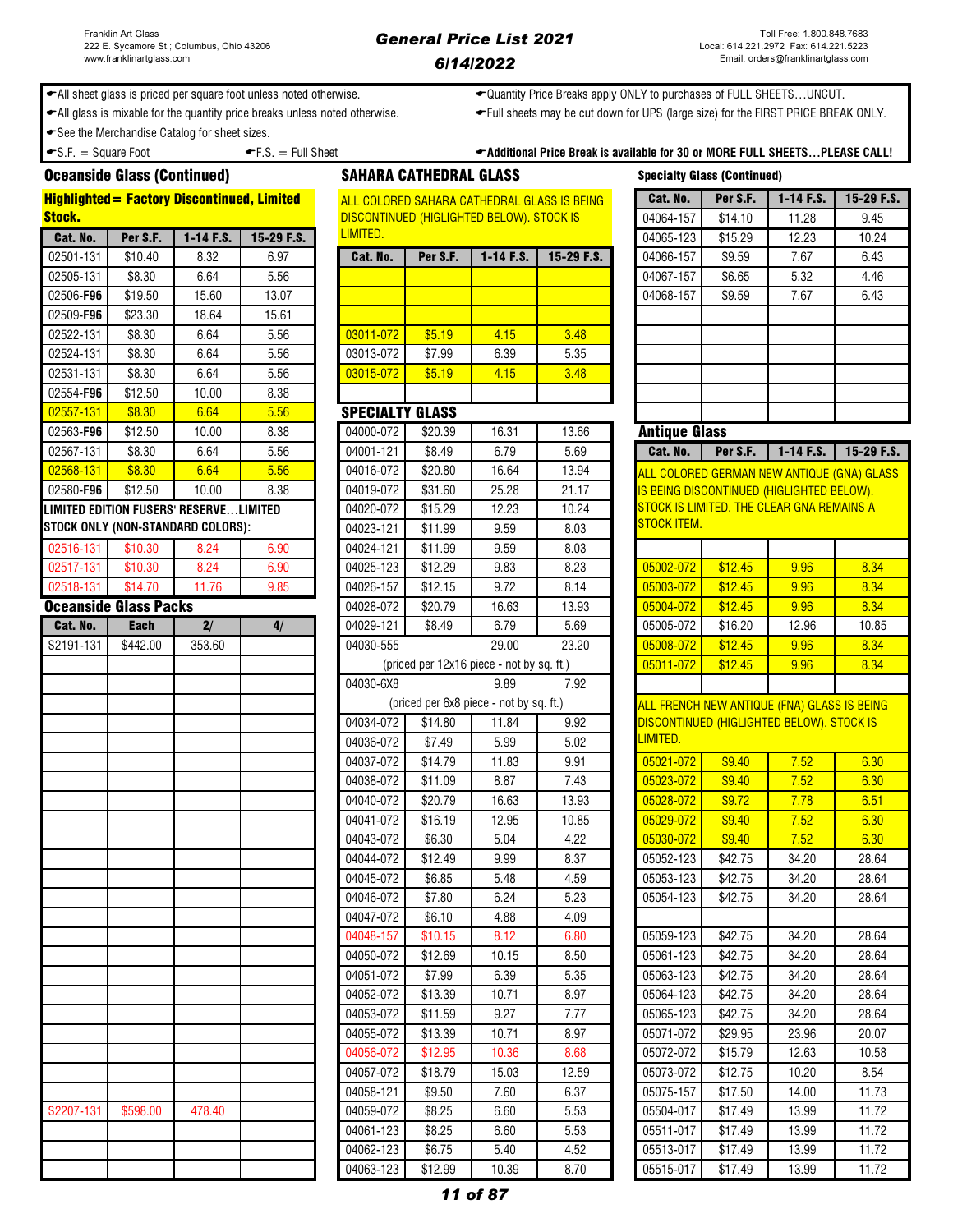### General Price List 2021 6/14/2022

← All sheet glass is priced per square foot unless noted otherwise.  $\leftarrow$ Quantity Price Breaks apply ONLY to purchases of FULL SHEETS...UNCUT.

All glass is mixable for the quantity price breaks unless noted otherwise. Full sheets may be cut down for UPS (large size) for the FIRST PRICE BREAK ONLY.

See the Merchandise Catalog for sheet sizes.

 $\bullet$  S.F.  $=$  Square Foot  $\bullet$  F.S.  $=$  Full Sheet  $\bullet$  Additional Price Break is available for 30 or MORE FULL SHEETS...PLEASE CALL!

|                        | <b>OCEANA GLASS</b><br>YOUGHIOGHENY GLASS |                |                |                        |                    |                |                | <b>Youghiogheny Glass (Continued)</b> |                    |                |                |  |
|------------------------|-------------------------------------------|----------------|----------------|------------------------|--------------------|----------------|----------------|---------------------------------------|--------------------|----------------|----------------|--|
| Cat. No.               | <b>Per 9X14</b>                           | 1-14 F.S.      | 15-29 F.S.     | Cat. No.               | Per S.F.           | 1-14 F.S.      | 15-29 F.S.     | Cat. No.                              | Per S.F.           | 1-14 F.S.      | 15-29 F.S.     |  |
| 05601-152              | \$19.95                                   | 15.96          | 13.37          | 06006-152              | \$25.85            | 20.68          | 17.32          | 06052-152                             | \$25.85            | 20.68          | 17.32          |  |
| 05602-152              | \$19.95                                   | 15.96          | 13.37          | 06007-152              | \$25.85            | 20.68          | 17.32          | 06053-152                             | \$25.85            | 20.68          | 17.32          |  |
| 05603-152              | \$19.95                                   | 15.96          | 13.37          | 06008-152              | \$32.50            | 26.00          | 21.78          | 06054-152                             | \$32.50            | 26.00          | 21.78          |  |
| 05604-152              | \$19.95                                   | 15.96          | 13.37          | 06009-152              | \$25.85            | 20.68          | 17.32          | 06055-152                             | \$18.25            | 14.60          | 12.23          |  |
| 05605-152              | \$19.95                                   | 15.96          | 13.37          | 06010-152              | \$18.25            | 14.60          | 12.23          | 06056-152                             | \$18.25            | 14.60          | 12.23          |  |
| 05606-152              | \$19.95                                   | 15.96          | 13.37          | 06011-152              | \$18.25            | 14.60          | 12.23          | 06057-152                             | \$18.25            | 14.60          | 12.23          |  |
| 05607-152              | \$19.95                                   | 15.96          | 13.37          | 06012-152              | \$18.25            | 14.60          | 12.23          | 06058-152                             | \$18.25            | 14.60          | 12.23          |  |
| 05608-152              | \$19.95                                   | 15.96          | 13.37          | 06013-152              | \$25.85            | 20.68          | 17.32          | 06059-152                             | \$32.50            | 26.00          | 21.78          |  |
| 05609-152              | \$19.95                                   | 15.96          | 13.37          | 06014-152              | \$18.25            | 14.60          | 12.23          | 06060-152                             | \$25.85            | 20.68          | 17.32          |  |
| 05610-152              | \$19.95                                   | 15.96          | 13.37          | 06015-152              | \$18.25            | 14.60          | 12.23          | 06061-152                             | \$25.85            | 20.68          | 17.32          |  |
| 05611-152              | \$19.95                                   | 15.96          | 13.37          | 06016-152              | \$25.85            | 20.68          | 17.32          | 06062-152                             | \$18.25            | 14.60          | 12.23          |  |
| 05612-152              | \$19.95                                   | 15.96          | 13.37          | 06017-152              | \$25.85            | 20.68          | 17.32          | 06063-152                             | \$32.50            | 26.00          | 21.78          |  |
| 05613-152              | \$19.95                                   | 15.96          | 13.37          | 06018-152              | \$32.50            | 26.00          | 21.78          | 06064-152                             | \$18.25            | 14.60          | 12.23          |  |
| 05614-152              | \$19.95                                   | 15.96          | 13.37          | 06019-152              | \$18.25            | 14.60          | 12.23          | 06065-152                             | \$32.50            | 26.00          | 21.78          |  |
| 05615-152              | \$19.95                                   | 15.96          | 13.37          | 06020-152              | \$25.85            | 20.68          | 17.32          | 06066-152                             | \$18.25            | 14.60          | 12.23          |  |
| 05616-152              | \$19.95                                   | 15.96          | 13.37          | 06021-152              | \$18.25            | 14.60          | 12.23          | 06067-152                             | \$18.25            | 14.60          | 12.23          |  |
| 05617-152              | \$19.95                                   | 15.96          | 13.37          | 06022-152              | \$18.25            | 14.60          | 12.23          | 06068-152                             | \$18.25            | 14.60          | 12.23          |  |
| 05618-152              | \$19.95                                   | 15.96          | 13.37          | 06023-152              | \$18.25            | 14.60          | 12.23          | 06069-152                             | \$18.25            | 14.60          | 12.23          |  |
| 05619-152              | \$19.95                                   | 15.96          | 13.37          | 06024-152              | \$18.25            | 14.60          | 12.23          | 06070-152                             | \$32.50            | 26.00          | 21.78          |  |
| 05620-152              | \$19.95                                   | 15.96          | 13.37          | 06025-152              | \$32.50            | 26.00          | 21.78          | 06071-152                             | \$32.50            | 26.00          | 21.78          |  |
| 05621-152              | \$19.95                                   | 15.96          | 13.37          | 06026-152              | \$15.75            | 12.60          | 10.55          | 06072-152                             | \$32.50            | 26.00          | 21.78          |  |
| 05622-152              | \$19.95                                   | 15.96          | 13.37          | 06027-152              | \$15.75            | 12.60          | 10.55          | 06073-152                             | \$18.25            | 14.60          | 12.23          |  |
| 05623-152              | \$19.95                                   | 15.96          | 13.37          | 06028-152              | \$15.75            | 12.60          | 10.55          | 06074-152                             | \$18.25            | 14.60          | 12.23          |  |
| 05624-152              | \$19.95                                   | 15.96          | 13.37          | 06029-152              | \$32.50            | 26.00          | 21.78          | 06075-152                             | \$18.25            | 14.60          | 12.23          |  |
| 05625-152              | \$19.95                                   | 15.96          | 13.37          | 06030-152              | \$15.75            | 12.60          | 10.55          | 06076-152                             | \$18.25            | 14.60          | 12.23          |  |
| 05626-152              | \$19.95                                   | 15.96          | 13.37          | 06031-152              | \$15.75            | 12.60          | 10.55          | 06077-152                             | \$25.85            | 20.68          | 17.32          |  |
| 05627-152              | \$19.95                                   | 15.96          | 13.37          | 06032-A52              | \$32.50            | 26.00          | 21.78          | 06078-152                             | \$32.50            | 26.00          | 21.78          |  |
| 05628-152              | \$19.95                                   | 15.96          | 13.37          | 06032-B52              | \$25.85            | 20.68          | 17.32          | 06079-152                             | \$32.50            | 26.00          | 21.78          |  |
| 05629-152              | \$19.95                                   | 15.96          | 13.37          | 06033-A52              | \$32.50            | 26.00          | 21.78          | 06081-152                             | \$18.25            | 14.60          | 12.23          |  |
| 05630-152              | \$19.95                                   | 15.96          | 13.37          | 06033-B52              | \$25.85            | 20.68          | 17.32          | 06082-152                             | \$18.25            | 14.60          | 12.23          |  |
| 05631-152              | \$19.95                                   | 15.96          | 13.37          | 06034-A52              | \$32.50            | 26.00          | 21.78          | 06083-152                             | \$18.25            | 14.60          | 12.23          |  |
| 05632-152              | \$19.95                                   | 15.96          | 13.37          | 06034-B52              | \$32.50            | 26.00          | 21.78          | 06084-152                             | \$18.25            | 14.60          | 12.23          |  |
| 05633-152              | \$19.95                                   | 15.96          | 13.37          | 06035-152              | \$15.75            | 12.60          | 10.55          | 06085-152                             | \$18.25            | 14.60          | 12.23          |  |
| 05634-152              | \$19.95                                   | 15.96          | 13.37          | 06036-A52              | \$15.75            | 12.60          | 10.55          | 06086-152                             | \$18.25            | 14.60          | 12.23          |  |
| 05635-152              | \$19.95                                   | 15.96          | 13.37          | 06036-B52              | \$18.25            | 14.60          | 12.23          | 06087-152                             | \$15.75            | 12.60          | 10.55          |  |
| 05636-152<br>05637-152 | \$19.95                                   | 15.96          | 13.37          | 06037-152              | \$15.75            | 12.60          | 10.55          | 06088-152                             | \$15.75            | 12.60          | 10.55          |  |
| 05638-152              | \$19.95<br>\$19.95                        | 15.96<br>15.96 | 13.37<br>13.37 | 06038-152<br>06039-152 | \$25.85<br>\$18.25 | 20.68<br>14.60 | 17.32<br>12.23 | 06089-152<br>06090-152                | \$19.25<br>\$19.25 | 15.40<br>15.40 | 12.90<br>12.90 |  |
| 05639-152              | \$19.95                                   | 15.96          | 13.37          | 06040-152              | \$18.25            | 14.60          | 12.23          | 06091-152                             | \$25.85            | 20.68          | 17.32          |  |
| 05640-152              | \$32.50                                   | 26.00          | 21.78          | 06041-152              | \$15.75            | 12.60          | 10.55          | 06092-152                             | \$25.85            | 20.68          | 17.32          |  |
| 05641-152              | \$32.50                                   | 26.00          | 21.78          | 06042-152              | \$15.75            | 12.60          | 10.55          | 06093-152                             | \$19.25            | 15.40          | 12.90          |  |
| 05642-152              | \$32.50                                   | 26.00          | 21.78          | 06043-152              | \$18.25            | 14.60          | 12.23          | 06094-152                             | \$19.25            | 15.40          | 12.90          |  |
| 05643-152              | \$32.50                                   | 26.00          | 21.78          | 06044-152              | \$15.75            | 12.60          | 10.55          | 06095-152                             | \$19.25            | 15.40          | 12.90          |  |
| YOUGHIOGHENY GLASS     |                                           |                |                | 06045-152              | \$18.25            | 14.60          | 12.23          | 06096-152                             | \$19.25            | 15.40          | 12.90          |  |
| 06000-152              | \$25.85                                   | 20.68          | 17.32          | 06046-152              | \$25.85            | 20.68          | 17.32          | 06097-152                             | \$18.25            | 14.60          | 12.23          |  |
| 06001-152              | \$25.85                                   | 20.68          | 17.32          | 06047-152              | \$32.50            | 26.00          | 21.78          | 06098-152                             | \$19.25            | 15.40          | 12.90          |  |
| 06002-152              | \$18.25                                   | 14.60          | 12.23          | 06048-152              | \$18.25            | 14.60          | 12.23          | 06099-152                             | \$19.25            | 15.40          | 12.90          |  |
| 06003-152              | \$18.25                                   | 14.60          | 12.23          | 06049-152              | \$25.85            | 20.68          | 17.32          | 06100-152                             | \$19.25            | 15.40          | 12.90          |  |
| 06004-152              | \$18.25                                   | 14.60          | 12.23          | 06050-152              | \$18.25            | 14.60          | 12.23          | 06101-152                             | \$23.35            | 18.68          | 15.64          |  |
| 06005-152              | \$32.50                                   | 26.00          | 21.78          | 06051-152              | \$18.25            | 14.60          | 12.23          | 06102-152                             | \$23.35            | 18.68          | 15.64          |  |
|                        |                                           |                |                |                        |                    |                |                |                                       |                    |                |                |  |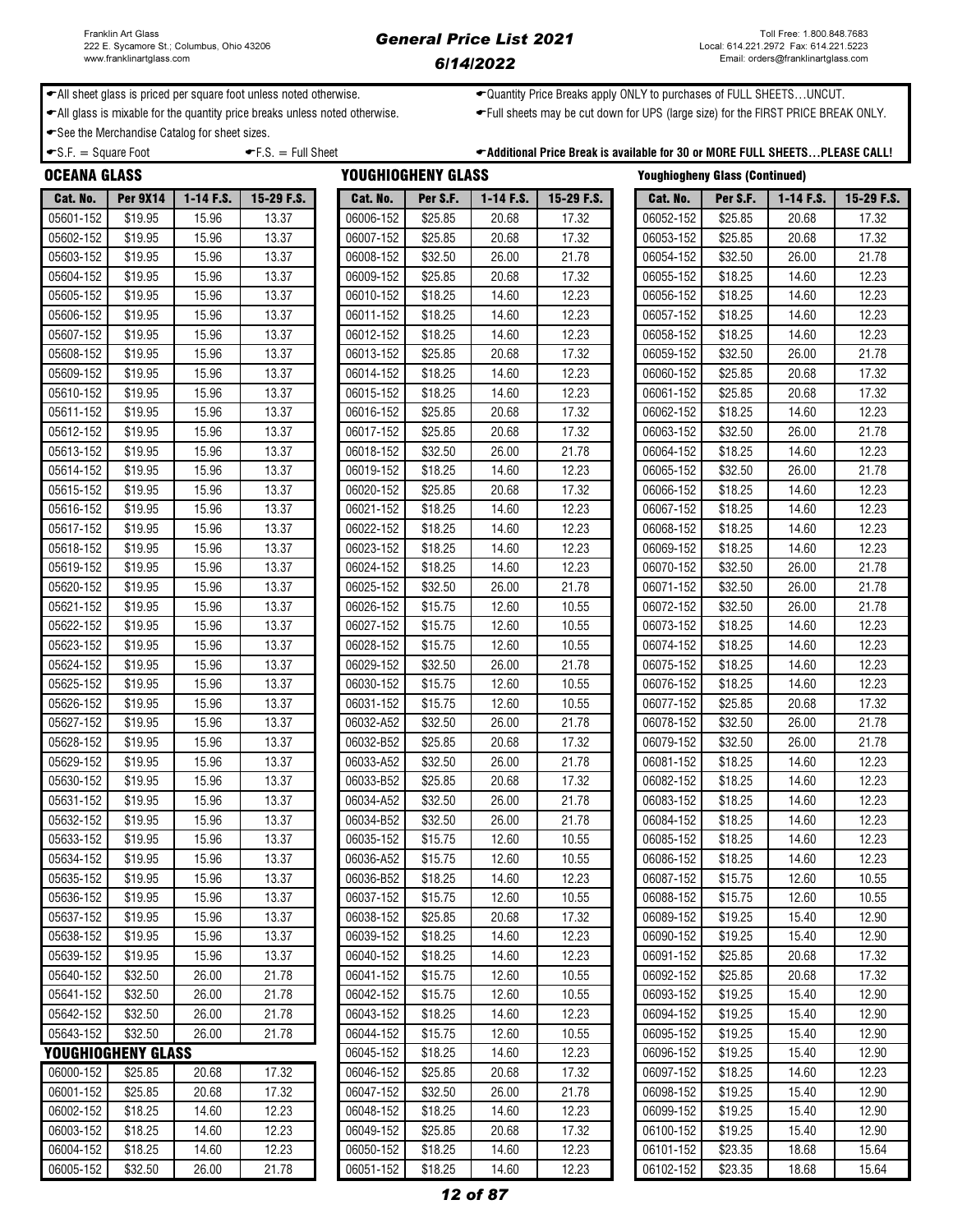# General Price List 2021 6/14/2022

Uroboros Glass (Continued)

← All sheet glass is priced per square foot unless noted otherwise.  $\leftarrow$ Quantity Price Breaks apply ONLY to purchases of FULL SHEETS...UNCUT.

All glass is mixable for the quantity price breaks unless noted otherwise. Full sheets may be cut down for UPS (large size) for the FIRST PRICE BREAK ONLY.

See the Merchandise Catalog for sheet sizes.

 $\text{F.S.} = \text{Full Sheet}$   $\text{F.S.} = \text{Full Sheet}$   $\text{Additional Price Break is available for 30 or MORE FULL SHEETS...PLEASE CALL!}$ 

|           | Youghiogheny Glass (Continued) |             |            | <b>Uroboros Glass (Continued)</b> |          |             |            | <b>Uroboros Glass (Continued)</b> |          |             |            |
|-----------|--------------------------------|-------------|------------|-----------------------------------|----------|-------------|------------|-----------------------------------|----------|-------------|------------|
| Cat. No.  | Per S.F.                       | $1-14$ F.S. | 15-29 F.S. | Cat. No.                          | Per S.F. | $1-14$ F.S. | 15-29 F.S. | Cat. No.                          | Per S.F. | $1-14$ F.S. | 15-29 F.S. |
| 06103-152 | \$23.35                        | 18.68       | 15.64      | 06352-613                         | \$19.00  | 15.20       | 12.73      | 06410-613                         | \$25.00  | 20.00       | 16.75      |
| 06104-152 | \$23.35                        | 18.68       | 15.64      | 06353-613                         | \$22.00  | 17.60       | 14.74      | 06411-613                         | \$23.00  | 18.40       | 15.41      |
| 06105-152 | \$23.35                        | 18.68       | 15.64      | 06354-613                         | \$18.75  | 15.00       | 12.56      | 06412-613                         | \$23.00  | 18.40       | 15.41      |
| 06106-152 | \$23.35                        | 18.68       | 15.64      | 06355-F96                         | \$15.50  | 12.40       | 10.39      | 06413-613                         | \$26.30  | 21.04       | 17.62      |
| 06107-152 | \$23.35                        | 18.68       | 15.64      | 06356-613                         | \$18.75  | 15.00       | 12.56      | 06414-613                         | \$23.00  | 18.40       | 15.41      |
|           |                                |             |            | 06357-613                         | \$22.00  | 17.60       | 14.74      | 06415-613                         | \$23.00  | 18.40       | 15.41      |
|           |                                |             |            | 06358-613                         | \$18.75  | 15.00       | 12.56      | 06416-613                         | \$28.00  | 22.40       | 18.76      |
|           |                                |             |            | 06359-613                         | \$18.75  | 15.00       | 12.56      | 06417-613                         | \$24.30  | 19.44       | 16.28      |
|           |                                |             |            | 06360-613                         | \$18.75  | 15.00       | 12.56      | 06418-613                         | \$20.00  | 16.00       | 13.40      |

| <b>UROBOROS GLASS</b> |         |       |       | 06364-613 | \$25.00 | 20.00 | 16.75 |
|-----------------------|---------|-------|-------|-----------|---------|-------|-------|
|                       |         |       |       | 06365-613 | \$22.00 | 17.60 | 14.74 |
| 06303-613             | \$23.00 | 18.40 | 15.41 | 06366-613 | \$18.75 | 15.00 | 12.56 |
| 06304-613             | \$20.00 | 16.00 | 13.40 | 06367-613 | \$18.75 | 15.00 | 12.56 |
| 06305-613             | \$23.00 | 18.40 | 15.41 | 06368-613 | \$22.00 | 17.60 | 14.74 |
| 06306-613             | \$20.00 | 16.00 | 13.40 | 06369-613 | \$27.00 | 21.60 | 18.09 |
| 06307-613             | \$21.50 | 17.20 | 14.41 | 06370-613 | \$24.00 | 19.20 | 16.08 |
| 06309-613             | \$23.00 | 18.40 | 15.41 | 06371-613 | \$24.00 | 19.20 | 16.08 |
| 06310-613             | \$23.00 | 18.40 | 15.41 | 06372-613 | \$28.25 | 22.60 | 18.93 |
| 06311-613             | \$23.00 | 18.40 | 15.41 | 06373-613 | \$27.00 | 21.60 | 18.09 |
| 06312-613             | \$23.00 | 18.40 | 15.41 | 06377-613 | \$31.75 | 25.40 | 21.27 |
| 06313-613             | \$21.50 | 17.20 | 14.41 | 06379-613 | \$25.90 | 20.72 | 17.35 |
| 06314-613             | \$24.30 | 19.44 | 16.28 | 06380-613 | \$23.00 | 18.40 | 15.41 |
| 06315-613             | \$28.00 | 22.40 | 18.76 | 06381-613 | \$19.00 | 15.20 | 12.73 |
| 06316-613             | \$23.00 | 18.40 | 15.41 | 06383-613 | \$26.30 | 21.04 | 17.62 |
| 06317-613             | \$20.00 | 16.00 | 13.40 | 06384-613 | \$18.75 | 15.00 | 12.56 |
| 06318-613             | \$61.50 | 49.20 | 41.21 | 06385-613 | \$28.00 | 22.40 | 18.76 |
| 06320-613             | \$28.75 | 23.00 | 19.26 | 06386-613 | \$25.90 | 20.72 | 17.35 |
| 06322-613             | \$27.50 | 22.00 | 18.43 | 06387-613 | \$28.00 | 22.40 | 18.76 |
| 06323-613             | \$28.00 | 22.40 | 18.76 | 06388-613 | \$30.00 | 24.00 | 20.10 |
| 06325-613             | \$24.60 | 19.68 | 16.48 | 06389-613 | \$30.00 | 24.00 | 20.10 |
| 06326-613             | \$23.00 | 18.40 | 15.41 | 06390-613 | \$28.00 | 22.40 | 18.76 |
| 06327-613             | \$24.30 | 19.44 | 16.28 | 06391-613 | \$31.75 | 25.40 | 21.27 |
| 06328-613             | \$21.50 | 17.20 | 14.41 | 06392-613 | \$30.00 | 24.00 | 20.10 |
| 06330-613             | \$23.00 | 18.40 | 15.41 | 06393-613 | \$30.00 | 24.00 | 20.10 |
| 06331-613             | \$28.00 | 22.40 | 18.76 | 06395-613 | \$16.60 | 13.28 | 11.12 |
| 06332-152             | \$25.85 | 20.68 | 17.32 | 06396-152 | \$20.95 | 16.76 | 14.04 |
| 06335-613             | \$20.00 | 16.00 | 13.40 | 06398-613 | \$31.75 | 25.40 | 21.27 |
| 06337-613             | \$24.60 | 19.68 | 16.48 | 06400-613 | \$22.00 | 17.60 | 14.74 |
| 06338-613             | \$24.30 | 19.44 | 16.28 | 06401-613 | \$23.00 | 18.40 | 15.41 |
| 06340-152             | \$20.95 | 16.76 | 14.04 | 06402-613 | \$20.00 | 16.00 | 13.40 |
| 06341-152             | \$20.95 | 16.76 | 14.04 |           |         |       |       |
| 06346-613             | \$23.00 | 18.40 | 15.41 | 06404-613 | \$23.00 | 18.40 | 15.41 |
| 06347-613             | \$23.00 | 18.40 | 15.41 | 06405-613 | \$26.75 | 21.40 | 17.92 |
| 06348-613             | \$21.50 | 17.20 | 14.41 | 06406-613 | \$25.90 | 20.72 | 17.35 |
| 06349-613             | \$20.00 | 16.00 | 13.40 | 06407-613 | \$18.75 | 15.00 | 12.56 |
| 06350-613             | \$19.00 | 15.20 | 12.73 | 06408-613 | \$26.30 | 21.04 | 17.62 |
| 06351-613             | \$20.00 | 16.00 | 13.40 | 06409-613 | \$25.00 | 20.00 | 16.75 |

| 0010010               |         | $\sim\!\!\sim\!$ | 10.01 | 000C UTU  | <b>PIU.UU</b> | 10.60 | . 0   | ,,,,,,,,                   | 960.UU      | ----                                     | ט ויטו     |
|-----------------------|---------|------------------|-------|-----------|---------------|-------|-------|----------------------------|-------------|------------------------------------------|------------|
| 06104-152             | \$23.35 | 18.68            | 15.64 | 06353-613 | \$22.00       | 17.60 | 14.74 | 06411-613                  | \$23.00     | 18.40                                    | 15.41      |
| 06105-152             | \$23.35 | 18.68            | 15.64 | 06354-613 | \$18.75       | 15.00 | 12.56 | 06412-613                  | \$23.00     | 18.40                                    | 15.41      |
| 06106-152             | \$23.35 | 18.68            | 15.64 | 06355-F96 | \$15.50       | 12.40 | 10.39 | 06413-613                  | \$26.30     | 21.04                                    | 17.62      |
| 06107-152             | \$23.35 | 18.68            | 15.64 | 06356-613 | \$18.75       | 15.00 | 12.56 | 06414-613                  | \$23.00     | 18.40                                    | 15.41      |
|                       |         |                  |       | 06357-613 | \$22.00       | 17.60 | 14.74 | 06415-613                  | \$23.00     | 18.40                                    | 15.41      |
|                       |         |                  |       | 06358-613 | \$18.75       | 15.00 | 12.56 | 06416-613                  | \$28.00     | 22.40                                    | 18.76      |
|                       |         |                  |       | 06359-613 | \$18.75       | 15.00 | 12.56 | 06417-613                  | \$24.30     | 19.44                                    | 16.28      |
|                       |         |                  |       | 06360-613 | \$18.75       | 15.00 | 12.56 | 06418-613                  | \$20.00     | 16.00                                    | 13.40      |
|                       |         |                  |       | 06361-613 | \$18.75       | 15.00 | 12.56 | 06419-613                  | \$50.25     | 40.20                                    | 33.67      |
|                       |         |                  |       | 06362-613 | \$18.75       | 15.00 | 12.56 | 06420-613                  | \$32.50     | 26.00                                    | 21.78      |
|                       |         |                  |       | 06363-613 | \$22.00       | 17.60 | 14.74 | 06421-613                  | \$24.30     | 19.44                                    | 16.28      |
| <b>UROBOROS GLASS</b> |         |                  |       | 06364-613 | \$25.00       | 20.00 | 16.75 | 06422-613                  | \$18.75     | 15.00                                    | 12.56      |
|                       |         |                  |       | 06365-613 | \$22.00       | 17.60 | 14.74 | 06423-613                  | \$50.25     | 40.20                                    | 33.67      |
| 06303-613             | \$23.00 | 18.40            | 15.41 | 06366-613 | \$18.75       | 15.00 | 12.56 | 06424-613                  | \$25.90     | 20.72                                    | 17.35      |
| 06304-613             | \$20.00 | 16.00            | 13.40 | 06367-613 | \$18.75       | 15.00 | 12.56 |                            |             |                                          |            |
| 06305-613             | \$23.00 | 18.40            | 15.41 | 06368-613 | \$22.00       | 17.60 | 14.74 | 06426-613                  | \$22.00     | 17.60                                    | 14.74      |
| 06306-613             | \$20.00 | 16.00            | 13.40 | 06369-613 | \$27.00       | 21.60 | 18.09 | 06452-613                  | \$9.29      | 7.43                                     | 6.22       |
| 06307-613             | \$21.50 | 17.20            | 14.41 | 06370-613 | \$24.00       | 19.20 | 16.08 | 06453-613                  | \$17.79     | 14.23                                    | 11.92      |
| 06309-613             | \$23.00 | 18.40            | 15.41 | 06371-613 | \$24.00       | 19.20 | 16.08 | Uroboros Glass Packs       |             |                                          |            |
| 06310-613             | \$23.00 | 18.40            | 15.41 | 06372-613 | \$28.25       | 22.60 | 18.93 | Cat. No.                   | <b>Each</b> | 2/                                       | 4/         |
| 06311-613             | \$23.00 | 18.40            | 15.41 | 06373-613 | \$27.00       | 21.60 | 18.09 | UKIT-HS96                  | \$51.20     | 40.96                                    | 34.30      |
| 06312-613             | \$23.00 | 18.40            | 15.41 | 06377-613 | \$31.75       | 25.40 | 21.27 | UKIT-IV96                  | \$24.60     | 19.68                                    | 16.48      |
| 06313-613             | \$21.50 | 17.20            | 14.41 | 06379-613 | \$25.90       | 20.72 | 17.35 | <b>UPCC3-613</b>           | \$799.00    | 639.20                                   | 535.33     |
| 06314-613             | \$24.30 | 19.44            | 16.28 | 06380-613 | \$23.00       | 18.40 | 15.41 | <b>URCC4-613</b>           | \$873.60    | 698.88                                   | 585.31     |
| 06315-613             | \$28.00 | 22.40            | 18.76 | 06381-613 | \$19.00       | 15.20 | 12.73 | <b>USCC2-613</b>           | \$650.00    | 520.00                                   | 435.50     |
| 06316-613             | \$23.00 | 18.40            | 15.41 | 06383-613 | \$26.30       | 21.04 | 17.62 | <b>UBD96-613</b>           | \$72.59     | 58.07                                    | 48.64      |
| 06317-613             | \$20.00 | 16.00            | 13.40 | 06384-613 | \$18.75       | 15.00 | 12.56 | UVS-96HOT Uncu             | \$99.00     |                                          |            |
| 06318-613             | \$61.50 | 49.20            | 41.21 | 06385-613 | \$28.00       | 22.40 | 18.76 | UVS-96HOT LgCul            | \$63.50     |                                          |            |
| 06320-613             | \$28.75 | 23.00            | 19.26 | 06386-613 | \$25.90       | 20.72 | 17.35 |                            |             |                                          |            |
| 06322-613             | \$27.50 | 22.00            | 18.43 | 06387-613 | \$28.00       | 22.40 | 18.76 |                            |             |                                          |            |
| 06323-613             | \$28.00 | 22.40            | 18.76 | 06388-613 | \$30.00       | 24.00 | 20.10 | UVS-HS96                   | \$54.00     |                                          |            |
| 06325-613             | \$24.60 | 19.68            | 16.48 | 06389-613 | \$30.00       | 24.00 | 20.10 | UVS-IVP96                  | \$27.00     |                                          |            |
| 06326-613             | \$23.00 | 18.40            | 15.41 | 06390-613 | \$28.00       | 22.40 | 18.76 |                            |             | <b>UROBOROS / SYS 96 ACCESSORY GLASS</b> |            |
| 06327-613             | \$24.30 | 19.44            | 16.28 | 06391-613 | \$31.75       | 25.40 | 21.27 | SYS 96 CONFETTI, 4 OZ JARS |             |                                          |            |
| 06328-613             | \$21.50 | 17.20            | 14.41 | 06392-613 | \$30.00       | 24.00 | 20.10 | Cat. No.                   | <b>Each</b> | 2-3 Jars                                 | $4 +$ Jars |
| 06330-613             | \$23.00 | 18.40            | 15.41 | 06393-613 | \$30.00       | 24.00 | 20.10 | UCN4-0005                  | \$22.50     | 18.00                                    | 15.08      |
| 06331-613             | \$28.00 | 22.40            | 18.76 | 06395-613 | \$16.60       | 13.28 | 11.12 | <b>UCN4-0015</b>           | \$22.50     | 18.00                                    | 15.08      |
| 06332-152             | \$25.85 | 20.68            | 17.32 | 06396-152 | \$20.95       | 16.76 | 14.04 | <b>UCN4-0030</b>           | \$22.50     | 18.00                                    | 15.08      |
| 06335-613             | \$20.00 | 16.00            | 13.40 | 06398-613 | \$31.75       | 25.40 | 21.27 | <b>UCN4-0062</b>           | \$22.50     | 18.00                                    | 15.08      |
| 06337-613             | \$24.60 | 19.68            | 16.48 | 06400-613 | \$22.00       | 17.60 | 14.74 | <b>UCN4-0100</b>           | \$37.79     | 30.23                                    | 25.32      |
| 06338-613             | \$24.30 | 19.44            | 16.28 | 06401-613 | \$23.00       | 18.40 | 15.41 |                            |             |                                          |            |
| 06340-152             | \$20.95 | 16.76            | 14.04 | 06402-613 | \$20.00       | 16.00 | 13.40 | <b>UCN4-0356</b>           | \$22.50     | 18.00                                    | 15.08      |
| 06341-152             | \$20.95 | 16.76            | 14.04 |           |               |       |       | <b>UCN4-0424</b>           | \$22.50     | 18.00                                    | 15.08      |
| 06346-613             | \$23.00 | 18.40            | 15.41 | 06404-613 | \$23.00       | 18.40 | 15.41 | <b>UCN4-0520</b>           | \$22.50     | 18.00                                    | 15.08      |
| 06347-613             | \$23.00 | 18.40            | 15.41 | 06405-613 | \$26.75       | 21.40 | 17.92 | <b>UCN4-0602</b>           | \$22.50     | 18.00                                    | 15.08      |
| 06348-613             | \$21.50 | 17.20            | 14.41 | 06406-613 | \$25.90       | 20.72 | 17.35 | <b>UCN4-0704</b>           | \$22.50     | 18.00                                    | 15.08      |
| 06349-613             | \$20.00 | 16.00            | 13.40 | 06407-613 | \$18.75       | 15.00 | 12.56 | <b>UCN4-2114</b>           | \$22.50     | 18.00                                    | 15.08      |
| 06350-613             | \$19.00 | 15.20            | 12.73 | 06408-613 | \$26.30       | 21.04 | 17.62 | <b>UCN7-00MG</b>           | \$39.95     | 31.96                                    | 26.77      |
| 06351-613             | \$20.00 | 16.00            | 13.40 | 06409-613 | \$25.00       | 20.00 | 16.75 | (7 OZ. JAR)                |             |                                          |            |

|                  | <b>Uroboros Glass (Continued)</b> |                                          |            |
|------------------|-----------------------------------|------------------------------------------|------------|
| Cat. No.         | Per S.F.                          | 1-14 F.S.                                | 15-29 F.S. |
| 06410-613        | \$25.00                           | 20.00                                    | 16.75      |
| 06411-613        | \$23.00                           | 18.40                                    | 15.41      |
| 06412-613        | \$23.00                           | 18.40                                    | 15.41      |
| 06413-613        | \$26.30                           | 21.04                                    | 17.62      |
| 06414-613        | \$23.00                           | 18.40                                    | 15.41      |
| 06415-613        | \$23.00                           | 18.40                                    | 15.41      |
| 06416-613        | \$28.00                           | 22.40                                    | 18.76      |
| 06417-613        | \$24.30                           | 19.44                                    | 16.28      |
| 06418-613        | \$20.00                           | 16.00                                    | 13.40      |
| 06419-613        | \$50.25                           | 40.20                                    | 33.67      |
| 06420-613        | \$32.50                           | 26.00                                    | 21.78      |
| 06421-613        | \$24.30                           | 19.44                                    | 16.28      |
| 06422-613        | \$18.75                           | 15.00                                    | 12.56      |
| 06423-613        | \$50.25                           | 40.20                                    | 33.67      |
| 06424-613        | \$25.90                           | 20.72                                    | 17.35      |
|                  |                                   |                                          |            |
| 06426-613        | \$22.00                           | 17.60                                    | 14.74      |
| 06452-613        | \$9.29                            | 7.43                                     | 6.22       |
| 06453-613        | \$17.79                           | 14.23                                    | 11.92      |
|                  | <b>Uroboros Glass Packs</b>       |                                          |            |
| <b>Cat. No.</b>  | Each                              | 2/                                       | 4/         |
| UKIT-HS96        | \$51.20                           | 40.96                                    | 34.30      |
| UKIT-IV96        | \$24.60                           | 19.68                                    | 16.48      |
| <b>UPCC3-613</b> | \$799.00                          | 639.20                                   | 535.33     |
| <b>URCC4-613</b> | \$873.60                          | 698.88                                   | 585.31     |
| <b>USCC2-613</b> | \$650.00                          | 520.00                                   | 435.50     |
| UBD96-613        | \$72.59                           | 58.07                                    | 48.64      |
| UVS-96HOT Uncut  | \$99.00                           |                                          |            |
| UVS-96HOT LgCut  | \$63.50                           |                                          |            |
|                  |                                   |                                          |            |
|                  |                                   |                                          |            |
| <b>UVS-HS96</b>  | \$54.00                           |                                          |            |
| UVS-IVP96        | \$27.00                           |                                          |            |
|                  |                                   | <b>UROBOROS / SYS 96 ACCESSORY GLASS</b> |            |
|                  | <b>SYS 96 CONFETTI, 4 OZ JARS</b> |                                          |            |
| Cat. No.         | <b>Each</b>                       | 2-3 Jars                                 | 4+ Jars    |
| <b>UCN4-0005</b> | \$22.50                           | 18.00                                    | 15.08      |
| <b>UCN4-0015</b> | \$22.50                           | 18.00                                    | 15.08      |
| <b>UCN4-0030</b> | \$22.50                           | 18.00                                    | 15.08      |
| <b>UCN4-0062</b> | \$22.50                           | 18.00                                    | 15.08      |
| <b>UCN4-0100</b> | \$37.79                           | 30.23                                    | 25.32      |
|                  |                                   |                                          |            |
| <b>UCN4-0356</b> | \$22.50                           | 18.00                                    | 15.08      |
| <b>UCN4-0424</b> | \$22.50                           | 18.00                                    | 15.08      |
| <b>UCN4-0520</b> | \$22.50                           | 18.00                                    | 15.08      |
| <b>UCN4-0602</b> | \$22.50                           | 18.00                                    | 15.08      |
| <b>UCN4-0704</b> | \$22.50                           | 18.00                                    | 15.08      |
| <b>UCN4-2114</b> | \$22.50                           | 18.00                                    | 15.08      |
| UCN7-00MG        |                                   |                                          |            |
| (7 OZ. JAR)      | \$39.95                           | 31.96                                    | 26.77      |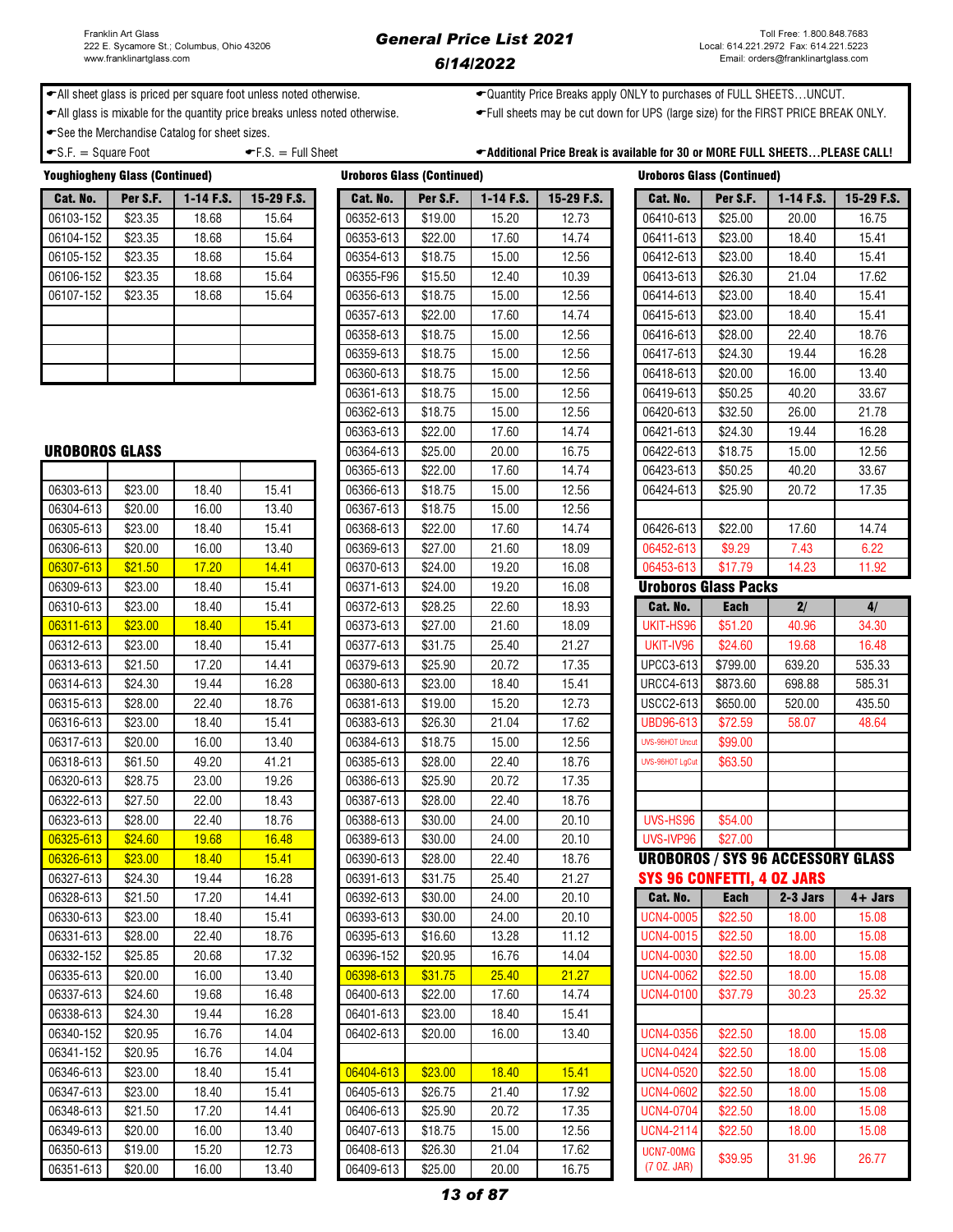### UROBOROS / SYS 96 ACCESSORY GLASS CONTINUED TO SUPPOSE THE READER OF STRANGED TO ACCESSORY GLASS (Continued) Continued...<br>Continued...

| Cat. No.  | <b>Each</b> | 3-5 (MIX) | $6 + (MIX)$ |
|-----------|-------------|-----------|-------------|
| UF14-0000 | \$62.95     | 50.36     | 42.18       |
|           |             |           |             |
| UF34-0000 | \$62.95     | 50.36     | 42.18       |
| UF34-0056 | \$62.95     | 50.36     | 42.18       |
| UF34-0111 | \$62.95     | 50.36     | 42.18       |
| UF34-0132 | \$62.95     | 50.36     | 42.18       |
| UF34-0151 | \$62.95     | 50.36     | 42.18       |
| UF34-0200 | \$62.95     | 50.36     | 42.18       |
| UF34-0421 | \$62.95     | 50.36     | 42.18       |
| UF34-0520 | \$62.95     | 50.36     | 42.18       |
| UF34-2206 | \$62.95     | 50.36     | 42.18       |
| UF34-2232 | \$62.95     | 50.36     | 42.18       |
| UF34-2264 | \$62.95     | 50.36     | 42.18       |
| UF34-2302 | \$62.95     | 50.36     | 42.18       |
| UF34-2306 | \$62.95     | 50.36     | 42.18       |
| UF34-2404 | \$62.95     | 50.36     | 42.18       |
| UF34-2502 | \$62.95     | 50.36     | 42.18       |
| UF34-5232 | \$62.95     | 50.36     | 42.18       |
| UF34-5262 | \$62.95     | 50.36     | 42.18       |
| UF34-5342 | \$62.95     | 50.36     | 42.18       |
| UF34-5386 | \$62.95     | 50.36     | 42.18       |
|           |             |           |             |

### 96COE POWDER & MEDIUM FRIT, 8.5 OZ JARS

### $HIGHLIGHTED = TO BE DISCONTINUED...$

| Cat. No.      | <b>Each</b> | 4-7 (MIX)        | $8 + (MIX)$ |
|---------------|-------------|------------------|-------------|
| UF18-0000     | \$11.75     | 9.40             | 7.87        |
| UF18-0001     | \$11.75     | 9.40             | 7.87        |
|               |             |                  |             |
| UF38-0000     | \$11.75     | 9.40             | 7.87        |
| UF38-0000-IR  | \$11.75     | 9.40             | 7.87        |
| UF38-0000-MIF | \$11.75     | 9.40             | 7.87        |
| UF38-0001     | \$11.75     | 9.40             | 7.87        |
| UF38-0003     | \$11.75     | 9.40             | 7.87        |
| UF38-0029     |             | TO BE DETERMINED |             |
| UF38-0045     | \$11.75     | 9.40             | 7.87        |
| UF38-0056     | \$11.75     | 9.40             | 7.87        |
| UF38-0056-IR  | \$11.75     | 9.40             | 7.87        |
| UF38-0057     | \$11.75     | 9.40             | 7.87        |
| UF38-0070     | \$11.75     | 9.40             | 7.87        |
| UF38-0078     | \$11.75     | 9.40             | 7.87        |
| UF38-0079     | \$11.75     | 9.40             | 7.87        |
| UF38-0103     |             | TO BE DETERMINED |             |
| UF38-0111     | \$11.75     | 9.40             | 7.87        |
| UF38-0121     | \$11.75     | 9.40             | 7.87        |
| UF38-0125     | \$11.75     | 9.40             | 7.87        |
| UF38-0128     | \$11.75     | 9.40             | 7.87        |
| UF38-0132     | \$11.75     | 9.40             | 7.87        |
| UF38-0136     | \$11.75     | 9.40             | 7.87        |
| UF38-0138     | \$11.75     | 9.40             | 7.87        |
| UF38-0142     | \$11.75     | 9.40             | 7.87        |
| UF38-0151     | \$11.75     | 9.40             | 7.87        |

### Uroboros / SYS 96 ACCESSORY GLASS (Continued)

### 96COE POWDER & MEDIUM FRIT, 4 LB JARS 96COE MEDIUM FRIT, 8.5 OZ JARS Continued SYS 96 MEDIUM FRIT, 8.5 OZ JARS Continued

| Cat. No.     | <b>Each</b> | $3-5$ (MIX)                             | $6 + (MIX)$ | Cat. No.     | <b>Each</b> | 4-7 (MIX) | $8 + (MIX)$ | Cat. No.                   | <b>Each</b> | 4-7 (MIX) | $8 + (MIX)$ |
|--------------|-------------|-----------------------------------------|-------------|--------------|-------------|-----------|-------------|----------------------------|-------------|-----------|-------------|
| UF14-0000    | \$62.95     | 50.36                                   | 42.18       | UF38-0161    | \$11.75     | 9.40      | 7.87        | UF38-2335                  | \$11.75     | 9.40      | 7.87        |
|              |             |                                         |             | UF38-0171    | \$11.75     | 9.40      | 7.87        | UF38-2382                  | \$11.75     | 9.40      | 7.87        |
| UF34-0000    | \$62.95     | 50.36                                   | 42.18       | UF38-0200    | \$11.75     | 9.40      | 7.87        | UF38-2402                  | \$11.75     | 9.40      | 7.87        |
| UF34-0056    | \$62.95     | 50.36                                   | 42.18       | UF38-0209    | \$11.75     | 9.40      | 7.87        | UF38-2404                  | \$11.75     | 9.40      | 7.87        |
| UF34-0111    | \$62.95     | 50.36                                   | 42.18       | UF38-0355    | \$11.75     | 9.40      | 7.87        | UF38-2502                  | \$11.75     | 9.40      | 7.87        |
| UF34-0132    | \$62.95     | 50.36                                   | 42.18       | UF38-0402-IR | \$11.75     | 9.40      | 7.87        | UF38-2602                  | \$11.75     | 9.40      | 7.87        |
| UF34-0151    | \$62.95     | 50.36                                   | 42.18       | UF38-0404    | \$11.75     | 9.40      | 7.87        | UF38-2672                  | \$11.75     | 9.40      | 7.87        |
| UF34-0200    | \$62.95     | 50.36                                   | 42.18       | UF38-0421    | \$11.75     | 9.40      | 7.87        | UF38-2700                  | \$11.75     | 9.40      | 7.87        |
| UF34-0421    | \$62.95     | 50.36                                   | 42.18       | UF38-0424    | \$11.75     | 9.40      | 7.87        | UF38-2702                  | \$11.75     | 9.40      | 7.87        |
| UF34-0520    | \$62.95     | 50.36                                   | 42.18       |              |             |           |             | UF38-2705                  | \$11.75     | 9.40      | 7.87        |
| UF34-2206    | \$62.95     | 50.36                                   | 42.18       |              |             |           |             | UF38-2711                  | \$11.75     | 9.40      | 7.87        |
| UF34-2232    | \$62.95     | 50.36                                   | 42.18       | UF38-0520    | \$11.75     | 9.40      | 7.87        | UF38-2802                  | \$11.75     | 9.40      | 7.87        |
| UF34-2264    | \$62.95     | 50.36                                   | 42.18       | UF38-0568    | \$11.75     | 9.40      | 7.87        | UF38-2806                  | \$11.75     | 9.40      | 7.87        |
| UF34-2302    | \$62.95     | 50.36                                   | 42.18       | UF38-0602    | \$11.75     | 9.40      | 7.87        | UF38-2911                  | \$11.75     | 9.40      | 7.87        |
| UF34-2306    | \$62.95     | 50.36                                   | 42.18       | UF38-0611    | \$11.75     | 9.40      | 7.87        | UF38-4240                  | \$11.75     | 9.40      | 7.87        |
| UF34-2404    | \$62.95     | 50.36                                   | 42.18       | UF38-0612    | \$11.75     | 9.40      | 7.87        | UF38-4245                  | \$11.75     | 9.40      | 7.87        |
| UF34-2502    | \$62.95     | 50.36                                   | 42.18       | UF38-0615    | \$11.75     | 9.40      | 7.87        | UF38-5000                  | \$11.75     | 9.40      | 7.87        |
| UF34-5232    | \$62.95     | 50.36                                   | 42.18       | UF38-0618    | \$11.75     | 9.40      | 7.87        | UF38-5005                  | \$11.75     | 9.40      | 7.87        |
| UF34-5262    | \$62.95     | 50.36                                   | 42.18       | UF38-0707    | \$11.75     | 9.40      | 7.87        | UF38-5181                  | \$11.75     | 9.40      | 7.87        |
| UF34-5342    | \$62.95     | 50.36                                   | 42.18       | UF38-0707-IR | \$11.75     | 9.40      | 7.87        | UF38-5232                  | \$11.75     | 9.40      | 7.87        |
| UF34-5386    | \$62.95     | 50.36                                   | 42.18       | UF38-0726    | \$11.75     | 9.40      | 7.87        | UF38-5262                  | \$11.75     | 9.40      | 7.87        |
|              |             |                                         |             | UF38-0755    | \$11.75     | 9.40      | 7.87        | UF38-5281                  | \$11.75     | 9.40      | 7.87        |
|              |             |                                         |             | UF38-0774    | \$11.75     | 9.40      | 7.87        | UF38-5284                  | \$11.75     | 9.40      | 7.87        |
|              |             | 96COE POWDER & MEDIUM FRIT, 8.5 OZ JARS |             | UF38-0774-IR | \$11.75     | 9.40      | 7.87        | UF38-5331                  | \$11.75     | 9.40      | 7.87        |
|              |             | $HIGHLIGHTED = TO BE DISCONTINUED$      |             | UF38-0782    | \$11.75     | 9.40      | 7.87        | UF38-5332                  | \$11.75     | 9.40      | 7.87        |
| Cat. No.     | <b>Each</b> | 4-7 (MIX)                               | $8 + (MIX)$ | UF38-0906    | \$11.75     | 9.40      | 7.87        | UF38-5333                  | \$11.75     | 9.40      | 7.87        |
| UF18-0000    | \$11.75     | 9.40                                    | 7.87        | UF38-0906-IR | \$11.75     | 9.40      | 7.87        | UF38-5342                  | \$11.75     | 9.40      | 7.87        |
| UF18-0001    | \$11.75     | 9.40                                    | 7.87        | UF38-1102    | \$11.75     | 9.40      | 7.87        | UF38-5386                  | \$11.75     | 9.40      | 7.87        |
|              |             |                                         |             | UF38-1108    | \$11.75     | 9.40      | 7.87        | UF38-5432                  | \$11.75     | 9.40      | 7.87        |
| UF38-0000    | \$11.75     | 9.40                                    | 7.87        | UF38-1308    | \$11.75     | 9.40      | 7.87        | UF38-5600                  | \$11.75     | 9.40      | 7.87        |
| UF38-0000-IR | \$11.75     | 9.40                                    | 7.87        | UF38-1408    | \$11.75     | 9.40      | 7.87        | UF38-5605                  | \$11.75     | 9.40      | 7.87        |
| JF38-0000-MI | \$11.75     | 9.40                                    | 7.87        | UF38-1702    | \$11.75     | 9.40      | 7.87        | UF38-5711                  | \$11.75     | 9.40      | 7.87        |
| UF38-0001    | \$11.75     | 9.40                                    | 7.87        | UF38-1808    | \$11.75     | 9.40      | 7.87        | UF38-5911                  | \$11.75     | 9.40      | 7.87        |
| UF38-0003    | \$11.75     | 9.40                                    | 7.87        | UF38-2101    | \$11.75     | 9.40      | 7.87        | UF38-6120                  | \$11.75     | 9.40      | 7.87        |
| UF38-0029    |             | TO BE DETERMINED                        |             | UF38-2103    | \$11.75     | 9.40      | 7.87        | UF38-6125                  | \$11.75     | 9.40      | 7.87        |
| UF38-0045    | \$11.75     | 9.40                                    | 7.87        | UF38-2107    | \$11.75     | 9.40      | 7.87        | UF38-7312                  | \$11.75     | 9.40      | 7.87        |
| UF38-0056    | \$11.75     | 9.40                                    | 7.87        | UF38-2114    | \$11.75     | 9.40      | 7.87        | UF38-7550                  | \$11.75     | 9.40      | 7.87        |
| UF38-0056-IR | \$11.75     | 9.40                                    | 7.87        | UF38-2116    | \$11.75     | 9.40      | 7.87        | UF38-7555                  | \$11.75     | 9.40      | 7.87        |
| UF38-0057    | \$11.75     | 9.40                                    | 7.87        | UF38-2152    | \$11.75     | 9.40      | 7.87        | SYS 96 NOODLES, 5 OZ TUBES |             |           |             |
| UF38-0070    | \$11.75     | 9.40                                    | 7.87        | UF38-2161    | \$11.75     | 9.40      | 7.87        | Cat. No.                   | <b>Each</b> | 4-7 (MIX) | $8 + (MIX)$ |
| UF38-0078    | \$11.75     | 9.40                                    | 7.87        | UF38-2181    | \$11.75     | 9.40      | 7.87        | <b>JN96-00MG</b>           | \$16.95     | 13.56     | 11.36       |
| UF38-0079    | \$11.75     | 9.40                                    | 7.87        | UF38-2206    | \$11.75     | 9.40      | 7.87        | UN96-0000                  | \$16.95     | 13.56     | 11.36       |
| UF38-0103    |             | <b>TO BE DETERMINED</b>                 |             | UF38-2222    | \$11.75     | 9.40      | 7.87        | UN96-0003                  | \$16.95     | 13.56     | 11.36       |
| UF38-0111    | \$11.75     | 9.40                                    | 7.87        | UF38-2232    | \$11.75     | 9.40      | 7.87        | UN96-0045                  | \$16.95     | 13.56     | 11.36       |
| UF38-0121    | \$11.75     | 9.40                                    | 7.87        | UF38-2234    | \$11.75     | 9.40      | 7.87        | UN96-0056                  | \$16.95     | 13.56     | 11.36       |
| UF38-0125    | \$11.75     | 9.40                                    | 7.87        | UF38-2262    | \$11.75     | 9.40      | 7.87        | <b>UN96-0078</b>           | \$16.95     | 13.56     | 11.36       |
| UF38-0128    | \$11.75     | 9.40                                    | 7.87        | UF38-2264    | \$11.75     | 9.40      | 7.87        | UN96-0111                  | \$16.95     | 13.56     | 11.36       |
| UF38-0132    | \$11.75     | 9.40                                    | 7.87        | UF38-2282    | \$11.75     | 9.40      | 7.87        | UN96-0125                  | \$16.95     | 13.56     | 11.36       |
| UF38-0136    | \$11.75     | 9.40                                    | 7.87        | UF38-2301    | \$11.75     | 9.40      | 7.87        | UN96-0132                  | \$16.95     | 13.56     | 11.36       |
| UF38-0138    | \$11.75     | 9.40                                    | 7.87        | UF38-2302    | \$11.75     | 9.40      | 7.87        | UN96-0136                  | \$16.95     | 13.56     | 11.36       |
| UF38-0142    | \$11.75     | 9.40                                    | 7.87        | UF38-2306    | \$11.75     | 9.40      | 7.87        | UN96-0146                  | \$16.95     | 13.56     | 11.36       |
| UF38-0151    | \$11.75     | 9.40                                    | 7.87        | UF38-2334    | \$11.75     | 9.40      | 7.87        | UN96-0151                  | \$16.95     | 13.56     | 11.36       |
|              |             |                                         |             |              |             |           |             |                            |             |           |             |

| Cat. No.                     | <b>Each</b>        | $3-5$ (MIX)                                        | $6 + (MIX)$  | Cat. No.               | Each               | 4-7 (MIX)    | $8 + (MIX)$  | Cat. No.                   | Each               | 4-7 (MIX)    | $8 + (MIX)$  |
|------------------------------|--------------------|----------------------------------------------------|--------------|------------------------|--------------------|--------------|--------------|----------------------------|--------------------|--------------|--------------|
| UF14-0000                    | \$62.95            | 50.36                                              | 42.18        | UF38-0161              | \$11.75            | 9.40         | 7.87         | UF38-2335                  | \$11.75            | 9.40         | 7.87         |
|                              |                    |                                                    |              | UF38-0171              | \$11.75            | 9.40         | 7.87         | UF38-2382                  | \$11.75            | 9.40         | 7.87         |
| UF34-0000                    | \$62.95            | 50.36                                              | 42.18        | UF38-0200              | \$11.75            | 9.40         | 7.87         | UF38-2402                  | \$11.75            | 9.40         | 7.87         |
| UF34-0056                    | \$62.95            | 50.36                                              | 42.18        | UF38-0209              | \$11.75            | 9.40         | 7.87         | UF38-2404                  | \$11.75            | 9.40         | 7.87         |
| UF34-0111                    | \$62.95            | 50.36                                              | 42.18        | UF38-0355              | \$11.75            | 9.40         | 7.87         | UF38-2502                  | \$11.75            | 9.40         | 7.87         |
| UF34-0132                    | \$62.95            | 50.36                                              | 42.18        | UF38-0402-IR           | \$11.75            | 9.40         | 7.87         | UF38-2602                  | \$11.75            | 9.40         | 7.87         |
| UF34-0151                    | \$62.95            | 50.36                                              | 42.18        | UF38-0404              | \$11.75            | 9.40         | 7.87         | UF38-2672                  | \$11.75            | 9.40         | 7.87         |
| UF34-0200                    | \$62.95            | 50.36                                              | 42.18        | UF38-0421              | \$11.75            | 9.40         | 7.87         | UF38-2700                  | \$11.75            | 9.40         | 7.87         |
| UF34-0421                    | \$62.95            | 50.36                                              | 42.18        | UF38-0424              | \$11.75            | 9.40         | 7.87         | UF38-2702                  | \$11.75            | 9.40         | 7.87         |
| UF34-0520                    | \$62.95            | 50.36                                              | 42.18        |                        |                    |              |              | UF38-2705                  | \$11.75            | 9.40         | 7.87         |
| UF34-2206                    | \$62.95            | 50.36                                              | 42.18        |                        |                    |              |              | UF38-2711                  | \$11.75            | 9.40         | 7.87         |
| UF34-2232                    | \$62.95            | 50.36                                              | 42.18        | UF38-0520              | \$11.75            | 9.40         | 7.87         | UF38-2802                  | \$11.75            | 9.40         | 7.87         |
| UF34-2264                    | \$62.95            | 50.36                                              | 42.18        | UF38-0568              | \$11.75            | 9.40         | 7.87         | UF38-2806                  | \$11.75            | 9.40         | 7.87         |
| UF34-2302                    | \$62.95            | 50.36                                              | 42.18        | UF38-0602              | \$11.75            | 9.40         | 7.87         | UF38-2911                  | \$11.75            | 9.40         | 7.87         |
| UF34-2306                    | \$62.95            | 50.36                                              | 42.18        | UF38-0611              | \$11.75            | 9.40         | 7.87         | UF38-4240                  | \$11.75            | 9.40         | 7.87         |
| UF34-2404                    | \$62.95            | 50.36                                              | 42.18        | UF38-0612              | \$11.75            | 9.40         | 7.87         | UF38-4245                  | \$11.75            | 9.40         | 7.87         |
| UF34-2502                    | \$62.95            | 50.36                                              | 42.18        | UF38-0615              | \$11.75            | 9.40         | 7.87         | UF38-5000                  | \$11.75            | 9.40         | 7.87         |
| UF34-5232                    | \$62.95            | 50.36                                              | 42.18        | UF38-0618              | \$11.75            | 9.40         | 7.87         | UF38-5005                  | \$11.75            | 9.40         | 7.87         |
| UF34-5262                    | \$62.95            | 50.36                                              | 42.18        | UF38-0707              | \$11.75            | 9.40         | 7.87         | UF38-5181                  | \$11.75            | 9.40         | 7.87         |
| UF34-5342                    | \$62.95            | 50.36                                              | 42.18        | UF38-0707-IR           | \$11.75            | 9.40         | 7.87         | UF38-5232                  | \$11.75            | 9.40         | 7.87         |
| UF34-5386                    | \$62.95            | 50.36                                              | 42.18        | UF38-0726              | \$11.75            | 9.40         | 7.87         | UF38-5262                  | \$11.75            | 9.40         | 7.87         |
|                              |                    |                                                    |              | UF38-0755              | \$11.75            | 9.40         | 7.87         | UF38-5281                  | \$11.75            | 9.40         | 7.87         |
|                              |                    |                                                    |              | UF38-0774              | \$11.75            | 9.40         | 7.87         | UF38-5284                  | \$11.75            | 9.40         | 7.87         |
|                              |                    | <b>IGCOE POWDER &amp; MEDIUM FRIT, 8.5 OZ JARS</b> |              | UF38-0774-IR           | \$11.75            | 9.40         | 7.87         | UF38-5331                  | \$11.75            | 9.40         | 7.87         |
|                              |                    | <u>IIGHLIGHTED = TO BE DISCONTINUED</u>            |              | UF38-0782              | \$11.75            | 9.40         | 7.87         | UF38-5332                  | \$11.75            | 9.40         | 7.87         |
| Cat. No.                     | <b>Each</b>        | 4-7 (MIX)                                          | $8 + (MIX)$  | UF38-0906              | \$11.75            | 9.40         | 7.87         | UF38-5333                  | \$11.75            | 9.40         | 7.87         |
| UF18-0000                    | \$11.75            | 9.40                                               | 7.87         | UF38-0906-IR           | \$11.75            | 9.40         | 7.87         | UF38-5342                  | \$11.75            | 9.40         | 7.87         |
| UF18-0001                    | \$11.75            | 9.40                                               | 7.87         | UF38-1102              | \$11.75            | 9.40         | 7.87         | UF38-5386                  | \$11.75            | 9.40         | 7.87         |
|                              |                    |                                                    |              | UF38-1108              | \$11.75            | 9.40         | 7.87         | UF38-5432                  | \$11.75            | 9.40         | 7.87         |
| UF38-0000                    | \$11.75            | 9.40                                               | 7.87         | UF38-1308              | \$11.75            | 9.40         | 7.87         | UF38-5600                  | \$11.75            | 9.40         | 7.87         |
| JF38-0000-IR<br>F38-0000-MIF | \$11.75<br>\$11.75 | 9.40                                               | 7.87         | UF38-1408              | \$11.75            | 9.40         | 7.87         | UF38-5605                  | \$11.75            | 9.40         | 7.87         |
|                              |                    | 9.40<br>9.40                                       | 7.87<br>7.87 | UF38-1702              | \$11.75<br>\$11.75 | 9.40<br>9.40 | 7.87         | UF38-5711<br>UF38-5911     | \$11.75<br>\$11.75 | 9.40<br>9.40 | 7.87<br>7.87 |
| UF38-0001<br>UF38-0003       | \$11.75<br>\$11.75 | 9.40                                               | 7.87         | UF38-1808<br>UF38-2101 | \$11.75            | 9.40         | 7.87<br>7.87 | UF38-6120                  | \$11.75            | 9.40         | 7.87         |
| UF38-0029                    |                    | TO BE DETERMINED                                   |              | UF38-2103              | \$11.75            | 9.40         | 7.87         | UF38-6125                  | \$11.75            | 9.40         | 7.87         |
| UF38-0045                    | \$11.75            | 9.40                                               | 7.87         | UF38-2107              | \$11.75            | 9.40         | 7.87         | UF38-7312                  | \$11.75            | 9.40         | 7.87         |
| UF38-0056                    | \$11.75            | 9.40                                               | 7.87         | UF38-2114              | \$11.75            | 9.40         | 7.87         | UF38-7550                  | \$11.75            | 9.40         | 7.87         |
| JF38-0056-IR                 | \$11.75            | 9.40                                               | 7.87         | UF38-2116              | \$11.75            | 9.40         | 7.87         | UF38-7555                  | \$11.75            | 9.40         | 7.87         |
| UF38-0057                    | \$11.75            | 9.40                                               | 7.87         | UF38-2152              | \$11.75            | 9.40         | 7.87         | SYS 96 NOODLES, 5 OZ TUBES |                    |              |              |
| UF38-0070                    | \$11.75            | 9.40                                               | 7.87         | UF38-2161              | \$11.75            | 9.40         | 7.87         | Cat. No.                   | Each               | 4-7 (MIX)    | $8 + (MIX)$  |
| UF38-0078                    | \$11.75            | 9.40                                               | 7.87         | UF38-2181              | \$11.75            | 9.40         | 7.87         | <b>UN96-00MG</b>           | \$16.95            | 13.56        | 11.36        |
| UF38-0079                    | \$11.75            | 9.40                                               | 7.87         | UF38-2206              | \$11.75            | 9.40         | 7.87         | <b>UN96-0000</b>           | \$16.95            | 13.56        | 11.36        |
| UF38-0103                    |                    | TO BE DETERMINED                                   |              | UF38-2222              | \$11.75            | 9.40         | 7.87         | UN96-0003                  | \$16.95            | 13.56        | 11.36        |
| UF38-0111                    | \$11.75            | 9.40                                               | 7.87         | UF38-2232              | \$11.75            | 9.40         | 7.87         | UN96-0045                  | \$16.95            | 13.56        | 11.36        |
| UF38-0121                    | \$11.75            | 9.40                                               | 7.87         | UF38-2234              | \$11.75            | 9.40         | 7.87         | UN96-0056                  | \$16.95            | 13.56        | 11.36        |
| UF38-0125                    | \$11.75            | 9.40                                               | 7.87         | UF38-2262              | \$11.75            | 9.40         | 7.87         | UN96-0078                  | \$16.95            | 13.56        | 11.36        |
| UF38-0128                    | \$11.75            | 9.40                                               | 7.87         | UF38-2264              | \$11.75            | 9.40         | 7.87         | UN96-0111                  | \$16.95            | 13.56        | 11.36        |
| UF38-0132                    | \$11.75            | 9.40                                               | 7.87         | UF38-2282              | \$11.75            | 9.40         | 7.87         | UN96-0125                  | \$16.95            | 13.56        | 11.36        |
| UF38-0136                    | \$11.75            | 9.40                                               | 7.87         | UF38-2301              | \$11.75            | 9.40         | 7.87         | UN96-0132                  | \$16.95            | 13.56        | 11.36        |
| UF38-0138                    | \$11.75            | 9.40                                               | 7.87         | UF38-2302              | \$11.75            | 9.40         | 7.87         | UN96-0136                  | \$16.95            | 13.56        | 11.36        |
| UF38-0142                    | \$11.75            | 9.40                                               | 7.87         | UF38-2306              | \$11.75            | 9.40         | 7.87         | UN96-0146                  | \$16.95            | 13.56        | 11.36        |
| UF38-0151                    | \$11.75            | 9.40                                               | 7.87         | UF38-2334              | \$11.75            | 9.40         | 7.87         | UN96-0151                  | \$16.95            | 13.56        | 11.36        |
|                              |                    |                                                    |              |                        |                    |              |              |                            |                    |              |              |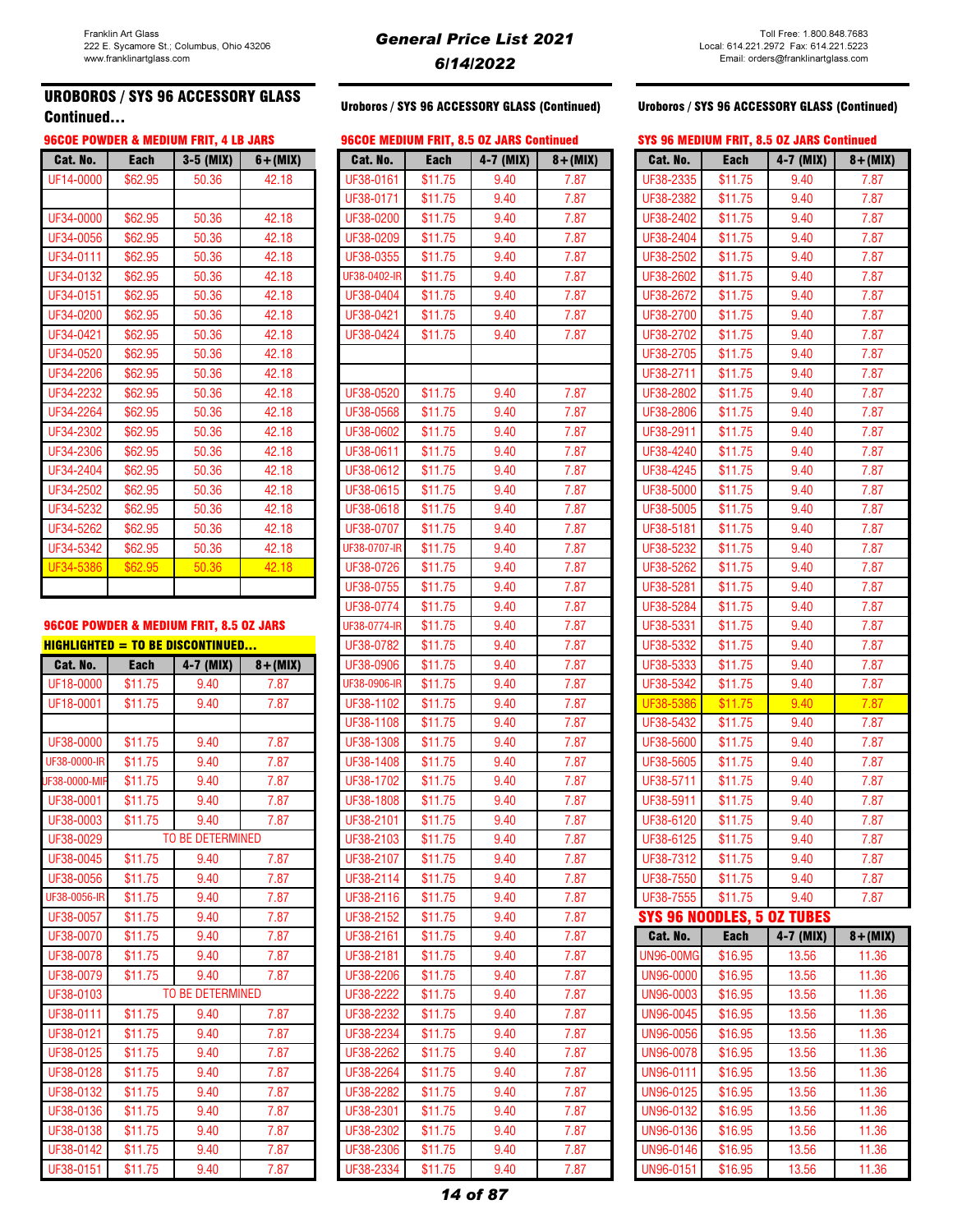$(FT.)$ 

← All sheet glass is priced per square foot unless noted otherwise.  $\leftarrow$ Quantity Price Breaks apply ONLY to purchases of FULL SHEETS...UNCUT.

All glass is mixable for the quantity price breaks unless noted otherwise. Full sheets may be cut down for UPS (large size) for the FIRST PRICE BREAK ONLY.

See the Merchandise Catalog for sheet sizes.

| $-S.F. = Square Foot$ |             |                                             | $\blacktriangleright$ F.S. = Full Sheet |            |             |                                               |             | ←Additional Price Break is available for 30 or MORE FULL SHEETSPLEASE CALL! |                                                             |              |                                                                   |
|-----------------------|-------------|---------------------------------------------|-----------------------------------------|------------|-------------|-----------------------------------------------|-------------|-----------------------------------------------------------------------------|-------------------------------------------------------------|--------------|-------------------------------------------------------------------|
|                       |             | <b>SYS 96 NOODLES, 5 OZ TUBES Continued</b> |                                         |            |             | <b>SYS 96 STRINGERS, 5 OZ TUBES Continued</b> |             |                                                                             | <b>SYS 96 STRINGERS, 5 OZ TUBES Continued</b>               |              |                                                                   |
| Cat. No.              | <b>Each</b> | 4-7 (MIX)                                   | $8 + (MIX)$                             | Cat. No.   | <b>Each</b> | 4-7 (MIX)                                     | $8 + (MIX)$ | US96-5432                                                                   | \$16.95                                                     | 13.56        | 11.36                                                             |
| UN96-0161             | \$16.95     | 13.56                                       | 11.36                                   | US96-0045  | \$16.95     | 13.56                                         | 11.36       | US96-5711                                                                   | \$16.95                                                     | 13.56        | 11.36                                                             |
| UN96-0171             | \$16.95     | 13.56                                       | 11.36                                   | US96-0056  | \$16.95     | 13.56                                         | 11.36       | US96-6227                                                                   | \$16.95                                                     | 13.56        | 11.36                                                             |
| UN96-0200             | \$16.95     | 13.56                                       | 11.36                                   | US96-0078  | \$16.95     | 13.56                                         | 11.36       | US96-7312                                                                   | \$16.95                                                     | 13.56        | 11.36                                                             |
| UN96-0209             | \$16.95     | 13.56                                       | 11.36                                   | US96-0111  | \$16.95     | 13.56                                         | 11.36       | US96-8261                                                                   | \$16.95                                                     | 13.56        | 11.36                                                             |
| UN96-0355             | \$16.95     | 13.56                                       | 11.36                                   | US96-0125  | \$16.95     | 13.56                                         | 11.36       |                                                                             | <b>Bullseye SHEET Glass</b>                                 |              |                                                                   |
| UN96-0602             | \$16.95     | 13.56                                       | 11.36                                   | US96-0132  | \$16.95     | 13.56                                         | 11.36       |                                                                             | Per                                                         | Per          |                                                                   |
| UN96-0726             | \$16.95     | 13.56                                       | 11.36                                   | US96-0136  | \$16.95     | 13.56                                         | 11.36       | Cat. No.                                                                    | 8.75"x10"                                                   | 10"x17"      | $1-14$ F.S.<br>(PER SQ. FT.)                                      |
| UN96-0755             | \$16.95     | 13.56                                       | 11.36                                   | US96-0146  | \$16.95     | 13.56                                         | 11.36       |                                                                             | <b>PIECE</b>                                                | <b>PIECE</b> |                                                                   |
| UN96-0782             | \$16.95     | 13.56                                       | 11.36                                   | US96-0151  | \$16.95     | 13.56                                         | 11.36       |                                                                             | ***For the FULL SHEET (F.S.) size, approximately 20" x 35", |              |                                                                   |
| UN96-1102             | \$16.95     | 13.56                                       | 11.36                                   | US96-0161  | \$16.95     | 13.56                                         | 11.36       |                                                                             |                                                             |              | multiply the price per sq. ft. by 4.86. For THIN FULL SHEETS that |
| UN96-1108             | \$16.95     | 13.56                                       | 11.36                                   | US96-0171  | \$16.95     | 13.56                                         | 11.36       |                                                                             | are approximately 17.5" x 20" multiply by 2.43.             |              |                                                                   |
| UN96-1808             | \$16.95     | 13.56                                       | 11.36                                   | US96-0200  | \$16.95     | 13.56                                         | 11.36       | 07000-026                                                                   | \$14.25                                                     | 27.50        | 22.00                                                             |
| UN96-2103             | \$16.95     | 13.56                                       | 11.36                                   | US96-0209  | \$16.95     | 13.56                                         | 11.36       | 07001-026                                                                   | \$12.55                                                     | 24.10        | 19.28                                                             |
| UN96-2107             | \$16.95     | 13.56                                       | 11.36                                   | US96-0355  | \$16.95     | 13.56                                         | 11.36       | 07002-026                                                                   | \$12.55                                                     | 24.10        | 19.28                                                             |
| UN96-2116             | \$16.95     | 13.56                                       | 11.36                                   | US96-0602  | \$16.95     | 13.56                                         | 11.36       | 07003-F90                                                                   | \$12.55                                                     | 24.10        | 19.28                                                             |
| UN96-2152             | \$16.95     | 13.56                                       | 11.36                                   | US96-0726  | \$16.95     | 13.56                                         | 11.36       | 07004-F90                                                                   | \$12.55                                                     | 24.10        | 19.28                                                             |
| <b>UN96-2206</b>      | \$16.95     | 13.56                                       | 11.36                                   | US96-0755  | \$16.95     | 13.56                                         | 11.36       | 07005-F90                                                                   | \$12.55                                                     | 24.10        | 19.28                                                             |
| <b>UN96-2222</b>      | \$16.95     | 13.56                                       | 11.36                                   | US96-0782  | \$16.95     | 13.56                                         | 11.36       | 07008-026                                                                   | \$12.55                                                     | 24.10        | 19.28                                                             |
| UN96-2234             | \$16.95     | 13.56                                       | 11.36                                   | US96-1102  | \$16.95     | 13.56                                         | 11.36       | 07009-026                                                                   | \$12.55                                                     | 24.10        | 19.28                                                             |
| <b>UN96-2262</b>      | \$16.95     | 13.56                                       | 11.36                                   | US96-1108  | \$16.95     | 13.56                                         | 11.36       | 07009-F90                                                                   | \$12.55                                                     | 24.10        | 19.28                                                             |
| <b>UN96-2264</b>      | \$16.95     | 13.56                                       | 11.36                                   | US96-1808  | \$16.95     | 13.56                                         | 11.36       | 07011-026                                                                   | \$12.55                                                     | 24.10        | 19.28                                                             |
| UN96-2301             | \$16.95     | 13.56                                       | 11.36                                   | US96-2103  | \$16.95     | 13.56                                         | 11.36       | 07012-026                                                                   | \$12.55                                                     | 24.10        | 19.28                                                             |
| UN96-2302             | \$16.95     | 13.56                                       | 11.36                                   | US96-2107  | \$16.95     | 13.56                                         | 11.36       | 07014-F90                                                                   | \$14.25                                                     | 27.50        | 22.00                                                             |
| UN96-2306             | \$16.95     | 13.56                                       | 11.36                                   | US96-2116  | \$16.95     | 13.56                                         | 11.36       | 07015-F90                                                                   | \$14.25                                                     | 27.50        | 22.00                                                             |
| UN96-2334             | \$16.95     | 13.56                                       | 11.36                                   | US96-2152  | \$16.95     | 13.56                                         | 11.36       | 07016-026                                                                   | \$14.25                                                     | 27.50        | 22.00                                                             |
| UN96-2404             | \$16.95     | 13.56                                       | 11.36                                   | US96--2206 | \$16.95     | 13.56                                         | 11.36       | 07018-026                                                                   | \$14.25                                                     | 27.50        | 22.00                                                             |
| <b>UN96-2502</b>      | \$16.95     | 13.56                                       | 11.36                                   | US96-2222  | \$16.95     | 13.56                                         | 11.36       | 07019-F90                                                                   | \$12.55                                                     | 24.10        | 19.28                                                             |
| UN96-2602             | \$16.95     | 13.56                                       | 11.36                                   | US96-2234  | \$16.95     | 13.56                                         | 11.36       | 07020-F90                                                                   | \$12.55                                                     | 24.10        | 19.28                                                             |
| UN96-2702             | \$16.95     | 13.56                                       | 11.36                                   | US96-2262  | \$16.95     | 13.56                                         | 11.36       | 07021-026                                                                   | \$19.40                                                     | 37.80        | 30.24                                                             |
| UN96-2711             | \$16.95     | 13.56                                       | 11.36                                   | US96-2264  | \$16.95     | 13.56                                         | 11.36       | 07022-F90                                                                   | \$19.40                                                     | 37.80        | 30.24                                                             |
| <b>UN96-2806</b>      | \$16.95     | 13.56                                       | 11.36                                   | US96-2301  | \$16.95     | 13.56                                         | 11.36       | 07023-026                                                                   | \$14.25                                                     | 27.50        | 22.00                                                             |
| UN96-3491             | \$16.95     | 13.56                                       | 11.36                                   | US96-2302  | \$16.95     | 13.56                                         | 11.36       | 07024-026                                                                   | \$29.15                                                     | 57.30        | 45.84                                                             |
| UN96-3492             | \$16.95     | 13.56                                       | 11.36                                   | US96-2306  | \$16.95     | 13.56                                         | 11.36       | 07025-026                                                                   | \$14.25                                                     | 27.50        | 22.00                                                             |
| UN96-5182             | \$16.95     | 13.56                                       | 11.36                                   | US96-2334  | \$16.95     | 13.56                                         | 11.36       | 07026-026                                                                   | \$19.40                                                     | 37.80        | 30.24                                                             |
| UN96-5232             | \$16.95     | 13.56                                       | 11.36                                   | US96-2404  | \$16.95     | 13.56                                         | 11.36       | 07027-026                                                                   | \$47.20                                                     | 93.40        | 74.72                                                             |
| UN96-5262             | \$16.95     | 13.56                                       | 11.36                                   | US96-2502  | \$16.95     | 13.56                                         | 11.36       | 07028-F90                                                                   | \$12.55                                                     | 24.10        | 19.28                                                             |
| UN96-5281             | \$16.95     | 13.56                                       | 11.36                                   | US96-2602  | \$16.95     | 13.56                                         | 11.36       | 07029-026                                                                   | \$12.55                                                     | 24.10        | 19.28                                                             |
| <b>UN96-5282</b>      | \$16.95     | 13.56                                       | 11.36                                   | US96-2702  | \$16.95     | 13.56                                         | 11.36       | 07029-F90                                                                   | \$12.55                                                     | 24.10        | 19.28                                                             |
| UN96-5331             | \$16.95     | 13.56                                       | 11.36                                   | US96-2711  | \$16.95     | 13.56                                         | 11.36       | 07031-026                                                                   | \$14.25                                                     | 27.50        | 22.00                                                             |
| UN96-5333             | \$16.95     | 13.56                                       | 11.36                                   | US96-2806  | \$16.95     | 13.56                                         | 11.36       | 07032-026                                                                   | \$14.25                                                     | 27.50        | 22.00                                                             |
| UN96-5384             | \$16.95     | 13.56                                       | 11.36                                   | US96-3491  | \$16.95     | 13.56                                         | 11.36       | 07033-F90                                                                   | \$12.55                                                     | 24.10        | 19.28                                                             |
| UN96-5432             | \$16.95     | 13.56                                       | 11.36                                   | US96-3492  | \$16.95     | 13.56                                         | 11.36       | 07034-F90                                                                   | \$14.25                                                     | 27.50        | 22.00                                                             |
| UN96-5711             | \$16.95     | 13.56                                       | 11.36                                   | US96-5182  | \$16.95     | 13.56                                         | 11.36       | 07035-026                                                                   | \$11.30                                                     | 21.60        | 17.28                                                             |
| UN96-6227             | \$16.95     | 13.56                                       | 11.36                                   | US96-5232  | \$16.95     | 13.56                                         | 11.36       | 07036-026                                                                   | \$13.85                                                     | 26.70        | 21.36                                                             |
| UN96-7312             | \$16.95     | 13.56                                       | 11.36                                   | US96-5262  | \$16.95     | 13.56                                         | 11.36       | 07037-026                                                                   | \$19.40                                                     | 37.80        | 30.24                                                             |
| UN96-8261             | \$16.95     | 13.56                                       | 11.36                                   | US96-5281  | \$16.95     | 13.56                                         | 11.36       | 07038-026                                                                   | \$19.40                                                     | 37.80        | 30.24                                                             |
|                       |             | SYS 96 STRINGERS, 5 OZ TUBES                |                                         | US96-5282  | \$16.95     | 13.56                                         | 11.36       | 07039-F90                                                                   | \$19.40                                                     | 37.80        | 30.24                                                             |

### US96-00MG \$16.95 | 13.56 | 11.36 | US96-5331 \$16.95 | 13.56 | 11.36 | 07040-<mark>F90</mark> \$12.55 | 24.10 | 19.28 US96-0000 \$16.95 13.56 11.36 US96-5333 \$16.95 13.56 11.36 07042-026 \$12.55 24.10 19.28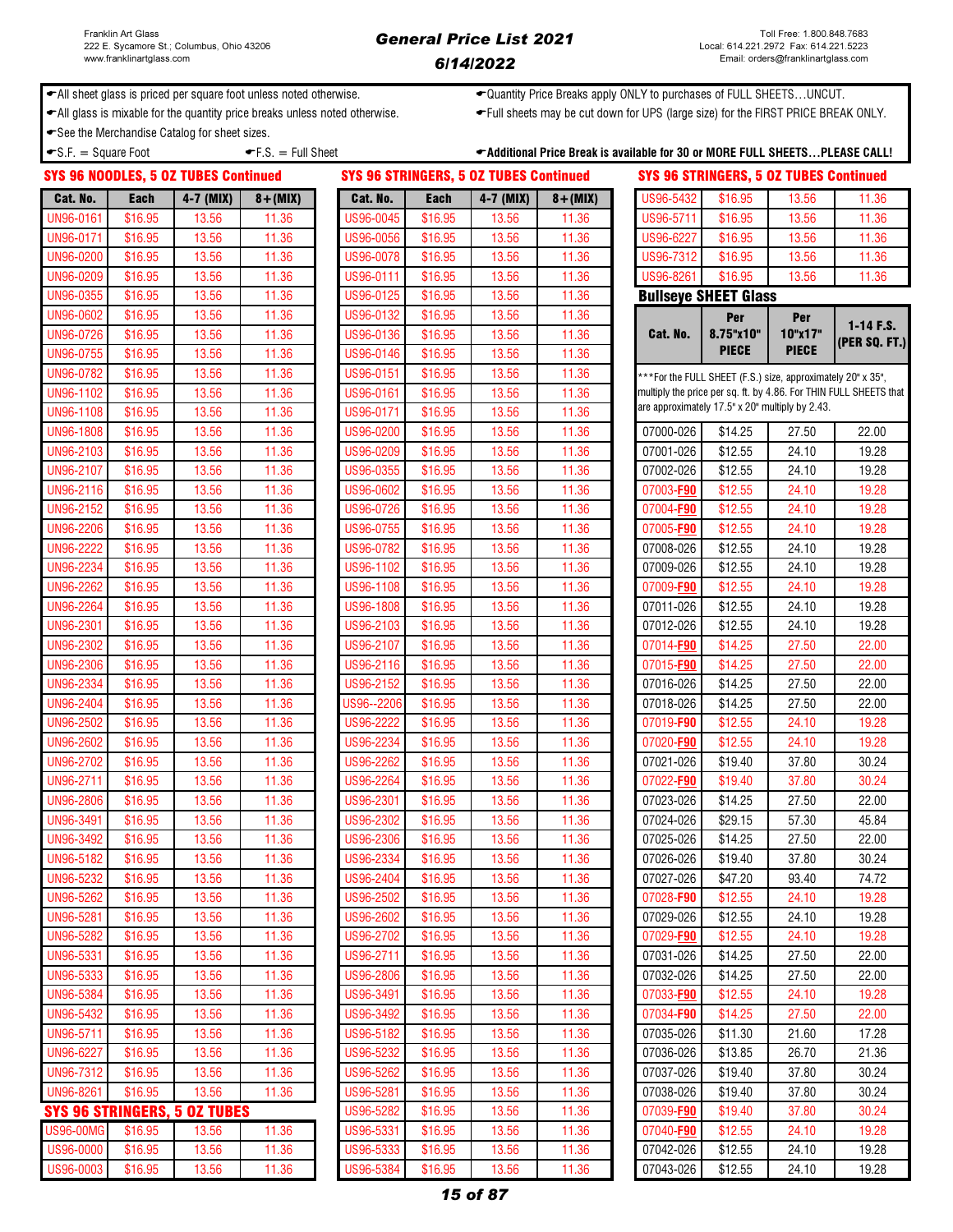### General Price List 2021 6/14/2022

← All sheet glass is priced per square foot unless noted otherwise.  $\leftarrow$ Quantity Price Breaks apply ONLY to purchases of FULL SHEETS...UNCUT.

All glass is mixable for the quantity price breaks unless noted otherwise. Full sheets may be cut down for UPS (large size) for the FIRST PRICE BREAK ONLY.

See the Merchandise Catalog for sheet sizes.

 $\bullet$  S.F.  $=$  Square Foot  $\bullet$  F.S.  $=$  Full Sheet  $\bullet$  Additional Price Break is available for 30 or MORE FULL SHEETS...PLEASE CALL!

|                       | <b>Bullseye SHEET Glass - Cost per Square</b>                  |              |                                                         |           | <b>Bullseye Sheet Glass (Continued)</b> |                         |               | <b>Bullseye Sheet Glass (Continued)</b> |                           |                         |               |
|-----------------------|----------------------------------------------------------------|--------------|---------------------------------------------------------|-----------|-----------------------------------------|-------------------------|---------------|-----------------------------------------|---------------------------|-------------------------|---------------|
| Foot.                 |                                                                |              |                                                         |           | Per                                     | Per                     | $1-14$ F.S.   |                                         | Per                       | Per                     | $1-14$ F.S.   |
|                       | BULLSEYE SHEET GLASS PURCHASED IN FULL                         |              |                                                         | Cat. No.  | 8.75"x10"<br><b>PIECE</b>               | 10"x17"<br><b>PIECE</b> | (PER SQ. FT.) | Cat. No.                                | 8.75"x10"<br><b>PIECE</b> | 10"x17"<br><b>PIECE</b> | (PER SQ. FT.) |
| PIECE OR SHEET.       |                                                                |              | <b>SHEETS</b> (F.S.) IS priced PER SQUARE FOOT, NOT PER | 07080-026 | \$12.90                                 | 24.80                   | 19.84         | 07117-026                               | \$14.25                   | 27.50                   | 22.00         |
|                       | ***For the FULL SHEET (F.S.) size, approximately               |              |                                                         | 07080-F90 | \$14.25                                 | 27.50                   | 22.00         | 07118-F90                               | \$29.15                   | 57.30                   | 45.84         |
|                       | 20" x 35", multiply the price per sq. ft. by <b>4.86</b> . For |              |                                                         | 07081-026 | \$12.90                                 | 24.80                   | 19.84         | 07119-026                               | \$9.75                    | 18.50                   | 14.80         |
|                       | THIN FULL SHEETS that are approximately 17.5" x                |              |                                                         | 07081-F90 | \$14.25                                 | 27.50                   | 22.00         | 07120-026                               | \$9.75                    | 18.50                   | 14.80         |
| 20" multiply by 2.43. |                                                                |              |                                                         | 07082-F90 | \$15.95                                 | 30.90                   | 24.72         | 07121-026                               | \$15.95                   | 30.90                   | 24.72         |
|                       | Per                                                            | Per          |                                                         | 07083-026 | \$12.90                                 | 24.80                   | 19.84         | 07122-F90                               | \$15.95                   | 30.90                   | 24.72         |
| Cat. No.              | 8.75"x10"                                                      | 10"x17"      | $1-14$ F.S.                                             | 07083-F90 | \$14.25                                 | 27.50                   | 22.00         | 07123-026                               | \$24.55                   | 48.10                   | 38.48         |
|                       | <b>PIECE</b>                                                   | <b>PIECE</b> | (PER SQ. FT.)                                           | 07084-026 | \$12.90                                 | 24.80                   | 19.84         | 07124-026                               | \$23.00                   | 45.00                   | 36.00         |
| 07043-F90             | \$12.55                                                        | 24.10        | 19.28                                                   | 07084-F90 | \$14.25                                 | 27.50                   | 22.00         | 07125-026                               | \$24.55                   | 48.10                   | 38.48         |
| 07044-026             | \$29.15                                                        | 57.30        | 45.84                                                   | 07085-026 | \$12.90                                 | 24.80                   | 19.84         | 07126-026                               | \$23.00                   | 45.00                   | 36.00         |
| 07044-F90             | \$29.15                                                        | 57.30        | 45.84                                                   | 07085-F90 | \$15.95                                 | 30.90                   | 24.72         | 07127-026                               | \$24.55                   | 48.10                   | 38.48         |
| 07045-026             | \$19.40                                                        | 37.80        | 30.24                                                   | 07086-026 | \$12.90                                 | 24.80                   | 19.84         | 07128-F90                               | \$23.00                   | 45.00                   | 36.00         |
| 07046-F90             | \$12.55                                                        | 24.10        | 19.28                                                   | 07086-F90 | \$14.25                                 | 27.50                   | 22.00         | 07129-F90                               | \$15.85                   | 30.70                   | 24.56         |
| 07047-026             | \$9.75                                                         | 18.50        | 14.80                                                   | 07087-026 | \$12.90                                 | 24.80                   | 19.84         | 07130-F90                               | \$14.25                   | 27.50                   | 22.00         |
| 07048-026             | \$14.25                                                        | 27.50        | 22.00                                                   | 07087-F90 | \$14.25                                 | 27.50                   | 22.00         | 07131-026                               | \$30.75                   | 60.50                   | 48.40         |
| 07049-026             | \$14.25                                                        | 27.50        | 22.00                                                   | 07088-F90 | \$15.95                                 | 30.90                   | 24.72         | 07132-026                               | \$29.15                   | 57.30                   | 45.84         |
| 07050-F90             | \$12.55                                                        | 24.10        | 19.28                                                   | 07089-026 | \$12.90                                 | 24.80                   | 19.84         | 07133-026                               | \$24.55                   | 48.10                   | 38.48         |
| 07051-F90             | \$19.40                                                        | 37.80        | 30.24                                                   | 07089-F90 | \$19.40                                 | 37.80                   | 30.24         | 07134-026                               | \$23.00                   | 45.00                   | 36.00         |
| 07052-F90             | \$19.40                                                        | 37.80        | 30.24                                                   | 07090-F90 | \$12.55                                 | 24.10                   | 19.28         | 07135-026                               | \$24.55                   | 48.10                   | 38.48         |
| 07053-026             | \$19.40                                                        | 37.80        | 30.24                                                   | 07091-026 | \$19.40                                 | 37.80                   | 30.24         | 07136-026                               | \$23.00                   | 45.00                   | 36.00         |
| 07054-026             | \$19.40                                                        | 37.80        | 30.24                                                   | 07092-026 | \$15.95                                 | 30.90                   | 24.72         | 07137-026                               | \$23.00                   | 45.00                   | 36.00         |
| 07055-026             | \$19.40                                                        | 37.80        | 30.24                                                   | 07093-026 | \$15.95                                 | 30.90                   | 24.72         | 07138-026                               | \$23.00                   | 45.00                   | 36.00         |
| 07056-026             | \$19.40                                                        | 37.80        | 30.24                                                   | 07094-026 | \$15.95                                 | 30.90                   | 24.72         | 07139-F90                               | \$12.55                   | 24.10                   | 19.28         |
| 07057-026             | \$19.40                                                        | 37.80        | 30.24                                                   | 07095-026 | \$15.95                                 | 30.90                   | 24.72         | 07140-026                               | \$19.40                   | 37.80                   | 30.24         |
| 07058-026             | \$19.40                                                        | 37.80        | 30.24                                                   | 07096-026 | \$15.95                                 | 30.90                   | 24.72         | 07142-026                               | \$12.55                   | 24.10                   | 19.28         |
| 07059-F90             | \$19.40                                                        | 37.80        | 30.24                                                   |           |                                         |                         |               | 07143-026                               | \$14.25                   | 27.50                   | 22.00         |
| 07060-026             | \$19.40                                                        | 37.80        | 30.24                                                   | 07098-026 | \$12.90                                 | 24.80                   | 19.84         | 07144-026                               | \$14.25                   | 27.50                   | 22.00         |
| 07061-026             | \$19.40                                                        | 37.80        | 30.24                                                   | 07099-026 | \$12.90                                 | 24.80                   | 19.84         | 07145-F90                               | \$23.00                   | 45.00                   | 36.00         |
| 07062-026             | \$19.40                                                        | 37.80        | 30.24                                                   |           |                                         |                         |               | 07146-026                               | \$12.55                   | 24.10                   | 19.28         |
| 07063-026             | \$19.40                                                        | 37.80        | 30.24                                                   | 07101-F90 | \$14.25                                 | 27.50                   | 22.00         | 07147-026                               | \$35.95                   | 70.90                   | 56.72         |
| 07064-F90             | \$12.55                                                        | 24.10        | 19.28                                                   | 07102-F90 | \$12.55                                 | 24.10                   | 19.28         | 07148-026                               | \$35.95                   | 70.90                   | 56.72         |
| 07065-026             | \$12.55                                                        | 24.10        | 19.28                                                   | 07103-F90 | \$12.55                                 | 24.10                   | 19.28         | 07149-026                               | \$35.95                   | 70.90                   | 56.72         |
| 07066-026             | \$12.55                                                        | 24.10        | 19.28                                                   |           |                                         |                         |               | 07150-026                               | \$14.25                   | 27.50                   | 22.00         |
| 07067-026             | \$14.25                                                        | 27.50        | 22.00                                                   | 07105-026 | \$15.65                                 | 30.30                   | 24.24         |                                         |                           |                         |               |
| 07068-026             | \$12.55                                                        | 24.10        | 19.28                                                   | 07106-026 | \$12.55                                 | 24.10                   | 19.28         |                                         |                           |                         |               |
| 07069-F90             | \$14.25                                                        | 27.50        | 22.00                                                   | 07106-F90 | \$12.55                                 | 24.10                   | 19.28         |                                         | Per                       | $1-14$ F.S.             | 15-29 F.S.    |
| 07070-026             | \$14.25                                                        | 27.50        | 22.00                                                   | 07107-026 | \$12.55                                 | 24.10                   | 19.28         | Cat. No.                                | 12"x12"                   | (PER SQ.                | (PER SQ. FT.) |
| 07071-026             | \$19.40                                                        | 37.80        | 30.24                                                   | 07108-026 | \$14.25                                 | 27.50                   | 22.00         |                                         | <b>PIECE</b>              | <b>FT.)</b>             |               |
| 07072-026             | \$14.25                                                        | 27.50        | 22.00                                                   | 07109-F90 | \$12.55                                 | 24.10                   | 19.28         | 07152-026                               | \$12.20                   | 9.76                    | 8.17          |
| 07073-026             | \$19.40                                                        | 37.80        | 30.24                                                   | 07110-026 | \$12.55                                 | 24.10                   | 19.28         | 07153-F90                               | \$18.00                   | 14.40                   | 12.06         |
| 07074-026             | \$19.40                                                        | 37.80        | 30.24                                                   | 07110-F90 | \$12.55                                 | 24.10                   | 19.28         |                                         |                           |                         |               |
| 07075-026             | \$19.40                                                        | 37.80        | 30.24                                                   | 07111-026 | \$12.55                                 | 24.10                   | 19.28         |                                         |                           |                         |               |
| 07076-026             | \$19.40                                                        | 37.80        | 30.24                                                   | 07112-026 | \$19.40                                 | 37.80                   | 30.24         |                                         | Per                       | Per                     | $1-14$ F.S.   |
| 07077-026             | \$19.40                                                        | 37.80        | 30.24                                                   | 07113-F90 | \$12.55                                 | 24.10                   | 19.28         | Cat. No.                                | 8.75"x10"                 | 10"x17"                 | (PER SQ. FT.) |
| 07078-026             | \$12.90                                                        | 24.80        | 19.84                                                   | 07114-026 | \$19.40                                 | 37.80                   | 30.24         |                                         | <b>PIECE</b>              | <b>PIECE</b>            |               |
| 07078-F90             | \$15.95                                                        | 30.90        | 24.72                                                   | 07115-026 | \$19.40                                 | 37.80                   | 30.24         | 07301-026                               | \$14.25                   | 27.50                   | 22.00         |
| 07079-026             | \$12.90                                                        | 24.80        | 19.84                                                   | 07116-026 | \$12.55                                 | 24.10                   | 19.28         | 07302-026                               | \$17.45                   | 33.90                   | 27.12         |
| 07079-F90             | \$15.95                                                        | 30.90        | 24.72                                                   | 07116-F90 | \$12.55                                 | 24.10                   | 19.28         | 07303-026                               | \$20.60                   | 40.20                   | 32.16         |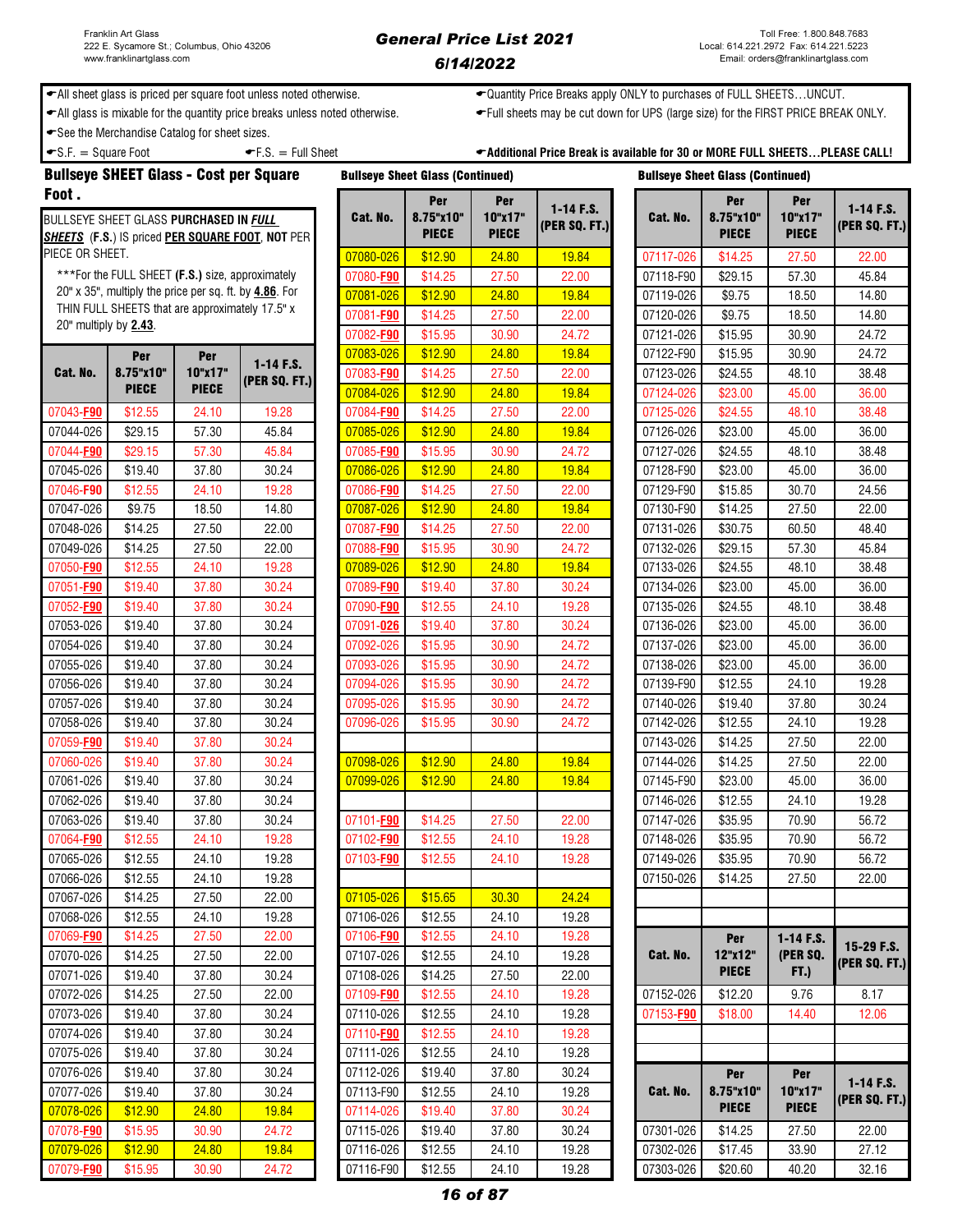### General Price List 2021 6/14/2022

◆ All sheet glass is priced per square foot unless noted otherwise. <br>◆ Quantity Price Breaks apply ONLY to purchases of FULL SHEETS…UNCUT.

All glass is mixable for the quantity price breaks unless noted otherwise. Full sheets may be cut down for UPS (large size) for the FIRST PRICE BREAK ONLY.

See the Merchandise Catalog for sheet sizes.

| $\bullet$ S.F. = Square Foot           | $\blacktriangleright$ F.S. = Full Sheet |                                         | ← Additional Price Break is available for 15 or MORE FULL SHEETSPLEASE CALL! |
|----------------------------------------|-----------------------------------------|-----------------------------------------|------------------------------------------------------------------------------|
| Bullseve SHEET Glass - Cost ner Square |                                         | <b>Rullseve Sheet Glass (Continued)</b> | <b>Bullseve Sheet Glass - THINS</b>                                          |

|                       | <b>Bullseye SHEET Glass - Cost per Square</b>          |              |                                                         |           | <b>Bullseye Sheet Glass (Continued)</b> |                |               | <b>Bullseye Sheet Glass - THINS</b> |           |                  |                       |               |
|-----------------------|--------------------------------------------------------|--------------|---------------------------------------------------------|-----------|-----------------------------------------|----------------|---------------|-------------------------------------|-----------|------------------|-----------------------|---------------|
| Foot.                 | BULLSEYE SHEET GLASS PURCHASED IN FULL                 |              |                                                         | Cat. No.  | Per<br>8.75"x10"                        | Per<br>10"x17" | $1-14$ F.S.   |                                     | Cat. No.  | Per<br>8.75"x10" | <b>Per</b><br>10"x17" | $1-14$ F.S.   |
|                       |                                                        |              | <b>SHEETS</b> (F.S.) IS priced PER SQUARE FOOT, NOT PER |           | <b>PIECE</b>                            | <b>PIECE</b>   | (PER SQ. FT.) |                                     |           | <b>PIECE</b>     | <b>PIECE</b>          | (PER SQ. FT.) |
| PIECE OR SHEET.       |                                                        |              |                                                         | 07344-026 | \$12.55                                 | 24.10          | 19.28         |                                     | 07402-026 | \$16.65          | 32.30                 | 25.84         |
|                       | ***For the FULL SHEET (F.S.) size, approximately       |              |                                                         | 07345-026 | \$12.55                                 | 24.10          | 19.28         |                                     | 07403-026 | \$18.65          | 26.30                 | 21.04         |
|                       | 20" x 35", multiply the price per sq. ft. by 4.86. For |              |                                                         | 07346-026 | \$12.55                                 | 24.10          | 19.28         |                                     | 07404-026 | \$18.65          | 36.30                 | 29.04         |
|                       | THIN FULL SHEETS that are approximately 17.5" x        |              |                                                         | 07347-026 | \$12.55                                 | 24.10          | 19.28         |                                     | 07405-026 | \$14.50          | 28.00                 | 22.40         |
| 20" multiply by 2.43. |                                                        |              |                                                         | 07348-026 | \$14.25                                 | 27.50          | 22.00         |                                     | 07406-026 | \$14.50          | 28.00                 | 22.40         |
|                       |                                                        |              |                                                         | 07349-026 | \$14.25                                 | 27.50          | 22.00         |                                     | 07407-026 | \$14.50          | 28.00                 | 22.40         |
|                       | Per                                                    | Per          |                                                         | 07350-026 | \$29.15                                 | 57.30          | 45.84         |                                     | 07408-026 | \$16.45          | 31.90                 | 25.52         |
| Cat. No.              | 8.75"x10"                                              | 10"x17"      | 1-14 F.S.                                               | 07351-026 | \$12.55                                 | 24.10          | 19.28         |                                     | 07409-026 | \$14.50          | 28.00                 | 22.40         |
|                       | <b>PIECE</b>                                           | <b>PIECE</b> | (PER SQ. FT.)                                           | 07352-026 | \$29.15                                 | 57.30          | 45.84         |                                     | 07410-026 | \$14.50          | 28.00                 | 22.40         |
| 07304-026             | \$17.45                                                | 33.90        | 27.12                                                   | 07353-026 | \$14.25                                 | 27.50          | 22.00         |                                     | 07411-026 | \$14.50          | 28.00                 | 22.40         |
| 07305-026             | \$17.45                                                | 33.90        | 27.12                                                   | 07354-026 | \$14.25                                 | 27.50          | 22.00         |                                     | 07412-026 | \$14.50          | 28.00                 | 22.40         |
| 07306-026             | \$12.55                                                | 24.10        | 19.28                                                   | 07355-026 | \$14.25                                 | 27.50          | 22.00         |                                     | 07413-026 | \$14.50          | 28.00                 | 22.40         |
| 07307-026             | \$15.70                                                | 30.40        | 24.32                                                   | 07356-026 | \$12.55                                 | 24.10          | 19.28         |                                     | 07414-026 | \$14.50          | 28.00                 | 22.40         |
| 07308-026             | \$12.90                                                | 24.80        | 19.84                                                   | 07357-026 | \$12.55                                 | 24.10          | 19.28         |                                     | 07415-026 | \$14.50          | 28.00                 | 22.40         |
| 07309-026             | \$12.55                                                | 24.10        | 19.28                                                   | 07358-026 | \$12.55                                 | 24.10          | 19.28         |                                     | 07416-026 | \$14.50          | 28.00                 | 22.40         |
| 07310-026             | \$29.15                                                | 57.30        | 45.84                                                   | 07359-026 | \$22.55                                 | 44.10          | 35.28         |                                     | 07417-026 | \$35.20          | 69.40                 | 55.52         |
| 07311-026             | \$29.15                                                | 57.30        | 45.84                                                   | 07360-026 | \$19.10                                 | 37.20          | 29.76         |                                     | 07418-026 | \$35.20          | 69.40                 | 55.52         |
| 07312-026             | \$12.90                                                | 24.80        | 19.84                                                   | 07361-026 | \$19.10                                 | 37.20          | 29.76         |                                     | 07419-026 | \$11.00          | 21.00                 | 16.80         |
| 07313-026             | \$16.10                                                | 31.20        | 24.96                                                   | 07362-026 | \$14.25                                 | 27.50          | 22.00         |                                     | 07420-026 | \$13.00          | 25.00                 | 20.00         |
| 07314-026             | \$9.75                                                 | 18.50        | 14.80                                                   | 07363-026 | \$12.55                                 | 24.10          | 19.28         |                                     | 07421-026 | \$14.50          | 28.00                 | 22.40         |
| 07315-026             | \$15.70                                                | 30.40        | 24.32                                                   | 07364-026 | \$12.55                                 | 24.10          | 19.28         |                                     | 07422-026 | \$16.45          | 31.90                 | 25.52         |
| 07316-026             | \$12.55                                                | 24.10        | 19.28                                                   | 07365-026 | \$12.55                                 | 24.10          | 19.28         |                                     | 07423-026 | \$16.45          | 31.90                 | 25.52         |
| 07317-026             | \$15.70                                                | 30.40        | 24.32                                                   | 07366-026 | \$12.55                                 | 24.10          | 19.28         |                                     | 07424-026 | \$14.50          | 28.00                 | 22.40         |
| 07318-026             | \$14.25                                                | 27.50        | 22.00                                                   | 07367-026 | \$14.25                                 | 27.50          | 22.00         |                                     | 07425-026 | \$16.45          | 31.90                 | 25.52         |
| 07319-026             | \$15.70                                                | 30.40        | 24.32                                                   | 07368-026 | \$14.25                                 | 27.50          | 22.00         |                                     | 07426-026 | \$14.50          | 28.00                 | 22.40         |
| 07320-026             | \$17.45                                                | 33.90        | 27.12                                                   | 07369-026 | \$14.25                                 | 27.50          | 22.00         |                                     | 07427-026 | \$16.65          | 32.30                 | 25.84         |
| 07321-026             | \$14.25                                                | 27.50        | 22.00                                                   | 07370-026 | \$14.25                                 | 27.50          | 22.00         |                                     | 07428-026 | \$18.65          | 36.30                 | 29.04         |
| 07322-026             | \$15.70                                                | 30.40        | 24.32                                                   | 07371-026 | \$14.25                                 | 27.50          | 22.00         |                                     | 07429-026 | \$14.50          | 28.00                 | 22.40         |
| 07323-026             | \$47.20                                                | 93.40        | 74.72                                                   | 07372-026 | $\overline{$}17.45$                     | 33.90          | 27.12         |                                     | 07430-026 | \$14.50          | 28.00                 | 22.40         |
| 07324-026             | \$48.80                                                | 96.60        | 77.28                                                   | 07373-026 | \$15.95                                 | 30.90          | 24.72         |                                     | 07431-026 | \$16.45          | 31.90                 | 25.52         |
| 07325-026             | \$15.70                                                | 30.40        | 24.32                                                   | 07374-026 | \$15.95                                 | 30.90          | 24.72         |                                     | 07432-026 | \$14.50          | 28.00                 | 22.40         |
| 07326-026             | \$19.40                                                | 37.80        | 30.24                                                   | 07375-026 | \$15.95                                 | 30.90          | 24.72         |                                     | 07433-026 | \$16.45          | 31.90                 | 25.52         |
| 07327-026             | \$22.55                                                | 44.10        | 35.28                                                   | 07376-026 | \$15.95                                 | 30.90          | 24.72         |                                     | 07434-026 | \$55.70          | 110.40                | 88.32         |
| 07328-026             | \$12.55                                                | 24.10        | 19.28                                                   | 07377-026 | \$19.40                                 | 37.80          | 30.24         |                                     | 07435-026 | \$35.20          | 69.40                 | 55.52         |
| 07329-026             | \$19.40                                                | 37.80        | 30.24                                                   | 07378-026 | \$29.15                                 | 57.30          | 45.84         |                                     | 07436-026 | \$16.45          | 31.90                 | 25.52         |
| 07330-026             | \$12.55                                                | 24.10        | 19.28                                                   | 07379-026 | \$47.20                                 | 93.40          | 74.72         |                                     | 07437-026 | \$14.50          | 28.00                 | 22.40         |
| 07331-026             | \$15.95                                                | 30.90        | 24.72                                                   | 07380-026 | \$14.25                                 | 27.50          | 22.00         |                                     | 07438-026 | \$16.65          | 32.30                 | 25.84         |
| 07332-026             | \$19.10                                                | 37.20        | 29.76                                                   | 07381-026 | \$12.55                                 | 24.10          | 19.28         |                                     | 07439-026 | \$14.50          | 28.00                 | 22.40         |
| 07334-026             | \$15.95                                                | 30.90        | 24.72                                                   | 07382-026 | \$15.95                                 | 30.90          | 24.72         |                                     | 07440-026 | \$16.65          | 32.30                 | 25.84         |
| 07335-026             | \$19.40                                                | 37.80        | 30.24                                                   | 07383-026 | \$12.55                                 | 24.10          | 19.28         |                                     | 07441-026 | \$25.00          | 49.00                 | 39.20         |
| 07336-026             | \$19.40                                                | 37.80        | 30.24                                                   | 07384-026 | \$14.25                                 | 27.50          | 22.00         |                                     | 07442-026 | \$35.20          | 69.40                 | 55.52         |
| 07337-026             | \$12.55                                                | 24.10        | 19.28                                                   | 07385-026 | \$14.25                                 | 27.50          | 22.00         |                                     | 07443-026 | \$35.20          | 69.40                 | 55.52         |
| 07338-026             | \$14.25                                                | 27.50        | 22.00                                                   | 07386-026 | \$14.25                                 | 27.50          | 22.00         |                                     | 07444-026 | \$37.15          | 73.30                 | 58.64         |
| 07339-026             | \$14.25                                                | 27.50        | 22.00                                                   | 07387-026 | \$12.55                                 | 24.10          | 19.28         |                                     | 07445-026 | \$55.70          | 110.40                | 88.32         |
| 07340-026             | \$12.55                                                | 24.10        | 19.28                                                   | 07388-026 | \$29.15                                 | 57.10          | 45.68         |                                     | 07446-026 | \$18.75          | 36.50                 | 29.20         |
| 07341-026             | \$14.25                                                | 27.50        | 22.00                                                   | 07389-026 | \$14.25                                 | 27.50          | 22.00         |                                     | 07447-026 | \$57.70          | 114.40                | 91.52         |
| 07342-026             | \$12.55                                                | 24.10        | 19.28                                                   | 07390-026 | \$19.40                                 | 37.80          | 30.24         |                                     | 07448-026 | \$16.65          | 32.30                 | 25.84         |
| 07343-026             | \$14.25                                                | 27.50        | 22.00                                                   | 07401-026 | \$16.65                                 | 32.30          | 25.84         |                                     | 07449-026 | \$14.50          | 28.00                 | 22.40         |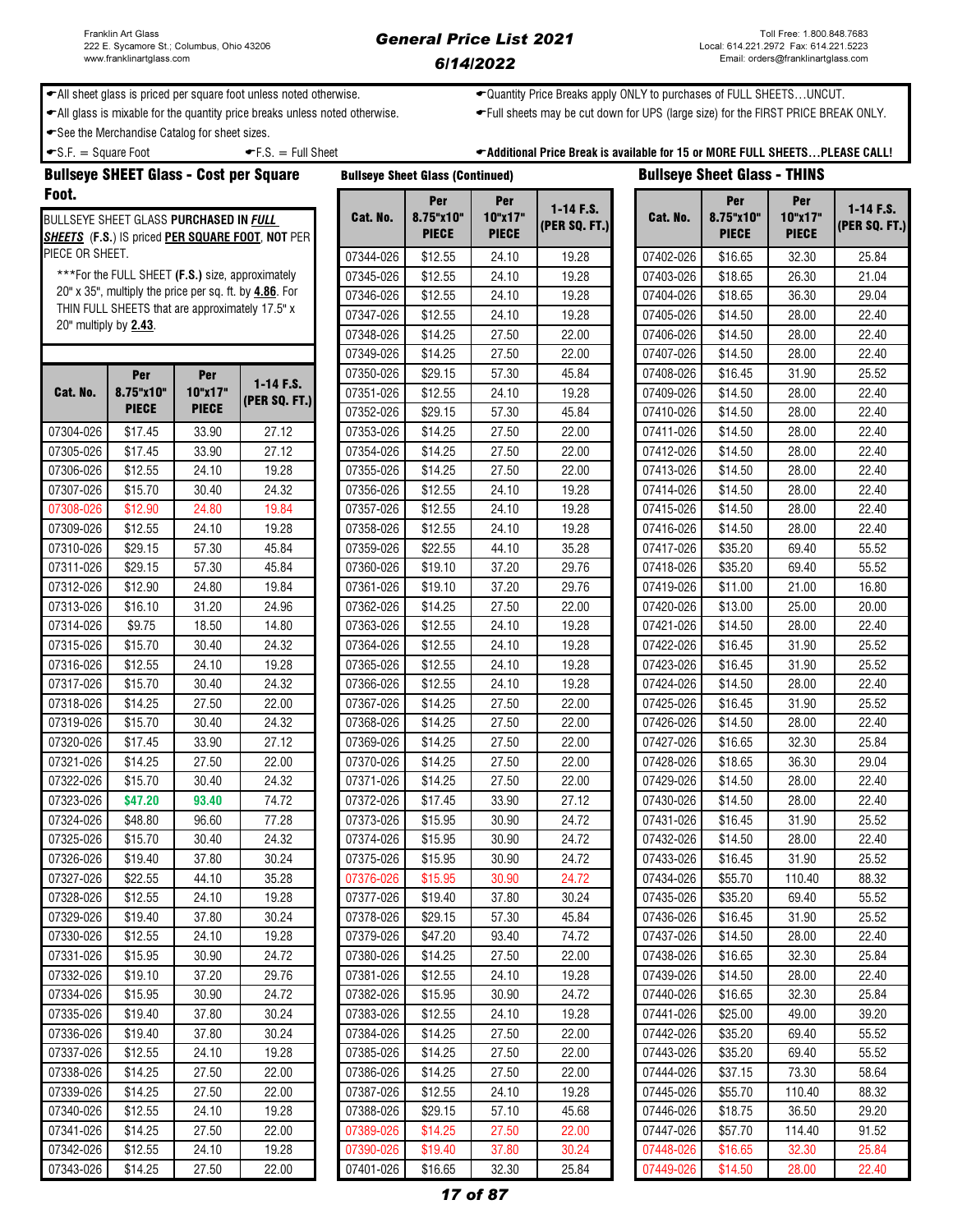← All sheet glass is priced per square foot unless noted otherwise.  $\leftarrow$ Quantity Price Breaks apply ONLY to purchases of FULL SHEETS...UNCUT.

All glass is mixable for the quantity price breaks unless noted otherwise. Full sheets may be cut down for UPS (large size) for the FIRST PRICE BREAK ONLY.

← See the Merchandise Catalog for sheet sizes.

### $\texttt{-S}$ .F. = Square Foot  $\texttt{-F}$ .S. = Full Sheet  $\texttt{-A}$   $\texttt{-A}$   $\texttt{A}$   $\texttt{A}$  and  $\texttt{B}$  Price Break is available for 30 or MORE FULL SHEETS...PLEASE CALL!

| <b>Bullseye Glass PACKS</b> |             |        |          | <b>Bullseye Medium Frit (Continued)</b> |          | <b>Bullseye POWDERS</b> |          |                             |
|-----------------------------|-------------|--------|----------|-----------------------------------------|----------|-------------------------|----------|-----------------------------|
| Cat. No.                    | <b>Each</b> | 4/     | Cat. No. | 1 <sub>lb</sub>                         | $2$ lbs. | $3$ lbs.                |          | <b>Mixable with each ot</b> |
| 07636-026                   | \$319.00    | 255.20 | 0320-92F | \$21.50                                 | 17.20    | 14.41                   |          | Sold in ONE POUND u         |
| 07637-026                   | \$416.00    | 332.80 | 0321-92F | \$21.50                                 | 17.20    | 14.41                   | Cat. No. | 1 <sub>lb</sub>             |
| 07638-026                   | \$374.25    | 299.40 | 0334-92F | \$35.40                                 | 28.32    | 23.72                   | 0024-98F | \$26.30                     |
| 07639-026                   | \$308.25    | 246.60 | 0421-92F | \$26.00                                 | 20.80    | 17.42                   | 0025-98F | \$26.30                     |
| 07640-026                   | \$308.25    | 246.60 | 1101-92F | \$17.40                                 | 13.92    | 11.66                   | 0034-98F | \$26.30                     |
| 07641-026                   | \$368.00    | 294.40 | 1105-92F | \$19.80                                 | 15.84    | 13.27                   | 0100-98F | \$26.30                     |
| 07642-026                   | \$34.30     | 27.44  | 1107-92F | \$19.80                                 | 15.84    | 13.27                   | 0108-98F | \$24.80                     |

### **BULLSEYE ACCESSORY GLASSES**

### **Bullseye MEDIUM FRIT**

| Cat. No. | 1 lb.   | 2 lbs. | <b>3 lbs.</b> | 1119-92F | \$21.50 | 17.20 | 14.41 |
|----------|---------|--------|---------------|----------|---------|-------|-------|
| 0024-92F | \$21.50 | 17.20  | 14.41         | 1120-92F | \$21.50 | 17.20 | 14.41 |
| 0025-92F | \$21.50 | 17.20  | 14.41         | 1122-92F | \$21.50 | 17.20 | 14.41 |
| 0034-92F | \$21.50 | 17.20  | 14.41         | 1125-92F | \$21.50 | 17.20 | 14.41 |
| 0100-92F | \$21.50 | 17.20  | 14.41         | 1126-92F | \$21.50 | 17.20 | 14.41 |
| 0101-92F | \$21.50 | 17.20  | 14.41         | 1128-92F | \$19.80 | 15.84 | 13.27 |
| 0108-92F | \$19.80 | 15.84  | 13.27         | 1129-92F | \$19.80 | 15.84 | 13.27 |
| 0112-92F | \$19.80 | 15.84  | 13.27         | 1137-92F | \$19.80 | 15.84 | 13.27 |
| 0113-92F | \$19.80 | 15.84  | 13.27         | 1141-92F | \$19.80 | 15.84 | 13.27 |
| 0114-92F | \$19.80 | 15.84  | 13.27         | 1145-92F | \$19.80 | 15.84 | 13.27 |
| 0116-92F | \$19.80 | 15.84  | 13.27         | 1215-92F | \$35.40 | 28.32 | 23.72 |
| 0120-92F | \$21.50 | 17.20  | 14.41         | 1234-92F | \$35.40 | 28.32 | 23.72 |
| 0124-92F | \$21.50 | 17.20  | 14.41         | 1305-92F | \$35.40 | 28.32 | 23.72 |
| 0125-92F | \$21.50 | 17.20  | 14.41         | 1311-92F | \$50.80 | 40.64 | 34.04 |
| 0126-92F | \$21.50 | 17.20  | 14.41         | 1320-92F | \$21.50 | 17.20 | 14.41 |
| 0132-92F | \$19.80 | 15.84  | 13.27         | 1321-92F | \$35.40 | 28.32 | 23.72 |
| 0136-92F | \$19.80 | 15.84  | 13.27         | 1322-92F | \$21.50 | 17.20 | 14.41 |
| 0137-92F | \$19.80 | 15.84  | 13.27         | 1332-92F | \$50.80 | 40.64 | 34.04 |
| 0138-92F | \$23.20 | 18.56  | 15.54         | 1334-92F | \$50.80 | 40.64 | 34.04 |
| 0141-92F | \$19.80 | 15.84  | 13.27         | 1405-92F | \$19.80 | 15.84 | 13.27 |
| 0142-92F | \$26.00 | 20.80  | 17.42         | 1406-92F | \$19.80 | 15.84 | 13.27 |
| 0144-92F | \$19.80 | 15.84  | 13.27         | 1408-92F | \$19.80 | 15.84 | 13.27 |
| 0145-92F | \$19.80 | 15.84  | 13.27         | 1409-92F | \$19.80 | 15.84 | 13.27 |
| 0146-92F | \$19.80 | 15.84  | 13.27         | 1412-92F | \$19.80 | 15.84 | 13.27 |
| 0147-92F | \$21.50 | 17.20  | 14.41         | 1414-92F | \$19.80 | 15.84 | 13.27 |
| 0164-92F | \$19.80 | 15.84  | 13.27         | 1417-92F | \$19.80 | 15.84 | 13.27 |
| 0203-92F | \$21.50 | 17.20  | 14.41         | 1426-92F | \$21.50 | 17.20 | 14.41 |
| 0212-92F | \$19.80 | 15.84  | 13.27         | 1428-92F | \$19.80 | 15.84 | 13.27 |
| 0220-92F | \$21.50 | 17.20  | 14.41         | 1429-92F | \$19.80 | 15.84 | 13.27 |
| 0224-92F | \$21.50 | 17.20  | 14.41         | 1437-92F | \$19.80 | 15.84 | 13.27 |
| 0225-92F | \$21.50 | 17.20  | 14.41         | 1439-92F | \$19.80 | 15.84 | 13.27 |
| 0243-92F | \$21.50 | 17.20  | 14.41         | 1442-92F | \$26.00 | 20.80 | 17.42 |
| 0301-92F | \$35.40 | 28.32  | 23.72         | 1449-92F | \$19.80 | 15.84 | 13.27 |
| 0303-92F | \$21.50 | 17.20  | 14.41         |          |         |       |       |
| 0305-02F | \$35.40 | 28.32  | 23.72         |          |         |       |       |
| 0309-92F | \$23.20 | 18.56  | 15.54         |          |         |       |       |
| 0313-92F | \$21.50 | 17.20  | 14.41         |          |         |       |       |

| Gat. No.        | Each                                 | 4/                                        |               | Gat. No. | 1 ID.   | <b>Z IDS.</b> | 3 IDS. |                               |         | Mixable with each other for price breaks. |          |
|-----------------|--------------------------------------|-------------------------------------------|---------------|----------|---------|---------------|--------|-------------------------------|---------|-------------------------------------------|----------|
| 07636-026       | \$319.00                             | 255.20                                    |               | 0320-92F | \$21.50 | 17.20         | 14.41  | Sold in ONE POUND units only. |         |                                           |          |
| 07637-026       | \$416.00                             | 332.80                                    |               | 0321-92F | \$21.50 | 17.20         | 14.41  | Cat. No.                      | $1$ lb. | 2 lbs.                                    | $3$ lbs. |
| 07638-026       | \$374.25                             | 299.40                                    |               | 0334-92F | \$35.40 | 28.32         | 23.72  | 0024-98F                      | \$26.30 | 21.04                                     | 17.62    |
| 07639-026       | \$308.25                             | 246.60                                    |               | 0421-92F | \$26.00 | 20.80         | 17.42  | 0025-98F                      | \$26.30 | 21.04                                     | 17.62    |
| 07640-026       | \$308.25                             | 246.60                                    |               | 1101-92F | \$17.40 | 13.92         | 11.66  | 0034-98F                      | \$26.30 | 21.04                                     | 17.62    |
| 07641-026       | \$368.00                             | 294.40                                    |               | 1105-92F | \$19.80 | 15.84         | 13.27  | 0100-98F                      | \$26.30 | 21.04                                     | 17.62    |
| 07642-026       | \$34.30                              | 27.44                                     |               | 1107-92F | \$19.80 | 15.84         | 13.27  | 0108-98F                      | \$24.80 | 19.84                                     | 16.62    |
|                 |                                      |                                           |               | 1108-92F | \$19.80 | 15.84         | 13.27  | 0112-98F                      | \$24.80 | 19.84                                     | 16.62    |
|                 |                                      | BULLSEYE ACCESSORY GLASSES                |               | 1109-92F | \$19.80 | 15.84         | 13.27  | 0113-98F                      | \$24.80 | 19.84                                     | 16.62    |
|                 |                                      |                                           |               | 1112-92F | \$19.80 | 15.84         | 13.27  | 0114-98F                      | \$24.80 | 19.84                                     | 16.62    |
|                 | <b>Bullseye MEDIUM FRIT</b>          |                                           |               | 1114-92F | \$19.80 | 15.84         | 13.27  | 0116-98F                      | \$24.80 | 19.84                                     | 16.62    |
|                 |                                      | Mixable with each other for price breaks. |               | 1116-92F | \$19.80 | 15.84         | 13.27  | 0120-98F                      | \$26.30 | 21.04                                     | 17.62    |
|                 | <b>Sold in ONE POUND units only.</b> |                                           |               | 1118-92F | \$19.80 | 15.84         | 13.27  | 0124-98F                      | \$26.30 | 21.04                                     | 17.62    |
| <b>Cat. No.</b> | 1 <sub>lh</sub>                      | <b>2 lbs.</b>                             | <b>3 lbs.</b> | 1119-92F | \$21.50 | 17.20         | 14.41  | 0125-98F                      | \$26.30 | 21.04                                     | 17.62    |
| 0024-92F        | \$21.50                              | 17.20                                     | 14.41         | 1120-92F | \$21.50 | 17.20         | 14.41  | 0126-98F                      | \$26.30 | 21.04                                     | 17.62    |
| 0025-92F        | \$21.50                              | 17.20                                     | 14.41         | 1122-92F | \$21.50 | 17.20         | 14.41  | 0132-98F                      | \$24.80 | 19.84                                     | 16.62    |
| 0034-92F        | \$21.50                              | 17.20                                     | 14.41         | 1125-92F | \$21.50 | 17.20         | 14.41  | 0136-98F                      | \$24.80 | 19.84                                     | 16.62    |
| 0100-92F        | \$21.50                              | 17.20                                     | 14.41         | 1126-92F | \$21.50 | 17.20         | 14.41  | 0137-98F                      | \$24.80 | 19.84                                     | 16.62    |
| 0101-92F        | \$21.50                              | 17.20                                     | 14.41         | 1128-92F | \$19.80 | 15.84         | 13.27  | 0138-98F                      | \$28.00 | 22.40                                     | 18.76    |
| 0108-92F        | \$19.80                              | 15.84                                     | 13.27         | 1129-92F | \$19.80 | 15.84         | 13.27  | 0141-98F                      | \$24.80 | 19.84                                     | 16.62    |
| 0112-92F        | \$19.80                              | 15.84                                     | 13.27         | 1137-92F | \$19.80 | 15.84         | 13.27  | 0142-98F                      | \$30.80 | 24.64                                     | 20.64    |
| 0113-92F        | \$19.80                              | 15.84                                     | 13.27         | 1141-92F | \$19.80 | 15.84         | 13.27  | 0144-98F                      | \$24.80 | 19.84                                     | 16.62    |
| 0114-92F        | \$19.80                              | 15.84                                     | 13.27         | 1145-92F | \$19.80 | 15.84         | 13.27  | 0145-98F                      | \$24.80 | 19.84                                     | 16.62    |
| 0116-92F        | \$19.80                              | 15.84                                     | 13.27         | 1215-92F | \$35.40 | 28.32         | 23.72  | 0146-98F                      | \$24.80 | 19.84                                     | 16.62    |
| 0120-92F        | \$21.50                              | 17.20                                     | 14.41         | 1234-92F | \$35.40 | 28.32         | 23.72  | 0147-98F                      | \$26.30 | 21.04                                     | 17.62    |
| 0124-92F        | \$21.50                              | 17.20                                     | 14.41         | 1305-92F | \$35.40 | 28.32         | 23.72  | 0164-98F                      | \$24.80 | 19.84                                     | 16.62    |
| 0125-92F        | \$21.50                              | 17.20                                     | 14.41         | 1311-92F | \$50.80 | 40.64         | 34.04  | 0203-98F                      | \$26.30 | 21.04                                     | 17.62    |
| 0126-92F        | \$21.50                              | 17.20                                     | 14.41         | 1320-92F | \$21.50 | 17.20         | 14.41  | 0212-98F                      | \$24.80 | 19.84                                     | 16.62    |
| 0132-92F        | \$19.80                              | 15.84                                     | 13.27         | 1321-92F | \$35.40 | 28.32         | 23.72  | 0220-98F                      | \$26.30 | 21.04                                     | 17.62    |
| 0136-92F        | \$19.80                              | 15.84                                     | 13.27         | 1322-92F | \$21.50 | 17.20         | 14.41  | 0224-98F                      | \$26.30 | 21.04                                     | 17.62    |
| 0137-92F        | \$19.80                              | 15.84                                     | 13.27         | 1332-92F | \$50.80 | 40.64         | 34.04  | 0225-98F                      | \$26.30 | 21.04                                     | 17.62    |
| 0138-92F        | \$23.20                              | 18.56                                     | 15.54         | 1334-92F | \$50.80 | 40.64         | 34.04  | 0243-98F                      | \$26.30 | 21.04                                     | 17.62    |
| 0141-92F        | \$19.80                              | 15.84                                     | 13.27         | 1405-92F | \$19.80 | 15.84         | 13.27  | 0301-98F                      | \$40.30 | 32.24                                     | 27.00    |
| 0142-92F        | \$26.00                              | 20.80                                     | 17.42         | 1406-92F | \$19.80 | 15.84         | 13.27  | 0303-98F                      | \$26.30 | 21.04                                     | 17.62    |
| 0144-92F        | \$19.80                              | 15.84                                     | 13.27         | 1408-92F | \$19.80 | 15.84         | 13.27  | 0305-98F                      | \$40.30 | 32.24                                     | 27.00    |
| 0145-92F        | \$19.80                              | 15.84                                     | 13.27         | 1409-92F | \$19.80 | 15.84         | 13.27  | 0309-98F                      | \$28.00 | 22.40                                     | 18.76    |
| 0146-92F        | \$19.80                              | 15.84                                     | 13.27         | 1412-92F | \$19.80 | 15.84         | 13.27  | 0313-98F                      | \$26.30 | 21.04                                     | 17.62    |
| 0147-92F        | \$21.50                              | 17.20                                     | 14.41         | 1414-92F | \$19.80 | 15.84         | 13.27  | 0320-98F                      | \$26.30 | 21.04                                     | 17.62    |
| 0164-92F        | \$19.80                              | 15.84                                     | 13.27         | 1417-92F | \$19.80 | 15.84         | 13.27  | 0321-98F                      | \$26.30 | 21.04                                     | 17.62    |
| 0203-92F        | \$21.50                              | 17.20                                     | 14.41         | 1426-92F | \$21.50 | 17.20         | 14.41  | 0334-98F                      | \$40.30 | 32.24                                     | 27.00    |
| 0212-92F        | \$19.80                              | 15.84                                     | 13.27         | 1428-92F | \$19.80 | 15.84         | 13.27  | 0421-98F                      | \$30.80 | 24.64                                     | 20.64    |
| 0220-92F        | \$21.50                              | 17.20                                     | 14.41         | 1429-92F | \$19.80 | 15.84         | 13.27  |                               |         |                                           |          |
| 0224-92F        | \$21.50                              | 17.20                                     | 14.41         | 1437-92F | \$19.80 | 15.84         | 13.27  |                               |         |                                           |          |
| 0225-92F        | \$21.50                              | 17.20                                     | 14.41         | 1439-92F | \$19.80 | 15.84         | 13.27  |                               |         |                                           |          |
| 0243-92F        | \$21.50                              | 17.20                                     | 14.41         | 1442-92F | \$26.00 | 20.80         | 17.42  |                               |         |                                           |          |
| 0301-92F        | \$35.40                              | 28.32                                     | 23.72         | 1449-92F | \$19.80 | 15.84         | 13.27  |                               |         |                                           |          |
| $\cdots$        |                                      |                                           |               |          |         |               |        |                               |         |                                           |          |

| ринэсус                       | r u             |                                           |          |
|-------------------------------|-----------------|-------------------------------------------|----------|
| Sold in ONE POUND units only. |                 | Mixable with each other for price breaks. |          |
| <b>Cat. No.</b>               | 1 <sub>lb</sub> | 2 lbs.                                    | $3$ lbs. |
| 0024-98F                      | \$26.30         | 21.04                                     | 17.62    |
| 0025-98F                      | \$26.30         | 21.04                                     | 17.62    |
| 0034-98F                      | \$26.30         | 21.04                                     | 17.62    |
| 0100-98F                      | \$26.30         | 21.04                                     | 17.62    |
| 0108-98F                      | \$24.80         | 19.84                                     | 16.62    |
| 0112-98F                      | \$24.80         | 19.84                                     | 16.62    |
| 0113-98F                      | \$24.80         | 19.84                                     | 16.62    |
| 0114-98F                      | \$24.80         | 19.84                                     | 16.62    |
| 0116-98F                      | \$24.80         | 19.84                                     | 16.62    |
| 0120-98F                      | \$26.30         | 21.04                                     | 17.62    |
| 0124-98F                      | \$26.30         | 21.04                                     | 17.62    |
| 0125-98F                      | \$26.30         | 21.04                                     | 17.62    |
| 0126-98F                      | \$26.30         | 21.04                                     | 17.62    |
| 0132-98F                      | \$24.80         | 19.84                                     | 16.62    |
| 0136-98F                      | \$24.80         | 19.84                                     | 16.62    |
| 0137-98F                      | \$24.80         | 19.84                                     | 16.62    |
| 0138-98F                      | \$28.00         | 22.40                                     | 18.76    |
| 0141-98F                      | \$24.80         | 19.84                                     | 16.62    |
| 0142-98F                      | \$30.80         | 24.64                                     | 20.64    |
| 0144-98F                      | \$24.80         | 19.84                                     | 16.62    |
| 0145-98F                      | \$24.80         | 19.84                                     | 16.62    |
| 0146-98F                      | \$24.80         | 19.84                                     | 16.62    |
| 0147-98F                      | \$26.30         | 21.04                                     | 17.62    |
| 0164-98F                      | \$24.80         | 19.84                                     | 16.62    |
| 0203-98F                      | \$26.30         | 21.04                                     | 17.62    |
| 0212-98F                      | \$24.80         | 19.84                                     | 16.62    |
| 0220-98F                      | \$26.30         | 21.04                                     | 17.62    |
| 0224-98F                      | \$26.30         | 21.04                                     | 17.62    |
| 0225-98F                      | \$26.30         | 21.04                                     | 17.62    |
| 0243-98F                      | \$26.30         | 21.04                                     | 17.62    |
| 0301-98F                      | \$40.30         | 32.24                                     | 27.00    |
| 0303-98F                      | \$26.30         | 21.04                                     | 17.62    |
| 0305-98F                      | \$40.30         | 32.24                                     | 27.00    |
| 0309-98F                      | \$28.00         | 22.40                                     | 18.76    |
| 0313-98F                      | \$26.30         | 21.04                                     | 17.62    |
| 0320-98F                      | \$26.30         | 21.04                                     | 17.62    |
| 0321-98F                      | \$26.30         | 21.04                                     | 17.62    |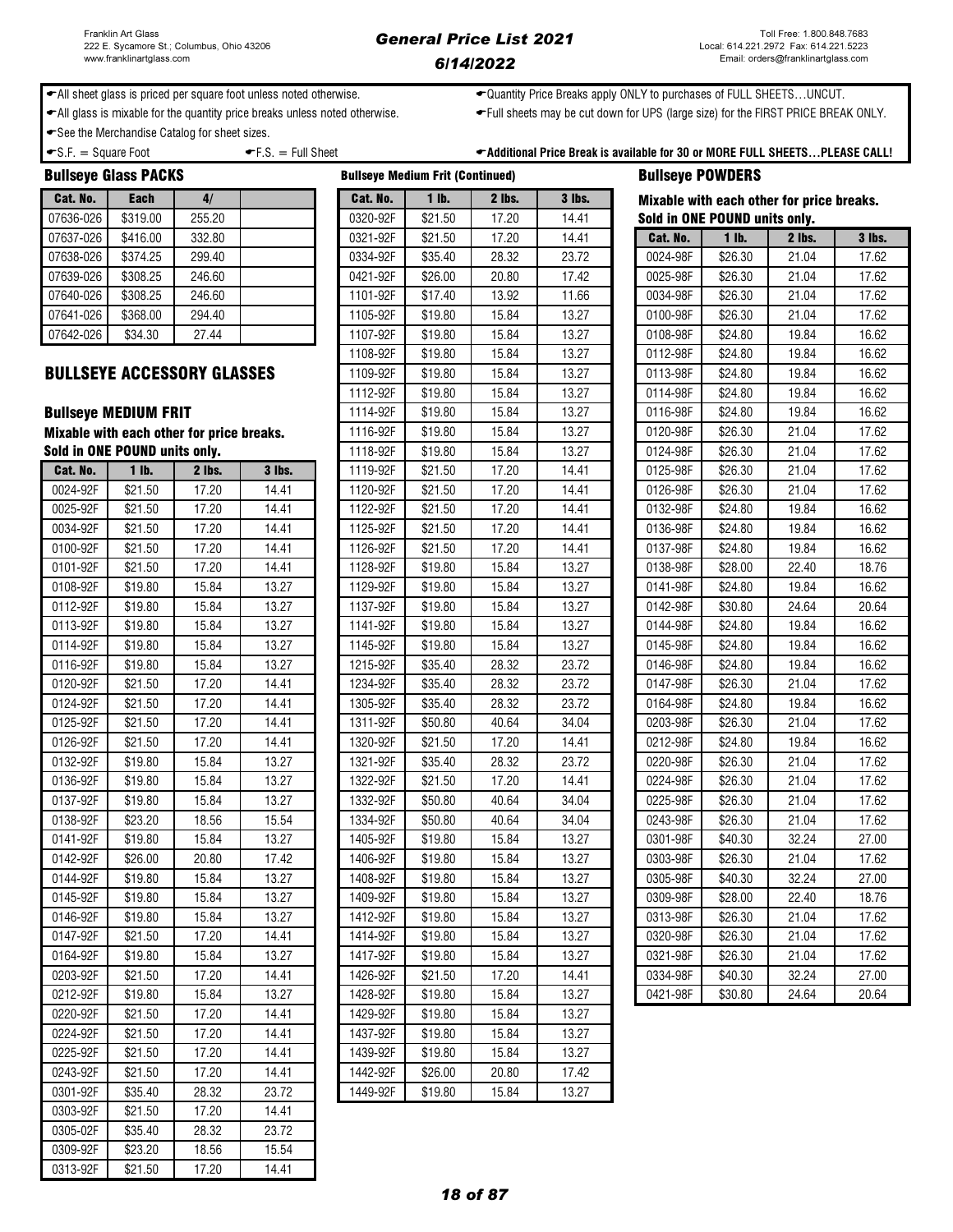### General Price List 2021 6/14/2022

**Bullseye Stringers (Continued)** 

← All sheet glass is priced per square foot unless noted otherwise.  $\leftarrow$ Quantity Price Breaks apply ONLY to purchases of FULL SHEETS...UNCUT.

All glass is mixable for the quantity price breaks unless noted otherwise. Full sheets may be cut down for UPS (large size) for the FIRST PRICE BREAK ONLY.

See the Merchandise Catalog for sheet sizes.

 $\bullet$  S.F.  $=$  Square Foot  $\bullet$  F.S.  $=$  Full Sheet  $\bullet$  Additional Price Break is available for 30 or MORE FULL SHEETS...PLEASE CALL!

Bullseye Accessory Glasses (Continued)

### **Bullseye CONFETTI**

| Cat. No. | Per 4 oz.                                     | $(2) - 4$ oz. | $(4+) - 4$ oz. |
|----------|-----------------------------------------------|---------------|----------------|
| 0100-84  | \$28.30                                       | 22.64         | 18.96          |
| 0113-84  | \$28.30                                       | 22.64         | 18.96          |
| 0114-84  | \$28.30                                       | 22.64         | 18.96          |
| 0117-84  | \$28.30                                       | 22.64         | 18.96          |
| 0120-84  | \$28.30                                       | 22.64         | 18.96          |
| 0124-84  | \$28.30                                       | 22.64         | 18.96          |
| 0125-84  | \$28.30                                       | 22.64         | 18.96          |
| 0301-84  | \$34.40                                       | 27.52         | 23.05          |
| 1108-84  | \$28.30                                       | 22.64         | 18.96          |
| 1112-84  | \$28.30                                       | 22.64         | 18.96          |
| 1128-84  | \$28.30                                       | 22.64         | 18.96          |
| 1311-84  | \$51.60                                       | 41.28         | 34.57          |
| 1401-84  | \$28.30                                       | 22.64         | 18.96          |
| 1412-84  | \$28.30                                       | 22.64         | 18.96          |
|          | <b>Mixed Color Confetti - 8 oz. Jar ONLY:</b> |               |                |
| Cat. No. | Per 8 oz.                                     | $(4) - 8$ oz. |                |
| 8418-84  | \$50.00                                       | 40.00         |                |

### **Bullseye STRINGERS**

| Cat. No. | <b>Per Tube</b> | 2 Tubes | 3 Tubes | 1807-07   | \$26.60                      | 21.28   | 17.82   | L026-0017 | \$35.49 | 28.39 | 23.78 |
|----------|-----------------|---------|---------|-----------|------------------------------|---------|---------|-----------|---------|-------|-------|
| 0100-07  | \$26.60         | 21.28   | 17.82   | 1808-07   | \$26.60                      | 21.28   | 17.82   | L027-0017 | \$31.33 | 25.06 | 20.99 |
| 0108-07  | \$26.60         | 21.28   | 17.82   | 1820-07   | \$26.60                      | 21.28   | 17.82   | L028-0017 | \$31.33 | 25.06 | 20.99 |
| 0113-07  | \$26.60         | 21.28   | 17.82   | 1821-07   | \$26.60                      | 21.28   | 17.82   | L029-0017 | \$35.49 | 28.39 | 23.78 |
| 0112-07  | \$26.60         | 21.28   | 17.82   | 1834-07   | \$26.60                      | 21.28   | 17.82   | L030-0017 | \$42.42 | 33.94 | 28.42 |
| 0114-07  | \$26.60         | 21.28   | 17.82   | 1841-07   | \$26.60                      | 21.28   | 17.82   | L031-0017 | \$31.33 | 25.06 | 20.99 |
| 0116-07  | \$26.60         | 21.28   | 17.82   | 1842-07   | \$26.60                      | 21.28   | 17.82   | L032-0017 | \$31.33 | 25.06 | 20.99 |
| 0120-07  | \$26.60         | 21.28   | 17.82   | 1859-07   | \$26.60                      | 21.28   | 17.82   | L033-0017 | \$42.42 | 33.94 | 28.42 |
| 0124-07  | \$26.60         | 21.28   | 17.82   |           |                              |         |         | L034-0017 | \$42.42 | 33.94 | 28.42 |
| 0125-07  | \$26.60         | 21.28   | 17.82   |           |                              |         |         | L035-0017 | \$35.49 | 28.39 | 23.78 |
| 0126-07  | \$26.60         | 21.28   | 17.82   |           | <b>Mixed Color Stringers</b> |         |         | L036-0017 | \$42.42 | 33.94 | 28.42 |
| 0136-07  | \$26.60         | 21.28   | 17.82   | Cat. No.  | <b>Per Tube</b>              | 2 Tubes | 3 Tubes | L037-0017 | \$42.42 | 33.94 | 28.42 |
| 0137-07  | \$26.60         | 21.28   | 17.82   | 8418-0401 | \$26.60                      | 21.28   | 17.82   | L038-0017 | \$42.42 | 33.94 | 28.42 |
| 0141-07  | \$26.60         | 21.28   | 17.82   | 8418-07   | \$26.60                      | 21.28   | 17.82   | L039-0017 | \$42.42 | 33.94 | 28.42 |
| 0142-07  | \$26.60         | 21.28   | 17.82   | 8418-72   | \$26.60                      | 21.28   | 17.82   | L040-0017 | \$35.49 | 28.39 | 23.78 |
| 0144-07  | \$26.60         | 21.28   | 17.82   |           |                              |         |         | L041-0017 | \$30.68 | 24.54 | 20.56 |
| 0145-07  | \$26.60         | 21.28   | 17.82   |           |                              |         |         | L042-0017 | \$35.49 | 28.39 | 23.78 |
| 0147-07  | \$26.60         | 21.28   | 17.82   |           |                              |         |         | L047-0017 | \$42.42 | 33.94 | 28.42 |
| 0164-07  | \$26.60         | 21.28   | 17.82   |           |                              |         |         | L048-0017 | \$31.33 | 25.06 | 20.99 |
| 0212-07  | \$26.60         | 21.28   | 17.82   |           |                              |         |         | L049-0017 | \$42.42 | 33.94 | 28.42 |
| 0217-07  | \$26.60         | 21.28   | 17.82   |           |                              |         |         | L050-0017 | \$50.16 | 40.13 | 33.61 |
| 0220-07  | \$26.60         | 21.28   | 17.82   |           |                              |         |         |           |         |       |       |
| 0301-07  | \$26.60         | 21.28   | 17.82   |           |                              |         |         |           |         |       |       |
| 0321-07  | \$26.60         | 21.28   | 17.82   |           |                              |         |         |           |         |       |       |
| 0334-07  | \$26.60         | 21.28   | 17.82   |           |                              |         |         |           |         |       |       |

|                          |               |                                                        | Cat. No.                                                                                                                         | <b>Per Tube</b> | 2 Tubes | <b>3 Tubes</b> | Per S.F. | $1-14$ F.S.                                                                                                                                                                                                                                                                                                                                                                                                                               | 15-29 F |
|--------------------------|---------------|--------------------------------------------------------|----------------------------------------------------------------------------------------------------------------------------------|-----------------|---------|----------------|----------|-------------------------------------------------------------------------------------------------------------------------------------------------------------------------------------------------------------------------------------------------------------------------------------------------------------------------------------------------------------------------------------------------------------------------------------------|---------|
| <b>Bullseye CONFETTI</b> |               |                                                        | 1101-07                                                                                                                          | \$26.60         | 21.28   | 17.82          | \$30.68  | 24.54                                                                                                                                                                                                                                                                                                                                                                                                                                     | 20.56   |
|                          |               |                                                        | 1107-07                                                                                                                          | \$26.60         | 21.28   | 17.82          | \$35.89  | 28.71                                                                                                                                                                                                                                                                                                                                                                                                                                     | 24.05   |
|                          |               |                                                        | 1108-07                                                                                                                          | \$26.60         | 21.28   | 17.82          | \$30.68  | 24.54                                                                                                                                                                                                                                                                                                                                                                                                                                     | 20.56   |
| Per 4 oz.                | $(2) - 4$ oz. | $(4+) - 4$ oz.                                         | 1109-07                                                                                                                          | \$26.60         | 21.28   | 17.82          | \$30.68  | 24.54                                                                                                                                                                                                                                                                                                                                                                                                                                     | 20.56   |
| \$28.30                  | 22.64         | 18.96                                                  | 1112-07                                                                                                                          | \$26.60         | 21.28   | 17.82          | \$35.89  | 28.71                                                                                                                                                                                                                                                                                                                                                                                                                                     | 24.05   |
| \$28.30                  | 22.64         | 18.96                                                  | 1114-07                                                                                                                          | \$26.60         | 21.28   | 17.82          | \$30.68  | 24.54                                                                                                                                                                                                                                                                                                                                                                                                                                     | 20.56   |
| \$28.30                  | 22.64         | 18.96                                                  | 1116-07                                                                                                                          | \$26.60         | 21.28   | 17.82          | \$31.33  | 25.06                                                                                                                                                                                                                                                                                                                                                                                                                                     | 20.99   |
| \$28.30                  | 22.64         | 18.96                                                  | 1118-07                                                                                                                          | \$26.60         | 21.28   | 17.82          | \$31.33  | 25.06                                                                                                                                                                                                                                                                                                                                                                                                                                     | 20.99   |
| \$28.30                  | 22.64         | 18.96                                                  | 1128-07                                                                                                                          | \$26.60         | 21.28   | 17.82          | \$31.33  | 25.06                                                                                                                                                                                                                                                                                                                                                                                                                                     | 20.99   |
| \$28.30                  | 22.64         | 18.96                                                  | 1129-07                                                                                                                          | \$26.60         | 21.28   | 17.82          | \$31.33  | 25.06                                                                                                                                                                                                                                                                                                                                                                                                                                     | 20.99   |
| \$28.30                  | 22.64         | 18.96                                                  | 1137-07                                                                                                                          | \$26.60         | 21.28   | 17.82          | \$31.33  | 25.06                                                                                                                                                                                                                                                                                                                                                                                                                                     | 20.99   |
| \$34.40                  | 27.52         | 23.05                                                  | 1141-07                                                                                                                          | \$26.60         | 21.28   | 17.82          | \$42.42  | 33.94                                                                                                                                                                                                                                                                                                                                                                                                                                     | 28.42   |
| \$28.30                  | 22.64         | 18.96                                                  | 1145-07                                                                                                                          | \$26.60         | 21.28   | 17.82          | \$35.49  | 28.39                                                                                                                                                                                                                                                                                                                                                                                                                                     | 23.78   |
| \$28.30                  | 22.64         | 18.96                                                  | 1234-07                                                                                                                          | \$26.60         | 21.28   | 17.82          | \$31.33  | 25.06                                                                                                                                                                                                                                                                                                                                                                                                                                     | 20.99   |
| \$28.30                  | 22.64         | 18.96                                                  | 1305-07                                                                                                                          | \$26.60         | 21.28   | 17.82          | \$31.33  | 25.06                                                                                                                                                                                                                                                                                                                                                                                                                                     | 20.99   |
| \$51.60                  | 41.28         | 34.57                                                  | 1311-07                                                                                                                          | \$41.20         | 32.96   | 27.60          | \$31.33  | 25.06                                                                                                                                                                                                                                                                                                                                                                                                                                     | 20.99   |
| \$28.30                  | 22.64         | 18.96                                                  | 1406-07                                                                                                                          | \$26.60         | 21.28   | 17.82          | \$42.42  | 33.94                                                                                                                                                                                                                                                                                                                                                                                                                                     | 28.42   |
| \$28.30                  | 22.64         | 18.96                                                  | 1408-07                                                                                                                          | \$26.60         | 21.28   | 17.82          | \$35.49  | 28.39                                                                                                                                                                                                                                                                                                                                                                                                                                     | 23.78   |
|                          |               |                                                        | 1409-07                                                                                                                          | \$26.60         | 21.28   | 17.82          | \$42.42  | 33.94                                                                                                                                                                                                                                                                                                                                                                                                                                     | 28.42   |
| <b>Per 8 oz.</b>         | $(4) - 8$ oz. |                                                        | 1412-07                                                                                                                          | \$26.60         | 21.28   | 17.82          | \$35.49  | 28.39                                                                                                                                                                                                                                                                                                                                                                                                                                     | 23.78   |
| \$50.00                  | 40.00         |                                                        | 1414-07                                                                                                                          | \$26.60         | 21.28   | 17.82          | \$31.33  | 25.06                                                                                                                                                                                                                                                                                                                                                                                                                                     | 20.99   |
|                          |               |                                                        | 1417-07                                                                                                                          | \$26.60         | 21.28   | 17.82          | \$31.33  | 25.06                                                                                                                                                                                                                                                                                                                                                                                                                                     | 20.99   |
|                          |               |                                                        | 1426-07                                                                                                                          | \$26.60         | 21.28   | 17.82          | \$31.33  | 25.06                                                                                                                                                                                                                                                                                                                                                                                                                                     | 20.99   |
|                          |               |                                                        | 1429-07                                                                                                                          | \$26.60         | 21.28   | 17.82          | \$36.39  | 29.11                                                                                                                                                                                                                                                                                                                                                                                                                                     | 24.38   |
| Sold in 18" Tubes.       |               |                                                        | 1442-07                                                                                                                          | \$26.60         | 21.28   | 17.82          | \$31.33  | 25.06                                                                                                                                                                                                                                                                                                                                                                                                                                     | 20.99   |
| <b>Per Tube</b>          | 2 Tubes       | 3 Tubes                                                | 1807-07                                                                                                                          | \$26.60         | 21.28   | 17.82          | \$35.49  | 28.39                                                                                                                                                                                                                                                                                                                                                                                                                                     | 23.78   |
| \$26.60                  | 21.28         | 17.82                                                  | 1808-07                                                                                                                          | \$26.60         | 21.28   | 17.82          | \$31.33  | 25.06                                                                                                                                                                                                                                                                                                                                                                                                                                     | 20.99   |
| \$26.60                  | 21.28         | 17.82                                                  | 1820-07                                                                                                                          | \$26.60         | 21.28   | 17.82          | \$31.33  | 25.06                                                                                                                                                                                                                                                                                                                                                                                                                                     | 20.99   |
| \$26.60                  | 21.28         | 17.82                                                  | 1821-07                                                                                                                          | \$26.60         | 21.28   | 17.82          | \$35.49  | 28.39                                                                                                                                                                                                                                                                                                                                                                                                                                     | 23.78   |
| \$26.60                  | 21.28         | 17.82                                                  | 1834-07                                                                                                                          | \$26.60         | 21.28   | 17.82          | \$42.42  | 33.94                                                                                                                                                                                                                                                                                                                                                                                                                                     | 28.42   |
| \$26.60                  | 21.28         | 17.82                                                  | 1841-07                                                                                                                          | \$26.60         | 21.28   | 17.82          | \$31.33  | 25.06                                                                                                                                                                                                                                                                                                                                                                                                                                     | 20.99   |
| \$26.60                  | 21.28         | 17.82                                                  | 1842-07                                                                                                                          | \$26.60         | 21.28   | 17.82          | \$31.33  | 25.06                                                                                                                                                                                                                                                                                                                                                                                                                                     | 20.99   |
| \$26.60                  | 21.28         | 17.82                                                  | 1859-07                                                                                                                          | \$26.60         | 21.28   | 17.82          | \$42.42  | 33.94                                                                                                                                                                                                                                                                                                                                                                                                                                     | 28.42   |
|                          |               | Sold in 4 OZ. units onlv.<br><b>Bullseye STRINGERS</b> | Mixable with each other for price breaks.<br>Mixed Color Confetti - 8 oz. Jar ONLY:<br>Mixable with each other for price breaks. |                 |         |                | Cat. No. | L001-0017<br>L002-0017<br>L003-0017<br>L004-0017<br>L005-0017<br>L006-0017<br>L007-0017<br>L008-0017<br>L009-0017<br>L010-0017<br>L011-0017<br>L012-0017<br>L013-0017<br>L014-0017<br>L015-0017<br>L016-0017<br>L017-0017<br>L018-0017<br>L019-0017<br>L020-0017<br>L021-0017<br>L022-0017<br>L023-0017<br>L024-0017<br>L025-0017<br>L026-0017<br>L027-0017<br>L028-0017<br>L029-0017<br>L030-0017<br>L031-0017<br>L032-0017<br>L033-0017 |         |

### **Mixed Color Stringers**

| 0136-07 | \$26.60 | 21.28 | 17.82 | Cat. No.  | <b>Per Tube</b> | 2 Tubes | 3 Tubes | L037-0017 | \$42.42 | 33.94 | 28.42 |
|---------|---------|-------|-------|-----------|-----------------|---------|---------|-----------|---------|-------|-------|
| 0137-07 | \$26.60 | 21.28 | 17.82 | 8418-0401 | \$26.60         | 21.28   | 17.82   | L038-0017 | \$42.42 | 33.94 | 28.42 |
| 0141-07 | \$26.60 | 21.28 | 7.82  | 8418-07   | \$26.60         | 21.28   | 17.82   | L039-0017 | \$42.42 | 33.94 | 28.42 |
| 0142-07 | \$26.60 | 21.28 | 17.82 | 8418-72   | \$26.60         | 21.28   | 17.82   | L040-0017 | \$35.49 | 28.39 | 23.78 |
|         |         |       |       |           |                 |         |         |           |         |       |       |

| ıliseye Stringers (Continued)<br><b>LAMBERTS ANTIQUE GLASS</b> |                 |         |         |           |          |           |            |
|----------------------------------------------------------------|-----------------|---------|---------|-----------|----------|-----------|------------|
| Cat. No.                                                       | <b>Per Tube</b> | 2 Tubes | 3 Tubes | Cat. No.  | Per S.F. | 1-14 F.S. | 15-29 F.S. |
| 1101-07                                                        | \$26.60         | 21.28   | 17.82   | L001-0017 | \$30.68  | 24.54     | 20.56      |
| 1107-07                                                        | \$26.60         | 21.28   | 17.82   | L002-0017 | \$35.89  | 28.71     | 24.05      |
| 1108-07                                                        | \$26.60         | 21.28   | 17.82   | L003-0017 | \$30.68  | 24.54     | 20.56      |
| 1109-07                                                        | \$26.60         | 21.28   | 17.82   | L004-0017 | \$30.68  | 24.54     | 20.56      |
| 1112-07                                                        | \$26.60         | 21.28   | 17.82   | L005-0017 | \$35.89  | 28.71     | 24.05      |
| 1114-07                                                        | \$26.60         | 21.28   | 17.82   | L006-0017 | \$30.68  | 24.54     | 20.56      |
| 1116-07                                                        | \$26.60         | 21.28   | 17.82   | L007-0017 | \$31.33  | 25.06     | 20.99      |
| 1118-07                                                        | \$26.60         | 21.28   | 17.82   | L008-0017 | \$31.33  | 25.06     | 20.99      |
| 1128-07                                                        | \$26.60         | 21.28   | 17.82   | L009-0017 | \$31.33  | 25.06     | 20.99      |
| 1129-07                                                        | \$26.60         | 21.28   | 17.82   | L010-0017 | \$31.33  | 25.06     | 20.99      |
| 1137-07                                                        | \$26.60         | 21.28   | 17.82   | L011-0017 | \$31.33  | 25.06     | 20.99      |
| 1141-07                                                        | \$26.60         | 21.28   | 17.82   | L012-0017 | \$42.42  | 33.94     | 28.42      |
| 1145-07                                                        | \$26.60         | 21.28   | 17.82   | L013-0017 | \$35.49  | 28.39     | 23.78      |
| 1234-07                                                        | \$26.60         | 21.28   | 17.82   | L014-0017 | \$31.33  | 25.06     | 20.99      |
| 1305-07                                                        | \$26.60         | 21.28   | 17.82   | L015-0017 | \$31.33  | 25.06     | 20.99      |
| 1311-07                                                        | \$41.20         | 32.96   | 27.60   | L016-0017 | \$31.33  | 25.06     | 20.99      |
| 1406-07                                                        | \$26.60         | 21.28   | 17.82   | L017-0017 | \$42.42  | 33.94     | 28.42      |
| 1408-07                                                        | \$26.60         | 21.28   | 17.82   | L018-0017 | \$35.49  | 28.39     | 23.78      |
| 1409-07                                                        | \$26.60         | 21.28   | 17.82   | L019-0017 | \$42.42  | 33.94     | 28.42      |
| 1412-07                                                        | \$26.60         | 21.28   | 17.82   | L020-0017 | \$35.49  | 28.39     | 23.78      |
| 1414-07                                                        | \$26.60         | 21.28   | 17.82   | L021-0017 | \$31.33  | 25.06     | 20.99      |
| 1417-07                                                        | \$26.60         | 21.28   | 17.82   | L022-0017 | \$31.33  | 25.06     | 20.99      |
| 1426-07                                                        | \$26.60         | 21.28   | 17.82   | L023-0017 | \$31.33  | 25.06     | 20.99      |
| 1429-07                                                        | \$26.60         | 21.28   | 17.82   | L024-0017 | \$36.39  | 29.11     | 24.38      |
| 1442-07                                                        | \$26.60         | 21.28   | 17.82   | L025-0017 | \$31.33  | 25.06     | 20.99      |
| 1807-07                                                        | \$26.60         | 21.28   | 17.82   | L026-0017 | \$35.49  | 28.39     | 23.78      |
| 1808-07                                                        | \$26.60         | 21.28   | 17.82   | L027-0017 | \$31.33  | 25.06     | 20.99      |
| 1820-07                                                        | \$26.60         | 21.28   | 17.82   | L028-0017 | \$31.33  | 25.06     | 20.99      |
| 1821-07                                                        | \$26.60         | 21.28   | 17.82   | L029-0017 | \$35.49  | 28.39     | 23.78      |
| 1834-07                                                        | \$26.60         | 21.28   | 17.82   | L030-0017 | \$42.42  | 33.94     | 28.42      |
| 1841-07                                                        | \$26.60         | 21.28   | 17.82   | L031-0017 | \$31.33  | 25.06     | 20.99      |
| 1842-07                                                        | \$26.60         | 21.28   | 17.82   | L032-0017 | \$31.33  | 25.06     | 20.99      |
| 1859-07                                                        | \$26.60         | 21.28   | 17.82   | L033-0017 | \$42.42  | 33.94     | 28.42      |
|                                                                |                 |         |         | L034-0017 | \$42.42  | 33.94     | 28.42      |
|                                                                |                 |         |         | L035-0017 | \$35.49  | 28.39     | 23.78      |
| ixed Color Stringers                                           |                 |         |         | L036-0017 | \$42.42  | 33.94     | 28.42      |
| Cat. No.                                                       | <b>Per Tube</b> | 2 Tubes | 3 Tubes | L037-0017 | \$42.42  | 33.94     | 28.42      |
| 418-0401                                                       | \$26.60         | 21.28   | 17.82   | L038-0017 | \$42.42  | 33.94     | 28.42      |
| 8418-07                                                        | \$26.60         | 21.28   | 17.82   | L039-0017 | \$42.42  | 33.94     | 28.42      |
| 8418-72                                                        | \$26.60         | 21.28   | 17.82   | L040-0017 | \$35.49  | 28.39     | 23.78      |
|                                                                |                 |         |         | L041-0017 | \$30.68  | 24.54     | 20.56      |
|                                                                |                 |         |         | L042-0017 | \$35.49  | 28.39     | 23.78      |
|                                                                |                 |         |         | L047-0017 | \$42.42  | 33.94     | 28.42      |
|                                                                |                 |         |         | L048-0017 | \$31.33  | 25.06     | 20.99      |
|                                                                |                 |         |         | L049-0017 | \$42.42  | 33.94     | 28.42      |
|                                                                |                 |         |         | L050-0017 | \$50.16  | 40.13     | 33.61      |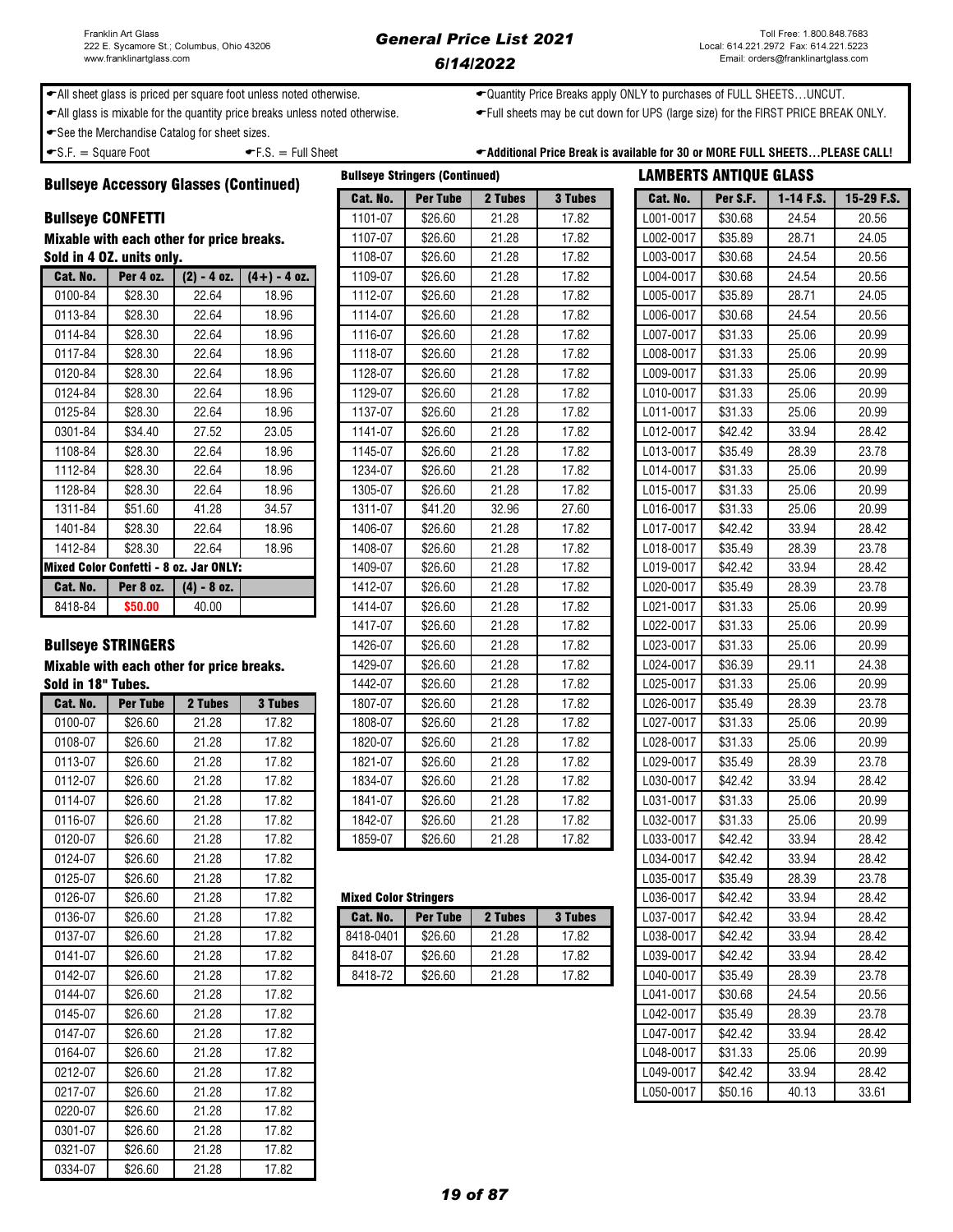All sheet glass is priced per square foot unless noted otherwise. Quantity Price Breaks apply ONLY to purchases of FULL SHEETS…UNCUT.

← All glass is mixable for the quantity price breaks unless noted otherwise. • • • Full sheets may be cut down for UPS (large size) for the FIRST PRICE BREAK ONLY.

**See the Merchandise Catalog for sheet sizes.** 

WASSER GLASS Wasser Glass (Continued)

| <b>NOT MIXABLE with glass of other manufacturers.</b> |          |            |             | <b>NOT MIXABLE with glass of other manufacturers.</b> |                                                             |            |                    |  |  |
|-------------------------------------------------------|----------|------------|-------------|-------------------------------------------------------|-------------------------------------------------------------|------------|--------------------|--|--|
| Cat. No.                                              | Per S.F. | 6-11 Shts. | 12-29 Shts. | Cat. No.                                              | Per S.F.                                                    | 6-11 Shts. | 12-29 Shts.        |  |  |
|                                                       |          |            |             |                                                       |                                                             |            |                    |  |  |
|                                                       |          |            |             |                                                       |                                                             |            |                    |  |  |
|                                                       |          |            |             |                                                       |                                                             |            |                    |  |  |
|                                                       |          |            |             |                                                       |                                                             |            |                    |  |  |
|                                                       |          |            |             |                                                       |                                                             |            |                    |  |  |
|                                                       |          |            |             | <b>Wasser Glass PACKS</b>                             |                                                             |            |                    |  |  |
|                                                       |          |            |             | Cat. No.                                              | <b>Each</b>                                                 | 2/         | 4/                 |  |  |
|                                                       |          |            |             | GP101-738                                             | \$23.42                                                     |            |                    |  |  |
|                                                       |          |            |             | GP102-738                                             | \$23.42                                                     |            |                    |  |  |
|                                                       |          |            |             |                                                       |                                                             |            |                    |  |  |
|                                                       |          |            |             | GP104-738                                             | \$23.42                                                     |            |                    |  |  |
|                                                       |          |            |             |                                                       |                                                             |            |                    |  |  |
|                                                       |          |            |             |                                                       |                                                             |            |                    |  |  |
|                                                       |          |            |             |                                                       | <b>FRANKLIN SAMPLE SETS</b>                                 |            |                    |  |  |
| P102-0738                                             | \$10.65  |            |             | Cat. No.                                              | <b>Description</b>                                          |            | <b>Each</b>        |  |  |
|                                                       |          |            |             |                                                       | FSB3-0001 Sample Set Three                                  |            | \$54.95            |  |  |
|                                                       |          |            |             |                                                       | FSG4-0001 Sample Set Four                                   |            | \$7.65             |  |  |
|                                                       |          |            |             |                                                       | FSK5-0001 Sample Set Five                                   |            | \$16.95            |  |  |
|                                                       |          |            |             |                                                       | FSM1-0001 Sample Set One                                    |            | \$13.95            |  |  |
|                                                       |          |            |             |                                                       | FSS6-0001 Sample Set Six                                    |            | \$36.95            |  |  |
|                                                       |          |            |             |                                                       | FSS8-0001 Sample Set Eight                                  |            | \$139.95           |  |  |
|                                                       |          |            |             |                                                       | FSW7-0001 Sample Set Seven                                  |            | \$33.95            |  |  |
|                                                       |          |            |             |                                                       |                                                             |            |                    |  |  |
|                                                       |          |            |             |                                                       | <b>FACTORY SAMPLE SETS</b>                                  |            |                    |  |  |
| P112-0738                                             | \$10.65  |            |             | Cat. No.                                              | <b>Description</b>                                          |            | <b>Each</b>        |  |  |
|                                                       |          |            |             |                                                       | EMS1-0114 English Muffle                                    |            | \$40.00            |  |  |
|                                                       |          |            |             |                                                       | LSS1-0017 Lamberts Antique                                  |            | \$145.00           |  |  |
|                                                       |          |            |             | OMS1-0152 Oceana                                      |                                                             |            | \$40.00            |  |  |
|                                                       |          |            |             |                                                       | SMS1-0131 Spectrum Standard                                 |            | \$124.80           |  |  |
|                                                       |          |            |             |                                                       | SMS2-0131 Spectrum Master                                   |            | \$156.00           |  |  |
|                                                       |          |            |             |                                                       | SMS3-0131 SilverCoats™                                      |            | \$10.40            |  |  |
| S125-0738                                             | \$10.66  |            |             | SMS4-0131 System 96                                   |                                                             |            | \$187.20           |  |  |
|                                                       |          |            |             |                                                       | SMS5-0131 Spectrum Artique®                                 |            | \$20.80            |  |  |
|                                                       |          |            |             |                                                       | SMS6-0131 Spectrum Baroque™                                 |            | \$15.60            |  |  |
|                                                       |          |            |             |                                                       | SMS7-0131 Spectrum Classic                                  |            | \$78.00            |  |  |
|                                                       |          |            |             |                                                       | SMS8-0131 Spectrum Clear                                    |            | \$26.00            |  |  |
|                                                       |          |            |             |                                                       | SMS9-0131 Spectrum OpalArt/Spirit                           |            | \$15.60            |  |  |
|                                                       |          |            |             |                                                       | SMS10-131 Spectrum Pearl Opal                               |            | \$15.60            |  |  |
|                                                       |          |            |             |                                                       |                                                             |            |                    |  |  |
|                                                       |          |            |             |                                                       | SMS11-131 Spectrum Rough Rolled                             |            | \$26.00            |  |  |
|                                                       |          |            |             |                                                       | SMS12-131 Spectrum Waterglass®                              |            | \$31.20            |  |  |
|                                                       | \$10.29  |            |             |                                                       | SMS13-131 Spectrum Home Collection                          |            | \$20.80            |  |  |
| S501-0738                                             |          |            |             | SS102-738 Wasser                                      |                                                             |            | \$25.00            |  |  |
|                                                       |          |            |             |                                                       | UMS1-0613 Uroboros Art Glass                                |            | \$97.50            |  |  |
|                                                       |          |            |             |                                                       | UMS2-0613 Uroboros Fusion FX 90                             |            | \$52.00            |  |  |
|                                                       | \$10.29  |            |             |                                                       | WMS1-0114 Wissmach Standard                                 |            | \$87.00            |  |  |
| S701-0738<br>S702-0738                                | \$10.29  |            |             |                                                       | WMY1-0114 Wissmach Mystic<br>YMS1-0152 Youghiogheny Stipple |            | \$40.00<br>\$40.00 |  |  |

S801-0738 \$10.29

| <b>NOT MIXABLE with glass of other manufacturers.</b> |          |            |             |  |  |  |
|-------------------------------------------------------|----------|------------|-------------|--|--|--|
| Cat. No.                                              | Per S.F. | 6-11 Shts. | 12-29 Shts. |  |  |  |
|                                                       |          |            |             |  |  |  |
|                                                       |          |            |             |  |  |  |
|                                                       |          |            |             |  |  |  |
|                                                       |          |            |             |  |  |  |
|                                                       |          |            |             |  |  |  |

### Wasser Glass PACKS

| Cat. No.  | <b>Each</b> | $\mathbf{2}$ |  |
|-----------|-------------|--------------|--|
| GP101-738 | \$23.42     |              |  |
| GP102-738 | \$23.42     |              |  |
|           |             |              |  |
| GP104-738 | \$23.42     |              |  |
|           |             |              |  |

### FRANKLIN SAMPLE SETS

| Cat. No.  | <b>Description</b>         | <b>Each</b> |
|-----------|----------------------------|-------------|
| FSB3-0001 | Sample Set Three           | \$54.95     |
| FSG4-0001 | Sample Set Four            | \$7.65      |
|           | FSK5-0001 Sample Set Five  | \$16.95     |
|           | FSM1-0001 Sample Set One   | \$13.95     |
|           | FSS6-0001 Sample Set Six   | \$36.95     |
|           | FSS8-0001 Sample Set Eight | \$139.95    |
|           | FSW7-0001 Sample Set Seven | \$33.95     |

### FACTORY SAMPLE SETS

| Cat. No.  | <b>Description</b>              | <b>Each</b> |
|-----------|---------------------------------|-------------|
| EMS1-0114 | <b>English Muffle</b>           | \$40.00     |
| LSS1-0017 | Lamberts Antique                | \$145.00    |
| OMS1-0152 | Oceana                          | \$40.00     |
| SMS1-0131 | Spectrum Standard               | \$124.80    |
| SMS2-0131 | Spectrum Master                 | \$156.00    |
| SMS3-0131 | SilverCoats™                    | \$10.40     |
| SMS4-0131 | System 96                       | \$187.20    |
| SMS5-0131 | Spectrum Artique®               | \$20.80     |
| SMS6-0131 | Spectrum Baroque™               | \$15.60     |
| SMS7-0131 | <b>Spectrum Classic</b>         | \$78.00     |
| SMS8-0131 | <b>Spectrum Clear</b>           | \$26.00     |
| SMS9-0131 | Spectrum OpalArt/Spirit         | \$15.60     |
| SMS10-131 | <b>Spectrum Pearl Opal</b>      | \$15.60     |
| SMS11-131 | <b>Spectrum Rough Rolled</b>    | \$26.00     |
| SMS12-131 | Spectrum Waterglass®            | \$31.20     |
| SMS13-131 | <b>Spectrum Home Collection</b> | \$20.80     |
| SS102-738 | Wasser                          | \$25.00     |
|           | UMS1-0613 Uroboros Art Glass    | \$97.50     |
|           | UMS2-0613 Uroboros Fusion FX 90 | \$52.00     |
|           | WMS1-0114 Wissmach Standard     | \$87.00     |
|           | WMY1-0114 Wissmach Mystic       | \$40.00     |
| YMS1-0152 | Youghiogheny Stipple            | \$40.00     |

FLASHED GLASS: The following flashed glasses are currently available: White Opal on Clear, Pot Red on Clear, and Pot Blue on Clear. Other flashed glasses are available or can be special ordered. Your inquiry for pricing and availability is welcome.

ONLINE CATALOG…Check out our Catalog Online at www.franklinartglass.com! It is constantly being updated with the addition of NEW PRODUCTS!

Remember! THERE IS AN ADDITIONAL PRICE BREAK WHEN PURCHASING 30 OR MORE FULL SHEETS (UNCUT)! PLEASE CALL!

 $\bullet$  S.F.  $=$  Square Foot  $\bullet$  F.S.  $=$  Full Sheet  $\bullet$  Additional Price Break is available for 30 or MORE FULL SHEETS...PLEASE CALL!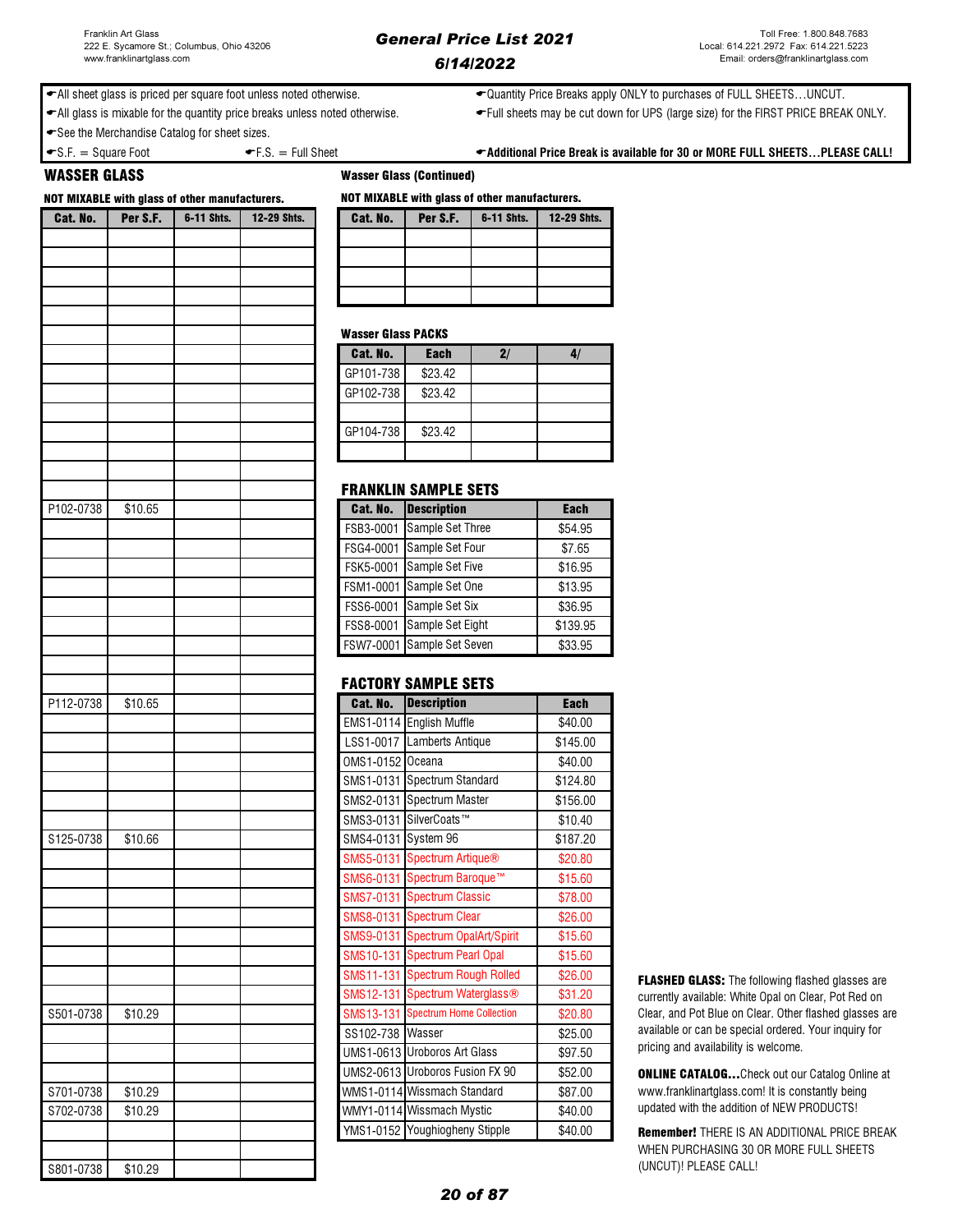| Cat. No.                 | <b>Description</b>                                   | Each     | <b>Break/ Each</b> | Break/ Each | Break/ Each |
|--------------------------|------------------------------------------------------|----------|--------------------|-------------|-------------|
| $\overline{07} - 500059$ | Frame Master (07-500)                                | \$115.95 | 2/92.76            | 3/77.69     |             |
| 08-611059                | <b>Push Points</b>                                   | \$2.89   | 2/2.31             | 4/1.94      | 6/1.59      |
| 08-950059                | Glaziers Points for FrameMaster-5/8" (08-950)        | \$17.25  |                    | 2/11.56     | 3/9.49      |
| 08-980059                | Glaziers Points for FrameMaster-3/8" (08-980)        | \$25.49  | 2/20.39            | 3/17.08     |             |
|                          |                                                      |          |                    |             |             |
| $20 -$                   | Stencils, Rub'N'Etch                                 | \$4.99   | 2/3.99             | 4/3.34      | 6/2.74      |
| $20 -$                   | Stencils - #0228 - 3 Sheet Pack                      | \$10.95  | 2/8.76             | 4/7.34      | 6/6.02      |
| $22 -$                   | Stencils-Singles-Peel'N'Etch                         | \$6.50   | 2/5.20             | 4/4.36      | 6/3.58      |
| $22 -$                   | Stencils - #0755, #0760 - 3 Sheet Pack               | \$16.95  | 2/13.56            | 4/11.36     | 6/9.32      |
| $22 -$                   | Stencils: #073, #0739, #0743 - 4 Sht. Packs          | \$21.95  | 2/17.56            | 4/14.71     | 6/12.07     |
| $23 -$                   | Stencils - 501,511-12 Heirloom                       | \$26.25  |                    | 2/17.59     | 3/14.44     |
| $23 -$                   | Stencils - 502-505 Heirloom                          | \$31.50  |                    | 2/21.11     | 3/17.33     |
| $23 -$                   | Stencils - 506-510 Heirloom                          | \$33.95  |                    | 2/22.75     | 3/18.67     |
| $24 -$                   | Stencils - 1208 Peel'N'Etch                          | \$8.75   | 2/7.00             | 4/5.86      | 6/4.81      |
| $24 -$                   | Stencils - 1214 Peel'N'Etch                          | \$15.25  | 2/12.20            | 4/10.22     | 6/8.39      |
| $24 -$                   | Stencils - 1302-1316 Peel'N'Etch                     | \$9.50   | 2/7.60             | 4/6.37      | 6/5.23      |
| $24 -$                   | Stencils - 1407 Peel'N'Etch                          | \$18.95  | 2/15.16            | 4/12.70     | 6/10.42     |
| $24 -$                   | Stencils - 1403, 1409 Peel'N'Etch                    | \$10.95  | 2/8.76             | 4/7.34      | 6/6.02      |
| $25 -$                   | Stencils - #4000. #4100 Border                       | \$6.99   | 2/5.59             | 4/4.68      | 6/3.84      |
| $25 -$                   | Stencils - #4002-4003, #4110-4120 Corner             | \$2.99   | 2/2.39             | 4/2.00      | 6/1.64      |
| 26-080013                | Engraving Hand Tool Set                              | \$28.95  | 3 / 23.16          | 6/19.40     | 9/15.92     |
| 26-080113                | Engraver, Diamond Tip, Small                         | \$8.75   | 2/7.00             | 4/5.86      | 6/4.81      |
| 26-080213                | Engraver, Diamond Tip, Medium                        | \$8.75   | 2/7.00             | 4/5.86      | 6/4.81      |
| 26-080313                | Engraver, Diamond Tip, Large                         | \$8.75   | 2/7.00             | 4/5.86      | 6/4.81      |
| 26-084013                | Engraver, Shading Tip                                | \$6.35   | 2/5.08             | 4/4.25      | 6/3.49      |
| 26-095013                | Handle for Engraving Tips                            | \$8.50   | 2/6.80             | 4/5.70      | 6/4.68      |
| 70-900013                | Sand Etch Kit                                        | \$54.95  |                    | 2/36.82     | 3/30.22     |
| 70-910113                | Aerosol Refill for Sand Etch Kit 6 oz.               | \$15.95  |                    | 2/10.69     | 3/8.77      |
| 70-911013                | Abrasive Refill for Sand Etch Kit 12 oz.             | \$8.25   |                    | 2/5.53      | 3/4.54      |
| 70-922013                | Sand Etch Stencil: Oriental Tree                     | \$4.55   | 2/3.64             | 4/3.05      | 6/2.50      |
| 70922113                 | Sand Etch Stencil: Butterfly                         | \$4.55   | 2/3.64             | 4/3.05      | 6/2.50      |
| 70-922213                | Sand Etch Stencil: Floral Borders                    | \$4.55   | 2/3.64             | 4/3.05      | 6/2.50      |
| 70-922313                | Sand Etch Stencil: Hearts                            | \$4.55   | 2/3.64             | 4/3.05      | 6/2.50      |
| 70-922413                | Sand Etch Stencil: Leaf                              | \$4.55   | 2/3.64             | 4/3.05      | 6/2.50      |
| 70-922513                | Sand Etch Stencil: Floral Corners                    | \$4.55   | 2/3.64             | 4/3.05      | 6/2.50      |
| 70-101803                | Classic Nite Lite Filigree by Mika: Butterfly        | \$4.79   | 2/3.83             | 4/3.21      | 6/2.63      |
| 70-102003                | Classic Nite Lite Filigree by Mika: Fish             | \$4.79   | 2/3.83             | 4/3.21      | 6/2.63      |
| 70-102303                | Classic Nite Lite Filigree by Mika: Morning Bird     | \$4.79   | 2 / 3.83           | 4/3.21      | 6/2.63      |
| 70-103603                | Classic Nite Lite Filigree by Mika: Two Hummingbirds | \$4.79   | 2/3.83             | 4/3.21      | 6/2.63      |
| 70-104603                | Classic Nite Lite Filigree by Mika: Hummingbird      | \$4.79   | 2/3.83             | 4/3.21      | 6/2.63      |
|                          |                                                      |          |                    |             |             |
| 81-AMAZ31                | CutUp: Blob, Amazon Green (OP)                       | \$3.79   | 3 / 3.03           | 6/2.54      | 9/2.08      |
| 81-IRBLK1                | CutUp: Blob, Black Iridescent (OP)                   | \$3.79   | 3 / 3.03           | 6/2.54      | 9/2.08      |
| 81-IRCLR1                | CutUp: Blob, Clear Iridescent (TR)                   | \$3.79   | 3 / 3.03           | 6/2.54      | 9/2.08      |
| 81-MARI31                | CutUp: Blob, Marigold (OP)                           | \$3.79   | 3 / 3.03           | 6/2.54      | 9/2.08      |
| 81-OPQRED                | CutUp: Blob, Opaque Red (OP)                         | \$3.79   | 3 / 3.03           | 6/2.54      | 9/2.08      |
|                          |                                                      |          |                    |             |             |
|                          |                                                      |          |                    |             |             |
|                          |                                                      |          |                    |             |             |
| 82-MARI31                | CutUp: Butterfly, Marigold (OP)                      | \$3.79   | 3 / 3.03           | 6/2.54      | 9/2.08      |
| 82-WHT131                | CutUp: Butterfly, White (OP)                         | \$3.79   | 3 / 3.03           | 6/2.54      | 9/2.08      |
| 83-IRBLK1                | CutUp: Crescent, Black Iridescent (OP)               | \$3.79   | 3 / 3.03           | 6/2.54      | 9/2.08      |
| 83-IRCLR1                | CutUp: Crescent, Clear Iridescent (TR)               | \$3.79   | 3 / 3.03           | 6/2.54      | 9/2.08      |
| 83-WHT131                | CutUp: Crescent, White (OP)                          | \$3.79   | 3 / 3.03           | 6/2.54      | 9/2.08      |
| 84-IRCLR1                | CutUp: Dove, Clear Iridescent (TR)                   | \$3.79   | 3 / 3.03           | 6/2.54      | 9/2.08      |
| 84-WHT131                | CutUp: Dove, White (OP)                              | \$3.79   | 3 / 3.03           | 6/2.54      | 9/2.08      |
| 85-IRBLK1                | CutUp: Fish, Black Iridescent (OP)                   | \$3.79   | 3 / 3.03           | 6/2.54      | 9/2.08      |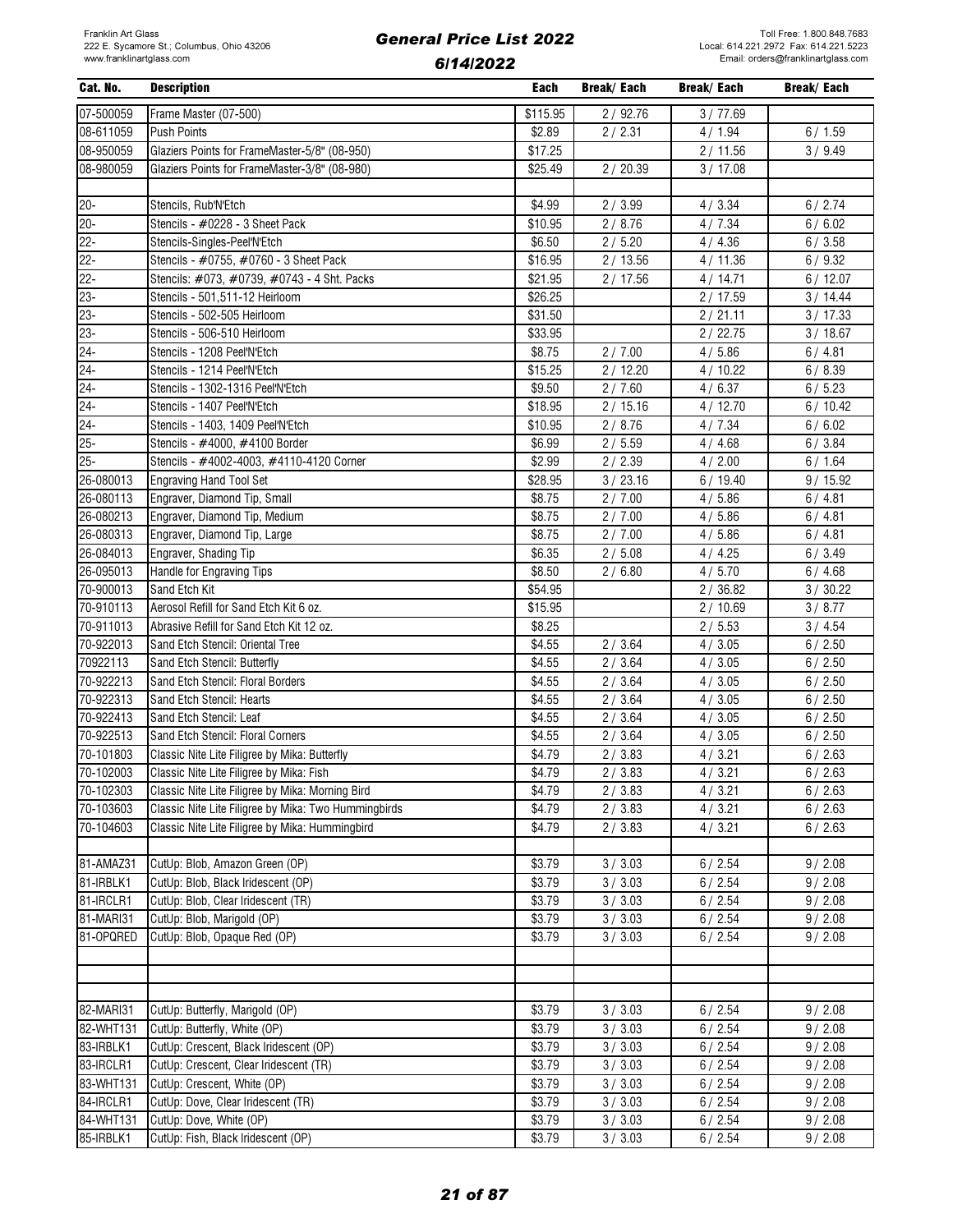| Cat. No.               | <b>Description</b>                                                                                                | Each                | <b>Break/Each</b>        | <b>Break/Each</b> | <b>Break/Each</b> |
|------------------------|-------------------------------------------------------------------------------------------------------------------|---------------------|--------------------------|-------------------|-------------------|
|                        |                                                                                                                   |                     |                          |                   |                   |
|                        |                                                                                                                   |                     |                          |                   |                   |
| 85-WHT131              | CutUp: Fish, White (OP)                                                                                           | \$3.79              | 3 / 3.03                 | 6/2.54            | 9/2.08            |
|                        |                                                                                                                   |                     |                          |                   |                   |
|                        |                                                                                                                   |                     |                          |                   |                   |
|                        |                                                                                                                   | \$3.79              |                          | 6/2.54            | 9/2.08            |
| 86-WHT131<br>87-IRBLK1 | CutUp: Heart, White (OP)<br>CutUp: Lightning Bolt, Black Iridescent (OP)                                          | \$3.79              | 3 / 3.03<br>3 / 3.03     | 6/2.54            | 9/2.08            |
| 87-IRCLR1              | CutUp: Lightning Bolt, Clear Iridescent (TR)                                                                      | \$3.79              | 3 / 3.03                 | 6/2.54            | 9/2.08            |
|                        |                                                                                                                   |                     |                          |                   |                   |
| 87-WHT131              | CutUp: Lightning Bolt, White (OP)                                                                                 | \$3.79              | 3 / 3.03                 | 6/2.54            | 9/2.08            |
|                        |                                                                                                                   |                     |                          |                   |                   |
| 88-MARI31              | CutUp: Maple Leaf, Marigold (OP)                                                                                  | \$3.79              | 3 / 3.03                 | 6/2.54            | 9/2.08            |
| 88-OPQRED              | CutUp: Maple Leaf, Opaque Red (OP)                                                                                | \$3.79              | 3/3.03                   | 6/2.54            | 9/2.08            |
|                        |                                                                                                                   |                     |                          |                   |                   |
| 89-IRCLR1              | CutUp: Seahorse, Clear Iridescent (TR)                                                                            | \$3.79              | 3 / 3.03                 | 6/2.54            | 9/2.08            |
| 89-OPCHAM              | CutUp: Seahorse, Champagne (OP)                                                                                   | \$3.79              | 3 / 3.03                 | 6/2.54            | 9/2.08            |
|                        |                                                                                                                   |                     |                          |                   |                   |
| 90-IRCLR1              | CutUp: Spiral, Clear Iridescent (TR)                                                                              | \$3.79              | 3 / 3.03                 | 6/2.54            | 9/2.08            |
|                        |                                                                                                                   |                     |                          |                   |                   |
|                        |                                                                                                                   |                     |                          |                   |                   |
|                        |                                                                                                                   |                     |                          |                   |                   |
|                        |                                                                                                                   |                     |                          |                   |                   |
| 92-IVRY31              | CutUp: Cross, Ivory (OP) NEW                                                                                      | \$3.79              | 3 / 3.03                 | 6/2.54            | 9/2.08            |
| 93-AVSF31              | CutUp: Gecko, Aventurine Green NEW                                                                                | \$3.79              | 3 / 3.03                 | 6/2.54            | 9/2.08            |
| 94-AVSF31              | CutUp: Shamrock, Aventurine Green NEW                                                                             | \$3.79              | 3 / 3.03                 | 6/2.54            | 9/2.08            |
|                        |                                                                                                                   |                     |                          |                   |                   |
| 96-01BLK1<br>96-01CLR1 | Spectrum Pre-Cut 1" Circle - BLACK Sys96 (6 per pack) NEW                                                         | \$7.75              | 3/6.20                   | 6/5.19            | 9/4.26            |
| 96-10CLRE              | Spectrum Pre-Cut 1" Circle - CLEAR Sys96 (6 per pack) NEW<br>Spectrum Pre-Cut 10" Circle - Clear Sys96 (EACH) NEW | \$7.75<br>\$14.95   | 3/6.20<br>2/11.96        | 6/5.19<br>4/10.02 | 9/4.26<br>6/8.22  |
|                        |                                                                                                                   |                     |                          |                   |                   |
| 96-NUGGET              | Clear Studio Nuggets (96 C.O.E.) 50 LB BAG                                                                        | \$110.00            |                          |                   |                   |
| 97-AVSF31              | CutUp: Tree, Aventurine Green NEW                                                                                 | \$3.79              | 3 / 3.03                 | 6/2.54            | 9/2.08            |
|                        |                                                                                                                   |                     |                          |                   |                   |
|                        |                                                                                                                   |                     |                          |                   |                   |
|                        |                                                                                                                   |                     |                          |                   |                   |
|                        |                                                                                                                   |                     |                          |                   |                   |
|                        |                                                                                                                   |                     |                          |                   |                   |
|                        |                                                                                                                   |                     |                          |                   |                   |
| 310-15098              | Sand Mask 15" wide 10 mil (by the YARD)                                                                           | \$14.00             | 10 / 11.20               |                   |                   |
| 310-15RL8<br>310-25098 | Roll(s) Sand Mask 15" wide 10 mil (roll = 20 yards)<br>Sand Mask 25" wide 10 mil (by the YARD)                    | \$190.40<br>\$23.00 | 2 / 152.32<br>10 / 18.40 |                   |                   |
| 310-25RL8              | Roll(s) Sand Mask $25$ " wide 10 mil (roll = 20 yards)                                                            | \$312.80            | 2/250.24                 |                   |                   |
| 310-30098              | Sand Mask 30" wide 10 mil (by the YARD)                                                                           | \$27.68             | 10/22.14                 |                   |                   |
| 310-30RL8              | Roll(s) Sand Mask 30" wide 10 mil (roll = 20 yards)                                                               | \$376.60            | 2 / 301.28               |                   |                   |

FOR ALL BEVELS: For price breaks each bevel must be ordered in increments of box quantities (30 each).

| 1000-B257 | Bevel Circle 2" / Clear    | \$2.41 | 30/1.93   | 60/1.61 | 90/1.33   |
|-----------|----------------------------|--------|-----------|---------|-----------|
| 1001-B257 | Bevel Circle 4" / Clear    | \$4.40 | 30 / 3.52 | 60/2.95 | 90 / 2.42 |
| 1002-B257 | Bevel Circle 6" / Clear    | \$5.67 | 30/4.54   | 60/3.80 | 90/3.12   |
| 1003-B257 | Bevel Circle 5" / Clear    | \$4.90 | 30 / 3.92 | 60/3.28 | 90 / 2.70 |
| 1006-B257 | Bevel Oval 2" X 4" / Clear | \$3.54 | 30/2.83   | 60/2.37 | 90/1.95   |
| 1007-B257 | Bevel Oval 3" X 5" / Clear | \$4.67 | 30 / 3.74 | 60/3.13 | 90/2.57   |
| 1008-B257 | Bevel Oval 4" X 6" / Clear | \$5.30 | 30/4.24   | 60/3.55 | 90 / 2.92 |
| 1012-B257 | Bevel Square 3/4" / Clear  | \$1.70 | 30/1.36   | 60/1.14 | 90/0.94   |
| 1013-B257 | Bevel Square 1" / Clear    | \$1.20 | 30/0.96   | 60/0.80 | 90/0.66   |
| 1013-B258 | Bevel Square 1" / Blue     | \$1.40 | 30/1.12   | 60/0.94 | 90/0.77   |
| 1013-B276 | Bevel Square 1" / Brown    | \$1.10 | 30/0.88   | 60/0.74 | 90/0.61   |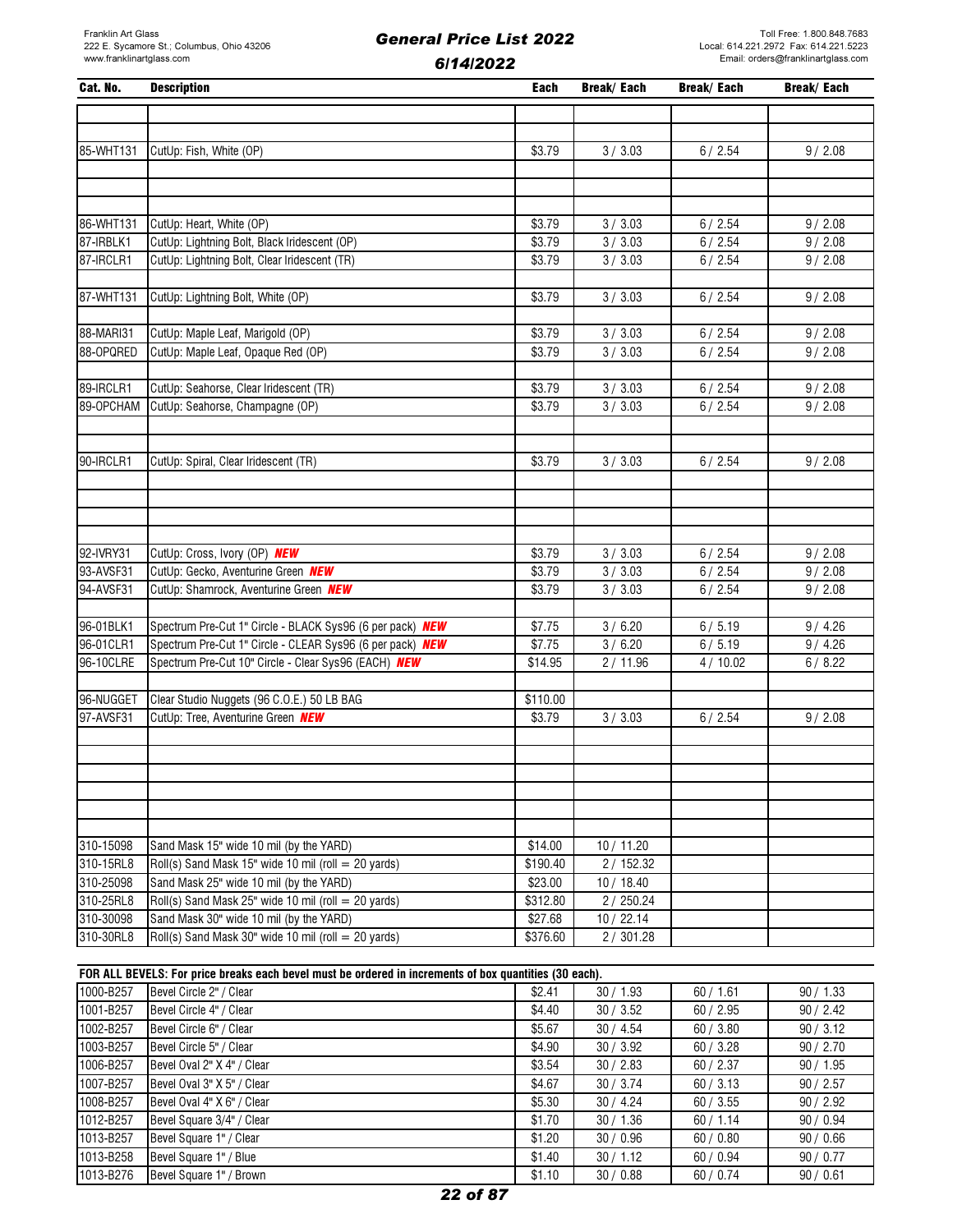| Cat. No.  | <b>Description</b>                                                                                     | Each               | Break/ Each | Break/ Each | Break/ Each |
|-----------|--------------------------------------------------------------------------------------------------------|--------------------|-------------|-------------|-------------|
|           | FOR ALL BEVELS: For price breaks each bevel must be ordered in increments of box quantities (30 each). |                    |             |             |             |
| 1013-B473 | Bevel Square 1" / Green                                                                                | \$1.10             | 30/0.88     | 60 / 0.74   | 90/0.61     |
| 1013-B479 | Bevel Square 1" / Gray                                                                                 | \$1.10             | 30/0.88     | 60/0.74     | 90/0.61     |
| 1013-B724 | Bevel Square 1" / Peach                                                                                | \$1.10             | 30/0.88     | 60 / 0.74   | 90/0.61     |
| 1014-B257 | Bevel Square 1-1/2" / Clear                                                                            | \$1.10             | 30/0.88     | 60 / 0.74   | 90/0.61     |
| 1014-B258 | Bevel Square 1-1/2" / Blue                                                                             | \$1.80             | 30/1.44     | 60 / 1.21   | 90/0.99     |
| 1014-B276 | Bevel Square 1-1/2" / Brown                                                                            | \$1.25             | 30 / 1.00   | 60 / 0.84   | 90/0.69     |
| 1014-B473 | Bevel Square 1-1/2" / Green                                                                            | \$1.25             | 30 / 1.00   | 60 / 0.84   | 90/0.69     |
| 1014-B479 | Bevel Square 1-1/2" / Gray                                                                             | \$1.25             | 30 / 1.00   | 60 / 0.84   | 90/0.69     |
| 1014-B724 | Bevel Square 1-1/2" / Peach                                                                            | \$1.25             | 30 / 1.00   | 60/0.84     | 90/0.69     |
| 1014-B871 | Bevel Square 1-1/2" / Turquoise TO BE DISCONTINUED                                                     | \$1.25             | 30 / 1.00   | 60 / 0.84   | 90/0.69     |
| 1015-B257 | Bevel Square 2" / Clear                                                                                | \$1.20             | 30 / 0.96   | 60/0.80     | 90/0.66     |
| 1015-B258 | Bevel Square 2" / Blue                                                                                 | \$1.50             | 30 / 1.20   | 60 / 1.01   | 90/0.83     |
|           |                                                                                                        |                    |             |             |             |
|           |                                                                                                        |                    |             |             |             |
|           |                                                                                                        |                    |             |             |             |
| 1015-B724 | Bevel Square 2" / Peach                                                                                | \$1.25             | 30 / 1.00   | 60/0.84     | 90/0.69     |
| 1016-B257 | Bevel Square 3" / Clear                                                                                | \$2.00             | 30/1.60     | 60 / 1.34   | 90 / 1.10   |
| 1016-B258 | Bevel Square 3" / Blue                                                                                 | \$1.68             | 30/1.34     | 60 / 1.13   | 90 / 0.92   |
| 1016-B276 | Bevel Square 3" / Brown                                                                                | \$1.68             | 30 / 1.34   | 60 / 1.13   | 90 / 0.92   |
|           |                                                                                                        |                    |             |             |             |
| 1016-B479 | Bevel Square 3" / Gray                                                                                 | \$1.68             | 30 / 1.34   | 60/1.13     | 90 / 0.92   |
| 1016-B724 | Bevel Square 3" / Peach                                                                                | \$1.68             | 30 / 1.34   | 60/1.13     | 90/0.92     |
| 1017-B257 | Bevel Square 4" / Clear                                                                                | \$2.10             | 30/1.68     | 60 / 1.41   | 90 / 1.16   |
| 1018-B257 | Bevel Square 5" / Clear                                                                                | \$2.80             | 30 / 2.24   | 60/1.88     | 90 / 1.54   |
| 1020-B257 | Bevel Half Square 2" (diagonal cut) / Clear                                                            | \$1.38             | 30/1.10     | 60 / 0.92   | 90/0.76     |
| 1021-B257 | Bevel Half Square 3" (diagonal cut) / Clear                                                            | \$1.50             | 30/1.20     | 60 / 1.01   | 90/0.83     |
| 1022-B257 | Bevel Half Square 4" (diagonal cut) / Clear                                                            | \$1.82             | 30/1.46     | 60 / 1.22   | 90 / 1.00   |
| 1026-B257 | Bevel Triangle 3" (all sides equal) / Clear                                                            | \$1.30             | 30/1.04     | 60 / 0.87   | 90/0.72     |
| 1027-B257 | Bevel Triangle 4" (all sides equal) / Clear                                                            | \$1.50             | 30/1.20     | 60 / 1.01   | 90/0.83     |
| 1028-B257 | Bevel Triangle 5" (all sides equal) / Clear                                                            | \$2.00             | 30/1.60     | 60 / 1.34   | 90 / 1.10   |
| 1032-B257 | Bevel Rectangle 3/4" X 2" / Clear                                                                      | \$1.23             | 30/0.98     | 60/0.82     | 90/0.68     |
| 1033-B257 | Bevel Rectangle 3/4" X 6"/ Clear                                                                       | \$2.51             | 30 / 2.01   | 60/1.68     | 90 / 1.38   |
| 1034-B257 | Bevel Rectangle 1" X 2" / Clear                                                                        | $\overline{$}1.20$ | 30 / 0.96   | 60/0.80     | 90/0.66     |
| 1034-B258 | Bevel Rectangle 1" X 2" / Blue <b>NEW</b>                                                              | \$1.40             | 30 / 1.12   | 60 / 0.94   | 90/0.77     |
| 1034-B276 | Bevel Rectangle 1" X 2" / Brown <b>NEW</b>                                                             | \$1.54             | 30/1.23     | 60/1.03     | 90/0.85     |
| 1034-B473 | Bevel Rectangle 1" X 2" / Green <b>NEW</b>                                                             | \$1.54             | 30 / 1.23   | 60 / 1.03   | 90/0.85     |
| 1034-B479 | Bevel Rectangle 1" X 2" / Gray NEW                                                                     | \$1.54             | 30/1.23     | 60/1.03     | 90/0.85     |
| 1034-B724 | Bevel Rectangle 1" X 2" / Peach <b>NEW</b>                                                             | \$1.54             | 30/1.23     | 60/1.03     | 90/0.85     |
| 1034-B871 | Bevel Rectangle 1" X 2" / Turquoise TO BE DISCONTINUED                                                 | \$1.54             | 30/1.23     | 60/1.03     | 90/0.85     |
| 1035-B257 | Bevel Rectangle 1" X 6" / Clear                                                                        | \$2.00             | 30/1.60     | 60/1.34     | 90 / 1.10   |
| 1035-B258 | Bevel Rectangle 1" X 6" / Blue <b>NEW</b>                                                              | \$2.90             | 30 / 2.32   | 60 / 1.94   | 90 / 1.60   |
| 1035-B276 | Bevel Rectangle 1" X 6" / Brown NEW                                                                    | \$2.10             | 30/1.68     | 60 / 1.41   | 90/1.16     |
| 1035-B473 | Bevel Rectangle 1" X 6" / Green NEW                                                                    | \$2.10             | 30/1.68     | 60/1.41     | 90/1.16     |
| 1035-B479 | Bevel Rectangle 1" X 6" / Gray NEW                                                                     | \$2.10             | 30/1.68     | 60 / 1.41   | 90 / 1.16   |
| 1035-B724 | Bevel Rectangle 1" X 6" / Peach NEW                                                                    | \$2.10             | 30/1.68     | 60 / 1.41   | 90 / 1.16   |
| 1035-B871 | Bevel Rectangle 1" X 6" / Turquoise TO BE DISCONTINUED                                                 | \$2.10             | 30/1.68     | 60 / 1.41   | 90/1.16     |
| 1036-B257 | Bevel Rectangle 1-1/2" X 4" / Clear                                                                    | \$1.40             | 30/1.12     | 60/0.94     | 90/0.77     |
| 1036-B258 | Bevel Rectangle 1-1/2" X 4" / Blue                                                                     | \$2.10             | 30/1.68     | 60/1.41     | 90/1.16     |
| 1036-B276 | Bevel Rectangle 1-1/2" X 4" / Brown                                                                    | \$1.47             | 30/1.18     | 60 / 0.98   | 90/0.81     |
| 1036-B473 | Bevel Rectangle 1-1/2" X 4" / Green                                                                    | \$1.47             | 30/1.18     | 60/0.98     | 90/0.81     |
| 1036-B479 | Bevel Rectangle 1-1/2" X 4" / Gray                                                                     | \$1.47             | 30/1.18     | 60 / 0.98   | 90/0.81     |
| 1036-B724 | Bevel Rectangle 1-1/2" X 4" / Peach                                                                    | \$1.47             | 30/1.18     | 60 / 0.98   | 90/0.81     |
| 1036-B871 | Bevel Rectangle 1-1/2" X 4" / Turquoise TO BE DISCONTINUED                                             | \$1.47             | 30/1.18     | 60 / 0.98   | 90/0.81     |
| 1037-B257 | Bevel Rectangle 1-1/2" X 6" / Clear                                                                    | \$1.80             | 30 / 1.44   | 60 / 1.21   | 90 / 0.99   |
| 1037-B258 | Bevel Rectangle 1-1/2" X 6" / Blue                                                                     | \$3.30             | 30 / 2.64   | 60 / 2.21   | 90 / 1.82   |
| 1037-B276 | Bevel Rectangle 1-1/2" X 6" / Brown                                                                    | \$1.95             | 30/1.56     | 60 / 1.31   | 90 / 1.07   |
| 1037-B473 | Bevel Rectangle 1-1/2" X 6" / Green                                                                    | \$1.95             | 30/1.56     | 60/1.31     | 90 / 1.07   |
| 1037-B479 | Bevel Rectangle 1-1/2" X 6" / Gray                                                                     | \$1.95             | 30 / 1.56   | 60 / 1.31   | 90 / 1.07   |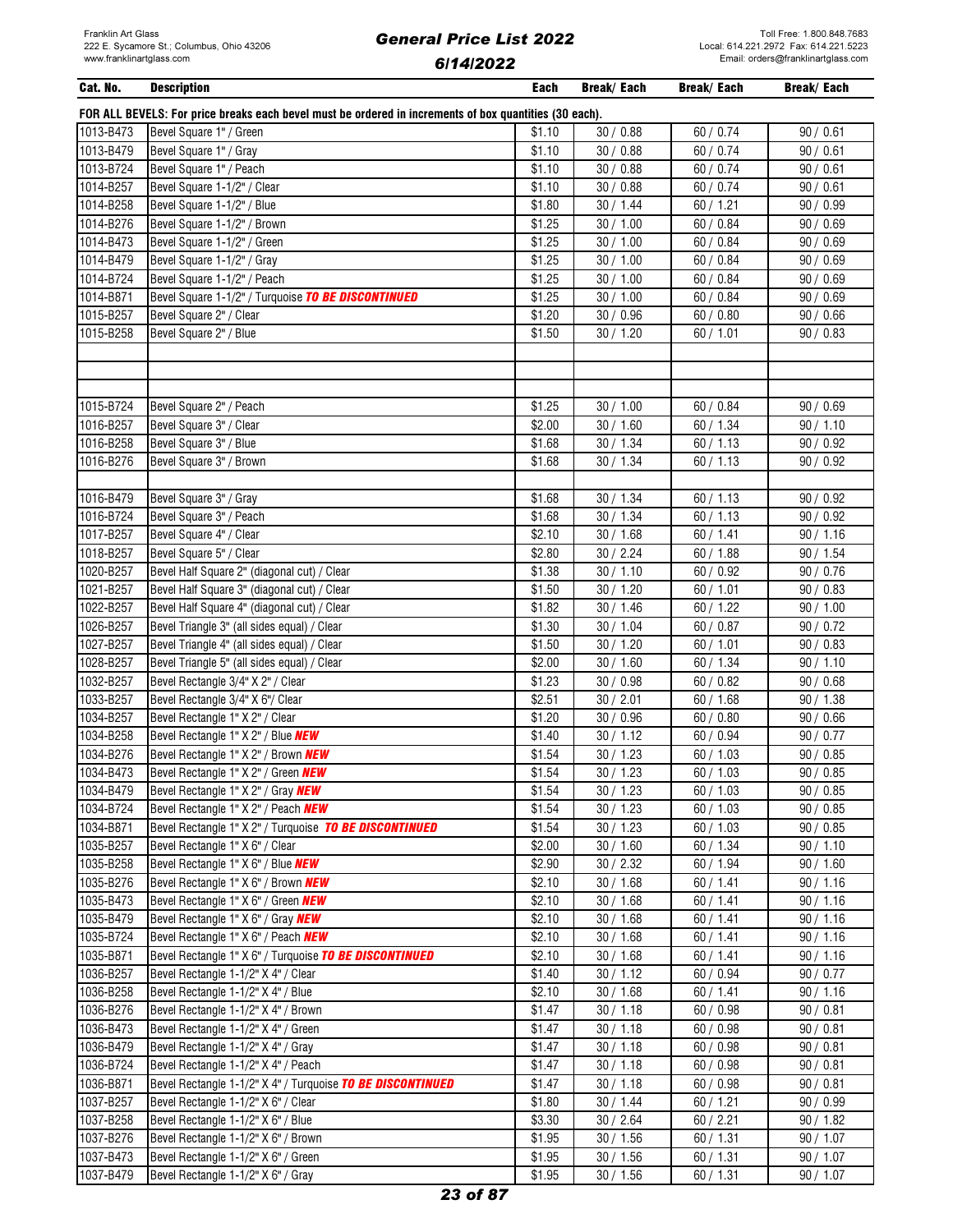| Cat. No.               | <b>Description</b>                                                                                     | Each             | Break/ Each            | Break/ Each            | <b>Break/Each</b>    |
|------------------------|--------------------------------------------------------------------------------------------------------|------------------|------------------------|------------------------|----------------------|
|                        | FOR ALL BEVELS: For price breaks each bevel must be ordered in increments of box quantities (30 each). |                  |                        |                        |                      |
| 1037-B724              | Bevel Rectangle 1-1/2" X 6" / Peach                                                                    | \$1.95           | 30 / 1.56              | 60 / 1.31              | 90 / 1.07            |
| 1037-B871              | Bevel Rectangle 1-1/2" X 6" / Turquoise TO BE DISCONTINUED                                             | \$1.95           | 30/1.56                | 60 / 1.31              | 90 / 1.07            |
| 1038-B257              | Bevel Rectangle 2" X 3" / Clear                                                                        | \$1.20           | 30 / 0.96              | 60/0.80                | 90/0.66              |
| 1038-B258              | Bevel Rectangle 2" X 3" / Blue                                                                         | \$2.60           | 30 / 2.08              | 60/1.74                | 90 / 1.43            |
| 1038-B276              | Bevel Rectangle 2" X 3" / Brown                                                                        | \$1.60           | 30/1.28                | 60 / 1.07              | 90/0.88              |
| 1038-B473              | Bevel Rectangle 2" X 3" / Green                                                                        | \$1.60           | 30/1.28                | 60/1.07                | 90/0.88              |
| 1038-B479              | Bevel Rectangle 2" X 3" / Gray                                                                         | \$1.60           | 30/1.28                | 60 / 1.07              | 90/0.88              |
| 1038-B724              | Bevel Rectangle 2" X 3" / Peach                                                                        | \$1.60           | 30/1.28                | 60 / 1.07              | 90/0.88              |
| 1039-B257              | Bevel Rectangle 2" X 4" / Clear                                                                        | \$1.62           | 30 / 1.30              | 60/1.09                | 90/0.89              |
| 1039-B258              | Bevel Rectangle 2" X 4" / Blue                                                                         | \$1.62           | 30/1.30                | 60/1.09                | 90/0.89              |
| 1039-B276              | Bevel Rectangle 2" X 4" / Brown                                                                        | \$1.62           | 30 / 1.30              | 60 / 1.09              | 90/0.89              |
| 1039-B473              | Bevel Rectangle 2" X 4" / Green                                                                        | \$1.62           | 30/1.30                | 60 / 1.09              | 90/0.89              |
| 1039-B479              | Bevel Rectangle 2" X 4" / Gray                                                                         | \$1.62           | 30 / 1.30              | 60 / 1.09              | 90 / 0.89            |
| 1039-B724              | Bevel Rectangle 2" X 4" / Peach                                                                        | \$1.62           | 30 / 1.30              | 60 / 1.09              | 90 / 0.89            |
| 1039-B871              | Bevel Rectangle 2" X 4" / Turquoise TO BE DISCONTINUED                                                 | \$1.62           | 30 / 1.30              | 60 / 1.09              | 90/0.89              |
| 1040-B257              | Bevel Rectangle 2" X 6" / Clear                                                                        | \$2.00           | 30/1.60                | 60 / 1.34              | 90 / 1.10            |
| 1040-B258              | Bevel Rectangle 2" X 6" / Blue                                                                         | \$4.20           | 30 / 3.36              | 60 / 2.81              | 90 / 2.31            |
| 1040-B276              | Bevel Rectangle 2" X 6" / Brown                                                                        | \$2.21           | 30/1.77                | 60 / 1.48              | 90/1.22              |
| 1040-B473              | Bevel Rectangle 2" X 6" / Green                                                                        | \$2.21           | 30/1.77                | 60 / 1.48              | 90 / 1.22            |
| 1040-B479              | Bevel Rectangle 2" X 6" / Gray                                                                         | \$2.21           | 30/1.77                | 60 / 1.48              | 90/1.22              |
| 1040-B724              | Bevel Rectangle 2" X 6" / Peach                                                                        | \$2.21           | 30/1.77                | 60/1.48                | 90/1.22              |
| 1040-B871              | Bevel Rectangle 2" X 6" / Turquoise TO BE DISCONTINUED                                                 | \$2.21           | 30/1.77                | 60/1.48                | 90/1.22              |
| 1041-B257              | Bevel Rectangle 2" X 8" / Clear                                                                        | \$2.30           | 30 / 1.84              | 60/1.54                | 90 / 1.27            |
| 1042-B257              | Bevel Rectangle 2" X 10" / Clear                                                                       | \$2.80           | 30 / 2.24              | 60/1.88                | 90/1.54              |
| 1043-B257              | Bevel Rectangle 3" X 6" / Clear                                                                        | \$2.20           | 30/1.76                | 60/1.47                | 90/1.21              |
| 1044-B257<br>1045-B257 | Bevel Rectangle 3" X 10" / Clear                                                                       | \$3.40           | 30 / 2.72              | 60 / 2.28              | 90 / 1.87            |
| 1046-B257              | Bevel Rectangle 4" X 6" / Clear<br>Bevel Rectangle 4" X 8" / Clear                                     | \$3.00<br>\$4.20 | 30 / 2.40<br>30 / 3.36 | 60 / 2.01<br>60 / 2.81 | 90/1.65<br>90 / 2.31 |
| 1047-B257              | Bevel Rectangle 4" X 10" / Clear                                                                       | \$3.93           | 30 / 3.14              | 60 / 2.63              | 90 / 2.16            |
| 1050-B257              | Bevel Diamond 2" X 6" / Clear                                                                          | \$2.50           | 30 / 2.00              | 60/1.68                | 90 / 1.38            |
| 1050-B258              | Bevel Diamond 2" X 6" / Blue                                                                           | \$2.18           | 30/1.74                | 60/1.46                | 90/1.20              |
| 1050-B276              | Bevel Diamond 2" X 6" / Brown                                                                          | \$2.18           | 30/1.74                | 60/1.46                | 90/1.20              |
| 1050-B473              | Bevel Diamond 2" X 6" / Green                                                                          | \$2.18           | 30/1.74                | 60/1.46                | 90 / 1.20            |
| 1050-B479              | Bevel Diamond 2" X 6" / Gray                                                                           | \$2.18           | 30/1.74                | 60/1.46                | 90 / 1.20            |
| 1050-B724              | Bevel Diamond 2" X 6" / Peach                                                                          | \$2.18           | 30/1.74                | 60/1.46                | 90/1.20              |
| 1050-B871              | Bevel Diamond 2" X 6" / Turquoise TO BE DISCONTINUED                                                   | \$2.18           | 30/1.74                | 60 / 1.46              | 90/1.20              |
| 1051-B257              | Bevel Diamond 3" X 5" / Clear                                                                          | \$2.00           | 30/1.60                | 60/1.34                | 90/1.10              |
| 1051-B258              | Bevel Diamond 3" X 5" / Blue                                                                           | \$1.72           | 30 / 1.38              | 60/1.15                | 90/0.95              |
| 1051-B276              | Bevel Diamond 3" X 5" / Brown                                                                          | \$1.72           | 30 / 1.38              | 60/1.15                | 90 / 0.95            |
| 1051-B473              | Bevel Diamond 3" X 5" / Green                                                                          | \$1.72           | 30/1.38                | 60 / 1.15              | 90 / 0.95            |
| 1051-B479              | Bevel Diamond 3" X 5" / Gray                                                                           | \$1.72           | 30 / 1.38              | 60 / 1.15              | 90 / 0.95            |
| 1051-B724              | Bevel Diamond 3" X 5" / Peach                                                                          | \$1.72           | 30 / 1.38              | 60 / 1.15              | 90/0.95              |
| 1051-B871              | Bevel Diamond 3" X 5" / Turquoise TO BE DISCONTINUED                                                   | \$1.72           | 30 / 1.38              | 60 / 1.15              | 90/0.95              |
| 1052-B257              | Bevel Diamond 4" X 7" / Clear                                                                          | \$2.20           | 30 / 1.76              | 60/1.47                | 90 / 1.21            |
| 1053-B257              | Bevel Diamond 6" X 9" / Clear                                                                          | \$4.00           | 30 / 3.20              | 60 / 2.68              | 90 / 2.20            |
| 1054-B257              | Bevel Diamond 5" X 7" / Clear                                                                          | \$2.90           | 30 / 2.32              | 60 / 1.94              | 90/1.60              |
| 1055-B257              | Bevel Diamond 2" X 4" / Clear                                                                          | \$1.40           | 30/1.12                | 60 / 0.94              | 90/0.77              |
| 1055-B258              | Bevel Diamond 2" X 4" / Blue                                                                           | \$1.72           | 30/1.38                | 60/1.15                | 90/0.95              |
| 1055-B276              | Bevel Diamond 2" X 4" / Brown                                                                          | \$1.72           | 30/1.38                | 60/1.15                | 90/0.95              |
| 1055-B473              | Bevel Diamond 2" X 4" / Green                                                                          | \$1.72           | 30/1.38                | 60/1.15                | 90/0.95              |
| 1055-B479              | Bevel Diamond 2" X 4" / Gray                                                                           | \$1.72           | 30/1.38                | 60/1.15                | 90/0.95              |
| 1055-B724              | Bevel Diamond 2" X 4" / Peach                                                                          | \$1.72           | 30 / 1.38              | 60 / 1.15              | 90 / 0.95            |
| 1056-B257              | Bevel Diamond 1-3/4" X 3" / Clear                                                                      | \$1.20           | 30/0.96                | 60/0.80                | 90 / 0.66            |
| 1056-B258              | Bevel Diamond 1-3/4" X 3" Blue                                                                         | \$1.84           | 30 / 1.47              | 60 / 1.23              | 90 / 1.01            |
| 1056-B276              | Bevel Diamond 1-3/4" X 3" / Brown                                                                      | \$1.84           | 30 / 1.47              | 60/1.23                | 90 / 1.01            |
| 1056-B473              | Bevel Diamond 1-3/4" X 3" / Green                                                                      | \$1.84           | 30 / 1.47              | 60/1.23                | 90 / 1.01            |
| 1056-B479              | Bevel Diamond 1-3/4" X 3" / Gray                                                                       | \$1.84           | 30/1.47                | 60/1.23                | 90/1.01              |
| 1056-B724              | Bevel Diamond 1-3/4" X 3" / Peach                                                                      | \$1.84           | 30 / 1.47              | 60 / 1.23              | 90 / 1.01            |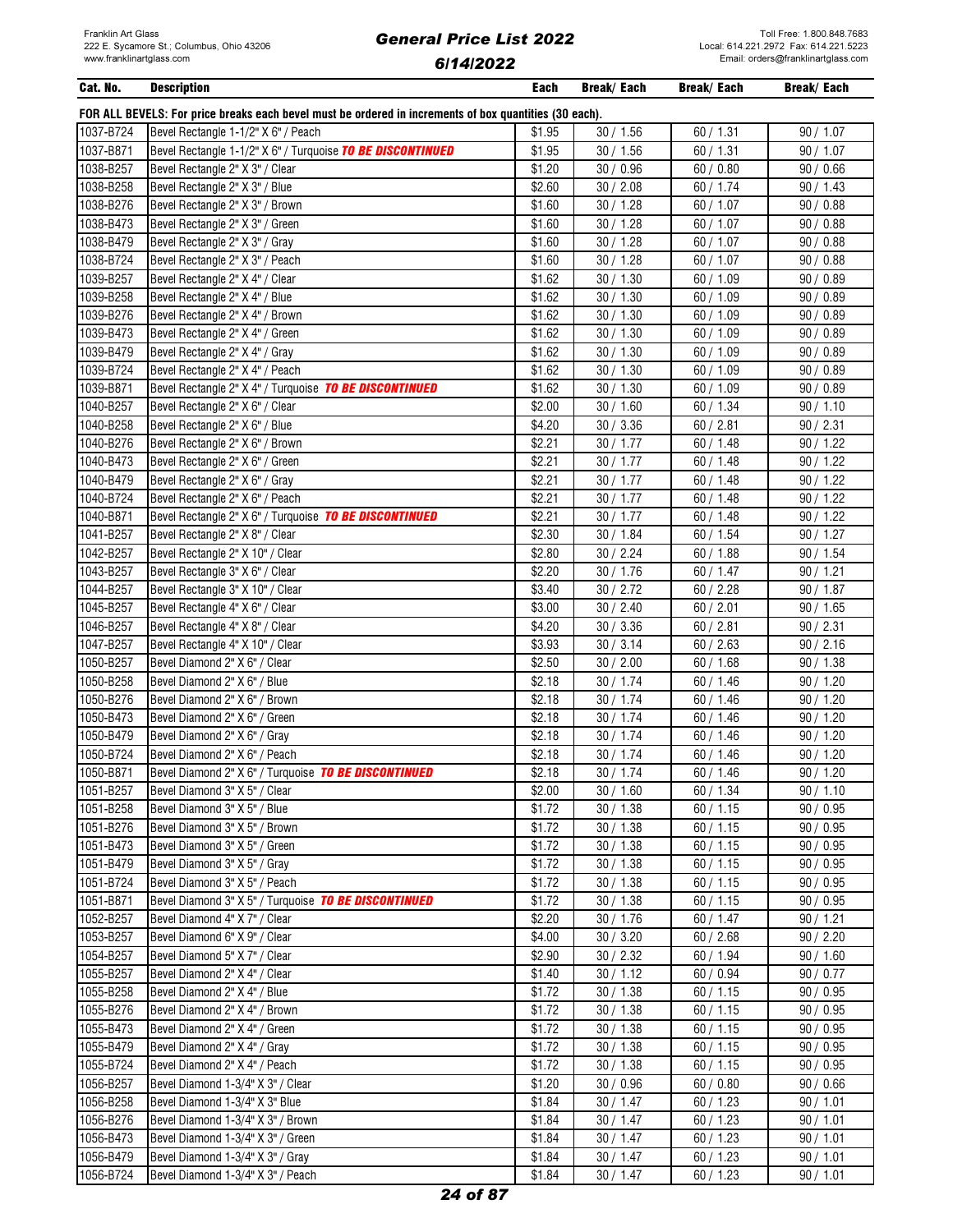| Cat. No.  | <b>Description</b>                                                                                     | <b>Each</b> | <b>Break/Each</b>     | <b>Break/Each</b>      | <b>Break/Each</b> |
|-----------|--------------------------------------------------------------------------------------------------------|-------------|-----------------------|------------------------|-------------------|
|           | FOR ALL BEVELS: For price breaks each bevel must be ordered in increments of box quantities (30 each). |             |                       |                        |                   |
| 1056-B871 | Bevel Diamond 1-3/4" X 3" / Turquoise TO BE DISCONTINUED                                               | \$1.84      | 30 / 1.47             | 60/1.23                | 90 / 1.01         |
| 1057-B257 | Bevel Diamond 1-1/2" X 2-1/2" / Clear                                                                  | \$1.20      | 30/0.96               | 60/0.80                | 90/0.66           |
| 1057-B258 | Bevel Diamond 1-1/2" X 2-1/2" / Blue                                                                   | \$1.80      | 30/1.44               | 60/1.21                | 90/0.99           |
| 1057-B276 | Bevel Diamond 1-1/2" X 2-1/2" / Brown                                                                  | \$1.57      | 30/1.26               | 60/1.05                | 90/0.86           |
| 1057-B473 | Bevel Diamond 1-1/2" X 2-1/2" / Green                                                                  | \$1.57      | 30/1.26               | 60 / 1.05              | 90/0.86           |
| 1057-B479 | Bevel Diamond 1-1/2" X 2-1/2" / Gray                                                                   | \$1.57      | 30/1.26               | 60 / 1.05              | 90/0.86           |
| 1057-B724 | Bevel Diamond 1-1/2" X 2-1/2" / Peach                                                                  | \$1.57      | 30/1.26               | 60 / 1.05              | 90/0.86           |
| 1058-B257 | Bevel Diamond 2" X 3" Clear                                                                            | \$1.30      | 30 / 1.04             | 60/0.87                | 90/0.72           |
| 1059-B257 | Bevel Diamond 1-1/2" X 3" CLEAR                                                                        | \$1.10      | 30/0.88               | 60/0.74                | 90/0.61           |
| 1059-B258 | Bevel Diamond 1-1/2" X 3" BLUE                                                                         | \$1.80      | 30 / 1.44             | 60/1.21                | 90 / 0.99         |
| 1066-B257 | Bevel Double House 4-1/4" X 16-3/8" Clear                                                              | \$9.93      | 30 / 7.94             | 60/6.65                | 90/5.46           |
| 1067-B257 | Bevel Double House 4-1/4" X 13-3/8" Clear                                                              | \$7.27      | 30/5.82               | 60 / 4.87              | 90 / 4.00         |
| 1068-B257 | Bevel Double House 4-1/4" X 12-3/8" Clear                                                              | \$6.28      | 30 / 5.02             | 60 / 4.21              | 90 / 3.45         |
| 1070-B257 | Bevel Double House 2-1/8" X 16-3/8" Long Half / Clear                                                  | \$5.31      | 30 / 4.25             | 60 / 3.56              | 90 / 2.92         |
| 1071-B257 | Bevel Double House 2-1/8" X 12-3/8" Long Half Clear                                                    | \$4.17      | 30 / 3.34             | 60 / 2.79              | 90 / 2.29         |
| 1072-B793 | Bevel Double House 2-1/8" X 13-3/8" Long 1/2 / Clear                                                   | \$4.81      | 30 / 3.85             | 60 / 3.22              | 90 / 2.65         |
| 1074-B257 | Bevel Double House 4-1/4" X 6-1/8" Short Half Clear                                                    | \$2.90      | 30 / 2.32             | 60 / 1.94              | 90/1.60           |
| 1075-B257 | Bevel Double House 4-1/4" X 6-5/16" Short Half Clear                                                   | \$2.96      | 30 / 2.37             | 60/1.98                | 90/1.63           |
| 1076-B257 | Bevel Double House 4-1/4" X 6-5/8" Short Half Clear                                                    | \$3.02      | 30 / 2.42             | 60 / 2.02              | 90/1.66           |
| 1078-BL57 | Bevel Quarter Hex 2-1/8" X 6-1/4" Clear                                                                | \$2.67      | 30 / 2.14             | 60 / 1.79              | 90 / 1.47         |
| 1079-BR57 | Bevel Quarter Hex 2-1/8" X 6-1/4" Clear                                                                | \$2.67      | 30 / 2.14             | 60 / 1.79              | 90 / 1.47         |
| 1090-B257 | Bevel Strip 3/4" X 36" Clear                                                                           | \$11.37     | 30 / 9.10             | 60 / 7.62              | 90 / 6.25         |
| 1091-B257 | Bevel Strip 1" X 36" Clear                                                                             | \$12.60     | 30 / 10.08            | 60/8.44                | 90/6.93           |
| 1092-B257 | Bevel Strip 1-1/4" X 36" Clear                                                                         | \$8.81      | 30 / 7.05             | 60 / 5.90              | 90 / 4.85         |
| 1093-B257 | Bevel Strip 1-1/2" X 36" Clear                                                                         | \$10.40     | 30/8.32               | 60/6.97                | 90/5.72           |
| 1094-B257 | Bevel Strip 1-3/4" X 36" Clear                                                                         | \$8.14      | 30/6.51               | 60/5.45                | 90 / 4.48         |
| 1095-B257 | Bevel Strip 2" X 36" Clear                                                                             | \$7.05      | 30 / 5.64             | 60 / 4.72              | 90 / 3.88         |
| 1096-B257 | Bevel Strip 3" X 36" Clear                                                                             | \$8.89      | 30 / 7.11             | 60 / 5.96              | 90 / 4.89         |
| 1097-B257 | Bevel Strip 4" X 36" Clear                                                                             | \$11.78     | 30/9.42               | 60 / 7.89              | 90/6.48           |
| 1099-B257 | Bevel Strip 6" X 36" Clear                                                                             | \$21.12     | 30 / 16.90            | 60 / 14.15             | 90 / 11.62        |
| 1100-GB57 | Bevel Square 1-1/2" / Glue Chip                                                                        | \$1.20      | 30/0.96               | 60/0.80                | 90/0.66           |
| 1101-GB57 | Bevel Square 2" / Glue Chip                                                                            | \$1.50      | 30 / 1.20             | 60/1.01                | 90/0.83           |
| 1102-GB57 | Bevel Square 3" / Glue Chip                                                                            | \$1.90      | 30 / 1.52             | 60/1.27                | 90 / 1.05         |
| 1103-GB57 | Bevel Square 4" / Glue Chip                                                                            | \$2.87      | 30 / 2.30             | 60 / 1.92              | 90 / 1.58         |
| 1110-GB57 | Bevel Rectangle 1-1/2" X 4" / Glue Chip                                                                | \$1.84      | 30/1.47               | 60 / 1.23              | 90 / 1.01         |
| 1111-GB57 | Bevel Rectangle 1-1/2" X 6" / Glue Chip                                                                | \$2.70      | $\frac{1}{30}$ / 2.16 | $\overline{60}$ / 1.81 | 90 / 1.49         |
| 1112-GB57 | Bevel Rectangle 2" X 3" / Glue Chip                                                                    | \$1.81      | 30 / 1.45             | 60 / 1.21              | 90 / 1.00         |
| 1113-GB57 | Bevel Rectangle 2" X 6" / Glue Chip                                                                    | \$2.20      | 30 / 1.76             | 60/1.47                | 90 / 1.21         |
| 1120-GB57 | Bevel Diamond 3" X 5" / Glue Chip                                                                      | \$1.90      | 30 / 1.52             | 60/1.27                | 90/1.05           |
| 1121-GB57 | Bevel Diamond 4" X 7" / Glue Chip                                                                      | \$2.60      | 30 / 2.08             | 60 / 1.74              | 90 / 1.43         |
| 1201-B257 | Bevel Half Circle 4" / Clear                                                                           | \$2.85      | 30 / 2.28             | 60/1.91                | 90 / 1.57         |
| 1202-B257 | Bevel Rectangle 1" X 3" / Clear                                                                        | \$1.88      | 30/1.50               | 60/1.26                | 90 / 1.03         |
| 1202-B258 | Bevel Rectangle 1" X 3" / Blue <b>NEW</b>                                                              | \$1.80      | 30/1.44               | 60/1.21                | 90 / 0.99         |
| 1202-B276 | Bevel Rectangle 1" X 3" / Brown <b>NEW</b>                                                             | \$1.88      | 30/1.50               | 60/1.26                | 90/1.03           |
| 1202-B473 | Bevel Rectangle 1" X 3" / Green NEW                                                                    | \$1.88      | 30/1.50               | 60/1.26                | 90/1.03           |
| 1202-B479 | Bevel Rectangle 1" X 3" / Gray NEW                                                                     | \$1.88      | 30 / 1.50             | 60/1.26                | 90/1.03           |
| 1202-B724 | Bevel Rectangle 1" X 3" / Peach <b>NEW</b>                                                             | \$1.88      | 30 / 1.50             | 60/1.26                | 90 / 1.03         |
| 1202-B871 | Bevel Rectangle 1" X 3" / Turquoise TO BE DISCONTINUED                                                 | \$1.88      | 30 / 1.50             | 60/1.26                | 90 / 1.03         |
| 1203-B257 | Bevel Rectangle 1" X 4" / Clear                                                                        | \$1.70      | 30 / 1.36             | 60 / 1.14              | 90/0.94           |
| 1203-B258 | Bevel Rectangle 1 X 4" / Blue <b>NEW</b>                                                               | \$1.90      | 30 / 1.52             | 60/1.27                | 90 / 1.05         |
| 1203-B276 | Bevel Rectangle 1 X 4" / Brown <b>NEW</b>                                                              | \$2.36      | 30/1.89               | 60/1.58                | 90 / 1.30         |
| 1203-B473 | Bevel Rectangle 1 X 4" / Green <b>NEW</b>                                                              | \$2.36      | 30/1.89               | 60/1.58                | 90 / 1.30         |
| 1203-B479 | Bevel Rectangle 1 X 4" / Gray <b>NEW</b>                                                               | \$2.36      | 30/1.89               | 60/1.58                | 90 / 1.30         |
| 1203-B724 | Bevel Rectangle 1 X 4" / Peach <b>NEW</b>                                                              | \$2.36      | 30/1.89               | 60/1.58                | 90 / 1.30         |
| 1203-B871 | Bevel Rectangle 1 X 4" / Turquoise TO BE DISCONTINUED                                                  | \$2.36      | 30/1.89               | 60 / 1.58              | 90 / 1.30         |
| 1204-B257 | Bevel Rectangle 1-1/2" X 2" / Clear                                                                    | \$1.18      | 30/0.94               | 60 / 0.79              | 90/0.65           |
| 1204-B258 | Bevel Rectangle 1-1/2" X 2" / Blue                                                                     | \$1.18      | 30/0.94               | 60/0.79                | 90/0.65           |
| 1204-B276 | Bevel Rectangle 1-1/2" X 2" / Brown                                                                    | \$1.18      | 30 / 0.94             | 60 / 0.79              | 90/0.65           |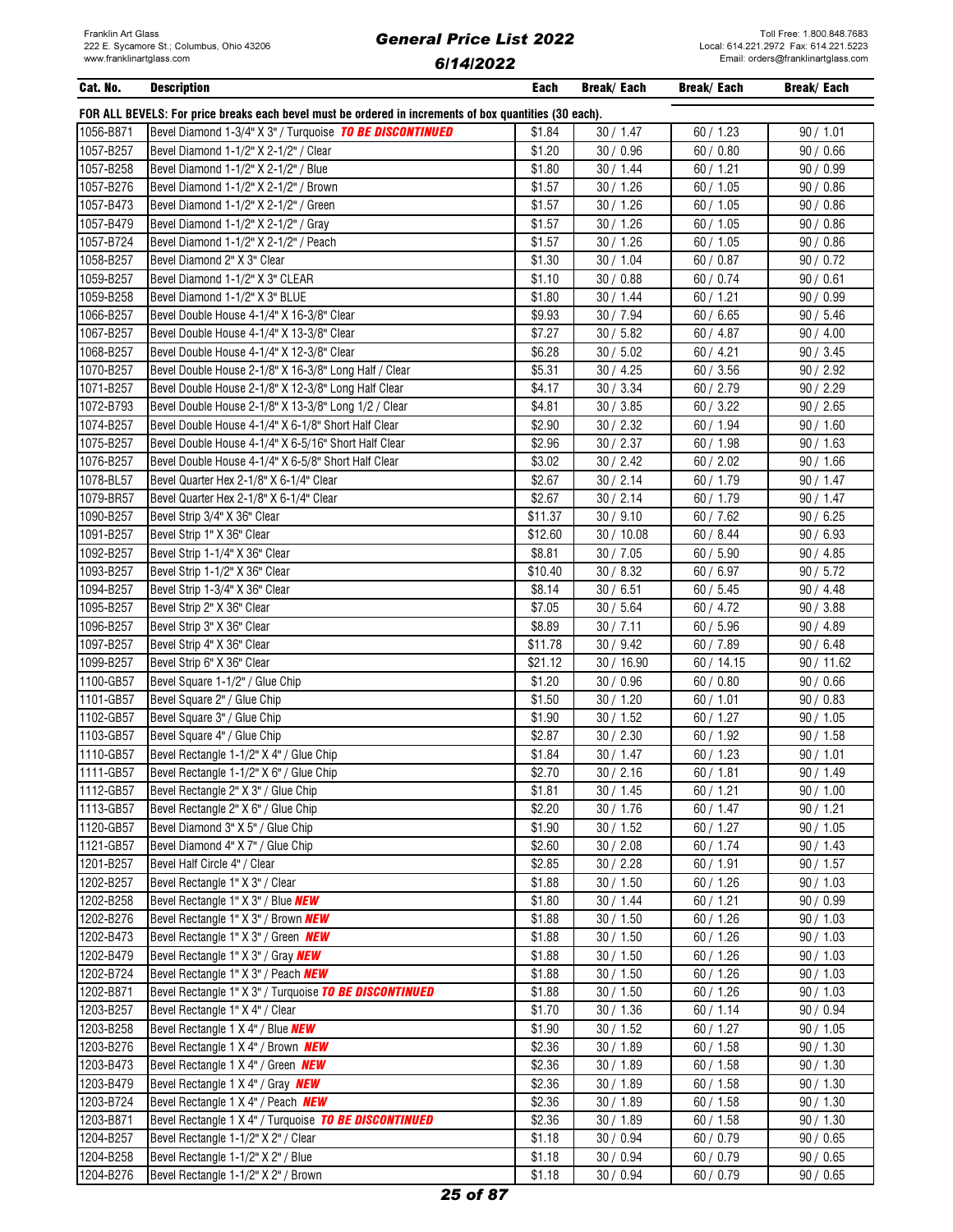| Cat. No.               | <b>Description</b>                                                                                     | Each             | Break/ Each            | Break/ Each            | Break/ Each            |
|------------------------|--------------------------------------------------------------------------------------------------------|------------------|------------------------|------------------------|------------------------|
|                        | FOR ALL BEVELS: For price breaks each bevel must be ordered in increments of box quantities (30 each). |                  |                        |                        |                        |
| 1204-B473              | Bevel Rectangle 1-1/2" X 2" / Green                                                                    | \$1.18           | 30 / 0.94              | 60 / 0.79              | 90/0.65                |
| 1204-B479              | Bevel Rectangle 1-1/2" X 2" / Gray                                                                     | \$1.18           | 30 / 0.94              | 60/0.79                | 90/0.65                |
| 1204-B724              | Bevel Rectangle 1-1/2" X 2" / Peach                                                                    | \$1.18           | 30 / 0.94              | 60/0.79                | 90/0.65                |
| 1204-B871              | Bevel Rectangle 1-1/2" X 2" / Turquoise TO BE DISCONTINUED                                             | \$1.18           | 30 / 0.94              | 60 / 0.79              | 90/0.65                |
| 1205-B257              | Bevel Rectangle 1-1/2" X 3" / Clear                                                                    | \$1.20           | 30 / 0.96              | 60/0.80                | 90/0.66                |
| 1205-B258              | Bevel Rectangle 1-1/2" X 3" / Blue                                                                     | \$1.21           | 30/0.97                | 60/0.81                | 90/0.67                |
| 1205-B276              | Bevel Rectangle 1-1/2" X 3" / Brown                                                                    | \$1.21           | 30 / 0.97              | 60/0.81                | 90/0.67                |
| 1205-B473              | Bevel Rectangle 1-1/2" X 3" / Green                                                                    | \$1.21           | 30/0.97                | 60/0.81                | 90/0.67                |
| 1205-B479              | Bevel Rectangle 1-1/2" X 3" / Gray                                                                     | \$1.21           | 30/0.97                | 60/0.81                | 90/0.67                |
| 1205-B724              | Bevel Rectangle 1-1/2" X 3" / Peach                                                                    | \$1.21           | 30/0.97                | 60/0.81                | 90/0.67                |
| 1205-B871              | Bevel Rectangle 1-1/2" X 3" / Turquoise TO BE DISCONTINUED                                             | \$1.21           | 30 / 0.97              | 60/0.81                | 90/0.67                |
| 1206-B257              | Bevel Rectangle 1-1/2" X 8" / Clear                                                                    | \$2.20           | 30 / 1.76              | 60/1.47                | 90 / 1.21              |
| 1207-B257              | Bevel Rectangle 3" X 8" / Clear                                                                        | \$3.70           | 30 / 2.96              | 60 / 2.48              | 90 / 2.04              |
| 1208-B257              | Bevel Half Diamond 1-1/2" X 5" / Clear                                                                 | \$2.10           | 30/1.68                | 60 / 1.41              | 90/1.16                |
| 1209-B257              | Bevel Half Diamond 2" X 7" / Clear                                                                     | \$2.50           | 30 / 2.00              | 60/1.68                | 90 / 1.38              |
| 1210-B257              | Bevel Corner Right 1" X 4" / Clear                                                                     | \$3.12           | 30 / 2.50              | 60 / 2.09              | 90 / 1.72              |
| 1211-B257              | Bevel Corner Left 1" X 4" / Clear                                                                      | \$3.12           | 30 / 2.50              | 60 / 2.09              | 90 / 1.72              |
| 1212-B257              | Bevel Corner Right 1-1/2" X 4" / Clear                                                                 | \$1.88           | 30/1.50                | 60 / 1.26              | 90/1.03                |
| 1213-B257              | Bevel Corner Left 1-1/2" X 4" / Clear                                                                  | \$1.88           | 30/1.50                | 60 / 1.26              | 90/1.03                |
| 1214-GB57              | Bevel Rectangle 2" X 4" / Glue Chip                                                                    | \$1.80           | 30/1.44                | 60/1.21                | 90/0.99                |
| 1215-GB57              | Bevel Rectangle 1-1/2" X 2" / Glue Chip                                                                | \$1.25           | 30/1.00                | 60 / 0.84              | 90/0.69                |
| 1216-GB57              | Bevel Rectangle 1-1/2" X 3" / Glue Chip                                                                | \$1.66           | 30/1.33                | 60 / 1.11              | 90/0.91                |
| 1217-B257              | Bevel Circle 3" / Clear                                                                                | \$3.50           | 30 / 2.80              | 60 / 2.35              | 90 / 1.93              |
| 1218-B257              | Bevel Oval 6" X 9" / Clear                                                                             | \$7.76           | 30/6.21                | 60 / 5.20              | 90 / 4.27              |
| 1219-B257              | Bevel Rectangle 3/4" X 3" / Clear                                                                      | \$1.49           | 30/1.19                | 60/1.00                | 90/0.82                |
| 1220-B257              | Bevel Rectangle 3/4" X 4" / Clear                                                                      | \$1.89           | 30/1.51                | 60/1.27                | 90 / 1.04              |
| 1221-B257              | Bevel Rectangle 3/4" X 8" / Clear                                                                      | \$3.12           | 30 / 2.50              | 60 / 2.09              | 90 / 1.72              |
| 1222-B257              | Bevel Rectangle 1" X 8" / Clear                                                                        | \$2.80           | 30 / 2.24              | 60/1.88                | 90/1.54                |
| 1222-B258              | Bevel Rectangle 1 X 8" / Blue <b>NEW</b>                                                               | \$3.38           | 30 / 2.70              | 60 / 2.26              | 90 / 1.86              |
| 1222-B276              | Bevel Rectangle 1 X 8" / Brown <b>NEW</b>                                                              | \$3.38           | 30 / 2.70              | 60 / 2.26              | 90/1.86                |
| 1222-B473              | Bevel Rectangle 1 X 8" / Green <b>NEW</b>                                                              | \$3.38           | 30 / 2.70              | 60 / 2.26              | 90/1.86                |
| 1222-B479              | Bevel Rectangle 1 X 8" / Gray NEW                                                                      | \$3.38           | 30 / 2.70              | 60 / 2.26              | 90/1.86                |
| 1222-B724              | Bevel Rectangle 1 X 8" / Peach <b>NEW</b>                                                              | \$3.38           | 30 / 2.70              | 60 / 2.26              | 90/1.86                |
| 1222-B871              | Bevel Rectangle 1 X 8" / Turquoise TO BE DISCONTINUED                                                  | \$3.38           | 30 / 2.70              | 60 / 2.26              | 90/1.86                |
| 1223-B257              | Bevel Rectangle 1-1/2" X 5" / Clear                                                                    | \$1.70           | 30/1.36                | 60/1.14                | 90/0.94                |
| 1223-B258              | Bevel Rectangle 1-1/2" X 5" / Blue                                                                     | \$1.70           | 30/1.36                | 60/1.14                | 90/0.94                |
| 1223-B276              | Bevel Rectangle 1-1/2" X 5" / Brown                                                                    | \$1.70           | 30/1.36                | 60/1.14                | 90/0.94                |
| 1223-B473              | Bevel Rectangle 1-1/2" X 5" / Green                                                                    | \$1.70           | 30/1.36                | 60 / 1.14              | 90/0.94                |
| 1223-B479              | Bevel Rectangle 1-1/2" X 5" / Gray                                                                     | \$1.70           | 30 / 1.36              | 60 / 1.14              | 90 / 0.94              |
| 1223-B724              | Bevel Rectangle 1-1/2" X 5" / Peach                                                                    | \$1.70           | 30/1.36                | 60 / 1.14              | 90/0.94                |
| 1223-B871              | Bevel Rectangle 1-1/2" X 5" / Turquoise TO BE DISCONTINUED                                             | \$1.70           | 30/1.36                | 60 / 1.14              | 90 / 0.94              |
| 1224-B257              | Bevel Rectangle 2" X 5" / Clear                                                                        | \$1.70           | 30 / 1.36              | 60 / 1.14              | 90 / 0.94              |
| 1224-B258              | Bevel Rectangle 2" X 5" / Blue                                                                         | \$1.70           | 30/1.36                | 60/1.14                | 90/0.94                |
| 1224-B276              | Bevel Rectangle 2" X 5" / Brown                                                                        | \$1.70           | 30/1.36                | 60/1.14                | 90/0.94                |
| 1224-B473              | Bevel Rectangle 2" X 5" / Green                                                                        | \$1.70           | 30/1.36                | 60/1.14                | 90 / 0.94              |
| 1224-B479              | Bevel Rectangle 2" X 5" / Gray                                                                         | \$1.70           | 30/1.36                | 60/1.14                | 90/0.94                |
| 1224-B724              | Bevel Rectangle 2" X 5" / Peach                                                                        | \$1.70           | 30/1.36                | 60/1.14                | 90 / 0.94              |
| 1224-B871              | Bevel Rectangle 2" X 5" / Turquoise TO BE DISCONTINUED                                                 | \$1.70           | 30/1.36                | 60/1.14                | 90/0.94                |
| 1225-B257              | Bevel Rectangle 3/4" X 1" / Clear                                                                      | \$1.14           | 30/0.91                | 60/0.76                | 90/0.63                |
| 1226-B257<br>1227-B257 | Bevel Rectangle 3/4" X 10" / Clear<br>Bevel Rectangle 3/4" X 12" / Clear                               | \$3.15<br>\$3.78 | 30 / 2.52<br>30 / 3.02 | 60 / 2.11<br>60 / 2.53 | 90 / 1.73<br>90 / 2.08 |
| 1228-B257              | Bevel Rectangle 1" X 10" / Clear                                                                       | \$3.50           | 30 / 2.80              | 60 / 2.35              | 90 / 1.93              |
| 1229-B257              | Bevel Rectangle 1" X 12" / Clear                                                                       | \$3.60           | 30 / 2.88              |                        |                        |
| 1230-B257              | Bevel Rectangle 3/4" X 5" / Clear                                                                      | \$2.17           | 30 / 1.74              | 60 / 2.41<br>60 / 1.45 | 90 / 1.98<br>90 / 1.19 |
| 1231-B257              | Bevel Rectangle 1-1/2" X 10" / Clear                                                                   | \$3.20           | 30 / 2.56              | 60 / 2.14              | 90 / 1.76              |
| 1232-B257              | Bevel Rectangle 1" X 5" / Clear                                                                        | \$1.90           | 30/1.52                | 60/1.27                | 90 / 1.05              |
| 1232-B258              | Bevel Rectangle 1 X 5" / Blue <b>NEW</b>                                                               | \$2.81           | 30 / 2.25              | 60/1.88                | 90 / 1.55              |
| 1232-B276              | Bevel Rectangle 1 X 5" / Brown <b>NEW</b>                                                              | \$2.81           | 30 / 2.25              | 60/1.88                | 90 / 1.55              |
|                        |                                                                                                        |                  |                        |                        |                        |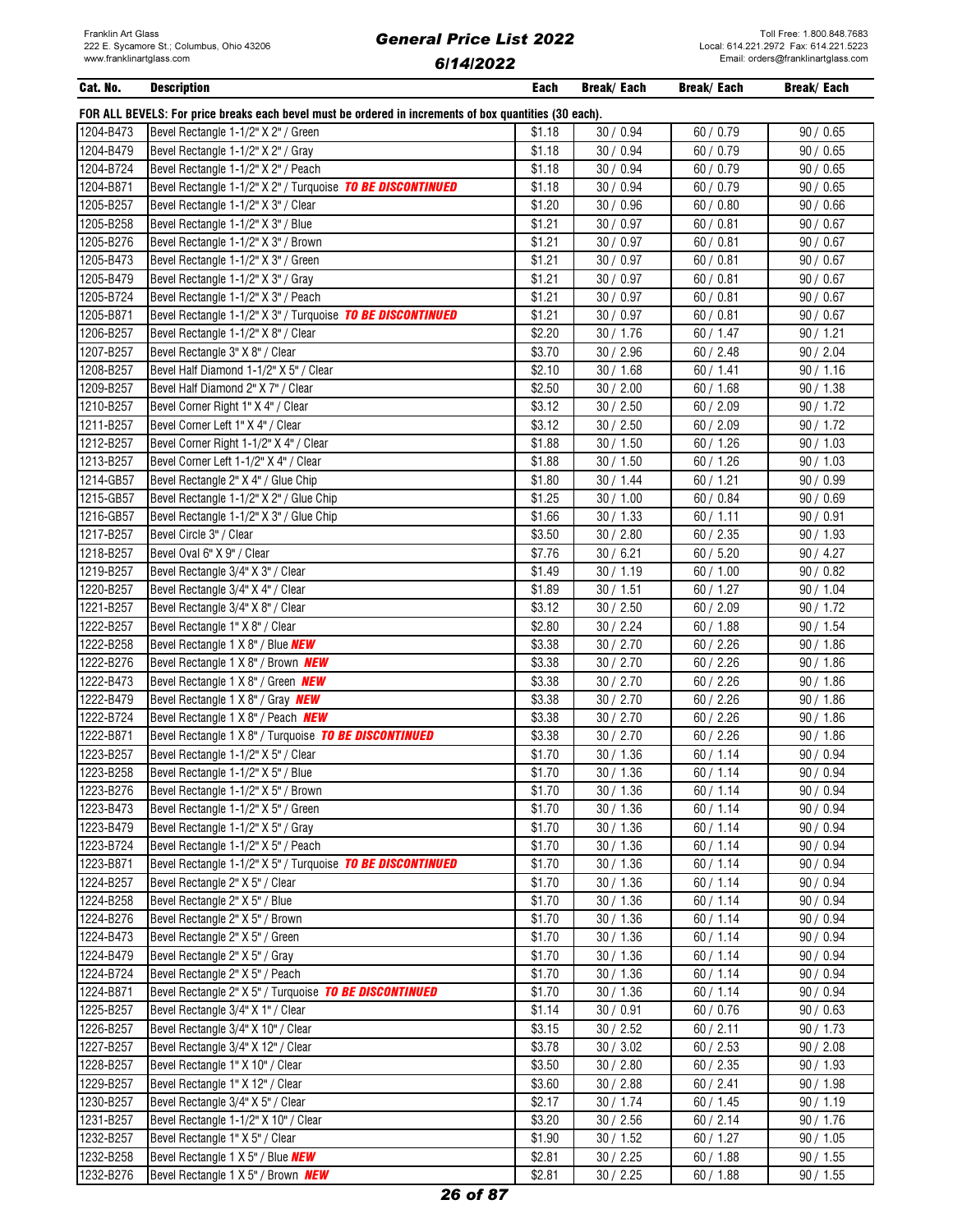| Cat. No.  | <b>Description</b>                                                                                     | Each    | Break/ Each | Break/ Each | <b>Break/Each</b> |
|-----------|--------------------------------------------------------------------------------------------------------|---------|-------------|-------------|-------------------|
|           | FOR ALL BEVELS: For price breaks each bevel must be ordered in increments of box quantities (30 each). |         |             |             |                   |
| 1232-B473 | Bevel Rectangle 1 X 5" / Green <b>NEW</b>                                                              | \$2.81  | 30 / 2.25   | 60/1.88     | 90 / 1.55         |
| 1232-B479 | Bevel Rectangle 1 X 5" / Gray <b>NEW</b>                                                               | \$2.81  | 30 / 2.25   | 60/1.88     | 90/1.55           |
| 1232-B724 | Bevel Rectangle 1 X 5" / Peach <b>NEW</b>                                                              | \$2.81  | 30 / 2.25   | 60/1.88     | 90/1.55           |
| 1233-B257 | Bevel Star 1-11/16" / Clear                                                                            | \$2.30  | 30/1.84     | 60/1.54     | 90 / 1.27         |
| 1234-B257 | Bevel Star 1-3/4" / Clear                                                                              | \$2.89  | 30 / 2.31   | 60 / 1.94   | 90/1.59           |
| 1236-B257 | Bevel Star 2-3/4" / Clear                                                                              | \$3.60  | 30 / 2.88   | 60 / 2.41   | 90 / 1.98         |
| 1238-B257 | Bevel Heart 4" X 4" / Clear                                                                            | \$7.39  | 30 / 5.91   | 60/4.95     | 90 / 4.06         |
| 1239-B257 | Bevel Circle 1-1/2" / Clear                                                                            | \$3.40  | 30 / 2.72   | 60 / 2.28   | 90/1.87           |
| 1241-B257 | Bevel Half Circle 2" / Clear                                                                           | \$1.53  | 30/1.22     | 60/1.03     | 90/0.84           |
| 1242-B257 | Bevel Half Circle 3" / Clear                                                                           | \$2.17  | 30 / 1.74   | 60/1.45     | 90/1.19           |
| 1243-B257 | Bevel Half Circle 5" / Clear                                                                           | 33.11   | 30 / 2.49   | 60 / 2.08   | 90 / 1.71         |
| 1244-B257 | Bevel Half Circle 6" / Clear                                                                           | \$4.05  | 30 / 3.24   | 60 / 2.71   | 90 / 2.23         |
| 1245-B257 | Bevel Corner Right 2" X 4" / Clear                                                                     | \$2.04  | 30 / 1.63   | 60 / 1.37   | 90 / 1.12         |
| 1246-B257 | Bevel Corner Left 2" X 4" / Clear                                                                      | \$2.04  | 30 / 1.63   | 60/1.37     | 90 / 1.12         |
| 1251-B257 | Bevel Star 3" X 3-1/2" / Clear                                                                         | \$3.78  | 30 / 3.02   | 60 / 2.53   | 90 / 2.08         |
| 1253-B257 | Bevel Star 4-1/2" X 8-5/8" / Clear                                                                     | \$7.90  | 30/6.32     | 60 / 5.29   | 90 / 4.35         |
| 1261-B257 | Bevel Corner 1" X 3-1/2" Clear                                                                         | \$2.90  | 30 / 2.32   | 60/1.94     | 90/1.60           |
| 1262-B257 | Bevel Corner 1-1/2"X4" / Clear                                                                         | \$3.56  | 30 / 2.85   | 60 / 2.39   | 90 / 1.96         |
| 1263-B257 | Bevel Corner 2" X 5" / Clear                                                                           | \$4.16  | 30 / 3.33   | 60 / 2.79   | 90 / 2.29         |
| 1264-BL57 | Bevel Quarter 3" X 5" Diam. (1-1/2" X 2-1/2") / Clr. Left                                              | \$1.56  | 30/1.25     | 60 / 1.05   | 90/0.86           |
| 1264-BR57 | Bevel Quarter 3" X 5" Diam. (1-1/2" X 2-1/2") / Clr. Right                                             | \$1.56  | 30/1.25     | 60 / 1.05   | 90/0.86           |
| 1265-BL57 | Bevel Quarter 4" X 7" Diam. (2" X 3-1/2") / Clr. Left                                                  | \$2.10  | 30/1.68     | 60 / 1.41   | 90/1.16           |
| 1265-BR57 | Bevel Quarter 4" X 7" Diam. (2" X 3-1/2") / Clr. Right                                                 | \$2.10  | 30/1.68     | 60 / 1.41   | 90/1.16           |
| 1271-B257 | Bevel Rectangle 1" X 2" / Zipper                                                                       | \$1.92  | 30/1.54     | 60/1.29     | 90 / 1.06         |
| 1274-B257 | Bevel Rectangle 1" X 5" / Zipper                                                                       | \$4.60  | 30 / 3.68   | 60 / 3.08   | 90 / 2.53         |
| 1276-B257 | Bevel Rectangle 1" X 8" / Zipper                                                                       | \$7.28  | 30/5.82     | 60/4.88     | 90 / 4.00         |
| 1277-B257 | Bevel Rectangle 1" X 10" / Zipper                                                                      | \$9.24  | 30 / 7.39   | 60/6.19     | 90 / 5.08         |
| 1278-B257 | Bevel Rectangle 1" X 1-1/2" / Clear                                                                    | \$1.19  | 30/0.95     | 60/0.80     | 90/0.65           |
| 1279-B257 | Bevel Rectangle 2" X 12" / Clear                                                                       | \$4.40  | 30 / 3.52   | 60 / 2.95   | 90 / 2.42         |
| 1280-B257 | Bevel Rectangle 3" X 12" / Clear                                                                       | \$4.57  | 30 / 3.66   | 60 / 3.06   | 90 / 2.51         |
| 1281-B257 | Bevel Pentagon 3" X 2" X 1" X 2-3/4" X 4-1/4"                                                          | \$2.83  | 30 / 2.26   | 60 / 1.90   | 90/1.56           |
| 1282-B257 | Bevel Tear Drop 4" X 1-1/2" X 5" X 2-1/4"                                                              | \$3.67  | 30 / 2.94   | 60 / 2.46   | 90 / 2.02         |
| 1283-B257 | Bevel Rectangle 1-1/2" X 7" / Clear                                                                    | \$2.00  | 30/1.60     | 60 / 1.34   | 90/1.10           |
| 1284-B257 | Bevel Rectangle 1-1/2" X 9" / Clear                                                                    | \$2.36  | 30/1.89     | 60/1.58     | 90/1.30           |
| 1285-B257 | Bevel Rectangle 2" X 7" / Clear                                                                        | \$2.20  | 30/1.76     | 60/1.47     | 90/1.21           |
| 1286-B257 | Bevel Rectangle 3" X 4" / Clear                                                                        | \$1.80  | 30/1.44     | 60/1.21     | 90/0.99           |
| 1287-B257 | Bevel Rectangle 4" X 5" / Clear                                                                        | \$2.65  | 30 / 2.12   | 60 / 1.78   | 90/1.46           |
|           |                                                                                                        |         |             |             |                   |
| 1300-0793 | <b>BC1 Bevel Cluster</b>                                                                               | \$39.86 | 2/31.89     | 5/26.71     | 10 / 21.92        |
| 1301-0793 | <b>BC2 Bevel Cluster</b>                                                                               | \$10.71 | 2/8.57      | 5/7.18      | 10/5.89           |
| 1302-0793 | <b>BC2B Bevel Cluster</b>                                                                              | \$15.67 | 2/12.54     | 5/10.50     | 10/8.62           |
| 1303-0793 | <b>BC3 Bevel Cluster</b>                                                                               | \$9.24  | 2/7.39      | 5/6.19      | 10/5.08           |
| 1304-0793 | <b>BC4 Bevel Cluster</b>                                                                               | \$18.70 | 2 / 14.96   | 5/12.53     | 10 / 10.29        |
| 1305-0793 | <b>BC5 Bevel Cluster</b>                                                                               | \$13.26 | 2/10.61     | 5/8.88      | 10 / 7.29         |
| 1306-0793 | <b>BC5B Bevel Cluster</b>                                                                              | \$21.99 | 2 / 17.59   | 5/14.73     | 10 / 12.09        |
| 1307-0793 | <b>BC6 Bevel Cluster</b>                                                                               | \$22.14 | 2/17.71     | 5/14.83     | 10/12.18          |
| 1308-0793 | <b>BC7 Bevel Cluster</b>                                                                               | \$14.96 | 2/11.97     | 5/10.02     | 10/8.23           |
| 1309-0793 | <b>BC8</b> Bevel Cluster                                                                               | \$13.71 | 2/10.97     | 5/9.19      | 10/7.54           |
| 1310-0793 | <b>BC9 Bevel Cluster</b>                                                                               | \$11.30 | 2/9.04      | 5/7.57      | 10/6.22           |
| 1311-0793 | <b>BC9B Bevel Cluster</b>                                                                              | \$15.00 | 2/12.00     | 5/10.05     | 10/8.25           |
| 1312-0793 | <b>BC10 Bevel Cluster</b>                                                                              | \$9.18  | 2/7.34      | 5/6.15      | 10/5.05           |
| 1313-0793 | <b>BC10C Bevel Cluster</b>                                                                             | \$20.86 | 2/16.69     | 5/13.98     | 10 / 11.47        |
| 1314-0793 | <b>BC10B Bevel Cluster</b>                                                                             | \$20.61 | 2/16.49     | 5/13.81     | 10/11.34          |
| 1315-0793 | <b>BC11 Bevel Cluster</b>                                                                              | \$12.98 | 2/10.38     | 5/8.70      | 10/7.14           |
| 1316-0793 | <b>BC12 Bevel Cluster</b>                                                                              | \$16.99 | 2/13.59     | 5/11.38     | 10/9.34           |
| 1317-0793 | <b>BC13 Bevel Cluster</b>                                                                              | \$31.67 | 2 / 25.34   | 5/21.22     | 10/17.42          |
| 1318-0793 | <b>BC14 Bevel Cluster</b>                                                                              | \$24.51 | 2/19.61     | 5/16.42     | 10/13.48          |
| 1319-0793 | <b>BC15 Bevel Cluster</b>                                                                              | \$35.64 | 2/28.51     | 5/23.88     | 10 / 19.60        |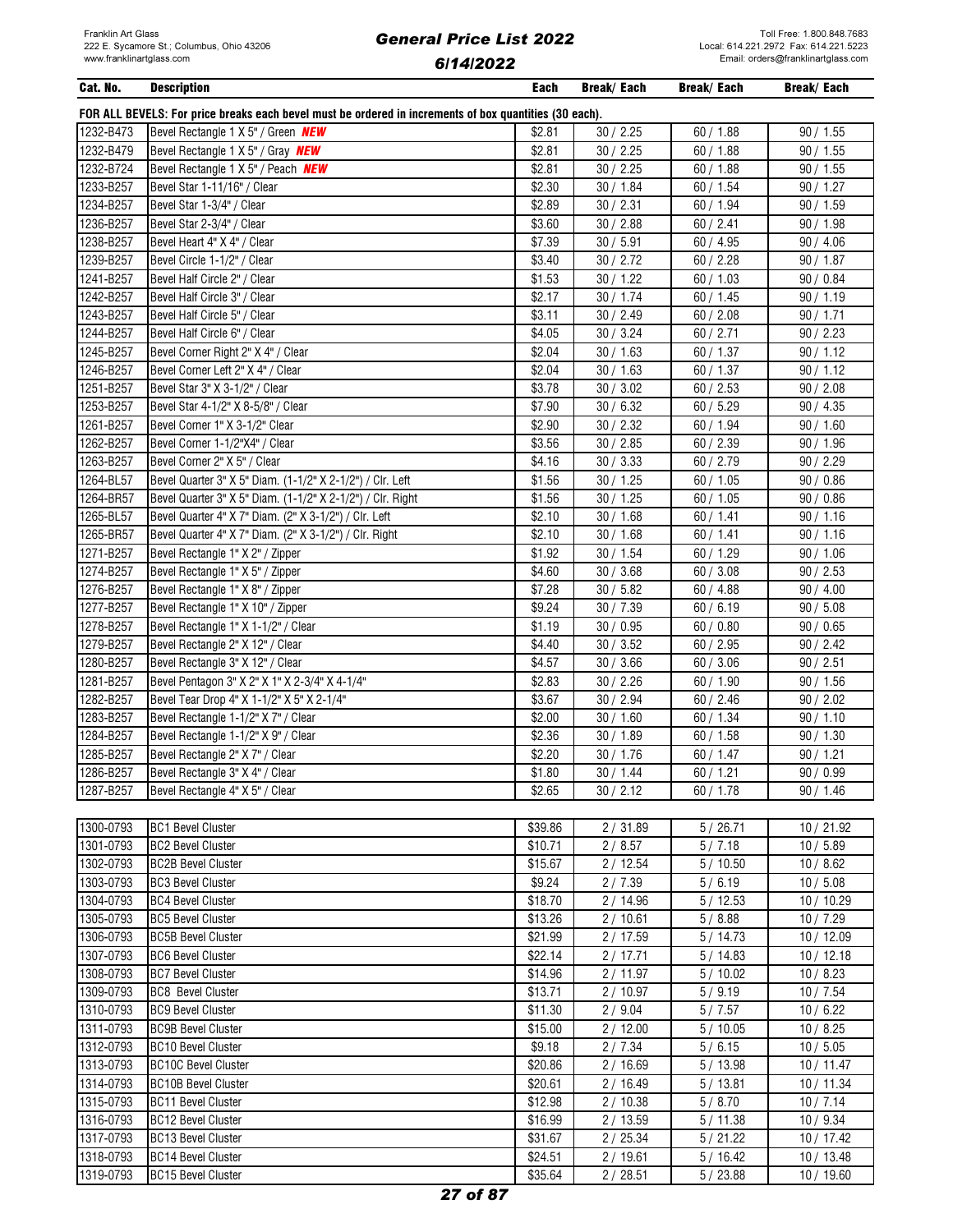| Cat. No.  | <b>Description</b>                                            | Each     | Break/ Each | <b>Break/Each</b> | <b>Break/Each</b> |
|-----------|---------------------------------------------------------------|----------|-------------|-------------------|-------------------|
| 1320-0793 | <b>BC16 Bevel Cluster</b>                                     | \$36.19  | 2/28.95     | 5/24.25           | 10 / 19.90        |
| 1321-0793 | <b>BC17 Bevel Cluster</b>                                     | \$13.72  | 2/10.98     | 5/9.19            | 10/7.55           |
| 1322-0793 | <b>BC18 Bevel Cluster</b>                                     | \$22.93  | 2/18.34     | 5/15.36           | 10/12.61          |
| 1323-0793 | <b>BC19 Bevel Cluster</b>                                     | \$31.36  | 2/25.09     | 5/21.01           | 10 / 17.25        |
| 1324-0793 | <b>BC20 Bevel Cluster</b>                                     | \$31.67  | 2/25.34     | 5/21.22           | 10/17.42          |
| 1325-0793 | <b>BC21 Bevel Cluster</b>                                     | \$31.67  | 2/25.34     | 5/21.22           | 10/17.42          |
| 1326-0793 | <b>BC22 Bevel Cluster</b>                                     | \$35.23  | 2/28.18     | 5/23.60           | 10/19.38          |
| 1327-0793 | <b>BC24 Bevel Cluster</b>                                     | \$13.93  | 2/11.14     | 5/9.33            | 10/7.66           |
| 1328-0793 | <b>BC26 Bevel Cluster</b>                                     | \$15.99  | 2/12.79     | 5/10.71           | 10/8.79           |
| 1329-0793 | <b>BC27 Bevel Cluster</b>                                     | \$13.20  | 2/10.56     | 5/8.84            | 10/7.26           |
| 1330-0793 | <b>BC28 Bevel Cluster</b>                                     | \$33.24  | 2/26.59     | 5/22.27           | 10 / 18.28        |
| 1330S-793 | <b>BC28 Bevel Cluster</b>                                     | \$21.23  | 2/16.98     | 5 / 14.22         | 10 / 11.68        |
| 1331-0793 | <b>BC30B Bevel Cluster</b>                                    | \$20.75  | 2/16.60     | 5/13.90           | 10/11.41          |
| 1332-0793 | <b>BC31 Bevel Cluster</b>                                     | \$11.99  | 2/9.59      | 5/8.03            | 10/6.59           |
| 1333-0793 | <b>BC31B Bevel Cluster</b>                                    | \$20.99  | 2 / 16.79   | 5/14.06           | 10 / 11.54        |
| 1334-0793 | <b>BC31C Bevel Cluster</b>                                    | \$22.45  | 2 / 17.96   | 5/15.04           | 10/12.35          |
| 1335-0793 | <b>BC31D Bevel Cluster</b>                                    | \$24.89  | 2/19.91     | 5/16.68           | 10 / 13.69        |
| 1336-0793 | <b>BC32 Bevel Cluster</b>                                     | \$60.81  | 2/48.65     | 5/40.74           | 10/33.45          |
| 1337-0793 | <b>BC33 Bevel Cluster</b>                                     | \$73.99  | 2/59.19     | 5/49.57           | 10 / 40.69        |
| 1338-0793 | <b>BC34 Bevel Cluster</b>                                     | \$82.28  | 2/65.82     | 5/55.13           | 10 / 45.25        |
| 1339-0793 | <b>BC35 Bevel Cluster</b>                                     | \$92.24  | 2 / 73.79   | 5/61.80           | 10/50.73          |
| 1340-0793 | BC4B Bevel Cluster                                            | \$12.50  | 2/10.00     | 5/8.38            | 10/6.88           |
| 1350-0793 | <b>BCF Bevel Cluster</b>                                      | \$13.10  | 2/10.48     | 5/8.78            | 10/7.21           |
| 1351-0793 | <b>BCD Bevel Cluster</b>                                      | \$13.52  | 2/10.82     | 5/9.06            | 10/7.44           |
| 1352-0793 | <b>BCH Bevel Cluster</b>                                      | \$35.82  | 2/28.66     | 5/24.00           | 10 / 19.70        |
| 1353-0793 | <b>BCG Bevel Cluster</b>                                      | \$34.47  | 2/27.58     | 5/23.09           | 10 / 18.96        |
| 1354-0793 | <b>BCC Bevel Cluster</b>                                      | \$43.79  | 2/35.03     | 5/29.34           | 10/24.08          |
| 1355-0793 | <b>BPR Bevel Cluster</b>                                      | \$108.99 | 2/87.19     | 5/73.02           | 10 / 59.94        |
| 1356-0793 | RBP16 Bevel Cluster                                           | \$28.30  | 2/22.64     | 5/18.96           | 10/15.57          |
| 1356S-793 | RBP16 Bevel Cluster (SMALL)                                   | \$15.96  | 2/12.77     | 5/10.69           | 10/8.78           |
| 1357-0793 | RBP20 Bevel Cluster                                           | \$77.63  | 2/62.10     | 5/52.01           | 10/42.70          |
| 1358-0793 | RBP24 Bevel Cluster                                           | \$49.91  | 2/39.93     | 5/33.44           | 10/27.45          |
| 1359-0793 | RBP58 Bevel Cluster                                           | \$9.94   | 2/7.95      | 5/6.66            | 10/5.47           |
| 1361-0793 | <b>BC30 Bevel Cluster</b>                                     | \$16.10  | 2/12.88     | 5/10.79           | 10/8.86           |
| 1362-0793 | <b>BCB Bevel Cluster</b>                                      | \$22.68  | 2/18.14     | 5/15.20           | 10/12.47          |
| 1363-0793 | <b>BCE Bevel Cluster</b>                                      | \$16.48  | 2/13.18     | 5/11.04           | 10/9.06           |
| 1364-0793 | <b>BCI Bevel Cluster</b>                                      | \$34.17  | 2/27.34     | 5/22.89           | 10 / 18.79        |
| 1365-0793 | <b>BCJ Bevel Cluster</b>                                      | \$105.57 | 2/84.46     | 5/70.73           | 10/58.06          |
| 1366-0793 | <b>BPK Bevel Cluster</b>                                      | \$172.88 | 2/138.30    | 5/115.83          | 10 / 95.08        |
| 1367-0793 | <b>BCL Bevel Cluster</b>                                      | \$156.24 | 2 / 124.99  | 5/104.68          | 10 / 85.93        |
| 1368-0793 | <b>BCP Bevel Cluster</b>                                      | \$38.15  | 2 / 30.52   | 5/25.56           | 10 / 20.98        |
|           |                                                               |          |             |                   |                   |
| 1370-1063 | 1" Cylindrical Bit - Fine (Gryphon 1CF)                       | \$15.95  | 3/12.76     | 6/10.69           |                   |
| 1370-2063 | 1" Cylindrical Bit - Standard (Gryphon 1CS)                   | \$15.95  | 3/12.76     | 6/10.69           |                   |
| 1370-3063 | 1" Cylindrical Bit - Power (Gryphon 1CP)                      | \$16.95  | 3/13.56     | 6/11.36           |                   |
| 1370-4063 | 3/4" Cylindrical Bit - Fine (Gryphon 3CF)                     | \$14.95  | 3/11.96     | 6/10.02           |                   |
| 1370-5063 | 3/4" Cylindrical Bit - Standard (Gryphon 3CS)                 | \$15.95  | 3/12.76     | 6/10.69           |                   |
| 1370-6063 | 3/4" Cylindrical Bit - Power (Gryphon 3CP)                    | \$15.95  | 3/12.76     | 6/10.69           |                   |
| 1371-1063 | 1" Mirror Grinding Bit - Standard (Gryphon 1MS)               | \$15.95  | 3/12.76     | 6/10.69           |                   |
| 1371-5063 | 3/4" Tapering Bit - Standard (Gryphon 3TS) TO BE DISCONTINUED | \$31.00  | 3 / 24.80   | 6/20.77           |                   |
| 1371-6063 | 1" Groove Bit - Standard (Gryphon 1GS)                        | \$15.95  | 3/12.76     | 6/10.69           |                   |
| 1371-7063 | 1/4" Grinding Pin - Fine (Gryphon 4PF)                        | \$14.95  | 3/11.96     | 6/10.02           |                   |
| 1371-8063 | 1/4" Grinding Pin - Standard (Gryphon 4PS)                    | \$14.95  | 3/11.96     | 6/10.02           |                   |
| 1371-9063 | 1/4" Grinding Pin - Power (Gryphon 4PP)                       | \$15.95  | 3/12.76     | 6/10.69           |                   |
| 1372-1063 | 1/8" Grinding Pin - Standard (Gryphon 8PS)                    | \$14.95  | 3/11.96     | 6/10.02           |                   |

1373-1063 Gryphon Studio Grinder \$154.95 3/ 123.96 1380-1063 Gryphon "Twister" Grinder **1380-1063** 3/219.96 1381-1063 Gryphon "Gryphette" Grinder \$105.95 3/ 84.76

1382-K063 Gryphon Slip Kit: 3/4" & 1" Standard Cylindrical Slip On Bits with Shaft Adapter \$34.95 3/ 27.96 6/ 23.42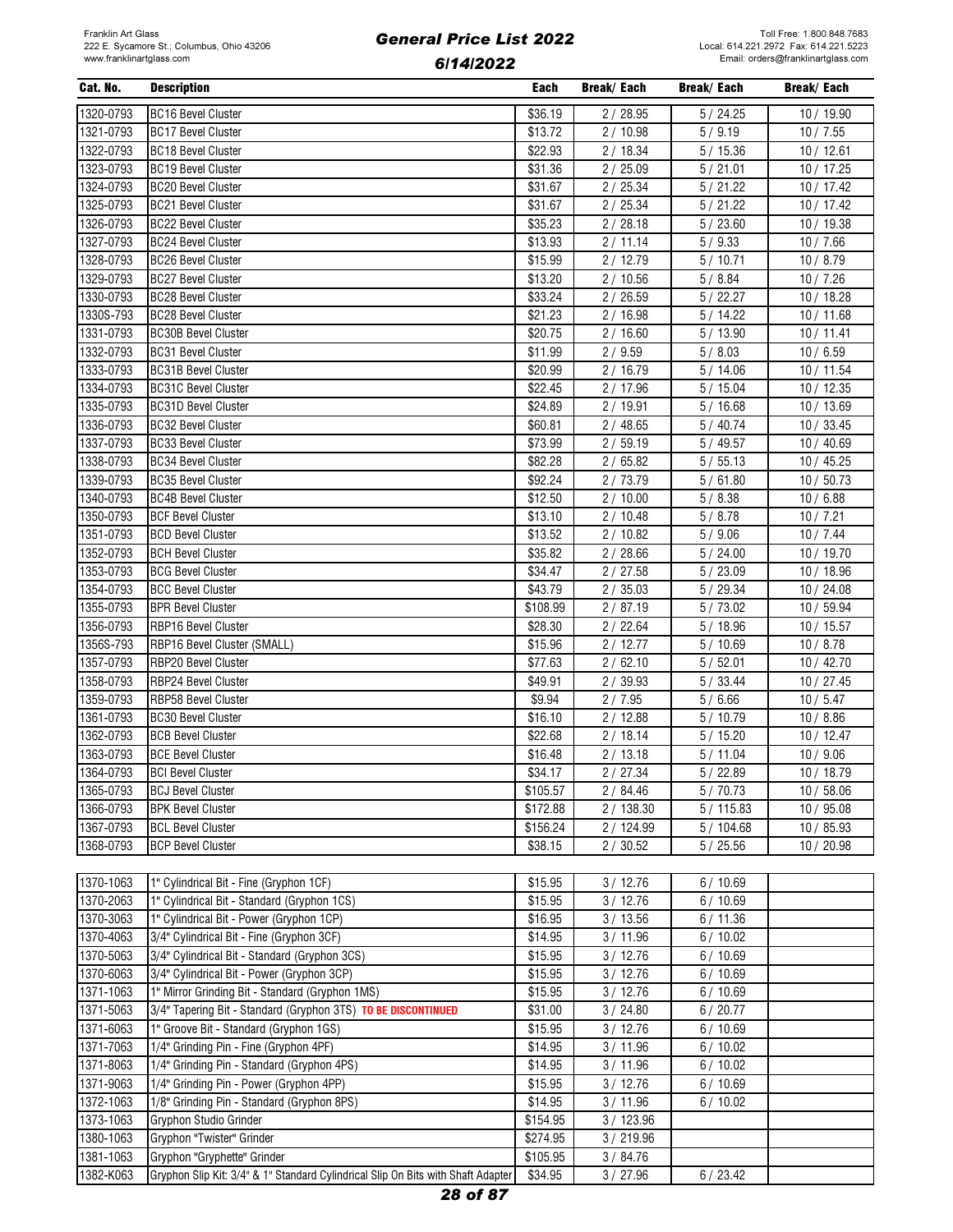| Cat. No.               | <b>Description</b>                                                                 | Each             | Break/ Each      | Break/ Each      | Break/ Each      |
|------------------------|------------------------------------------------------------------------------------|------------------|------------------|------------------|------------------|
| 1382-A063              | Gryphon Slip On Bit Shaft Adapter Only                                             | \$10.95          | 3/8.76           | 6/7.34           |                  |
| 1383-2063              | Gryphon Slip On 1" Cylindrical Bit - Standard (TWO IN A PACK)                      | \$33.95          | 3 / 27.16        | 6/22.75          |                  |
| 1383-5063              | Gryphon Slip On 3/4" Cylindrical Bit - Standard (TWO IN A PACK)                    | \$28.95          | 3/23.16          | 6/19.40          |                  |
| 1384-FS63              | Gryphon Face Shield Kit for Gryphette                                              | \$21.95          | 3/17.56          | 6/14.71          |                  |
| 1385-0063              | Gryphon Wet-Belt Sander                                                            | \$356.95         | 3/285.56         |                  |                  |
| 1386-P060              | Premium 60 Grit Replacement Belt for Gryphon Wet-Belt Sander (each) <b>NEW</b>     | \$11.95          | 2/9.56           | 4/8.01           | 8/6.57           |
| 1386-P080              | Premium 80 Grit Replacement Belt for Gryphon Wet-Belt Sander (each)                | \$11.95          | 2/9.56           | 4/8.01           | 8/6.57           |
| 1386-120P              | Premium 120 Grit Replacement Belt for Gryphon Wet-Belt Sander (each)               | \$11.95          | 2/9.56           | 4/8.01           | 8/6.57           |
| 1386-400P              | Premium 400 Grit Replacement Belt for Gryphon Wet-Belt Sander (each)               | \$11.95          | 2/9.56           | 4/8.01           | 8/6.57           |
| 1386-CORK              | Premium Cork Polishing Belt (each)                                                 | \$15.95          | 2/12.76          | 4/10.69          | 8/8.77           |
| 1391-1063              | Zephyr Ring Saw <b>NEW</b>                                                         | \$416.00         | 3 / 332.80       |                  |                  |
| 1391-RB63              | Replacement Blade (Standard) for Zephyr Ring Saw (ZBlade) NEW                      | \$57.95          | 3 / 46.36        | 6/38.83          |                  |
| 1392-DB63              | Drive Belt for Zephyr Ring Saw (ZBelt) NEW                                         | \$51.95          | 3/41.56          | 6/34.81          |                  |
| 1393-IP63              | Replacement Idler Pulley for Zephyr Ring Saw (ZIdler) NEW                          | \$25.95          | 3 / 20.76        | 6/17.39          |                  |
| 1394-GP63              | Replacement Guide Pulley (complete) for Zephyr (ZGuide) NEW                        | \$31.95          | 3 / 25.56        | 6/21.41          |                  |
| 1394-RI63              | Repl. Rubber Insert (set of 3) for Zephyr Guide Pulley (ZRubber) NEW               | \$18.95          | 3/15.16          | 6/12.70          |                  |
| 1395-ZDRV              | Zephyr White Drive Wheel (ZDrive) NEW                                              | \$31.95          | 3 / 25.56        | 6/21.41          |                  |
| 1400-0102              | Engraved Bevel Rectangle 3" X 6"-Cardinal                                          | \$9.99           | 2/7.99           | 3/6.69           | 5/5.49           |
| 1400-0108              | Engraved Bevel Rectangle 3" X 6"-Bouquet                                           | \$9.99           | 2/7.99           | 3/6.69           | 5/5.49           |
| 1400-0113              | Engraved Bevel Rectangle 3" X 6"-Thistle                                           | \$9.99           | 2/7.99           | 3/6.69           | 5/5.49           |
| 1400-0115              | Engraved Bevel Rectangle 3" X 6"-Southwest                                         | \$9.99           | 2/7.99           | 3/6.69           | 5/5.49           |
| 1400-0118              | Engraved Bevel Rectangle 3" X 6"-Hummer II                                         | \$9.99           | 2/7.99           | 3/6.69           | 5/5.49           |
| 1400-0120              | Engraved Bevel Rectangle 3" X 6"-Rose                                              | \$9.99           | 2/7.99           | 3/6.69           | 5/5.49           |
| 1400-0124              | Engraved Bevel Rectangle 3" X 6"-Country Goose                                     | \$9.99           | 2/7.99           | 3/6.69           | 5/5.49           |
| 1400-0136              | Engraved Bevel Rectangle 3" X 6"-Nightbird                                         | \$9.99           | 2/7.99           | 3/6.69           | 5/5.49           |
| 1400-0140              | Engraved Bevel Rectangle 3" X 6"-Ducks                                             | \$9.99           | 2/7.99           | 3/6.69           | 5/5.49           |
| 1400-0151              | Engraved Bevel Rectangle 3" X 6"-Carousel                                          | \$9.99           | 2/7.99           | 3/6.69           | 5/5.49           |
| 1400-0152<br>1400-0164 | Engraved Bevel Rectangle 3" X 6"-Light House                                       | \$9.99           | 2/7.99           | 3/6.69           | 5/5.49           |
| 1400-0166              | Engraved Bevel Rectangle 3" X 6"-Pheasant<br>Engraved Bevel Rectangle 3" X 6"-Ship | \$9.99<br>\$9.99 | 2/7.99<br>2/7.99 | 3/6.69<br>3/6.69 | 5/5.49<br>5/5.49 |
| 1400-0168              | Engraved Bevel Rectangle 3" X 6"-Canadian Goose                                    | \$9.99           | 2/7.99           | 3/6.69           | 5/5.49           |
| 1400-0178              | Engraved Bevel Rectangle 3" X 6"-12 Point Star                                     | \$9.99           | 2/7.99           | 3/6.69           | 5/5.49           |
| 1400-0701              | Engraved Bevel Rectangle 3" X 6"-Rosebud                                           | \$9.99           | 2/7.99           | 3/6.69           | 5/5.49           |
| 1400-0706              | Engraved Bevel Rectangle 3" X 6"-Coyote                                            | \$9.99           | 2/7.99           | 3/6.69           | 5/5.49           |
| 1400-0715              | Engraved Bevel Rectangle 3" X 6"-Sweet Nectar                                      | \$9.99           | 2/7.99           | 3/6.69           | 5/5.49           |
| 1410-0102              | Engraved Bevel Diamond 4" X 7"-Cardinal                                            | \$9.99           | 2/7.99           | 3/6.69           | 5/5.49           |
| 1410-0108              | Engraved Bevel Diamond 4" X 7"-Bouquet                                             | \$9.99           | 2/7.99           | 3/6.69           | 5/5.49           |
| 1410-0113              | Engraved Bevel Diamond 4" X 7"-Thistle                                             | \$9.99           | 2/7.99           | 3/6.69           | 5/5.49           |
| 1410-0115              | Engraved Bevel Diamond 4" X 7"-Southwest                                           | \$9.99           | 2/7.99           | 3/6.69           | 5/5.49           |
| 1410-0118              | Engraved Bevel Diamond 4" X 7"-Hummer II                                           | \$9.99           | 2/7.99           | 3/6.69           | 5/5.49           |
| 1410-0124              | Engraved Bevel Diamond 4" X 7"-Country Goose                                       | \$9.99           | 2/7.99           | 3/6.69           | 5/5.49           |
| 1410-0136              | Engraved Bevel Diamond 4" X 7"-Nightbird                                           | \$9.99           | 2/7.99           | 3/6.69           | 5/5.49           |
| 1410-0140              | Engraved Bevel Diamond 4" X 7"-Ducks                                               | \$9.99           | 2/7.99           | 3/6.69           | 5/5.49           |
| 1410-0151              | Engraved Bevel Diamond 4" X 7"-Carousel                                            | \$9.99           | 2/7.99           | 3/6.69           | 5/5.49           |
| 1410-0152              | Engraved Bevel Diamond 4" X 7"-Light House                                         | \$9.99           | 2/7.99           | 3/6.69           | 5/5.49           |
| 1410-0164              | Engraved Bevel Diamond 4" X 7"-Pheasant                                            | \$9.99           | 2/7.99           | 3/6.69           | 5/5.49           |
| 1410-0166              | Engraved Bevel Diamond 4" X 7"-Ship                                                | \$9.99           | 2/7.99           | 3/6.69           | 5/5.49           |
| 1410-0168              | Engraved Bevel Diamond 4" X 7"-Canadian Goose                                      | \$9.99           | 2/7.99           | 3/6.69           | 5/5.49           |
| 1410-0178              | Engraved Bevel Diamond 4" X 7"-12 Point Star                                       | \$9.99           | 2/7.99           | 3/6.69           | 5/5.49           |
| 1410-0701              | Engraved Bevel Diamond 4" X 7"-Rosebud                                             | \$9.99           | 2/7.99           | 3/6.69           | 5/5.49           |
| 1410-0706              | Engraved Bevel Diamond 4" X 7"-Coyote                                              | \$9.99           | 2/7.99           | 3/6.69           | 5/5.49           |
| 1410-0715              | Engraved Bevel Diamond 4" X 7"-Sweet Nectar                                        | \$9.99           | 2/7.99           | 3/6.69           | 5/5.49           |
| 1420-0102              | Engraved Bevel Oval 4" X 6"-Cardinal                                               | \$10.99          | 2/8.79           | 3/7.36           | 5/6.04           |
| 1420-0108              | Engraved Bevel Oval 4" X 6"-Bouguet                                                | \$10.99          | 2/8.79           | 3/7.36           | 5/6.04           |
| 1420-0113              | Engraved Bevel Oval 4" X 6"-Thistle                                                | \$10.99          | 2/8.79           | 3/7.36           | 5/6.04           |
| 1420-0115              | Engraved Bevel Oval 4" X 6"-Southwest                                              | \$10.99          | 2/8.79           | 3/7.36           | 5/6.04           |
| 1420-0118              | Engraved Bevel Oval 4" X 6"-Hummer II                                              | \$10.99          | 2/8.79           | 3/7.36           | 5/6.04           |
| 1420-0120              | Engraved Bevel Oval 4" X 6"-Rose                                                   | \$10.99          | 2/8.79           | 3/7.36           | 5/6.04           |
| 1420-0124              | Engraved Bevel Oval 4" X 6"-Country Goose                                          | \$10.99          | 2/8.79           | 3/7.36           | 5/6.04           |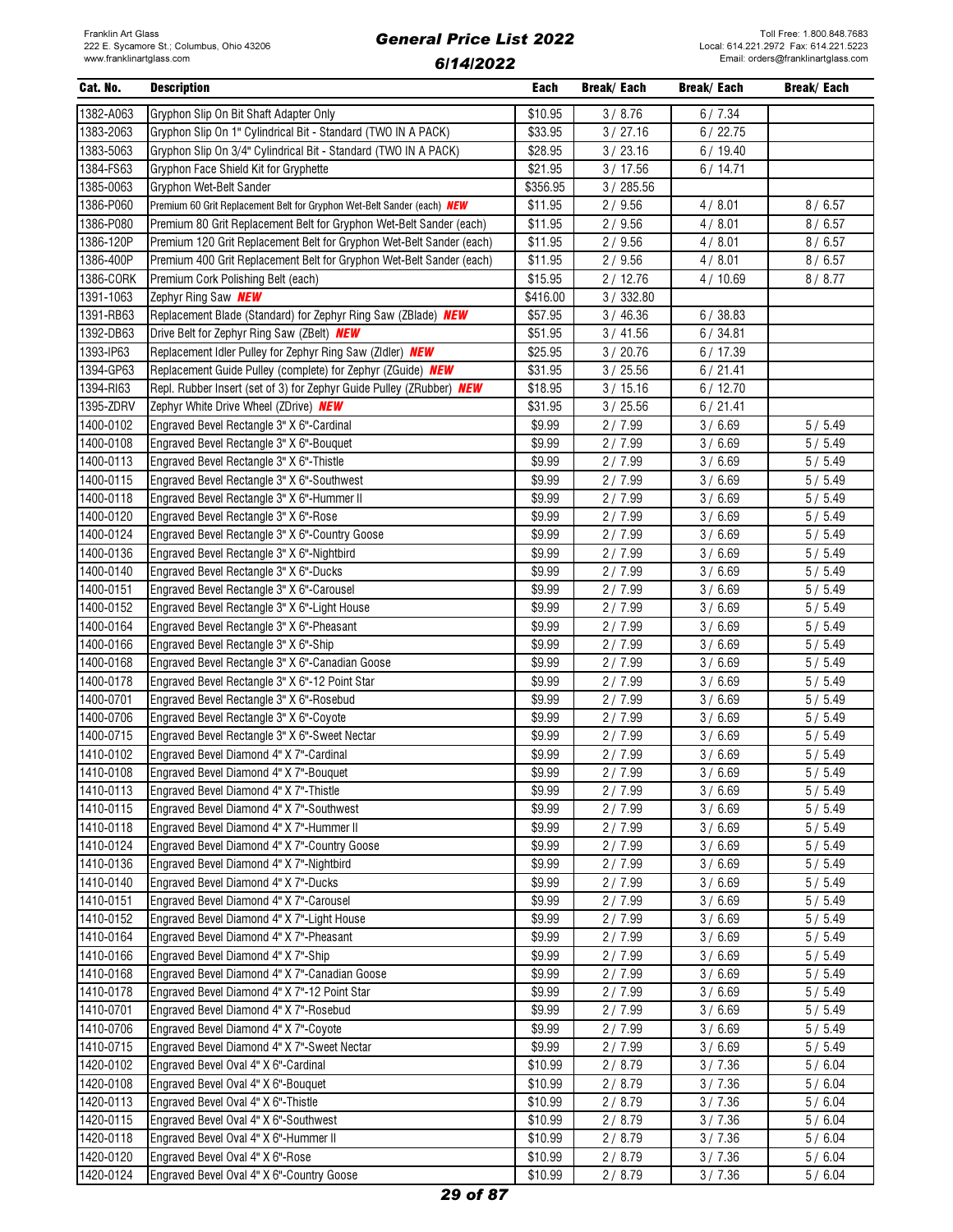| Cat. No.  | <b>Description</b>                           | Each    | Break/ Each | Break/ Each | Break/ Each |
|-----------|----------------------------------------------|---------|-------------|-------------|-------------|
| 1420-0136 | Engraved Bevel Oval 4" X 6"-Nightbird        | \$10.99 | 2/8.79      | 3/7.36      | 5/6.04      |
| 1420-0140 | Engraved Bevel Oval 4" X 6"-Ducks            | \$10.99 | 2/8.79      | 3/7.36      | 5/6.04      |
| 1420-0151 | Engraved Bevel Oval 4" X 6"-Carousel         | \$10.99 | 2/8.79      | 3/7.36      | 5/6.04      |
| 1420-0152 | Engraved Bevel Oval 4" X 6"-Light House      | \$10.99 | 2/8.79      | 3/7.36      | 5/6.04      |
| 1420-0164 | Engraved Bevel Oval 4" X 6"-Pheasant         | \$10.99 | 2/8.79      | 3/7.36      | 5/6.04      |
| 1420-0166 | Engraved Bevel Oval 4" X 6"-Ship             | \$10.99 | 2/8.79      | 3/7.36      | 5/6.04      |
| 1420-0168 | Engraved Bevel Oval 4" X 6"-Canadian Goose   | \$10.99 | 2/8.79      | 3/7.36      | 5/6.04      |
| 1420-0178 | Engraved Bevel Oval 4" X 6"-12 Point Star    | \$10.99 | 2/8.79      | 3/7.36      | 5/6.04      |
| 1420-0701 | Engraved Bevel Oval 4" X 6"-Rosebud          | \$10.99 | 2/8.79      | 3/7.36      | 5/6.04      |
| 1420-0706 | Engraved Bevel Oval 4" X 6"-Coyote           | \$10.99 | 2/8.79      | 3/7.36      | 5/6.04      |
| 1420-0715 | Engraved Bevel Oval 4" X 6"-Sweet Nectar     | \$10.99 | 2/8.79      | 3/7.36      | 5/6.04      |
| 1424-A120 | Bevel Ornament Engraved: Arch Cat in Window  | \$2.95  | 6/2.36      | 12/1.98     | 24 / 1.62   |
| 1424-H520 | Bevel Ornament Engraved: Heart Two LoveBirds | \$2.95  | 6/2.36      | 12/1.98     | 24 / 1.62   |
| 1424-C320 | Bevel Ornament Engraved: Clover Tulips       | \$2.95  | 6/2.36      | 12/1.98     | 24 / 1.62   |
| 1424-H540 | Bevel Ornament Engraved: Heart Carnation     | \$2.95  | 6/2.36      | 12/1.98     | 24 / 1.62   |
| 1424-C330 | Bevel Ornament Engraved: Clover Bouquet 1    | \$2.95  | 6/2.36      | 12/1.98     | 24 / 1.62   |
| 1424-H530 | Bevel Ornament Engraved: Heart Clover        | \$2.95  | 6/2.36      | 12/1.98     | 24 / 1.62   |
| 1424-0V82 | Bevel Ornament Engraved: Grapes              | \$2.95  | 6/2.36      | 12/1.98     | 24 / 1.62   |
| 1424-D420 | Bevel Ornament Engraved: Diamond Bouquet 2   | \$2.95  | 6/2.36      | 12/1.98     | 24 / 1.62   |
| 1424-H562 | Bevel Ornament Engraved: House Sleeping Cat  | \$2.95  | 6/2.36      | 12/1.98     | 24 / 1.62   |
| 1424-0720 | Bevel Ornament Engraved: Ornament Pineapple  | \$2.95  | 6/2.36      | 12/1.98     | 24 / 1.62   |
| 1424-R920 | Bevel Ornament Engraved: Round Sailing Ship  | \$2.95  | 6/2.36      | 12/1.98     | 24 / 1.62   |
| 1430-0108 | Engraved Bevel Oval 6" X 9"-Bouquet          | \$17.99 | 2/14.39     | 3/12.05     | 5/9.89      |
| 1430-0115 | Engraved Bevel Oval 6" X 9"-Southwest        | \$17.99 | 2/14.39     | 3/12.05     | 5/9.89      |
| 1430-0118 | Engraved Bevel Oval 6" X 9"-Hummer II        | \$17.99 | 2/14.39     | 3/12.05     | 5/9.89      |
| 1430-0120 | Engraved Bevel Oval 6" X 9"-Rose             | \$17.99 | 2/14.39     | 3/12.05     | 5/9.89      |
| 1430-0124 | Engraved Bevel Oval 6" X 9"-Country Goose    | \$17.99 | 2/14.39     | 3/12.05     | 5/9.89      |
| 1430-0136 | Engraved Bevel Oval 6" X 9"-Nightbird        | \$17.99 | 2/14.39     | 3/12.05     | 5/9.89      |
| 1430-0140 | Engraved Bevel Oval 6" X 9"-Ducks            | \$17.99 | 2/14.39     | 3/12.05     | 5/9.89      |
| 1430-0151 | Engraved Bevel Oval 6" X 9"-Carousel         | \$17.99 | 2/14.39     | 3/12.05     | 5/9.89      |
| 1430-0152 | Engraved Bevel Oval 6" X 9"-Light House      | \$17.99 | 2 / 14.39   | 3/12.05     | 5/9.89      |
| 1430-0164 | Engraved Bevel Oval 6" X 9"-Pheasant         | \$17.99 | 2/14.39     | 3/12.05     | 5/9.89      |
| 1430-0166 | Engraved Bevel Oval 6" X 9"-Ship             | \$17.99 | 2/14.39     | 3/12.05     | 5/9.89      |
| 1430-0168 | Engraved Bevel Oval 6" X 9"-Canadian Goose   | \$17.99 | 2/14.39     | 3/12.05     | 5/9.89      |
| 1430-0178 | Engraved Bevel Oval 6" X 9"-12 Point Star    | \$17.99 | 2/14.39     | 3/12.05     | 5/9.89      |
| 1430-0701 | Engraved Bevel Oval 6" X 9"-Rosebud          | \$17.99 | 2/14.39     | 3/12.05     | 5/9.89      |
| 1430-0706 | Engraved Bevel Oval 6" X 9"-Coyote           | \$17.99 | 2/14.39     | 3/12.05     | 5/9.89      |
| 1430-0715 | Engraved Bevel Oval 6" X 9"-Sweet Nectar     | \$17.99 | 2 / 14.39   | 3/12.05     | 5/9.89      |
| 1440-BL04 | Bevel Ornament Clear: Diamond                | \$2.69  | 6/2.15      | 12/1.80     | 24 / 1.48   |
| 1440-BL06 | Bevel Ornament Clear: House                  | \$2.69  | 6/2.15      | 12/1.80     | 24 / 1.48   |
| 1440-BL10 | Bevel Ornament Clear: Stocking               | \$2.69  | 6/2.15      | 12/1.80     | 24 / 1.48   |
| 1441-A100 | Bevel Ornament Engraved: Arch Snowman        | \$2.95  | 6/2.36      | 12 / 1.98   | 24 / 1.62   |
| 1441-B200 | Bevel Ornament Engraved: Bell Multi          | \$2.95  | 6/2.36      | 12 / 1.98   | 24/1.62     |
| 1441-H560 | Bevel Ornament Engraved: House Window        | \$2.95  | 6/2.36      | 12/1.98     | 24/1.62     |
| 1441-0700 | Bevel Ornament Engraved: Ornament Candle     | \$2.95  | 6/2.36      | 12/1.98     | 24 / 1.62   |
| 1441-0V80 | Bevel Ornament Engraved: Oval Snowflake      | \$2.95  | 6/2.36      | 12/1.98     | 24/1.62     |
| 1441-T110 | Bevel Ornament Engraved: Tree Poinsettia     | \$2.95  | 6/2.36      | 12/1.98     | 24 / 1.62   |
| 1441-TD12 | Bevel Ornament Engraved: Teardrop Teddy Bear | \$2.95  | 6/2.36      | 12 / 1.98   | 24 / 1.62   |
| 1450-A257 | Round Jewel 50 mm / Color: CLEAR             | \$11.05 | 4 / 8.84    | 8/7.40      | 12/6.08     |
| 1450-B262 | Round Jewel 50 mm / Color: MEDIUM AMBER      | \$12.59 | 4/10.07     | 8/8.44      | 12/6.92     |
| 1450-C262 | Round Jewel 50 mm / Color: DARK AMBER        | \$12.59 | 4/10.07     | 8/8.44      | 12/6.92     |
| 1450-D476 | Round Jewel 50 mm / Color: EMERALD GREEN     | \$12.59 | 4/10.07     | 8/8.44      | 12/6.92     |
| 1450-E258 | Round Jewel 50 mm / Color: COBALT BLUE       | \$12.59 | 4/10.07     | 8/8.44      | 12/6.92     |
| 1450-F218 | Round Jewel 50 mm / Color: AQUA BLUE         | \$12.59 | 4/10.07     | 8 / 8.44    | 12 / 6.92   |
| 1450-G268 | Round Jewel 50 mm / Color: AMETHYST          | \$12.59 | 4/10.07     | 8 / 8.44    | 12 / 6.92   |
| 1450-H765 | Round Jewel 50 mm / Color: LIGHT ROSE PINK   | \$13.47 | 4/10.78     | 8/9.02      | 12/7.41     |
| 1450-J674 | Round Jewel 50 mm / Color: ORANGE            | \$13.47 | 4/10.78     | 8/9.02      | 12/7.41     |
| 1450-K733 | Round Jewel 50 mm / Color: DARK RED          | \$13.47 | 4/10.78     | 8/9.02      | 12/7.41     |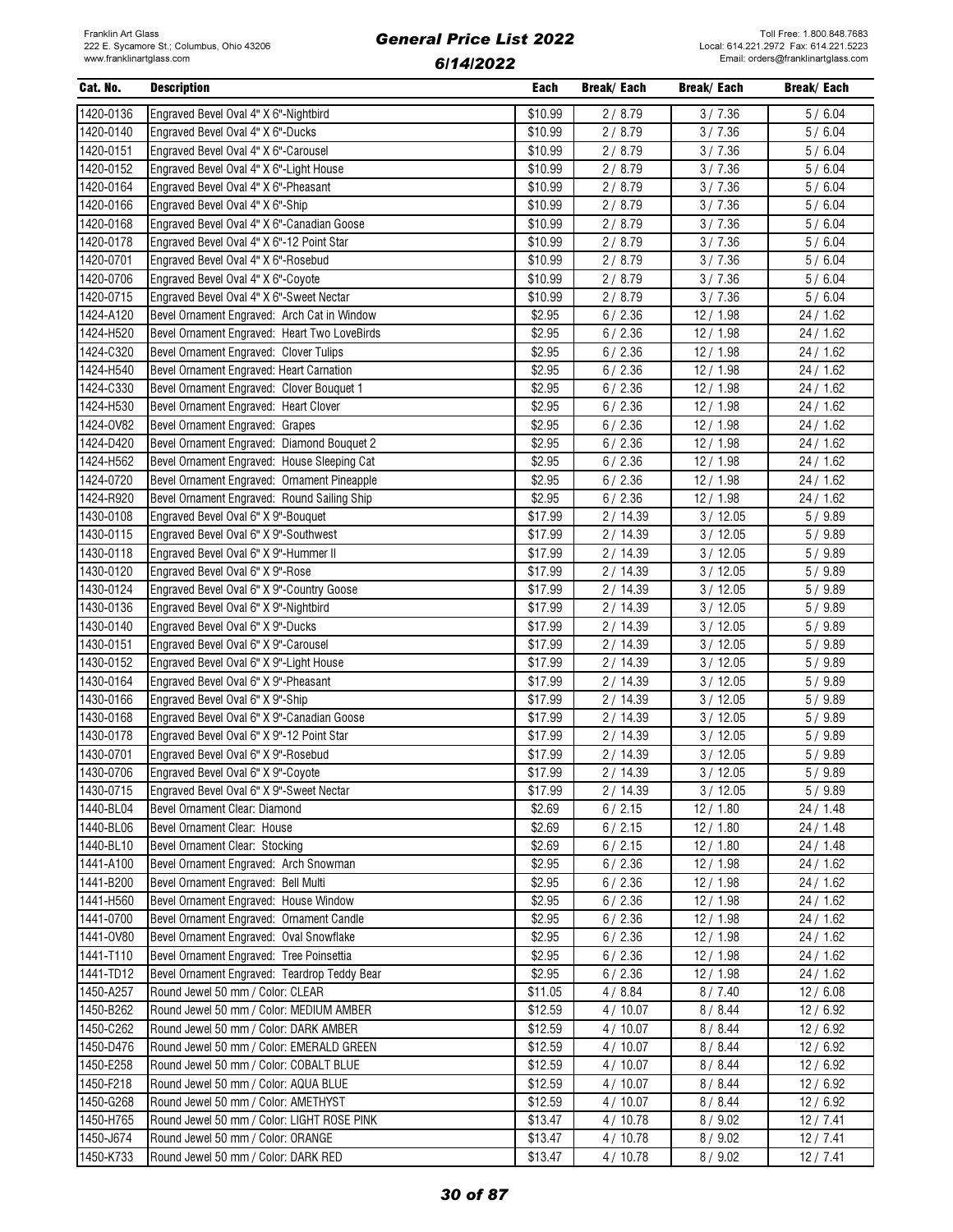| Cat. No.  | <b>Description</b>                                  | Each    | Break/ Each | Break/ Each | Break/ Each |
|-----------|-----------------------------------------------------|---------|-------------|-------------|-------------|
| 1451-A257 | Round Jewel 30 mm / Color: CLEAR                    | \$3.26  | 4/2.61      | 8/2.18      | 12/1.79     |
| 1451-B262 | Round Jewel 30 mm / Color: MEDIUM AMBER             | \$3.72  | 4/2.98      | 8/2.49      | 12/2.05     |
| 1451-C262 | Round Jewel 30 mm / Color: DARK AMBER               | \$3.72  | 4/2.98      | 8/2.49      | 12/2.05     |
| 1451-D476 | Round Jewel 30 mm / Color: EMERALD GREEN            | \$3.72  | 4/2.98      | 8 / 2.49    | 12/2.05     |
| 1451-E258 | Round Jewel 30 mm / Color: COBALT BLUE              | \$3.72  |             |             | 12/2.05     |
| 1451-F218 |                                                     | \$3.72  | 4/2.98      | 8/2.49      |             |
|           | Round Jewel 30 mm / Color: AQUA BLUE                |         | 4/2.98      | 8 / 2.49    | 12/2.05     |
| 1451-G268 | Round Jewel 30 mm / Color: AMETHYST                 | \$3.72  | 4/2.98      | 8 / 2.49    | 12/2.05     |
| 1451-H765 | Round Jewel 30 mm / Color: LIGHT ROSE PINK          | \$3.99  | 4/3.19      | 8/2.67      | 12/2.19     |
| 1451-J674 | Round Jewel 30 mm / Color: ORANGE                   | \$3.99  | 4/3.19      | 8/2.67      | 12/2.19     |
| 1451-K733 | Round Jewel 30 mm / Color: DARK RED                 | \$3.99  | 4/3.19      | 8/2.67      | 12/2.19     |
| 1452-A257 | Round Jewel 25 mm / Color: CLEAR                    | \$2.86  | 4/2.29      | 8/1.92      | 12/1.57     |
| 1452-B262 | Round Jewel 25 mm / Color: MEDIUM AMBER             | \$3.32  | 4/2.66      | 8/2.22      | 12/1.83     |
| 1452-C262 | Round Jewel 25 mm / Color: DARK AMBER               | \$3.32  | 4/2.66      | 8/2.22      | 12/1.83     |
| 1452-D476 | Round Jewel 25 mm / Color: EMERALD GREEN            | \$3.32  | 4/2.66      | 8/2.22      | 12/1.83     |
| 1452-E258 | Round Jewel 25 mm / Color: COBALT BLUE              | \$3.32  | 4/2.66      | 8/2.22      | 12/1.83     |
| 1452-F218 | Round Jewel 25 mm / Color: AQUA BLUE                | \$3.32  | 4/2.66      | 8/2.22      | 12/1.83     |
| 1452-G268 | Round Jewel 25 mm / Color: AMETHYST                 | \$3.32  | 4/2.66      | 8/2.22      | 12/1.83     |
| 1452-H765 | Round Jewel 25 mm / Color: LIGHT ROSE PINK          | \$3.57  | 4/2.86      | 8/2.39      | 12/1.96     |
| 1452-J674 | Round Jewel 25 mm / Color: ORANGE                   | \$3.57  | 4/2.86      | 8/2.39      | 12/1.96     |
| 1452-K733 | Round Jewel 25 mm / Color: DARK RED                 | \$3.57  | 4/2.86      | 8/2.39      | 12/1.96     |
| 1453-A257 | Round Jewel 35mm / Color: CLEAR                     | \$4.38  | 4/3.50      | 8/2.93      | 12/2.41     |
| 1453-B262 | Round Jewel 35mm / Color: MEDIUM AMBER              | \$5.00  | 4/4.00      | 8 / 3.35    | 12/2.75     |
| 1453-C262 | Round Jewel 35mm / Color: DARK AMBER                | \$5.00  | 4/4.00      | 8/3.35      | 12/2.75     |
| 1453-D476 | Round Jewel 35mm / Color: EMERALD GREEN             | \$5.00  | 4/4.00      | 8/3.35      | 12/2.75     |
| 1453-E258 | Round Jewel 35mm / Color: COBALT BLUE               | \$5.00  | 4/4.00      | 8/3.35      | 12/2.75     |
| 1453-F218 | Round Jewel 35mm / Color: AQUA BLUE                 | \$5.00  | 4/4.00      | 8/3.35      | 12/2.75     |
| 1453-G268 | Round Jewel 35mm / Color: AMETHYST                  | \$5.00  | 4/4.00      | 8 / 3.35    | 12/2.75     |
| 1453-H765 | Round Jewel 35mm / Color: LIGHT ROSE PINK           | \$5.35  | 4/4.28      | 8/3.58      | 12 / 2.94   |
| 1453-J674 | Round Jewel 35mm / Color: ORANGE                    | \$5.35  | 4/4.28      | 8/3.58      | 12 / 2.94   |
| 1453-K733 | Round Jewel 35mm / Color: DARK RED                  | \$5.35  | 4/4.28      | 8/3.58      | 12 / 2.94   |
| 1454-A257 | Round Jewel 20 mm / Color: CLEAR                    | \$1.80  | 4/1.44      | 8/1.21      | 12/0.99     |
| 1460-A257 | Oval Jewel 40 X 30 mm / Color: CLEAR                | \$5.99  | 4/4.79      | 8/4.01      | 12/3.29     |
| 1460-B262 | Oval Jewel 40 X 30 mm / Color: MEDIUM AMBER         | \$6.82  | 4/5.46      | 8/4.57      | 12/3.75     |
| 1460-C262 | Oval Jewel 40 X 30 mm / Color: DARK AMBER           | \$6.82  | 4/5.46      | 8/4.57      | 12/3.75     |
| 1460-D476 | Oval Jewel 40 X 30 mm / Color: EMERALD GREEN        | \$6.82  | 4/5.46      | 8/4.57      | 12/3.75     |
| 1460-E258 | Oval Jewel 40 X 30 mm / Color: COBALT BLUE          | \$6.82  | 4/5.46      | 8/4.57      | 12/3.75     |
| 1460-F218 | Oval Jewel 40 X 30 mm / Color: AQUA BLUE            | \$6.82  | 4/5.46      | 8/4.57      | 12/3.75     |
| 1460-G268 | Oval Jewel 40 X 30 mm / Color: AMETHYST             | \$6.82  |             | 8/4.57      |             |
| 1460-H765 |                                                     |         | 4/5.46      | 8/4.89      | 12/3.75     |
|           | Oval Jewel 40 X 30 mm / Color: LIGHT ROSE PINK      | \$7.30  | 4/5.84      |             | 12/4.02     |
| 1460-J674 | Oval Jewel 40 X 30 mm / Color: ORANGE               | \$7.30  | 4/5.84      | 8/4.89      | 12/4.02     |
| 1460-K733 | Oval Jewel 40 X 30 mm / Color: DARK RED             | \$7.30  | 4/5.84      | 8/4.89      | 12/4.02     |
| 1465-A257 | Tear Drop Jewel 40 X 24 mm / Color: CLEAR           | \$4.46  | 4/3.57      | 8/2.99      | 12 / 2.45   |
| 1465-B262 | Tear Drop Jewel 40 X 24 mm / Color: MEDIUM AMBER    | \$5.89  | 4/4.71      | 8/3.95      | 12/3.24     |
| 1465-C262 | Tear Drop Jewel 40 X 24 mm / Color: DARK AMBER      | \$5.89  | 4/4.71      | 8 / 3.95    | 12/3.24     |
| 1465-D476 | Tear Drop Jewel 40 X 24 mm / Color: EMERALD GREEN   | \$5.89  | 4/4.71      | 8 / 3.95    | 12/3.24     |
| 1465-E258 | Tear Drop Jewel 40 X 24 mm / Color: COBALT BLUE     | \$5.89  | 4/4.71      | 8 / 3.95    | 12/3.24     |
| 1465-F218 | Tear Drop Jewel 40 X 24 mm / Color: AQUA BLUE       | \$5.89  | 4/4.71      | 8/3.95      | 12/3.24     |
| 1465-G268 | Tear Drop Jewel 40 X 24 mm / Color: AMETHYST        | \$5.89  | 4/4.71      | 8/3.95      | 12 / 3.24   |
| 1465-H765 | Tear Drop Jewel 40 X 24 mm / Color: LIGHT ROSE PINK | \$6.31  | 4/5.05      | 8/4.23      | 12/3.47     |
| 1465-J674 | Tear Drop Jewel 40 X 24 mm / Color: ORANGE          | \$6.31  | 4/5.05      | 8/4.23      | 12/3.47     |
| 1465-K733 | Tear Drop Jewel 40 X 24 mm / Color: DARK RED        | \$6.31  | 4/5.05      | 8/4.23      | 12/3.47     |
| 1470-A257 | Square Jewel 50 mm / Color: CLEAR                   | \$12.60 | 4 / 10.08   | 8/8.44      | 12/6.93     |
| 1470-B262 | Square Jewel 50 mm / Color: MEDIUM AMBER            | \$14.35 | 4/11.48     | 8/9.61      | 12/7.89     |
| 1470-C262 | Square Jewel 50 mm / Color: DARK AMBER              | \$14.35 | 4 / 11.48   | 8/9.61      | 12 / 7.89   |
| 1470-D476 | Square Jewel 50 mm / Color: EMERALD GREEN           | \$14.35 | 4/11.48     | 8/9.61      | 12 / 7.89   |
| 1470-E258 | Square Jewel 50 mm / Color: COBALT BLUE             | \$14.35 | 4/11.48     | 8/9.61      | 12 / 7.89   |
| 1470-F218 | Square Jewel 50 mm / Color: AQUA BLUE               | \$14.35 | 4/11.48     | 8/9.61      | 12/7.89     |
| 1470-G268 | Square Jewel 50 mm / Color: AMETHYST                | \$14.35 | 4/11.48     | 8/9.61      | 12 / 7.89   |
| 1470-H765 | Square Jewel 50 mm / Color: LIGHT ROSE PINK         | \$15.36 | 4/12.29     | 8 / 10.29   | 12/8.45     |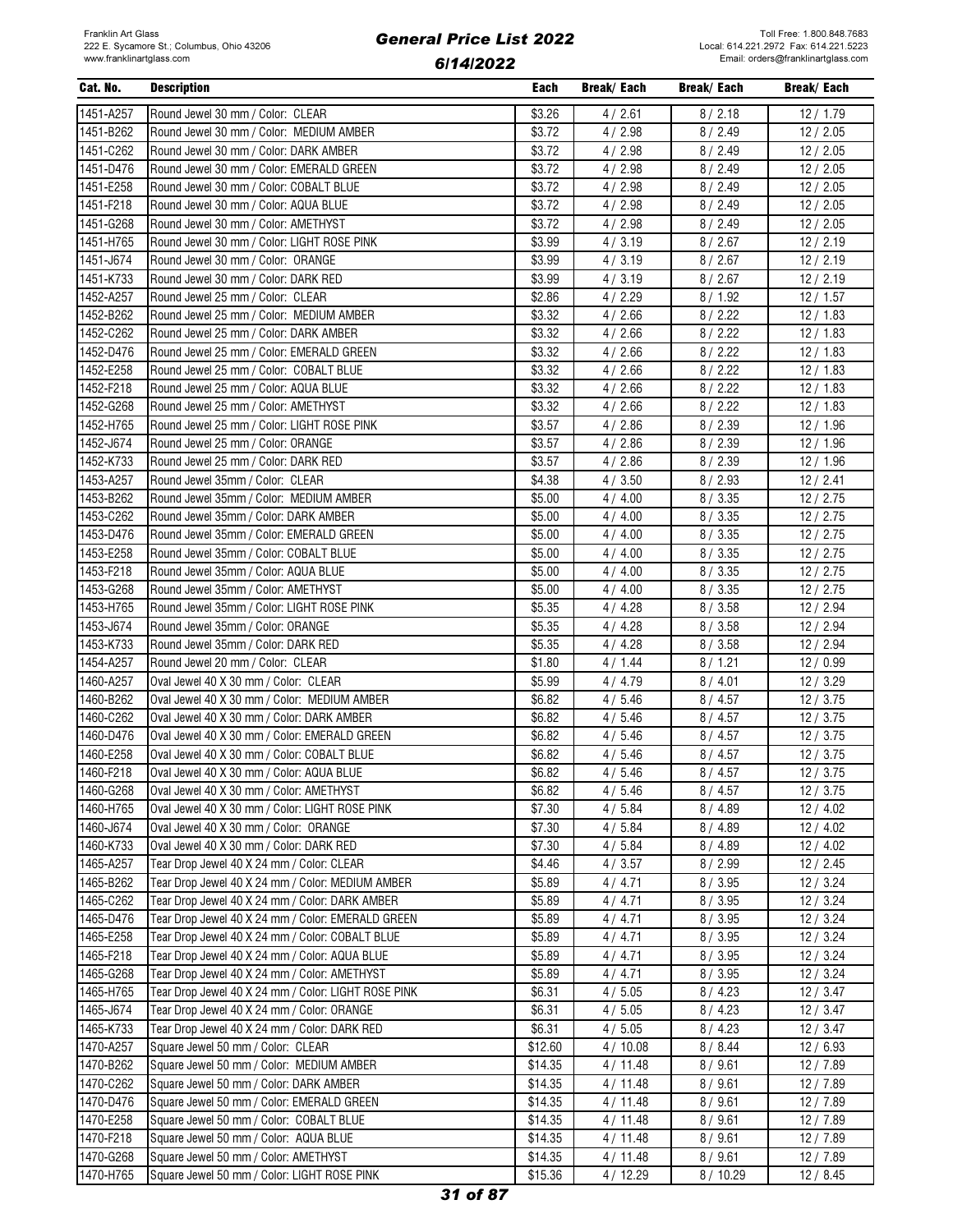| Cat. No.  | <b>Description</b>                                           | Each               | Break/ Each   | Break/ Each | Break/ Each |
|-----------|--------------------------------------------------------------|--------------------|---------------|-------------|-------------|
| 1470-J674 | Square Jewel 50 mm / Color: ORANGE                           | \$15.36            | 4 / 12.29     | 8/10.29     | 12/8.45     |
| 1470-K733 | Square Jewel 50 mm / Color: DARK RED                         | \$15.36            | 4/12.29       | 8/10.29     | 12/8.45     |
| 1471-A257 | Square Jewel 25 mm / Color: CLEAR                            | \$3.10             | 4/2.48        | 8/2.08      | 12/1.71     |
| 1471-B262 | Square Jewel 25 mm / Color: MEDIUM AMBER                     | \$3.54             | 4/2.83        | 8 / 2.37    | 12/1.95     |
| 1471-C262 | Square Jewel 25 mm / Color: DARK AMBER                       | \$3.54             | 4/2.83        | 8/2.37      | 12/1.95     |
| 1471-D476 | Square Jewel 25 mm / Color: EMERALD GREEN                    | \$3.54             | 4/2.83        | 8/2.37      | 12/1.95     |
|           |                                                              |                    |               |             |             |
| 1471-E258 | Square Jewel 25 mm / Color: COBALT BLUE                      | \$3.54             | 4/2.83        | 8/2.37      | 12/1.95     |
| 1471-F218 | Square Jewel 25 mm / Color: AQUA BLUE                        | \$3.54             | 4/2.83        | 8/2.37      | 12/1.95     |
| 1471-G268 | Square Jewel 25 mm / Color: AMETHYST                         | \$3.54             | 4/2.83        | 8/2.37      | 12/1.95     |
| 1471-H765 | Square Jewel 25 mm / Color: LIGHT ROSE PINK                  | \$3.79             | 4/3.03        | 8 / 2.54    | 12/2.08     |
| 1471-J674 | Square Jewel 25 mm / Color: ORANGE                           | \$3.79             | 4/3.03        | 8 / 2.54    | 12/2.08     |
| 1471-K733 | Square Jewel 25 mm / Color: DARK RED                         | \$3.79             | 4/3.03        | 8 / 2.54    | 12/2.08     |
| 1475-A257 | Rectangle Jewel 45 X 20 mm / Color: CLEAR                    | \$5.62             | 4/4.50        | 8/3.77      | 12/3.09     |
| 1475-B262 | Rectangle Jewel 45 X 20 mm / Color: MEDIUM AMBER             | \$6.40             | 4/5.12        | 8/4.29      | 12/3.52     |
| 1475-C262 | Rectangle Jewel 45 X 20 mm / Color: DARK AMBER               | \$6.40             | 4/5.12        | 8/4.29      | 12/3.52     |
| 1475-D476 | Rectangle Jewel 45 X 20 mm / Color: EMERALD GREEN            | \$6.40             | 4/5.12        | 8/4.29      | 12/3.52     |
| 1475-E258 | Rectangle Jewel 45 X 20 mm / Color: COBALT BLUE              | \$6.40             | 4/5.12        | 8/4.29      | 12/3.52     |
| 1475-F218 | Rectangle Jewel 45 X 20 mm / Color: AQUA BLUE                | \$6.40             | 4/5.12        | 8/4.29      | 12/3.52     |
| 1475-G268 | Rectangle Jewel 45 X 20 mm / Color: AMETHYST                 | \$6.40             | 4/5.12        | 8/4.29      | 12/3.52     |
| 1475-H765 | Rectangle Jewel 45 X 20 mm / Color: LIGHT ROSE PINK          | \$6.84             | 4/5.47        | 8/4.58      | 12/3.76     |
| 1475-J674 | Rectangle Jewel 45 X 20 mm / Color: ORANGE                   | \$6.84             | 4/5.47        | 8/4.58      | 12/3.76     |
| 1475-K733 | Rectangle Jewel 45 X 20 mm / Color: DARK RED                 | \$6.84             | 4/5.47        | 8/4.58      | 12/3.76     |
| 1476-A257 | Strip Jewel 82 X 9 mm / Color: CLEAR                         | \$7.64             | 4/6.11        | 8/5.12      | 12/4.20     |
| 1476-B262 | Strip Jewel 82 X 9 mm / Color: MEDIUM AMBER                  | \$8.70             | 4/6.96        | 8/5.83      | 12 / 4.79   |
| 1476-C262 | Strip Jewel 82 X 9 mm / Color: DARK AMBER                    | \$8.70             | 4/6.96        | 8/5.83      | 12 / 4.79   |
| 1476-D476 | Strip Jewel 82 X 9 mm / Color: EMERALD GREEN                 | \$8.70             | 4/6.96        | 8/5.83      | 12 / 4.79   |
| 1476-E258 | Strip Jewel 82 X 9 mm / Color: COBALT BLUE                   | \$8.70             | 4/6.96        | 8/5.83      | 12 / 4.79   |
| 1476-F218 | Strip Jewel 82 X 9 mm / Color: AQUA BLUE                     | \$8.70             | 4/6.96        | 8/5.83      | 12 / 4.79   |
| 1476-G268 | Strip Jewel 82 X 9 mm / Color: AMETHYST                      | \$8.70             | 4/6.96        | 8/5.83      | 12 / 4.79   |
| 1476-H765 | Strip Jewel 82 X 9 mm / Color: LIGHT ROSE PINK               | \$9.29             | 4/7.43        | 8/6.22      | 12/5.11     |
| 1476-J674 | Strip Jewel 82 X 9 mm / Color: ORANGE                        | \$9.29             | 4/7.43        | 8/6.22      | 12/5.11     |
| 1476-K733 | Strip Jewel 82 X 9 mm / Color: DARK RED                      |                    |               |             |             |
| 1500-BX50 |                                                              | \$9.29<br>\$190.00 | 4/7.43        | 8/6.22      | 12/5.11     |
| 1500-PC64 | Lead FU Hobby 3/32" Avril #U1 Restoration (138 pcs./50# box) |                    |               |             |             |
|           | Lead FU Hobby 3/32" Avril #U1 Restoration (138 pcs./50# box) | \$3.40             | 20 / 2.72     | 40 / 2.28   |             |
| 1501-BX50 | Lead RU Hobby 3/32" Avril #U1R (200 pcs./50# box)            | \$190.00           |               |             |             |
| 1501-PC64 | Lead RU Hobby 3/32" Avril #U1R (200 pcs./50# box)            | \$2.40             | 30/1.92       | 60 / 1.61   |             |
| 1503-BX50 | Lead FU 7/32" Av #31U Restoration(77) (89 pcs./50# box)      | \$190.00           |               | $\cdot$     |             |
| 1503-PC64 | Lead FU 7/32" Av #31U Restoration(77) (89 pcs./50# box)      | \$5.30             | 13/4.24       | 26 / 3.55   |             |
| 1503-2BX1 | Lead FU 7/32" Avril #Heavy U 3% SB (54 pcs./100# box)        | \$364.00           |               |             |             |
| 1503-2PC4 | Lead FU 7/32" Avril #Heavy U 3% SB (54 pcs./100# box)        | \$16.40            | 8/13.12       | 16 / 10.99  |             |
| 1504-BX50 | Lead RH 3/32" Avril #0 (160 pcs./50# box)                    | \$190.00           |               |             |             |
| 1504-PC64 | Lead RH 3/32" Avril #0 (160 pcs./50# box)                    | \$3.00             | 23 / 2.40     | 46 / 2.01   |             |
| 1505-BX50 | Lead RH 1/8" DHD $#21$ Restoration (114 pcs./50 $#$ box)     | \$331.00           | 2 BX / 264.80 |             |             |
| 1505-PC52 | Lead RH 1/8" DHD #21 Restoration (114 pcs./50# box)          | \$7.00             | 10/5.60       | 20/4.69     | 30 / 3.85   |
| 1506-BX10 | Lead RH 3/16" Avril #4 Restoration (160 pcs./100# box)       | \$364.00           |               |             |             |
| 1506-BX50 | Lead RH 3/16" Avril #4 Restoration (80 pcs./50# box)         | \$190.00           |               |             |             |
| 1506-PC64 | Lead RH 3/16" Avril #4 Restoration (80 pcs./50# box)         | \$5.80             | 12/4.64       | 24/3.89     |             |
| 1508-BX50 | Lead FH 1/4" Avril #22 Restoration (89 pcs./50# box)         | \$190.00           |               |             |             |
| 1508-PC64 | Lead FH 1/4" Avril #22 Restoration (89 pcs./50# box)         | \$5.30             | 13/4.24       | 26 / 3.55   |             |
| 1509-BX10 | Lead FH 3/8" DHD $\#2$ Restoration (124 pcs./100 $\#$ box)   | \$692.00           | 2 BX / 553.60 |             |             |
| 1509-BX50 | Lead FH 3/8" DHD $\#2$ Restoration (62 pcs./50 $\#$ box)     | \$331.00           | 2 BX / 264.80 |             |             |
| 1509-PC52 | ead FH 3/8" DHD #2 Restoration (62 pcs./50# box)             | \$13.40            | 6/10.72       | 12 / 8.98   | 20 / 7.37   |
| 1510-BX10 | Lead FH 1/2" DHD #67 Restoration (82 pcs./100# box)          | \$692.00           | 2 BX / 553.60 |             |             |
| 1510-BX50 | Lead FH 1/2" DHD $\#67$ Restoration (41 pcs./50 $\#$ box)    | \$331.00           | 2 BX / 264.80 |             |             |
| 1510-PC52 | Lead FH 1/2" DHD $\#67$ Restoration (41 pcs./50 $\#$ box)    | \$20.10            | 3/16.08       | 6/13.47     | 10 / 11.06  |
| 1511-BX10 | Lead FH 3/8" w/ 3/16" Heart Avril 11X (59 pcs./100# bx)      | \$364.00           |               |             |             |
| 1511-PC64 | ead FH 3/8" w/ 3/16" Heart Avril 11X (59 pcs./100# bx)       | \$15.10            | 9/12.08       | 18/10.12    |             |
| 1514-BX10 | Lead RH 5/16" w/ 3/16" Heart Avril 20 (73 pcs./100# bx)      | \$364.00           |               |             |             |
|           |                                                              |                    |               |             |             |
| 1514-PC64 | Lead RH 5/16" w/ 3/16" Heart Avril 20 (73 pcs./100# bx)      | \$12.20            | 10/9.76       | 20/8.17     |             |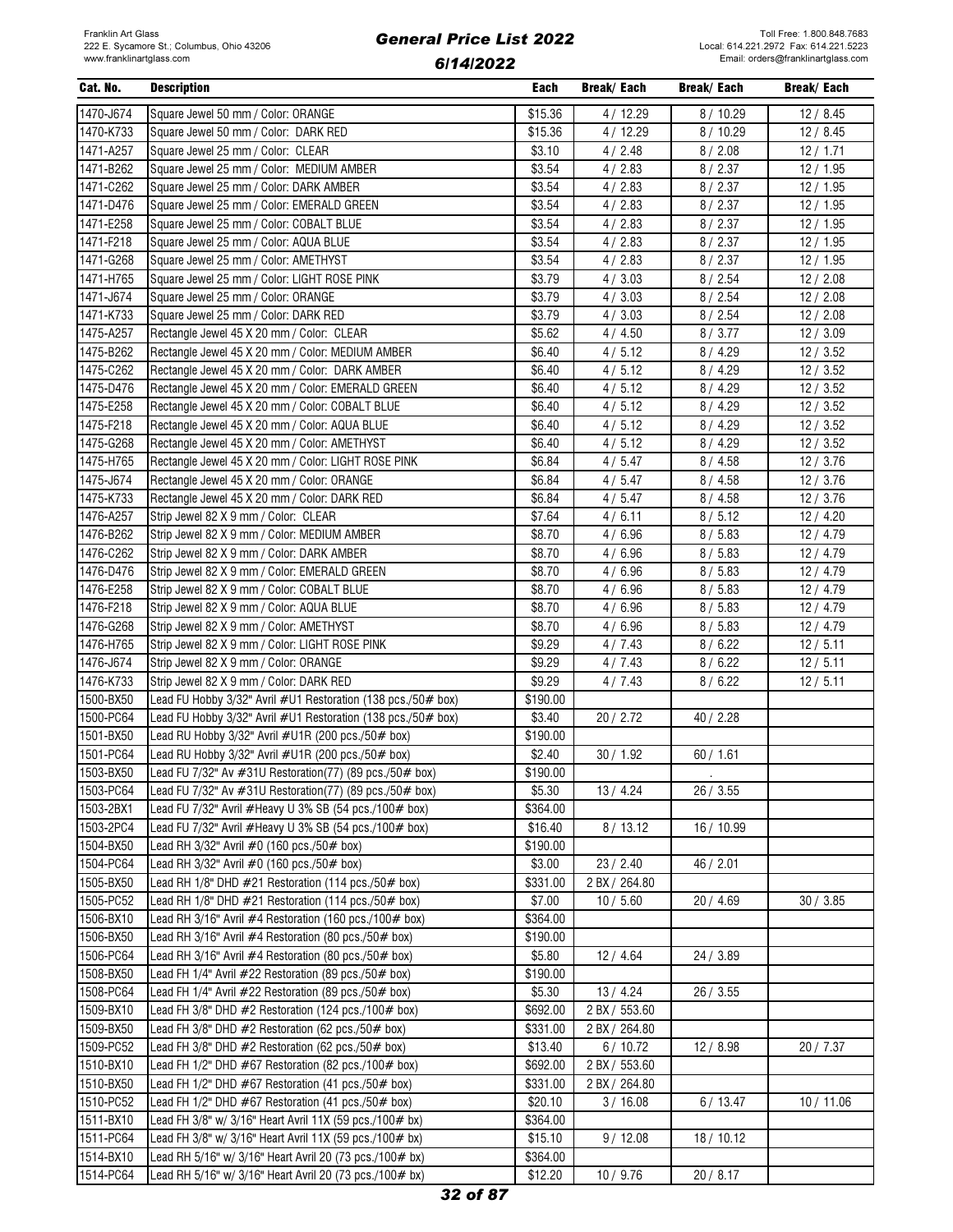| Cat. No.  | <b>Description</b>                                                       | Each     | Break/ Each  | Break/ Each | Break/ Each |
|-----------|--------------------------------------------------------------------------|----------|--------------|-------------|-------------|
| 1520-BX45 | Brass Capped Lead RH 3/16" 2 Side Cascade #RH5N (69 pcs./45#)            | \$303.00 |              |             |             |
| 1520-PC26 | Brass Capped Lead RH 3/16" 2 Side Cascade #RH5N (69 pcs./45#)            | \$8.10   | 18/6.48      | 36 / 5.43   |             |
| 1521-BX45 | Brass Capped Lead RH 1/4" 2 Side Cascade #RH6 (43 pcs./45#)              | \$303.00 |              |             |             |
| 1521-PC26 | Brass Capped Lead RH 1/4" 2 Side Cascade #RH6 (43 pcs./45#)              | \$12.90  | 11 / 10.32   | 22 / 8.64   |             |
| 1527-BX45 | Brass Capped Lead RH 7/32" 2 Side - CASCADE RH4 (49 pcs./45#)            | \$303.00 |              |             |             |
| 1527-PC26 | Brass Capped Lead RH 7/32" 2 Side - CASCADE RH4 (49 pcs./45#)            | \$11.40  | 13/9.12      | 26 / 7.64   |             |
| 1530-1027 | Horseshoe Nails - Aanraku (BAG OF TEN EACH)                              | \$2.29   | 3/1.83       | 6/1.53      |             |
| 1530-BX27 | Horseshoe Nails - Aanraku (box = 100)                                    | \$13.19  | 3/10.55      | 6/8.84      | 10/7.25     |
| 1531-BX45 | Zinc Cap Lead RH 3/16" Cascade (69 pcs/45#)                              | \$272.00 |              |             |             |
| 1531-PC26 | Zinc Cap Lead RH 3/16" Cascade                                           | \$7.20   | 18 / 5.76    | 36/4.82     |             |
| 1532-BX45 | Zinc Cap Lead RH 7/32" Cascade (49 pcs/45#)                              | \$272.00 |              |             |             |
| 1532-PC26 | Zinc Cap Lead RH 7/32" Cascade                                           | \$10.20  | 13/8.16      | 26/6.83     |             |
| 1535-BX22 | BOX Rebar Steel 3/8" X 72" (24 pcs/22#) CASCADE                          | \$153.00 |              |             |             |
| 1535-PC26 | Rebar Steel 3/8" X 72" (per piece) CASCADE                               | \$11.70  | 12/9.36      |             |             |
|           |                                                                          |          |              |             |             |
|           |                                                                          |          |              |             |             |
| 1536-BX22 | BOX Rebar Steel 1/2" X 72" (18 pcs/22#) CASCADE                          | \$153.00 |              |             |             |
| 1536-PC26 | Rebar Steel 1/2" X 72" (per piece) CASCADE                               | \$15.60  | 9/12.48      |             |             |
|           |                                                                          |          |              |             |             |
|           |                                                                          |          |              |             |             |
| 1537-BX22 | Rebar Zinc 5/16" (31 pcs./22 lb. Box)                                    | \$220.00 |              |             |             |
| 1537-PC26 | Rebar Zinc 5/16" (per piece)                                             | \$13.00  | 16/10.40     |             |             |
| 1538-BX22 | BOX Rebar Steel 1/4" X 72" (37 pcs/22#) CASCADE                          | \$170.00 |              |             |             |
| 1538-PC26 | Rebar Steel 1/4" X 72" (per piece) CASCADE                               | \$8.50   | 19/6.80      |             |             |
| 1540-0685 | <b>Stainless Steel Brush</b>                                             | \$2.69   | 3 / 2.15     | 6/1.80      | 9/1.48      |
| 1542-0605 | Bronzo Wool                                                              | \$7.89   | 3/6.31       | 6/5.29      | 9/4.34      |
| 1549-0685 | Small Cement Brush                                                       | \$4.95   | 3/3.96       | 6/3.32      | 9/2.72      |
| 1550-0685 | Large Cement Brush                                                       | \$11.95  | 2/9.56       | 4/8.01      | 6/6.57      |
| 1551-BX45 | Reinforced Lead RH 3/16" Cascade 5NR (39 pcs./45#)                       | \$273.00 |              |             |             |
| 1551-PC26 | Reinforced Lead RH 3/16" Cascade 5NR (39 pcs./45#)                       | \$12.90  | 10 / 10.32   | 20 / 8.64   |             |
| 1552-BX45 | Reinforced Lead RH 1/4" Cascade RH6R (37 pcs./45#)                       | \$273.00 |              |             |             |
| 1552-PC26 | Reinforced Lead RH 1/4" Cascade RH6R (37 pcs./45#)                       | \$13.50  | 10/10.80     | 20/9.05     |             |
| 1553-BX45 | Reinforced Lead FH 3/8" Cascade FH45R (24 pcs./45#)                      | \$273.00 |              |             |             |
| 1553-PC26 | Reinforced Lead FH 3/8" Cascade FH45R (24 pcs./45#)                      | \$20.90  | 6/16.72      | 12 / 14.00  |             |
| 1555-BX45 | Reinforced Lead RH 7/32" - Cascade RH10R (42 pcs./45#)                   | \$273.00 |              |             |             |
| 1555-PC26 | Reinforced Lead RH 7/32" - Cascade RH10R (42 pcs./45#)                   | \$12.00  | 11/9.60      | 22 / 8.04   |             |
|           |                                                                          |          |              |             |             |
| 1561-0064 | Solder 50/50 Avril REG \$34.50 - NOW:                                    | \$27.60  | 5/23.12      | 10 / 18.98  | 25 / 18.02  |
| 1561-BX64 | 25 LB BOX Solder 50/50 Avril REG \$474.50 - NOW:                         | \$450.50 | (\$18.02/LB) |             |             |
| 1563-0064 | Solder 60/40 Avril REG \$40.10 - NOW:                                    | \$32.08  | 5/26.87      | 10 / 22.06  | 25 / 20.99  |
| 1563-BX64 | 25 LB BOX Solder 60/40 Avril REG \$551.50 - NOW:                         | \$524.75 | (\$20.99/LB) |             |             |
| 1565-0064 | Solder 63/37 Avril REG \$41.80 - NOW:                                    | \$33.44  | 5/28.01      | 10 / 22.99  | 25 / 21.84  |
| 1565-BX64 | 25 LB BOX Solder 63/37 Avril REG \$574.75 - NOW:                         | \$546.00 | (\$21.84/LB) |             |             |
| 1566-THIN | Solder Ultimate THIN Canfield WAS \$28.45 - NOW:                         | \$21.30  | 10 / 17.04   | 25 / 14.27  |             |
| 1567-0099 | Solder Quick Set Canfield WAS \$23.65 - NOW:                             | \$18.40  | 10/14.72     | 25 / 12.33  |             |
| 1568-0099 | Solder Lead Free Pewter Finish Canfield WAS \$39.95 - NOW:               | \$32.60  | 10/26.08     | 25 / 21.84  |             |
| 1569-0199 | Solder Silvergleem Canfield (\$\$ per 1 lb) WAS \$89.00 - NOW:           | \$61.30  | 10 / 49.04   | 25 / 41.07  |             |
| 1569-1299 | Solder Silvergleem Canfield (\$\$ per 1/2 lb) WAS \$45.00 - NOW:         | \$34.60  | 10/27.68     | 25 / 23.18  |             |
|           |                                                                          |          |              |             |             |
| 1571-BX40 | 40 LB. BOX Lead FH 1/4" w/ 3/16" heart Casc. #FH50 / #2 Alloy (44 pcs./4 | \$239.00 |              |             |             |
| 1571-PC26 | Lead FH 1/4" w/ 3/16" heart Casc. #FH50 / #2 Alloy                       | \$10.40  | 13 / 8.32    | 26 / 6.97   |             |
| 1572-BX45 | Lead FH 3/8" Cascade #FH46 / #2 Alloy (47 pcs./45#)                      | \$267.00 |              |             |             |
| 1572-PC26 | Lead FH 3/8" Cascade #FH46 / #2 Alloy                                    | \$11.10  | 12/8.88      | 24 / 7.44   |             |
| 1572-WBX6 | Lead FH 3/8" w/ 3/16" heart Cascade #FH45 / #2 Alloy (35 pcs./45#)       | \$267.00 |              |             |             |
| 1572-WPC6 | Lead FH 3/8" w/ 3/16" heart Cascade #FH45 / #2 Alloy                     | \$14.90  | 9/11.92      | 18 / 9.98   |             |
| 1572-XWBX | Lead FH 3/8" w/ 1/4" heart Cascade #FH44/ #2 Alloy (34 pcs./45#)         | \$267.00 |              |             |             |
| 1572-XWPC | Lead FH 3/8" w/ 1/4" heart Cascade #FH44 / #2 Alloy                      | \$15.30  | 9/12.24      | 18 / 10.25  |             |
| 1573-BX40 | 40 LB. BOX Lead FH 1/2" Cascade #FH26 / #2 Alloy (36 pcs./40#)           | \$239.00 |              |             |             |

1573-PC26 Lead FH 1/2" Cascade #FH26 / #2 Alloy \$12.80 11 / 10.24 22 / 8.58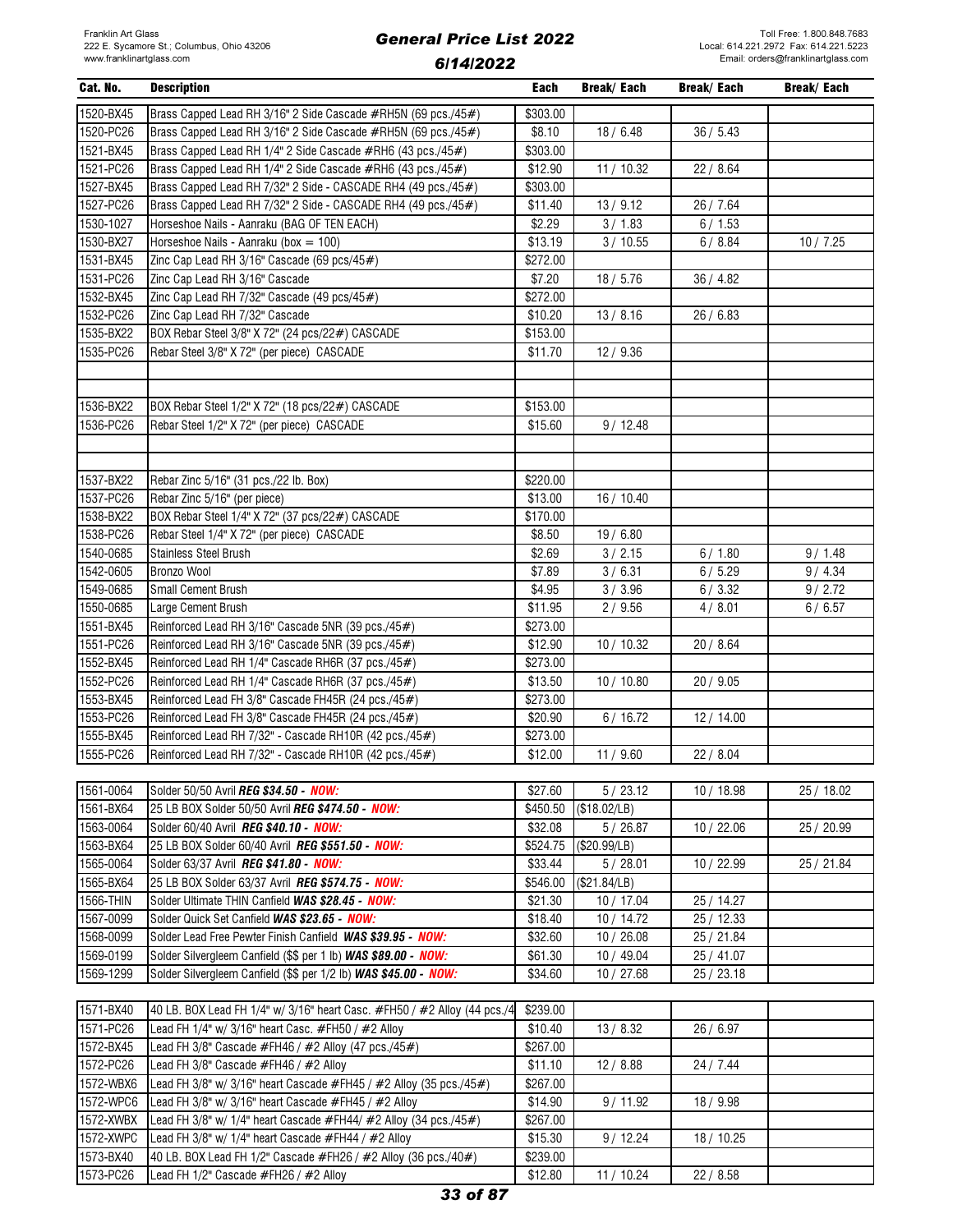| Cat. No.     | <b>Description</b>                                                         | Each     | Break/ Each | Break/ Each | Break/ Each |
|--------------|----------------------------------------------------------------------------|----------|-------------|-------------|-------------|
| 1574-BX45    | Lead FH 3/4" Cascade #FH12 / #2 Alloy (26 pcs./45#)                        | \$267.00 |             |             |             |
| 1574-PC26    | Lead FH 3/4" Cascade #FH12 / #2 Alloy                                      | \$20.00  | 7/16.00     | 14 / 13.40  |             |
| 1574-WBX6    | Lead FH 3/4" w/ 15/64" heart Cascade #FH21 / #2 Alloy (20 pcs./45#)        | \$267.00 |             |             |             |
| 1574-WPC6    | Lead FH 3/4" w/ 15/64" heart Cascade #FH21 / #2 Alloy                      | \$26.00  | 5/20.80     | 10 / 17.42  |             |
| 1575-BX40    | 40 LB. BOX Lead RH 1/8" (.125") Casc.# RH3 / #2 Alloy (104 pcs./40#)       | \$239.00 |             |             |             |
| 1575-PC26    | Lead RH 1/8" (.125") Casc. # RH3 / #2 Alloy                                | \$4.50   | 30 / 3.60   | 60 / 3.02   |             |
| 1575-SP15    | 15 lb Spool Lead RH 1/8" (.125") Casc. # RH3 / #2 Alloy (234 ft)           | \$101.00 |             |             |             |
| 1576-BX40    | 40 LB. BOX Lead RH 7/32" Cascade #RH4 / #2 Alloy (64 pcs./40#)             | \$239.00 |             |             |             |
| 1576-PC26    | Lead RH 7/32" Cascade #RH4 / #2 Alloy                                      | \$7.30   | 18 / 5.84   | 36 / 4.89   |             |
| 1576-SP15    | 15 lb Spool Lead RH 7/32" Cascade #RH4 / #2 Alloy (144 ft)                 | \$101.00 |             |             |             |
| 1576-SBX6    | Lead RH 7/32" Cascade #RH4 / SOFT (72 pcs./45#)                            | \$267.00 |             |             |             |
| 1577-BX40    | 40 LB. BOX Lead RH 3/16" w/ 3/16" heart Casc. RH5 / #2 All. (49pcs./40#)   | \$239.00 |             |             |             |
| 1577-PC26    | Lead RH 3/16" w/ 3/16" heart Casc. RH5 / #2 Alloy                          | \$9.50   | 14/7.60     | 28 / 6.37   |             |
| 1577-SBX6    | Lead RH 3/16" w/ 3/16" heart Casc. RH5 / SOFT (55 pcs./45#)                | \$267.00 |             |             |             |
| 1578-BX45    | Lead RH 3/16" Cascade #RH5N / #2 Alloy (60 pcs./45#)                       | \$267.00 |             |             |             |
| 1578-PC26    | Lead RH 3/16" Cascade #RH5N / #2 Alloy                                     | \$8.80   | 15/7.04     | 30 / 5.90   |             |
| 1579-BX45    |                                                                            | \$267.00 |             |             |             |
|              | Lead RH 1/4" Cascade #RH6 / #2 Alloy (61 pcs./45#)                         |          |             |             |             |
| 1579-PC26    | Lead RH 1/4" Cascade #RH6 / #2 Alloy                                       | \$8.60   | 16/6.88     | 32 / 5.76   |             |
| 1579-SP15    | 15 lb Spool Lead RH 1/4" Cascade #RH6 / #2 Alloy (122 ft)                  | \$101.00 |             |             |             |
| 1580-BX40    | 40 LB. BOX Lead RH 1/4" w/ 3/16" heart Casc. RH7 / #2 All. (48 pcs./40#)   | \$239.00 |             |             |             |
| 1580-PC26    | Lead RH 1/4" w/ 3/16" heart Casc. RH7 / #2 Alloy                           | \$9.70   | 14 / 7.76   | 28 / 6.50   |             |
| 1580-WBX6    | Lead RH 1/4" w/ 13/64" heart Casc. RH7W / #2 All. (57 pcs./45#)            | \$267.00 |             |             |             |
| 1580-WPC6    | Lead RH 1/4" w/ 13/64" heart Casc. RH7W / #2 Alloy                         | \$9.20   | 15/7.36     | 30/6.16     |             |
| 1581-BX45    | Lead RH 5/32" Cascade #RH8 / #2 Alloy (94 pcs./45#)                        | \$267.00 |             |             |             |
| 1581-PC26    | Lead RH 5/32" Cascade #RH8 / #2 Alloy                                      | \$5.60   | 24 / 4.48   | 48 / 3.75   |             |
| 1581-SP15    | 15 lb Spool Lead RH 5/32" Cascade #RH8 / #2 Alloy (188 ft)                 | \$101.00 |             |             |             |
| 1582-BX40    | 40 LB. BOX Lead RH 7/32" w/ 3/16" heart Casc. RH10 / #2 All. (46 pcs./40#) | \$239.00 |             |             |             |
| 1582-PC26    | Lead RH 7/32" w/ 3/16" heart Casc. RH10 / #2 Alloy                         | \$10.00  | 13/8.00     | 26 / 6.70   |             |
| 1582-SP15    | 15 lb Spool Lead RH 7/32" w/ 3/16" heart Casc. RH10 / #2 All. (104 ft)     | \$101.00 |             |             |             |
| 1582-SBX6    | Lead RH 7/32" w/ 3/16" heart Casc. RH10 / SOFT (52 pcs./45#)               | \$267.00 |             |             |             |
| 1583-BX40    | 40 LB. BOX Lead FU 1/4" Cascade #SU55 / #2 Alloy (52 pcs./40#)             | \$239.00 |             |             |             |
| 1583-PC26    | Lead FU 1/4" Cascade #SU55 / #2 Alloy                                      | \$9.00   | 15/7.20     | 30/6.03     |             |
| 1584-BX40    | 40 LB. BOX Lead RU 3/16" Cascade #RU70 / #2 Alloy (65 pcs./40#)            | \$245.00 |             |             |             |
| 1584-PC26    | Lead RU 3/16" Cascade #RU70 / #2 Alloy                                     | \$7.40   | 19 / 5.92   | 38/4.96     |             |
| 1584-SP15    | 15 lb Spool Lead RU 3/16" Cascade #RU70 / #2 Alloy (146 ft)                | \$101.00 |             |             |             |
| 1585-BX45    | Lead RU 3/16" Cascade #RU80 / #2 Alloy (65 pcs./45#)                       | \$273.00 |             |             |             |
| 1585-PC26    | Lead RU 3/16" Cascade #RU80 / #2 Alloy                                     | \$8.30   | 17/6.64     | 34 / 5.56   |             |
| 1585-SP15    | 15 lb Spool Lead RU 3/16" Cascade #RU80 / #2 Alloy (130 ft)                | \$101.00 |             |             |             |
| 1585-SBX6-40 | 40 LB. BOX Lead RU 3/16" Cascade #RU80 / SOFT (58 pcs./40#)                | \$245.00 |             |             |             |
| 1586-BX45    | Lead RU 1/8" Cascade #RU90 / #2 Alloy (106 pcs./45#)                       | \$273.00 |             |             |             |
| 1586-PC26    | Lead RU 1/8" Cascade #RU90 / #2 Alloy                                      | \$5.10   | 27 / 4.08   | 54 / 3.42   |             |
| 1586-SP15    | 15 lb Spool Lead RU 1/8" Cascade #RU90 / #2 Alloy (212 ft)                 | \$101.00 |             |             |             |
| 1587-BX45    | Lead RU 3/32" (.100") Casc. #RU 92 / #2 All. (99 pcs./45#)                 | \$273.00 |             |             |             |
| 1587-PC26    | Lead RU 3/32" (.100") Casc. #RU 92 / #2 Alloy                              | \$5.50   | 25/4.40     | 50/3.69     |             |
| 1588-BX45    | Lead RU 9/64" (.140") Casc. #RU93 / #2 All. (85pcs./45#)                   | \$273.00 |             |             |             |
| 1588-PC26    | Lead RU 9/64" (.140") Casc. #RU93 / #2 Alloy                               | \$6.40   | 22/5.12     | 44 / 4.29   |             |
| 1589-BX40    | 40 LB. BOX Lead RU 5/64" (.080") Casc. #RU100 / #2 All. (144 pcs./40#)     | \$245.00 |             |             |             |
| 1589-PC26    | Lead RU 5/64" (.080") Casc. #RU100 / #2 Alloy                              | \$3.40   | 41 / 2.72   | 82 / 2.28   |             |
| 1589-SP15    | 15 lb Spool Lead RU 5/64" (.080") Casc. #RU100 / #2 All. (324 ft)          | \$101.00 |             |             |             |
| 1589-SBX6-40 | 40 LB. BOX Lead RU 5/64" (.080") Casc. #RU100 / SOFT (144 pcs./40#)        | \$245.00 |             |             |             |
| 1590-BX40    | 40 LB. BOX Lead Y Border 1/4" Cascade #TU500 / #2 Alloy (20 pcs./40#)      | \$239.00 |             |             |             |
| 1590-PC26    | Lead Y Border 1/4" Cascade #TU500 / #2 Alloy                               | \$23.60  | 6/18.88     | 12/15.81    |             |
| 1591-BX45    | Lead RH 5/16" w/ 3/16" heart Casc. #RH36 / #2 Alloy (41 pcs./45#)          | \$267.00 |             |             |             |
| 1591-PC26    | Lead RH 5/16" w/ 3/16" heart Casc. #RH36 / #2 Alloy                        | \$12.80  | 11 / 10.24  | 22 / 8.58   |             |
| 1593-BX45    | Lead FH 3/16" w/ 3/16" heart Casc. #FH60 / #2 Alloy (95 pcs./45#)          | \$267.00 |             |             |             |
| 1593-PC26    | Lead FH 3/16" w/ 3/16" heart Casc. #FH60 / #2 Alloy                        | \$5.60   | 24/4.48     | 48 / 3.75   |             |
| 1594-BX45    | Lead FH 9/32" Cascade #FH48 / #2 Alloy (62 pcs./45#)                       | \$267.00 |             |             |             |
| 1594-PC26    | Lead FH 9/32" Cascade #FH48 / #2 Alloy                                     | \$8.40   | 16/6.72     | 32 / 5.63   |             |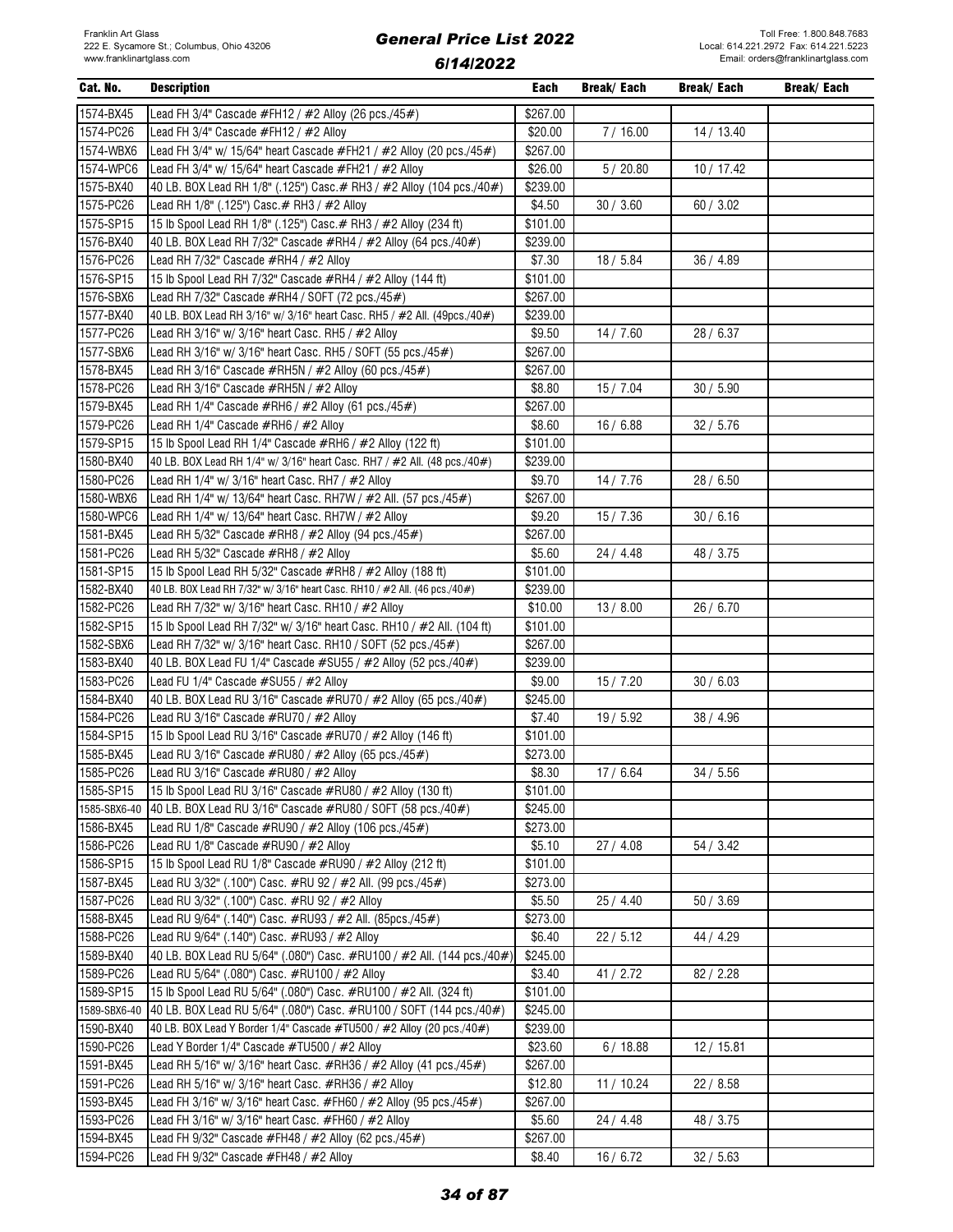| Cat. No.  | <b>Description</b>                                                                           | Each     | Break/ Each | Break/ Each | Break/ Each |
|-----------|----------------------------------------------------------------------------------------------|----------|-------------|-------------|-------------|
| 1595-BX45 | Lead RH 3/8" w/ 3/16" heart Cascade #RH37 / #2 Alloy (32 pcs./45#)                           | \$267.00 |             |             |             |
| 1595-PC26 | Lead RH 3/8" w/ 3/16" heart Cascade #RH37 / #2 Alloy                                         | \$16.30  | 8/13.04     | 16 / 10.92  |             |
| 1596-BX45 | Lead RH 3/16" w/ 11/64 heart & low profile Cascade $\#RH12$ / $\#2$ Alloy (56 pcs./45 $\#$ ) | \$267.00 |             |             |             |
| 1596-PC26 | Lead RH 3/16" w/ 11/64 heart & low profile Cascade #RH12 / #2 Alloy                          | \$9.30   | 14/7.44     | 28/6.23     |             |
| 1597-BX45 | Lead RU 5/64" Cascade RU98R Decorative Edge Lead (116 pcs./45#)                              | \$273.00 |             |             |             |
| 1597-PC26 | Lead RU 5/64" Cascade RU98R Decorative Edge Lead                                             | \$4.70   | 29 / 3.76   | 58/3.15     |             |
| 1598-BX45 | Lead FH 1" Cascade #FH27R / #2 Alloy (23 pcs./45#)                                           | \$267.00 |             |             |             |
| 1598-PC26 | Lead FH 1" Cascade #FH27R / #2 Alloy (23 pcs./45#)                                           | \$22.60  | 6/18.08     | 12/15.14    |             |
| 1599-BX45 | Lead FH 5/8" Cascade #FH62 / #2 Alloy (28 pcs./45#)                                          | \$267.00 |             |             |             |
| 1599-PC26 | Lead FH 5/8" Cascade #FH62 / #2 Allov                                                        | \$18.60  | 7/14.88     | 14 / 12.46  |             |
| 1600-BX45 | Lead Y Border 5/8" Cascade #SY600 / #2 Alloy (21 pcs./45#)                                   | \$267.00 |             |             |             |
| 1600-PC26 | Lead Y Border 5/8" Cascade #SY600 / #2 Alloy                                                 | \$24.80  | 6/19.84     | 12 / 16.62  |             |
| 1601-SBX6 | Lead Square U 5/64" Cascade #SU56 SOFT (170 pcs./45#)                                        | \$267.00 |             |             |             |
| 1601-SPC6 | Lead Square U 5/64" Cascade #SU56 SOFT                                                       | \$3.20   | 43 / 2.56   | 86/2.14     |             |
| 1602-BX45 | Lead Colonial H 7/32" Cascade #CH221 / #2 Alloy (48 pcs./45#)                                | \$267.00 |             |             |             |
| 1602-PC26 | Lead Colonial H 7/32" Cascade #CH221 / #2 Alloy                                              | \$10.90  | 12/8.72     | 24/7.30     |             |

| 1609-BF12 | Box Feet by TopTools                                          | \$2.49  | 6/1.99    | 12/1.67   |           |
|-----------|---------------------------------------------------------------|---------|-----------|-----------|-----------|
| 1610-0069 | Brass Ball Solid 1/2" Box Foot                                | \$1.10  | 12/0.88   | 24 / 0.74 | 48 / 0.61 |
|           |                                                               |         |           |           |           |
| 1612-0069 | Mounting Screw for Box Feet (#'s 1610 and 1611)               | \$0.16  | 12/0.13   | 24/0.11   | 48 / 0.09 |
| 1613-1400 | Nickel Jump Ring 1/4" (approx 125 per bag, approx 1/2 oz)     | \$4.99  | 3 / 3.99  | 6/3.34    | 9/2.74    |
| 1613-1532 | Nickel Jump Ring 15/32" (50 per bag, approx 1/2 oz)           | \$4.75  | 3 / 3.80  | 6/3.18    | 9/2.61    |
| 1613-3400 | Nickel Jump Ring 3/4" (25 per bag, approx 1 oz)               | \$8.40  | 3/6.72    | 6/5.63    | 9/4.62    |
| 1617-0716 | Butt Hinge 7/16" DISCONTINUED - LIMITED STOCK                 | \$0.56  | 4/0.45    | 8/0.38    | 12/0.31   |
| 1617-1442 | Brass Hinge 1/4" NEW                                          | \$0.46  | 4/0.37    | 8/0.31    | 12/0.25   |
| 1618-5842 | Butt Hinge 5/8"                                               | \$0.59  | 4/0.47    | 8/0.40    | 12/0.32   |
| 1618-3852 | Brass Hinge 3/8" NEW                                          | \$0.56  | 4/0.45    | 8/0.38    | 12/0.31   |
| 1619B-069 | Corner Feet Brass                                             | \$1.95  | 8/1.56    | 12 / 1.31 | 24 / 1.07 |
| 1619S-069 | <b>Corner Feet Steel</b>                                      | \$0.85  | 8/0.68    | 12/0.57   | 24 / 0.47 |
| 1620-0069 | Tube Hinge Brass 1/16"                                        | \$1.49  | 8/1.19    | 12/1.00   | 24 / 0.82 |
| 1621-0069 | Tube Hinge Brass 3/32"                                        | \$1.49  | 8/1.19    | 12/1.00   | 24 / 0.82 |
| 1622-0069 | Tube Hinge - Pair - Brass 1/16" & 3/32"                       | \$2.59  | 8/2.07    | 12/1.74   | 24 / 1.42 |
| 1625-EF8P | Ellie Fusible Inserts (pkg of 8 pair)                         | \$23.50 | 2/18.80   | 4/15.75   |           |
| 1625-MEFH | MINI Ellie Fusible Inserts (pkg of 8 pair)                    | \$17.30 | 2/13.84   | 4/11.59   |           |
| 1626-FF8P | Finley Fusible Inserts (pkg of 8 pair)                        | \$23.50 | 2/18.80   | 4/15.75   |           |
| 1627-1085 | Handy Hangers (pack of 12)                                    | \$17.45 | 3/13.96   | 6/11.69   | 9/9.60    |
| 1628-1085 | Handy Hangers (pack of 50)                                    | \$46.95 | 4/37.56   |           |           |
| 1629-1127 | <b>Hanging Line</b>                                           | \$2.95  | 3 / 2.36  | 6/1.98    | 9/1.62    |
| 1629-2127 | <b>Crimp Connectors</b>                                       | \$2.95  | 3 / 2.36  | 6/1.98    | 9/1.62    |
| 1630-1091 | Wire 1/4 pound spool 16 gauge Tinned                          | \$7.25  | 5/5.80    | 10/4.86   |           |
| 1631-1091 | Wire 1/4 pound spool 18 gauge Tinned                          | \$7.25  | 5/5.80    | 10/4.86   |           |
| 1632-1091 | Wire 1/4 pound spool 20 gauge Tinned                          | \$7.25  | 5/5.80    | 10/4.86   |           |
| 1633-1091 | Wire 1/4 pound spool 12 gauge Tinned                          | \$7.25  | 5/5.80    | 10/4.86   |           |
| 1635-1091 | Wire 1 pound spool 16 gauge Tinned                            | \$24.95 | 2/19.96   |           |           |
| 1636-1091 | Wire 1 pound spool 18 gauge Tinned                            | \$24.95 | 2/19.96   |           |           |
| 1637-1091 | Wire 1 pound spool 20 gauge Tinned                            | \$24.95 | 2/19.96   |           |           |
| 1638-1091 | Wire 1 pound spool 12 gauge Tinned                            | \$24.95 | 2/19.96   |           |           |
| 1640-B102 | 10' Length: Chain Medium Jack 18 Gauge (3/8") - Brass Plated  | \$16.60 | 3/13.28   |           |           |
| 1640-B502 | 50' Hank: Chain Medium Jack 18 Gauge (3/8") - Brass Plated    | \$53.90 |           | 2/36.11   |           |
| 1640-BL10 | 10' Length: Chain Medium Jack 18 Gauge (3/8") - Black         | \$20.30 | 3/16.24   |           |           |
| 1640-BL50 | 50' Hank: Chain Medium Jack 18 Gauge (3/8") - Black           | \$65.80 |           | 2/44.09   |           |
| 1640-C102 | 10' Length: Chain Medium Jack 18 Gauge (3/8") - Copper Plated | \$25.30 | 3 / 20.24 |           |           |
| 1640-C502 | 50' Hank: Chain Medium Jack 18 Gauge (3/8") - Copper Plated   | \$82.30 |           | 2/55.14   |           |
| 1640-N102 | 10' Length: Chain Medium Jack 18 Gauge (3/8") - Nickel Plated | \$24.00 | 3/19.20   |           |           |
| 1640-N502 | 50' Hank: Chain Medium Jack 18 Gauge (3/8") - Nickel Plated   | \$77.90 |           | 2/52.19   |           |
| 1641-B102 | 10' Length: Chain Large Jack 16 Gauge (1/2") - Brass Plated   | \$20.30 | 3/16.24   |           |           |
| 1641-B502 | 50' Hank: Chain Large Jack 16 Gauge (1/2") - Brass Plated     | \$65.80 |           | 2/44.09   |           |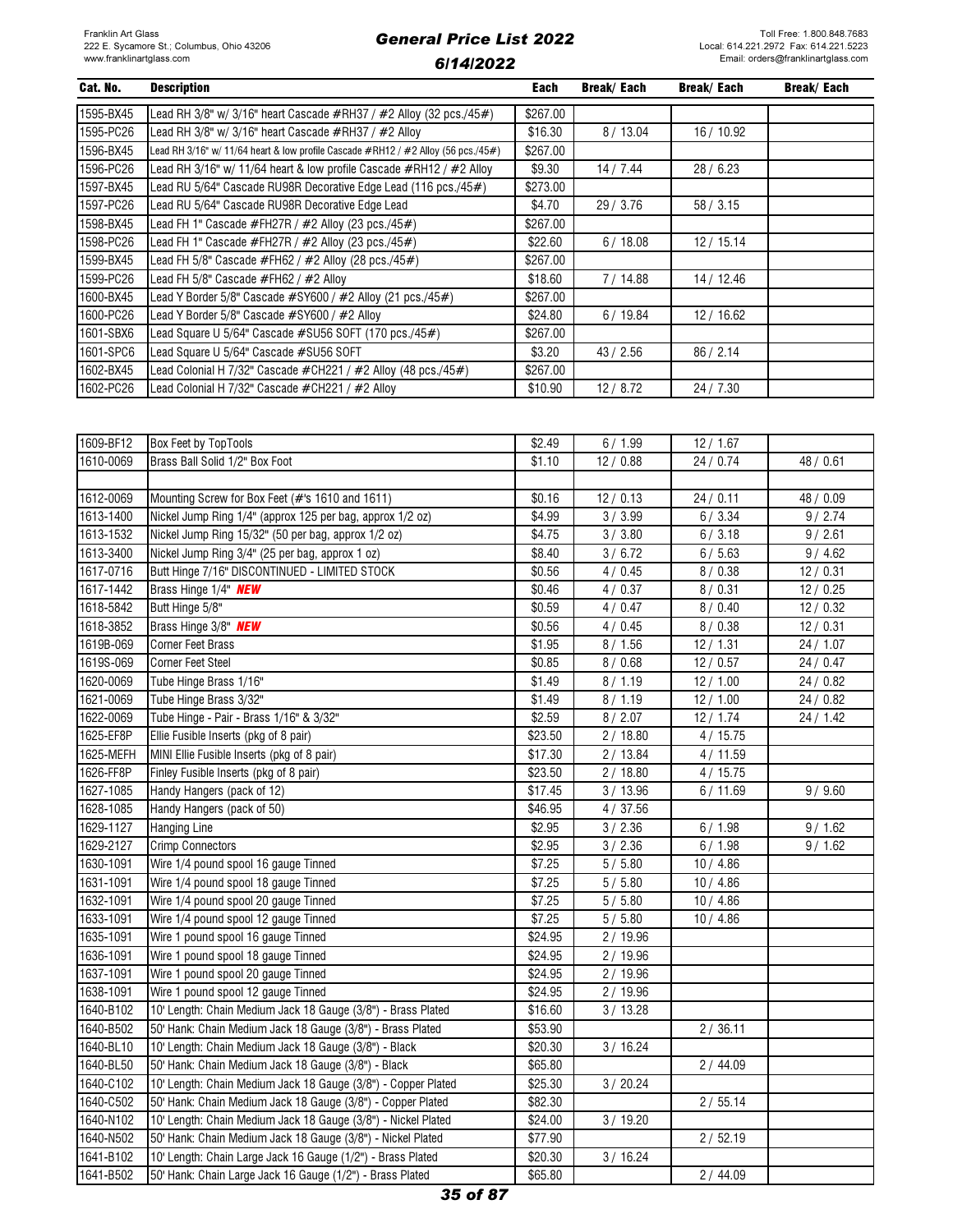| Cat. No.  | <b>Description</b>                                           | Each     | Break/ Each | Break/ Each | <b>Break/Each</b> |
|-----------|--------------------------------------------------------------|----------|-------------|-------------|-------------------|
| 1641-BL10 | 10' Length: Chain Large Jack 16 Gauge (1/2") - Black         | \$20.30  | 3/16.24     |             |                   |
| 1641-BL50 | 50' Hank: Chain Large Jack 16 Gauge (1/2") - Black           | \$65.80  |             | 2/44.09     |                   |
| 1641-C102 | 10' Length: Chain Large Jack 16 Gauge (1/2") - Copper Plated | \$25.30  | 3 / 20.24   |             |                   |
| 1641-C502 | 50' Hank: Chain Large Jack 16 Gauge (1/2") - Copper Plated   | \$82.30  |             | 2/55.14     |                   |
| 1641-N102 | 10' Length: Chain Large Jack 16 Gauge (1/2") - Nickel Plated | \$18.00  | 3/14.40     |             |                   |
| 1641-N502 | 50' Hank: Chain Large Jack 16 Gauge (1/2") - Nickel Plated   | \$58.20  |             | 2 / 38.99   |                   |
| 1644-B102 | 10' Length: Chain Small Jewelry Box - Brass Plated           | \$31.95  | 3 / 25.56   |             |                   |
| 1644-B502 | 50' Hank: Chain Small Jewelry Box - Brass Plated             | \$95.60  |             | 2/64.05     |                   |
| 1644-C102 | 10' Length: Chain Small Jewelry Box - Copper Plated          | \$27.00  | 3/21.60     |             |                   |
| 1644-C502 | 50' Hank: Chain Small Jewelry Box - Copper Plated            | \$81.00  |             | 2/54.27     |                   |
| 1644-N102 | 10' Length: Chain Small Jewelry Box - Nickel Plated          | \$28.35  | 3/22.68     |             |                   |
| 1644-N502 | 50' Hank: Chain Small Jewelry Box - Nickel Plated            | \$85.00  |             | 2/56.95     |                   |
| 1646-B102 | 10' Length: Chain 1/4" Ladder - Brass Plated                 | \$45.99  | 3 / 36.79   |             |                   |
| 1646-B502 | 50' Hank: Chain 1/4" Ladder - Brass Plated                   | \$152.95 | 3 / 122.36  |             |                   |
| 1646-BL10 | 10' Length: Chain 1/4" Ladder - Black                        | \$45.99  | 3/36.79     |             |                   |
| 1646-BL50 | 50' Hank: Chain 1/4" Ladder - Black                          | \$152.95 | 3/122.36    |             |                   |
| 1646-N102 | 10' Length: Chain 1/4" Ladder - Nickel Plated                | \$49.99  | 3/39.99     |             |                   |
| 1646-N502 | 50' Hank: Chain 1/4" Ladder - Nickel Plated                  | \$168.45 | 3/134.76    |             |                   |
| 1649-0145 | Copper Foil 5/32" 1 mil Venture                              | \$8.09   | 4/6.47      | 12/5.42     |                   |
| 1650-0145 | Copper Foil 3/16" 1 mil Venture                              | \$9.49   | 4/7.59      | 12/6.36     |                   |
| 1651-0145 | Copper Foil 7/32" 1 mil Venture                              | \$10.79  | 4/8.63      | 12/7.23     |                   |
| 1652-0145 | Copper Foil 1/4" 1 mil Venture                               | \$12.29  | 4/9.83      | 12/8.23     |                   |
| 1653-0145 | Copper Foil 3/8" 1 mil Venture                               | \$17.69  | 3/14.15     | 9/11.85     |                   |
| 1654-0145 | Copper Foil 3/16" 1.5 mil Venture                            | \$11.69  | 4/9.35      | 12/7.83     |                   |
| 1655-0145 | Copper Foil 7/32" 1.5 mil Venture                            | \$13.39  | 4/10.71     | 12/8.97     |                   |
| 1656-0145 | Copper Foil 1/4" 1.5 mil Venture                             | \$15.29  | 4/12.23     | 12 / 10.24  |                   |
| 1657-0145 | Copper Foil 3/8" 1.5 mil Venture                             | \$22.30  | 3/17.84     | 9/14.94     |                   |
| 1658-0145 | Copper Foil 3/8" 3 mil Venture                               | \$22.89  | 3/18.31     | 6/15.34     | 9/12.59           |
| 1660-0145 | Copper Foil 5/16" 1 mil Venture                              | \$15.29  | 3/12.23     | 9/10.24     |                   |
| 1661-0145 | Copper Foil 1/2" 1 mil Venture                               | \$23.69  | 3/18.95     | 9/15.87     |                   |
| 1662-0145 | Black Back Foil 3/16" Venture                                | \$14.19  | 4/11.35     | 12/9.51     |                   |
| 1663-0145 | Black Back Foil 7/32" Venture                                | \$16.49  | 4/13.19     | 12 / 11.05  |                   |
| 1664-0145 | Black Back Foil 1/4" Venture                                 | \$18.29  | 4/14.63     | 12 / 12.25  |                   |
| 1665-BB45 | Wave Foil Black Back Venture                                 | \$22.79  | 3/18.23     | 9/15.27     |                   |
| 1665-BR45 | Wave Foil Brass Venture                                      | \$17.99  | 3/14.39     | 6/12.05     | 9/9.89            |
|           |                                                              |          |             |             |                   |
| 1665-SB45 | Wave Foil Silver Back Venture                                | \$23.39  | 3/18.71     | 9/15.67     |                   |
| 1665-SL45 | Wave Foil Silvered (18 yards) Venture                        | \$30.65  | 3 / 24.52   | 6/20.54     | 9/16.86           |
|           |                                                              |          |             |             |                   |
|           |                                                              |          |             |             |                   |
|           |                                                              |          |             |             |                   |
| 1670-0145 | Foil Sheet 12 X 12 Venture                                   | \$10.60  | 3 / 8.48    | 9/7.10      |                   |
| 1673-0145 | Silvered Foil (both sides) 3/16" Venture                     | \$21.75  | 4/17.40     | 8/14.57     | 12 / 11.96        |
|           |                                                              |          |             |             |                   |
|           |                                                              |          |             |             |                   |
| 1676-0145 | Silver Back Foil 3/16" Venture                               | \$14.09  | 4/11.27     | 12 / 9.44   |                   |
| 1677-0145 | Silver Back Foil 7/32" Venture                               | \$16.39  | 4/13.11     | 12 / 10.98  |                   |
| 1678-0145 | Silver Back Foil 1/4" Venture                                | \$18.69  | 4 / 14.95   | 12 / 12.52  |                   |
| 1679-0145 | Mosaic Mount (20" X 10 ft.)                                  | \$34.99  | 3 / 27.99   | 6/23.44     | 9/19.24           |
| 1682-0127 | <b>Foil Dispenser</b>                                        | \$15.95  | 3/12.76     | 6/10.69     | 9/8.77            |
| 1683-1197 | <b>Table Foiler</b>                                          | \$64.95  | 2/51.96     |             |                   |
| 1683-MC97 | MagicCutter - Companion Tool for Table Foiler                | \$13.99  | 3/11.19     | 6/9.37      | 9/7.69            |
| 1684-1197 | <b>Grinder Cookie</b>                                        | \$11.50  | 3 / 9.20    | 6/7.71      | 9/6.33            |
| 1685-0426 | Rebar Strip Copper 25' Roll                                  | \$7.95   | 4/6.36      | 8/5.33      |                   |
| 1686-0426 | Rebar Strip Copper 100' Roll                                 | \$26.95  | 4/21.56     | 8/18.06     |                   |
| 1687-0426 | Rebar Strip Brass 25' Roll                                   | \$7.95   | 4/6.36      | 8/5.33      |                   |
| 1688-0426 | Rebar Strip Brass 100' Roll                                  | \$26.95  | 4/21.56     | 8/18.06     |                   |
| 1691-0145 | Felt Sheet 12 X 12 Venture                                   | \$5.69   | 3 / 4.55    | 6/3.81      | 9/3.13            |
| 1692-0145 | Tape Double Face Mounting Venture                            | \$6.59   | 3 / 5.27    | 6/4.42      | 9/3.62            |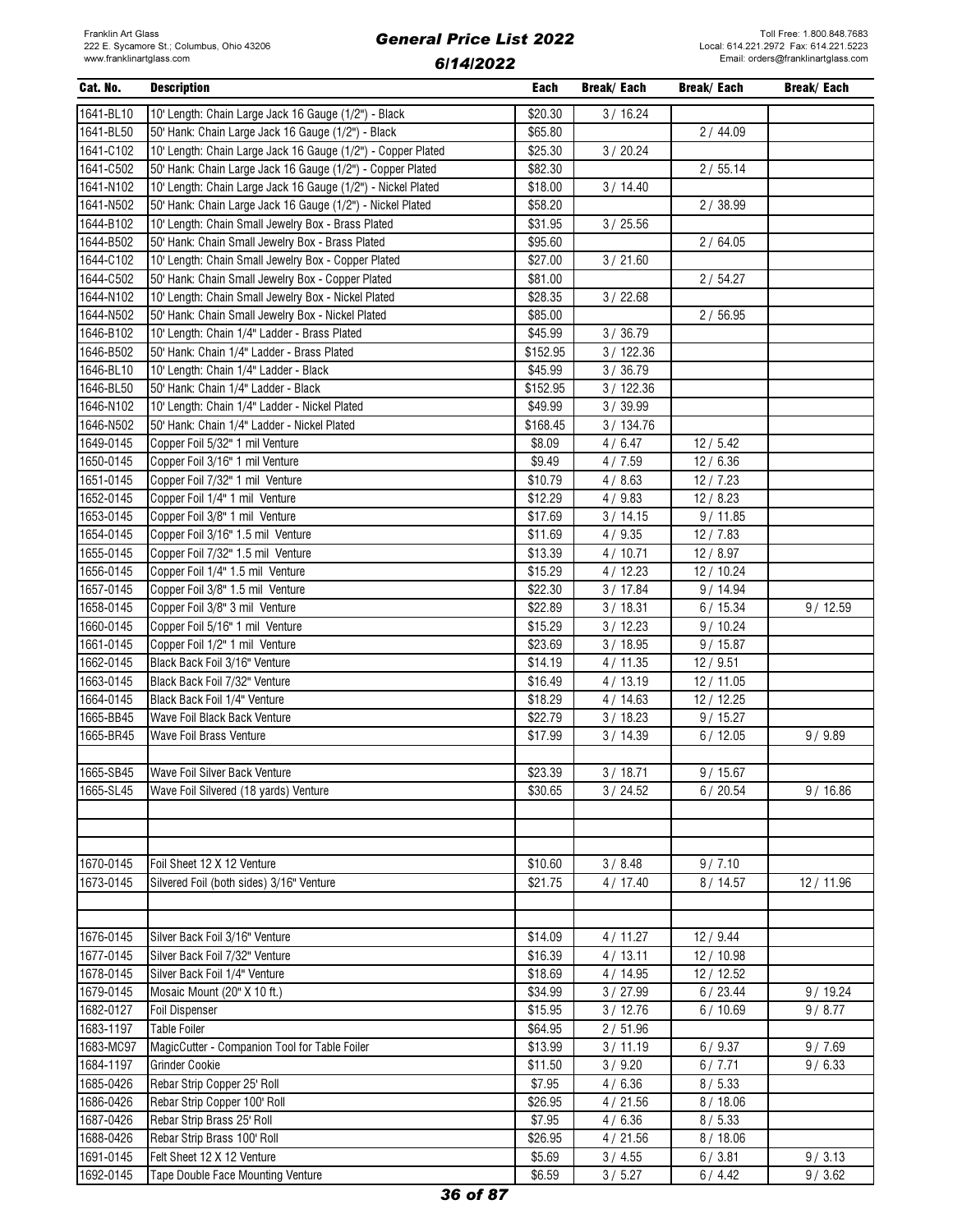| Cat. No.  | <b>Description</b>                                      | Each                | Break/ Each | Break/ Each | Break/ Each |
|-----------|---------------------------------------------------------|---------------------|-------------|-------------|-------------|
| 1704-0069 | Hand Foiler - 1/4" Glastar                              | \$18.00             | 3/14.40     |             |             |
| 1705-0069 | Crimper Glastar                                         | \$15.95             | 3/12.76     | 6/10.69     |             |
| 1707-020Z | Weldbond 2 oz bottle                                    | \$3.79              | 6/3.03      |             |             |
| 1708-B054 | Weldbond 5.4 oz BOTTLE                                  | \$5.98              | 6/4.78      |             |             |
| 1709-B142 | Weldbond 14.2 oz BOTTLE                                 | \$9.29              | 6/7.43      |             |             |
| 1711-1109 | Flux Classic 100 Gel 4 oz.                              | \$8.79              | 3 / 7.03    | 6/5.89      | 10/4.83     |
| 1712-1109 | Flux Classic 100 Gel 8 oz.                              | $\overline{$}13.95$ | 3/11.16     | 6/9.35      | 10/7.67     |
| 1713-1109 | Flux Classic 100 Gel GALLON LIMITED INVENTORY           | \$107.95            | 2/86.36     | 4/72.33     |             |
| 1715-1109 | NeutraCLEAN Defluxer & Cleaner 8 oz. Classic            | \$8.95              | 3/7.16      | 6/6.00      | 9/4.92      |
| 1716-1109 | NeutraCLEAN Defluxer & Cleaner Gallon Classic           | \$46.95             | 2/37.56     | 3 / 31.46   | 4/25.82     |
| 1731-0656 | Patina Green 16 oz. Jax                                 | \$21.49             | 3/17.19     | 6/14.40     |             |
| 1731-20Z  | Patina Green 2 oz. Jax                                  | \$9.49              | 3 / 7.59    | 6/6.36      |             |
| 1732-0656 | Patina Brown 16 oz. Jax                                 | \$21.49             | 3/17.19     | 6/14.40     |             |
| 1732-20Z  | Patina Brown 2 oz. Jax                                  | \$9.49              | 3 / 7.59    | 6/6.36      |             |
| 1732-G656 | Patina Brown Gallon Jax PICK UP ONLY - NO UPS           | \$71.95             | 2/57.56     | 3/48.21     |             |
| 1733-0656 | Patina Pewter Black 16 oz. Jax                          | \$21.49             | 3/17.19     | 6/14.40     |             |
| 1733-20Z  | Patina Pewter Black 2 oz. Jax                           | \$9.49              | 3 / 7.59    | 6/6.36      |             |
| 1733-G656 | Patina Pewter Black Gallon Jax PICK UP ONLY - NO UPS    | \$71.95             | 2/57.56     | 3/48.21     |             |
| 1734-0656 | Patina Copper 16 oz. Jax                                | \$21.49             | 3/17.19     | 6/14.40     |             |
| 1734-20Z  | Patina Copper 2 oz. Jax                                 | \$9.49              | 3/7.59      | 6/6.36      |             |
| 1735-0656 | Blackener Iron, Steel & Nickel 16 oz. Jax               | \$21.49             | 3/17.19     | 6/14.40     |             |
| 1735-20Z  | Blackener Iron, Steel & Nickel 2 oz. Jax                | \$9.49              | 3/7.59      | 6/6.36      |             |
| 1741-0332 | Flux & Patina Remover 8 oz. CJ's                        | \$6.99              | 3 / 5.59    |             |             |
| 1742-0332 | Flux & Patina Remover 16 oz. CJ's                       | \$9.00              | 3/7.20      |             |             |
| 1743-0332 | Flux & Patina Remover Gallon CJ's                       | \$52.00             | 2 / 41.60   |             |             |
| 1744-0832 | CJ's 8oz. Glass Cutter Oil                              | \$6.00              | 6/4.80      | 12/4.02     |             |
| 1750-0031 | Flux Oleic Acid for Lead Only 2 oz.                     | \$2.95              | 3 / 2.36    | 6/1.98      | 9/1.62      |
| 1751-0031 | Flux Oleic Acid for Lead Only 16 oz.                    | \$6.39              | 3/5.11      | 6/4.28      | 9/3.51      |
| 1752-0031 | Flux Oleic Acid for Lead Only Gallon                    | \$34.50             | 2/27.60     | 3/23.12     | 4/18.98     |
| 1753-0116 | Flux Rubyfluid 2 oz.                                    | \$6.80              | 3 / 5.44    | 6/4.56      | 12/3.74     |
| 1754-0116 | Flux Rubyfluid 16 oz.                                   | \$14.95             | 3/11.96     | 6/10.02     | 12/8.22     |
| 1755-0116 | Flux Rubyfluid 32 oz.                                   | 322.95              | 3/18.36     | 6/15.38     | 12 / 12.62  |
| 1756-0116 | Flux Rubyfluid Gallon                                   | \$53.80             | 2/43.04     | 3/36.05     | 4/29.59     |
| 1757-0116 | Flux Rubyfluid Paste 2 oz.                              | \$7.95              | 3/6.36      | 6/5.33      | 12/4.37     |
| 1758-0116 | Flux Rubyfluid Paste 8 oz.                              | \$17.95             | 3/14.36     | 6/12.03     | 12/9.87     |
| 1760-0116 | Ruby Glass Cutting Oil 4 oz.                            | \$9.60              | 3 / 7.68    | 6/6.43      |             |
| 1765-0106 | Patina Super Brite 8 oz. Novacan                        | \$7.99              | 3/6.39      | 6/5.35      | 9/4.39      |
| 1766-G106 | Patina Super Brite ONE Gallon Novacan                   | \$72.95             | 2/58.36     | 4 / 48.88   |             |
| 1766-2G06 | Patina Super Brite TWO Gallon Novacan                   | \$111.95            | 2/89.56     | 4/75.01     |             |
| 1774-0106 | Patina Black Magic FOR SOLDER & LEAD 8 oz. Novacan      | \$9.19              | 3/7.35      | 6/6.16      | 9/5.05      |
| 1775-G106 | Patina Black Magic FOR SOLDER & LEAD ONE Gallon Novacan | \$89.95             | 2/71.96     | 4/60.27     |             |
| 1775-2G06 | Patina Black Magic FOR SOLDER & LEAD TWO Gallon Novacan | \$144.95            | 2/115.96    | 4/97.12     |             |
| 1777-0106 | Patina Black Magic FOR ZINC 8 oz. Novacan               | \$6.99              | 3/5.59      | 6/4.68      | 9/3.84      |
| 1778-G106 | Patina Black Magic FOR ZINC ONE Gallon Novacan          | \$62.95             | 2/50.36     | 4/42.18     |             |
| 1778-2G06 | Patina Black Magic FOR ZINC TWO Gallon Novacan          | \$116.95            | 2/93.56     | 4/78.36     |             |
| 1780-0391 | Flux Brush Small (each)                                 | \$0.40              | 12/0.32     | 24 / 0.27   | 36 / 0.22   |
| 1780-BX91 | Flux Brush Small (per box of 144)                       | \$29.95             | 2/23.96     | 3/20.07     |             |
| 1781-0099 | Flux Blu-Glass 8 oz. Canfield                           | \$10.15             | 3/8.12      | 6/6.80      | 9/5.58      |
| 1781-1099 | Solder-Magic Action Tin 8 oz. Canfield                  | \$17.39             | 3/13.91     | 6/11.65     |             |
| 1785-1200 | Allen's Sal Ammoniac Block, 8 oz. (1/2 lb.)             | \$10.70             | 3/8.56      | 6/7.17      |             |
| 1785-1400 | Allen's Sal Ammoniac Block, 4 oz. (1/4 lb.)             | \$8.60              | 3/6.88      | 6/5.76      |             |
| 1786-0165 | Whiting Powder 1 lb.                                    | \$1.95              | 12 / 1.56   |             |             |
| 1786-BG50 | Whiting Power 50# Bag                                   | \$49.95             | 2 / 39.96   |             |             |
| 1787-G720 | Kwik-Clean Flux & Patina Cleaner - Gallon               | \$67.00             | 2/53.60     | 4 / 44.89   |             |
| 1787-P701 | Kwik-Clean Flux & Patina Cleaner - (16 oz. - Pint)      | \$15.00             | 4/12.00     | 8/10.05     |             |
| 1788-0106 | Coolant 8 oz. Novacan                                   | \$8.19              | 3/6.55      | 6/5.49      | 9/4.50      |
| 1789-0106 | Cutting Oil 8 oz. Novacan                               | \$12.99             | 3/10.39     | 6/8.70      | 9/7.14      |
| 1790-0106 | Old Master's Soldering Flux 8 oz Novacan                | \$10.49             | 3 / 8.39    | 6/7.03      | 9/5.77      |
| 1796-0043 | Clarity Stainded Glass Finishing Compound 12 oz.        | \$24.95             | 3/19.96     | 12/16.72    |             |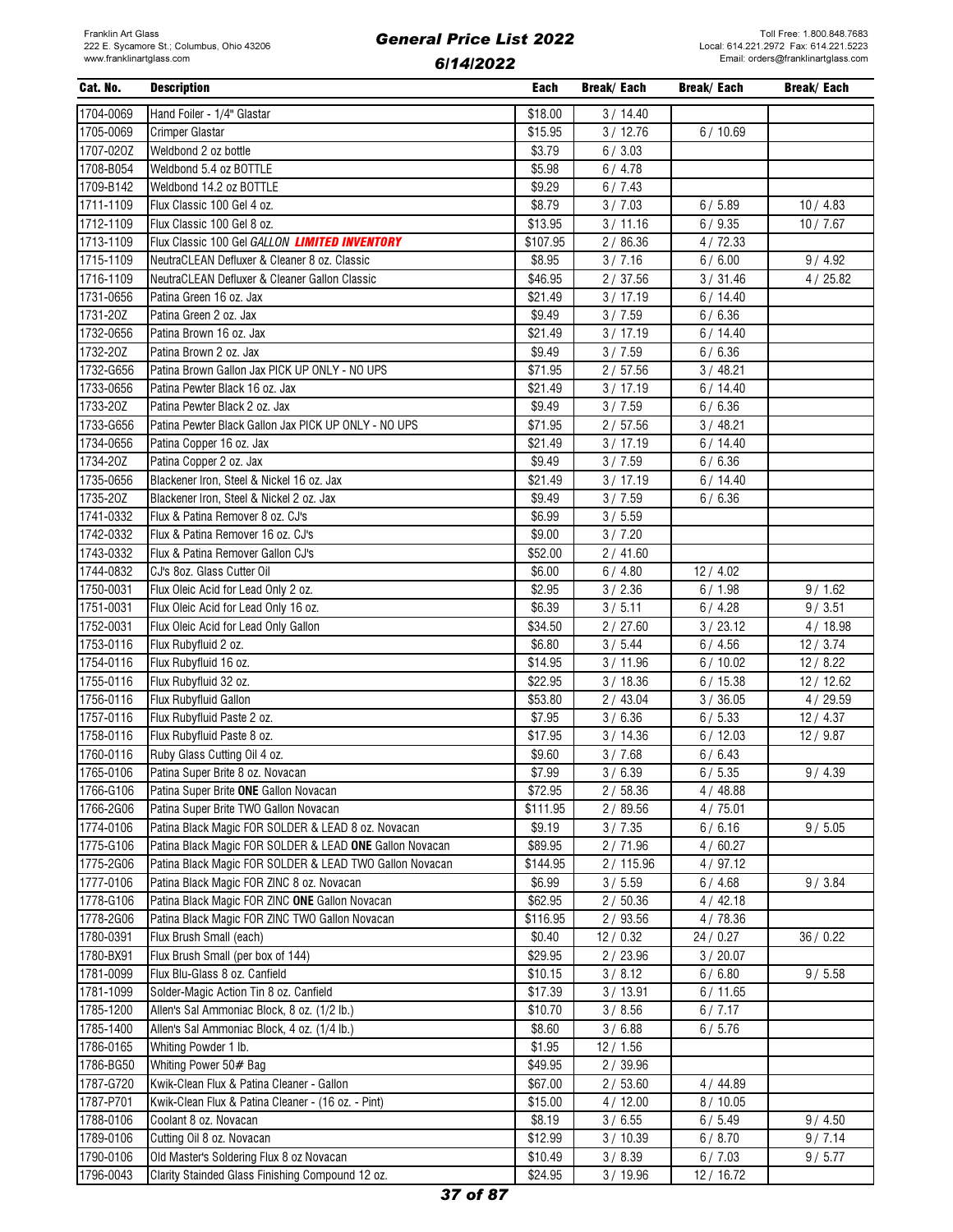| Cat. No.   | <b>Description</b>                                                        | Each     | Break/ Each | Break/ Each | Break/ Each |
|------------|---------------------------------------------------------------------------|----------|-------------|-------------|-------------|
| 1797-0043  | Clarity Stainded Glass Finishing Compound Gallon                          | \$86.40  | 2/69.12     |             |             |
| 1798-0035  | Spray Adhesive 13 oz. Sprayway                                            | \$21.50  | 3 / 17.20   | 6/14.41     |             |
| 1801-0035  | Mirror Edge Sealant 10.5 oz. Sprayway                                     | \$22.95  | 3/18.36     | 6/15.38     | 9/12.62     |
| 1803-0035  | Glass Cleaner 19 oz. Sprayway                                             | \$10.95  | 3 / 8.76    | 6/7.34      |             |
| 1804-0080  | 8 oz. Craft Spray Can MO-RE Spray 'n Fuse Mold Release - ORMD             | \$36.95  | 4/29.56     | 8/24.76     |             |
| 1804-0120  |                                                                           | \$48.95  |             |             |             |
|            | 12 oz. Studio Spray Can MO-RE Spray 'n Fuse Mold Release - ORMD           |          | 4/39.16     | 8/32.80     |             |
| 1805-1550  | Slide Hi-Temp 1800 Mold Release and Lubricant <b>NEW</b>                  | \$20.95  | 3/16.76     | 6/14.04     |             |
| 1806-0123  | ZYP Boron Nitride Mold Release 13 oz ORMD <b>NEW</b> LIST: \$64.95        | \$52.95  |             |             |             |
| 1806-NONA  | ZYP Boron Nitride Mold Release -12 oz PUMP SPRAY   WATER BASED            | \$25.00  |             |             |             |
| 1824-0083  | KemXert Ultraviolet Glue 35 cc (1 oz.)                                    | \$46.95  | 3 / 37.56   | 6/31.46     | 9/25.82     |
| 1825-0083  | KemXert Ultraviolet Lamp (battery operated)                               | \$57.00  |             |             |             |
| 1825-RB83  | Replacement Bulb for 1825                                                 | \$25.00  | 3/20.00     | 6/16.75     | 9/13.75     |
| 1850-0071  | Vase Cap 1-5/8" 4 Sided                                                   | \$3.90   | 2/3.12      | 4/2.61      | 6/2.15      |
| 1855-V071  | Vase Cap 2-3/4" 4 Sided Vented                                            | \$7.85   | 2/6.28      | 4/5.26      |             |
| 1859-V071  | Vase Cap - Vented - Make Your Own                                         | \$8.25   | 2/6.60      | 4/5.53      | 6/4.54      |
| 1860-0071  | Vase Cap 6 Sided                                                          | \$6.95   | 2/5.56      | 4/4.66      |             |
| 1860-V071  | Vase Cap 6 Sided Vented                                                   | \$6.95   | 2/5.56      | 4/4.66      |             |
| 1861-0071  | Vase Cap 8 Sided                                                          | \$4.10   | 2/3.28      | 4/2.75      |             |
| 1861-V071  | Vase Cap 8 Sided Vented                                                   | \$4.60   | 2/3.68      | 4/3.08      |             |
| 1862-0071  | Vase Cap 10 Sided                                                         | \$4.10   | 2/3.28      | 4/2.75      |             |
| 1862-V071  | Vase Cap 10 Sided Vented                                                  | \$6.95   | 2/5.56      | 4/4.66      |             |
| 1863-0071  | Vase Cap 12 Sided                                                         | \$6.45   | 2/5.16      | 4/4.32      |             |
| 1863-V071  | Vase Cap 12 Sided Vented                                                  | \$6.95   | 2/5.56      | 4/4.66      |             |
| 1901-1278  | Gel Bit 3/4" (19.1mm) Standard (100/120 Grit, Green)                      | \$14.80  | 2/11.84     | 4/9.92      | 6/8.14      |
| 1902-1278  | Gel Bit 3/4" (19.1mm) Rapid (80/100 Grit, Orange)                         | \$14.80  | 2/11.84     | 4/9.92      | 6/8.14      |
| 1903-1278  | Gel Bit 3/4" (19.1mm) Fine (200/230 Grit, Yellow)                         | \$14.80  | 2/11.84     | 4/9.92      | 6/8.14      |
| 1904-1278  | Gel Bit 3/4" (19.1mm) Extra Fine (600 Grit, Blue)                         | \$14.80  | 2/11.84     | 4/9.92      | 6/8.14      |
| 1905-1278  | Gel Bit 1" (25.4mm) Standard (100/120 Grit, Green)                        | \$17.60  | 2/14.08     | 4/11.79     | 6/9.68      |
|            |                                                                           |          |             |             |             |
| 1906-1278  | Gel Bit 1" (25.4mm) Rapid (80/100 Grit, Orange)                           | \$17.60  | 2/14.08     | 4/11.79     | 6/9.68      |
| 1907-1278  | Gel Bit 1" (25.4mm) Fine (200/230 Grit, Yellow)                           | \$17.60  | 2/14.08     | 4/11.79     | 6/9.68      |
| 1908-1278  | Gel Bit 1" (25.4mm) Extra Fine (600 Grit, Blue)                           | \$17.60  | 2/14.08     | 4/11.79     | 6/9.68      |
| 1913-1278  | THE GRINDER by Techniglass SUGGESTED RETAIL: \$389  <br><b>OUR PRICE:</b> | \$359.00 |             |             |             |
| 1914-AFSTG | Aqua Flow System for The Grinder                                          | \$17.00  | 2/13.60     | 4/11.39     | 6/9.35      |
| 1915-GMBK  | MINI G® Bit System                                                        | \$43.00  | 2/34.40     | 4/28.81     | 6/23.65     |
| 1916-GS01  | 1" Everwear Bit Guard for The Grinder                                     | \$27.95  | 2/22.36     | 4/18.73     | 6/15.37     |
| 1917-GS34  | 3/4" Everwear Bit Guard for The Grinder                                   | \$27.95  | 2/22.36     | 4/18.73     | 6/15.37     |
| 1918-G1FS  | The Face Shield 1 (clear eye shield insert for the Grinder 1)             | \$14.95  | 4/11.96     |             |             |
| 1919-G1LK  | The Lumishield 1 (illuminated eye shield for the Grinder 1)               | \$56.95  | 4/45.56     |             |             |
| 1920-1SET  | The SET for The Grinder 1                                                 | \$36.95  |             |             |             |
| 1921-1278  | THE GRINDER 2 by Techniglass                                              | \$225.00 |             |             |             |
| 1922-G2FS  | The Face Shield 2 (clear eye shield insert for the Grinder 2)             | \$12.95  | 4/10.36     |             |             |
| 1923-G2LK  | The Lumishield 2 (illuminated eye shield for the Grinder 2)               | \$46.95  | 4/37.56     |             |             |
| 1924-G2SG  | The Guard 2 (splash curtain for the Grinder 2)                            | \$24.95  | 4/19.96     |             |             |
| 1925-GSKM  | Elevated Work Surface (Mini G Kit)                                        | \$20.95  | 4/16.76     |             |             |
| 1926-2SET  | The Set for The Grinder 2                                                 | \$34.95  |             |             |             |
| 1931-0131  | Papyros Kiln Shelf Paper, 20-1/2" x 20-1/2" SHEET                         | \$4.60   | 25 / 3.68   | 50/3.08     | 100 / 2.53  |
| 1932-0131  | Papyros Kiln Shelf Paper, 41" x 33 ft long STUDIO ROLL                    | \$156.00 | 2/124.80    | 3/104.52    |             |
| 1933-0131  | Papyros Kiln Shelf Paper, 20-1/2" x 82 ft long CRAFT ROLL                 | \$191.00 | 2/152.80    | 3/127.97    |             |
| 1934-0131  | Papyros Kiln Shelf Paper, 41" x 250 ft long COMMERCIAL ROLL               | \$658.00 |             |             |             |
| 1935-1278  | 13" Round Papyros Kiln Shelf Paper                                        | \$3.49   | 4/2.79      | 8/2.23      |             |
| 1939-0123  | 1/8" Semi-Soft Fiber Paper   20"x24" sheet                                | \$23.75  | 6/19.00     | 12 / 15.91  | 24 / 13.06  |
| 1940-0050  | No Days Glass Fusing Adhesive, 50 pack 1" Squares                         | \$9.29   | 2/7.43      | 4/6.22      | 6/5.11      |
| 1943P-025  | 25' Spool 3/16" Pewter No Days Glaze                                      | \$10.29  | 2/8.23      | 4/6.89      | 6/5.66      |
|            |                                                                           |          |             |             |             |
| 1951-02CD  | Patterns on CD, "Pure Fantasy" (CD-2)                                     | \$34.95  | 2 / 27.96   | 3/23.42     | 4 / 19.22   |
| 1951-04CD  | Patterns on CD, "Oceans & Islands" (CD-4)                                 | \$34.95  | 2 / 27.96   | 3 / 23.42   | 4 / 19.22   |
| 1951-09CD  | Patterns on CD, "Screen Gems" (CD-9)                                      | \$34.95  | 2 / 27.96   | 3/23.42     | 4 / 19.22   |
| 1951-11CD  | Patterns on CD, "Bullwinkle & Friends"™ (CD-11)                           | \$34.95  | 2 / 27.96   | 3 / 23.42   | 4/19.22     |
| 1951-13CD  | Patterns on CD, "Mirror Image" (CD-13)                                    | \$34.95  | 2 / 27.96   | 3 / 23.42   | 4/19.22     |
| 1951-15CD  | Patterns on CD, "From Russia, With Love" (CD-15)                          | \$34.95  | 2 / 27.96   | 3 / 23.42   | 4/19.22     |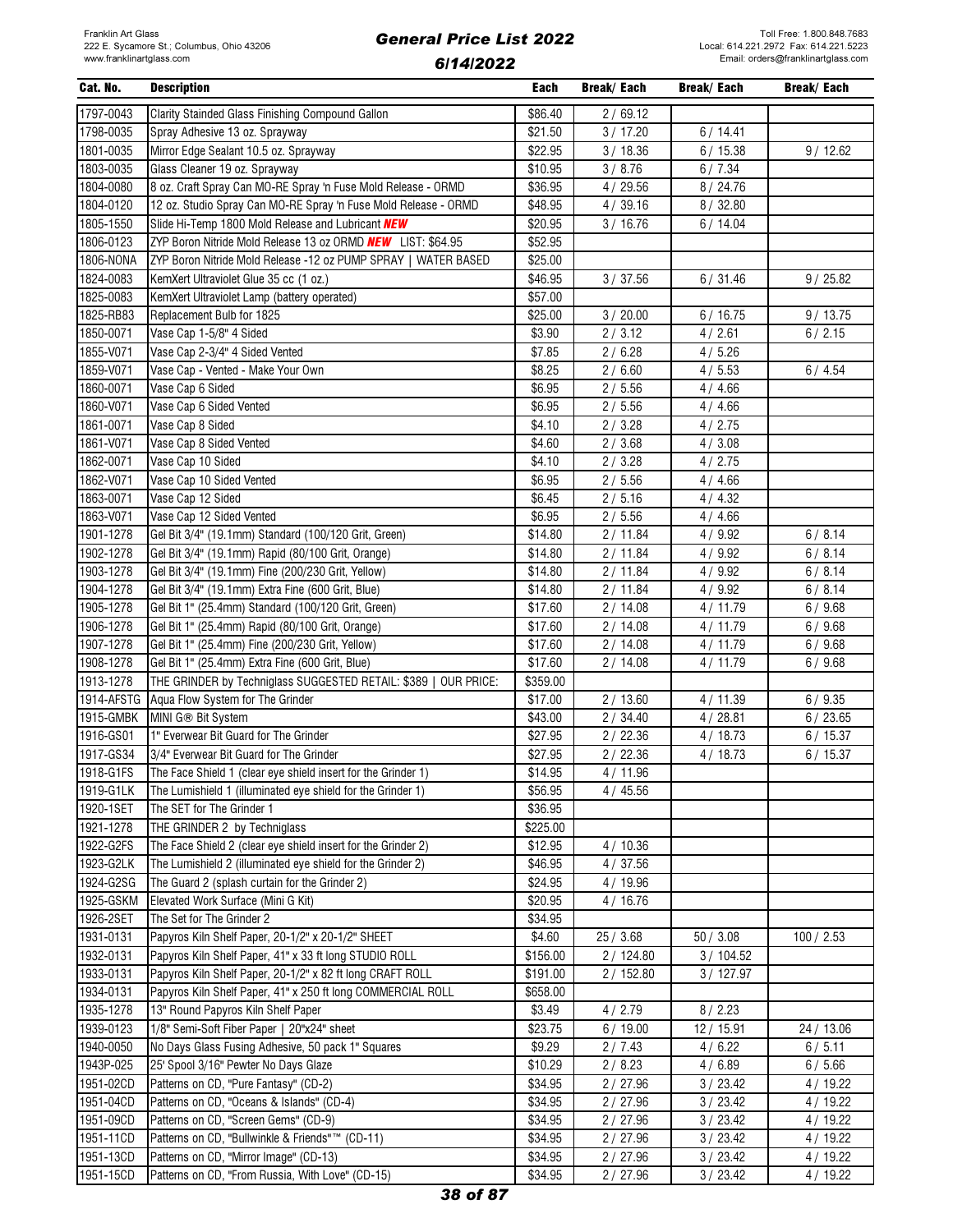| Cat. No.  | <b>Description</b>                                                                 | Each     | Break/ Each   | Break/ Each | Break/ Each |
|-----------|------------------------------------------------------------------------------------|----------|---------------|-------------|-------------|
| 1951-16CD | Patterns on CD, "In Full Bloom - II" (CD-16)                                       | \$34.95  | 2/27.96       | 3/23.42     | 4/19.22     |
|           |                                                                                    |          |               |             |             |
| 1951-18CD | Patterns on CD, "BeBeveled" (CD-18)                                                | \$34.95  | 2/27.96       | 3 / 23.42   | 4/19.22     |
| 1951-20CD | Patterns on CD, "Tradition" (CD-20)                                                | \$34.95  | 2/27.96       | 3 / 23.42   | 4 / 19.22   |
| 1951-23CD | Patterns on CD, "Transported" (CD-23)                                              | \$34.95  | 2 / 27.96     | 3 / 23.42   | 4/19.22     |
|           |                                                                                    |          |               |             |             |
| 1981-1008 | The Waffle Grid / Six-Pack                                                         | \$75.95  | 2/60.76       | 4/50.89     |             |
| 1982-1008 | The Waffle Grid / Two-Pack                                                         | \$28.95  | 5/23.16       | 10 / 19.40  |             |
| 1983-1108 | Cutter's Mate (MINI - 11" Arm)                                                     | \$159.95 | 2 / 127.96    |             |             |
| 1983-11PL | Cutter's Mate (MINI PLUS - 11" Arm) - (includes two waffle grids)                  | \$188.95 | 2/151.16      |             |             |
| 1983-1608 | Cutter's Mate (STANDARD - 16" Arm)                                                 | \$277.95 | 2/222.36      |             |             |
| 1983-2108 | Cutter's Mate (PLUS - 21" Arm)                                                     | \$317.95 | 2 / 254.36    |             |             |
| 1983-3008 | Cutter's Mate (COMMERCIAL - 30" Arm)                                               | \$379.95 | 2 / 303.96    |             |             |
| 1984-1008 | Strip Pro (requires Waffle Grid & Cutter's Mate - sold separately)                 | \$95.95  | 2/76.76       |             |             |
|           |                                                                                    |          |               |             |             |
| 1985-1008 | Circle Pro 24 NEW EDITION (requires Waffle Grid & Cutter's Mate - sold separately) | \$168.95 | 2/135.16      | 3/113.20    |             |
| 1986-1008 | Circle Pro 12                                                                      | \$119.95 | 2/95.96       | 3/80.37     |             |
| 1987-1008 | Creator's Bottle Cutter                                                            | \$119.95 | 2/95.96       |             |             |
| 1988-1008 | Creator's Bottle Neck Cutter                                                       | \$47.99  |               |             |             |
| 1989-1008 | Creator's 23" Circle Pro Slide Bar                                                 | \$59.95  | 3/47.96       |             |             |
| 1990-0W   | Creator's Oil Well 2-PACK                                                          | \$8.95   | 3/7.16        | 6/6.00      |             |
|           |                                                                                    |          |               |             |             |
| 2021-ZBX6 | Zinc Channel Colonial H 7/32" (62 pcs. per 22lb. box) CM PROFILE BY CASCADE        | \$333.00 |               |             |             |
| 2021-ZPC6 | Zinc Channel Colonial H 7/32" (62 pcs. per 22lb. box) CM PROFILE BY CASCADE        | \$10.50  | 21/8.40       | 42 / 7.04   |             |
| 2061-ZBX6 | Zinc Channel Colonial H 1/4" (55 pcs. per 22lb. box) CM PROFILE BY CASCADE         | \$333.00 |               |             |             |
| 2061-ZPC6 | Zinc Channel Colonial H 1/4" (55 pcs. per 22lb. box) CM PROFILE BY CASCADE         | \$11.90  | 19/9.52       | 38 / 7.97   |             |
| 2101-BBX3 | Brass Channel FU 1/8" (259 pcs. per 40lb. box)                                     | \$670.00 | 2 BX / 536.00 |             |             |
| 2101-BPC3 | Brass Channel FU 1/8" (259 pcs. per 40lb. box)                                     | \$6.20   | 12/4.96       | 25/4.15     | 35/3.41     |
| 2101-CBX6 | Copper Channel FU 1/8" (187 pcs. per 22lb. box) CM PROFILE BY CASCADE              | \$322.00 |               |             |             |
| 2101-CPC6 | Copper Channel FU 1/8" (187 pcs. per 22lb. box) CM PROFILE BY CASCADE              | \$3.40   | 62 / 2.72     | 124 / 2.28  |             |
| 2101-ZBX6 | Zinc Channel FU 1/8" (205 pcs. per 22lb. box) CM PROFILE by CASCADE                | \$191.00 |               |             |             |
| 2101-ZPC6 | Zinc Channel FU 1/8" (205 pcs. per 22lb. box) CM PROFILE by CASCADE                | \$1.90   | 68 / 1.52     | 136 / 1.27  |             |
| 2130-BBX6 | Brass Channel FU 5/32" (works w/ Lil Notcher) (235 pcs. per 22lb. box)             | \$281.00 |               |             |             |
| 2130-BPC6 | Brass Channel FU 5/32" (works w/ Lil Notcher) (235 pcs. per 22lb. box)             | \$2.40   | 78 / 1.92     | 156/1.61    |             |
| 2130-CBX6 | Copper Channel FU 5/32" (works w/ Lil Notcher) (290 pcs./22lb.box)                 | \$322.00 |               |             |             |
| 2130-CPC6 | Copper Channel FU 5/32" (works w/ Lil Notcher) (290 pcs./22lb.box)                 | \$2.20   | 96/1.76       | 192 / 1.47  |             |
| 2130-ZBX6 | Zinc Channel FU 5/32" (works w/ Lil Notcher) (174 pcs. per 22lb. box)              | \$191.00 |               |             |             |
| 2130-ZPC6 | Zinc Channel FU 5/32" (works w/ Lil Notcher) 174 pcs. per 22lb. box)               | \$2.20   | 58 / 1.76     | 116/1.47    |             |
| 2131-CBX6 | Cascade (CU-156) Copper Channel FU 5/32" (222 pcs. per 22lb. box)                  | \$322.00 |               |             |             |
| 2131-CPC6 | Cascade (CU-156) Copper Channel FU 5/32" by the 6' length (each)                   | \$2.90   | 74 / 2.32     | 148 / 1.94  |             |
| 2131-ZBX6 | Cascade (ZU-156) Zinc Channel FU 5/32" (173 pcs. per 22lb. box)                    | \$191.00 |               |             |             |
| 2131-ZPC6 | Cascade (ZU-156) Zinc Channel FU 5/32" by the 6' length (each)                     | \$2.20   | 57/1.76       | 114/1.47    |             |
| 2140-ZBX3 | Zinc Cap 7/16" (253 pcs. per 40lb. box)                                            | \$442.50 | 2 BX / 354.00 |             |             |
| 2140-ZPC3 | Zinc Cap 7/16" (253 pcs. per 40lb. box)                                            | \$4.20   | 15/3.36       | 30 / 2.81   | 40 / 2.31   |
| 2258-ZBX3 | Zinc Channel Outer Bar 3/8" (119 pcs. per 40lb. box)                               | \$442.50 | 2 BX / 354.00 |             |             |
| 2258-ZPC3 | Zinc Channel Outer Bar 3/8" (119 pcs. per 40lb. box)                               | \$8.91   | 15/7.13       | 30/5.97     | 40 / 4.90   |
| 2259-BBX3 | Brass Channel Outer Bar 9/16" (87 pcs. per 40lb. box)                              | \$670.00 | 2 BX / 536.00 |             |             |
| 2259-BPC3 | Brass Channel Outer Bar 9/16" (87 pcs. per 40lb. box)                              | \$18.44  | 12/14.75      | 25 / 12.35  | 35/10.14    |
| 2259-ZBX6 | Zinc Channel Outer Bar 9/16" (60 pcs. per 22lb. box) by CASCADE                    | \$333.00 |               |             |             |
| 2259-ZPC6 | Zinc Channel Outer Bar 9/16" (60 pcs. per 22lb. box) by CASCADE                    | \$10.80  | 20 / 8.64     | 40 / 7.24   |             |
| 2501-BBX3 | Brass Channel FU 1/4" (103 pcs. per 40lb. box)                                     | \$568.90 | 2 BX / 455.12 |             |             |
| 2501-BPC3 | Brass Channel FU 1/4" (103 pcs. per 40lb. box)                                     | \$13.23  | 10 / 10.58    | 20 / 8.86   | 30 / 7.28   |
| 2501-CBX6 | Copper Channel FU 1/4" (50 pcs. per 22lb. box) by CASCADE                          | \$322.00 |               |             |             |
| 2501-CPC6 | Copper Channel FU 1/4" (50 pcs. per 22lb. box) by CASCADE                          | \$12.50  | 17 / 10.00    | 34 / 8.38   |             |
| 2501-ZBX6 | Zinc Channel FU 1/4" (71 pcs. per 22lb. box) by CASCADE                            | \$191.00 |               |             |             |
| 2501-ZPC6 | Zinc Channel FU 1/4" (71 pcs. per 22lb. box) by CASCADE                            | \$5.30   | 24 / 4.24     | 48 / 3.55   |             |
| 2511-CBX3 | Copper Channel FU 3/8" (56 pcs. per 35lb. box)                                     | \$497.80 | 2 BX / 398.24 |             |             |
| 2511-CPC3 | Copper Channel FU 3/8" (56 pcs. per 35lb. box)                                     | \$21.27  | 5/17.02       | 10/14.25    | 15 / 11.70  |
| 2511-ZBX3 | DISCONTINUED/SEE 3511-ZBX6 FOR SUB                                                 |          |               |             |             |
| 2511-ZPC3 | DISCONTINUED/SEE 3511-ZPC6 FOR SUB                                                 |          |               |             |             |
|           |                                                                                    |          |               |             |             |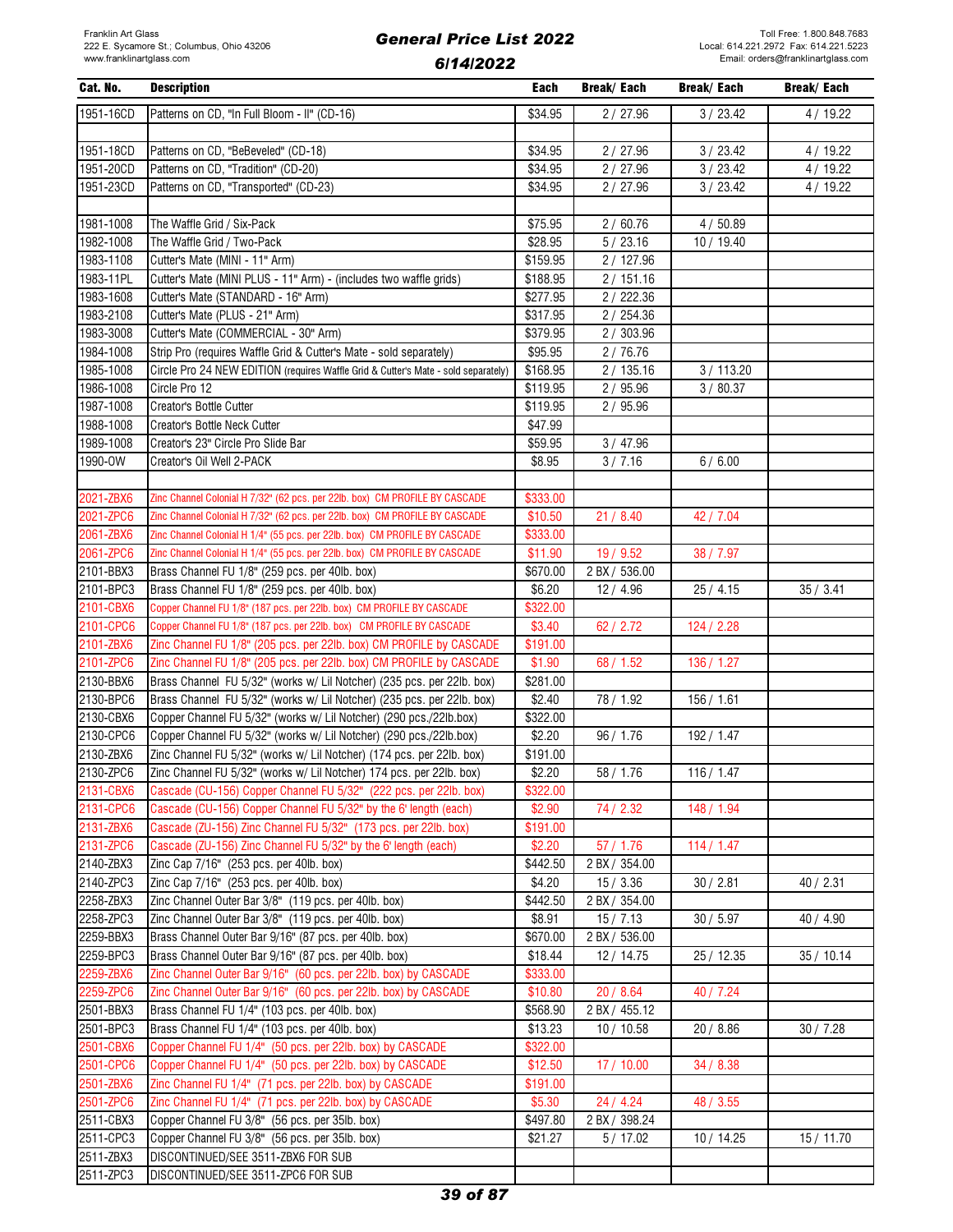| Cat. No.  | <b>Description</b>                                                                      | Each     | Break/ Each   | Break/ Each | Break/ Each |
|-----------|-----------------------------------------------------------------------------------------|----------|---------------|-------------|-------------|
| 2521-CBX3 | Copper Channel FU 1/2" (45 pcs. per 35lb. box)                                          | \$497.80 | 2 BX / 398.24 |             |             |
| 2521-CPC3 | Copper Channel FU 1/2" (45 pcs. per 35lb. box)                                          | \$26.48  | 5/21.18       | 10 / 17.74  | 15 / 14.56  |
| 2521-ZBX3 | DISCONTINUED/SEE 3521-ZBX6 FOR SUB                                                      |          |               |             |             |
| 2521-ZPC3 | DISCONTINUED/SEE 3521-ZPC6 FOR SUB                                                      |          |               |             |             |
| 2526-BBX3 | Brass Channel FU 3/4" (30 pcs. per 30lb. box)                                           | \$426.70 | 2 BX / 341.36 |             |             |
| 2526-BPC3 | Brass Channel FU 3/4" (30 pcs. per 30lb. box)                                           | \$34.04  | 3/27.23       | 6/22.81     | 10 / 18.72  |
| 2531-ZBX3 | Zinc Channel Outer Bar 3/8" (93 pcs. per 40lb. box)                                     | \$278.25 | 2 BX / 222.60 |             |             |
| 2531-ZPC3 | Zinc Channel Outer Bar 3/8" (93 pcs. per 40lb. box)                                     | \$7.18   | 12/5.74       | 25 / 4.81   | 35/3.95     |
| 2541-BBX3 | Brass Channel FH 3/16" (137pcs. per 40lb. box)                                          | \$518.35 | 2 BX / 414.68 |             |             |
| 2541-BPC3 | Brass Channel FH 3/16" (137pcs. per 40lb. box)                                          | \$9.08   |               |             |             |
| 2541-CBX3 | Copper Channel FH 3/16" (81 pcs. per 22lb. box) CM PROFILE by CASCADE                   | \$316.00 | 10/7.26       | 20/6.08     | 30/4.99     |
|           |                                                                                         |          |               |             |             |
| 2541-CPC3 | Copper Channel FH 3/16" (81 pcs. per 422b. box) CM PROFILE by CASCADE                   | \$7.60   | 27/6.08       | 54 / 5.09   |             |
| 2541-ZBX6 | Zinc Channel FH 3/16" (96 pcs. per 22lb. box) CM PROFILE by CASCADE                     | \$186.00 |               |             |             |
| 2541-ZPC6 | Zinc Channel FH 3/16" (96 pcs. per 22lb. box) CM PROFILE by CASCADE                     | \$3.90   | 32 / 3.12     | 64 / 2.61   |             |
| 2551-LBBX | Lite Brass Channel RH 3/16" (92 pcs. per 25lb. box)                                     | \$323.95 | 2 BX / 259.16 |             |             |
| 2551-LBPC | Lite Brass Channel RH 3/16" (92 pcs. per 25lb. box)                                     | \$8.43   | 6/6.74        | 12/5.65     | 25 / 4.64   |
| 2551-ZBX3 | Zinc Channel 3/16" RH DISCONTINUED/SEE 3551-ZBX6 FOR SUB                                |          |               |             |             |
| 2551-ZPC3 | Zinc Channel 3/16" RH (131 pcs. per 40lb. box)                                          | \$5.09   | 12/4.07       | 25/3.41     | 35/2.80     |
| 2561-LBBX | Lite Brass Channel 7/32" FH (98 pcs. per 25lb. box)                                     | \$323.95 | 2 BX / 259.16 |             |             |
| 2561-LBPC | Lite Brass Channel 7/32" FH (98 pcs. per 25lb. box)                                     | \$7.92   | 6/6.34        | 12/5.31     | 25 / 4.36   |
| 2565-ZBX6 | Zinc Channel FH 1/4" (57 pcs. per 22lb. box) CM PROFILE BY CASCADE                      | \$186.00 |               |             |             |
| 2565-ZPC6 | Zinc Channel FH 1/4" (57 pcs. per 22lb. box) CM PROFILE BY CASCADE                      | \$6.40   | 19/5.12       | 38/4.29     |             |
| 2567-LBPC | Lite Brass Channel RH 1/4" (73 pcs. per 25lb. box)                                      | \$10.64  | 6/8.51        | 12/7.13     | 25 / 5.85   |
| 2567-ZBX3 | Zinc Channel RH 1/4" (105 pcs. per 40lb. box)                                           | \$278.25 | 2 BX / 222.60 |             |             |
| 2567-ZPC3 | Zinc Channel RH 1/4" (105 pcs. per 40lb. box)                                           | \$6.34   | 12/5.07       | 25 / 4.25   | 35/3.49     |
| 2581-ZBX3 | Zinc Channel RH 9/32" (104 pcs. per 35lb. box)                                          | \$243.40 | 2 BX / 194.72 |             |             |
| 2581-ZPC3 | Zinc Channel RH 9/32" (104 pcs. per 35lb. box)                                          | \$5.62   | 12/4.50       | 25 / 3.77   | 35/3.09     |
| 2591-BBX3 | Brass Channel FH 3/8" (65 pcs. per 40lb. box)                                           | \$518.35 | 2 BX / 414.68 |             |             |
| 2591-BPC3 | Brass Channel FH 3/8" (65 pcs. per 40lb. box)                                           | \$19.08  | 12 / 15.26    | 20 / 12.78  | 30/10.49    |
| 2591-CBX3 | Copper Channel FH 3/8" (60 pcs. per 40lb. box)                                          | \$518.35 | 2 BX / 414.68 |             |             |
| 2591-CPC3 | Copper Channel FH 3/8" (60 pcs. per 40lb. box)                                          | \$20.67  | 12 / 16.54    | 20 / 13.85  | 30 / 11.37  |
| 2611-BBX3 | Brass Channel FH 1/2" (50 pcs. per 40lb. box)                                           | \$518.35 | 2 BX / 414.68 |             |             |
| 2611-BPC3 | Brass Channel FH 1/2" (50 pcs. per 40lb. box)                                           | \$24.82  | 12 / 19.86    | 20 / 16.63  | 30 / 13.65  |
| 2611-ZBX3 | Zinc Channel FH 1/2" DISCONTINUED/SEE 3611-ZBX6 FOR SUB                                 |          |               |             |             |
| 2611-ZPC3 | Zinc Channel FH 1/2" DISCONTINUED/SEE 3611-ZPC6 FOR SUB                                 |          |               |             |             |
| 2614-ZBX6 | Zinc Channel FH 1/2" w/ 1/4" opening (31 pcs. per 22lb. box) CM PROFILE BY CASCADE      | \$186.00 |               |             |             |
| 2614-ZPC6 | Zinc Channel FH 1/2" w/ 1/4" opening (31 pcs. per 22lb. box) CM PROFILE BY CASCADE      | \$11.70  | 11/9.36       | 22 / 7.84   |             |
| 2621-ZBX6 | Zinc Channel FH 5/8" (27 pcs. per 22lb. box) CM PROFILE BY CASCADE                      | \$186.00 |               |             |             |
| 2621-ZPC6 | Zinc Channel FH 5/8" (27 pcs. per 22lb. box) CM PROFILE BY CASCADE                      | \$13.50  | 9/10.80       | 18 / 9.05   |             |
| 2706-ZBX6 | Zinc Channel Outer Bar Prairie House 5/8" (37 pcs. per 22lb. box) CM PROFILE BY CASCADE | \$333.00 |               |             |             |
| 2706-ZPC6 | Zinc Channel Outer Bar Prairie House 5/8" (6' length/each) CM PROFILE BY CASCADE        | \$17.60  | 13 / 14.08    | 26 / 11.79  |             |
| 2707-ZBX3 | Zinc Channel Colonial Prairie House H 5/32" (167 pcs. per 40lb. box)                    | \$278.25 | 2 BX / 222.60 |             |             |
| 2707-ZPC3 | Zinc Channel Colonial Prairie House H 5/32" (167 pcs. per 40lb. box)                    | \$3.99   | 12/3.19       | 25 / 2.67   | 35/2.19     |
|           |                                                                                         |          |               |             |             |
| 3200-1313 | DiamondCRETE: Teal 10 lbs.                                                              | \$16.67  | 3/13.34       | 6/11.17     | 9/9.17      |
| 3501-BBX6 | Cascade (BB-932) Brass Channel FU 9/32" (72 pcs. per 22lb. box)                         |          |               |             |             |
|           |                                                                                         | \$281.00 |               |             |             |
| 3501-BPC6 | Cascade (BB-932) Brass Channel FU 9/32" by the 6' length (each)                         | \$7.60   | 24/6.08       | 48 / 5.09   |             |
| 3501-CBX6 | Cascade (CB-932) Copper Channel FU 9/32" (83 pcs. per 22lb. box)                        | \$322.00 |               |             |             |
| 3501-CPC6 | Cascade (CB-932) Copper Channel FU 9/32" by the 6' length (each)                        | \$7.60   | 28/6.08       | 56 / 5.09   |             |
| 3501-ZBX6 | Cascade (ZB-932) Zinc Channel FU 9/32" (63 pcs. per 22lb. box)                          | \$191.00 |               |             |             |
| 3501-ZPC6 | Cascade (ZB-932) Zinc Channel FU 9/32" by the 6' length (each)                          | \$6.00   | 21/4.80       | 42 / 4.02   |             |
| 3511-BBX6 | Cascade (BB-375) Brass Channel FU 3/8" (45 pcs. per 22lb. box)                          | \$281.00 |               |             |             |
| 3511-BPC6 | Cascade (BB-375) Brass Channel FU 3/8" by the 6' length (each)                          | \$12.20  | 15/9.76       | 30/8.17     |             |
| 3511-CBX6 | Cascade (CB-375) Copper Channel FU 3/8" (43 pcs. per 22lb. box)                         | \$334.00 |               |             |             |
| 3511-CPC6 | Cascade (CB-375) Copper Channel FU 3/8" by the 6' length (each)                         | \$15.20  | 15 / 12.16    | 30/10.18    |             |
| 3511-ZBX6 | Cascade (ZB-375) Zinc Channel FU 3/8" (44 pcs. per 22lb. box)                           | \$191.00 |               |             |             |
| 3511-ZPC6 | Cascade (ZB-375) Zinc Channel FU 3/8" by the 6' length (each)                           | \$8.50   | 15/6.80       | 30/5.70     |             |
| 3521-BBX6 | Cascade (BB-500) Brass Channel FU 1/2" (38 pcs. per 22lb. box)                          | \$281.00 |               |             |             |
| 3521-BPC6 | Cascade (BB-500) Brass Channel FU 1/2" by the 6' length (each)                          | \$14.40  | 13 / 11.52    | 26 / 9.65   |             |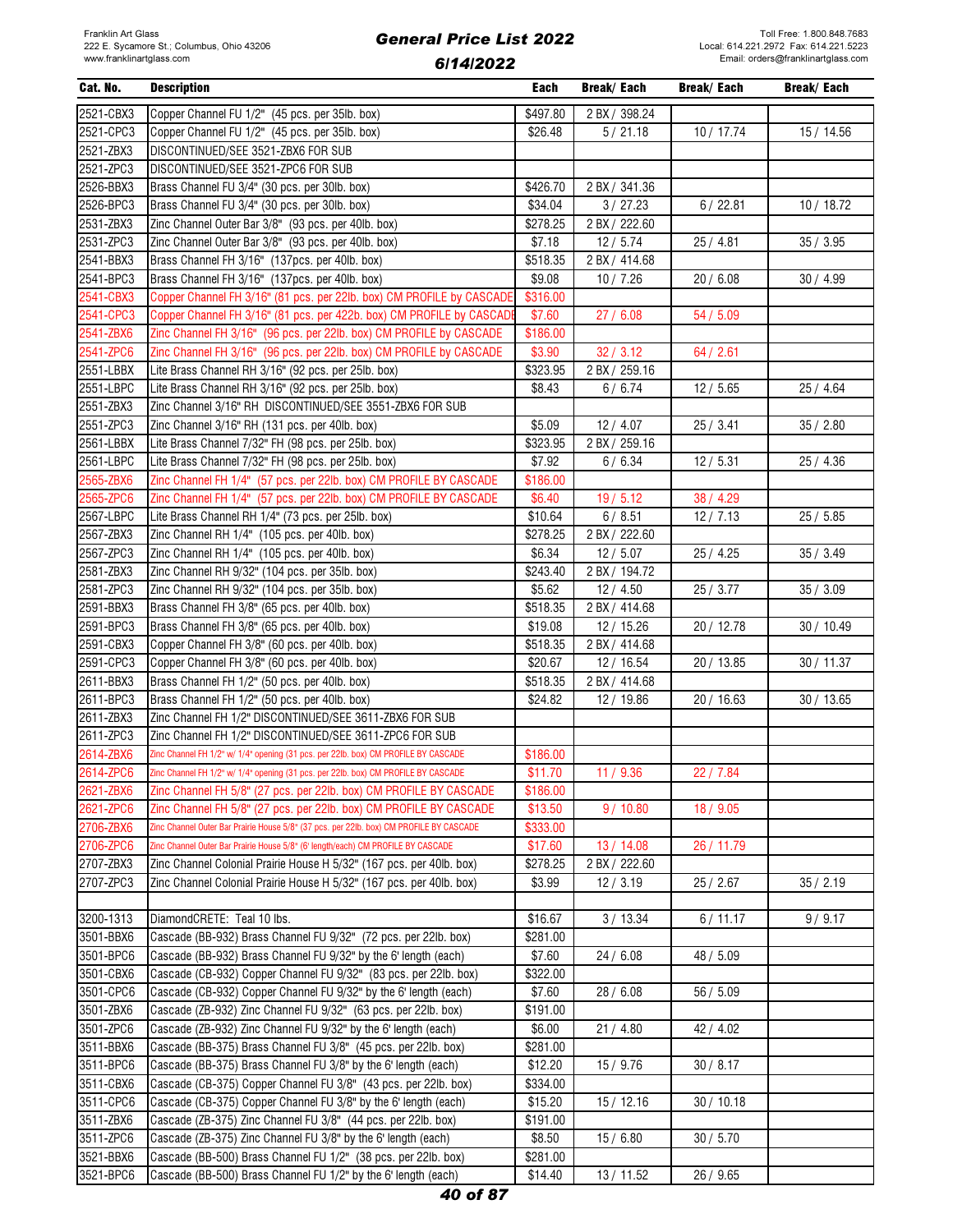| Cat. No.               | <b>Description</b>                                                               | Each             | Break/ Each      | Break/ Each      | Break/ Each      |
|------------------------|----------------------------------------------------------------------------------|------------------|------------------|------------------|------------------|
| 3521-CBX6              | Cascade (CB-500) Copper Channel FU 1/2" (36 pcs. per 22lb. box)                  | \$334.00         |                  |                  |                  |
| 3521-CPC6              | Cascade (CB-500) Copper Channel FU 1/2" by the 6' length (each)                  | \$18.00          | 12 / 14.40       | 24 / 12.06       |                  |
| 3521-ZBX6              | Cascade (ZB-500) Zinc Channel FU 1/2" (37 pcs. per 22lb. box)                    | \$191.00         |                  |                  |                  |
| 3521-ZPC6              | Cascade (ZB-500) Zinc Channel FU 1/2" by the 6' length (each)                    | \$10.10          | 13/8.08          | 26 / 6.77        |                  |
| 3526-BBX6              | Cascade (BB-750) Brass Channel FU 3/4" (30 pcs. per 22lb. box)                   | \$281.00         |                  |                  |                  |
| 3526-BPC6              | Cascade (BB-750) Brass Channel FU 3/4" by the 6' length (each)                   | \$18.20          | 10/14.56         | 20 / 12.19       |                  |
| 3526-ZBX6              | Cascade (ZB-750) Zinc Channel FU 3/4" (28 pcs. per 22lb. box)                    | \$191.00         |                  |                  |                  |
| 3526-ZPC6              | Cascade (ZB-750) Zinc Channel FU 3/4" by the 6' length (each)                    | \$13.30          | 10/10.64         | 20 / 8.91        |                  |
| 3551-ZBX6              | Cascade (ZRH-316) Zinc Channel RH 3/16" (78 pcs. per 22lb box)                   | \$186.00         |                  |                  |                  |
| 3551-ZPC6              | Cascade (ZRH-316) Zinc Channel RH 3/16" by the 6' length (each)                  | \$4.70           | 26 / 3.76        | 52 / 3.15        |                  |
| 3561-ZBX6              | Cascade (ZH-732) Zinc Channel FH 7/32" (67 pcs. per 22lb box)                    | \$186.00         |                  |                  |                  |
| 3561-ZPC6              | Cascade (ZH-732) Zinc Channel FH 7/32" by the 6' length (each)                   | \$5.50           | 23/4.40          | 46 / 3.69        |                  |
| 3567-BBX6              | Cascade (BRH-250) Brass Channel RH 1/4" (66 pcs. per 22lb box)                   | \$276.00         |                  |                  |                  |
| 3567-BPC6              | Cascade (BRH-250) Brass Channel RH 1/4" by the 6' length (each)                  | \$8.20           | 22/6.56          | 44 / 5.49        |                  |
| 3567-ZBX6              | Cascade (ZRH-250) Zinc Channel RH 1/4" (60 pcs. per 22lb box)                    | \$186.00         |                  |                  |                  |
| 3567-ZPC6              | Cascade (ZRH-250) Zinc Channel RH 1/4" by the 6' length (each)                   | \$6.10           | 20 / 4.88        | 40 / 4.09        |                  |
| 3568-ZBX6              | Cascade (ZRH-732W) Zinc Channel RH 7/32" with 3/16" Heart (65 pcs. per 22lb box) | \$186.00         |                  |                  |                  |
| 3568-ZPC6              | Cascade (ZRH-732W) Zinc Channel RH 7/32" with 3/16" Heart, by 6' length (each)   | \$5.60           | 22 / 4.48        | 44 / 3.75        |                  |
| 3591-CBX6              | Cascade (CH-375) Copper Channel FH 3/8" (36 pcs. per 22lb box)                   | \$316.00         |                  |                  |                  |
| 3591-CPC6              | Cascade (CH-375) Copper Channel FH 3/8" by the 6' length (each)                  | \$17.20          | 12 / 13.76       | 24 / 11.52       |                  |
| 3591-ZBX6              | Cascade (ZH-375) Zinc Channel FH 3/8" (41 pcs. per 22lb box)                     | \$186.00         |                  |                  |                  |
| 3591-ZPC6              | Cascade (ZH-375) Zinc Channel FH 3/8" by the 6' length (each)                    | \$8.90           | 14/7.12          | 28 / 5.96        |                  |
| 3611-ZBX6              | Cascade (ZH-500) Zinc Channel FH 1/2" (32 pcs. per 22lb box)                     | \$186.00         |                  |                  |                  |
| 3611-ZPC6              | Cascade (ZH-500) Zinc Channel FH 1/2" by the 6' length (each)                    | \$11.40          | 11/9.12          | 22 / 7.64        |                  |
| 3672-ZBX6              | Cascade (ZY-916) Zinc Channel RY 9/16" (36 pcs. per 22lb box)                    | \$186.00         |                  |                  |                  |
| 3672-ZPC6              | Cascade (ZY-916) Zinc Channel RY 9/16" by the 6' length (each)                   | \$10.10          | 12/8.08          | 24 / 6.77        |                  |
| 4100-CLR3              | Small Round Glass Nuggets/Globs \$ per lb. - Clear                               | \$8.89           | 2/7.11           | 4/5.96           | 6/4.89           |
| 4100-CRD3              | Small Round Glass Nuggets/Globs \$ per lb. - Cherry Red                          | \$8.89           | 2/7.11           | 4/5.96           | 6/4.89           |
| 4100-LBL3              | Small Round Glass Nuggets/Globs \$ per lb. - Light Blue                          | \$10.25          | 2/8.20           | 4/6.87           | 6/5.64           |
| 4100-LGR3              | Small Round Glass Nuggets/Globs \$ per lb. - Light Green                         | \$8.89           | 2/7.11           | 4/5.96           | 6/4.89           |
| 4100-LLC3              | Small Round Glass Nuggets/Globs \$ per lb. - Lilac (Violet)                      | \$4.29           | 2/3.43           | 4/2.87           | 6/2.36           |
| 4100-WHT3              | Small Round Glass Nuggets/Globs \$ per lb. - White                               | \$4.99           | 2/3.99           | 4/3.34           | 6/2.74           |
| 4100-YLW3              | Small Round Glass Nuggets/Globs \$ per lb. - Light Yellow                        | \$4.79           | 2/3.83           | 4/3.21           | 6/2.63           |
| 4101-CRD3              | Medium Round Glass Nuggets/Globs \$ per lb. - Cherry Red                         | \$4.79           | 2/3.83           | 4/3.21           | 6/2.63           |
| 4101-DBL3              | Medium Round Glass Nuggets/Globs \$ per lb. - Medium Cobalt Blue                 | \$4.29           | 2/3.43           | 4/2.87           | 6/2.36           |
| 4101-GRN3              | Medium Round Glass Nuggets/Globs \$ per lb. - Medium Green                       | \$4.29           | 2/3.43           | 4/2.87           | 6/2.36           |
| 4101-LBL3              | Medium Round Glass Nuggets/Globs \$ per lb. - Light Blue                         | \$4.29           | 2 / 3.43         | 4/2.87           | 6/2.36           |
| 4101-LGR3              | Medium Round Glass Nuggets/Globs \$ per lb. - Light Green                        | \$4.29           | 2 / 3.43         | 4/2.87           | 6/2.36           |
| 4101-0RG3              | Medium Glass Gems, Orange, 17-19mm, \$ per lb.                                   | \$8.89           | 2/7.11           | 4/5.96           | 6/4.89           |
| 4101-PRP3              | Medium Glass Gems, Purple, 17-19mm, \$ per lb.                                   | \$4.29           | 2 / 3.43         | 4/2.87           | 6/2.36           |
| 4101-WHT3              | Medium Round Glass Nuggets/Globs \$ per lb. - White                              | \$4.99           | 2/3.99           | 4 / 3.34         | 6/2.74           |
| 4101-YLW3              | Medium Round Glass Nuggets/Globs \$ per lb. - Medium Yellow                      | \$4.79           | 2/3.83           | 4/3.21           | 6/2.63           |
| 4102-LGR3              | Large Round Glass Nuggets/Globs \$ per lb. - Light Green                         | \$4.29           | 2 / 3.43         | 4/2.87           | 6/2.36           |
| 4105-0135              | 12-14mm Glass Gems: RED TRANSPARENT- IRIDIZED                                    | \$8.89           | 2/7.11           | 4/5.96           | 6/4.89           |
| 4105-0501              | 12-14mm Glass Gems: CLEAR                                                        | \$7.29           | 2/5.83           | 4/4.88           | 6/4.01           |
| 4105-0503              | 12-14mm Glass Gems: SAPPHIRE BLUE                                                | \$7.29           | 2/5.83           | 4/4.88           | 6/4.01           |
| 4105-0505              | 12-14mm Glass Gems: LIME GREEN 12 OZ                                             | \$7.29           | 2/5.83           | 4/4.88           | 6/4.01           |
| 4105-0517              | 12-14mm Glass Gems: BLACK                                                        | \$10.25          | 2/8.20           | 4/6.87           | 6/5.64           |
| 4105-0530              | 12-14mm Glass Gems: RED WINE                                                     | \$7.29           | 2/5.83           | 4/4.88           | 6/4.01           |
| 4105-2102              | 12-14mm Glass Gems: ELECTRIC LIME GREEN - IRID                                   | \$7.29           | 2/5.83           | 4/4.88           | 6/4.01           |
| 4105-2315              | 12-14mm Glass Gems: DARK ELECTRIC BLUE                                           | \$7.29           | 2/5.83           | 4/4.88           | 6/4.01           |
| 4105-2401<br>4105-2404 | 12-14mm Glass Gems: EMERALD GREEN<br>12-14mm Glass Gems: AMBER                   | \$6.49<br>\$7.29 | 2/5.19<br>2/5.83 | 4/4.35           | 6/3.57<br>6/4.01 |
| 4105-2405              | 12-14mm Glass Gems: GRAPE                                                        | \$6.49           | 2/5.19           | 4/4.88<br>4/4.35 | 6/3.57           |
| 4105-2609              | 12-14mm Glass Gems: OPAL LILAC                                                   | \$13.70          | 2/10.96          | 4/9.18           | 6/7.54           |
| 4105-2717              | 15-17mm Glass Gems: GRAPE - IRIDIZED                                             | \$10.90          | 2/8.72           | 4/7.30           | 6/6.00           |
| 4105-3045              | 12-14mm Glass Gems: ORANGE TRANSPARENT                                           | \$7.29           | 2/5.83           | 4/4.88           | 6/4.01           |
| 4106-0103              | 17-19mm Glass Gems: OPAQUE FIRE BRICK RED                                        | \$11.79          | 2/9.43           | 4/7.90           | 6/6.48           |
| 4106-0106              | 17-19mm Glass Gems: OPAQUE TEAL                                                  | \$10.25          | 2/8.20           | 4/6.87           | 6/5.64           |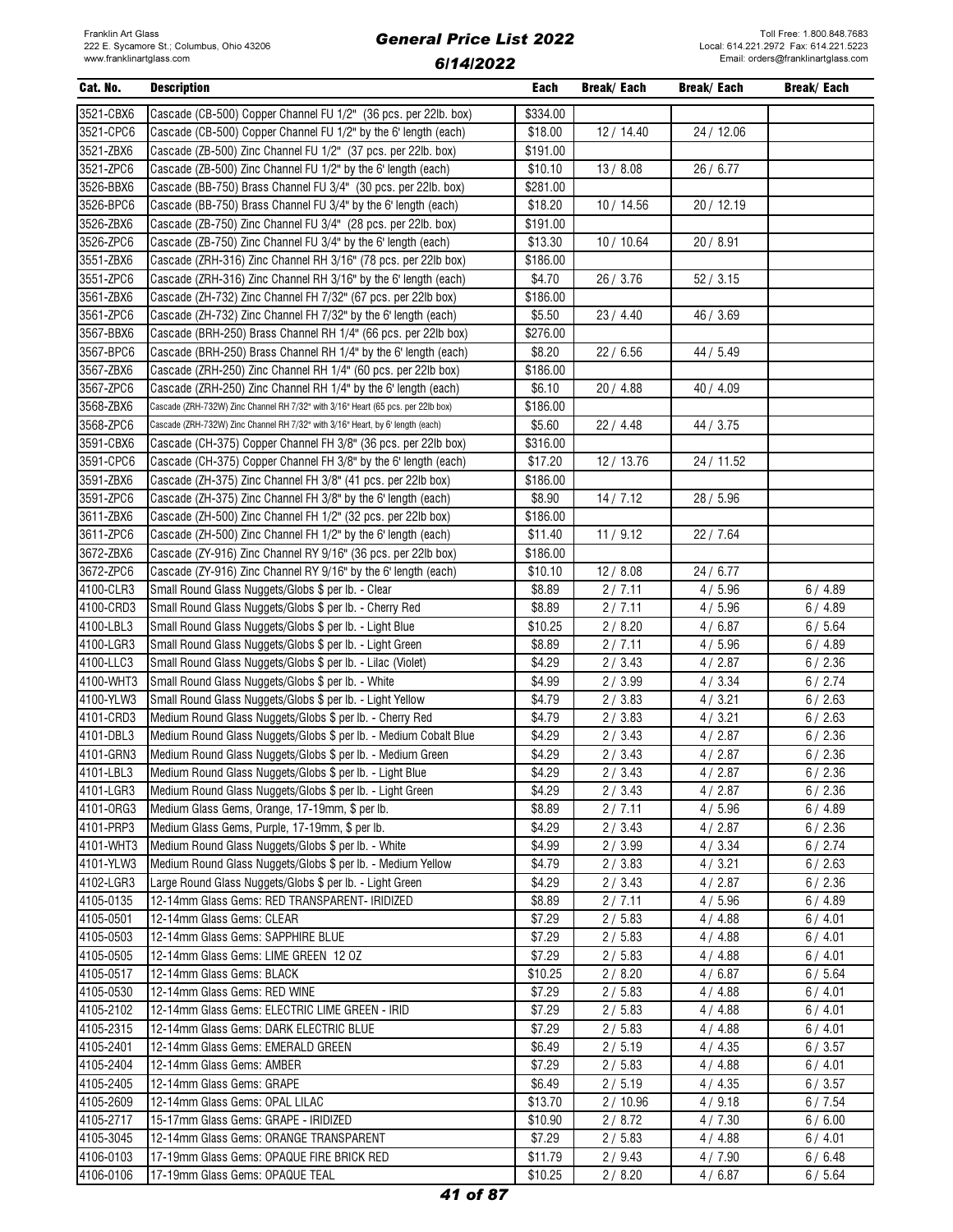| Cat. No.  | <b>Description</b>                                     | Each    | <b>Break/Each</b> | Break/ Each | Break/ Each |
|-----------|--------------------------------------------------------|---------|-------------------|-------------|-------------|
| 4106-0108 | 17-19mm Glass Gems: OPAQUE GREEN                       | \$8.30  | 2/6.64            | 4/5.56      | 6/4.57      |
| 4106-0110 | 17-19mm Glass Gems: OPAQUE LILAC                       | \$7.29  | 2/5.83            | 4/4.88      | 6/4.01      |
| 4106-0112 | 17-19mm Glass Gems: OPAQUE PEARL                       | \$4.79  | 2/3.83            | 4/3.21      | 6/2.63      |
| 4106-0233 | 17-19mm Glass Gems: ORANGE/IRIDIZED                    | \$11.79 | 2/9.43            | 4/7.90      | 6/6.48      |
| 4106-0301 | 17-19mm Glass Gems: CLEAR 12 OZ                        | \$10.25 | 2/8.20            | 4/6.87      | 6/5.64      |
| 4106-0312 | 17-19mm Glass Gems: SAPPHIRE BLUE                      | \$7.29  |                   |             |             |
|           |                                                        |         | 2/5.83            | 4/4.88      | 6/4.01      |
| 4106-1100 | Medium Glass Gems: CLEAR LUSTER (17-19mm)              | \$10.25 | 2/8.20            | 4/6.87      | 6/5.64      |
| 4106-1102 | Medium Glass Gems: QUARTZ PINK LUSTER (17-19mm)        | \$10.25 | 2/8.20            | 4/6.87      | 6/5.64      |
| 4106-1140 | Medium Glass Gems: CARIBBEAN BLUE LUSTER (17-19mm)     | \$7.29  | 2/5.83            | 4/4.88      | 6/4.01      |
| 4106-1260 | Medium Glass Gems: BLACK (17-19mm)                     | \$10.25 | 2/8.20            | 4/6.87      | 6/5.64      |
| 4106-2005 | 17-19mm Glass Gems: AMBER                              | \$4.79  | 2/3.83            | 4/3.21      | 6/2.63      |
| 4106-2006 | 17-19mm Glass Gems: EMERALD GREEN                      | \$10.25 | 2/8.20            | 4/6.87      | 6/5.64      |
| 4106-2100 | 17-19mm Glass Gems: OPAQUE PEARL - IRIDIZED            | \$4.79  | 2/3.83            | 4/3.21      | 6/2.63      |
| 4106-2109 | 17-19mm Glass Gems: ELECTRIC YELLOW - IRIDIZED         | \$8.30  | 2/6.64            | 4/5.56      | 6/4.57      |
| 4106-2116 | 17-19mm Glass Gems: ELECTRIC BLUE - IRIDIZED           | \$4.79  | 2/3.83            | 4/3.21      | 6/2.63      |
| 4106-2202 | 17-19mm Glass Gems: TEAL                               | \$10.25 | 2/8.20            | 4/6.87      | 6/5.64      |
| 4107-2202 | Large Glass Gems: TEAL (38-40mm)                       | \$10.25 | 2/8.20            | 4/6.87      | 6/5.64      |
| 4107-2205 | 33-36mm Glass Gems: AMBER                              | \$10.25 | 2/8.20            | 4/6.87      | 6/5.64      |
| 4107-2311 | 33-36mm Glass Gems: ELECTRIC RED                       | \$10.25 | 2/8.20            | 4/6.87      | 6/5.64      |
| 4108-2204 | 28-30mm Glass Gems: PURPLE 12 0Z                       | \$10.25 | 2/8.20            | 4/6.87      | 6/5.64      |
| 4108-2206 | Large Glass Gems: EMERALD GREEN (35-38mm)              | \$10.25 | 2/8.20            | 4/6.87      | 6/5.64      |
| 4108-2315 | 35-38mm Glass Gems: ELECTRIC DARK BLUE                 | \$7.29  | 2/5.83            | 4/4.88      | 6/4.01      |
| 4108-2360 | 35-38mm Glass Gems: OPAQUE WHITE                       | \$9.59  | 2/7.67            | 4/6.43      | 6/5.27      |
| 4109-0401 | 38-40mm Glass Gems: CLEAR                              | \$9.49  | 2/7.59            | 4/6.36      | 6/5.22      |
| 4109-0408 | 38-40mm Glass Gems: YELLOW                             | \$10.25 | 2/8.20            | 4/6.87      | 6/5.64      |
| 4109-0412 | 38-40mm Glass Gems: BLACK                              | \$10.25 | 2/8.20            | 4/6.87      | 6/5.64      |
| 4109-0438 | 38-40mm Glass Gems: CARIBBEAN BLUE                     | \$10.25 | 2/8.20            | 4/6.87      | 6/5.64      |
| 4109-0441 | 38-40mm Glass Gems: SAPHIRE BLUE                       | \$10.25 | 2/8.20            | 4/6.87      | 6/5.64      |
| 4109-3035 | Large Glass Gems: RED (36-40mm)                        | \$7.29  | 2/5.83            | 4/4.88      | 6/4.01      |
| 4109-3045 |                                                        | \$10.25 |                   |             |             |
|           | Large Glass Gems: ORANGE (38-40mm)                     |         | 2/8.20            | 4/6.87      | 6/5.64      |
|           |                                                        |         |                   |             |             |
| 4115-23AM | 4" Dark Amber (107-2) Handspun Rondel                  | \$16.20 | 4/12.96           | 8/10.85     | 12/8.91     |
| 4115-23BL | 4" Blue (335-2) Handspun Rondel                        | \$16.20 | 4 / 12.96         | 8/10.85     | 12/8.91     |
| 4115-23CL | 4" Clear (800-1) Handspun Rondel                       | \$16.95 | 4/13.56           | 8/11.36     | 12/9.32     |
| 4115-23DV | 4" Dark Violet (412-2) Handspun Rondel                 | \$16.20 | 4/12.96           | 8/10.85     | 12/8.91     |
| 4115-23GR | 4" Green (201-1) Handspun Rondel                       | \$16.20 | 4 / 12.96         | 8/10.85     | 12/8.91     |
| 4115-23LA | 4" Light Amber (102-1) Handspun Rondel                 | \$16.20 | 4/12.96           | 8/10.85     | 12/8.91     |
| 4115-23PR | 4" Medium Amethyst (401-1) Handspun Rondel             | \$16.20 | 4/12.96           | 8/10.85     | 12/8.91     |
| 4115-23SG | 4" Sage Green (803-2) Handspun Rondel                  | \$16.20 | 4/12.96           | 8/10.85     | 12/8.91     |
| 4116-23RD | 4" Red (607-0) Handspun Rondel                         | \$17.00 | 4/13.60           | 8/11.39     | 12 / 9.35   |
| 4117-23CL | 3" Clear (800-1) Handspun Rondel                       | \$16.95 | 4/13.56           | 8/11.36     | 12 / 9.32   |
| 4118-23CL | 5" Clear (800-1) Handspun Rondel                       | \$18.40 | 4/14.72           | 8/12.33     | 12/10.12    |
| 4119-23CL | 6" Clear (800-1) Handspun Rondel                       | \$17.95 | 4 / 14.36         | 8/12.03     | 12/9.87     |
| 4120-0100 | Pinchback Glass Tile Clear                             | \$3.95  | 4/3.16            | 8/2.65      | 12/2.17     |
| 4120-0210 | Pinchback Glass Tile Dark Amber                        | \$4.50  | 4/3.60            | 8/3.02      | 12/2.48     |
| 4121-0130 | Turtleback Iridized Yellow                             | \$6.40  | 6/5.12            | 12 / 4.29   |             |
| 4121-0300 | Turtleback Iridized Green                              | \$6.40  | 6/5.12            | 12/4.29     |             |
| 4121-0400 | Turtleback Iridized Dark Blue                          | \$6.40  | 6/5.12            | 12 / 4.29   |             |
| 4122-1122 | Hollowback Squarestone 80mm CLEAR                      | \$24.95 | 3/19.96           | 6/16.72     |             |
| 4123-1122 | Hollowback Squarestone Off Center Peak 100mm CLEAR     | \$22.95 | 3/18.36           | 6/15.38     | 9/12.62     |
| 4207-AM70 | Card 13mm Smooth Round Worden Jewels (12/card): Amber  | \$6.20  | 2/4.96            | 4/4.15      |             |
| 4207-AQ70 | Card 13mm Smooth Round Worden Jewels (12/card): Aqua   | \$6.20  | 2/4.96            | 4/4.15      |             |
| 4207-BL70 | Card 13mm Smooth Round Worden Jewels (12/card): Blue   | \$6.20  | 2/4.96            | 4/4.15      |             |
| 4207-GR70 | Card 13mm Smooth Round Worden Jewels (12/card): Green  | \$6.20  | 2/4.96            | 4/4.15      |             |
| 4207-0R70 | Card 13mm Smooth Round Worden Jewels (12/card): Orange | \$6.20  | 2/4.96            | 4/4.15      |             |
| 4207-PR70 | Card 13mm Smooth Round Worden Jewels (12/card): Purple | \$6.20  |                   |             |             |
|           |                                                        |         | 2/4.96            | 4/4.15      |             |
| 4207-TP70 | Card 13mm Smooth Round Worden Jewels (12/card): Topaz  | \$6.20  | 2/4.96            | 4/4.15      |             |
| 4207-WH70 | Card 13mm Smooth Round Worden Jewels (12/card): White  | \$6.20  | 2/4.96            | 4/4.15      |             |
| 4208-AM70 | Card 18mm Smooth Round Worden Jewels (12/card): Amber  | \$13.00 | 2/10.40           | 4/8.71      |             |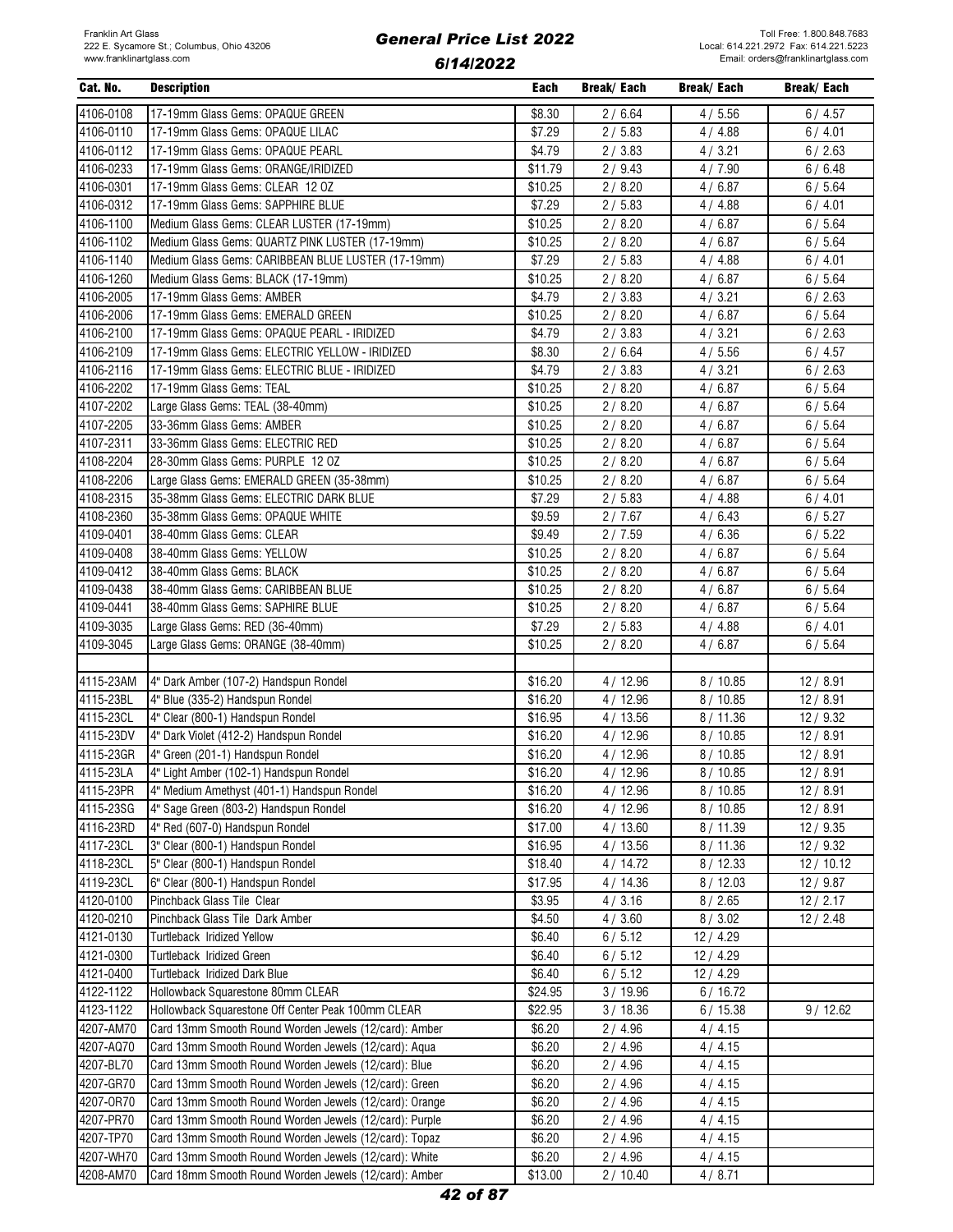| Cat. No.               | <b>Description</b>                                                                                            | Each               | <b>Break/Each</b>  | Break/ Each          | <b>Break/Each</b> |
|------------------------|---------------------------------------------------------------------------------------------------------------|--------------------|--------------------|----------------------|-------------------|
| 4208-AQ70              | Card 18mm Smooth Round Worden Jewels (12/card): Aqua                                                          | \$13.00            | 2/10.40            | 4/8.71               |                   |
| 4208-BL70              | Card 18mm Smooth Round Worden Jewels (12/card): Blue                                                          | \$13.00            | 2/10.40            | 4/8.71               |                   |
| 4208-CL70              | Card 18mm Smooth Round Worden Jewels (12/card): Clear                                                         | \$13.00            | 2/10.40            | 4/8.71               |                   |
| 4208-OR70              | Card 18mm Smooth Round Worden Jewels (12/card): Orange                                                        | \$13.00            | 2/10.40            | 4 / 8.71             |                   |
| 4208-PK70              | Card 18mm Smooth Round Worden Jewels (12/card): Pink                                                          | \$13.00            | 2 / 10.40          | 4/8.71               |                   |
| 4208-PR70              | Card 18mm Smooth Round Worden Jewels (12/card): Purple                                                        | \$13.00            | 2 / 10.40          | 4/8.71               |                   |
| 4208-RD70              | Card 18mm Smooth Round Worden Jewels (12/card): Ruby Red                                                      | \$13.00            | 2/10.40            | 4/8.71               |                   |
| 4208-TP70              | Card 18mm Smooth Round Worden Jewels (12/card): Topaz                                                         | \$13.00            | 2/10.40            | 4/8.71               |                   |
| 4208-WH70              | Card 18mm Smooth Round Worden Jewels (12/card): White                                                         | \$13.00            | 2/10.40            | 4/8.71               |                   |
| 4209-AM70              | Card 25mm Smooth Round Worden Jewels (6/card): Amber                                                          | \$16.20            | 2/12.96            | 4/10.85              |                   |
| 4209-AQ70              | Card 25mm Smooth Round Worden Jewels (6/card): Aqua                                                           | \$16.20            | 2/12.96            | 4/10.85              |                   |
| 4209-BL70              | Card 25mm Smooth Round Worden Jewels (6/card): Blue                                                           | \$16.20            | 2/12.96            | 4/10.85              |                   |
| 4209-GR70              | Card 25mm Smooth Round Worden Jewels (6/card): Green                                                          | \$16.20            | 2/12.96            | 4/10.85              |                   |
| 4209-0R70              | Card 25mm Smooth Round Worden Jewels (6/card): Orange                                                         | \$16.20            | 2/12.96            | 4/10.85              |                   |
| 4209-PK70              | Card 25mm Smooth Round Worden Jewels (6/card): Pink                                                           | \$16.20            | 2/12.96            | 4/10.85              |                   |
| 4209-PR70              | Card 25mm Smooth Round Worden Jewels (6/card): Purple                                                         | \$16.20            | 2/12.96            | 4/10.85              |                   |
| 4209-RD70              | Card 25mm Smooth Round Worden Jewels (6/card): Ruby Red                                                       | \$16.20            | 2/12.96            | 4/10.85              |                   |
| 4210-AM70              | Card 24X14 Smooth Oval Worden Jewels (6/card): Amber                                                          | \$12.80            | 2/10.24            | 4/8.58               |                   |
| 4210-AQ70              | Card 24X14 Smooth Oval Worden Jewels (6/card): Aqua                                                           | \$12.80            | 2/10.24            | 4/8.58               |                   |
| 4210-BL70              | Card 24X14 Smooth Oval Worden Jewels (6/card): Blue                                                           | \$12.80            | 2/10.24            | 4/8.58               |                   |
| 4210-GR70              | Card 24X14 Smooth Oval Worden Jewels (6/card): Green                                                          | \$12.80            | 2/10.24            | 4/8.58               |                   |
| 4210-0R70              | Card 24X14 Smooth Oval Worden Jewels (6/card): Orange                                                         | \$12.80            | 2/10.24            | 4/8.58               |                   |
| 4210-PK70              | Card 24X14 Smooth Oval Worden Jewels (6/card): Pink                                                           | \$12.80            | 2/10.24            | 4/8.58               |                   |
| 4210-PR70              | Card 24X14 Smooth Oval Worden Jewels (6/card): Purple                                                         | \$12.80            | 2/10.24            | 4/8.58               |                   |
| 4210-RD70              | Card 24X14 Smooth Oval Worden Jewels (6/card): Ruby Red                                                       | \$12.80            | 2/10.24            | 4/8.58               |                   |
| 4210-TP70              | Card 24X14 Smooth Oval Worden Jewels (6/card): Topaz                                                          | \$12.80            | 2/10.24            | 4/8.58               |                   |
| 4210-WH70              | Card 24X14 Smooth Oval Worden Jewels (6/card): White                                                          | \$12.80            | 2/10.24            | 4/8.58               |                   |
| 4211-AM70              | Card 36X19 Smooth Oval Worden Jewels (6/card): Amber                                                          | \$21.60            | 2/17.28            | 4 / 14.47            |                   |
| 4211-AQ70              | Card 36X19 Smooth Oval Worden Jewels (6/card): Aqua                                                           | \$21.60            | 2/17.28            | 4 / 14.47            |                   |
| 4211-BL70              | Card 36X19 Smooth Oval Worden Jewels (6/card): Blue                                                           | \$21.60            | 2/17.28            | 4 / 14.47            |                   |
| 4211-CL70<br>4211-GR70 | Card 36X19 Smooth Oval Worden Jewels (6/card): Clear                                                          | \$21.60            | 2/17.28            | 4/14.47              |                   |
| 4211-0R70              | Card 36X19 Smooth Oval Worden Jewels (6/card): Green<br>Card 36X19 Smooth Oval Worden Jewels (6/card): Orange | \$21.60<br>\$21.60 | 2/17.28<br>2/17.28 | 4 / 14.47<br>4/14.47 |                   |
| 4211-PK70              | Card 36X19 Smooth Oval Worden Jewels (6/card): Pink                                                           | \$21.60            | 2/17.28            | 4 / 14.47            |                   |
| 4211-PR70              | Card 36X19 Smooth Oval Worden Jewels (6/card): Purple                                                         | \$21.60            | 2/17.28            | 4/14.47              |                   |
| 4211-RD70              | Card 36X19 Smooth Oval Worden Jewels (6/card): Ruby Red                                                       | \$21.60            | 2/17.28            | 4/14.47              |                   |
| 4211-TP70              | Card 36X19 Smooth Oval Worden Jewels (6/card): Topaz                                                          | \$21.60            | 2/17.28            | 4/14.47              |                   |
| 4211-WH70              | Card 36X19 Smooth Oval Worden Jewels (6/card): White                                                          | \$21.60            | 2/17.28            | 4/14.47              |                   |
| 4212-AM70              | Card 45X18 Smooth Oval Worden Jewels (6/card): Amber                                                          | \$24.00            | 2/19.20            | 4/16.08              |                   |
| 4212-AQ70              | Card 45X18 Smooth Oval Worden Jewels (6/card): Aqua                                                           | \$24.00            | 2/19.20            | 4/16.08              |                   |
| 4212-BL70              | Card 45X18 Smooth Oval Worden Jewels (6/card): Blue                                                           | \$24.00            | 2 / 19.20          | 4/16.08              |                   |
| 4212-CL70              | Card 45X18 Smooth Oval Worden Jewels (6/card): Clear                                                          | \$24.00            | 2/19.20            | 4/16.08              |                   |
| 4212-GR70              | Card 45X18 Smooth Oval Worden Jewels (6/card): Green                                                          | \$24.00            | 2/19.20            | 4/16.08              |                   |
| 4212-0R70              | Card 45X18 Smooth Oval Worden Jewels (6/card): Orange                                                         | \$24.00            | 2/19.20            | 4/16.08              |                   |
| 4212-PK70              | Card 45X18 Smooth Oval Worden Jewels (6/card): Pink                                                           | \$24.00            | 2/19.20            | 4/16.08              |                   |
| 4212-PR70              | Card 45X18 Smooth Oval Worden Jewels (6/card): Purple                                                         | \$24.00            | 2/19.20            | 4/16.08              |                   |
| 4212-RD70              | Card 45X18 Smooth Oval Worden Jewels (6/card): Ruby Red                                                       | \$24.00            | 2/19.20            | 4/16.08              |                   |
| 4212-TP70              | Card 45X18 Smooth Oval Worden Jewels (6/card): Topaz                                                          | \$24.00            | 2/19.20            | 4/16.08              |                   |
| 4212-WH70              | Card 45X18 Smooth Oval Worden Jewels (6/card): White                                                          | \$24.00            | 2/19.20            | 4/16.08              |                   |
| 4505-0600              | <b>Kwik-Crimps</b>                                                                                            | \$8.00             | 5/6.40             | 10/5.36              |                   |
|                        |                                                                                                               |                    |                    |                      |                   |
|                        |                                                                                                               |                    |                    |                      |                   |
| 4529-0426              | Came Bender                                                                                                   | \$252.00           |                    |                      |                   |
| 4530-0738              | Easy Cut Lead Cutter (503)                                                                                    | \$56.95            | 2/45.56            | 3/38.16              |                   |
| 4530-EZBL              | Replacement Blade for Easy Cut Lead Cutter (pack of 2) (503B)                                                 | \$2.95             | 3 / 2.36           | 6/1.98               | 9/1.62            |
| 7111MS-43              | Mini Scope Kit Clarity (#130)                                                                                 | \$16.95            | 2/13.56            | 4/11.36              |                   |
| 7112MS-43              | Mini Scope Refill Clarity (#131)                                                                              | \$14.95            | 2/11.96            | 4/10.02              |                   |
| 7113MS-43              | Mini Scope Display Stand Clarity (#132)                                                                       | \$18.50            | 2/14.80            | 4/12.40              | 6/10.18           |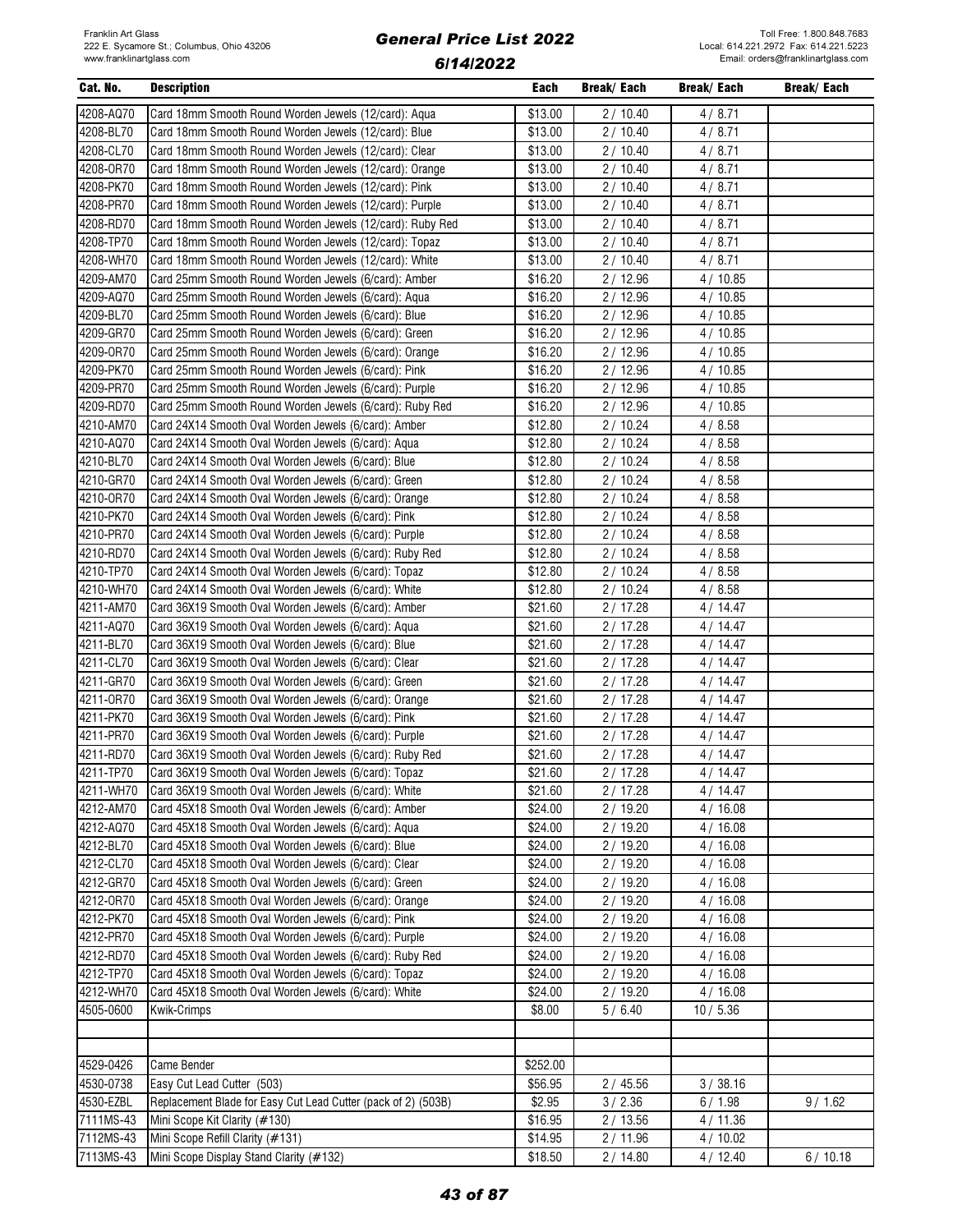| Cat. No.  | <b>Description</b>                                                            | Each     | Break/ Each | Break/ Each | Break/ Each |
|-----------|-------------------------------------------------------------------------------|----------|-------------|-------------|-------------|
| 7505-EACH | Dozen Suction Cup with Metal Hook 1-1/2"                                      | \$0.75   | 10/0.60     | 25/0.50     | 50/0.41     |
| 7505-BG03 | Bag of 100 Suction Cups with Metal Hook 1-1/2"                                | \$37.95  | 2/30.36     | 3 / 25.43   | 5/20.87     |
| 7507-1279 | Dozen Suction Cup with Plastic Hook 3/4"                                      | \$1.90   | 3/1.52      | 5/1.27      |             |
| 7507-BG79 | Bag of 100 Suction Cup with Plastic Hook 3/4"                                 | \$9.75   | 2/7.80      | 3/6.53      | 5/5.36      |
| 7904-1127 | Metal Running Pliers, Import                                                  | \$9.60   | 3/7.68      | 6/6.43      |             |
| 7904-TIP7 | Replacement Tip for #7904-1127 Running Plier (pair)                           | \$1.10   | 3/0.88      | 6/0.74      | 12/0.61     |
| 7906-1127 | Breaking Grozing Pliers w/ 1/2" Jaw, Import                                   | \$10.75  | 3/8.60      | 6/7.20      |             |
| 7908-1139 | Soldering Iron Stand                                                          | \$8.95   | 3/7.16      | 6/6.00      | 9/4.92      |
| 7913-1139 | Safety Glasses                                                                | \$5.99   | 3/4.79      | 6/4.01      | 9/3.29      |
| 7915-1139 | Soft Face Glazing Hammer                                                      | \$5.59   | 3 / 4.47    | 6/3.75      | 9/3.07      |
| 7917-1139 | Mosaic Glass Cutter                                                           | \$34.50  | 3 / 27.60   | 6/23.12     |             |
| 7919-0123 | Wooden Fid                                                                    | \$6.79   | 4/5.43      | 8/4.55      | 12/3.73     |
| 7920-0163 | Plastic Fid/Lathekin                                                          | \$2.95   | 4/2.36      | 8/1.98      | 12/1.62     |
| 7921-0163 | Plastic Burnisher/Fid                                                         | \$2.10   | 4/1.68      | 8/1.41      | 12/1.16     |
| 7922-1139 | Shears for Foil                                                               | \$12.30  | 3 / 9.84    | 6/8.24      | 9/6.77      |
| 7923-1139 | Shears for Lead                                                               | \$12.30  | 3/9.84      | 6/8.24      | 9/6.77      |
| 7924-0738 | Lead Vise Spring Loaded (606)                                                 | \$13.50  | 3/10.80     | 6/9.05      | 12/7.43     |
| 7925-0426 | Imported Lead Knife                                                           | \$12.99  | 3/10.39     | 6/8.70      | 12/7.14     |
| 7926-0738 | Breaking Pliers w/ 1/2" Jaw (601B)                                            | \$10.00  | 3 / 8.00    | 6/6.70      |             |
| 7927-1139 | Grozing Pliers with 1/8" Curved Jaw                                           | \$8.45   | 3/6.76      | 6/5.66      |             |
| 7929-1127 | Lead Dykes                                                                    | \$6.95   | 3/5.56      | 6/4.66      |             |
| 7930-0685 | <b>Brass Wire Brush</b>                                                       | \$2.69   | 4/2.15      | 8/1.80      | 12/1.48     |
| 7933-0123 | <b>Bench Brush</b>                                                            | \$7.98   | 3/6.38      | 6/5.35      | 9/4.39      |
| 7935-1139 | Square, Glass Cutting -12"                                                    | \$7.95   | 4/6.36      | 8/5.33      | 12/4.37     |
| 7936-1139 | Square, Glass Cutting - 18"                                                   | \$11.95  | 4/9.56      | 8/8.01      | 12/6.57     |
| 7937-1139 | 1/4" Grinder Bit, Standard To Be Discontinued                                 | \$22.39  | 3/17.91     | 6/15.00     | 9/12.31     |
| 7938-1139 | 3/4" Grinder Bit, Standard To Be Discontinued                                 | \$24.25  | 3/19.40     | 6/16.25     | 9/13.34     |
| 7939-1139 | 1" Grinder Bit, Standard To Be Discontinued                                   | \$27.98  | 3 / 22.38   | 6/18.75     | 9/15.39     |
| 7940-0738 | Diamond Tech Easy-On Footswitch (42)                                          | \$42.95  | 3 / 34.36   | 6/28.78     | 12 / 23.62  |
| 7945-1139 | Replacement Tip for Iron #7941-1139                                           | \$14.45  | 4/11.56     | 8/9.68      |             |
| 8000-0061 | Toyo Original Brass SuperCutter (TC-10B) w/ Pattern Head (TC-10H)             | \$29.95  | 2 / 23.96   | 4/20.07     |             |
| 8001-0061 | Toyo Original Acrylic SuperCutter (TC-10P) w/ Pattern Head (TC-10H)           | \$29.95  | 2/23.96     | 4/20.07     |             |
| 8002-0061 | Toyo Pistol Grip SuperCutter (TC-600PRV) w/ TAP Wheel Pattern Head (TC-600HV) | \$37.95  | 2/30.36     | 4/25.43     |             |
| 8003-PH61 | Toyo Original Replacement Head for Pattern Cutting (narrow) (TC-10H)          | \$22.50  | 2/18.00     | 4/15.08     | 6/12.38     |
| 8004-SH61 | Toyo Original Replacement Head for Straight Cutting (wide) Toyo (TC-17H)      | \$22.50  | 2/18.00     | 4/15.08     | 6/12.38     |
| 8005-0061 | GAI Cutting Oil 4 oz. (GAI-CO4)                                               | \$7.10   | 4/5.68      | 8/4.76      |             |
| 8005-SAMP | GAI Cutting Oil 1/2 oz.                                                       | \$2.95   | 6/2.36      | 12/1.98     |             |
| 8008-0061 | Toyo Comfort Grip Acrylic SuperCutter (TC-1PR) w/ Pattern Head (TC-10H)       | \$27.95  | 2 / 22.36   | 4/18.73     |             |
| 8009-0061 | Toyo Thomas Grip SuperCutter (TC-9PR) w/ Pattern Head (TC-10H)                | \$28.95  | 2/23.16     | 4/19.40     |             |
| 8010-0061 | Toyo Custom Grip Supercutter (TC21-PVR) w/ TAP Wheel Pattern Head (TC-21HPV)  | \$34.95  | 2 / 27.96   | 4 / 23.42   |             |
| 8010-PH61 | TAP Wheel Pattern Head (TC21-HPV) for Toyo Custom Grip SuperCutter            | \$24.50  | 2/19.60     | 4 / 16.42   | 6/13.48     |
| 8010-SH61 | TAP Wheel Straight Head (TC21-HSV) for Toyo Custom Grip SuperCutter           | \$24.50  | 2/19.60     | 4/16.42     | 6/13.48     |
| 8011-PH61 | TAP Wheel Pattern Head (TC600-HV) for Toyo Pistol Grip SuperCutter            | \$24.50  | 2/19.60     | 4/16.42     | 6/13.48     |
| 8011-SH61 | TAP Wheel Straight Head (TC17-HV) for Toyo Pistol Grip SuperCutter            | \$24.50  | 2/19.60     | 4/16.42     | 6/13.48     |
| 8019-1008 | <b>Cutter Cozy</b>                                                            | \$5.10   | 2/4.08      | 4/3.42      |             |
| 8020-0059 | O-Rings for ScoreMaster Cutter 03-720                                         | \$5.50   | 2/4.40      | 4/3.69      |             |
| 8026-B059 | Glass Cutter Steel Wheel (01-122) ball end                                    | \$5.40   | 2/4.32      | 4/3.62      |             |
| 8027-B059 | Glass Cutter Carbide Wheel (01-840) ball end                                  | \$19.95  | 2/15.96     | 4/13.37     |             |
| 8028-S059 | Glass Cutter Steel Wheel (01-131)                                             | \$5.70   | 2/4.56      | 4/3.82      |             |
| 8029-S059 | Glass Cutter Carbide Wheel (01-229)                                           | \$22.50  | 2/18.00     | 4/15.08     |             |
| 8030-0059 | Small Circle Cutter (05-211)                                                  | \$139.95 | 2/111.96    |             |             |
| 8030-R059 | Replacement Turret for 8030 (02-612)                                          | \$11.20  | 2/8.96      | 4/7.50      |             |
| 8031-0738 | Easy Cut Lens Cutter by Diamond Tech (369)                                    | \$69.90  | 2/55.92     | 3/46.83     |             |
| 8031-R738 | Replacement Turrett for Easy Cut Lens Cutter (512)                            | \$23.20  | 2/18.56     | 3/15.54     | 6/12.76     |
| 8032-0738 | Ephrem's Bottle Cutter Kit by Diamond Tech (366)                              | \$67.79  | 2/54.23     | 3 / 45.42   |             |
| 8032-470  | Ephrem's Adaptor (470)                                                        | \$11.90  | 2/9.52      | 3/7.97      |             |
| 8033-0738 | G2 Generation Green Bottle Cutter by Diamond Tech (365) NEW                   | \$25.75  | 2/20.60     | 3/17.25     | 6/14.16     |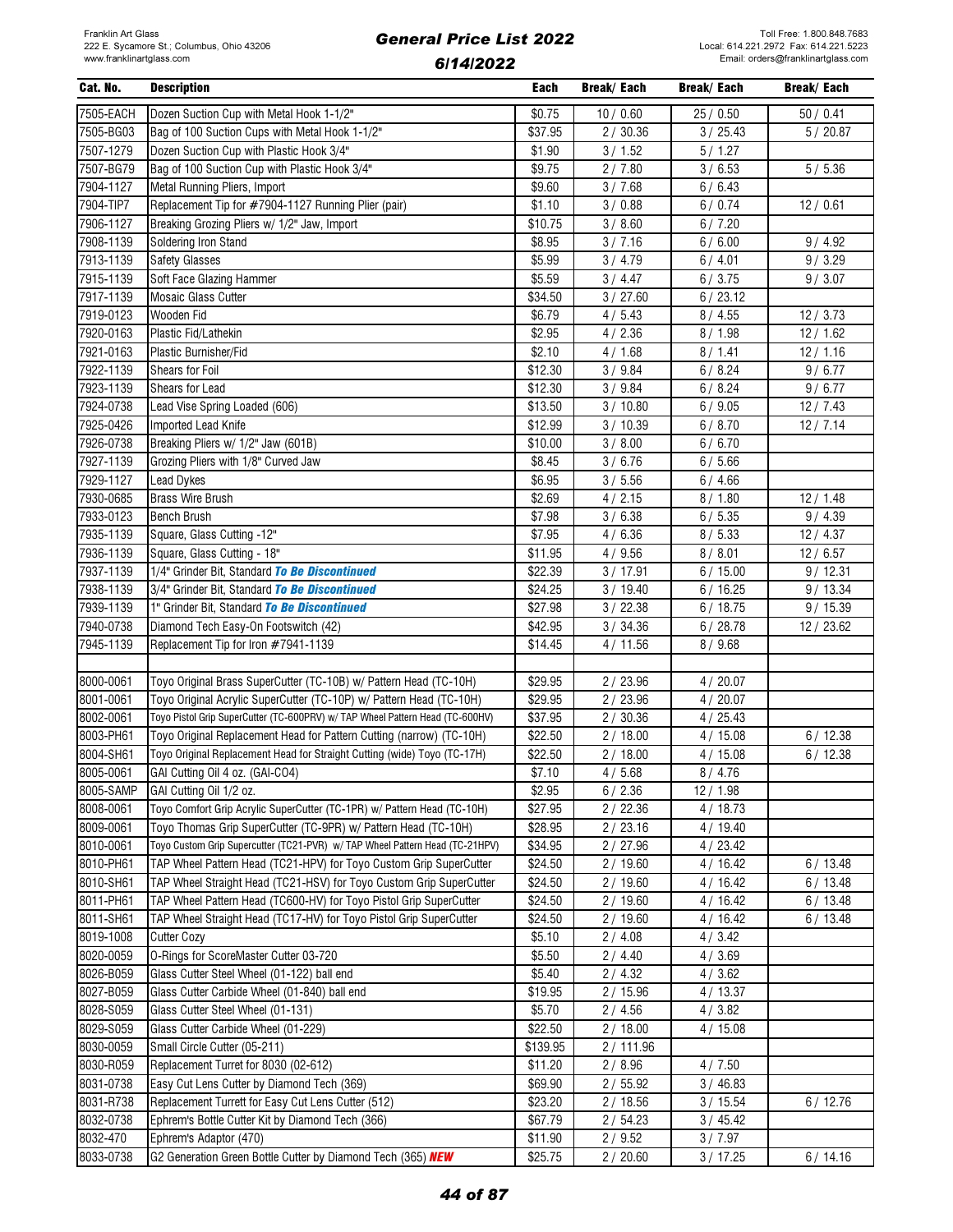| Cat. No.  | <b>Description</b>                                               | Each     | Break/ Each | Break/ Each | Break/ Each |
|-----------|------------------------------------------------------------------|----------|-------------|-------------|-------------|
| 8035-0059 | Circlemate 2 (05-214)                                            | \$87.95  | 2/70.36     | 3/58.93     |             |
| 8035-R059 | Replacement Turret for 8035 (02-613)                             | \$10.00  | 2/8.00      | 4/6.70      | 6/5.50      |
| 8036-0059 | Oval/Circle Glass Cutter (05-221)                                | \$166.60 |             | 2/111.62    | 3/91.63     |
| 8036-R059 | Replacement Carbide Wheel for #8036 (03-130)                     | \$27.60  | 2/22.08     | 4/18.49     |             |
| 8041-0059 | ScoreMaster 1 Glass Cutter (01-701)                              | \$33.90  | 2/27.12     | 4/22.71     |             |
| 8042-0059 | ScoreMaster 2 Glass Cutter (01-702)                              | \$39.40  | 2/31.52     | 4/26.40     |             |
| 8045-0059 | Designer II Cutter / Brass Pencil Grip w/ Narrow Head / 01-713   | \$46.90  | 2/37.52     | 4/31.42     |             |
| 8046-0059 | Designer II Cutter / Plastic Pencil Grip w/ Narrow Head / 01-711 | \$43.10  | 2/34.48     | 4/28.88     |             |
| 8047-0059 | Designer II Cutter / Plastic Pistol Grip w/ Narrow Head / 01-714 | \$48.80  | 2/39.04     | 4/32.70     |             |
| 8048-0059 | Designer II Cutter / Brass Pencil Grip w/ Wide Head / 01-712     | \$46.90  | 2/37.52     | 4/31.42     |             |
| 8049-0059 | Designer II Cutter / Plastic Pistol Grip w/ Wide Head / 01-715   | \$48.80  | 2/39.04     | 4/32.70     |             |
| 8060-0059 | Plastic Running Pliers 8" (06-112)                               | \$23.50  | 2/18.80     | 4/15.75     |             |
| 8061-0059 | Plastic Running Pliers 6" (06-111)                               | \$22.95  | 2/18.36     | 4/15.38     |             |
| 8062-0059 | Replacement Jaws for 8060                                        | \$7.39   | 2/5.91      | 4/4.95      |             |
| 8063-0059 | Replacement Jaws for 8061                                        | \$7.39   | 2/5.91      | 4/4.95      |             |
| 8077-0072 | Lead Nipper Fan-Out VII                                          | \$39.00  | 2/31.20     |             |             |
| 8079-0040 | Knife, Light Duty Xcelite                                        | \$6.49   | 2/5.19      | 4/4.35      | 6/3.57      |
| 8079-R040 | Knife Blades, Replacement for 8079, 5/Pkg.                       | \$5.59   | 2/4.47      | 4/3.75      | 6/3.07      |
| 8081-0163 | Don Carlos Professional Lead Knife                               | \$94.95  | 3/75.96     |             |             |
| 8084-1580 | Jim-eze Copper Foil Pattern Shears                               | \$26.95  | 2/21.56     | 4/18.06     | 6/14.82     |
| 8085-F103 | Pattern Shears Foil                                              | \$12.95  | 2/10.36     | 4/8.68      | 6/7.12      |
| 8085-L103 | Pattern Shears Lead                                              | \$12.95  | 2/10.36     | 4/8.68      | 6/7.12      |
| 8086-0103 | Pattern Shears 2 in 1                                            | \$20.59  | 2/16.47     | 4/13.80     | 6/11.32     |
| 8087-0738 | Mosaic Art Pattern Shears by Diamond Tech                        | \$11.95  | 2/9.56      | 4/8.01      | 6/6.57      |
| 8088-1127 | <b>THINLINE Pattern Shears</b>                                   | \$10.95  | 2/8.76      | 4/7.34      | 6/6.02      |
| 8090-2410 | Pattern Template Paper 24" wide X 10 ft long (100# Tag Stock)    | \$17.95  |             |             |             |
| 8090-24RL | Pattern Template Paper 24" wide X 270 ft long (100# Tag Stock)   | \$416.95 |             |             |             |
| 8090-3610 | Pattern Template Paper 36" wide X 10 ft long (100# Tag Stock)    | \$21.95  |             |             |             |
| 8090-36RL | Pattern Template Paper 36" wide X 270 ft long (100# Tag Stock)   | \$508.95 |             |             |             |
| 8091-0261 | Carbon Paper 26 X 39                                             | \$2.50   | 5/2.00      | 10/1.68     | 15/1.38     |
| 8093-0069 | Square, Glass Cutting - 24"                                      | \$24.95  | 2 / 19.96   | 4/16.72     |             |
| 8094-0069 | Square, Glass Cutting - 36"                                      | \$84.00  | 2/67.20     |             |             |
| 8095-0964 | <b>Abrasive Stone</b>                                            | \$10.95  | 2/8.76      | 3/7.34      | 5/6.02      |
| 8097-1127 | Nick's Grinder's Mate                                            | \$18.95  | 2/15.16     | 4/12.70     | 6/10.42     |
| 8097-RP27 | Replacement Pads for Nick's Grinder's Mate                       | \$2.65   | 2/2.12      | 4/1.78      | 6/1.46      |
| 8098-1200 | 12" Corkback Ruler                                               | \$7.35   | 3/5.88      | 6/4.92      |             |
| 8098-1800 | 18" Corkback Ruler                                               | \$9.22   | 3 / 7.38    | 6/6.18      |             |
| 8098-2400 | 24" Corkback Ruler                                               | \$11.55  | 3 / 9.24    | 6/7.74      |             |
|           |                                                                  |          |             |             |             |
| 8101-0003 | Iron 60W American Beauty 3112                                    | \$86.95  | 2/69.56     | 3/58.26     |             |
| 8102-0003 | Iron Tip Diamond for 60W 8101 - AB#67D                           | \$15.95  | 2/12.76     | 3/10.69     | 5/8.77      |
| 8103-0003 | Iron Tip Chisel for 60W 8101 - AB#715                            | \$18.50  | 2/14.80     | 3 / 12.40   | 5/10.18     |
| 8104-0003 | Iron 100W American Beauty 3138-100                               | \$140.00 | 2/112.00    | 3/93.80     |             |
| 8105-0003 | Iron 150W American Beauty 3138-150                               | \$140.00 | 2/112.00    | 3/93.80     |             |
| 8106-0003 | Iron Tip Diamond for 100/150W 8104 & 8105 - AB#43D               | \$16.00  | 2/12.80     | 3/10.72     |             |
| 8107-0003 | Iron Tip Chisel for 100/150W 8104 & 8105 - AB#43C                | \$16.00  | 2/12.80     | 3/10.72     |             |
| 8108-0003 | Iron 200W American Beauty 3158-200                               | \$195.00 | 2/156.00    | 3/130.65    |             |
| 8109-0003 | Iron 250W American Beauty 3158X-250                              | \$224.00 | 2 / 179.20  | 4/150.08    |             |
| 8110-0003 | Iron Tip Diamond for 200/250W 8108 & 8109 - AB#44D               | \$39.00  | 2/31.20     | 4/26.13     |             |
| 8111-0003 | Iron Tip Chisel for 200/250W 8108 & 8109 - AB#44C                | \$39.00  | 2/31.20     | 4/26.13     |             |
| 8112-0003 | Iron Element 100W American Beauty 9273-100                       | \$60.00  | 2/48.00     | 3/40.20     |             |
| 8113-0003 | Iron Element 150W American Beauty 9273-150                       | \$60.00  | 2/48.00     | 3/40.20     |             |
| 8114-0003 | Iron Element 200W American Beauty 9275-200                       | \$75.00  | 2/60.00     | 3/50.25     |             |
| 8115-0003 | Iron Element 250W American Beauty 9275X-250                      | \$100.00 | 2/80.00     | 3/67.00     |             |
| 8117-0003 | Iron 75W American Beauty 3125                                    | \$102.95 | 2/82.36     | 3/68.98     |             |
| 8118-0003 | Iron Tip Diamond for 75W 8117 - AB#67D                           | \$15.95  | 2/12.76     | 3/10.69     |             |
| 8119-0003 | Iron Tip Chisel for 75W 8117 - AB#67S                            | \$15.95  | 2/12.76     | 3/10.69     |             |
| 8120-A071 | Candelabra w/ Downlight - Antique Bronze (8110-ABR)              | \$72.00  | 2/57.60     |             |             |
| 8120-B071 | Candelabra w/ Downlight - Polished Brass (8110-BPL)              | \$72.00  | 2/57.60     |             |             |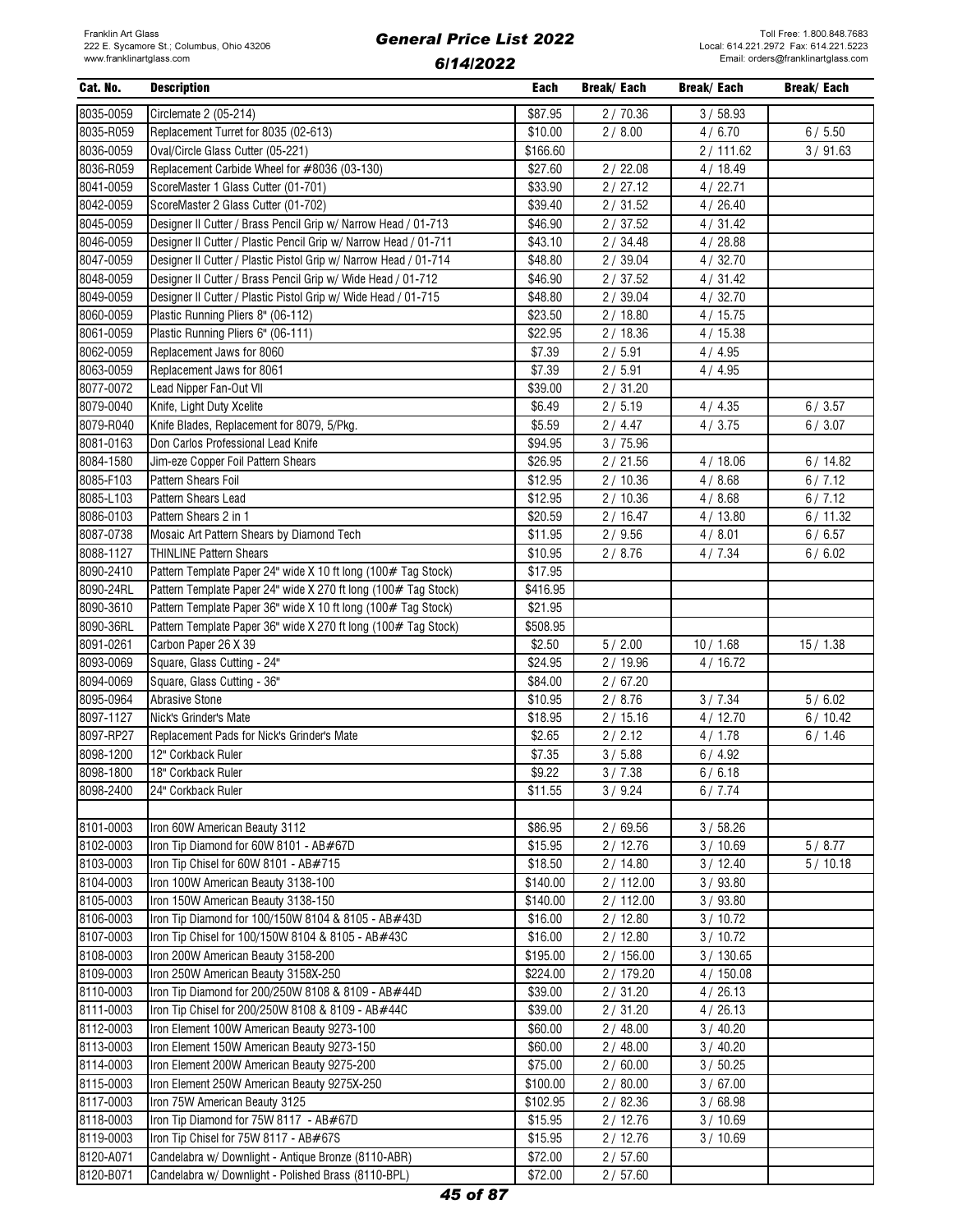| Cat. No.               | <b>Description</b>                                                                                                                           | Each     | Break/ Each          | Break/ Each | <b>Break/Each</b> |
|------------------------|----------------------------------------------------------------------------------------------------------------------------------------------|----------|----------------------|-------------|-------------------|
| 8121-0003              | Iron Element 75W American Beauty 9271                                                                                                        | \$52.50  | 2/42.00              | 3 / 35.18   |                   |
| 8122-0003              | Iron Element 60W American Beauty 9012                                                                                                        | \$52.50  | 2/42.00              | 3/35.18     |                   |
| 8130-0040              | Stained Glass Iron 80W Weller SPG80L (incl. two tips, soldering iron rest)                                                                   | \$40.00  | 3 / 32.00            |             |                   |
| 8131-0040              | Iron Tip for 80W Weller MTG20 - 3/8"                                                                                                         | \$14.95  | 2/11.96              | 4/10.02     |                   |
| 8132-0040              | Iron Tip for 80W Weller MTG21 - 1/4"                                                                                                         | \$14.95  | 2/11.96              | 4/10.02     |                   |
| 8133-0040              | Iron 100W Weller W100PG                                                                                                                      | \$83.95  | 3/67.16              |             |                   |
| 8134-0040              | Iron Tip for 80W Weller MTG22 Bead                                                                                                           | \$16.00  | 2/12.80              | 4/10.72     |                   |
| 8138-0040              | Iron120W Weller SP120                                                                                                                        | \$60.00  | 3 / 48.00            |             |                   |
| 8139-0040              | Iron Tip for 120W Weller MTG30 - 1/2"                                                                                                        | \$19.95  | 2/15.96              | 4/13.37     |                   |
| 8140-C640              | Iron Tip for 100W Weller CT6-C 1/8" 600 Degree                                                                                               | \$11.00  | 2/8.80               | 4/7.37      |                   |
| 8140-C740              | Iron Tip for 100W Weller CT6-C 1/8" 700 Degree                                                                                               | \$12.00  | $\frac{1}{2}$ / 9.60 | 4/8.04      |                   |
| 8140-C840              | Iron Tip for 100W Weller CT6-C 1/8" 800 Degree                                                                                               | \$12.00  | 2/9.60               | 4/8.04      |                   |
| 8141-D640              | Iron Tip for 100W Weller CT6-D 3/16" 600 Degree                                                                                              | \$11.00  | 2/8.80               | 4/7.37      |                   |
| 8141-D740              | Iron Tip for 100W Weller CT6-D 3/16" 700 Degree                                                                                              | \$12.00  | 2/9.60               | 4/8.04      |                   |
| 8141-D840              | Iron Tip for 100W Weller CT6-D 3/16" 800 Degree                                                                                              | \$12.00  | 2/9.60               | 4/8.04      |                   |
| 8142-E740              | Iron Tip for 100W Weller CT6-E 1/4" 700 Degree                                                                                               | \$12.00  | 2/9.60               | 4/8.04      |                   |
| 8142-E840              | Iron Tip for 100W Weller CT6-E 1/4" 800 Degree                                                                                               | \$12.00  | 2/9.60               | 4/8.04      |                   |
| 8143-F740              | Iron Tip for 100W Weller CT6-F 3/8" 700 Degree                                                                                               | \$12.00  | 2/9.60               | 4/8.04      |                   |
| 8143-F840              | Iron Tip for 100W Weller CT6-F 3/8" 800 Degree                                                                                               | \$12.00  | 2/9.60               | 4/8.04      |                   |
| 8144-G740              | Iron Tip for 100W Weller CT6G7 Bead 700 Degree                                                                                               | \$16.00  | 2/12.80              | 4/10.72     |                   |
| 8151-0040              | Iron Station 80W Weller (WLC200)                                                                                                             | \$85.00  | 3/68.00              |             |                   |
| 8152-0040              | Iron Station Replacement Sponge Weller WCC104                                                                                                | \$3.50   | 2/2.80               | 3 / 2.35    | 5/1.93            |
| 8153-0040              | Iron Tip Polishing Bar Weller WPB1                                                                                                           | \$20.00  | 2/16.00              | 3/13.40     | 5/11.00           |
| 8154-0040              | Knurled Nut for Weller 100W Iron (8133) KN100A                                                                                               | \$6.00   | 2/4.80               | 3/4.02      | 5/3.30            |
| 8155-0040              | Benchtop Smoke Absorber by Weller (WSA350)                                                                                                   | \$106.00 | 2/84.80              |             |                   |
| 8155-F040              | Filter Set (3) for Weller Smoke Absorber (WSA350F)                                                                                           | \$11.00  | 2/8.80               | 4/7.37      |                   |
| 8160-0103              | Iron 80W Mika                                                                                                                                | \$38.95  | 3/31.16              | 6/26.10     |                   |
| 8161-0103              | Iron 100W Mika                                                                                                                               | \$38.95  | 3/31.16              | 6/26.10     |                   |
| 8162-0738              | Iron Stand Studio Pro (602)                                                                                                                  | \$14.59  | 3/11.67              | 6/9.78      | 9/8.02            |
| 8163-0103              | Iron Tip Mika 3/8"                                                                                                                           | \$10.29  | 3 / 8.23             | 6/6.89      |                   |
| 8164-0103              | Iron Tip Mika 1/4"                                                                                                                           | \$10.29  | 3 / 8.23             | 6/6.89      |                   |
| 8164-CONE              | Iron Tip Mika CONE                                                                                                                           | \$10.29  | 3 / 8.23             | 6/6.89      |                   |
| 8165-0103              | Tempright (iron temperature control) by Mika                                                                                                 | \$46.95  | 3 / 37.56            | 6/31.46     |                   |
| 8167-0103              | Mika Soldering Iron Stand with Aluminum Base (MSIS-403)                                                                                      | \$19.95  | 3/15.96              | 6/13.37     |                   |
| 8170-1334              | Iron Tip for Special Edition Hakko 3/16" (777-167/P) NEW                                                                                     | \$26.50  | 2/21.20              | 4/17.76     | 6/14.58           |
| 8170-2334              | Iron Tip for Special Edition Hakko 5/16" (777-168/P) NEW                                                                                     | \$26.50  | 2/21.20              | 4/17.76     | 6/14.58           |
| 8171-1334              | Iron Tip for 80W Hakko 3/16" (780-T-ED/P) To Be Discontinued                                                                                 | \$7.95   | 2/6.36               | 4/5.33      | 6/4.37            |
| 8171-5334              | Iron Element 80W Hakko #8171 (780-HP-V12/P) To Be Discontinued                                                                               | \$14.50  | 2/11.60              | 4/9.72      | 6/7.98            |
| 8172-1334              | Iron Tip for 100W Hakko 1/4" (790-T-ED/P) To Be Discontinued                                                                                 | \$9.50   | 2/7.60               | 4/6.37      | 6/5.23            |
| 8172-5334              | Iron Element 100W Hakko #8172 (790-HP-V12/P) To Be Discontinued                                                                              | \$14.50  | 2/11.60              | 4/9.72      | 6/7.98            |
| 8173-1334              | Iron Tip 60W Hakko Super Pro 3/16" (A1026/P)                                                                                                 | \$31.10  | 2 / 24.88            | 4/20.84     | 6/17.11           |
| 8173-2334              | Iron Tip 60W Hakko Super Pro 3/8" (A1179/P)                                                                                                  | \$31.10  | 2/24.88              | 4/20.84     | 6/17.11           |
| 8173-5334              | Iron Element 60W Hakko #8173 (A1177/P)                                                                                                       | \$21.50  | 2/17.20              | 4/14.41     | 6/11.83           |
| 8174-1334              | Iron Tip for 85W Hakko "Temp Iron" 1/8" (918-T-1.6D/P) To Be Disc.                                                                           | \$9.95   | 2/7.96               | 4/6.67      | 6/5.47            |
| 8174-5334              | Iron Element 85W Hakko #8174 (918-H-V12/P) To Be Discontinued                                                                                | \$22.50  | 2/18.00              | 4/15.08     | 6/12.38           |
| 8176-0334              | Tip Cleaner Hakko (599B/P)                                                                                                                   | \$12.95  | 2/10.36              | 4/8.68      |                   |
| 8176-1334              | Replacement Wire for Hakko Tip Cleaner (599-029/P)                                                                                           | \$8.10   | 2/6.48               | 4/5.43      | 6/4.46            |
| 8177-0334              | Iron Stand with Tip Cleaner Hakko (633-01)                                                                                                   | \$35.95  | 3/28.76              | 6/24.09     |                   |
| 8178-0334              | Iron Stand w/ Sponge Hakko (603/P) To Be Discontinued                                                                                        | \$31.50  | 2/25.20              | 4/21.11     | 6/17.33           |
| 8179-0334              | Iron 60W Hakko "Red" (503F-V12ED/P)                                                                                                          | \$18.00  | 3/14.40              | 6/12.06     |                   |
| 8179-1334              | Iron Tip for Hakko "Red" (ED6/P)                                                                                                             | \$7.00   | 2/5.60               | 4/4.69      | 6/3.85            |
| 8181-0334              | Iron Holder / Economy by Hakko (602/P)                                                                                                       | \$15.00  | 2/12.00              | 4/10.05     | 6/8.25            |
| 8182-0334              | Chemical Paste for Tinning Iron Tips by Hakko (FS-100-01)                                                                                    | \$15.95  | 2/12.76              | 4/10.69     |                   |
| 8183-0034              | Iron Next Generation with Temperature Control Hakko (FX-601) NEW                                                                             | \$94.00  | 3/75.20              | 6/62.98     |                   |
| 8183-0140              | 1/4" Chisel Tip for 8183-0034 Next Generation Hakko Iron (T19-D65/P)                                                                         | \$21.00  | 2/16.80              | 4 / 14.07   |                   |
| 8183-0180<br>8183-0316 | 1/8" Chisel Tip for 8183-0034 Next Generation Hakko Iron (T19-D24/P)<br>3/16" Chisel Tip for 8183-0034 Next Generation Hakko Iron (T19-D5/P) | \$29.95  | 2 / 23.96            | 4/20.07     |                   |
|                        |                                                                                                                                              | \$21.00  | 2/16.80              | 4 / 14.07   |                   |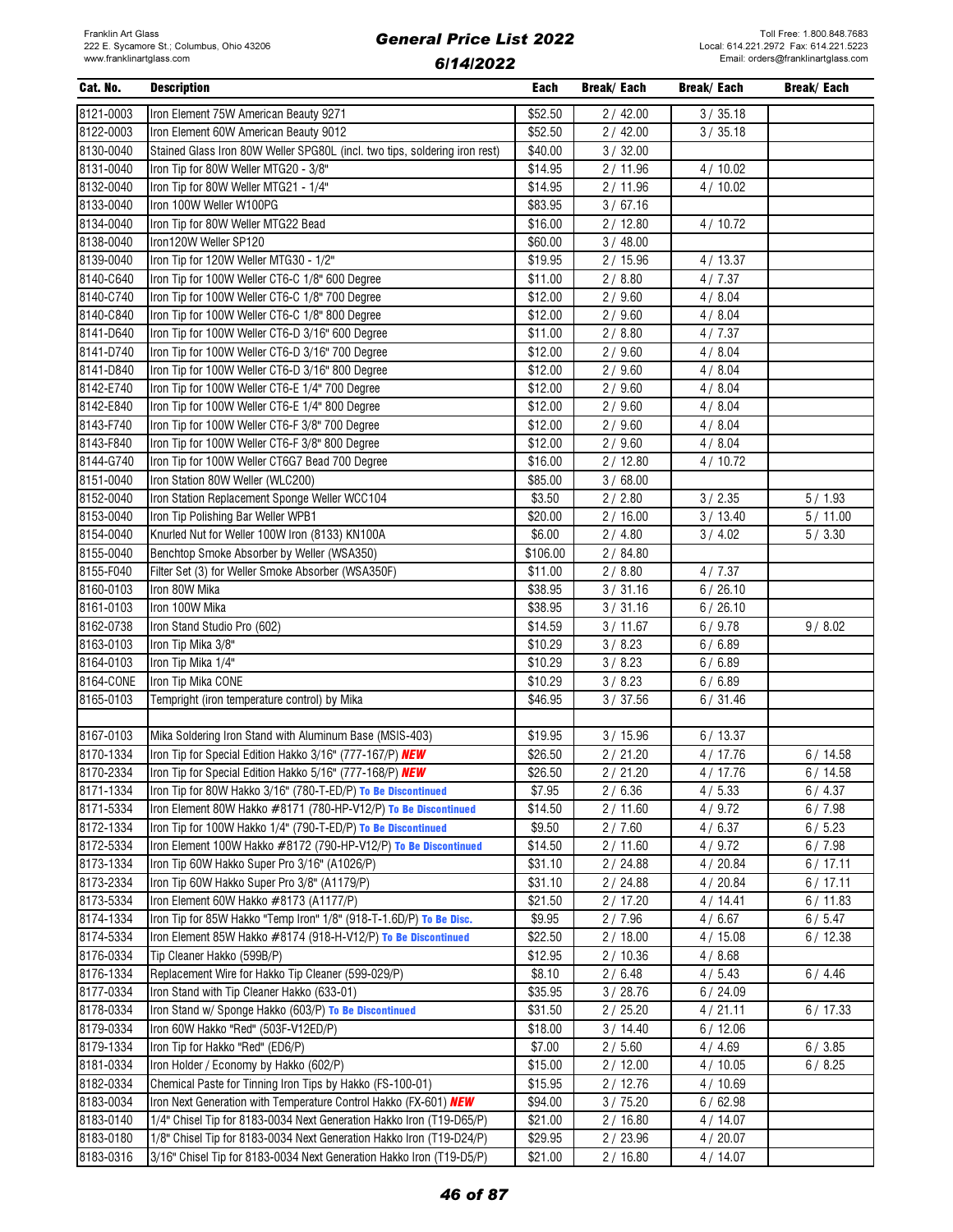| Cat. No.               | <b>Description</b>                                                                 | Each             | Break/ Each | <b>Break/Each</b> | <b>Break/Each</b> |
|------------------------|------------------------------------------------------------------------------------|------------------|-------------|-------------------|-------------------|
| 8184-0034              | Smoke Absorber Hakko (FA-400-04/P) NEW                                             | \$116.00         | 2/92.80     | 3/77.72           |                   |
| 8184-1334              | Filter for Smoke Absorber Hakko   pack of 5 (A1001/P)                              | \$42.00          | 2/33.60     | 4/28.14           |                   |
| 8185-0034              | Hakko Soldering Iron Mat (SC-1003) NEW                                             | \$24.00          | 3/19.20     |                   |                   |
|                        |                                                                                    |                  |             |                   |                   |
| 8199-P812              | Drive Belt for Power Miter II Chop Saw                                             | \$16.00          | 2/12.80     | 4/10.72           |                   |
| 8202-0081              | Mitre Guide for 8201 Jarmac                                                        | \$21.50          | 2/17.20     | 4/14.41           |                   |
| 8203-0081              | Replacement Blade Standard for 8200 & 8201 Jarmac                                  | \$12.25          | 2/9.80      | 4/8.21            | 6/6.74            |
| 8204-0081              | Replacement Blade Heavy Duty for 8200 & 8201 (Chromed) Jarmac                      | \$19.95          | 2/15.96     | 4/13.37           | 6/10.97           |
| 8205-0081              | Replacement Blade Carborundum for 8200 & 8201                                      | \$12.00          | 2/9.60      | 4/8.04            | 6/6.60            |
| 8206-4581              | Mitre Guide Perm 45° for 8200 & 8200-HP Jarmac                                     | \$19.50          | 2/15.60     | 4/13.07           | 6/10.73           |
| 8206-9081              | Mitre Guide Perm 90° for 8200 & 8200-HP Jarmac                                     | \$18.79          | 2/15.03     | 4/12.59           | 6/10.33           |
| 8207-4581              | Mitre Guide Perm 45° for 8201 & 8201-HP Jarmac                                     | \$19.50          | 2/15.60     | 4/13.07           | 6/10.73           |
| 8207-9081              | Mitre Guide Perm 90° for 8201 & 8201-HP Jarmac                                     | \$18.79          | 2/15.03     | 4/12.59           | 6/10.33           |
| 8210-0081              | Jarmac Saw for Metals   with Std. Blade (1002-SG)                                  | \$215.95         | 2/172.76    |                   |                   |
|                        |                                                                                    |                  |             |                   |                   |
| 8211-0063              | Band Saw Gryphon Model C-40 REGULAR PRICE: \$452.00   ON SALE:                     | \$419.00         |             |                   |                   |
| 8212-BD63              | Black Diamond Blade Twin Pack (301BD)                                              | \$154.95         | 3 / 123.96  | 6/103.82          |                   |
| 8212-FB63              | Fuser's Diamond Band Saw Blade (301F)                                              | \$88.95          | 3/71.16     | 6/59.60           |                   |
| 8215-0063              | Teflon Guides for Gryphon #8211 (4-PACK)                                           | \$9.95           | 3/7.96      | 6/6.67            |                   |
| 8216-BKIT              | Upper and Lower Bands with Bushings                                                | \$41.95          | 3 / 33.56   | 6/28.11           |                   |
| 8217-0035              | Drive Pulley for Taurus II.2 & 3 (Y0035-0001)                                      | \$17.95          | 2/14.36     | 4/12.03           |                   |
| 8217-BP36              | Blue Pulley Grommet Assembly (1036) for Taurus 3 (includes bearing)                | \$18.95          | 2/15.16     | 4/12.70           |                   |
| 8217-BPA1              | Large Rail Blue Pulley Grommet (1067) for Taurus 3 (includes bearing)              | \$18.95          | 2/15.16     | 4/12.70           |                   |
| 8217-DB31              | Drive Belt Assembly for Taurus II.2 & 3 (Y0070-0002)                               | \$52.95          | 4/42.36     |                   |                   |
| 8217-FB31              | Flocked Drive Belt Grooved Assembly for Taurus II.2 & 3 (Y0108-0002)               | \$56.95          | 4/45.56     |                   |                   |
| 8217-R231              | Bearings (R2) for yellow & red grommets for Taurus II.2 (2018)                     | \$3.95           | 2/3.16      | 4/2.65            |                   |
| 8217-RB31              | Replacement Blade for Taurus II.2 (1039)                                           | \$115.95         | 2/92.76     |                   |                   |
| 8217-RG31<br>8217-YG31 | Red Gear Grommet for Taurus II.2 (1169)                                            | \$3.95<br>\$3.95 | 2/3.16      | 4/2.65            |                   |
| 8218-0063              | Yellow Groove Grommet for Taurus II.2 (1170)<br>Came Saw Gryphon                   | \$325.95         | 2/3.16      | 4/2.65            |                   |
| 8218-MB63              | Metal Blade for Gryphon Miter Saw                                                  | \$20.95          | 3/16.76     | 6/14.04           |                   |
| 8218-RB63              | Replacement Blade for Gryphon Miter Saw                                            | \$14.95          | 3/11.96     | 6/10.02           |                   |
|                        |                                                                                    |                  |             |                   |                   |
| 8220-0487              | Taurus 3 Hole Reducer Sheet of 24 (Y0487)                                          | \$13.95          | 2/11.16     | 4/9.35            |                   |
| 8220-0631              | Taurus 3 Ring Saw 110V (1003) REGULAR PRICE: \$699.00                              | \$629.00         |             |                   |                   |
| 8220-1027              | Complete Blade & Parts Kit for Taurus 3 (1027)                                     | \$274.95         | 2/219.96    |                   |                   |
| 8220-1031              | Taurus 3 Tension Arm (tension spring assembly) (1031)                              | \$15.95          | 4/12.76     |                   |                   |
| 8220-1034              | Stabilizer Foot for Taurus 3 (1034)                                                | \$31.95          | 2/25.56     | 4/21.41           |                   |
| 8220-1044              | Slim Blade Kit for Taurus 3 (1044)                                                 | \$115.95         | 2/92.76     |                   |                   |
| 8220-1046              | Slicer Blade Kit for Taurus 3 (1046)                                               | \$125.95         | 2 / 100.76  |                   |                   |
| 8220-1047              | Super Slicer Tool (1047)                                                           | \$55.95          | 2/44.76     | 4/37.49           |                   |
| 8220-1049              | Fine Dichro Blade Kit for Taurus 3 (1049)                                          | \$125.95         | 2/100.76    |                   |                   |
| 8220-1051              | Slicer BLADE & BELT Kit for Taurus 3 (1051)                                        | \$175.95         | 2/140.76    |                   |                   |
| 8220-1052              | Speed Blade & Belt Kit for Taurus 3 (1052)                                         | \$175.95         | 2/140.76    |                   |                   |
| 8220-ACES              | Accessory Kit for Taurus 3 (1024)                                                  | \$53.95          | 2/43.16     |                   |                   |
| 8220-ASEM              | Orange Groove Grommet ASSEMBLY for Taurus 3 (EACH / Grommet with Bearings) (1070)  | \$20.95          | 2/16.76     | 4 / 14.04         |                   |
| 8220-MEGA              | MegaBlade Kit for Taurus 3 (1045)                                                  | \$125.95         | 2/100.76    |                   |                   |
| 8220-ORGG              | Burnt Orange Groove Grommet for Taurus 3 (EACH) (2023)                             | \$6.95           | 2/5.56      | 4/4.66            |                   |
| 8220-RB31              | Replacement Blade for Taurus 3 (incl std. blade & 2 orange groove grommets) (1042) | \$115.95         | 2/92.76     |                   |                   |
| 8220-SB31              | Separating Blade for Taurus 3 (incl blade & 2 orange groove grommets) (1043)       | \$115.95         | 2/92.76     |                   |                   |
| 8221-0086              | XT BELT - KEVELAR BELT ASSEMBLY (Y0086-0002)                                       | \$62.95          | 2/50.36     |                   |                   |
| 8221-0631              | XT WITH STANDARD DOUBLE-SIDED GLASS BLADE                                          | \$1,855.95       |             |                   |                   |
| 8221-1054              | Double Sided Blade for Revolution Saw, w/ Dressing Stone (1054)                    | \$330.95         | 2/264.76    |                   |                   |
| 8223-BC63              | OMNI Blade Chuck                                                                   | \$9.95           | 2/7.96      | 4/6.67            |                   |
| 8223-GS63              | <b>OMNI Guide Set</b>                                                              | \$8.95           | 2/7.16      | 4/6.00            |                   |
| 8223-PB63              | Standard Turbo Blade for OMNI-1 & 2 (package of three)                             | \$24.95          | 3/19.96     | 6/16.72           |                   |
| 8223-SB63              | Slitting Turbo Blade for OMNI-1 & 2 (package of three)                             | \$24.95          | 3/19.96     | 6/16.72           |                   |
| 8223-SP63              | Super Power Turbo Blade for OMNI-1 & 2 (package of three)                          | \$25.95          | 3 / 20.76   | 6/17.39           |                   |
|                        |                                                                                    |                  |             |                   |                   |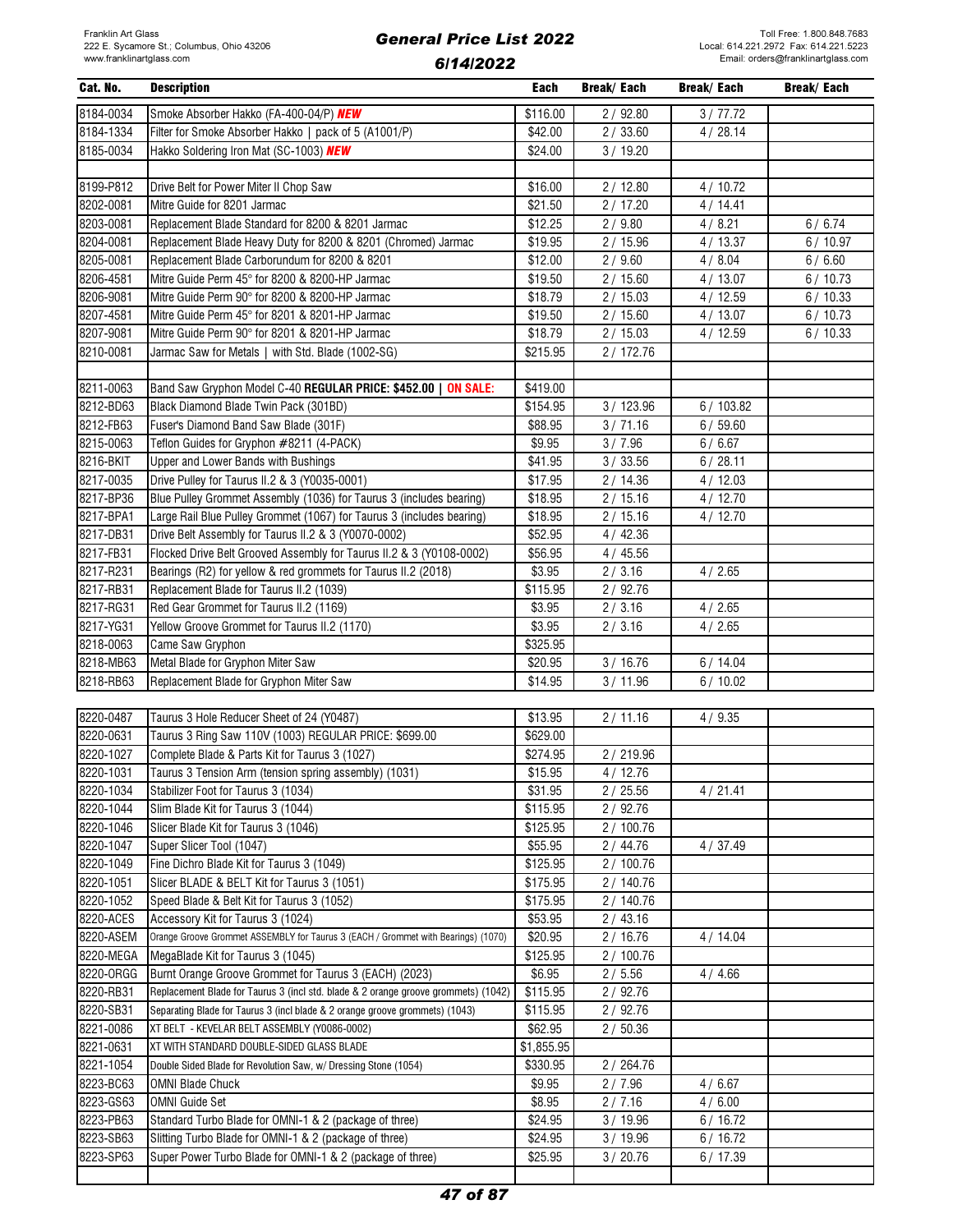| Cat. No.  | <b>Description</b>                                               | Each       | Break/ Each | Break/ Each | Break/ Each |
|-----------|------------------------------------------------------------------|------------|-------------|-------------|-------------|
| 8224-0026 | ThinFire Shelf Paper 20-1/2" X 20-1/2" SHEETS (2.9 sq ft)        | \$4.95     | 25 / 3.96   | 50/3.32     | 100 / 2.72  |
| 8224-RL26 | ROLL ThinFire Shelf Paper 41"W x 250 ft (854 sq ft)              | \$679.95   |             |             |             |
| 8225-0063 | OMNI-2 Gryphon Diamond Wire Saw                                  | \$416.95   |             |             |             |
| 8225-FINE | Fine Turbo Blade for OMNI-1 & 2 (package of three) <b>NEW</b>    | \$23.95    | 3/19.16     | 6/16.05     |             |
| 8225-PK63 | Replacement Water Pump for Omni-2                                | \$15.95    | 2/12.76     | 3/10.69     |             |
| 8227-0073 | Replacement Drive Belt for Titan Saw (0073)                      | \$24.95    | 2/19.96     | 4/16.72     |             |
| 8227-0631 | Titan Hot Glass and Glass Tile Saw (1009)                        | \$499.00   | 2/399.20    |             |             |
| 8227-1048 | Titan Blade Kit (1048) NEW                                       | \$108.25   | 2/86.60     | 4/72.53     |             |
| 8233-0056 | Shelf 5-1/2" Square for Rapid Fire & HOT BOX Kilns (#00008.200)  | \$9.00     |             |             |             |
| 8234-0056 | Haik Brush, 6 REED (#00152.002)                                  | \$9.25     |             |             |             |
| 8235-05LB | Hotline Hi-Fire Shelf Primer 5 LB                                | \$32.95    | 2/26.36     | 4/22.08     | 6/18.12     |
| 8235-240Z | Hotline Hi-Fire Shelf Primer 24 OZ                               | \$13.95    | 3/11.16     | 6/9.35      | 9/7.67      |
| 8236-05LB | Primo Primer (Kiln Wash) 5 lb                                    | \$33.95    | 2/27.16     | 4/22.75     | 6/18.67     |
| 8236-240Z | Primo Primer (Kiln Wash) 24 OZ                                   | \$14.95    | 3/11.96     | 6/10.02     | 9/8.22      |
| 8237-0026 | Shelf Primer by Bullseye Glass Co (5 lb bucket only)             | \$32.20    | 2/25.76     | 3 / 21.57   |             |
| 8238-0426 | GlasTac GEL 4 oz. Applicator (Bullseye)                          | \$7.45     | 2/5.96      | 4/4.99      |             |
| 8238-3226 | GlasTac GEL 32 oz. Bottle (Bullseye)                             | \$34.95    | 2/27.96     | 4/23.42     |             |
| 8239-0426 | GlasTac 4 oz. Applicator (Bullseye)                              | \$6.95     | 2/5.56      | 4/4.66      |             |
| 8239-3226 | GlasTac 32 oz. Bottle (Bullseye)                                 | \$28.95    | 2/23.16     | 4/19.40     |             |
| 8240-0056 | Evenheat STUDIO 8 Kiln NO WINDOW (#00342.000)                    | \$535.50   |             |             |             |
| 8240-7400 | 7-1/4" Shelf for Studio 8 & Studio Pro Kilns (#07400.000)        | \$13.00    |             |             |             |
| 8240-FK56 | Furniture Kit for STUDIO 8 & STUDIO PRO Kilns (#07502.000) NEW   | \$51.00    |             |             |             |
| 8240-WIND | Evenheat STUDIO 8 Kiln with VIEWING WINDOW (#00342.010) NEW      | \$553.50   |             |             |             |
| 8241-0056 | Evenheat STUDIO PRO Kiln NO WINDOW (#00343.000) NEW              | \$535.50   |             |             |             |
| 8241-VW56 | Evenheat STUDIO PRO Kiln w/ VIEWING WINDOW (#00343.010) NEW      | \$553.50   |             |             |             |
| 8242-0056 | Evenheat HOT SHOT (#00024.050) NEW                               | \$1,098.00 |             |             |             |
| 8242-SF12 | 12" Circular Shelf for HOT SHOT & GT 14-6 Kilns (#07407.000) NEW | \$25.00    |             |             |             |
| 8243-1056 | Post: 1" Square x 1/2" <b>NEW</b>                                | \$1.25     |             |             |             |
| 8243-1156 | Post: 1" Square x 1" <b>NEW</b>                                  | \$1.40     |             |             |             |
| 8243-1256 | Post: 1" Square x 2" NEW                                         | \$1.60     |             |             |             |
| 8243-1356 | Post: 1" Square x 3" <b>NEW</b>                                  | \$2.25     |             |             |             |
| 8243-1456 | Post: 1" Square x 4" NEW                                         | \$2.70     |             |             |             |
| 8243-1556 | Post: 1" Square x 5" NEW                                         | \$3.15     |             |             |             |
| 8243-1656 | Post: 1" Square x 6" NEW                                         | \$3.50     |             |             |             |
| 8244-0056 | Evenheat STUDIO PRO 14 Kiln 120V w/ Set-Pro (#00344.000) NEW     | \$1,143.00 |             |             |             |
| 8244-0057 | Evenheat STUDIO PRO 14 Kiln 240V w/ Set-Pro (#00344.100) NEW     | \$1,372.50 |             |             |             |
| 8244-0058 | Evenheat STUDIO PRO 15 Kiln 120V w/ Set-Pro (#00344.160) NEW     | \$1,399.50 |             |             |             |
| 8244-0059 | Evenheat STUDIO PRO 15 Kiln 240V w/ Set-Pro (#00344.165) NEW     | \$1,552.50 |             |             |             |
| 8244-0060 | Evenheat STUDIO PRO 17 Kiln 120V w/ Set-Pro (#00344.180) NEW     | \$1,435.50 |             |             |             |
| 8244-0061 | Evenheat STUDIO PRO 17 Kiln 240V w/ Set-Pro (#00344.185) NEW     | \$1,588.50 |             |             |             |
| 8244-0062 | Evenheat STUDIO PRO 24 Kiln w/ Set-Pro (#00344.200) NEW          | \$3,042.00 |             |             |             |
| 8244-0063 | Evenheat STUDIO PRO 28 Kiln w/ Set-Pro (#00344.250) NEW          | \$3,262.50 |             |             |             |
| 8244-0064 | Evenheat STUDIO PRO 41 Kiln w/ Set-Pro (#00344.500) NEW          | \$4,567.50 |             |             |             |
| 8244-7401 | 13" Square Shelf for STUDIO PRO 14 (#07401.000) NEW              | \$38.00    |             |             |             |
| 8245-0001 | Evenheat V8 VITRIGRAPH Kiln 120V w/ Set-Pro (#00342.163) NEW     | \$828.00   |             |             |             |
| 8245-0002 | Evenheat V8 VITRIGRAPH Kiln 240V w/ Set-Pro (#00342.165) NEW     | \$837.00   |             |             |             |
| 8245-0003 | Evenheat COPPER Kiln 120V w/ Set-Pro (#00402.010) NEW            | \$1,161.00 |             |             |             |
| 8245-0004 | Evenheat COPPER Kiln 240V w/ Set-Pro (#00402.110) NEW            | \$1,170.00 |             |             |             |
| 8245-0005 | Evenheat FISHBONE Kiln (#00320.000) NEW                          | \$868.50   |             |             |             |
| 8245-0007 | Evenheat GT 14-6 Kiln 120V w/ RM3 (#00023.050) NEW               | \$1,282.50 |             |             |             |
| 8245-0008 | Evenheat GT 14-6 Kiln 240V w/ RM3 (#00024.275) NEW               | \$1,323.00 |             |             |             |
| 8245-0010 | Evenheat GTS 18 Kiln w/ Set-Pro (#00051.070) NEW                 | \$1,494.00 |             |             |             |
| 8245-0012 | Evenheat GTS 23 Kiln w/ Set-Pro (#00058.070) NEW                 | \$1,777.50 |             |             |             |
| 8245-0014 | Evenheat GTS 2541 Kiln w/ Set-Pro (#00064.090) NEW               | \$2,817.00 |             |             |             |
| 8245-0015 | Evenheat GTS 41 Kiln w/ Set-Pro (#00065.001) NEW                 | \$3,847.50 |             |             |             |
| 8246-0056 | Evenheat STUDIO PRO STP (#00343.500) NEW                         | \$688.50   |             |             |             |
| 8246-WIND | Evenheat STUDIO PRO STP w/ VIEWING WINDOW (#00343.501) NEW       | \$706.50   |             |             |             |
| 8250-1042 | Deluxe Glass Painting Kit                                        | \$182.00   | 2 / 145.60  | 4 / 121.94  |             |
| 8250BB-42 | <b>Badger Blending Brush</b>                                     | \$141.25   | 2/113.00    | 4 / 94.64   | 6/77.69     |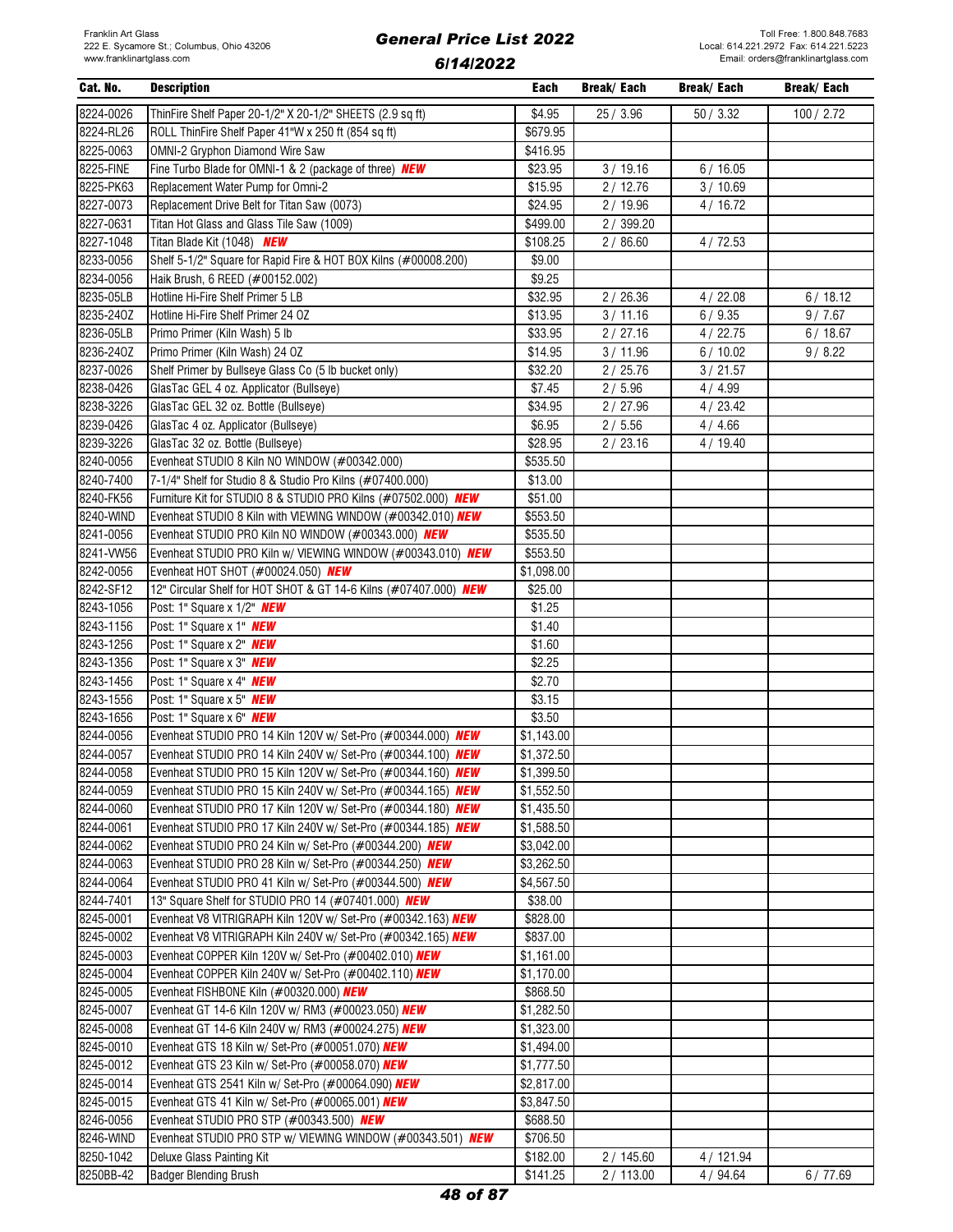| Cat. No.  | <b>Description</b>                                                                      | Each               | Break/ Each    | Break/ Each | Break/ Each |
|-----------|-----------------------------------------------------------------------------------------|--------------------|----------------|-------------|-------------|
| 8260-0712 | Color Magic Medium Gray Opaque 1/2 oz.                                                  | \$4.99             | 2/3.99         | 4 / 3.34    |             |
| 8261-0712 | Color Magic Snow White Opaque 1/2 oz.                                                   | \$4.99             | 2/3.99         | 4 / 3.34    |             |
| 8262-0712 | Color Magic Lapis Blue Opaque 1/2 oz.                                                   | \$4.99             | 2/3.99         | 4 / 3.34    |             |
| 8263-0712 | Color Magic Kelly Green Opaque 1/2 oz.                                                  | \$4.99             | 2/3.99         | 4 / 3.34    |             |
| 8264-0712 | Color Magic Red Poppy Opaque 1/2 oz.                                                    | \$4.99             | 2/3.99         | 4 / 3.34    |             |
| 8265-0712 | Color Magic Bright Gold Opaque 1/2 oz.                                                  | \$4.99             | 2/3.99         | 4 / 3.34    |             |
| 8266-0712 | Color Magic Sun Yellow Opaque 1/2 oz.                                                   | \$4.99             | 2/3.99         | 4/3.34      |             |
| 8267-0712 | Color Magic Violet Opaque 1/2 oz.                                                       | \$4.99             | 2/3.99         | 4/3.34      |             |
| 8268-0712 | Color Magic Shiny Silver Opaque 1/2 oz.                                                 | $\overline{$}4.99$ | 2/3.99         | 4 / 3.34    |             |
| 8269-0712 |                                                                                         |                    |                |             |             |
|           | Color Magic Pink Opaque 1/2 oz.                                                         | \$4.99             | 2/3.99         | 4/3.34      |             |
| 8270-0712 | Color Magic Peach Opaque 1/2 oz.                                                        | \$4.99             | 2/3.99         | 4/3.34      |             |
| 8271-0712 | Color Magic Topaz Brown Transparent 1/2 oz.                                             | \$4.99             | 2/3.99         | 4/3.34      |             |
| 8272-0712 | Color Magic Lemon Yellow Transparent 1/2 oz.                                            | \$4.99             | 2/3.99         | 4/3.34      |             |
| 8273-0712 | Color Magic Teal Blue Transparent 1/2 oz.                                               | \$4.99             | 2/3.99         | 4/3.34      |             |
| 8274-0712 | Color Magic Leaf Green Transparent 1/2 oz.                                              | \$4.99             | 2/3.99         | 4/3.34      |             |
| 8275-0712 | Color Magic Black Onyx Transparent 1/2 oz.                                              | \$4.99             | 2/3.99         | 4/3.34      |             |
| 8276-0712 | Color Magic Ruby Red Transparent 1/2 oz.                                                | \$4.99             | 2/3.99         | 4/3.34      |             |
| 8277-0712 | Color Magic Royal Blue Transparent 1/2 oz.                                              | \$4.99             | 2/3.99         | 4/3.34      |             |
| 8278-0712 | Color Magic Vivid Purple Transparent 1/2 oz.                                            | \$4.99             | 2/3.99         | 4/3.34      |             |
| 8279-0712 | Color Magic Apricot Transparent 1/2 oz.                                                 | \$4.99             | 2/3.99         | 4/3.34      |             |
| 8280-0712 | Color Magic Raspberry Transparent 1/2 oz.                                               | \$4.99             | 2/3.99         | 4/3.34      |             |
| 8281-0712 | Color Magic Spring Green Transparent 1/2 oz.                                            | \$4.99             | 2/3.99         | 4 / 3.34    |             |
|           |                                                                                         |                    |                |             |             |
| 8283-0712 | Color Magic Black Matte Opaque 1/2 oz.                                                  | \$4.99             | 2/3.99         | 4/3.34      |             |
| 8284-0712 | Color Magic White Pearl Transparent 1/2 oz.                                             | \$4.99             | 2/3.99         | 4/3.34      |             |
| 8285-0712 | Color Magic Gold Glitter Coating 1/2 oz.                                                | \$4.99             | 2/3.99         | 4/3.34      |             |
| 8286-0712 | Color Magic Silver Glitter Coating 1/2 oz.                                              | \$4.99             | 2/3.99         | 4 / 3.34    |             |
| 8288-0712 | Color Magic Iridescent Glitter Coating 1/2 oz.                                          | \$4.99             | 2/3.99         | 4/3.34      |             |
| 8289-0712 | Color Magic Iridescent Frost Coating 1/2 oz.                                            | \$4.99             | 2/3.99         | 4/3.34      |             |
| 8290-0712 | Color Magic Thinner 1/2 oz.                                                             | \$4.99             | 2/3.99         | 4 / 3.34    |             |
| 8291-0712 | Color Magic - Sealant Spray Can (6 oz.)                                                 | \$22.50            | 3/18.00        | 6/15.08     | 9/12.38     |
| 8292-0712 | Color Magic - Protective Coat w/ UV Inhibitor 1/2 oz.                                   | \$4.99             | 2/3.99         | 4/3.34      |             |
| 8293-F712 | Magic Outlining Pen - Fine                                                              | \$14.99            | 3/11.99        | 6/10.04     |             |
| 8293-R712 | Magic Outlining Pen - Regular                                                           | \$14.99            | 3/11.99        | 6/10.04     |             |
| 8294-0712 | Color Magic Antique Bronze 1/2 oz.                                                      | \$4.99             | 2/3.99         | 4 / 3.34    |             |
|           |                                                                                         |                    |                |             |             |
| 8296-0712 | Color Magic Turquoise 1/2 oz.                                                           | \$4.99             | 2/3.99         | 4/3.34      |             |
| 8298-0712 | Color Magic Flesh Tone 1/2 oz.                                                          | \$4.99             | 2/3.99         | 4/3.34      |             |
| 8301-1650 | Casting: Clown TO BE DISCONTINUED                                                       | \$11.69            | CLOSEOUT 8.75  | 6/7.00      | 12/5.87     |
| 8301-3540 | Casting: Chinese Junk TO BE DISCONTINUED                                                | \$16.59            | CLOSEOUT 12.40 | 6/9.92      | 12/8.31     |
| 8301-3630 | Casting: Half Sloop TO BE DISCONTINUED                                                  | \$13.69            | CLOSEOUT 10.25 | 6/8.20      | 12/6.87     |
|           |                                                                                         | \$13.69            |                | 6/8.20      |             |
| 8301-3640 | Casting: SS Mini Sailboat (5 ships) TO BE DISCONTINUED                                  |                    | CLOSEOUT 10.25 |             | 12/6.87     |
| 8301-3660 | Casting: SS Midi Sailboat (3 ships) TO BE DISCONTINUED                                  | \$13.69            | CLOSEOUT 10.25 | 6/8.20      | 12/6.87     |
| 8301-3670 | Casting: Totem Pole (2 pcs) TO BE DISCONTINUED                                          | \$15.10            | CLOSEOUT 11.35 | 6/9.08      | 12/7.61     |
| 8301-3680 | Casting: Sailboard (2 boards) TO BE DISCONTINUED                                        | \$15.10            | CLOSEOUT 11.35 | 6/9.08      | 12/7.61     |
| 8301-3710 | Casting: Sunfish TO BE DISCONTINUED                                                     | \$18.59            | CLOSEOUT 13.95 | 6/11.16     | 12/9.35     |
| 8301-3720 | Casting: Rainbow Trout TO BE DISCONTINUED                                               | \$16.59            | CLOSEOUT 12.40 | 6/9.92      | 12/8.31     |
| 8306-0150 | Casting: Woodland Nymph / LEAD-FREE / replaces 8301-0150                                | \$15.95            | 6/12.76        |             |             |
| 8306-0250 | Casting: Butterfly Lady / LEAD-FREE / replaces 8300-0250                                | \$24.95            | 6/19.96        |             |             |
| 8306-0310 | Casting: Cherub #1 with Mandolin / LEAD-FREE / was part of 8301-0350 TO BE DISCONTINUED | \$7.69             | CLOSEOUT 6.15  | 6/4.92      | 12/4.13     |
| 8306-0330 | Casting: Cherub #3 with Cymbals / LEAD-FREE / was part of 8301-0350 TO BE DISCONTINUED  | \$7.69             | CLOSEOUT 6.15  | 6/4.92      | 12/4.13     |
| 8306-0450 | Casting: Hummingbird Hand-Cast Sculpture / LEAD-FREE / replaces 8301-0450               | \$21.95            | 6/17.56        |             |             |
|           |                                                                                         |                    |                |             |             |
| 8306-0650 | Casting: Standing Angel w/ Ribbon / LEAD-FREE / replaces 8301-0250                      | \$15.95            | 6/12.76        |             |             |
| 8306-1050 | Casting: Kneeling Angel / LEAD-FREE / replaces 8301-1050 TO BE DISCONTINUED             | \$23.95            | CLOSEOUT 18.75 | 6/15.00     | 12 / 12.57  |
| 8306-1150 | Casting: Ornamental Fish / LEAD-FREE / replaces 8301-1150                               | \$10.95            | 6/8.76         |             |             |
| 8306-1810 | Casting: Star of Bethlehem & Shepherd's Staff / LEAD-FREE TO BE DISCONTINUED            | \$7.69             | CLOSEOUT 7.00  | 12/5.60     |             |
| 8306-2750 | Casting: Mini Butterfly Bodies (pk of 5) / LEAD-FREE / replaces 8301-2750               | \$19.95            | 6/15.96        |             |             |
| 8306-2850 | Casting: Flying Dragon / LEAD-FREE / replaces 8300-2850 / ONE PER PACK ONLY             | \$15.95            | 6/12.76        |             |             |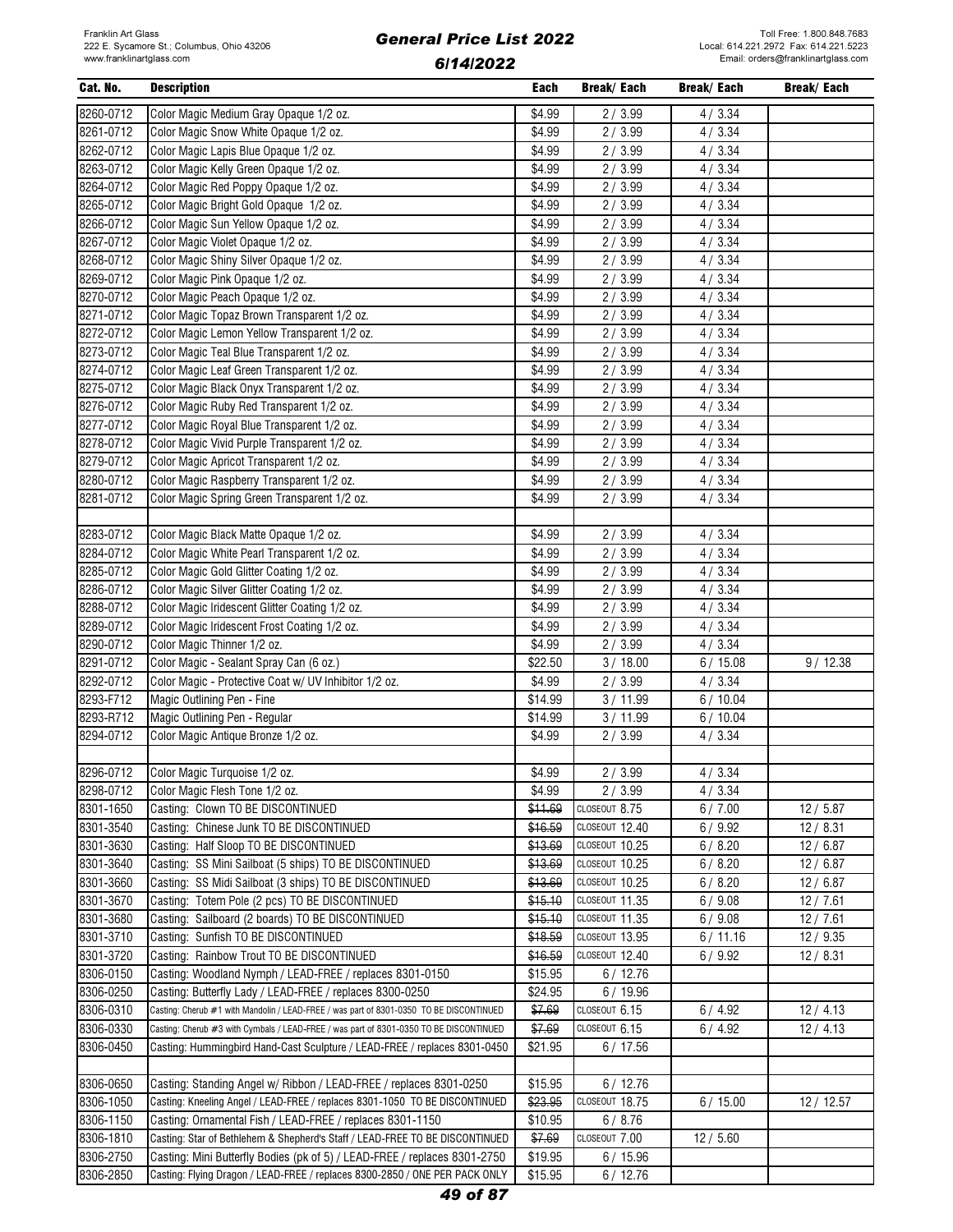| Cat. No.               | <b>Description</b>                                                                  | Each             | Break/ Each          | Break/ Each      | Break/ Each        |
|------------------------|-------------------------------------------------------------------------------------|------------------|----------------------|------------------|--------------------|
| 8306-3050              | Casting: Bejeweled Dragon / LEAD-FREE / replaces 8301-3050                          | \$14.25          | 6/11.40              |                  |                    |
| 8306-3450              | Casting: Simple Butterfly Body / LEAD-FREE / replaces 8300-3450 / ONE PER PACK ONLY | \$15.95          | 6/12.76              |                  |                    |
| 8306-3490              | Casting: Flying Pig / LEAD-FREE / replaces 8301-3490                                | \$21.95          | 6/17.56              |                  |                    |
| 8306-3500              | Casting: Le Petit Gargoyle / LEAD-FREE / replaces 8301-3500                         | \$17.95          | 6/14.36              |                  |                    |
| 8401-0738              | Studio Pro Precision 2000 by Diamond Tech (2000)                                    | \$319.00         |                      |                  |                    |
| 8402-XL38              | Diamond Laser 3000XL Band Saw (25B)                                                 | \$576.00         |                      |                  |                    |
| 8404-0738              | Diamond Laser Replacement Blade for 3000XL/SpeedsterXL/Precision (22)               | \$78.95          | 3/63.16              | 6/52.90          |                    |
| 8404-P907              | Drive Belt for Diamond Laser 3000XL/SpeedsterXL/Precision (P907)                    | \$17.95          | 2/14.36              | 4/12.03          | 6/9.87             |
| 8406-1738              | Blade Guide for SpeedsterXL & Precision 2000 (pair) (513)                           | \$8.50           | 2/6.80               | 4/5.70           | 6/4.68             |
| 8406-3738              | Blade Guide for Laser 3000XL (27)                                                   | \$8.79           | 2/7.03               | 4/5.89           | 6/4.83             |
| 8407-0738              | Diamond Bevel Max (116B)                                                            | \$399.95         |                      |                  |                    |
| 8407-1538              | Lap 15 Micron for Bevel Max (124)                                                   | \$17.50          | 2/14.00              | 4/11.73          | 6/9.63             |
| 8407-6038              | Lap 60 Micron for Bevel Max (123)                                                   | \$17.50          | 2/14.00              | 4/11.73          | 6/9.63             |
| 8407-1258              | Polishing Pad for Bevel Max (125)                                                   | \$18.50          | 2/14.80              | 4/12.40          | 6/10.18            |
| 8407-1738              | Polishing Compound / Bevel Max (126A)                                               | \$18.50          | 2/14.80              | 4/12.40          | 6/10.18            |
| 8408-0738              | Projector: Diamond Bright (44)                                                      | \$224.50         | 2 / 179.60           |                  |                    |
| 8411-0119              | Upgrade Kit: Diamond Max to Bevel Max (119A)                                        | \$128.00         | 2/102.40             | 3 / 85.76        | 4/70.40            |
| 8411-0350              | 3/4" Grinder Bit for Diamond Tech Grinders (35)                                     | \$19.75          | 2/15.80              | 4/13.23          | 6/10.86            |
| 8411-0410              | 1" Grinder Bit for Diamond Tech Grinders (41)                                       | \$22.00          | 2/17.60              | 4/14.74          | 6/12.10            |
| 8411-0560              | Grinder Disk for Diamond Max / Fine 260 Grit / 6" (56)                              | \$78.50          | 2/62.80              | 3/52.60          | 4/43.18            |
| 8411-0570              | Grinder Disk for Diamond Max / Standard 180 Grit / 6" (57)                          | \$68.95          | 2/55.16              | 3/46.20          | 4/37.92            |
| 8411-0600              | 1/4" Grinder Bit for Diamond Tech Grinders (60)                                     | \$17.75          | 2/14.20              | 4/11.89          | 6/9.76             |
| 8411-0738              | Diamond Max Elite 2 in 1 Grinder w/ Light (51) Reg: \$359.00                        | \$339.00         |                      |                  |                    |
| 8412-0738              | Diamond Max Elite Deluxe 2 in 1 Grinder w/ Light (53A19) Reg: \$429.00              | \$399.00         |                      |                  |                    |
| 8415-0738              | Power Max II Grinder Deluxe (565)                                                   | \$187.00         | 2/149.60             |                  |                    |
| 8415-1738              | Super Sponge (set of 2) (66SUPER)                                                   | \$6.49           | 2/5.19               | 4/4.35           | 6/3.57             |
| 8415-2738              | Universal Face Shield Support (75)                                                  | \$19.35          | 3/15.48              | 6/12.96          |                    |
| 8415-3738              | Step-up Work Surface (72) for Power Max and Diamond Max Grinders                    | \$20.00          | 3/16.00              | 6/13.40          |                    |
| 8416-0738              | Studio Pro Grinder with Light (55519)                                               | \$167.95         | 2/134.36             | 4/112.53         |                    |
| 8417-0738              | Deluxe Studio Pro Grinder with Light (56519)                                        | \$199.95         | 3/159.96             |                  |                    |
| 8423-SPLP              | Studio Pro LED Light Pad (A2LED) List Price: \$159.95                               | \$139.95         | 2/111.96             |                  |                    |
| 8500-0013              | Etching Cream 3 oz. Armour REGULAR PRICE: \$8.99                                    | \$7.59           | 3/7.19               | 6/6.02           | 9/4.94             |
| 8521-B141              | Paint Marker Extra Fine Deco Color-BLACK                                            | \$4.95           | 3/3.96               | 6/3.32           | 12/2.72            |
| 8521-G141              | Paint Marker Extra Fine Deco Color - Gold                                           | \$4.95           | 3/3.96               | 6/3.32           | 12/2.72            |
| 8521-S141              | Paint Marker Extra Fine Deco Color - Silver                                         | \$4.95           | 3 / 3.96             | 6/3.32           | 12/2.72            |
| 8521-W141              | Paint Marker Extra Fine Deco Color-WHITE                                            | \$4.95           | 3 / 3.96             | 6/3.32           | 12/2.72            |
| 8522-B141<br>8522-C141 | Paint Marker Fine Deco Color - Black                                                | \$4.95           | 3/3.96               | 6/3.32           | 12/2.72            |
|                        | Paint Marker Fine Deco Color - Copper                                               | \$4.95           | 3/3.96               | 6/3.32           | 12/2.72            |
| 8522-G141              | Paint Marker Fine Deco Color - Gold<br>Paint Marker Fine Deco Color - Silver        | \$4.95<br>\$4.95 | 3/3.96               | 6/3.32           | 12/2.72            |
| 8522-S141<br>8522-W141 | Paint Marker Fine Deco Color - White                                                | \$4.95           | 3 / 3.96<br>3 / 3.96 | 6/3.32<br>6/3.32 | 12/2.72<br>12/2.72 |
| 8523-B086              | SEE 8530-B086 (CATALOG NUMBER REVISION)                                             |                  |                      |                  |                    |
| 8524-B141              | SEE 8521-B141 (CATALOG NUMBER REVISION)                                             |                  |                      |                  |                    |
| 8524-W141              | SEE 8521-W141 (CATALOG NUMBER REVISION)                                             |                  |                      |                  |                    |
| 8525-G141              | Paint Marker Gold Broad Deco Color                                                  | \$5.49           | 2/4.39               | 4/3.68           | 8/3.02             |
| 8525-B141              | Paint Marker Black Broad Deco Color                                                 | \$5.49           | 2/4.39               | 4/3.68           | 8/3.02             |
| 8526-1210              | Mark Stay 1 oz.                                                                     | \$7.99           | 2/6.39               | 4/5.35           | 8/4.39             |
| 8530-B086              | <b>LACO Markal Fine Line Marker (BLACK)</b>                                         | \$1.89           | 2/1.51               | 4/1.27           | 8/1.04             |
| 8530-R086              | <b>LACO Markal Fine Line Marker (RED)</b>                                           | \$1.89           | 2/1.51               | 4/1.27           | 8/1.04             |
| 8531-B086              | Markal Fine Line Marker -Dura-Ink 60 (BLACK)                                        | \$2.25           | 2/1.80               | 4/1.51           | 8/1.24             |
| 8701-0059              | Replacement Head ScoreMaster 03-701 Narrow                                          | \$28.00          | 2/22.40              | 4/18.76          |                    |
| 8703-0059              | Replacement Head ScoreMaster 03-703 Narrow                                          | \$28.00          | 2/22.40              | 4/18.76          |                    |
| 8706-0059              | Replacement Head ScoreMaster 03-706 Wide                                            | \$32.00          | 2/25.60              | 4/21.44          |                    |
| 8707-0059              | Replacement Head ScoreMaster 03-707 Wide                                            | \$32.00          | 2/25.60              | 4 / 21.44        |                    |
| 8708-0059              | Replacement Head Designer II 03-711 Wide                                            | \$37.40          | 2 / 29.92            | 4/25.06          |                    |
| 8709-0059              | Replacement Head Designer II 03-712 Narrow                                          | \$35.40          | 2/28.32              | 4/23.72          |                    |
| 8710-0059              | Replacement Head Designer II 03-713 Wide                                            | \$37.00          | 2/29.60              | 4/24.79          |                    |
| 8715-0059              | Cutting Oil Envirogold for Fletcher (09-541)                                        | \$9.80           | 3/7.84               | 6/6.57           |                    |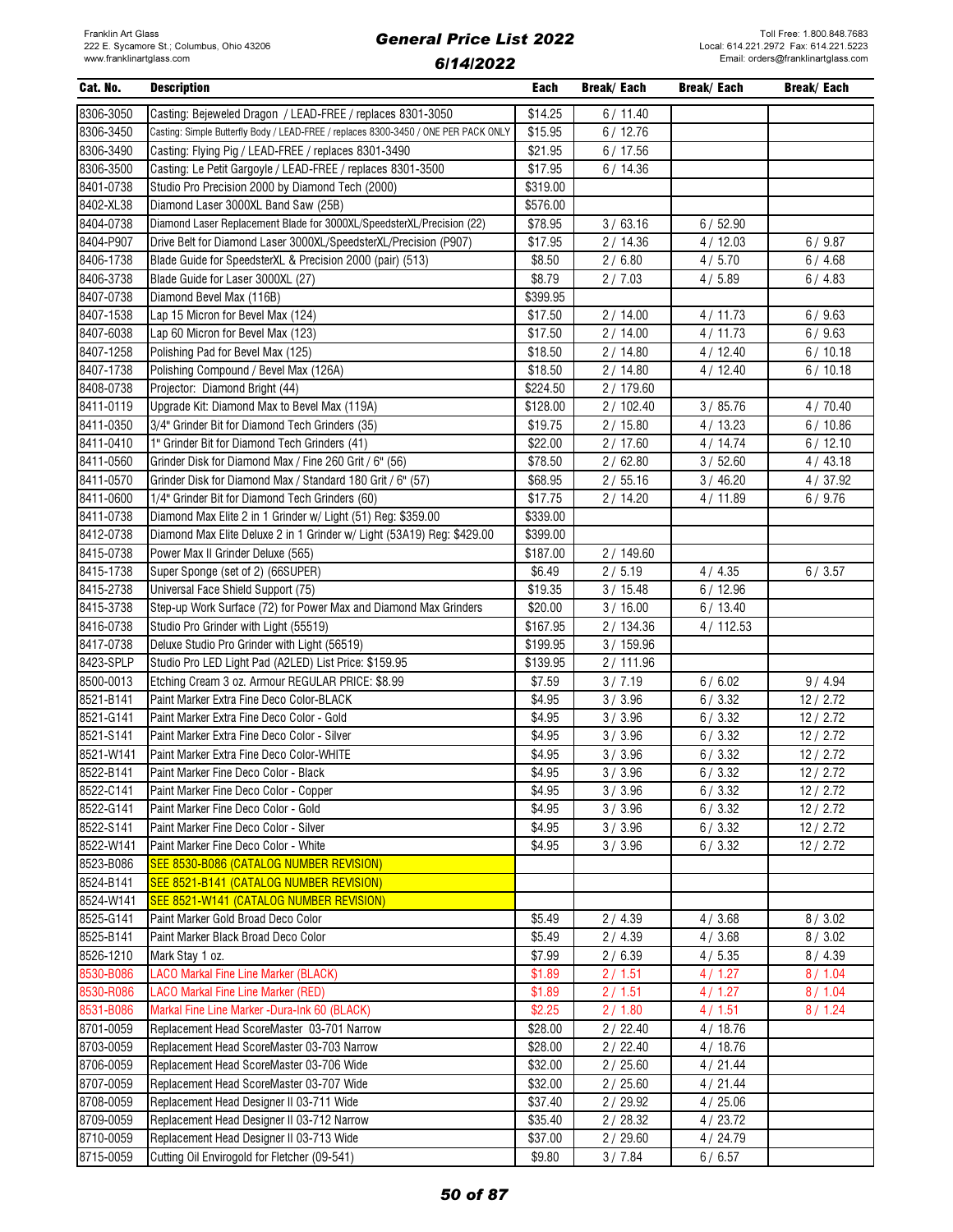| Cat. No.  | <b>Description</b>                                                       | Each    | Break/ Each | Break/ Each | Break/ Each |
|-----------|--------------------------------------------------------------------------|---------|-------------|-------------|-------------|
| 8804-0043 | Kaleidoscope Kit Clarity (#125)                                          | \$11.95 | 2/9.56      | 4/8.01      | 8/6.57      |
| 8804-R043 | Kaleidoscope Refill Clarity (#126)                                       | \$9.75  | 2/7.80      | 4/6.53      | 8/5.36      |
| 8805-0043 | Marblescope Kit Clarity (#127)                                           | \$17.95 | 2/14.36     | 4/12.03     | 8/9.87      |
| 8806-0043 | Marblescope Refill Clarity (#128)                                        | \$14.89 | 2/11.91     | 4/9.98      | 8/8.19      |
| 8807-0043 | Marblescope Stand Clarity (#129)                                         | \$21.95 | 2 / 17.56   | 4/14.71     | 8/12.07     |
| 8808-B043 | Image Wheel, Brass - Clarity (#242)                                      | \$26.50 | 2/21.20     | 4/17.76     | 8/14.58     |
| 8809-0043 | Aeroscope Kit Clarity (#147)                                             | \$25.75 | 2/20.60     | 4/17.25     | 8/14.16     |
| 8809-R043 | Aeroscope Refill Clarity (#148)                                          | \$24.50 | 2/19.60     | 4/16.42     | 8/13.48     |
| 8811-0043 | Clock Pack Clarity (#107)                                                | \$14.95 | 2/11.96     | 4/10.02     | 8/8.22      |
| 8815-0043 | Oil Wand Kaleidoscope Kit Clarity (#192)                                 | \$25.75 | 2/20.60     | 4/17.25     | 8/14.16     |
| 8815-R043 | Oil Wand Kaleidoscope Refill Clarity (#193)                              |         |             |             |             |
|           |                                                                          | \$22.50 | 2/18.00     | 4/15.08     | 8/12.38     |
| 8816-0043 | Oil Wand O-Rings Clarity (#194)                                          | \$4.50  | 2/3.60      | 4/3.02      | 8 / 2.48    |
| 8816-S043 | Oil Wand O-Rings - Small Clarity (#194S)                                 | \$4.50  | 2/3.60      | 4/3.02      | 8 / 2.48    |
| 8819-0043 | Oil Wand Spiral Clarity (#196)                                           | \$9.39  | 2/7.51      | 4/6.29      | 8/5.16      |
| 8820-0043 | Oil Wand Spiral Little Clarity (#198)                                    | \$8.99  | 2/7.19      | 4/6.02      | 8/4.94      |
| 8821-0043 | Clock Face Only 7" Clarity (#111)                                        | \$15.50 | 2/12.40     | 4/10.39     | 8/8.53      |
| 8822-0043 | Lost Planet K-Scope Kit Clarity (#208)                                   | \$33.95 | 2/27.16     | 4/22.75     | 8/18.67     |
| 8822-R043 | Lost Planet K-Scope Refill Clarity (#209)                                | \$30.95 | 2/24.76     | 4/20.74     | 8 / 17.02   |
| 8826-0043 | Mini Oil Wand K-Scope Kit - Brass Tube Clarity (#220)                    | \$29.79 | 2/23.83     | 4 / 19.96   | 8/16.38     |
| 8827-0043 | Oil Wand - Double Helix Inside - 3/4" X 12" (#229)                       | \$10.95 | 2/8.76      | 4/7.34      | 8/6.02      |
| 8830-0043 | Pendulum Clock Kit Clarity (#109)                                        | \$38.95 | 2/31.16     | 4/26.10     | 8/21.42     |
| 8831-0043 | Pendulum Clock Pack Clarity (#110)                                       | \$29.95 | 2/23.96     | 4/20.07     | 8/16.47     |
| 8835-0043 | Pedestal Clock Kit Clarity (#113)                                        | \$25.89 | 2/20.71     | 4/17.35     | 8/14.24     |
| 8837-0043 | Clock Face Only 5" Clarity (#112)                                        | \$12.25 | 2/9.80      | 4/8.21      | 8/6.74      |
| 8841-9096 | Clock Frame Oak Rectangle (9-3/4" X 15-3/4")                             | \$47.95 | 2/38.36     | 3 / 32.13   | 4/26.37     |
| 8842-9096 | Clock Frame Oak Long Octagon (9-3/4" X 21-3/4")                          | \$54.95 | 2/43.96     | 3/36.82     | 4/30.22     |
| 8843-1396 | Clock Frame Oak Octagon (13-3/4")                                        | \$51.95 | 2/41.56     | 3/34.81     | 4/28.57     |
| 8847-0043 | Kaleidocopter Kit (#211)                                                 | \$28.50 | 2/22.80     | 4/19.10     | 8/15.68     |
| 8847-R043 | Kaleidocopter Refill (#212)                                              | \$24.95 | 2/19.96     | 4/16.72     | 8/13.72     |
| 8848-0043 | Image Rotor (5" Round Glass w/ predrilled hole for Kaleidocopter) (#213) | \$6.50  | 2/5.20      | 4/4.36      | 8/3.58      |
| 8855-DS43 | Metal Art Glass Display Stand                                            | \$25.30 | 4/20.24     | 8/16.95     |             |
| 88570K-43 | Box 8" X 11" Golden Oak Clarity (#203)                                   | \$63.95 | 2/51.16     | 4/42.85     | 8/35.17     |
| 8869-0043 | Image Disk Clarity (#168)                                                | \$15.25 | 2/12.20     | 4/10.22     | 8/8.39      |
| 8884-0043 | Axle Pack Clarity (#161)                                                 | \$7.20  | 4/5.76      | 8/4.82      |             |
| 8885-0043 | Spiral Scope Kit Clarity (#159)                                          | \$36.10 | 2/28.88     | 4 / 24.19   | 8/19.86     |
| 8885-R043 | Spiral Scope Refill Clarity (#160)                                       | \$32.69 | 2/26.15     | 4/21.90     | 8/17.98     |
| 8885-T043 | Spiral Scope Tube & Eyepiece Only (#133)                                 | \$17.95 | 2/14.36     | 4/12.03     | 8/9.87      |
| 8886-0043 | Little Scope Brass Spiral Kit Clarity (#162)                             | \$26.99 | 2/21.59     | 4/18.08     | 8/14.84     |
| 8886-R043 | Little Scope Brass Spiral Refill Clarity (#163)                          | \$24.50 | 2/19.60     | 4 / 16.42   | 8/13.48     |
| 8888-0043 | Little Scope Chrome Spiral Kit Clarity (#166)                            | \$28.99 | 2/23.19     | 4 / 19.42   | 8/15.94     |
| 8888-R043 | Little Scope Chrome Spiral Refill Clarity (#167)                         | \$26.00 | 2/20.80     | 4 / 17.42   | 8/14.30     |
| 8889-0043 | Assorted Kaleido-Gems Clarity (#173)                                     | \$10.25 | 2/8.20      | 4/6.87      | 8/5.64      |
| 8890-0043 | Classic Kaleido-Gems Clarity (#174)                                      | \$17.50 | 2/14.00     | 4/11.73     | 8/9.63      |
| 8893-1043 | Front Surface Mirror Set: (3) 1"x7-3/4" Clarity (#230)                   | \$8.89  | 2/7.11      | 4/5.96      | 8/4.89      |
| 8893-2043 | Front Surface Mirror Set: (3) 13/16"x7-3/4" (#231)                       | \$8.89  | 2/7.11      | 4/5.96      | 8/4.89      |
| 8893-3043 | Front Surface Mirror Set: (3) 3/4"x7-3/4" Clarity (#232)                 | \$8.89  | 2/7.11      | 4/5.96      | 8/4.89      |
| 8893-4043 | Front Surf. Mirror Set: (2) 1" & (1) 27/64 x 7-3/4" (#233)               | \$8.89  | 2/7.11      | 4/5.96      | 8/4.89      |
| 8897-0043 | Long Oil Filled Wand Clarity (#185)                                      | \$9.59  | 2/7.67      | 4/6.43      | 8/5.27      |
| 8897-S043 | Short Oil Filled Wand Clarity (#190)                                     | \$7.95  | 2/6.36      | 4/5.33      | 8/4.37      |
| 8898-0043 | Flowerscope Kit Clarity (#186)                                           | \$28.95 | 2/23.16     | 4/19.40     | 8/15.92     |
| 8898-R043 | Flowerscope Refill Clarity (#187)                                        | \$24.95 | 2/19.96     | 4/16.72     | 8/13.72     |
| 8899-F043 | Kaleido-Flowers Clarity (#189)                                           | \$7.95  |             |             |             |
|           |                                                                          |         | 2/6.36      | 4/5.33      | 8/4.37      |
| 8899-W043 | Lamination Wheels Clarity (#188)                                         | \$9.50  | 2/7.60      | 4/6.37      | 8/5.23      |
| 8901-2096 | Oak Frame Oval #2 16" X 20"                                              | \$54.60 | 2/43.68     | 3/36.58     |             |
| 8901-3096 | Oak Frame Oval #3 13" X 23"                                              | \$57.00 | 2/45.60     | 3/38.19     |             |
| 8901-B096 | Oak Frame Oval B 7" X 18" (SG718)                                        | \$33.60 | 2/26.88     | 3/22.51     |             |
| 8901-C096 | Oak Frame Oval C 5" X 14" (SG514)                                        | \$22.60 | 2/18.08     | 3/15.14     |             |
| 8901-F096 | Oak Frame Oval F 8" X 12" (SG812)                                        | \$22.60 | 2/18.08     | 3/15.14     |             |
| 8902-1296 | Oak Frame Near Oval                                                      | \$52.50 | 2/42.00     | 3 / 35.18   |             |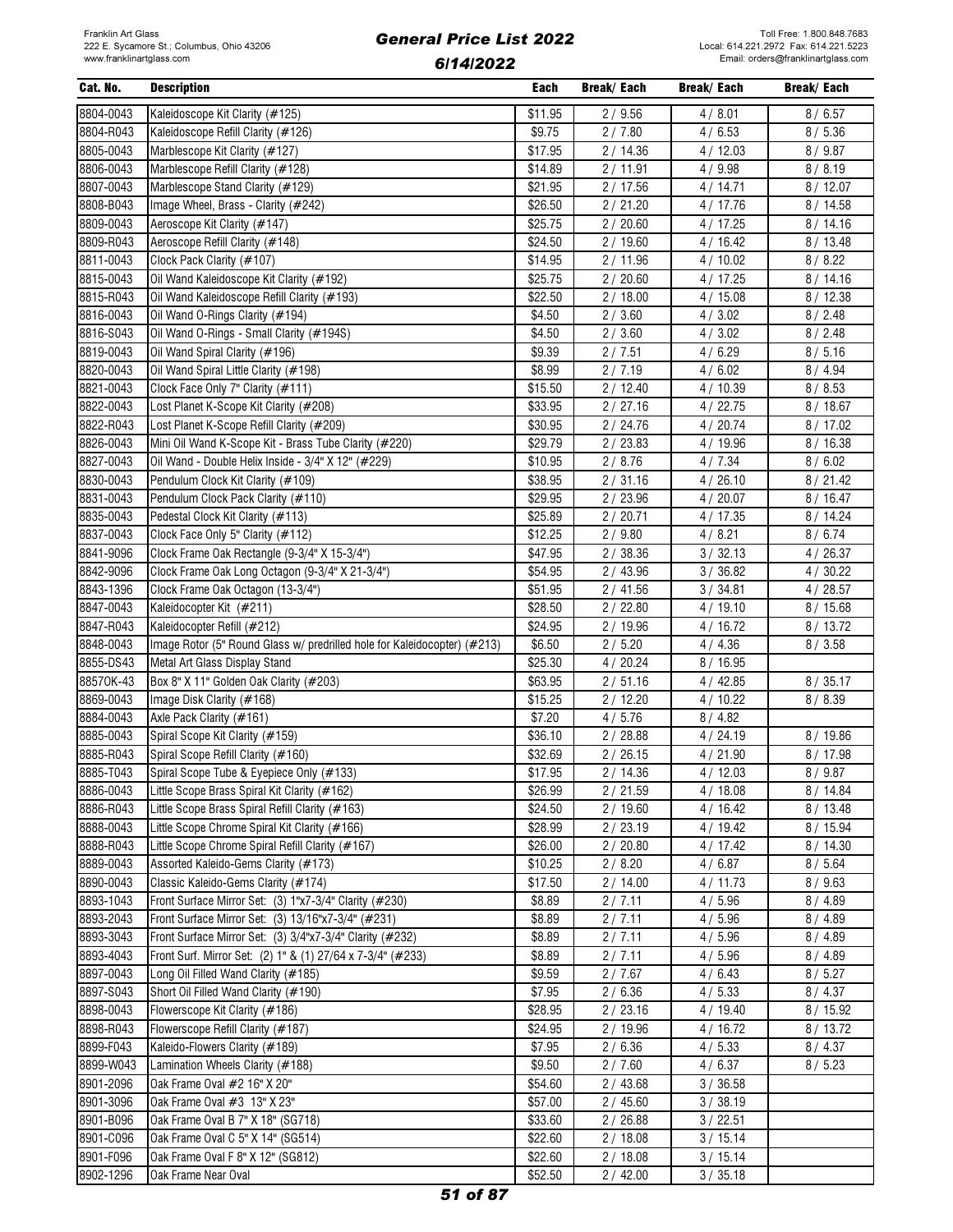#### Cat. No. Description Each Break/ Each Break/ Each Break/ Each 8905-1696 Oak Frame Rounded Square 16" \$44.50 2 / 35.60 3 / 29.82 8911-1127 9-1/2" Square Box by Aanraku \$20.95 2 / 16.76 4 / 14.04 8912-1127 7-1/2" Square Box by Aanraku \$18.95 2 / 15.16 4 / 12.70 8913-1127 | 5-3/8" Square Box by Aanraku  $\parallel$  \$18.00 | 2/ 14.40 | 4/ 12.06 8920-1004 Oak Frame Pre-Cut 10" \$14.00 3 / 11.20 6 / 9.38 8920-1204 Oak Frame Pre-Cut 12" \$15.00 3 / 12.00 6 / 10.05 8920-1404 Oak Frame Pre-Cut 14" \$17.00 3 / 13.60 6 / 11.39 8920-1604 Oak Frame Pre-Cut 16" \$18.00 3 / 14.40 6 / 12.06 8920-1804 Oak Frame Pre-Cut 18" \$20.00 3 / 16.00 6 / 13.40 8920-2004 Oak Frame Pre-Cut 20" \$21.00 3 / 16.80 6 / 14.07 8920-2204 Oak Frame Pre-Cut 22" \$23.00 3/ 18.40 6/ 15.41 8920-2404 Oak Frame Pre-Cut 24" \$24.00 3 / 19.20 6 / 16.08 8920-2604 | Oak Frame Pre-Cut 26" \$26.00 | 3/20.80 | 6/17.42 8920-2804 Oak Frame Pre-Cut 28" \$29.00 3 / 23.20 6 / 19.43 8920-3004 Oak Frame Pre-Cut 30" \$34.00 3 / 27.20 6 / 22.78 8920-3204 Oak Frame Pre-Cut 32" \$38.00 3 / 30.40 6 / 25.46 8920-3404 | Oak Frame Pre-Cut 34" \$40.00 | 3 / 32.00 | 6 / 26.80 8920-3604 Oak Frame Pre-Cut 36" \$45.00 3 / 36.00 6 / 30.15 8921-0104 Oak Frame 1" Narrow (6' lengths) \$26.50 \$26.50 5/21.20 10/17.76 8922-0104 Oak Frame 1-3/8" Wide (6' lengths)  $\begin{array}{|l|l|}\n833.25 & 5/26.60 & 10/22.28\n\end{array}$ 8923-0104 Oak Frame 2" Extra Wide (6' lengths) 6923-0104 5 / 31.68 10 / 26.53 8924-0314 Designer Mini Clips (pack=25) DGC3 \$15.00 \$15.00 2 / 12.00 8925-0314 Designer Cabinet Glass Clip (pack=25) DGC4 \$11.00 \$11.00 2 / 8.80 8928-0104 Cabinet Clips Adjustable (4/pk) \$5.99 4 / 4.79 8 / 4.01 8933-0104 Corner Bracket - Oak \$35.40 4 / 28.32 8 / 23.72 8934-0104 Corner Bracket - Walnut \$42.95 4 / 34.36 8 / 28.78 8936-0104 Corner Block - Walnut TO BE DISCONTINUED \$23.69 323.69 2 / 18.95 4 / 15.87 8 / 13.03 8939-OBBA Oval Belt Buckle Blank \$12.95 3 / 10.36 6 / 8.68 9 / 7.12 8939-RBBA Round Belt Buckle Blank \$12.95 | \$12.95 | 3/ 10.36 | 6/ 8.68 | 9/ 7.12 8940-925L | Jewelry Bail Large Style (1 ea.) .925 STERLING SILVER | \$24.00 | 6 / 19.20 12 / 16.08 8940-925S Jewelry Bail Small Style (1 ea.) .925 STERLING SILVER \$20.00 \$\$20.00 6 / 16.00 12 / 13.40 8940-GHBL |Heart Jewelry Bail Large (25 ea.) 18K GOLD Plated *NEW* \$26.39 | 3 / 21.11 | 6 / 17.68 | 9 / 14.51 8940-GHBM Heart Jewelry Bail Medium (25 ea.) 18K GOLD Plated *NEW* \$25.15 \$25.15 3 / 20.12 \$6 / 16.85 \$9 / 13.83 8940-GHBS |Heart Jewelry Bail Small (25 ea.) 18K GOLD Plated *NEW* | \$23.95 | 3 / 19.16 | 6 / 16.05 | 9 / 13.17 8940-GJBL Jewelry Bail Large Style (25 ea.) 18k GOLD Plated \$26.39 3/ 21.11 6/ 17.68 9/ 14.51 8940-GJBS | Jewelry Bail Small Style (25 ea.) 18k GOLD Plated \$23.95 | 3/ 19.16 | 6/ 16.05 | 9/ 13.17 8940-NJBL Jewelry Bail Large Style (25 ea.) NICKEL Plated \$15.95 3/ \$15.95 3/ 12.76 6 / 10.69 9 / 8.77 8940-NJBS | Jewelry Bail Small Style (25 ea.) NICKEL Plated  $\begin{array}{|l|} \hline \text{$15.25} & \text{$3/12.20} & \text{6/10.22} & \text{9/8.39} \hline \end{array}$ 8940-SEBS | Jewelry Earring Bails Small (24 ea.) SILVER Plated  $\begin{array}{|l} \hline \text{$16.95} & \text{$3/13.56} & \text{6/11.36} & \text{9/9.32} \\ \hline \end{array}$ 8940-SHBL Heart Jewelry Bail Large (25 ea.) SILVER Plated **NEW | \$17.50 | 3/ 14.00 | 6/ 11.73 | 9/ 9.63** 8940-SHBM Heart Jewelry Bail Medium (25 ea.) SILVER Plated *NEW* \$17.25 \$17.25 3/ 13.80 6/ 11.56 \$9/ 9.49 8940-SHBS Heart Jewelry Bail Small (25 ea.) SILVER Plated *NEW* | \$16.95 | 3/ 13.56 | 6/ 11.36 | 9/ 9.32 8940-SJBL Jewelry Bail Large Style (25 ea.) SILVER Plated \$17.50 3 / 14.00 6 / 11.73 9 / 9.63 8940-SJBS Jewelry Bail Small Style (25 ea.) SILVER Plated \$16.95 3 / 13.56 6 / 11.36 9 / 9.32 8941-BHHA Bent Hook Hangers (2 hooks & 8 screws) \$2.75 | 3/ 2.20 6 / 1.84 9 / 1.51 8941-RHHA ROII Hook Hangers (2 hooks & 8 screws) \$3.50  $\vert$  3 / 2.80  $\vert$  6 / 2.35  $\vert$  9 / 1.93 8942-1127 Lead Stop Blocks (25 ea.) \$6.50 3 / 5.20 6 / 4.36 9 / 3.58 8943-1127 Framing Screws Brass (4 ea.) 6/0.69 121.25 3/1.00 6/0.84 9/0.69 8944-NRKP Drawer & Knob Pulls for Fused Glass 6.15 1.51 3/ 2.20 6/ 1.84 9/ 1.51 8945-1127 Foil Burnisher by Aanraku #3.95 | 37.3.16 6/ 2.65 9/ 2.17 8946-SCBS Celtic Jewelry Bail Small (25 each) STERLING SILVER Plated *NEW* \$16.95 3 / 13.56 6 / 11.36 9 / 9.32 8947-DSCBM Celtic Jewelry Double Bail Med. (25 ea.) STERL. SILVER Plated *NEW*  $\parallel$  \$17.25  $\parallel$  3 / 13.80  $\parallel$  6 / 11.56  $\parallel$  9 / 9.49 8948-SPBS Paw Jewelry Bail Small (25 ea.) STERLING SILVER Plated *NEW* \$16.95 3/ 13.56 6 / 11.36 9/ 9.32 8949-16LEC | 16" Leather Cord w/2" extender / Nickel-free silver finish (10/pk) NEW | \$10.50 | 2 / 8.40 | 4 / 7.04 | 6 / 5.78 8949-18LEC 18" Leather Cord w/2" extender / Nickel-free silver finish (10/pk) *NEW* \$10.50 2 / 8.40 4 / 7.04 6 / 5.78 8949-20LEC 20" Leather Cord w/2" extender / Nickel-free silver finish (10/pk) NEW \$10.50 2 / 8.40 4 / 7.04 6 / 5.78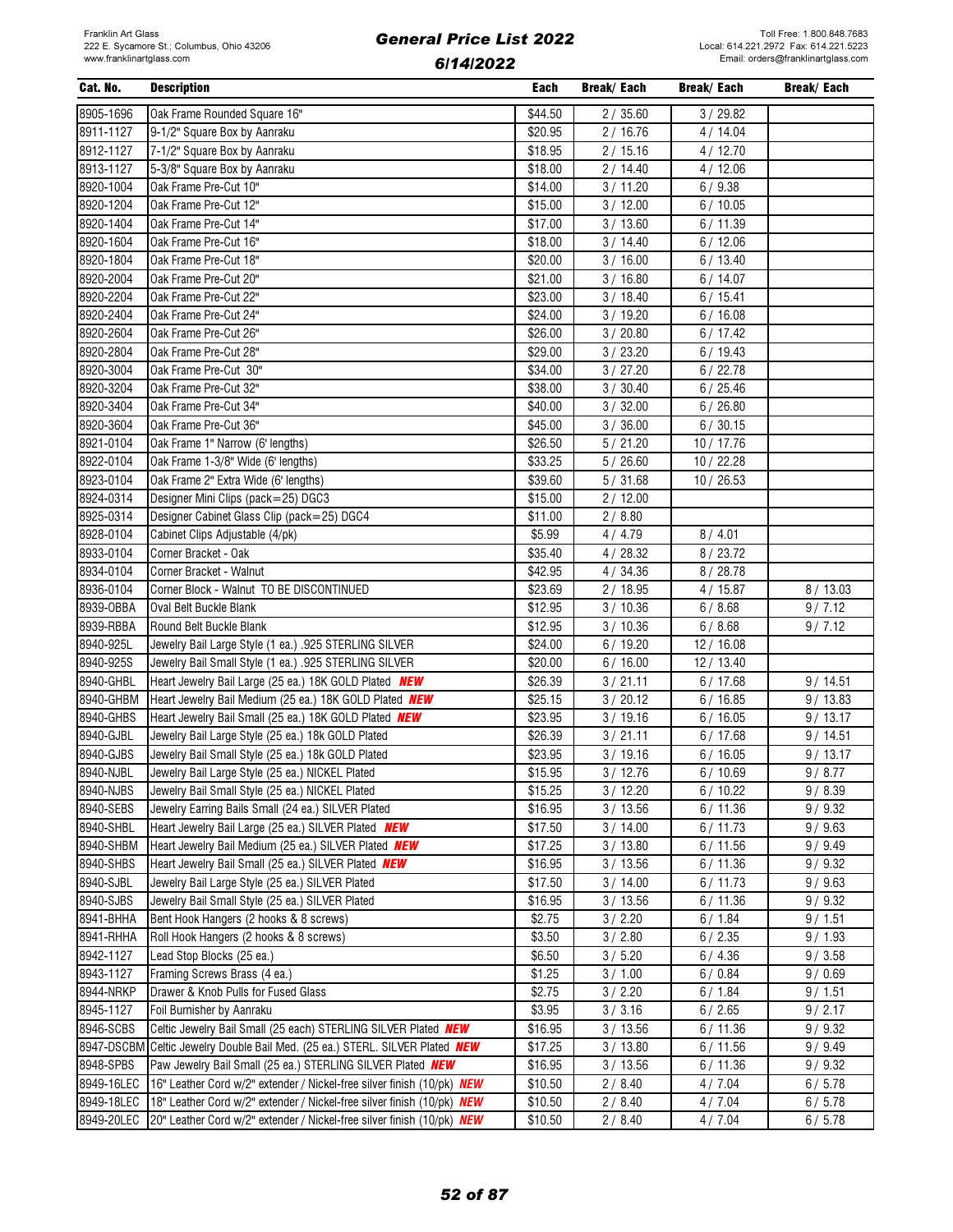| Cat. No.   | <b>Description</b>                                                     | Each    | Break/ Each | Break/ Each | Break/ Each |
|------------|------------------------------------------------------------------------|---------|-------------|-------------|-------------|
| 8950-SSFR  | 18" Stainless Steel Necklace Chain Flat Rectangle Links w/ 2" ext. NEW | \$6.50  | 3/5.20      | 6/4.36      | 9/3.58      |
| 8951-SSBC  | 18" Stainless Steel Necklace Chain Box Links w/ 2" extender NEW        | \$6.50  | 3/5.20      | 6/4.36      | 9/3.58      |
| 8952-SSMS  | 18" Stainless Steel Necklace Chain Small Mesh Links w/ 2" extender NEW | \$6.50  | 3 / 5.20    | 6/4.36      | 9/3.58      |
| 8953-SSML  | 18" Stainless Steel Necklace Chain Large Mesh Links w/ 2" extender NEW | \$9.10  | 3/7.28      | 6/6.10      | 9/5.01      |
| 8954-18MCC | 18" Colored Cords                                                      | \$3.95  | 3 / 3.16    | 6/2.65      | 9/2.17      |
| 8955-BP27  | Bobby Pins (package of 3)                                              | \$3.95  | 3 / 3.16    | 6/2.65      | 9/2.17      |
| 9017-1001  | Slump Hump Mold for Candle Cover Fusings                               | \$31.50 | 2/25.20     | 4/21.11     | 6/17.33     |
| 9101-0163  | 8" Round Gallery Stand                                                 | \$20.50 | 2/16.40     | 4/13.74     |             |
| 9102-0163  | 12" Round Gallery Stand                                                | \$23.50 | 2/18.80     | 4/15.75     |             |
| 9103-0163  | 12" Square Gallery Stand                                               | \$36.00 | 2/28.80     | 4/24.12     | 6/19.80     |
| 9111-GS8   | 8-inch Garden Stake (Aanraku)                                          | \$39.95 | 2/31.96     | 4/26.77     | 6/21.97     |
| 9112-RS8   | 8-inch Round Stand (Aanraku)                                           | \$38.95 | 2/31.16     | 4/26.10     | 6/21.42     |
| 9112-RS10  | 10-inch Round Stand (Aanraku)                                          | \$38.95 | 2/31.16     | 4/26.10     | 6/21.42     |
| 9113-RS12  | 12-inch Round Stand (Aanraku)                                          | \$38.95 | 2/31.16     | 4/26.10     | 6/21.42     |
| 9114-AS6   | 6-inch Angled Stand (Aanraku)                                          | \$36.95 | 2 / 29.56   | 4/24.76     | 6/20.32     |
| 9115-SS8   | 8-inch Square Stand (Aanraku)                                          | \$38.95 | 2/31.16     | 4/26.10     | 6/21.42     |
| 9116-SS10  | 10-inch Square Stand (Aanraku)                                         | 39.95   | 2/31.96     | 4/26.77     | 6/21.97     |
| 9117-MSR   | 3/4" Round Magnet Set (Aanraku)                                        | \$10.95 | 2/8.76      | 4/7.34      | 6/6.02      |
| 9118-MSS   | Magnet Strip (Aanraku)                                                 | \$10.95 | 2/8.76      | 4/7.34      | 6/6.02      |
| 9119-SS12  | 12-inch Square Stand (Aanraku)                                         | \$32.95 | 2/26.36     | 4/22.08     | 6/18.12     |
| 9501-0071  | Socket (bakelite)                                                      | \$0.89  | 3/0.71      | 6/0.60      | 9/0.49      |
| 9503-1225  | Socket Pocket                                                          | \$0.99  | 12 / 0.79   | 25 / 0.66   | 50/0.54     |
| 9504-0071  | Nite Lite Clip w/ Screw (univ. clip) \$\$ each                         | \$0.89  | 12/0.71     | 25 / 0.60   | 50/0.49     |
| 9504-BG71  | Bag of 100 Nite Lite Clips with Screw (7026-UNF)                       | \$44.50 | 2/35.60     | 3 / 29.82   |             |
| 9505-0943  | Nite Lite Base NO Bulb - Ivory                                         | \$2.89  | 12/2.31     | 25 / 1.94   | 50/1.59     |
| 9508-0071  | Nite Lite Clip (snap on) priced each                                   | \$1.19  | 12/0.95     | 25 / 0.80   | 50/0.65     |
| 9508-BG71  | Bag of 100 Nite Lite Clips (snap-on) (7025-UNF)                        | \$55.30 | 2/44.24     | 3 / 37.05   |             |
| 9510-0071  | Loop Small Female - 3/4" (1501-ABR)                                    | \$0.99  | 4/0.79      | 8/0.66      | 12/0.54     |
| 9511-0071  | Loop Large Female - 1" (1503-ABR)                                      | \$1.49  | 4/1.19      | 8/1.00      | 12/0.82     |
| 9512-0071  | Loop Small Male - 3/4" (1500-ABR)                                      | \$0.72  | 4/0.58      | 8/0.48      | 12/0.40     |
| 9513-0071  | Loop Large Male - 1" (1502-ABR)                                        | \$0.59  | 4/0.47      | 8/0.40      | 12/0.32     |
| 9520-0071  | Crossbar 4" Steel (3200-UNF)                                           | \$0.45  | 4/0.36      | 8/0.30      | 12/0.25     |
| 9521-0071  | Crossbar 6" Steel (3201-UNF)                                           | \$1.39  | 4/1.11      | 8/0.93      | 12/0.76     |
| 9522-0071  | Nipple 1" (1004-YZP)                                                   | \$0.29  | 4/0.23      | 8/0.19      | 12/0.16     |
| 9523-0071  | Nipple 1-1/2" (1008-YZP)                                               | \$0.32  | 4/0.26      | 8/0.21      | 12/0.18     |
| 9524-0071  | Nipple 2" (1012-YZP)                                                   | \$0.35  | 4/0.28      | 8/0.23      | 12/0.19     |
| 9525-0071  | Nipple 6" (1044-YZP)                                                   | \$0.89  | 4/0.71      | 8/0.60      | 12/0.49     |
| 9526-0071  | Hex Nut (3001-UNF)                                                     | \$0.20  | 4/0.16      | 8/0.13      | 12/0.11     |
| 9530-0071  | Brass Chain Weathered (4050-ABR)                                       | \$6.49  | 4/5.19      | 8/4.35      | 12 / 3.57   |
| 9531-0123  | Spider 3 Prong (3251-BPL)                                              | \$3.69  | 4 / 2.95    | 8/2.47      | 12/2.03     |
| 9532-0123  | Spider 4 Prong (3252-BPL)                                              | \$4.10  | 4 / 3.28    | 8/2.75      | 12/2.26     |
| 9540-0071  | Riser 1" Shade (4502-UNF)                                              | \$2.00  | 4/1.60      | 8/1.34      | 12/1.10     |
| 9541-0071  | Riser 1/2" Shade (4500-UNF)                                            | \$1.50  | 4/1.20      | 8/1.01      | 12/0.83     |
| 9550-0071  | Globe Fitter 4" (1705-ABR)                                             | \$7.19  | 4/5.75      | 8/4.82      | 12/3.95     |
| 9553-0071  | Ceiling Canopy - Antique Brass (4015-ABR)                              | \$3.19  | 4/2.55      | 8/2.14      | 12/1.75     |
|            |                                                                        |         |             |             |             |
| 9571-0103  | Heat Cap Rose Cast Brass 4"                                            | \$8.39  | 2/6.71      | 4/5.62      | 6/4.61      |
| 9573-0070  | Heat Cap Traditional Cast Brass HC-3 (3")                              | \$9.95  | 2/7.96      | 4/6.67      | 6/5.47      |
| 9574-0070  | Heat Cap Traditional Cast Brass HC-4 (4")                              | \$10.95 | 2/8.76      | 4/7.34      | 6/6.02      |
| 9575-0070  | Heat Cap Traditional Cast Brass HC-5 (5")                              | \$15.95 | 2/12.76     | 4/10.69     | 6/8.77      |
| 9580-0071  | Heat Cap Brass Vented 2"                                               | \$2.40  | 6/1.92      |             |             |
| 9581-0071  | Heat Cap Brass Vented 2.5"                                             | \$2.80  | 6/2.24      |             |             |
| 9582-DV71  | Heat Cap Brass Diamond Vented 3" NEW                                   | \$3.30  | 6/2.64      |             |             |
| 9583-0071  | Heat Cap Brass Vented 3.5"                                             | \$4.20  | 6/3.36      |             |             |
| 9583-DV71  | Heat Cap Brass Diamond Vented 3.5" NEW                                 | \$4.20  | 6/3.36      |             |             |
| 9584-0071  | Heat Cap Brass Vented 4"                                               | \$3.60  | 6/2.88      |             |             |
| 9584-DV71  | Heat Cap Brass Diamond Vented 4" NEW                                   | \$4.90  | 6/3.92      |             |             |
| 9585-0071  | Heat Cap Brass Vented 4.5"                                             | \$5.10  | 6/4.08      |             |             |
| 9586-0071  | Heat Cap Brass Vented 5"                                               | \$6.20  | 6/4.96      |             |             |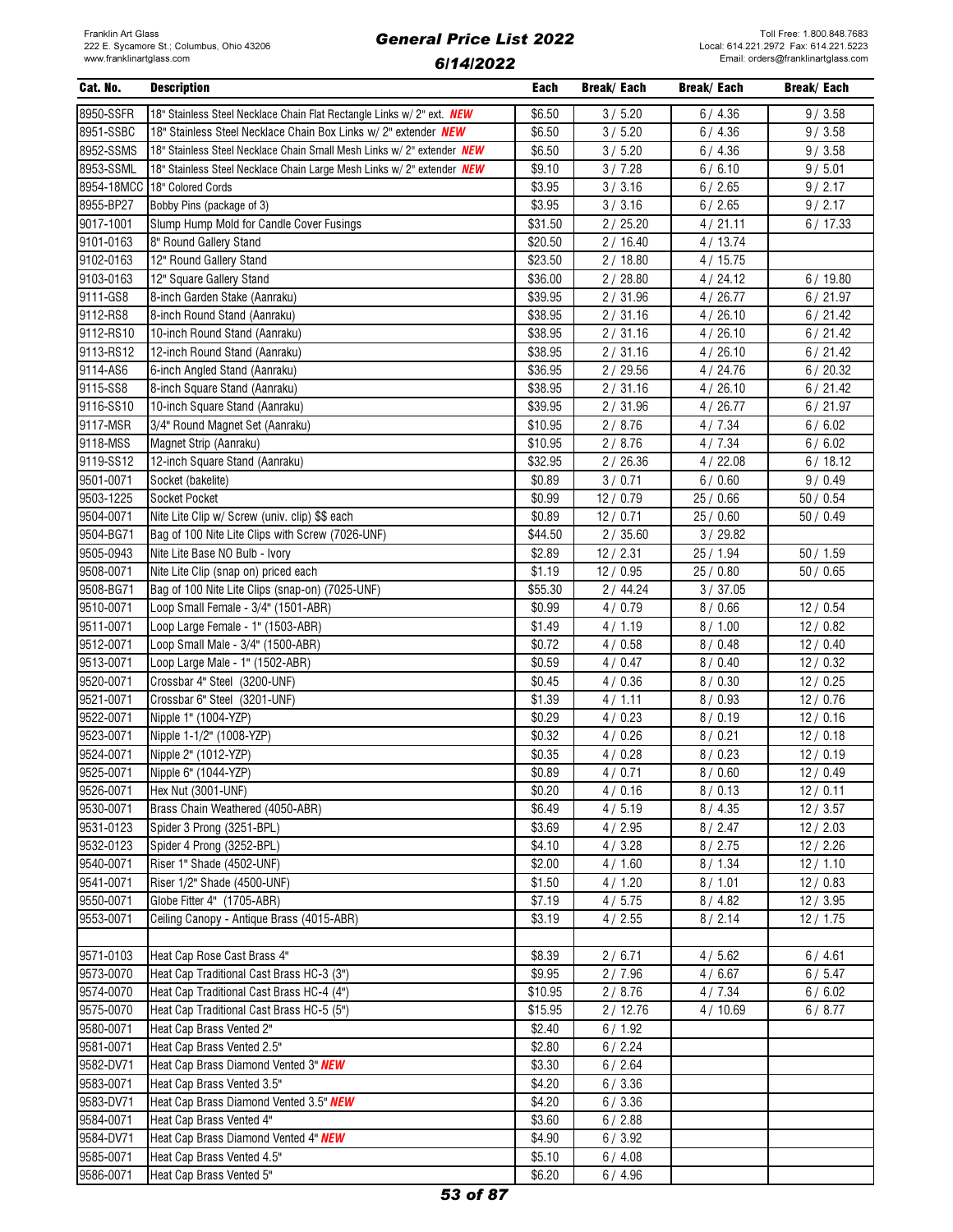| Cat. No.  | <b>Description</b>                                                       | Each             | Break/ Each        | Break/ Each | Break/ Each |
|-----------|--------------------------------------------------------------------------|------------------|--------------------|-------------|-------------|
| 9588-0103 | Heat Cap Crown Cast Brass 4" DISCONTINUED - LIMITED STOCK                | \$8.39           | 2/6.71             | 4/5.62      | 6/4.61      |
| 9589-0103 | Heat Cap Crown Cast Brass 5"                                             | \$10.89          | 2/8.71             | 4/7.30      | 6/5.99      |
| 9591-0103 | Heat Cap Tulip Cast Brass 3" DISCONTINUED - LIMITED STOCK                | \$6.89           | 2/5.51             | 4/4.62      | 6/3.79      |
| 9592-0103 | Heat Cap Maple Cast Brass 4"                                             | \$8.39           | 2/6.71             | 4/5.62      | 6/4.61      |
| 9593-0103 | Heat Cap Maple Cast Brass 5"                                             | \$10.89          | 2/8.71             | 4/7.30      | 6/5.99      |
| 9594-0103 | Heat Cap Grape Cast Brass 3"                                             | \$6.89           | 2/5.51             | 4/4.62      | 6/3.79      |
| 9595-0103 | Heat Cap Grape Cast Brass 4"                                             | \$8.39           | 2/6.71             | 4/5.62      | 6/4.61      |
| 9596-0103 | Heat Cap Grape Cast Brass 5"                                             | \$10.89          | 2/8.71             | 4/7.30      | 6/5.99      |
| 9598-0103 | Heat Cap Dragonfly Cast Brass 5"                                         | \$10.89          | 2/8.71             | 4/7.30      | 6/5.99      |
| 9620-0069 |                                                                          |                  |                    |             |             |
| 9621-0069 | Vase Cap 1.5" Diameter Brass                                             | \$2.39           | 3 / 1.91<br>3/1.91 | 6/1.60      | 9/1.31      |
| 9622-0069 | Vase Cap 2" Diameter Brass                                               | \$2.39<br>\$2.50 | 3 / 2.00           | 6/1.60      | 9/1.31      |
|           | Vase Cap 2.25" Diameter Brass                                            |                  |                    | 6/1.68      | 9/1.38      |
| 9623-0069 | Vase Cap 2.5" Diameter Brass                                             | \$2.80           | 3 / 2.24           | 6/1.88      | 9/1.54      |
| 9624-0069 | Vase Cap 2.75" Diameter Brass                                            | \$3.10           | 3 / 2.48           | 6/2.08      | 9/1.71      |
| 9625-0069 | Vase Cap 3" Diameter Brass                                               | \$4.75           | 3 / 3.80           | 6/3.18      | 9/2.61      |
| 9626-0069 | Vase Cap 3.25" Diameter Brass                                            | \$3.79           | 3 / 3.03           | 6/2.54      | 9/2.08      |
| 9627-0069 | Vase Cap 3.5" Diameter Brass                                             | \$5.16           | 3 / 4.13           | 6/3.46      | 9/2.84      |
| 9628-0069 | Vase Cap 3.75" Diameter Brass                                            | \$6.49           | 3/5.19             | 6/4.35      | 9/3.57      |
| 9629-0069 | Vase Cap 4" Diameter Brass                                               | \$5.75           | 3 / 4.60           | 6/3.85      | 9/3.16      |
| 9630-0069 | Vase Cap 4.25"Diameter Brass                                             | \$5.49           | 3 / 4.39           | 6/3.68      | 9/3.02      |
| 9631-0069 | Vase Cap 4.5" Diameter Brass                                             | \$9.40           | 3 / 7.52           | 6/6.30      | 9/5.17      |
| 9632-0069 | Vase Cap 4.75" Diameter Brass                                            | \$6.00           | 3/4.80             | 6/4.02      | 9/3.30      |
| 9633-0069 | Vase Cap 5" Diameter Brass                                               | \$9.75           | 3/7.80             | 6/6.53      | 9/5.36      |
| 9634-0069 | Vase Cap 6" Diameter Brass                                               | \$9.90           | 3/7.92             | 6/6.63      | 9/5.45      |
| 9635-0069 | Vase Cap 5-1/2" Diameter Brass                                           | \$7.75           | 3/6.20             | 6/5.19      | 9/4.26      |
| 9640-0071 | Harp 4" Antique Brass (2598-ABR)                                         | \$2.89           | 3 / 2.31           | 6/1.94      | 9/1.59      |
| 9641-0071 | Harp 6" (2600-BPL)                                                       | \$2.49           | 3/1.99             | 6/1.67      | 9/1.37      |
| 9642-0071 | Harp 7" (2602-BPL)                                                       | \$2.49           | 3/1.99             | 6/1.67      | 9/1.37      |
| 9643-0071 | Harp 8" (2604-BPL)                                                       | \$2.49           | 3/1.99             | 6/1.67      | 9/1.37      |
| 9650-0071 | Finial (1571-ABR)                                                        | \$2.10           | 3/1.68             | 6/1.41      | 9/1.16      |
| 9655-0071 | Reducing Bushing (5020-UNF)                                              | \$0.50           | 3/0.40             | 6/0.34      | 9/0.28      |
| 9660-0071 | Cord Set for Fan Bases (4301-007)                                        | \$8.70           | 3/6.96             | 6/5.83      |             |
| 9700-0071 | Pompeii 16.5" Lamp Base - 3-way Socket - 7-1/2" Harp (9004-BRZ)          | \$128.00         | 2/102.40           | 3/85.76     |             |
| 9702-0071 | Pompeii 9" Lamp Base - 7" Harp (9002-BRZ)                                | \$87.00          | 2/69.60            | 4/58.29     |             |
| 9703-0071 | Pompeii 7.5" Lamp Base - 6" Harp (9001-BRZ)                              | \$87.00          | 2/69.60            | 4/58.29     |             |
| 9704-0071 | Pompeii 6-1/8" Lamp Base - 6" Harp (9000-BRZ)                            | \$36.95          | 2/29.56            | 4/24.76     | 6/20.32     |
| 9707-0071 | Lily 15-1/4" Lamp Base - 3-way Socket - 7-1/2" Harp (9036-BRZ)           | \$129.95         | 2 / 103.96         | 4/87.07     | 6/71.47     |
| 9708-0071 | Lily 10-1/2" Lamp Base - 3-way Socket - 7-1/2" Harp (9035-BRZ)           | \$88.25          | 2/70.60            | 4/59.13     | 6/48.54     |
| 9710-0071 | Shell 9-1/2" Lamp Base - 7" Harp (9026-BRZ)                              | \$72.00          | 2/57.60            | 3/48.24     |             |
| 9713-0071 | Tree Vine 17" Lamp Base - 3-way Socket - 7-1/2" Harp (9030-BRZ)          | \$97.95          | 2/78.36            | 3/65.63     | 4/53.87     |
| 9715-0071 | Arabesque 11-7/8" LampBase- 3-way Socket - 7.5" Harp (9054-BRZ)          | \$83.95          | 2/67.16            | 4/56.25     |             |
| 9716-0071 | Lion Head 15" Lamp Base - 3-way Socket - 7-1/2" Harp (9042-BRZ)          | \$84.95          | 2/67.96            | 3/56.92     | 4/46.72     |
| 9719-0071 | Tree 10-1/2" Lamp Base - 3-way Socket - 7-1/2" Harp (9015-BRZ)           | \$124.00         | 2/99.20            | 4/83.08     |             |
|           |                                                                          |                  |                    |             |             |
|           |                                                                          |                  |                    |             |             |
| 9723-0071 | Nouveau 7-3/4" Lamp Base - 6" Harp (9005-BRZ)                            | \$88.00          | 2/70.40            | 4/58.96     |             |
| 9724-0071 | Flora 7-3/4" Lamp Base - 6" Harp (9051-BRZ)                              | \$50.75          | 2/40.60            | 4/34.00     | 6/27.91     |
|           |                                                                          |                  |                    |             |             |
| 9726-0071 | Cherub 6-3/4" Lamp Base - 6" Harp - ABR (9037-ABR)                       | \$39.95          | 2 / 31.96          | 4 / 26.77   | 6/21.97     |
|           |                                                                          |                  |                    |             |             |
| 9728-0071 | Acorn 16" Lamp Base - 3-way Socket - 7-1/2" Harp (9043-BRZ)              | \$129.95         | 2/103.96           | 3/87.07     | 4/71.47     |
| 9729-0071 | Rope with Onyx 15-1/2" Lamp Base - 3-way Socket - 7-1/2" Harp (9551-BRZ) | \$113.95         | 2/91.16            | 3/76.35     | 4/62.67     |
| 9731-0071 | Deco 14" Lamp Base - 3-way Socket - 7-1/2" Harp (9010-BRZ)               | \$104.25         | 2/83.40            | 3/69.85     |             |
| 9733-0071 | Deco 8" Lamp Base - 7" Harp (9008-BRZ)                                   | \$52.95          | 2 / 42.36          | 4/35.48     | 6/29.12     |
|           |                                                                          |                  |                    |             |             |
| 9737-0071 | Classic 10-1/4" Lamp Base - 3-way Socket - 7-1/2" Harp (9039-BRZ)        | \$66.00          | 3/52.80            |             |             |
| 9738-0071 | Classic 14" Lamp Base - 3-way Socket - 7-1/2" Harp (9040-BRZ)            | \$115.95         | 2 / 92.76          | 3/77.69     | 4/63.77     |
| 9740-0071 | Mission 13-1/2" - 3-way Socket - 7-1/2" Harp Lamp Base (9097-BRZ)        | \$148.00         | 2 / 118.40         | 3/99.16     |             |
| 9741-0071 | Mission 8" Lamp Base - 6" Harp (9098-BRZ)                                | \$90.00          | 2/72.00            | 3/60.30     |             |
|           |                                                                          |                  |                    |             |             |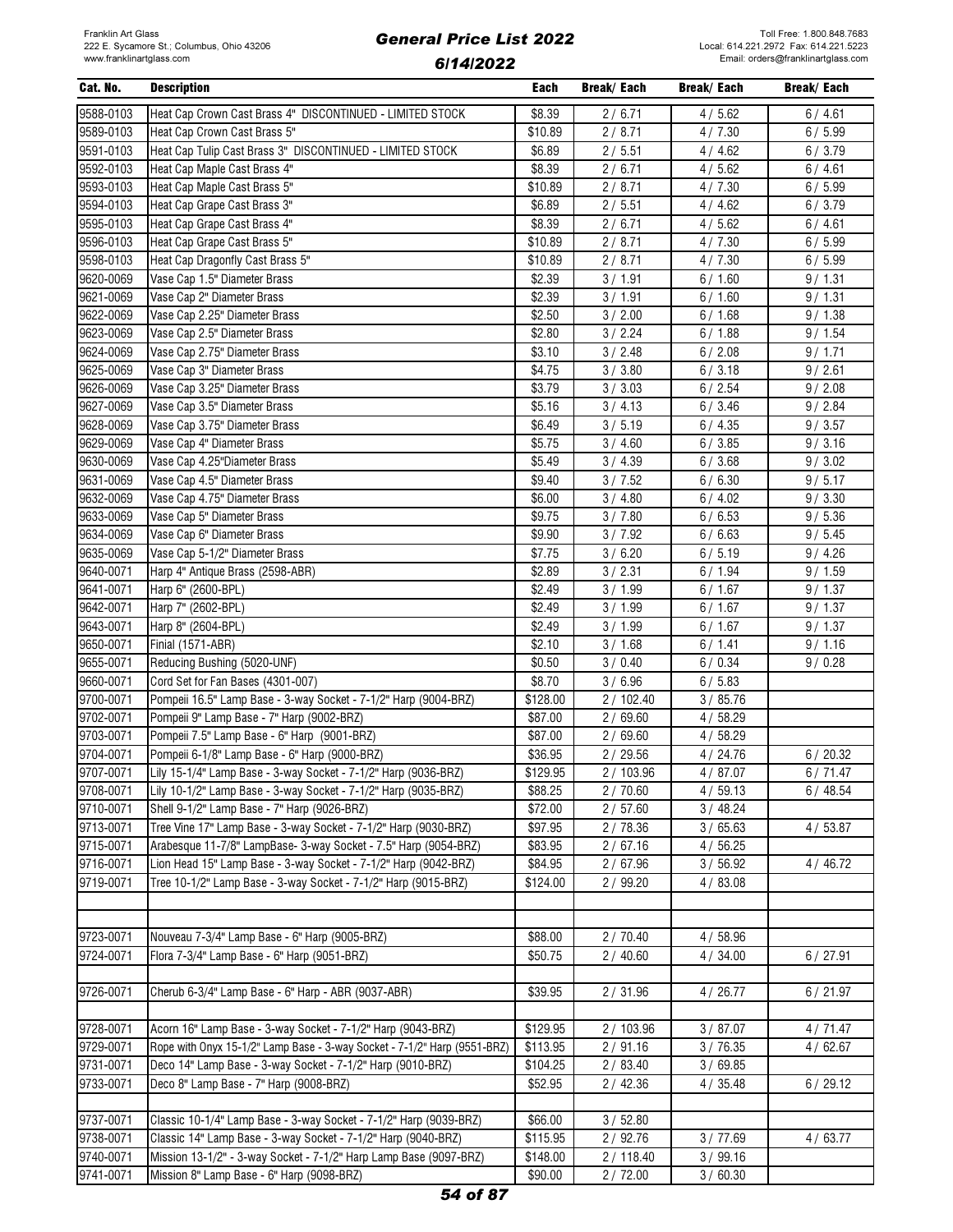| Cat. No.  | <b>Description</b>                                                        | <b>Each</b> | <b>Break/Each</b> | Break/ Each | Break/ Each |
|-----------|---------------------------------------------------------------------------|-------------|-------------------|-------------|-------------|
| 9750-0071 | Gothic 5" Lamp Base - 5" Harp (9113-BRZ)                                  | \$32.00     | 3/25.60           |             |             |
|           |                                                                           |             |                   |             |             |
| 9752-0071 | Tree 5" Lamp Base- 5" Harp (9112-BRZ)                                     | \$37.95     | 2/30.36           | 4/25.43     | 6/20.87     |
| 9754-0071 | Pompeii 6-1/8" Lamp Base - 5" Harp (9103-BRZ)                             | \$37.95     | 2/30.36           | 4/25.43     | 6/20.87     |
| 9755-0071 | Pompeii 5-1/2" Lamp Base - 5" Harp (9116-BRZ)                             | \$37.95     | 2/30.36           | 4/25.43     | 6/20.87     |
|           |                                                                           |             |                   |             |             |
| 9758-0071 | Rose 4-3/4" Lamp Base - 5" Harp (9102-BRZ)                                | \$42.95     | 2/34.36           | 4/28.78     | 6/23.62     |
| 9759-0071 | Fluted 5-1/2" Lamp Base - 5" Harp (9106-BRZ)                              | \$39.00     | 2/31.20           | 4/26.13     |             |
| 9760-0071 | Art Deco 5-1/2" Lamp Base - 5" Harp (9105-BRZ)                            | \$40.00     | 2/32.00           | 4/26.80     |             |
| 9764-0071 | Maidens 4-1/2" Lamp Base - 5" Harp (9109-BRZ)                             | \$37.95     | 2/30.36           | 4/25.43     | 6/20.87     |
| 9765-0071 | Sunburst Lady 10" Lamp Base - ABR (8004-ABR)                              | \$72.00     | 2/57.60           | 4/48.24     |             |
|           |                                                                           |             | 2 / 193.20        | 3/161.81    | 6/39.60     |
| 9766-0071 | Pillar Floor Lamp Base with Onyx 52" - 3-way Socket - 8" Harp (9502-BRZ)  | \$241.50    |                   |             | 4/132.83    |
| 9767-0071 | Viceroy Floor Lamp Base with Onyx 52" - 3-way Socket - 8" Harp (9500-BRZ) | \$225.00    | 2/180.00          | 3/150.75    | 4/123.75    |
| 9771-0158 | Bulb 40W Complexion with "Candelabra" Base                                | \$1.50      | 3/1.20            | 6/1.01      | 12/0.83     |
| 9772-0158 | Bulb 40W Appliance (Frosted) with "Medium" Base                           | \$1.95      | 3/1.56            | 6/1.31      | 12/1.07     |
| 9773-0158 | Bulb15W Tubular with "Candelabra" Base (fits 4" harp)                     | \$1.89      | 6/1.51            |             |             |
| 9774-0158 | Bulb 100W - 3" Globe with "Medium" Base                                   | \$3.99      | 3/3.19            | 6/2.67      | 12/2.19     |
| 9774-6058 | Bulb 60W - 3" Globe with "Medium" Base - Clear                            | \$1.85      | 3/1.48            | 6/1.24      | 12/1.02     |
| 9775-0158 | EACH Nite Lite Bulb 4W with "Candelabra" Base                             | \$0.99      | 6/0.79            | 12 / 0.66   |             |
| 9775-BX58 | BOX Nite Lite Bulbs 4W with "Candelabra" Base (box $=$ 50 ea.)            | \$25.95     | 2/20.76           | 3/17.39     |             |
| 9795D-043 | Fan Base Wood - Dark Oak (with cord)                                      | \$23.50     | 2/18.80           | 4/15.75     | 8/12.93     |
| 9795L-043 | Fan Base Wood - Light Oak (with cord)                                     | \$23.50     | 2/18.80           | 4/15.75     | 8/12.93     |
| 9802-0071 | Executive Desk Lamp Kit Form and Patterns (0400-000)                      | \$19.50     | 2/15.60           | 4/13.07     | 6/10.73     |
| 9803-0071 | Executive Desk Lamp Form Only (0405-000)                                  | \$10.50     | 2/8.40            | 4/7.04      | 6/5.78      |
| 9806-0071 | Executive Desk Lamp 13-1/2" Gothic - BRZ (9704-BRZ)                       | \$94.95     | 2/75.96           | 4/63.62     | 6/52.22     |
| 9807-0071 | Executive Desk Lamp 15-1/2" Bishop - BRZ (9705-BRZ)                       | \$133.95    | 2/107.16          | 4/89.75     | 6/73.67     |
| 9808-0590 | Acrylic Display Stand for V-Frame 5-3/4"W x 6-3/8"D x 9-1/4"H             | \$24.95     | 2/19.96           | 3/16.72     | 4/13.72     |
| 9808-BL71 | V-Frame w/ Wall Fixture Plate Kit & Electrical: Black                     | \$61.95     | 2/49.56           | 3/41.51     | 4/34.07     |
| 9808-BR71 | V-Frame w/ Wall Fixture Plate Kit & Electrical: Antique Brass             | \$61.95     | 2/49.56           | 3/41.51     | 4/34.07     |
| 9808-CP71 | V-Frame w/ Wall Fixture Plate Kit & Electrical: Antique Copper            | \$61.95     | 2/49.56           | 3/41.51     | 4/34.07     |
| 9808-NK71 | V-Frame w/ Wall Fixture Plate Kit & Electrical: Nickel                    | \$61.95     | 2 / 49.56         | 3/41.51     | 4/34.07     |
| 9808-PW71 | V-Frame w/ Wall Fixture Plate Kit & Electrical: Pewter                    | \$61.95     | 2 / 49.56         | 3/41.51     | 4/34.07     |
| 9913-012S | 12" Antique Lamp Base (001)                                               | \$102.50    | 2/82.00           |             |             |
| 9965-012S | 12-1/2" Wave Lamp Base with 8" Harp (082)                                 | \$110.00    | 2/88.00           |             |             |
| 10030-074 | Wizard IV REGULAR PRICE \$279.95                                          | \$269.95    |                   |             |             |
| 20030-074 | Wiz CG Grinder REGULAR PRICE \$179.95                                     | \$169.95    |                   |             |             |
|           |                                                                           |             |                   |             |             |
| 30030-074 | Wizling CG Grinder REGULAR PRICE \$149.95                                 | \$139.95    |                   |             |             |
| 40001-074 | WB-1 3/4" Standard Bit (19mm)                                             | \$20.95     |                   |             |             |
| 40006-074 | WB-6 1/4" & 3/4" Bit                                                      | \$37.95     |                   |             |             |
| 40008-074 | WB-8 1/4" Standard Bit (6mm)                                              | \$21.00     |                   |             |             |
| 40009-074 | WB-9 1" Standard Bit (25mm)                                               | \$24.95     |                   |             |             |
| 40018-074 | WB-18 Lamp Bit (for 9° or 18° mitre)                                      | \$33.95     |                   |             |             |
| 40024-074 | WB-24 3/4" Standard Bit with Core Drill                                   | \$31.95     |                   |             |             |
| 40030-074 | Grinder Splashguard (Inland)                                              | \$4.95      |                   |             |             |
| 40035-074 | Invisible Sponge BitSert 3/4" for Touch Top Grinders                      | \$6.95      |                   |             |             |
| 40036-074 | Standard BitSert 3/4" for Touch Top Grinders                              | \$4.95      |                   |             |             |
| 40040-074 | Invisible Sponge BitSert 1" for Touch Top Grinders                        | \$6.95      |                   |             |             |
| 40041-074 | Standard BitSert 1" for Touch Top Grinders                                | \$4.95      |                   |             |             |
| 40045-074 | Invisible Sponge BitSert 3/4" for Pop Top Grinders                        | \$6.95      |                   |             |             |
| 40046-074 | Standard BitSert 3/4" for Pop Top Grinders                                | \$4.95      |                   |             |             |
| 40050-074 | Invisible Sponge Bit Sert 3/4" for Old Style Wiz/Wizling                  | \$6.95      |                   |             |             |
| 40051-074 | Standard BitSert 3/4" for Old Wizard, Wiz, Wizling                        | \$4.95      |                   |             |             |
| 40055-074 | Invisible Sponge Bit Sert 1" for Wizard Only                              | \$6.95      |                   |             |             |
| 40056-074 | Standard BitSert 1" for Old Wizard, Wiz                                   | \$4.95      |                   |             |             |
| 40060-074 | Core Drill 1/8" (3mm) 3/16" Shank Size                                    | \$19.95     |                   |             |             |
| 40061-074 | Core Drill 3/16" (5mm) 3/16" Shank Size                                   | \$20.95     |                   |             |             |
| 40062-074 | Core Drill 1/4" (6mm) 3/16" Shank Size                                    | \$22.95     |                   |             |             |
| 40063-074 | Core Drill 3/8" (10mm) 3/16" Shank Size                                   | \$23.95     |                   |             |             |
|           |                                                                           |             |                   |             |             |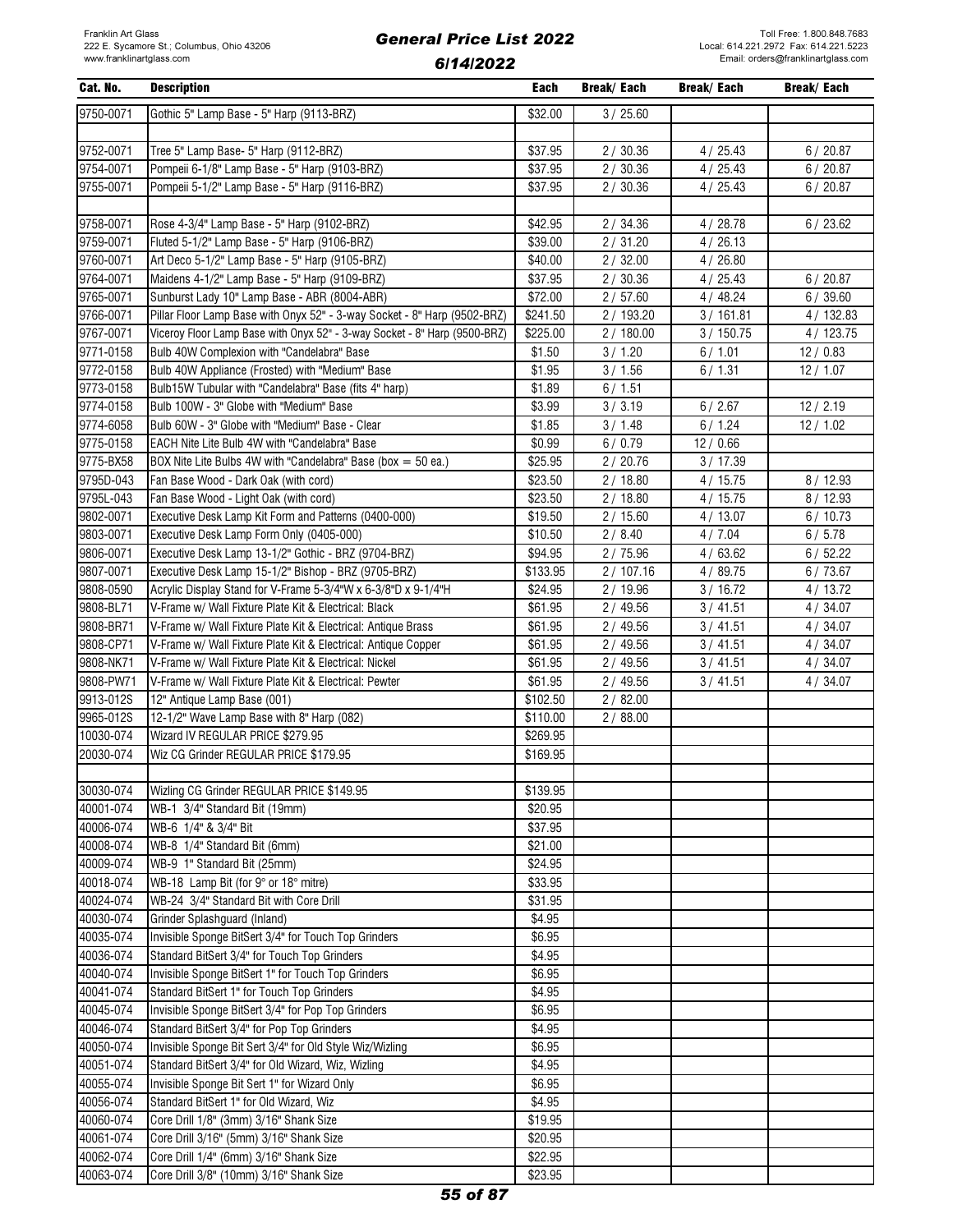#### Cat. No. Description Each Break/ Each Break/ Each Break/ Each 40064-074 Core Drill 1/2" (13mm) 3/8" Shank Size \$26.95 40070-074 Core Drill 2" (50mm) 3/8" Shank Size \$111.95 40100-074 Adapter for Drop On Bits DBADP \$7.95 40101-074 Drop On Bit 3/4" Std. DB1 \$15.95 40102-074 Drop On Bit 3/4" Speed DB1S \$18.95 40103-074 Drop On Bit 3/4" Fine DB1F \$15.95 40111-074 Drop On Bit 3/4" Std. Half Size DB-1.5 \$13.95 40112-074 Drop On Bit 3/4" Speed Half SizeDB-1SG \$16.95 40113-074 Drop On Bit 3/4" Fine Half Size DB1.5F \$13.95 40131-074 Drop On Bit 3/4" Double Diamond DB-1DD \$18.95 40190-074 Jewelry Bit w/ 1.0 mm groove (for 20/22 gauge wires) \$25.95 40192-074 | WB-1F 3/4" Fine Bit  $$24.95$ 40193-074 | WB-1R 3/4" Ripple Bit  $$31.95$ 40194-074 Jewelry Bit w/ 1.4 mm groove (for 16/18 gauge wires) \$25.95 40196-074 WB-9F 1" Fine Bit \$27.95 40197-074 WB-8F 1/4" Fine Bit \$23.95 40201-074 WB-1SB 3/4" Super Bond Bit \$34.95 40209-074 WB-9SB 1" Super Bond Bit \$45.95 40291-074 WB-1SG 3/4" SpeedGrit Bit \$24.95 40298-074 WB-8SG 1/4" SpeedGrit Bit \$23.95 40299-074 WB-9SG 1" SpeedGrit Bit \$27.95 40301-074 WB-1DD 3/4" Double Diamond Bit \$26.95 40309-074 WB-9DD 1" Double Diamond Bit \$30.95 40314-074 WB-314 1/4" Drill Bit (6mm) \$13.95 40317-074 WB-317 Adapter (for WB-Drill Bits) \$7.95 40318-074 WB-318 1/8" Drill Bit (3mm) \$13.95 40338-074 WB-338 3/8" Drill Bit (10mm) \$14.95 40501-074 Wheel for Twin Spin 5" Fine Grit **\$82.95** Spin 5" Fine Grit \$82.95 40502-074 Wheel for Twin Spin 5" Super Fine Grit  $$82.95$ 40505-074 Polishing Disc 5" \$52.95 40800-074 BB-ADP Beveler Adapter \$14.95 40815-074 BB-15 Beveler Wheel CoarseGrit \$47.95 40825-074 BB5 Beveler Wheel FineGrit \$50.95 40835-074 BB-35 Beveler Polishing Cone **\$32.95** \$32.95 40901-074 Drop On Bit 1" Std. DB9 \$20.95 40902-074 Drop On Bit 1" Speed DB9S \$22.95 40903-074 Drop On Bit 1" Fine DB9F \$22.95 40931-074 Drop On Bit 1" Double Diamond DB-9DD \$26.95 40960-074 6-1/2" DiamondCut Blade for Swap Top Saw \$29.95 50001-074 Second Story Work Surface \$14.95 50004-074 Worksurface Wizard \$15.95 50007-074 5" Polishing Pads (2 pack) \$16.95 50008-074 Water Drip Add-on Kit \$12.95 50010-074 2.5" Polishing Pads (2 pack) \$13.95 50011-074 Coolant 8 oz. Inland \$6.95 50014-074 Grinder Station \$14.95 50017-074 Face Shield Inland \$14.95 50018-074 Magna Shield \$14.95 50019-074 FlexShaft Flexible Shaft Tool \$37.95 50022-074 Motor Shaft Lubricant **\$3.25** 50031-074 Cement Black 1 lb. Inland \$6.95 50032-074 Cement Natural (gray) 1 lb. Inland \$6.95 50033-074 Cement Black 15 lb. Inland \$58.95 50034-074 Cement Natural (gray) 15 lb. Inland \$58.95 50035-074 Cement Black 4 lb. Inland \$20.95 50036-074 Cement Natural (gray) 4 lb. Inland \$20.95 50037-074 Polishing Compound with Brush \$22.95 50043-074 Replacement Turret Only for 50060 \$13.95 50050-074 Score One Glass Cutter \$72.95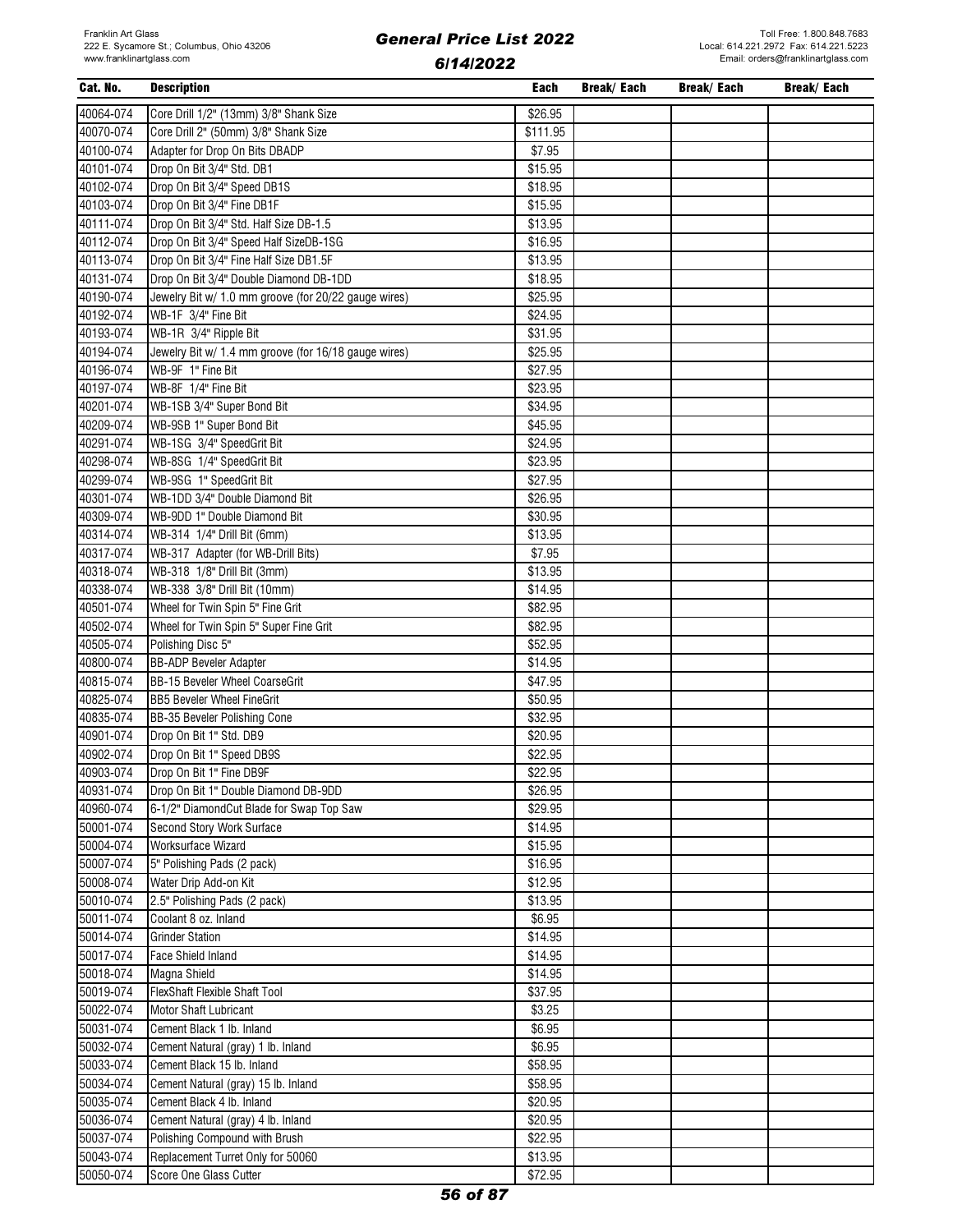| Cat. No.  | <b>Description</b>                                    | Each    | Break/ Each | Break/ Each | Break/ Each |
|-----------|-------------------------------------------------------|---------|-------------|-------------|-------------|
| 50051-074 | Score One Replacement Cutter Head                     | \$23.95 |             |             |             |
| 50052-074 | Score One Drive Tread 1/2"                            | \$4.95  |             |             |             |
| 50053-074 | Score One Drive Tread 3/8"                            | \$4.95  |             |             |             |
| 50055-074 | Score One Plus                                        | \$97.95 |             |             |             |
| 50056-074 | Score One Strip/Circle Accessory                      | \$27.95 |             |             |             |
| 50057-074 | Rinses Off (Cutter Oil) 4 oz. Inland                  | \$4.50  |             |             |             |
| 50060-074 | <b>Combination Strip/CircleMaker</b>                  | \$27.95 |             |             |             |
| 50062-074 | Turret Holder for 50060                               | \$6.95  |             |             |             |
| 50065-074 | Turret & Holder for 50060                             | \$15.95 |             |             |             |
| 50072-074 | SlimLine Cutter                                       | \$25.95 |             |             |             |
| 50074-074 | <b>Brass Barrel Cutter</b>                            | \$29.95 |             |             |             |
| 50076-074 | HeavyDuty Cutter                                      | \$26.95 |             |             |             |
| 50078-074 | Pistol Type Cutter                                    | \$31.95 |             |             |             |
| 50081-074 | Worksurface Aero/Impulse/Wizard IV                    | \$17.95 |             |             |             |
| 50084-074 | Worksurface SwapTop                                   | \$17.95 |             |             |             |
| 50090-074 | Narrow Carbide Head for Inland Glass Cutters          | \$17.95 |             |             |             |
| 50091-074 | Wide Carbide Head for Inland Glass Cutters            | \$17.95 |             |             |             |
| 50105-074 | <b>Engraver Electric</b>                              | \$28.95 |             |             |             |
| 50107-074 | Ball Tip for Engraver Small (std)                     | \$9.95  |             |             |             |
| 50110-074 | Large Tip for Engraver                                | \$9.95  |             |             |             |
| 50111-074 | Cone Tip for Engraver                                 | \$9.95  |             |             |             |
| 50112-074 | Inverted Cone Tip for Engraver                        | \$9.95  |             |             |             |
| 50115-074 | <b>Engraver Tip Set</b>                               | \$21.95 |             |             |             |
| 60004-074 | 30-60-90 Layout Guide                                 | \$9.95  |             |             |             |
| 60006-074 | Fume Trap Filter (3 Pack)                             | \$13.95 |             |             |             |
| 60007-074 | Iron Tip for 60008 Premium 3/16"                      | \$10.95 |             |             |             |
| 60008-074 | Iron 100W Deluxe Inland                               | \$26.95 |             |             |             |
| 60010-074 | Fume Trap                                             | \$59.95 |             |             |             |
|           |                                                       |         |             |             |             |
|           |                                                       |         |             |             |             |
| 60017-074 | Iron Tip for 60015 & 60016 Standard 1/4"              | \$10.95 |             |             |             |
| 60018-074 | Iron Tip for 60008 Premium 1/8"                       | \$10.95 |             |             |             |
| 60020-074 | <b>Solder Station</b>                                 | \$38.95 |             |             |             |
| 60025-074 | <b>Plastic Running Pliers Inland</b>                  | \$6.95  |             |             |             |
| 60026-074 | Plastic Jaw Covers for 60025                          | \$2.95  |             |             |             |
| 60035-074 | Iron Tip for 60008 Premium 5/16"                      | \$11.95 |             |             |             |
| 60100-074 | Iron TempTrol 100W Inland                             | \$59.95 |             |             |             |
| 60105-074 | Iron Studio Professional 100W Inland                  | \$38.95 |             |             |             |
| 60108-074 | Knurled Nut & Sleeve for Insta Heat Iron (60121)      | \$4.25  |             |             |             |
| 60109-074 | Knurled Nut for 60100 & 60105                         | \$4.25  |             |             |             |
| 60110-074 | Iron Tip for 60100 & 60105 1/8" Deluxe                | \$11.95 |             |             |             |
| 60111-074 | Iron Tip for 60100 & 60105 3/16" Deluxe               | \$11.95 |             |             |             |
| 60112-074 | Iron Tip for 60100 & 60105 1/4" Deluxe                | \$11.95 |             |             |             |
| 60113-074 | Iron Tip for 60100 & 60105 3/8" Deluxe                | \$11.95 |             |             |             |
| 60121-074 | Iron Insta-Heat Ceramic 100W Inland                   | \$63.95 |             |             |             |
| 60126-074 | Iron Tip 1/8" Ceramic                                 | \$11.95 |             |             |             |
| 60128-074 | Iron Tip 1/4" Ceramic                                 | \$11.95 |             |             |             |
| 60129-074 | Element for Insta Heat Iron (60121)                   | \$25.95 |             |             |             |
| 60501-074 | <b>Glass Station Organizer</b>                        | \$31.95 |             |             |             |
| 60507-074 | James EasyCut Pattern Shears: Lead                    | \$12.95 |             |             |             |
| 60508-074 | James EasyCut Pattern Shears: Foil                    | \$12.95 |             |             |             |
| 60512-074 | Breaker Pliers Inland LIMITED STOCKTO BE DISCONTINUED | \$9.95  |             |             |             |
|           |                                                       |         |             |             |             |
| 60517-074 | Rubber Jaws for 60509 & 60510                         | \$3.25  |             |             |             |
| 60518-074 | Rulex                                                 | \$19.95 |             |             |             |
| 65809001  | Upper Drive Wheel w/ Bearing for DB-100 NEW           | \$19.95 |             |             |             |
| 65809002  | Lower Drive Wheel w/ Arbor for DB-100 NEW             | \$17.95 |             |             |             |
| 65809116  | Tension Block for DB-100 NEW                          | \$11.95 |             |             |             |
| 65909151  | Upper Wheel Arbor for DB-100 NEW                      | \$9.95  |             |             |             |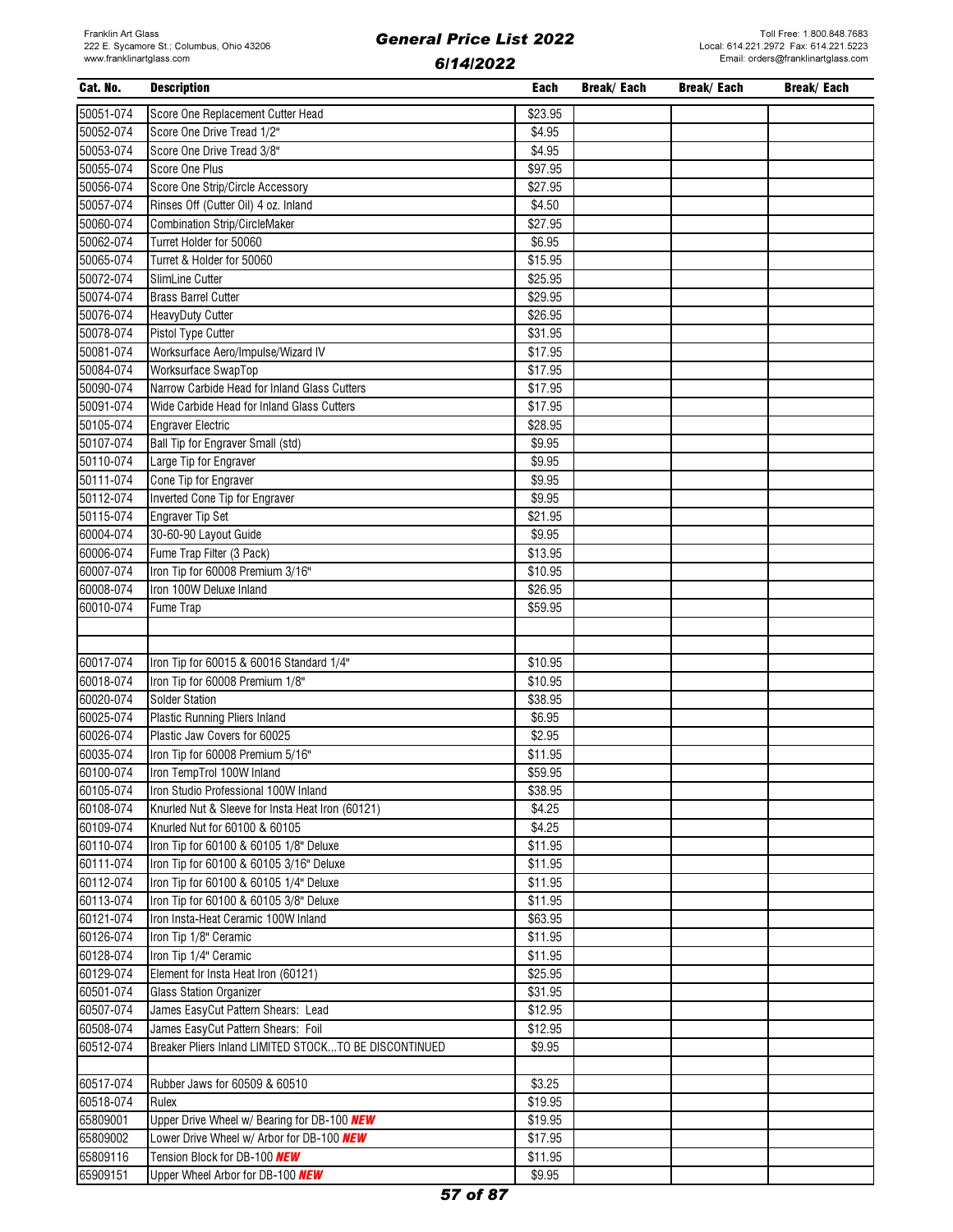| Cat. No.                                   | <b>Description</b>                                                | Each                | Break/ Each  | Break/ Each | Break/ Each |
|--------------------------------------------|-------------------------------------------------------------------|---------------------|--------------|-------------|-------------|
| 70000-074                                  | Foiler EdgeMaster Inland                                          | \$28.95             |              |             |             |
| 73801253                                   | Black Reservoir for Wiz/Impulse NEW                               | \$16.95             |              |             |             |
| 74801353                                   | Maroon Reservoir for Wizling/Aero <b>NEW</b>                      | \$16.95             |              |             |             |
| 90001-074                                  | Wood Blade for DB100                                              | \$21.95             |              |             |             |
| 90003-074                                  | Metal Blade for DB100                                             | \$21.95             |              |             |             |
| 90007-074                                  |                                                                   | \$69.95             |              |             |             |
|                                            | Stainless Steel Repl. Band Saw Blade for 91010                    |                     |              |             |             |
| 90012-074                                  | Bladesert for OLD 91010                                           | \$3.50              |              |             |             |
| 90013-074                                  | Bandsaw Worksurface for 91010                                     | \$17.95             |              |             |             |
| 90014-074                                  | Leather Blade Wiper for DB-100 NEW                                | \$2.25              |              |             |             |
| 90016-074                                  | Upper Blade Guide                                                 | \$4.95              |              |             |             |
| 90022-074                                  | Bladesert for 91010 (for metal table)                             | \$3.50              |              |             |             |
| 90102-074                                  | <b>Grinder Sponge</b>                                             | \$0.60              |              |             |             |
| 90103-074                                  | Iron Stand Sponge Inland                                          | \$0.70              |              |             |             |
| 90104-074                                  | Second Story "L" Sponge                                           | \$0.80              |              |             |             |
| 90960-074                                  | 6-1/2" General Purpose Blade for Swap Top Saw TO BE DISCONTINUED. | \$21.95             |              |             |             |
| 90964-074                                  | 6-1/2" WoodCut Blade for Swap Top Saw                             | \$21.95             |              |             |             |
| 91010-074                                  | DB100 Wet/Dry Saw                                                 | \$379.95            |              |             |             |
| AAGB-01R7                                  | TWOFERS: Two Grinder Bit Set, 1" Regular Grit (AANP-GB10R)        | \$33.50             | 2/26.80      | 4/22.45     | 8/18.43     |
| AAGB-34R7                                  | TWOFERS: Two Grinder Bit Set, 3/4" Regular Grit (AANP-GB34R       | \$28.50             | 2/22.80      | 4/19.10     | 8/15.68     |
|                                            | AAGC-TOPPG2 Top Tools Pistol Grip Glass Cutter (TOP-PG2)          | \$9.95              | 3/7.96       | 5/6.67      | 10/5.47     |
| $\overline{\mathsf{AAGC}} = \mathsf{PG27}$ | Tracker Glass Cutter - Pistol Grip (AANP-GCTT1)                   | \$26.95             | 2/21.56      | 4/18.06     | 8 / 14.82   |
| AAGC-RH27                                  | Replacement Head for Tracker (AANP-GCTTRH)                        | \$15.95             | 2/12.76      | 4/10.69     | 8/8.77      |
| AB006-014                                  | Bevel Cluster: American                                           | \$124.00            | 2 / 99.20    | 4/83.08     |             |
| AB007-014                                  | Bevel Cluster: American                                           | \$85.00             | 2/68.00      | 4/56.95     |             |
| AB015-014                                  | Bevel Cluster: American                                           | \$114.00            | 2/91.20      | 4/76.38     |             |
|                                            |                                                                   |                     |              |             |             |
| AB022-014                                  | Bevel Cluster: American                                           | \$64.00             | 2/51.20      | 6/42.88     |             |
| AB026-014                                  | Bevel Cluster: American                                           | \$118.00            | 2/94.40      | 4/79.06     |             |
| AB030L-14                                  | Bevel Cluster: American                                           | \$21.00             | 2/16.80      | 6/14.07     |             |
| AB030R-14                                  | Bevel Cluster: American                                           | \$21.00             | 2/16.80      | 6/14.07     |             |
| AB037-014                                  | Bevel Cluster: American                                           | \$29.00             | 2/23.20      | 6/19.43     |             |
| AB043-014                                  | Bevel Cluster: American                                           | \$42.00             | 2/33.60      | 6/28.14     |             |
| AB050L-14                                  | Bevel Cluster: American                                           | \$50.00             | 2/40.00      | 6/33.50     |             |
| AB056-014                                  | Bevel Cluster: American                                           | \$38.00             | 2/30.40      | 6/25.46     |             |
| AB057-014                                  | Bevel Cluster: American                                           | $\overline{$}23.00$ | 2/18.40      | 6/15.41     |             |
| AB058-014                                  | Bevel Cluster: American                                           | \$27.00             | 2/21.60      | 6/18.09     |             |
| AB063-014                                  | Bevel Cluster: American                                           | \$25.00             | 2/20.00      | 6/16.75     |             |
| AB068-014                                  | Bevel Cluster: American                                           | \$44.00             | 2/35.20      | 6/29.48     |             |
| AB083R-14                                  | Bevel Cluster: American                                           | \$207.00            | 2/165.60     | 6/138.69    |             |
| AB087-014                                  | Bevel Cluster: American                                           | \$46.00             | 2/36.80      | 6/30.82     |             |
| AB089-014                                  | Bevel Cluster: American                                           | \$29.00             | 2/23.20      | 6/19.43     |             |
| AB091-014                                  | Bevel Cluster: American                                           | \$44.00             | 2/35.20      | 6/29.48     |             |
| AB092-014                                  | Bevel Cluster: American                                           | \$50.00             | 2/40.00      | 6/33.50     |             |
| AB094-014                                  | Bevel Cluster: American                                           | \$77.00             | 2/61.60      | 4/51.59     |             |
| AB098-014                                  | Bevel Cluster: American                                           | \$46.00             | 2/36.80      | 6/30.82     |             |
| AB099-014                                  | Bevel Cluster: American                                           | \$25.00             | 2/20.00      | 6/16.75     |             |
| AB101-014                                  | Bevel Cluster: American                                           | \$29.00             | 2/23.20      | 6/19.43     |             |
| AB103-014                                  | Bevel Cluster: American                                           | \$29.00             | 2/23.20      | 6/19.43     |             |
| AB104-014                                  | Bevel Cluster: American                                           | \$54.00             | 2 / 43.20    | 6/36.18     |             |
| AB108-014                                  | Bevel Cluster: American                                           | \$151.00            | 2/120.80     | 4/101.17    |             |
|                                            |                                                                   |                     |              |             |             |
|                                            |                                                                   |                     |              |             |             |
|                                            |                                                                   |                     |              |             |             |
| AD605-523                                  | 5-Light Torchiere - SPECIAL ORDER                                 | \$1,139.00          | 2/911.20     |             |             |
| AD775-523                                  | 2-Light Lily Lamp - SPECIAL ORDER                                 | \$392.00            | 2/313.60     |             |             |
| AD776-523                                  | 1-Light Lily Lamp - SPECIAL ORDER                                 | \$325.00            | 2/260.00     |             |             |
| AD777-523                                  | Tiffany 12-Light Lily Lamp - SPECIAL ORDER                        | \$5,293.00          | 2 / 4,234.40 |             |             |
| AD780-523                                  | Illuminated Art Nouveau Mirror - SPECIAL ORDER                    | \$461.00            | 2/368.80     |             |             |
| AFSB-1140                                  | Replacement Brush for All Aqua Flow Systems 3-PACK                | \$16.95             | 2/13.56      | 3/11.36     | 4/9.32      |
| AFSI-1140                                  | Aqua Flow System for All Inland Grinders (except Impulse & Aero)  | \$11.50             | 2/9.20       | 3/7.71      | 4/6.33      |
| ALDR03-70                                  | 3 Large Bent Delicious Apples Red Opal                            | \$18.70             | 2 / 14.96    | 3/12.53     | 4/10.29     |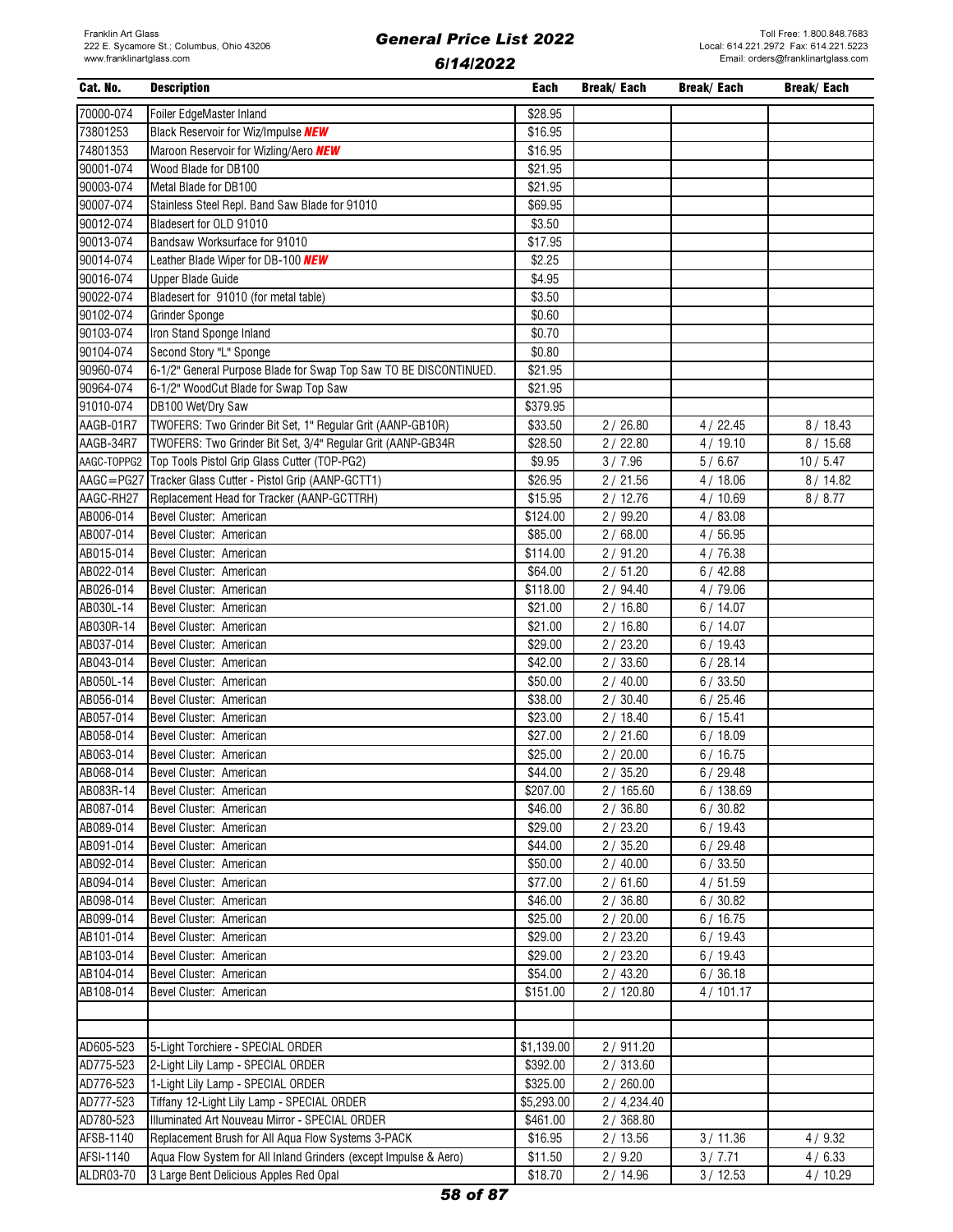| Cat. No.          | <b>Description</b>                                             | Each     | Break/ Each | Break/ Each | <b>Break/Each</b> |
|-------------------|----------------------------------------------------------------|----------|-------------|-------------|-------------------|
| ALDY03-70         | 3 Large Bent Delicious Apples Yellow Opal                      | \$18.70  | 2/14.96     | 3/12.53     | 4/10.29           |
| ALRD03-70         | 3 Large Bent Apples Red Opal                                   | \$18.70  | 2/14.96     | 3/12.53     | 4/10.29           |
| AP01-0070         | 3 Large Bent Apples / 3 Large Bent Pears for RC22-01K0         | \$27.30  | 2/21.84     | 3/18.29     | 4/15.02           |
| AS01-0070         | 9 Large Bent Traditional Apples for RC22-13                    | \$41.55  | 2/33.24     | 3 / 27.84   | 4/22.85           |
| ASGR03-70         | Small Curved Apple - Green Opal (card of 3)                    | \$14.55  | 2/11.64     | 3 / 9.75    | 4/8.00            |
| ASRDC3-70         | Small Curved Apple - Red Cathedral (card of 3)                 | \$16.60  | 2/13.28     | 3/11.12     | 4/9.13            |
|                   |                                                                |          |             |             |                   |
| ASRD03-70         | Small Curved Apple - Red Opal (card of 3)                      | \$16.60  | 2/13.28     | 3/11.12     | 4/9.13            |
| ASYE03-70         | Small Curved Apple - Yellow Opal (card of 3)                   | \$16.60  | 2/13.28     | 3/11.12     | 4/9.13            |
| AWF-10103         | Angel Wing Filigree (12 pcs./set) - 2"                         | \$9.59   | 2/7.67      | 4/6.43      | 8/5.27            |
| AWF-20103         | Angel Wing Filigree (6 pcs./set) - 2-3/4"                      | \$8.59   | 2/6.87      | 4/5.76      | 8/4.72            |
| AWF-30103         | Angel Wing Filigree (6 pcs./set) - 3"                          | \$9.95   | 2/7.96      | 4/6.67      | 8/5.47            |
| AWF-40103         | Angel Wing Filigree (6 pcs./set) - 4-1/2"                      | \$9.95   | 2/7.96      | 4/6.67      | 8/5.47            |
| AWF-50103         | Angel Wing Filigree (2 pcs./set) - 7-1/2"                      | \$8.39   | 2/6.71      | 4/5.62      | 8/4.61            |
| AWH-10003         | Angel Halo Filigree (4 pcs./set) - 35mm                        | \$7.69   | 2/6.15      | 4/5.15      | 8/4.23            |
| AWH-10103         | Angel Halo Filigree (4 pcs./set) - 30mm                        | \$6.69   | 2/5.35      | 4/4.48      | 8/3.68            |
| AWH-10203         | Angel Halo Filigree (4 pcs./set) - 25mm                        | \$6.69   | 2/5.35      | 4/4.48      | 8/3.68            |
| <b>AWH-22503</b>  | Holiday Halo Filigree (4 pcs./set) - 25mm                      | \$6.69   | 2/5.35      | 4/4.48      | 8/3.68            |
| AWH-23003         | Holiday Halo Filigree (4 pcs./set) - 30mm                      | \$6.69   | 2/5.35      | 4/4.48      | 8/3.68            |
| AWH-23503         | Holiday Halo Filigree (4 pcs./set) - 35mm                      | \$7.69   | 2/6.15      | 4/5.15      | 8/4.23            |
| AWH-32503         | Princess Halo Filigree (4 pcs./set) - 25mm                     | \$6.69   | 2/5.35      | 4/4.48      | 8/3.68            |
| AWH-33003         | Princess Halo Filigree (4 pcs./set) - 30mm                     | \$6.69   | 2/5.35      | 4/4.48      | 8/3.68            |
| AWH-33503         | Princess Halo Filigree (4 pcs./set) - 35mm                     | \$7.69   | 2/6.15      | 4/5.15      | 8/4.23            |
| B7-010070         | Baroque Pattern                                                | \$14.00  | 2/11.20     | 3/9.38      | 4/7.70            |
| B7-030070         | Geometric T Pattern                                            | \$14.00  | 2/11.20     | 3/9.38      | 4/7.70            |
| B7-040070         | Dogwood T Pattern                                              | \$15.00  | 2/12.00     | 3/10.05     | 4/8.25            |
| B7-F00070         | 7" Bell Full Form                                              | \$15.00  | 2/12.00     | 3/10.05     | 4/8.25            |
| $B13-1$           | Glass Engraving (9119-0013)                                    | \$11.95  | 2/9.56      | 4/8.01      | 6/6.57            |
| B13-2             | Sand Etch Book (14-900013)                                     | \$6.95   | 2/5.56      | 4/4.66      | 6/3.82            |
|                   |                                                                |          |             |             |                   |
| B14-1<br>$B14-2$  | American Beveled Cluster Design Book (9191-0014)               | \$9.95   | 2/7.96      | 4/6.67      | 6/5.47            |
|                   | American Beveled Cluster Design Book 2                         | \$13.25  | 2/10.60     | 4/8.88      | 6/7.29            |
| B24-00070         | Designing Grid                                                 | \$21.00  | 2/16.80     | 3/14.07     | 4/11.55           |
| B24-01070         | <b>Bird Lamp Pattern</b>                                       | \$24.00  | 2/19.20     | 3/16.08     | 4/13.20           |
| B24-02070         | Hanging Leaves Pattern                                         | \$22.00  | 2/17.60     | 3/14.74     | 4/12.10           |
| B24-04070         | Louis XIV Pattern                                              | \$24.00  | 2/19.20     | 3/16.08     | 4/13.20           |
| B24-05070         | Flower & Bow Pattern                                           | \$24.00  | 2/19.20     | 3/16.08     | 4/13.20           |
| B24-06070         | Art Nouveau Pattern                                            | \$20.00  | 2/16.00     | 3/13.40     | 4/11.00           |
| B24-07K70         | Hanging Head Dragonfly T Pattern w/ DFF36 Filigree             | \$78.00  | 2/62.40     | 3/52.26     | 4/42.90           |
| B24-08070         | Floral Border Pattern                                          | \$24.00  | 2/19.20     | 3/16.08     | 4/13.20           |
| B24-09070         | Peony T Pattern                                                | \$28.00  | 2/22.40     | 3/18.76     | 4/15.40           |
| B24-10070         | <b>Butterfly T Pattern</b>                                     | \$24.00  | 2/19.20     | 3/16.08     | 4/13.20           |
| B24-11070         | Baroque Pattern                                                | \$24.00  | 2/19.20     | 3/16.08     | 4/13.20           |
| B24-13070         | Saguaro Cactus Pattern                                         | \$26.00  | 2/20.80     | 3/17.42     | 4/14.30           |
| B24-14070         | Lei Flower L.W. Pattern                                        | \$24.00  | 2/19.20     | 3/16.08     | 4/13.20           |
| B24-15070         | Hummingbird W Pattern                                          | \$28.00  | 2/22.40     | 3/18.76     | 4/15.40           |
| B <sub>26-1</sub> | Narcissus Quagliata: Archetypes and Visions in Light and Glass | \$115.00 |             |             |                   |
| B36-1             | Birds and Flowers (9108-0036)                                  | \$16.95  | 2/13.56     | 4/11.36     | 6/9.32            |
| B36-3             | House Tours (9135-0036)                                        | \$16.95  | 2/13.56     | 4/11.36     | 6/9.32            |
| B36-5             | House Tours II (9166-0036)                                     | \$16.95  | 2/13.56     | 4/11.36     | 6/9.32            |
| B36-8             | Sidelights (9181-0036)                                         | \$16.95  | 2/13.56     | 4/11.36     | 6/9.32            |
| B36-9             | House Tours III (9236-0036)                                    | \$16.95  | 2/13.56     | 4/11.36     | 6/9.32            |
| B36-12            | Sensational Suncatchers (9199-0036)                            | \$17.95  | 2/14.36     | 4/12.03     | 6/9.87            |
| B36-15            | Dimensions of Christmas (9292-0036)                            | \$17.95  | 2/14.36     | 4/12.03     | 6/9.87            |
|                   |                                                                |          |             |             |                   |
| B36-16            | House Tours IV (9276-0036)                                     | \$16.95  | 2/13.56     | 4/11.36     | 6/9.32            |
| B36-20            | Victorian Stained Glass for Today (9270-0036)                  | \$17.95  | 2/14.36     | 4/12.03     | 6/9.87            |
| B36-22            | All Through the Night (9318-0036)                              | \$15.95  | 2/12.76     | 4/10.69     | 6/8.77            |
| B36-24            | Holidays (9278-0036)                                           | \$15.95  | 2/12.76     | 4/10.69     | 6/8.77            |
| B36-25            | Line and Color Magic for Glass Design (9335-0036)              | \$15.95  | 2/12.76     | 4/10.69     | 6/8.77            |
| B36-26            | Religious Stained Glass for Today (9320-0036)                  | \$19.95  | 2/15.96     | 4/13.37     | 6/10.97           |
| B36-27            | Baubles, Dangles & Beads (9340-0036)                           | \$15.95  | 2/12.76     | 4/10.69     | 6/8.77            |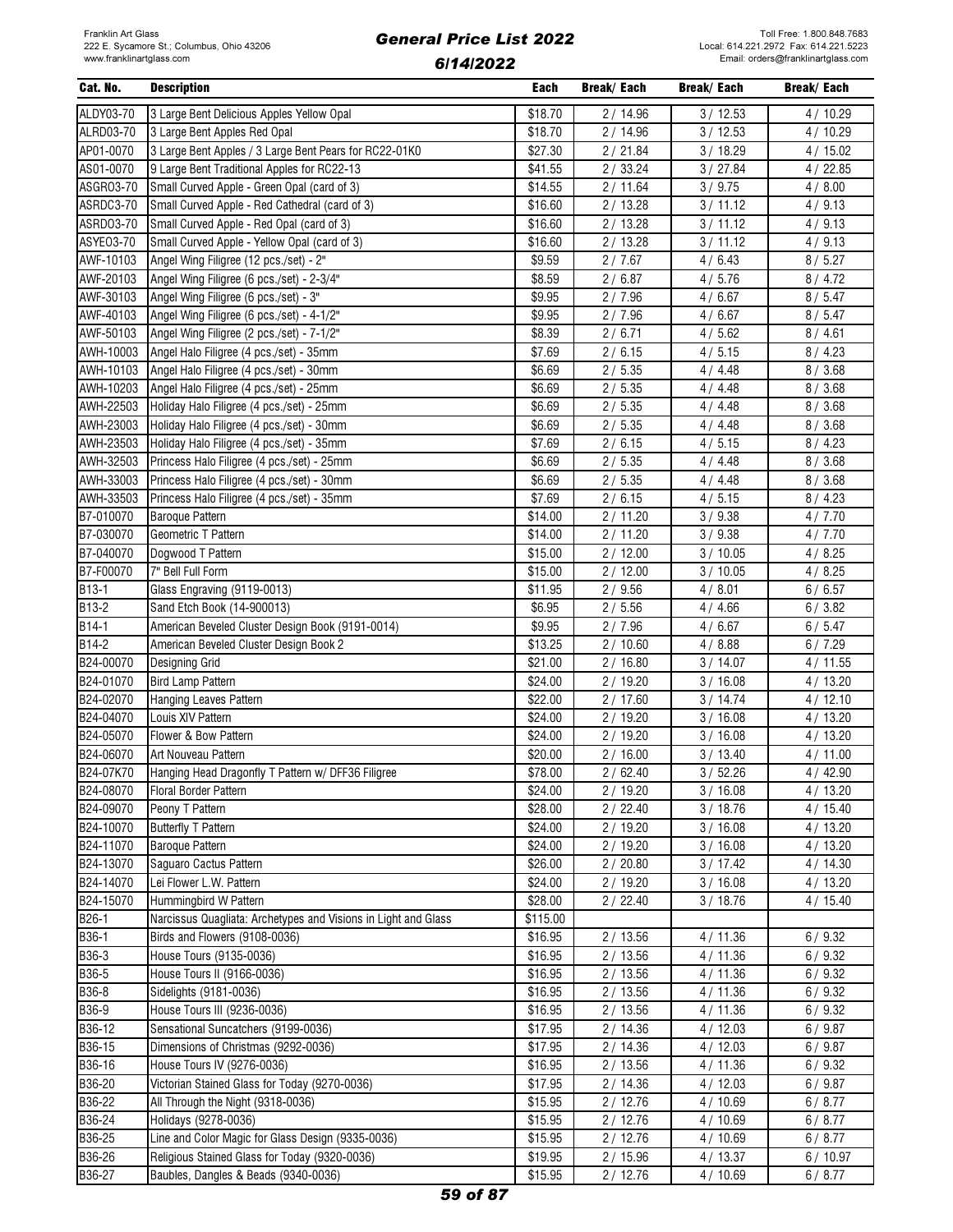| Cat. No. | <b>Description</b>                                              | Each    | Break/ Each | Break/ Each | <b>Break/Each</b> |
|----------|-----------------------------------------------------------------|---------|-------------|-------------|-------------------|
| B36-28   | Solder Magic (9334-0036)                                        | \$14.95 | 2/11.96     | 4/10.02     | 6/8.22            |
| B36-29   | Art Nouveau Stained Glass for Today (9005-0036)                 | \$15.95 | 2/12.76     | 4/10.69     | 6/8.77            |
| B36-30   | Suncatchers in Minutes (9385-0036)                              | \$15.95 | 2/12.76     | 4/10.69     | 6/8.77            |
| B36-34   | Decorating with Australian Federation Stained Glass (9110-0036) | \$19.95 | 2/15.96     | 4/13.37     | 6/10.97           |
| B36-35   | Stained Glass (9092-0036)                                       | \$27.95 | 2/22.36     | 4/18.73     | 6/15.37           |
|          |                                                                 |         |             |             |                   |
| B36-36   | 15 Pieces or Less (9090-0036)                                   | \$17.95 | 2/14.36     | 4/12.03     | 6/9.87            |
| B36-37   | Faerie Lights (9291-0036)                                       | \$19.95 | 2 / 15.96   | 4/13.37     | 6/10.97           |
|          |                                                                 |         |             |             |                   |
| B36-39   | Sea Faeries (9448-0036)                                         | \$19.95 | 2/15.96     | 4/13.37     | 6/10.97           |
| B36-40   | Wildlife of the North (9174-0036)                               | \$15.95 | 2/12.76     | 4/10.69     | 6/8.77            |
| B36-41   | Begonia Lamp, Tiffany Revisited (9207-0036)                     | \$15.95 | 2/12.76     | 4/10.69     | 6/8.77            |
| B36-43   | Cozy Corners (9313-0036)                                        | \$14.95 | 2/11.96     | 4/10.02     | 6/8.22            |
| B36-45   | Lanterns for Home and Garden (9142-0036)                        | \$16.95 | 2/13.56     | 4/11.36     | 6/9.32            |
| B36-48   | Inside the Secret Garden (9421-0036)                            | \$15.95 | 2/12.76     | 4/10.69     | 6/8.77            |
| B36-51   | Mosaics for Home & Garden (9303-0036)                           | \$15.95 | 2/12.76     | 4/10.69     | 6/8.77            |
| B36-52   | Old World Summer (9422-0036)                                    | \$15.95 | 2/12.76     | 4/10.69     | 6/8.77            |
| B36-54   | State Flowers in Stained Glass (9154-0036)                      | \$17.95 | 2/14.36     | 4/12.03     | 6/9.87            |
| B36-55   | We Wish You a Merry Christmas (9271-0036)                       | \$14.95 | 2/11.96     | 4/10.02     | 6/8.22            |
| B36-57   | Butterflies Nature's Stained Glass (9447-0036)                  | \$14.95 | 2/11.96     | 4/10.02     | 6/8.22            |
| B36-58   | Cottage Garden (9453-0036)                                      | \$14.95 | 2/11.96     | 4/10.02     | 6/8.22            |
| B36-59   | Glass Design Sourcebook (9465-0036)                             | \$19.95 | 2/15.96     | 4/13.37     | 6/10.97           |
| B36-60   | Glass Whirls (9467-0036)                                        | \$24.95 | 2/19.96     | 4/16.72     | 6/13.72           |
| B36-64   | Building with Bevels (9210-0036)                                | \$16.95 | 2/13.56     | 4/11.36     | 6/9.32            |
| B36-66   | Glassy Moments Book 6 (9492-0036)                               | \$14.95 | 2/11.96     | 4/10.02     | 6/8.22            |
| B36-67   | Gorgeous in Glass (9486-0036)                                   | \$14.95 | 2/11.96     | 4/10.02     | 6/8.22            |
| B36-69   | Memories Framed in Glass (9481-0036)                            | \$14.95 | 2/11.96     | 4/10.02     | 6/8.22            |
| B36-70   | A Mosaic Christmas (9233-0036)                                  | \$14.95 | 2/11.96     | 4/10.02     | 6/8.22            |
| B36-72   | Of Dragon Wings and Faerie Things (9497-0036)                   | \$19.95 | 2/15.96     | 4/13.37     | 6/10.97           |
|          |                                                                 |         |             |             |                   |
| B36-79   | Mosaics Table Art (9012-0036)                                   | \$18.95 | 2/15.16     | 4/12.70     | 6/10.42           |
| B36-80   | Precious Memories Preserved in Glass (9397-0036)                | \$14.95 | 2 / 11.96   | 4/10.02     | 6/8.22            |
| B36-81   | Shades of Glass Lamp Designs (9226-0036)                        | \$15.95 | 2/12.76     | 4/10.69     | 6/8.77            |
| B36-84   | Building with Bevels 2 (8972-0036)                              | \$16.95 | 2/13.56     | 4/11.36     | 6/9.32            |
| B36-85   | Eyecatchers (8997-0036)                                         | \$14.95 | 2/11.96     | 4/10.02     | 6/8.22            |
| B36-88   | Shades of Glass Design Collection (8969-0036)                   | \$16.95 | 2/13.56     | 4/11.36     | 6/9.32            |
|          |                                                                 |         |             |             |                   |
| B36-92   | Frog Song (9286-0036)                                           | \$19.95 | 2/15.96     | 4/13.37     | 6/10.97           |
| B36-93   | Glass Gem Jewelry Boutique (9143-0036)                          | \$12.95 | 2/10.36     | 4/8.68      | 6/7.12            |
| B36-94   | Hanging Gardens (9266-0036)                                     | \$16.95 | 2/13.56     | 4/11.36     | 6/9.32            |
| B36-96   | Sensational Jewelry (8973-0036)                                 | \$13.95 | 2/11.16     | 4/9.35      | 6/7.67            |
| B36-97   | Solder Sculpting and Beyond (9345-0036)                         | \$20.95 | 2/16.76     | 4/14.04     | 6/11.52           |
| B36-98   | Tropical Breezes (9431-0036)                                    | \$16.95 | 2/13.56     | 4/11.36     | 6/9.32            |
| B36-100  | Contemporary Florals (9020-0036)                                | \$17.95 | 2/14.36     | 4/12.03     | 6/9.87            |
| B36-101  | Creative Designing: Innovative Glass Art (9222-0036)            | \$34.95 | 2 / 27.96   | 4 / 23.42   | 6/19.22           |
| B36-102  | Glass Décor Indoors (9330-0036)                                 | \$16.95 | 2/13.56     | 4/11.36     | 6/9.32            |
| B36-107  | Natural Chimes (9212-0036)                                      | \$17.95 | 2/14.36     | 4/12.03     | 6/9.87            |
| B36-108  | 10 Pieces or Less (9013-0036)                                   | \$17.95 | 2/14.36     | 4/12.03     | 6/9.87            |
| B36-109  | Butterfly (9444-0036)                                           | \$19.95 | 2/15.96     | 4/13.37     | 6/10.97           |
| B36-111  | Bush Beauties - Collectors Edition                              | \$19.95 | 2/15.96     | 4/13.37     | 6/10.97           |
| B36-112  | Dimensions of Christmas 2                                       | \$17.95 | 2/14.36     | 4/12.03     | 6/9.87            |
| B36-114  | Hodge Podge                                                     | \$16.95 | 2/13.56     | 4/11.36     | 6/9.32            |
| B36-115  | Faerie Frolics                                                  | \$19.95 | 2 / 15.96   | 4/13.37     | 6/10.97           |
| B36-116  | Glass on Glass                                                  | \$24.95 | 2 / 19.96   | 4/16.72     | 6/13.72           |
| B36-118  | Let There Be Light                                              | \$19.95 | 2/15.96     | 4/13.37     | 6/10.97           |
| B36-120  | Sparkling Sound                                                 | \$17.95 | 2/14.36     | 4/12.03     | 6/9.87            |
| B36-121  | Bead Chain Boxes, Mirrors & Displays                            | \$17.95 | 2/14.36     | 4/12.03     | 6/9.87            |
| B36-122  | Teddy Bear, Teddy Bear                                          | \$19.95 | 2/15.96     | 4/13.37     | 6/10.97           |
| B36-124  | Hodge Podge 2                                                   | \$16.95 | 2/13.56     | 4/11.36     | 6/9.32            |
| B36-125  | 30 Pieces or Less                                               | \$17.95 | 2/14.36     | 4/12.03     | 6/9.87            |
| B36-127  | Straight & Simple                                               | \$17.95 | 2 / 14.36   | 4/12.03     | 6/9.87            |
|          |                                                                 |         |             |             |                   |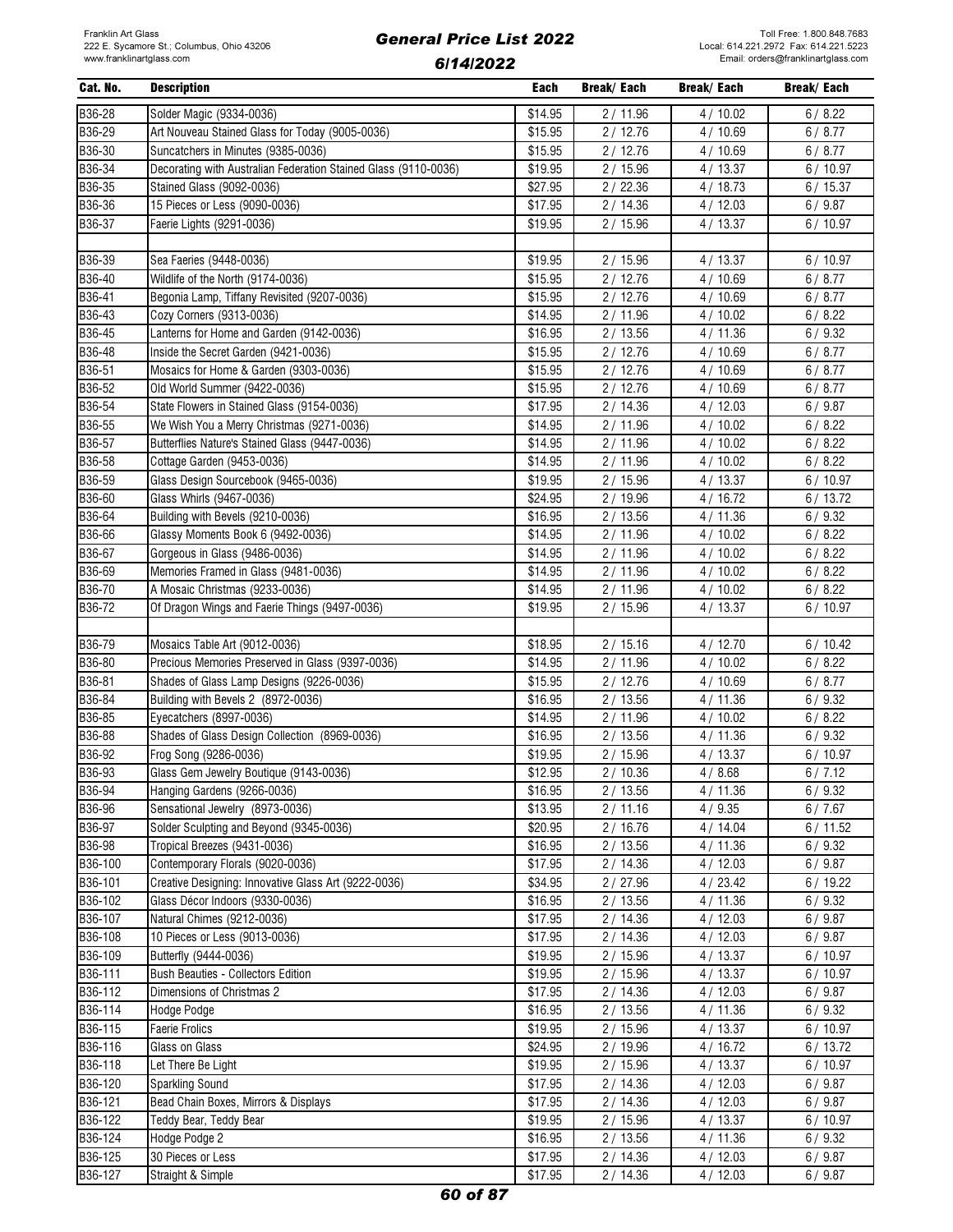| Cat. No.         | <b>Description</b>                                                                      | Each             | Break/ Each      | Break/ Each      | Break/ Each |
|------------------|-----------------------------------------------------------------------------------------|------------------|------------------|------------------|-------------|
| B36-128          | <b>Mosaics Unlimited</b>                                                                | \$18.95          | 2/15.16          | 4/12.70          | 6/10.42     |
| B36-130          | <b>Chimes For All Seasons</b>                                                           | \$17.95          | 2/14.36          | 4/12.03          | 6/9.87      |
| B36-131          | <b>Cat Designs</b>                                                                      | \$19.95          | 2/15.96          | 4/13.37          | 6/10.97     |
| B36-132          | <b>Coastal Inspirations</b>                                                             | \$17.95          | 2/14.36          | 4/12.03          | 6/9.87      |
| B36-133          | Gallery of Winners                                                                      | \$17.95          | 2/14.36          | 4/12.03          | 6/9.87      |
| B36-135          | Angel Companions                                                                        | \$17.95          | 2/14.36          | 4/12.03          | 6/9.87      |
| B36-136          | Witchcraft, Patterns for Craftspeople and Artisans                                      | \$19.95          | 2/15.96          | 4/13.37          | 6/10.97     |
| B36-138          | Fun With Fusing                                                                         | \$14.95          | 2/11.96          | 4/10.02          | 6/8.22      |
| B36-139          | Dog Designs                                                                             | \$19.95          | 2/15.96          | 4/13.37          | 6/10.97     |
| B36-140          | Art of Fusing Contemporary Mood Lamps                                                   | \$17.95          | 2/14.36          | 4/12.03          | 6/9.87      |
| B36-141          | Twelve Fans of Tiffany                                                                  | \$14.95          | 2/11.96          | 4/10.02          | 6/8.22      |
| B36-143          | Fire & Ice, Hot Techniques for Cool Projects                                            | \$14.95          | 2/11.96          | 4/10.02          | 6/8.22      |
| B36-145          | Destination Innovation                                                                  | \$18.95          | 2/15.16          | 4/12.70          | 6/10.42     |
| B36-146          | Hot Hot Hot                                                                             | \$18.95          | 2/15.16          | 4/12.70          | 6/10.42     |
| B36-2014         | Lamps For All Seasons (2014 Calendar)                                                   | \$12.95          | 2/10.36          | 4/8.68           | 6/7.12      |
| B43-1            | Book of Fans (9152-0043)                                                                | \$14.95          | 2/11.96          | 4/10.02          | 6/8.22      |
| $B50-1$          | 162 Traditional & Contemporary Designs (9377-0050)                                      | \$8.95           | 3/7.16           | 6/6.00           |             |
| $B50-2$          | Stained Glass Pattern Book (9041-0050)                                                  | \$9.95           | 3/7.96           | 6/6.67           |             |
| B50-3            | Art Deco Stained Glass Pattern Book (9042-0050)                                         | \$8.95           | 3/7.16           | 6/6.00           |             |
| B50-4            | Art Nouveau Stained Glass Pattern Book (9043-0050)                                      | \$8.95           | 3/7.16           | 6/6.00           |             |
| B50-5            | Contemporary Stained Glass Projects (9039-0050)                                         | \$8.95           | 3/7.16           | 6/6.00           |             |
| B50-6            | How to Design in Stained Glass with 84 Patterns (9091-0050)                             | \$10.95          | 3 / 8.76         | 6/7.34           |             |
| B50-7            | Victorian Stained Glass Pattern Book (9072-0050)                                        | \$8.95           | 3/7.16           | 6/6.00           |             |
| B50-8            | Easy to Make SG Lampshades (9073-0050)                                                  | \$9.95           | 3/7.96           | 6/6.67           |             |
| B50-9            | Easy to Make SG Lightcatchers (9070-0050)                                               | \$9.95           | 3/7.96           | 6/6.67           |             |
| B50-10           | Historic Styles Stained Glass Pattern Book (9079-0050)                                  | \$8.95           | 3/7.16           | 6/6.00           |             |
| B50-11           | Treasury of Traditional Stained Glass (9075-0050)                                       | \$10.95          | 3 / 8.76         | 6/7.34           |             |
| B50-12           | Floral Stained Glass Pattern Book (9102-0050)                                           | \$8.95           | 3/7.16           | 6/6.00           |             |
| B50-13           | How To Work In Beveled Glass (8990-0050)                                                | \$16.95          | 3/13.56          | 6/11.36          |             |
| B50-14           | Authentic Art Nouveau SG Deisgns (9122-0050)                                            | \$8.95           | 3/7.16           | 6/6.00           |             |
| B50-16           | Birds & Butterflies SG Pattern Book (9138-0050)                                         | \$8.95           | 3/7.16           | 6/6.00           |             |
| B50-17           | Easy to Make SG Boxes (9146-0050)                                                       | \$12.95          | 3/10.36          | 6/8.68           |             |
| B50-18           | Easy to Make Christmas & Holiday Lightcatchers (9140-0050)                              | \$9.95           | 3/7.96           | 6/6.67           |             |
| B50-19           | Ornamental Flower SG Pattern Book (9163-0050)                                           | \$8.95           | 3/7.16           | 6/6.00           |             |
| B50-20           | Bevels & Jewels SG Pattern Book                                                         | \$8.95           | 3 / 7.16         | 6/6.00           |             |
| B50-21           | Circular Stained Glass Pattern Book (9157-0050)                                         | \$8.95           | 3/7.16           | 6/6.00           |             |
| B50-22           | Decorative Stained Glass (9328-0050)                                                    | \$14.95          | 3/11.96          | 6/10.02          |             |
| B50-23           | Easy to Make SG Mirror Frames (9177-0050)                                               | \$9.95           | 3/7.96           | 6/6.67           |             |
|                  |                                                                                         |                  |                  |                  |             |
| B50-25           | Decorative Alphabets SG Pattern Book (9202-0050)                                        | \$11.95          | 3/9.56           | 6/8.01           |             |
| B50-26<br>B50-27 | Easy to Make Teddy Bears/Animal (9186-0050)                                             | \$8.95           | 3/7.16           | 6/6.00           |             |
| B50-28           | Oriental Stained Glass Pattern Book (9218-0050)                                         | \$8.95           | 3/7.16           | 6/6.00           |             |
| B50-29           | Small Floral Stained Glass Deisgns (9185-0050)                                          | \$8.95           | 3/7.16           | 6/6.00           |             |
| B50-30           | Full-Color Postcards/Tiffany (9228-0050)<br>Sidelights, Fanlights, Transoms (9219-0050) | \$5.95<br>\$8.95 | 3/4.76<br>3/7.16 | 6/3.99           |             |
| B50-31           | Suncatchers Stained Glass Patterns (9238-0050)                                          |                  |                  | 6/6.00           |             |
| B50-32           | 120 Traditional Stained Glass Patterns (9280-0050)                                      | \$8.95<br>\$9.95 | 3/7.16<br>3/7.96 | 6/6.00<br>6/6.67 |             |
| B50-33           | Stained Glass Shades for Small Lamps (9255-0050)                                        | \$7.95           | 3/6.36           | 6/5.33           |             |
| B50-34           | Viennese Stained Glass Designs (9262-0050)                                              | \$19.95          | 3/15.96          | 6/13.37          |             |
| B50-35           | 415 Original Designs for Stained Glass (9299-0050)                                      | \$8.95           | 3/7.16           | 6/6.00           |             |
| B50-36           | Bird Designs SG Pattern Book (9279-0050)                                                | \$9.95           | 3/7.96           | 6/6.67           |             |
| B50-37           | Deisgns for Glass Etching (9375-0050)                                                   | \$4.95           | 3/3.96           | 6/3.32           |             |
| B50-38           | Master Art Nouveau - Stained Glass Deisgns (9281-0050)                                  | \$8.95           | 3/7.16           | 6/6.00           |             |
| B50-39           | Decorative Doorways Stained Glass Pattern Book (9331-0050)                              | \$8.95           | 3/7.16           | 6/6.00           |             |
| B50-40           | Nature Designs SG Pattern Book (9376-0050)                                              | \$8.95           | 3/7.16           | 6/6.00           |             |
| B50-41           | Decorative Birds Stained Glass Pattern Book (9068-0050)                                 | \$8.95           | 3/7.16           | 6/6.00           |             |
| B50-42           | Marine Animals SG Pattern Book (9378-0050)                                              | \$9.95           | 3/7.96           | 6/6.67           |             |
| B50-43           | Tiffany Style SG Lampshades (9117-0050)                                                 | \$9.95           | 3/7.96           | 6/6.67           |             |
| B50-44           | Flowers & Fruits Stained Glass Pattern Book (9069-0050)                                 | \$8.95           | 3 / 7.16         | 6/6.00           |             |
|                  |                                                                                         |                  |                  |                  |             |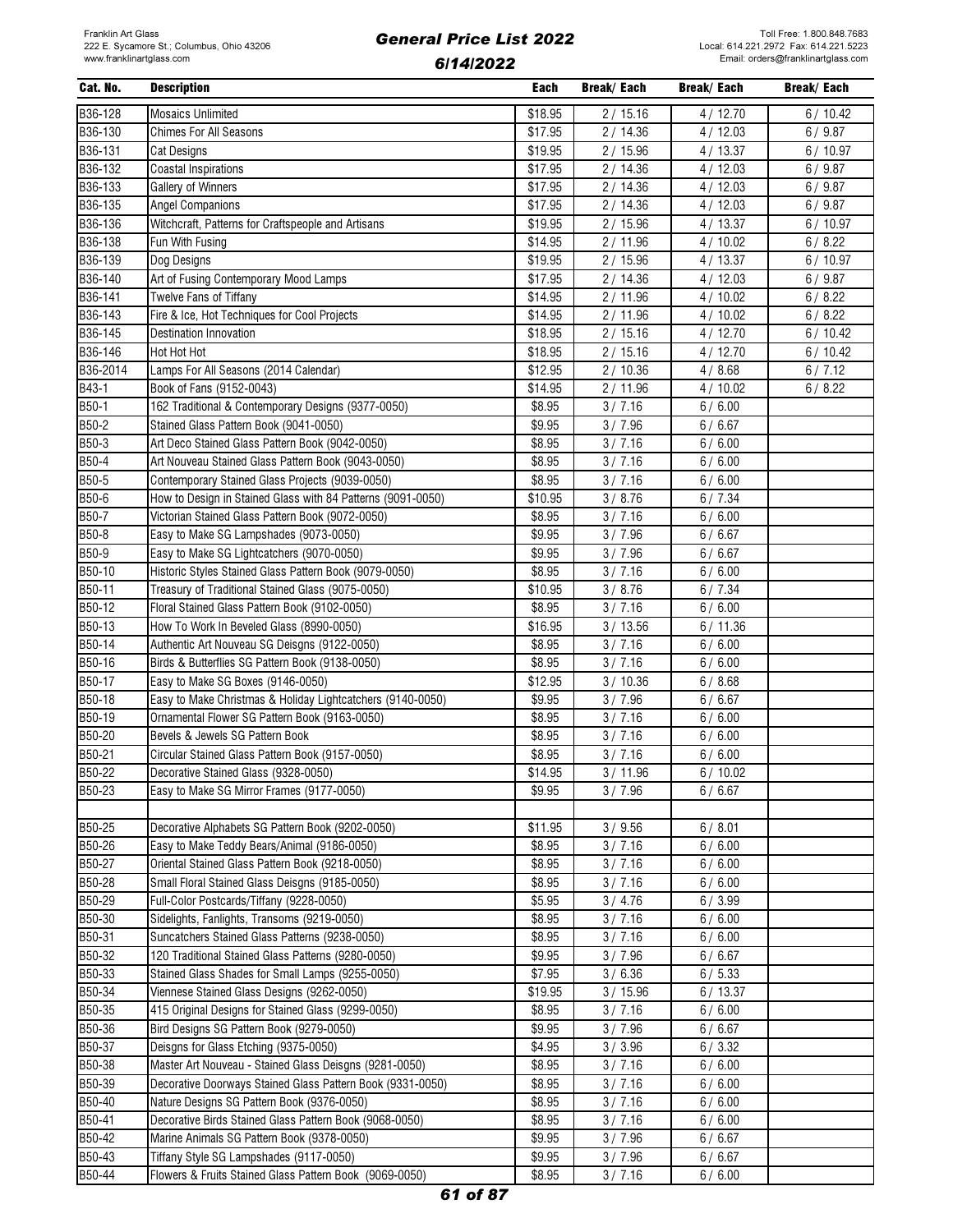| Cat. No.           | <b>Description</b>                                            | Each    | Break/ Each          | Break/ Each | Break/ Each |
|--------------------|---------------------------------------------------------------|---------|----------------------|-------------|-------------|
| B50-45             | Audubon Birds (9418-0050)                                     | \$7.95  | 3/6.36               | 6/5.33      |             |
| B50-46             | 390 Traditional Stained Glass Deisgns (9419-0050)             | \$9.95  | 3/7.96               | 6/6.67      |             |
| B50-47             | Wild Animals SG Pattern Book (9118-0050)                      | \$8.95  | 3/7.16               | 6/6.00      |             |
| B50-48             | Tiffany Windows Stained Glass Pattern Book (9468-0050)        | \$8.95  | 3/7.16               | 6/6.00      |             |
| B50-50             | Angels & Cherubs (9179-0050)                                  | \$8.95  | 3/7.16               | 6/6.00      |             |
| B50-51             | William Morris Stained Glass Pattern Book (9471-0050)         | \$8.95  | 3/7.16               | 6/6.00      |             |
| B50-52             | Birds, Flowers and Butterflies (9364-0050)                    | \$12.95 | 3/10.36              | 6/8.68      |             |
| B50-53             | Celtic Stained Glass Pattern Book (9478-0050)                 | \$8.95  | 3/7.16               | 6/6.00      |             |
| B50-54             | Fantasy Deisgns Stained Glass Pattern Book (9343-0050)        | \$8.95  | 3/7.16               | 6/6.00      |             |
| B50-55             | Art Nouveau Windows (9365-0050)                               | \$8.95  | 3/7.16               | 6/6.00      |             |
| B50-56             | Victorian Suncatchers (8991-0050)                             | \$8.95  | 3/7.16               | 6/6.00      |             |
| B50-57             | Arts & Crafts Stained Glass Pattern Book (9475-0050)          | \$8.95  | 3/7.16               | 6/6.00      |             |
|                    |                                                               |         | $\frac{1}{3}$ / 7.16 |             |             |
| B50-58             | Native American Stained Glass Pattern Book (9474-0050)        | \$8.95  |                      | 6/6.00      |             |
| B50-59             | Victorian Doorways (8992-0050)                                | \$9.95  | 3/7.96               | 6/6.67      |             |
| B50-60             | Floral Stained Glass Lampshades (9329-0050)                   | \$14.95 | 3/11.96              | 6/10.02     |             |
| B50-61             | Nautical Deisgns Stained Glass Pattern Book (9342-0050)       | \$9.95  | 3/7.96               | 6/6.67      |             |
| B50-62             | Art Deco and Geometric Stained Glass Pattern Book (9479-0050) | \$8.95  | 3/7.16               | 6/6.00      |             |
|                    |                                                               |         |                      |             |             |
| B68-1              | Mini Mansions (9384-0068)                                     | \$12.95 | 2/10.36              | 4/8.68      | 6/7.12      |
| B68-2              | HourGlass (9010-0068)                                         | \$12.95 | 2/10.36              | 4/8.68      | 6/7.12      |
| B68-3              | Heirlooms (9053-0068)                                         | \$12.95 | 2/10.36              | 4/8.68      | 6/7.12      |
| B68-4              | Cat's Meow, The (9147-0068)                                   | \$12.95 | 2/10.36              | 4/8.68      | 6/7.12      |
| B68-6              | Quick & Easy Christmas (9153-0068)                            | \$12.95 | 2/10.36              | 4/8.68      | 6/7.12      |
| B68-7              | Quick & Easy Lamps & Boxes (9164-0068)                        | \$12.95 | 2/10.36              | 4/8.68      | 6/7.12      |
|                    |                                                               |         |                      |             |             |
|                    |                                                               |         |                      |             |             |
| B <sub>109-1</sub> | Countryroads (9187-0109)                                      | \$7.95  | 2/6.36               | 4/5.33      | 6/4.37      |
| B109-2             | Timeless Lamps (9216-0109)                                    | \$5.95  | 2/4.76               | 4/3.99      | 6/3.27      |
| B109-3             | Spirits of Light (9436-0109)                                  | \$7.95  | 2/6.36               | 4/5.33      | 6/4.37      |
|                    |                                                               |         |                      |             |             |
| B <sub>127-1</sub> | Potpourri in Glass (9332-0127)                                | \$14.95 | 2/11.96              | 4/10.02     | 6/8.22      |
| B127-2             | Holiday Images by Terra (9011-0127)                           | \$14.95 | 2/11.96              | 4/10.02     | 6/8.22      |
| B127-3             | Stained Glass Village, The                                    | \$14.95 | 2/11.96              | 4/10.02     | 6/8.22      |
|                    |                                                               |         |                      |             |             |
| B127-5             | Stained Glass Village Book 2, The (9061-0127)                 | \$14.95 | 2/11.96              | 4/10.02     | 6/8.22      |
| B127-6             | New Dimensions (9252-0127)                                    | \$14.95 | 2/11.96              | 4/10.02     | 6/8.22      |
| B127-7             | Seasons in Stained Glass by Terra (9211-0127)                 | \$14.95 | 2/11.96              | 4/10.02     | 6/8.22      |
| B127-8             | Plumes 'N Blooms (9405-0127)                                  | \$14.95 | 2/11.96              | 4/10.02     | 6/8.22      |
| B127-9             | Victorian Impressions (9415-0127)                             | \$14.95 | 2/11.96              | 4/10.02     | 6/8.22      |
| B127-10            | Homespun Country Images (9443-0127)                           | \$14.95 | 2/11.96              | 4/10.02     | 6/8.22      |
| B127-11            | Walk on the Wild Side (9451-0127)                             | \$14.95 | 2/11.96              | 4/10.02     | 6/8.22      |
| B127-12            | Garden Delights by Terra (9483-0127)                          | \$14.95 | 2/11.96              | 4/10.02     | 6/8.22      |
| B127-13            | Tropical Teasers (9484-0127)                                  | \$14.95 | 2/11.96              | 4/10.02     | 6/8.22      |
| B127-14            | Walk on the Wild Side Book 2 (9304-0127)                      | \$14.95 | 2/11.96              | 4/10.02     | 6/8.22      |
| B127-15            | Flower Power (9366-0127)                                      | \$14.95 | 2/11.96              | 4/10.02     | 6/8.22      |
| B127-16            | Serene Settings (9367-0127)                                   | \$14.95 | 2/11.96              | 4/10.02     | 6/8.22      |
| B127-17            | Down the Garden Path (9324-0127)                              | \$14.95 | 2/11.96              | 4/10.02     | 6/8.22      |
| B127-18            | Home for the Holidays (9254-0127)                             | \$14.95 | 2/11.96              | 4/10.02     | 6/8.22      |
| B127-19            | Nature's Wonders (9290-0127)                                  | \$14.95 | 2/11.96              | 4/10.02     | 6/8.22      |
| B127-20            | Lasting Impressions (8989-0127)                               | \$14.95 | 2/11.96              | 4/10.02     | 6/8.22      |
| B127-21            | Garden in a Bloom (9198-0127)                                 | \$14.95 | 2/11.96              | 4/10.02     | 6/8.22      |
|                    |                                                               |         |                      |             |             |
| B127-22            | Get Fired Up (8987-0127)                                      | \$14.95 | 2/11.96              | 4/10.02     | 6/8.22      |
| B127-23            | New Floral Images (9383-0127)                                 | \$14.95 | 2/11.96              | 4/10.02     | 6/8.22      |
| B127-24            | Precious Pets (8988-0127)                                     | \$14.95 | 2/11.96              | 4/10.02     | 6/8.22      |
| B127-25            | Favorite Images by Terra (9155-0127)                          | \$14.95 | 2/11.96              | 4 / 10.02   | 6/8.22      |
| B127-26            | Flourish (9282-0127)                                          | \$14.95 | 2/11.96              | 4/10.02     | 6/8.22      |
| B127-28            | Images                                                        | \$14.95 | 2/11.96              | 4/10.02     | 6/8.22      |
| B127-29            | Home Accents                                                  | \$14.95 | 2/11.96              | 4/10.02     | 6/8.22      |
| B127-30            | Your Stained Glass Workshop (9172-0127)                       | \$14.95 | 2/11.96              | 4/10.02     | 6/8.22      |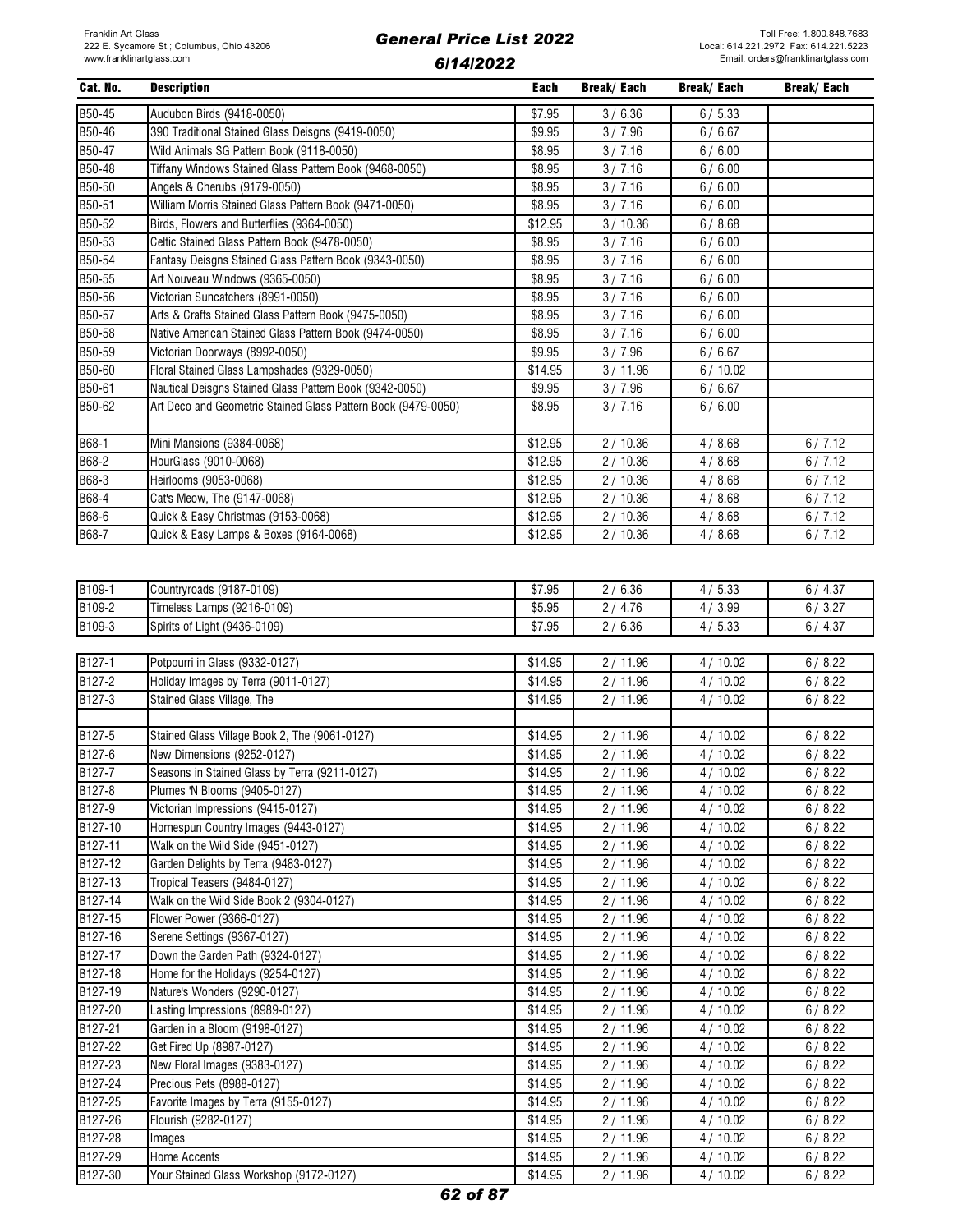Toll Free: 1.800.848.7683 Local: 614.221.2972 Fax: 614.221.5223 Email: orders@franklinartglass.com

| Cat. No. | <b>Description</b>           | Each    | Break/ Each | Break/ Each | Break/ Each |
|----------|------------------------------|---------|-------------|-------------|-------------|
| B127-31  | It's All About Roses         | \$14.95 | 2/11.96     | 4/10.02     | 6/8.22      |
| B127-32  | Passion for Color (Vogt)     | \$14.95 | 2/11.96     | 4/10.02     | 6/8.22      |
| B127-33  | <b>Classic Images</b>        | \$14.95 | 2/11.96     | 4/10.02     | 6/8.22      |
| B127-34  | <b>Fused Sinks and More</b>  | \$14.95 | 2/11.96     | 4/10.02     | 6/8.22      |
| B129-1   | Simply Victorian (9326-0129) | \$10.95 | 2/8.76      | 4 / 7.34    | 6/6.02      |
| B129-2   | Simply Flowers (9381-0129)   | \$10.95 | 2/8.76      | 4 / 7.34    | 6/6.02      |
| B129-3   | Simply Christmas (9026-0129) | \$10.95 | 2/8.76      | 4 / 7.34    | 6/6.02      |
| B129-4   | Simply Lamps (9058-0129)     | \$10.95 | 2/8.76      | 4 / 7.34    | 6/6.02      |
| B129-5   | Simply Outside (9089-0129)   | \$13.50 | 2/10.80     | 4/9.05      | 6/7.43      |

| B146-1  | Dog Gone (9221-0146)                                  | \$12.95 | 2/10.36            | 4/8.68  | 6/7.12  |
|---------|-------------------------------------------------------|---------|--------------------|---------|---------|
| B146-2  | Fleur D'Alee (9205-0146)                              | \$10.95 | 2/8.76             | 4/7.34  | 6/6.02  |
| B146-3  | Beauty and the Bevel (9246-0146)                      | \$12.95 | 2/10.36            | 4/8.68  | 6/7.12  |
| B146-4  | All that Glitters (9288-0146)                         | \$13.95 | 2/11.16            | 4/9.35  | 6/7.67  |
| B146-5  | Mystique (9337-0146)                                  | \$13.95 | 2/11.16            | 4/9.35  | 6/7.67  |
| B146-6  | Crystal Catchers (9161-0146)                          | \$11.95 | 2/9.56             | 4/8.01  | 6/6.57  |
| B146-7  | Crystal Christmas (9038-0146)                         | \$11.95 | 2/9.56             | 4/8.01  | 6/6.57  |
| B146-8  | Fleurtations (9391-0146)                              | \$11.95 | 2/9.56             | 4/8.01  | 6/6.57  |
| B146-9  | Holiday Hang Ups 2 (8955-0146)                        | \$10.95 | 2/8.76             | 4/7.34  | 6/6.02  |
| B146-10 | On Angels' Wings (8954-0146)                          | \$10.95 | 2/8.76             | 4/7.34  | 6/6.02  |
| B146-11 | Splendor in the Glass (9160-0146)                     | \$10.95 | 2/8.76             | 4/7.34  | 6/6.02  |
| B148-1  | Wall Decorations (9159-0148)                          | \$13.95 | 2/11.16            | 4/9.35  | 6/7.67  |
| B148-2  | Clock Gallery (9265-0148)                             | \$11.95 | 2/9.56             | 4/8.01  | 6/6.57  |
| B148-3  | Art Glass Inspirations (9067-0148)                    | \$11.95 | 2/9.56             | 4/8.01  | 6/6.57  |
| B148-4  | Designs for Lamps (9189-0148)                         | \$11.95 | 2/9.56             | 4/8.01  | 6/6.57  |
| B148-5  | Lampworks (9249-0148)                                 | \$10.95 | 2/8.76             | 4/7.34  | 6/6.02  |
| B148-6  | Quick Success in Stained Glass (9382-0148)            | \$11.95 | 2/9.56             | 4/8.01  | 6/6.57  |
| B148-7  | Windows of Elegance Collection Two (9217-0148)        | \$23.95 | 2/19.16            | 4/16.05 | 6/13.17 |
| B148-8  | Cat Designs Project Book - 9 x 9 Lives (9224-0148)    | \$11.95 | 2/9.56             | 4/8.01  | 6/6.57  |
| B148-9  | Designs for Lamps 2 (9446-0148)                       | \$11.95 | 2/9.56             | 4/8.01  | 6/6.57  |
| B148-10 | More Lampshades Patterns 2 (9190-0148)                | \$11.95 | 2/9.56             | 4/8.01  | 6/6.57  |
| B148-11 | Lampshades Patterns 1 (9133-0148)                     | \$11.95 | 2/9.56             | 4/8.01  | 6/6.57  |
| B148-12 | Patterns for Stained Glass Boxes (9134-0148)          | \$18.95 | 2/15.16            | 4/12.70 | 6/10.42 |
| B148-13 | Terrariums-Planters (9149-0148)                       | \$13.95 | 2/11.16            | 4/9.35  | 6/7.67  |
| B148-14 | Windows of Vision (9054-0148)                         | \$23.95 | 2/19.16            | 4/16.05 | 6/13.17 |
| B148-15 | Innovative Adornments (9308-0148)                     | \$23.95 | 2/19.16            | 4/16.05 | 6/13.17 |
| B148-16 | Patterns for Mirrors & Frames (9264-0148)             | \$11.95 | 2/9.56             | 4/8.01  | 6/6.57  |
| B148-17 | Windows from a Different Perspective (8961-0148)      | \$23.95 | 2/19.16            | 4/16.05 | 6/13.17 |
| B148-18 | Windows of Distinction Collection One (9128-0148)     | \$23.95 | 2/19.16            | 4/16.05 | 6/13.17 |
| B148-19 | Windows of Enduring Beauty (9034-0148)                | \$23.95 | 2/19.16            | 4/16.05 | 6/13.17 |
| B148-20 | Windows of North America Collection Three (9417-0148) | \$23.95 | 2/19.16            | 4/16.05 | 6/13.17 |
| B148-21 | Bevel Window Designs (9200-0148)                      | \$15.95 | 2/12.76            | 4/10.69 | 6/8.77  |
| B148-22 | Classic Alphabets (9237-0148)                         | \$18.95 | 2/15.16            | 4/12.70 | 6/10.42 |
| B148-23 | Introduction to Glass Fusing (9393-0148)              | \$23.95 | 2/19.16            | 4/16.05 | 6/13.17 |
| B148-24 | Northern Shades (9372-0148)                           | \$11.95 | 2/9.56             | 4/8.01  | 6/6.57  |
| B148-25 | Introduction to Stained Glass (9168-0148)             | \$15.95 | 2/12.76            | 4/10.69 | 6/8.77  |
| B148-26 | Windows for the Soul (9009-0148)                      | \$32.95 | 2/26.36            | 4/22.08 | 6/18.12 |
| B148-27 | In Full Bloom                                         | \$15.95 | 2/12.76            | 4/10.69 | 6/8.77  |
| B148-28 | Orchids In Glass                                      | \$17.95 | 2/14.36            | 4/12.03 | 6/9.87  |
| B148-29 | Windows of Elegance Volume 2                          | \$23.95 | 2/19.16            | 4/16.05 | 6/13.17 |
| B148-30 | Art Glass Panel Designs One                           | \$15.95 | 2/12.76            | 4/10.69 | 6/8.77  |
| B148-31 | Kiln Formed Bracelets                                 | \$23.95 | 2/19.16            | 4/16.05 | 6/13.17 |
| B148-32 | Windows of Mystique                                   | \$23.95 | 2/19.16            | 4/16.05 | 6/13.17 |
| B148-33 | Fuse It                                               | \$23.95 | 2/19.16            | 4/16.05 | 6/13.17 |
| B148-34 | South Beach Frames                                    | \$23.95 | 2/19.16            | 4/16.05 | 6/13.17 |
| B148-35 | Windows of Character & Style <b>NEW</b>               | \$23.95 |                    | 4/16.05 |         |
| B148-36 | Windows of Enduring Color <b>NEW</b>                  |         | 2/19.16<br>2/19.16 |         | 6/13.17 |
|         |                                                       | \$23.95 |                    | 4/16.05 | 6/13.17 |
| B148-37 | Joy of Fusing <b>NEW</b>                              | \$23.95 | 2/19.16            | 4/16.05 | 6/13.17 |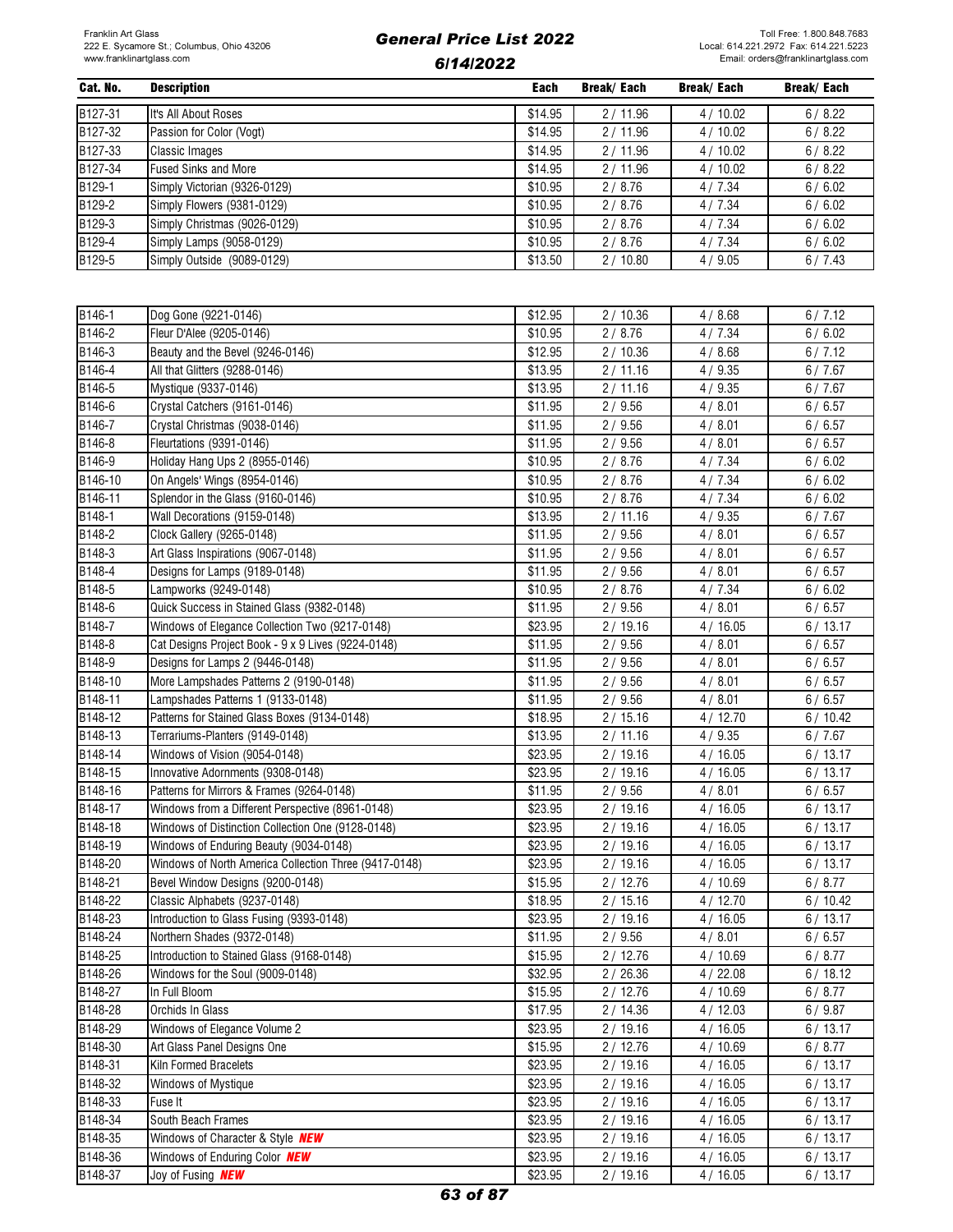| Cat. No.           | <b>Description</b>                                          | Each    | Break/ Each | Break/ Each | Break/ Each |
|--------------------|-------------------------------------------------------------|---------|-------------|-------------|-------------|
| B150-1             | Little Project Book, The - Fans - Volume 1 (9120-0150)      | \$8.95  | 2/7.16      | 4/6.00      | 6/4.92      |
| B150-2             | Little Project Book, The - Victorian - Volume 2 (9145-0150) | \$8.95  | 2/7.16      | 4/6.00      | 6/4.92      |
| B <sub>150-3</sub> | Classics 1 (9229-0150)                                      | \$8.95  | 2/7.16      | 4/6.00      | 6/4.92      |
| B150-4             | Classics 2 (9230-0150)                                      | \$8.95  | 2/7.16      | 4/6.00      | 6/4.92      |
| B150-5             | Classics 3 (9231-0150)                                      | \$8.95  | 2/7.16      | 4/6.00      | 6/4.92      |
| B176-1             | Stained Glass Secrets (9317-0176)                           | \$14.95 | 2/11.96     | 4/10.02     | 6/8.22      |
| B176-2             | Stained Glass DESIGN Secrets (9373-0176)                    | \$14.95 | 2/11.96     | 4/10.02     | 6/8.22      |
| B180-1             | Contemporary Southwest Designs (9379-0180)                  | \$16.95 | 2/13.56     | 4 / 11.36   | 6/9.32      |
| B180-2             | Southwest Deisgns 2 (9380-0180)                             | \$16.95 | 2/13.56     | 4/11.36     | 6/9.32      |

| B213-1  | Bright Ideas Encore! (9256-0213) OUT OF PRINTLIMITED STOCK!  | \$12.95             | 2/10.36 | 4/8.68  | 6/7.12  |
|---------|--------------------------------------------------------------|---------------------|---------|---------|---------|
| B213-2  | Inner Glow (9267-0213) OUT OF PRINTLIMITED STOCK!            | \$10.95             | 2/8.76  | 4/7.34  | 6/6.02  |
| B213-3  | Majestic Christmas, A (9284-0213) OUT OF PRINTLIMITED STOCK! | \$12.95             | 2/10.36 | 4/8.68  | 6/7.12  |
| B213-4  | Merry Christmas (9285-0213) OUT OF PRINTLIMITED STOCK!       | \$12.95             | 2/10.36 | 4/8.68  | 6/7.12  |
| B213-5  | Wings & Things (9275-0213) OUT OF PRINTLIMITED STOCK!        | \$8.95              | 2/7.16  | 4/6.00  | 6/4.92  |
| B213-6  | Radiants (9311-0213) OUT OF PRINTLIMITED STOCK!              | \$10.95             | 2/8.76  | 4/7.34  | 6/6.02  |
| B213-7  | Sunshines (9301-0213) OUT OF PRINTLIMITED STOCK!             | \$12.95             | 2/10.36 | 4/8.68  | 6/7.12  |
| B213-9  | Angels (9115-0213) OUT OF PRINTLIMITED STOCK!                | \$12.95             | 2/10.36 | 4/8.68  | 6/7.12  |
| B213-11 | Shade Parade (9400-0213) OUT OF PRINTLIMITED STOCK!          | \$12.95             | 2/10.36 | 4/8.68  | 6/7.12  |
| B213-12 | Shades of Splendor (9401-0213) OUT OF PRINTLIMITED STOCK!    | \$12.95             | 2/10.36 | 4/8.68  | 6/7.12  |
|         |                                                              |                     |         |         |         |
| B213-14 | Butterflights (9048-0213) OUT OF PRINTLIMITED STOCK!         | \$12.95             | 2/10.36 | 4/8.68  | 6/7.12  |
| B213-15 | Kid Zone (9188-0213) OUT OF PRINTLIMITED STOCK!              | \$12.95             | 2/10.36 | 4/8.68  | 6/7.12  |
| B213-16 | Garden P'Zazz (9204-0213) OUT OF PRINTLIMITED STOCK!         | \$12.95             | 2/10.36 | 4/8.68  | 6/7.12  |
| B229-1  | Elegant Lamps (9257-0229)                                    | \$17.50             | 2/14.00 | 4/11.73 | 6/9.63  |
|         |                                                              |                     |         |         |         |
|         |                                                              |                     |         |         |         |
| B229-4  | Birds of North America Volume 1 (9056-0229)                  | \$16.50             | 2/13.20 | 4/11.06 | 6/9.08  |
|         |                                                              |                     |         |         |         |
| B229-6  | Birds of North America Volume 2 (9434-0229)                  | \$16.50             | 2/13.20 | 4/11.06 | 6/9.08  |
| B229-7  | Candlelight Designs (9076-0229)                              | \$16.50             | 2/13.20 | 4/11.06 | 6/9.08  |
| B229-8  | North America Wildlife Volume 1 OUT OF PRINTLIMITED STOCK!   | \$16.50             | 2/13.20 | 4/11.06 | 6/9.08  |
| B229-9  | Rev-it-up (9464-0229)                                        | \$16.50             | 2/13.20 | 4/11.06 | 6/9.08  |
| B229-10 | Wind Watchers (9477-0229)                                    | \$16.50             | 2/13.20 | 4/11.06 | 6/9.08  |
| B229-11 | Stained Glass the Easy Way OUT OF PRINTLIMITED STOCK!        | \$19.95             | 2/15.96 | 4/13.37 | 6/10.97 |
| B229-12 | Rev It Up Two (9021-0229) OUT OF PRINTLIMITED STOCK!         | $\overline{$}14.95$ | 2/11.96 | 4/10.02 | 6/8.22  |
| B229-13 | Windwatchers Two (9022-0229)                                 | \$16.50             | 2/13.20 | 4/11.06 | 6/9.08  |
| B229-14 | Masks (8960-0229)                                            | \$17.50             | 2/14.00 | 4/11.73 | 6/9.63  |
| B229-15 | Water Works (9192-0229)                                      | \$17.50             | 2/14.00 | 4/11.73 | 6/9.63  |
| B229-16 | Elegant Lamps 4 (9341-0229) OUT OF PRINTLIMITED STOCK!       | \$16.95             | 2/13.56 | 4/11.36 | 6/9.32  |
| B229-17 | Winter Wonderland                                            | \$17.50             | 2/14.00 | 4/11.73 | 6/9.63  |
| B272-1  | Southwest Beauty Way (9392-0272)                             | \$10.95             | 2/8.76  | 4/7.34  | 6/6.02  |

| B300-1  | Traditional Patchwork Quilt Patterns (9195-0300) | \$10.50 | 2/8.40  | 4/7.04  | 6/5.78 |
|---------|--------------------------------------------------|---------|---------|---------|--------|
| B300-2  | Stained Glass Potpourri Book 2 (9348-0300)       | \$11.50 | 2/9.20  | 4/7.71  | 6/6.33 |
| B300-3  | Radiance & Reflections (9394-0300)               | \$12.50 | 2/10.00 | 4/8.38  | 6/6.88 |
|         |                                                  |         |         |         |        |
| B305-2  | Beyond the Garden Wall (9485-0305)               | \$14.95 | 2/11.96 | 4/10.02 | 6/8.22 |
| B305-3  | Windows of the Mansions (8999-0305)              | \$14.95 | 2/11.96 | 4/10.02 | 6/8.22 |
| B305-4  | Funky Art Glass (9025-0305)                      | \$14.95 | 2/11.96 | 4/10.02 | 6/8.22 |
| B316-2  | Flowers of the Fields (9003-0316)                | \$15.95 | 2/12.76 | 4/10.69 | 6/8.77 |
| B316-5  | Praire Style Lampshades & Lanterns (9347-0316)   | \$15.95 | 2/12.76 | 4/10.69 | 6/8.77 |
| B316-7  | Harbor Lights (9408-0316)                        | \$15.95 | 2/12.76 | 4/10.69 | 6/8.77 |
| B316-9  | The Best of Stained Glass News (9473-0316)       | \$15.95 | 2/12.76 | 4/10.69 | 6/8.77 |
| B316-10 | Floral Alphabet (9491-0316)                      | \$15.95 | 2/12.76 | 4/10.69 | 6/8.77 |
| B316-11 | Coastal Lights (9407-0316)                       | \$15.95 | 2/12.76 | 4/10.69 | 6/8.77 |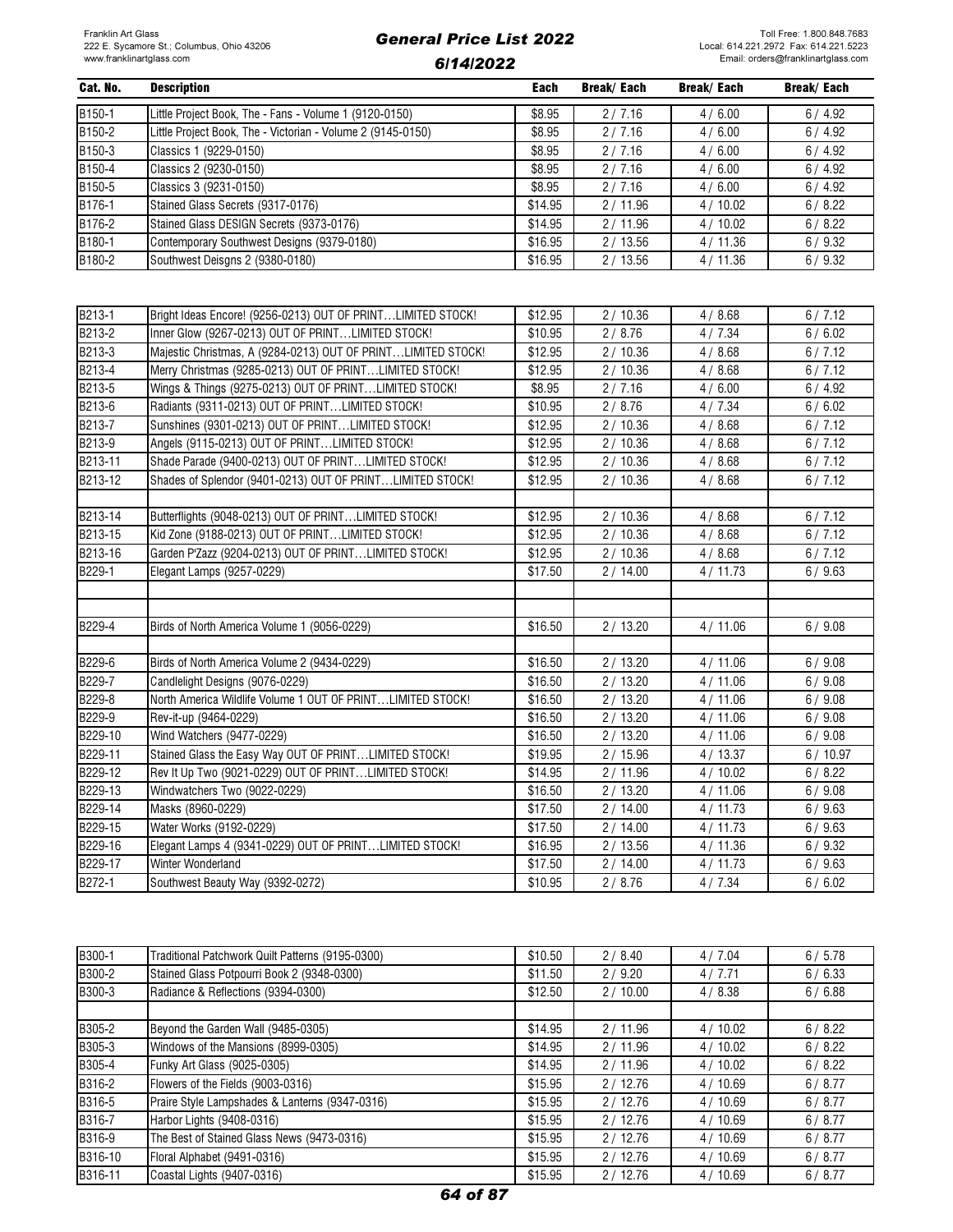| Cat. No. | <b>Description</b>                                    | Each    | Break/ Each | Break/ Each | <b>Break/Each</b> |
|----------|-------------------------------------------------------|---------|-------------|-------------|-------------------|
| B316-12  | World War II Fighter Planes (9363-0316)               | \$15.95 | 2/12.76     | 4 / 10.69   | 6/8.77            |
| B316-13  | Celtic Designs (9023-0316)                            | \$15.95 | 2/12.76     | 4/10.69     | 6/8.77            |
| B316-14  | Door Decor: Wreaths for All Occasions (9241-0316)     | \$15.95 | 2/12.76     | 4/10.69     | 6/8.77            |
| B316-15  | Realistic Game Fish (9362-0316)                       | \$15.95 | 2/12.76     | 4/10.69     | 6/8.77            |
| B316-16  | Realistic Tropical Fish (8951-0316)                   | \$15.95 | 2/12.76     | 4/10.69     | 6/8.77            |
| B316-17  | Tribal Art in Stained Glass (8963-0316)               | \$15.95 | 2/12.76     | 4/10.69     | 6/8.77            |
| B316-19  | Best of Stained Glass News, Volume 2, The (9077-0316) | \$15.95 | 2/12.76     | 4/10.69     | 6/8.77            |
| B316-20  | Contemporary Glass Boxes (9413-0316)                  | \$15.95 | 2/12.76     | 4/10.69     | 6/8.77            |
| B316-22  | More Celtic Designs (9019-0315                        | \$15.95 | 2/12.76     | 4/10.69     | 6/8.77            |
| B316-23  | Realistic Duck Decoys in Stained Glass (9472-0316)    | \$15.95 | 2/12.76     | 4/10.69     | 6/8.77            |
| B316-26  | Sunseekers (9046-0316)                                | \$15.95 | 2/12.76     | 4/10.69     | 6/8.77            |
| B316-31  | tis the season                                        | \$15.95 | 2/12.76     | 4/10.69     | 6/8.77            |
| B316-32  | In The Wild                                           | \$15.95 | 2/12.76     | 4/10.69     | 6/8.77            |
| B316-33  | <b>Stained Glass Seashells</b>                        | \$15.95 | 2/12.76     | 4/10.69     | 6/8.77            |
| B316-34  | Curious Cats                                          | \$15.95 | 2/12.76     | 4/10.69     | 6/8.77            |
| B316-35  | Nostalgic Candleholders                               | \$15.95 | 2/12.76     | 4/10.69     | 6/8.77            |
| B316-36  | <b>Fanciful Filigree</b>                              | \$15.95 | 2/12.76     | 4/10.69     | 6/8.77            |
| B316-37  | <b>Stained Glass Firescreens</b>                      | \$15.95 | 2/12.76     | 4/10.69     | 6/8.77            |
| B316-38  | Red Hats in Stained Glass                             | \$15.95 | 2/12.76     | 4/10.69     | 6/8.77            |
| B316-39  | Prairie Style Panes                                   | \$15.95 | 2/12.76     | 4/10.69     | 6/8.77            |
| B316-40  | <b>Basically Bevels</b>                               | \$15.95 | 2/12.76     | 4/10.69     | 6/8.77            |
| B316-41  | <b>Whimsical Filigree</b>                             | \$15.95 | 2/12.76     | 4/10.69     | 6/8.77            |
| B316-42  | Fused Glass Fan Lamps For All Seasons                 | \$15.95 | 2/12.76     | 4/10.69     | 6/8.77            |
| B316-43  | Santas Around The World                               | \$15.95 | 2/12.76     | 4/10.69     | 6/8.77            |
| B316-44  | Starbursts                                            | \$15.95 | 2/12.76     | 4/10.69     | 6/8.77            |
|          |                                                       |         |             |             |                   |
| B316-46  | Time for Glass                                        | \$15.95 | 2/12.76     | 4/10.69     | 6/8.77            |
| B316-47  | <b>Basically Bevels 2</b>                             | \$15.95 | 2/12.76     | 4/10.69     | 6/8.77            |
| B316-48  | Snowflakes <b>NEW</b>                                 | \$15.95 | 2/12.76     | 4/10.69     | 6/8.77            |
| B316-49  | Box Column Lanterns <b>NEW</b>                        | \$15.95 | 2/12.76     | 4/10.69     | 6/8.77            |
| B316-50  | Prairie Style Miniatures <b>NEW</b>                   | \$15.95 | 2/12.76     | 4/10.69     | 6/8.77            |
| B316-51  | The Best of Stained Glass News Volume 3 <b>NEW</b>    | \$15.95 | 2/12.76     | 4 / 10.69   | 6/8.77            |
| B316-52  | Art Strips <b>NEW</b>                                 | \$15.95 | 2/12.76     | 4/10.69     | 6/8.77            |
| B316-53  | Stained Glass Wall Mirrors <b>NEW</b>                 | \$15.95 | 2/12.76     | 4/10.69     | 6/8.77            |
| B316-54  | Candle Rings & Complimentary Box Lanterns <b>NEW</b>  | \$15.95 | 2/12.76     | 4/10.69     | 6/8.77            |
| B316-55  | The Dance of Life <b>NEW</b>                          | \$15.95 | 2/12.76     | 4/10.69     | 6/8.77            |
| B316-56  | Fused Glass for Walls <b>NEW</b>                      | \$15.95 | 2/12.76     | 4/10.69     | 6/8.77            |
| B316-57  | Starcatchers <b>NEW</b>                               | \$15.95 | 2/12.76     | 4/10.69     | 6/8.77            |
| B316-58  | Nostalgic Stained Glass <b>NEW</b>                    | \$15.95 | 2/12.76     | 4/10.69     | 6/8.77            |
| B374-1   | English Muffle (9325-0374)                            | \$13.75 | 2/11.00     | 4/9.21      | 6/7.56            |

| B417-1  | Mischmasch/ GlasDesign (9449-0417)              | \$19.95 | 2/15.96 | 4/13.37 | 6/10.97 |
|---------|-------------------------------------------------|---------|---------|---------|---------|
| B417-2  | Signs of the Zodiac/ Glas Design (9450-0417)    | \$19.95 | 2/15.96 | 4/13.37 | 6/10.97 |
| B417-3  | Wall Lamps 4/ GlasDesign (9369-0417)            | \$19.95 | 2/15.96 | 4/13.37 | 6/10.97 |
| B417-4  | Kiln Firing Glass (9124-0417)                   | \$54.00 | 2/43.20 | 4/36.18 | 6/29.70 |
| B417-5  | Wall Lamps 1/ GlasDesign (9358-0417)            | \$19.95 | 2/15.96 | 4/13.37 | 6/10.97 |
| B417-6  | Wall Lamps 2/ GlasDesign (9359-0417)            | \$19.95 | 2/15.96 | 4/13.37 | 6/10.97 |
| B417-7  | Advanced Fusing Techniques Book 2 (9296-0417)   | \$54.00 | 2/43.20 | 4/36.18 | 6/29.70 |
| B417-8  | Glass Casting & Moldmaking (9297-0417)          | \$54.00 | 2/43.20 | 4/36.18 | 6/29.70 |
| B417-9  | Lamps 1/ GlasDesign (9352-0417)                 | \$14.95 | 2/11.96 | 4/10.02 | 6/8.22  |
| B417-10 | Wall Clocks/ GlasDesign (9351-0417)             | \$19.95 | 2/15.96 | 4/13.37 | 6/10.97 |
| B417-11 | Art Nouveau/ GlasDesign (9496-0417)             | \$19.95 | 2/15.96 | 4/13.37 | 6/10.97 |
| B417-12 | Christmas 1/ GlasDesign (9353-0417)             | \$19.95 | 2/15.96 | 4/13.37 | 6/10.97 |
| B417-13 | Clocks/ GlasDesign (9356-0417)                  | \$14.95 | 2/11.96 | 4/10.02 | 6/8.22  |
| B417-14 | Doorlights & Sidelights/ GlasDesign (9357-0417) | \$19.95 | 2/15.96 | 4/13.37 | 6/10.97 |
| B417-15 | Exotic Wildlife/ GlasDesign (9355-0417)         | \$14.95 | 2/11.96 | 4/10.02 | 6/8.22  |
| B417-16 | Spring/ GlasDesign (9354-0417)                  | \$19.95 | 2/15.96 | 4/13.37 | 6/10.97 |
| B417-17 | Favorite Animals/ GlasDesign (9396-0417)        | \$19.95 | 2/15.96 | 4/13.37 | 6/10.97 |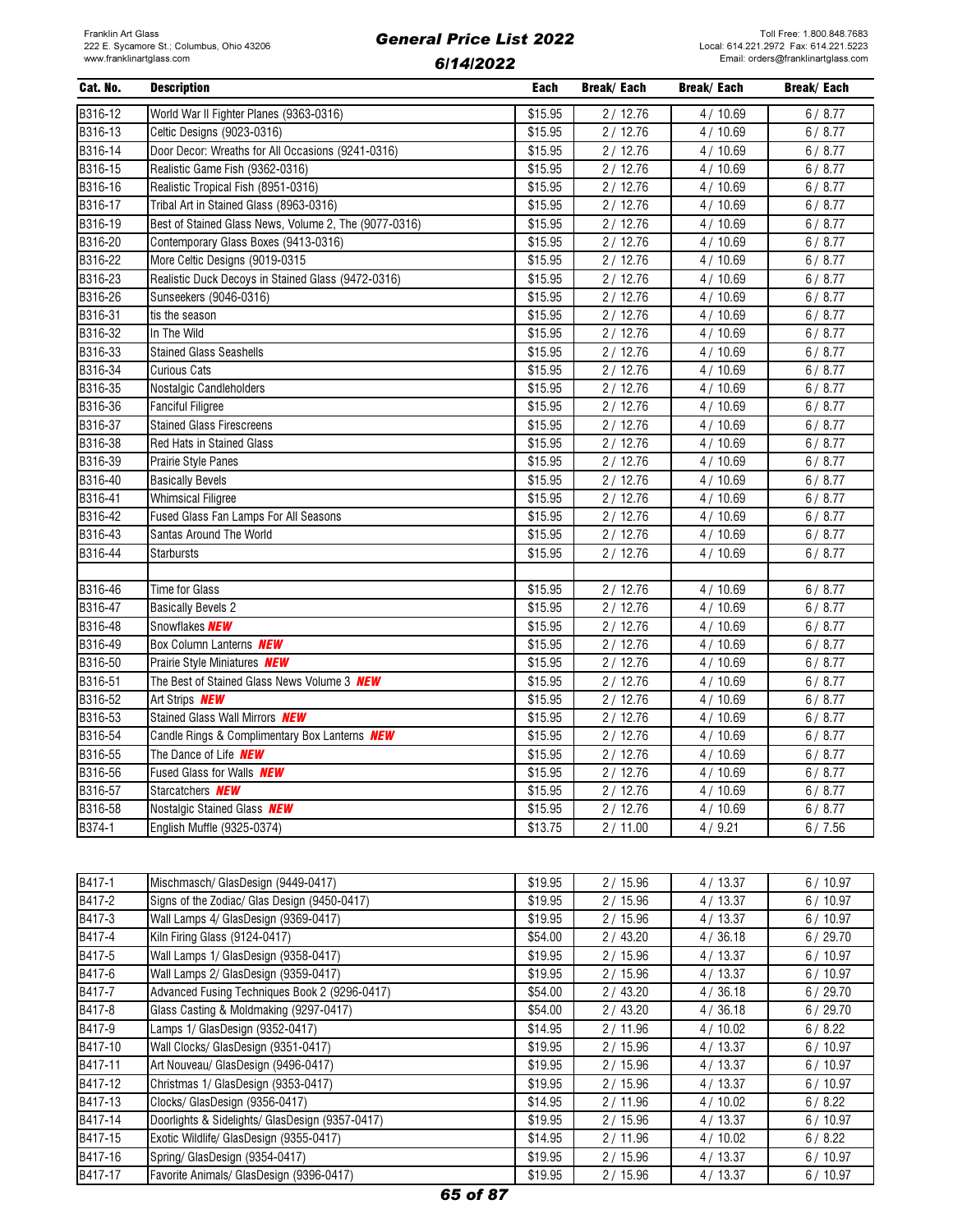| Cat. No. | <b>Description</b>                           | <b>Each</b> | Break/ Each | <b>Break/Each</b> | <b>Break/Each</b> |
|----------|----------------------------------------------|-------------|-------------|-------------------|-------------------|
| B417-18  | Mirrors I - GlasDesign (9016-0417)           | \$14.95     | 2/11.96     | 4/10.02           | 6/8.22            |
| B417-19  | This N' That I/ GlasDesign (9387-0147)       | \$14.95     | 2/11.96     | 4/10.02           | 6/8.22            |
| B417-20  | This N' That II/ GlasDesign (9388-0417)      | \$14.95     | 2/11.96     | 4/10.02           | 6/8.22            |
| B417-21  | Christmas 2 - GlasDesign (9047-0417)         | \$19.95     | 2/15.96     | 4/13.37           | 6/10.97           |
| B417-22  | Summer - GlasDesign (9031-0417)              | \$14.95     | 2/11.96     | 4/10.02           | 6/8.22            |
| B417-23  | Teddy & Co. - GlasDeisgn (9032-0417)         | \$19.95     | 2/15.96     | 4/13.37           | 6/10.97           |
| B417-24  | Lamps 2 - GlasDesign (9106-0417)             | \$14.95     | 2/11.96     | 4/10.02           | 6/8.22            |
| B417-25  | Mirrors 2 - GlasDesign (9114-0417)           | \$14.95     | 2/11.96     | 4/10.02           | 6/8.22            |
| B417-26  | Simba & Pussy - GlasDesign (9113-0417)       | \$19.95     | 2/15.96     | 4/13.37           | 6/10.97           |
| B417-27  | Wall Pictures - GlasDesign (9107-0417)       | \$14.95     | 2/11.96     | 4/10.02           | 6/8.22            |
| B417-28  | Flowers/ GlasDesign (9201-0417)              | \$14.95     | 2/11.96     | 4/10.02           | 6/8.22            |
| B417-30  | Wildlife - GlasDesign (9307-0417)            | \$19.95     | 2/15.96     | 4/13.37           | 6/10.97           |
| B417-31  | Winter - GlasDesign (9302-0417)              | \$19.95     | 2/15.96     | 4/13.37           | 6/10.97           |
| B417-32  | Autumn - GlasDesign (9430-0417)              | \$19.95     | 2/15.96     | 4/13.37           | 6/10.97           |
|          |                                              |             |             |                   |                   |
| B417-34  | Holidays/ GlasDesign (9409-0417)             | \$19.95     | 2/15.96     | 4/13.37           | 6/10.97           |
| B417-35  | Doors 2 - GlasDesign (9251-0417)             | \$19.95     | 2/15.96     | 4/13.37           | 6/10.97           |
| B417-36  | Wall Lamps 3/ GlasDesign (9368-0417)         | \$19.95     | 2/15.96     | 4/13.37           | 6/10.97           |
| B417-37  | Christmas 4/ GlasDesign (8993-0417)          | \$19.95     | 2/15.96     | 4/13.37           | 6/10.97           |
| B417-38  | Ring Pictures (9316-0417)                    | \$19.95     | 2/15.96     | 4/13.37           | 6/10.97           |
| B424-1   | Scarab Nite Lite Patterns Book 1 (9150-0424) | \$14.95     | 2/11.96     | 4/10.02           | 6/8.22            |
| B424-2   | Scarab Nite Lite Patterns Book (9298-0424)   | \$15.95     | 2/12.76     | 4/10.69           | 6/8.77            |
| B424-3   | Pull Toy Patterns (9433-0424)                | \$11.95     | 2/9.56      | 4/8.01            | 6/6.57            |
| B473-1   | Back To Nature (9139-0473)                   | \$10.95     | 2/8.76      | 4/7.34            | 6/6.02            |
| B473-2   | Classical Glass (9428-0473)                  | \$12.95     | 2/10.36     | 4/8.68            | 6/7.12            |
| B493-1   | Window Shopping (9101-0493)                  | \$9.95      | 2/7.96      | 4/6.67            | 6/5.47            |
| B493-2   | Carousel Ride, A (9209-0493)                 | \$9.50      | 2/7.60      | 4/6.37            | 6/5.23            |

| B523-1 | Mosaic Shades II                                       | \$155.00 | 2/124.00 | 4/103.85 | 6/85.25 |
|--------|--------------------------------------------------------|----------|----------|----------|---------|
| B588-1 | Southwest Expressions I (9049-0588)                    | \$11.95  | 2/9.56   | 4/8.01   | 6/6.57  |
| B588-2 | Southwest Expressions II (9050-0588)                   | \$11.95  | 2/9.56   | 4/8.01   | 6/6.57  |
| B594-1 | Praire Designs for Stained Glass Windows (9057-0594)   | \$11.95  | 2/9.56   | 4/8.01   | 6/6.57  |
| B594-2 | Stained Glass Photo Frames (9084-0594)                 | \$11.95  | 2/9.56   | 4/8.01   | 6/6.57  |
| B594-3 | Praire Lamps (9086-0594)                               | \$11.95  | 2/9.56   | 4/8.01   | 6/6.57  |
| B594-4 | Photo Frame Lights (9386-0594)                         | \$11.95  | 2/9.56   | 4/8.01   | 6/6.57  |
| B594-5 | Praire Designs 2 for Stained Glass Windows (9499-0594) | \$11.95  | 2/9.56   | 4/8.01   | 6/6.57  |
| B594-6 | Square Lamps (9193-0594)                               | \$11.95  | 2/9.56   | 4/8.01   | 6/6.57  |

| B602-1 | Fused Glass Handbook (9232-0602)                                     | \$24.95 | 2/19.96 | 4/16.72 | 6/13.72 |
|--------|----------------------------------------------------------------------|---------|---------|---------|---------|
| B630-1 | Building the Lamps of Frank Lloyd Wright (9439-0630)                 | \$18.50 | 2/14.80 | 4/12.40 |         |
| B630-2 | Mosaics Praire Art Glass Patterns TO BE DISCONTINUED                 | \$16.50 | 2/13.20 | 4/11.06 |         |
| B630-6 | Coonley Playhouse Pattern Book TO BE DISCONTINUED                    | \$16.50 | 2/13.20 | 4/11.06 |         |
| B673-1 | Keepsakes in Stained Glass Birds (9088-0673)                         | \$9.95  | 2/7.96  | 4/6.67  | 6/5.47  |
| B673-2 | Ladies (9196-0673)                                                   | \$9.95  | 2/7.96  | 4/6.67  | 6/5.47  |
| B673-3 | Keepsakes in Stained Glass Flowers (9094-0673)                       | \$9.95  | 2/7.96  | 4/6.67  | 6/5.47  |
| B673-4 | Wanna Do Keepsakes in Stained Glass (9095-0673)                      | \$9.95  | 2/7.96  | 4/6.67  | 6/5.47  |
| B673-5 | Keepsakes in Stained Glass (9087-0673)                               | \$9.95  | 2/7.96  | 4/6.67  | 6/5.47  |
| B674-1 | Conservation of Stained Glass in America (9036-0674)                 | \$24.95 | 2/19.96 | 4/16.72 | 6/13.72 |
|        |                                                                      |         |         |         |         |
| B738-1 | Band Saw Challenge 1: Pushing the Envelope-Flora & Fauna (9476-0738) | \$15.95 | 2/12.76 | 4/10.69 | 6/8.77  |
| B738-2 | Glass Fusing Made Easy (9060-0738)                                   | \$13.95 | 2/11.16 | 4/9.35  | 6/7.67  |
| B738-3 | Spirit of the Southwest Pattern Folder (8971-0738)                   | \$13.95 | 2/11.16 | 4/9.35  | 6/7.67  |
| B738-4 | Fundamentals of Wasser Glass (9245-0738)                             | \$13.95 | 2/11.16 | 4/9.35  | 6/7.67  |
| B738-5 | Exotic Art of Bracelet Forming                                       | \$16.95 | 2/13.56 | 4/11.36 | 6/9.32  |
| B749-2 | Tiffany Garden Hearts (9424-0749) OUT OF PRINT, LIMITED STOCK        | \$11.95 | 2/9.56  | 4/8.01  | 6/6.57  |
| B749-3 | Tiffany Garden Borders (9463-0749)                                   | \$11.95 | 2/9.56  | 4/8.01  | 6/6.57  |
| B749-4 | Tiffany Garden Benches & More (9126-0749)                            | \$15.95 | 2/12.76 | 4/10.69 | 6/8.77  |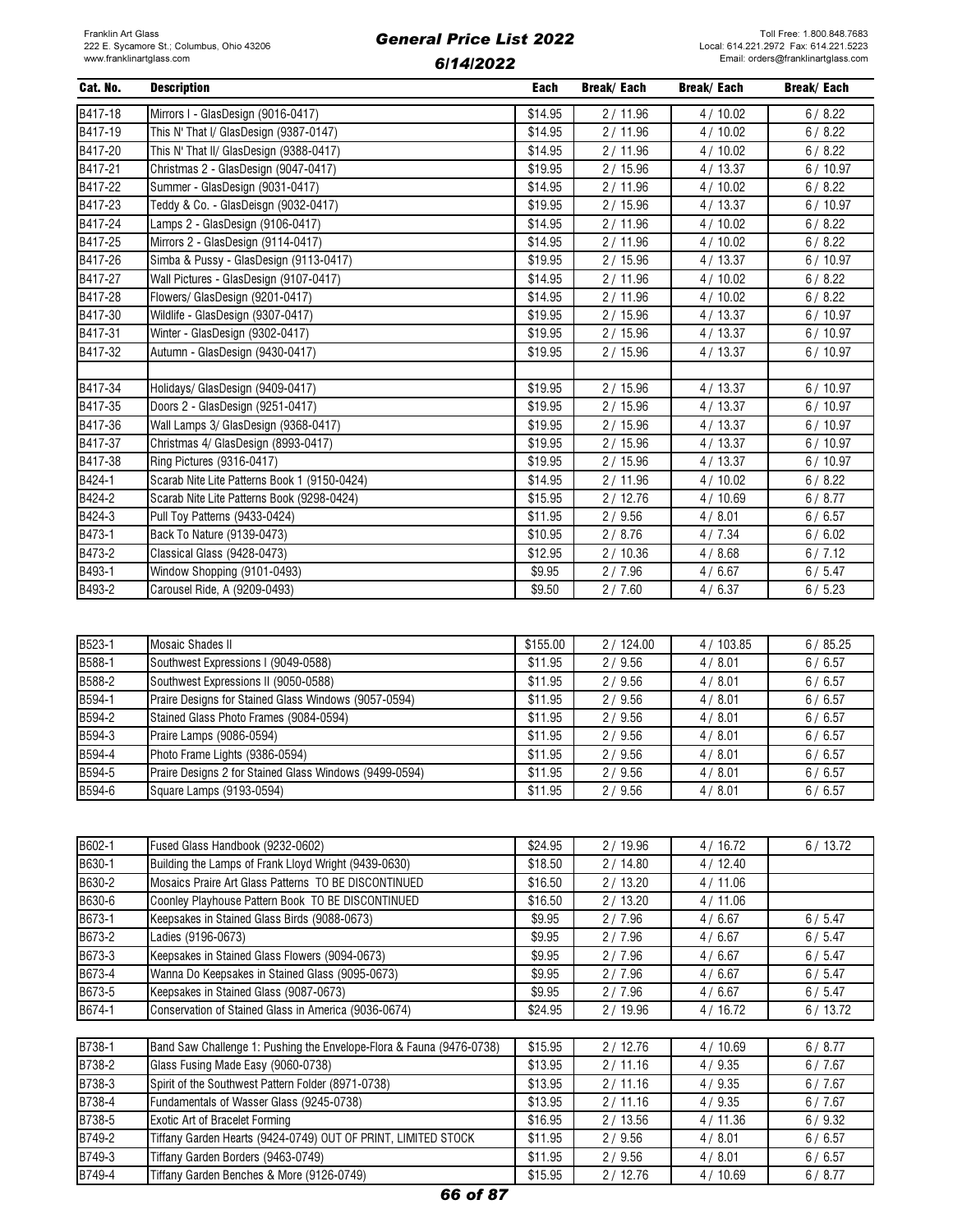| Cat. No. | <b>Description</b>                                         | Each    | Break/ Each | <b>Break/Each</b> | <b>Break/Each</b> |
|----------|------------------------------------------------------------|---------|-------------|-------------------|-------------------|
| B749-5   | Tiffany Garden (9104-0749)                                 | \$15.95 | 2/12.76     | 4/10.69           | 6/8.77            |
| B749-6   | Tiffany Garden Birdbaths & Borders (9371-0749)             | \$12.95 | 2/10.36     | 4/8.68            | 6/7.12            |
| B749-7   | Garden Variety (8959-0749)                                 | \$12.95 | 2/10.36     | 4/8.68            | 6/7.12            |
| B799-1   | Felines & Florals (9414-0799)                              | \$12.95 | 2/10.36     | 4/8.68            | 6/7.12            |
| B799-2   | Suncatchers and Stones (9427-0799)                         | \$12.95 | 2/10.36     | 4/8.68            | 6/7.12            |
| B799-3   | Gift Boutique (9437-0799)                                  | \$12.95 | 2/10.36     | 4/8.68            | 6/7.12            |
| B799-4   | Mosaics & Suncatchers (9234-0799)                          | \$12.95 | 2/10.36     | 4/8.68            | 6/7.12            |
| B799-5   | Artisans Windows (9482-0799)                               | \$12.95 | 2/10.36     | 4/8.68            | 6/7.12            |
| B799-6   | Flowers in the Sun (9093-0799) OUT OF PRINT, LIMITED STOCK | \$11.95 | 2/9.56      | 4/8.01            | 6/6.57            |
| B799-7   | Wild at Heart (9495-0799)                                  | \$12.95 | 2/10.36     | 4/8.68            | 6/7.12            |
| B799-8   | Marick Windows (9416-0799)                                 | \$12.95 | 2/10.36     | 4/8.68            | 6/7.12            |
| B799-9   | Suncatchers and Stones 2000 (9361-0799)                    | \$12.95 | 2/10.36     | 4/8.68            | 6/7.12            |
| B799-10  | Mosaica (8974-0799)                                        | \$12.95 | 2/10.36     | 4/8.68            | 6/7.12            |
| B799-11  | Things with Wings (9037-0799)                              | \$12.95 | 2/10.36     | 4/8.68            | 6/7.12            |
| B799-12  | Crosses (9000-0799)                                        | \$12.95 | 2/10.36     | 4/8.68            | 6/7.12            |
| B799-13  | Farmers Market (9040-0799) OUT OF PRINT, LIMITED STOCK     | \$12.95 | 2/10.36     | 4/8.68            | 6/7.12            |
| B799-14  | Natural Windows (9007-0799) OUT OF PRINT, LIMITED STOCK    | \$12.95 | 2/10.36     | 4/8.68            | 6/7.12            |
| B799-15  | Beginners Luck (9116-0799)                                 | \$13.95 | 2/11.16     | 4/9.35            | 6/7.67            |
| B799-16  | Hyde Park Windows (9404-0799)                              | \$13.95 | 2/11.16     | 4/9.35            | 6/7.67            |
| B799-18  | The Sun, The Moon and The Stars (9235-0799)                | \$13.95 | 2/11.16     | 4/9.35            | 6/7.67            |
| B799-20  | Monet's Garden OUT OF PRINT, LIMITED STOCK                 | \$13.95 | 2/11.16     | 4/9.35            | 6/7.67            |
| B799-21  | Art Gallery                                                | \$13.95 | 2/11.16     | 4/9.35            | 6/7.67            |
| B799-22  | <b>Christmas Cookies</b>                                   | \$14.95 | 2/11.96     | 4/10.02           | 6/8.22            |
| B799-23  | <b>Graceful Creatures</b>                                  | \$13.95 | 2/11.16     | 4/9.35            | 6/7.67            |
| B799-24  | Hearts & Flowers                                           | \$14.95 | 2/11.96     | 4/10.02           | 6/8.22            |
| B799-26  | Cute & Cuddly                                              | \$13.95 | 2/11.16     | 4/9.35            | 6/7.67            |
| B799-27  | Hanging Around                                             | \$13.95 | 2/11.16     | 4/9.35            | 6/7.67            |
| B799-28  | Antique Windows                                            | \$13.95 | 2/11.16     | 4/9.35            | 6/7.67            |
| B799-29  | Studio Windows                                             | \$13.95 | 2/11.16     | 4/9.35            | 6/7.67            |
| B799-30  | Summer Garden <b>NEW</b>                                   | \$14.95 | 2/11.96     | 4/10.02           | 6/8.22            |

| B832-1  | Art of Louis Comfort Tiffany (9406-0832)                          | \$29.95 | 2/23.96 | 4/20.07 | 6/16.47 |
|---------|-------------------------------------------------------------------|---------|---------|---------|---------|
| B836-1  | Stained Glass Projects for the Home (9171-0836)                   | \$14.95 | 2/11.96 | 4/10.02 | 6/8.22  |
|         |                                                                   |         |         |         |         |
| B836-3  | Kaleidoscope Book, The (9274-0836)                                | \$14.95 | 2/11.96 | 4/10.02 | 6/8.22  |
| B836-4  | Stained Glass: Projects & Patterns (9305-0836)                    | \$14.95 | 2/11.96 | 4/10.02 | 6/8.22  |
| B836-5  | Decorative Glass of the 19th and Early 20th Centuries (9055-0836) | \$34.95 | 2/27.96 | 4/23.42 | 6/19.22 |
| B836-6  | Creative Glass Techniques (9350-0836)                             | \$24.95 | 2/19.96 | 4/16.72 | 6/13.72 |
| B836-7  | Making Mosaics (9319-0836)                                        | \$24.95 | 2/19.96 | 4/16.72 | 6/13.72 |
| B836-8  | Mosaics/ The Weekend Crafter (9389-0836)                          | \$14.95 | 2/11.96 | 4/10.02 | 6/8.22  |
| B836-9  | Stained Glass Mosaics (9469-0836)                                 | \$19.95 | 2/15.96 | 4/13.37 | 6/10.97 |
| B836-10 | Stained Glass/ The Weekend Crafter (9098-0836)                    | \$14.95 | 2/11.96 | 4/10.02 | 6/8.22  |
| B836-11 | Stained Glass Jewels of Light (9370-0836)                         | \$19.95 | 2/15.96 | 4/13.37 | 6/10.97 |
| B836-12 | Backyard Mosaics (8970-0836)                                      | \$27.95 | 2/22.36 | 4/18.73 | 6/15.37 |
| B836-13 | Stained Glass Techniques & Projects (8964-0836)                   | \$14.95 | 2/11.96 | 4/10.02 | 6/8.22  |
|         |                                                                   |         |         |         |         |
| B836-15 | Stained Glass in the Afternoon (9197-0836)                        | \$14.95 | 2/11.96 | 4/10.02 | 6/8.22  |
| B836-16 | Stained Glass Basics (9425-0836)                                  | \$14.95 | 2/11.96 | 4/10.02 | 6/8.22  |
| B836-17 | New Stained Glass, The (9051-1096)                                | \$14.95 | 2/11.96 | 4/10.02 | 6/8.22  |
| B836-18 | <b>Stained Glass Classroom</b>                                    | \$14.95 | 2/11.96 | 4/10.02 | 6/8.22  |
| B842-1  | How to Work in Stained Glass Third Edition (9030-0028)            | \$24.95 | 2/19.96 | 4/16.72 | 6/13.72 |
| B855-1  | Elegant Accents (9423-0855)                                       | \$12.95 | 2/10.36 | 4/8.68  | 6/7.12  |
| B856-1  | Going for the Gold (9455-0856)                                    | \$12.95 | 2/10.36 | 4/8.68  | 6/7.12  |
| B856-2  | Mosaics Made Easy (9411-0856)                                     | \$14.95 | 2/11.96 | 4/10.02 | 6/8.22  |
| B856-3  | Seascapes & Waterscapes (9420-0856)                               | \$14.95 | 2/11.96 | 4/10.02 | 6/8.22  |
| B856-4  | Guiding Lights 2 (9460-0856)                                      | \$15.95 | 2/12.76 | 4/10.69 | 6/8.77  |
| B856-5  | His Only Son (9458-0856)                                          | \$13.95 | 2/11.16 | 4/9.35  | 6/7.67  |
| B856-6  | Madonna (9459-0856)                                               | \$13.95 | 2/11.16 | 4/9.35  | 6/7.67  |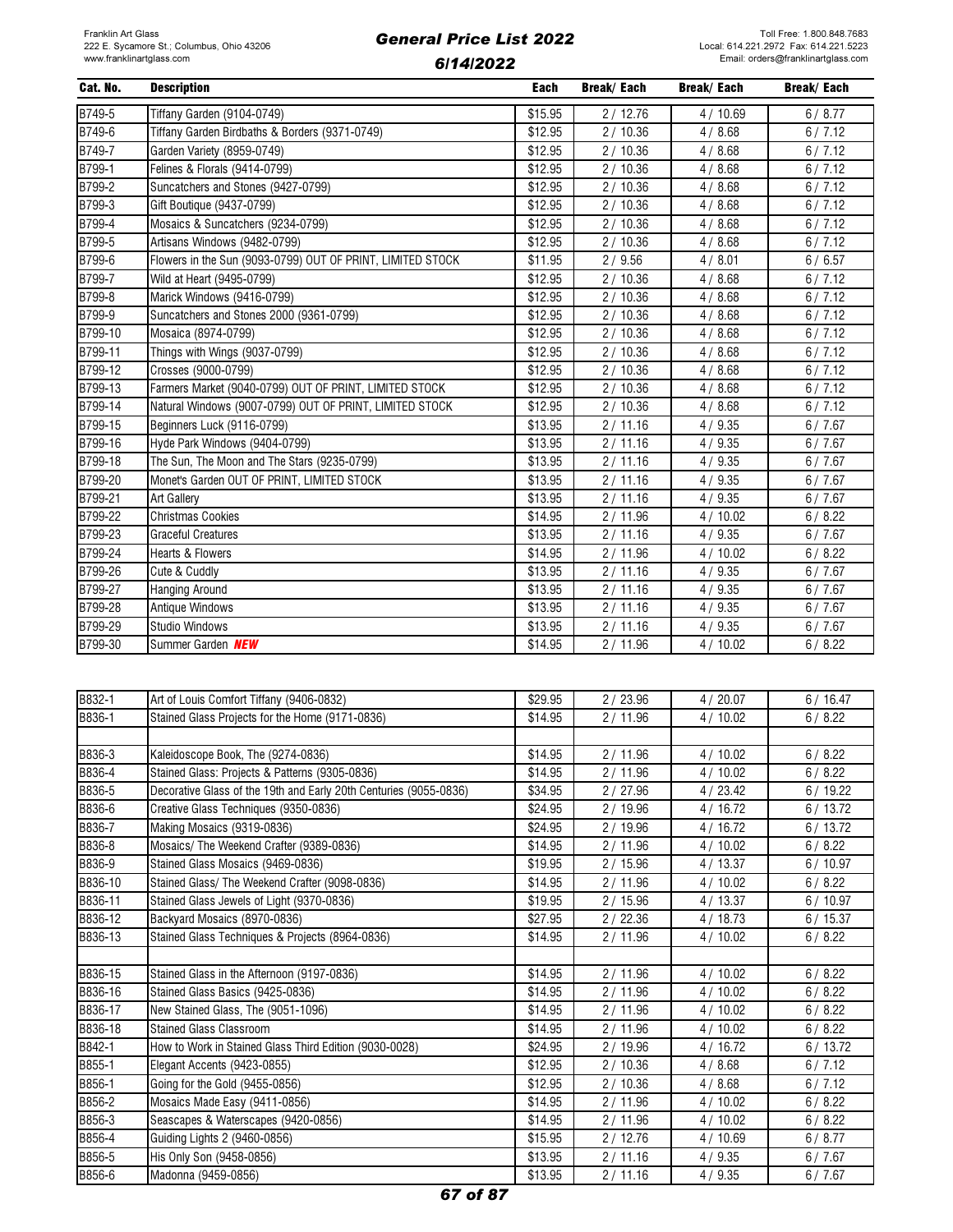| Cat. No. | <b>Description</b>                               | Each    | Break/ Each | Break/ Each | Break/ Each |
|----------|--------------------------------------------------|---------|-------------|-------------|-------------|
| B856-7   | The Next Step (9180-0856)                        | \$13.95 | 2/11.16     | 4/9.35      | 6/7.67      |
| B856-8   | For Baby (9227-0856)                             | \$13.95 | 2/11.16     | 4/9.35      | 6/7.67      |
| B856-9   | For the Kitchen (9127-0856)                      | \$12.95 | 2/10.36     | 4/8.68      | 6/7.12      |
|          |                                                  |         |             |             |             |
| B909-1   | Lamp Making Handbook, The (9338-0909)            | \$24.95 | 2 / 19.96   | 4/16.72     | 6/13.72     |
| B916-1   | Magic of Snowflakes (9442-0916)                  | \$15.95 | 2/12.76     | 4/10.69     | 6/8.77      |
| B916-2   | Christmas Tree Favorites (8952-0916)             |         |             |             |             |
|          |                                                  | \$13.95 | 2/11.16     | 4/9.35      | 6/7.67      |
| B916-3   | The Magic of Snowflakes 2 (8953-0916)            | \$16.95 | 2/13.56     | 4/11.36     | 6/9.32      |
| B951-1   | Mosaic Projects for the Home (9454-0951)         | \$12.95 | 2/10.36     | 4/8.68      | 6/7.12      |
| B970-1   | SunTiles (9470-0970)                             | \$23.95 | 3/19.16     | 6/16.05     |             |
|          |                                                  |         |             |             |             |
| B1014-1  | Dragontears (9306-1014)                          | \$12.95 | 2/10.36     | 4/8.68      | 6/7.12      |
| B1014-2  | Star Quality (9240-1014)                         | \$13.95 | 2/11.16     | 4/9.35      | 6/7.67      |
| B1014-3  | Tubie Rooters (9244-1014)                        | \$12.95 | 2/10.36     | 4/8.68      | 6/7.12      |
| B1022-1  | Stained Glass Primer (9105-1022)                 | \$6.95  | 2/5.56      | 4/4.66      | 6/3.82      |
| B1030-1  | Candle Cover Fusings (9017-1030)                 | \$11.95 | 2/9.56      | 4/8.01      | 6/6.57      |
| B1057-1  | Echoes of Frank Lloyd Wright (9490-1057)         | \$19.95 | 2/15.96     | 4/13.37     | 6/10.97     |
| B1095-1  | Mosaic Stepping Stones for Beginners (9360-1095) | \$12.95 | 2/10.36     | 4/8.68      | 6/7.12      |
|          |                                                  |         |             |             |             |
| B1127-1  | Aanraku Eclectic Vol. 1 (9027-1127)              | \$12.95 | 2/10.36     | 4/8.68      | 6/7.12      |
| B1127-2  | Aanraku Eclectic Vol. 2 (8965-1127)              | \$12.95 | 2/10.36     | 4/8.68      | 6/7.12      |
| B1127-3  | Aanraku Eclectic Vol. 3 (8966-1127)              | \$12.95 | 2/10.36     | 4/8.68      | 6/7.12      |
| B1127-4  | American Quilts (9327-1127)                      | \$12.95 | 2/10.36     | 4/8.68      | 6/7.12      |
| B1127-5  | The Art of Shel Franklin (8967-1127)             | \$12.95 | 2/10.36     | 4/8.68      | 6/7.12      |
| B1127-6  | Ukiyoe (9283-1127)                               | \$12.95 | 2 / 10.36   | 4/8.68      | 6/7.12      |
| B1127-7  | Aanraku Eclectic Vol. 4 (8983-1127)              | \$12.95 | 2/10.36     | 4/8.68      | 6/7.12      |
| B1127-8  | Aanraku Eclectic Vol. 5 (9489-1127)              | \$12.95 | 2/10.36     | 4/8.68      | 6/7.12      |
| B1127-9  | Aanraku Eclectic Vol. 6 (9259-1127)              | \$12.95 | 2/10.36     | 4/8.68      | 6/7.12      |
| B1127-10 | Aanraku Eclectic Vol. 7 (9008-1127)              | \$12.95 | 2/10.36     | 4/8.68      | 6/7.12      |
| B1127-11 | Alphabets (9242-1127)                            | \$12.95 | 2/10.36     | 4/8.68      | 6/7.12      |
| B1127-12 | American Quilts Vol. 2 (8984-1127)               | \$12.95 | 2/10.36     | 4/8.68      | 6/7.12      |
| B1127-13 | Japanese Kanji Vol. 1 (9121-1127)                | \$12.95 | 2/10.36     | 4/8.68      | 6/7.12      |
| B1127-14 | Picture Frames Vol. 1 (9410-1127)                | \$12.95 | 2/10.36     | 4/8.68      | 6/7.12      |
| B1127-15 | Sayings Vol. 1 (9078-1127)                       | \$12.95 | 2/10.36     | 4/8.68      | 6/7.12      |
|          |                                                  |         |             |             |             |
| B1127-16 | Share Crosses Vol. 1 (9081-1127)                 | \$12.95 | 2/10.36     | 4/8.68      | 6/7.12      |
| B1127-17 | Table Lanterns Vol. 2 (8985-1127)                | \$12.95 | 2/10.36     | 4/8.68      | 6/7.12      |
| B1127-18 | Table Lanterns Vol. 3 (8986-1127)                | \$12.95 | 2/10.36     | 4/8.68      | 6/7.12      |
| B1127-19 | Table Lanterns Vol. 1 (8968-1127)                | \$12.95 | 2/10.36     | 4/8.68      | 6/7.12      |
| B1127-20 | Aanraku Eclectic Vol. 9 (9059-1127)              | \$12.95 | 2/10.36     | 4/8.68      | 6/7.12      |
| B1127-21 | Aanraku Eclectic Vol. 11 (9344-1127)             | \$12.95 | 2/10.36     | 4/8.68      | 6/7.12      |
| B1127-22 | Aanraku Eclectic Vol. 10 (9349-1127)             | \$12.95 | 2/10.36     | 4/8.68      | 6/7.12      |
| B1127-23 | Aanraku Eclectic Vol. 8 (9346-1127)              | \$12.95 | 2/10.36     | 4/8.68      | 6/7.12      |
|          |                                                  |         |             |             |             |
| B1127-25 | Fairies 1 (9044-1127)                            | \$12.95 | 2/10.36     | 4/8.68      | 6/7.12      |
| B1127-26 | Fused Belt Buckles (9333-1127)                   | \$12.95 | 2/10.36     | 4/8.68      | 6/7.12      |
| B1127-27 | Official State Flowers Vol. 1 (A-M) (9066-1127)  | \$12.95 | 2/10.36     | 4/8.68      | 6/7.12      |
| B1127-28 | Official State Flowers Vol. 2 (N-W) (9130-1127)  | \$12.95 | 2/10.36     | 4/8.68      | 6/7.12      |
| B1127-29 | Round Simple Stuff (9498-1127)                   | \$12.95 | 2/10.36     | 4/8.68      | 6/7.12      |
| B1127-30 | Stained Glass Belt Buckles (9165-1127)           | \$12.95 | 2/10.36     | 4/8.68      | 6/7.12      |
| B1127-31 | Tissue Cozies Vol. 1 (9213-1127)                 | \$12.95 | 2/10.36     | 4/8.68      | 6/7.12      |
| B1127-32 | Window Enhancements 1 (9294-1127)                | \$12.95 | 2/10.36     | 4/8.68      | 6/7.12      |
| B1127-33 | Japanese Kanji Vol. 2 (9132-1127)                | \$12.95 | 2/10.36     | 4/8.68      | 6/7.12      |
| B1127-34 | Light and Dark Fantasy 1                         | \$12.95 | 2/10.36     | 4/8.68      | 6/7.12      |
| B1127-35 | Victorian Designs One (9141-1127)                | \$12.95 | 2/10.36     | 4/8.68      | 6/7.12      |
| B1127-36 | Aanraku Eclectic Vol. 12                         | \$12.95 | 2/10.36     | 4/8.68      | 6/7.12      |
| B1127-37 | Book Patterns 1                                  | \$12.95 | 2/10.36     | 4/8.68      | 6/7.12      |
| B1127-38 | Table Lanterns IV                                | \$12.95 | 2/10.36     | 4/8.68      | 6/7.12      |
| B1127-39 | Victorian Designs II                             | \$12.95 | 2/10.36     | 4/8.68      | 6/7.12      |
| B1127-40 | Aanraku Eclectic 14                              | \$12.95 | 2/10.36     | 4/8.68      | 6/7.12      |
|          |                                                  |         |             |             |             |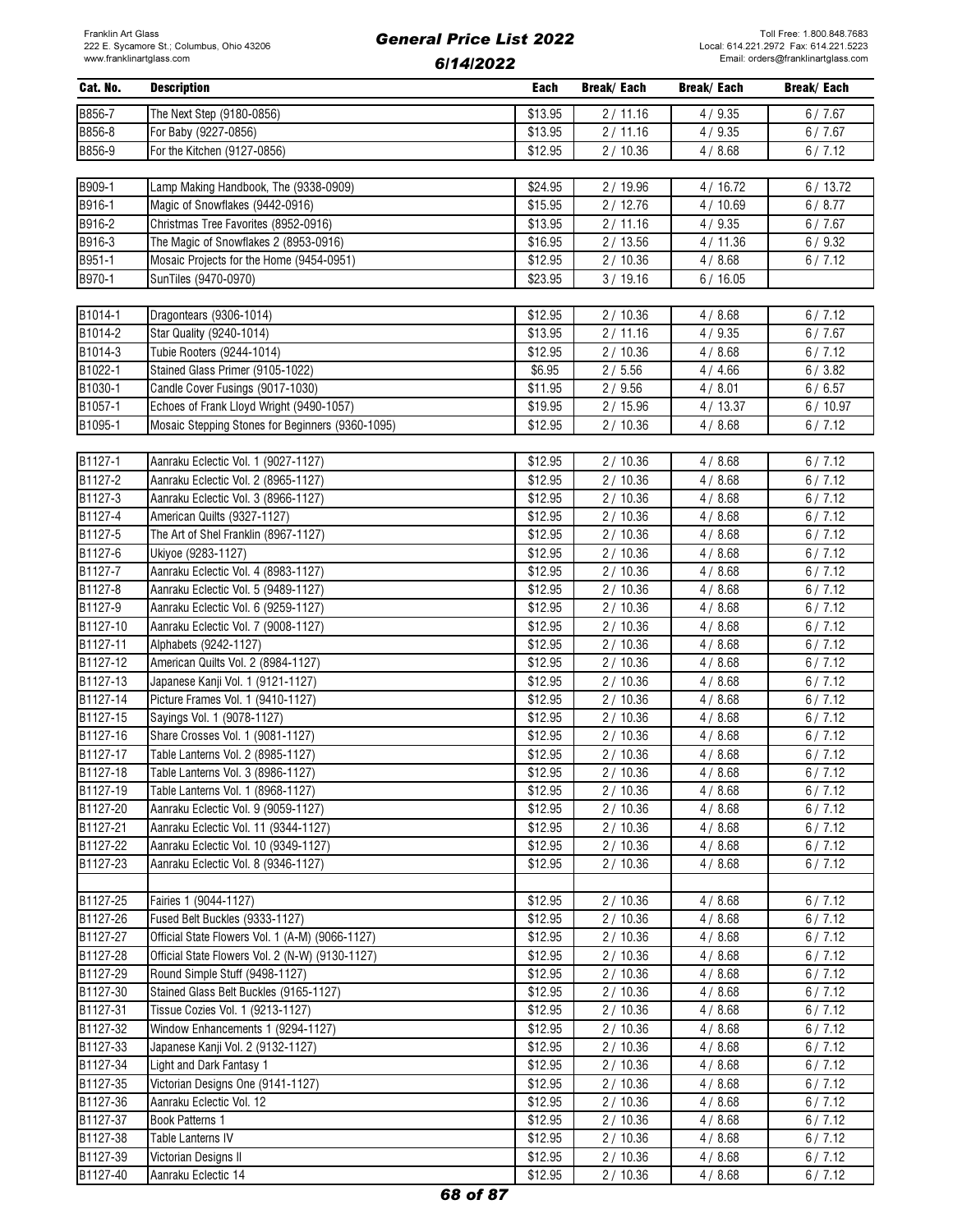| Cat. No. | <b>Description</b>        | Each    | Break/ Each | Break/ Each | Break/ Each |
|----------|---------------------------|---------|-------------|-------------|-------------|
| B1127-41 | Japanese Crests 1         | \$12.95 | 2/10.36     | 4/8.68      | 6/7.12      |
| B1127-42 | <b>English Lead Lites</b> | \$12.95 | 2/10.36     | 4/8.68      | 6/7.12      |
| B1127-43 | Create a Blessing         | \$12.95 | 2/10.36     | 4/8.68      | 6/7.12      |

| B1143-1             | A Few Marine Models (8956-1143)                                     | \$11.95 | 2/9.56  | 4/8.01  | 6/6.57  |
|---------------------|---------------------------------------------------------------------|---------|---------|---------|---------|
| B1143-2             | Some Large Model Ships (8957-1143)                                  | \$11.95 | 2/9.56  | 4/8.01  | 6/6.57  |
| B1143-3             | String Along (9194-1143)                                            | \$11.95 | 2/9.56  | 4/8.01  | 6/6.57  |
| B <sub>1171-2</sub> | Full-size Stained Glass Patterns- Book Two (8979-1171)              | \$11.95 | 2/9.56  | 4/8.01  | 6/6.57  |
| B1171-3             | Full-size Stained Glass Patterns- Christmas Suncatchers (8977-1171) | \$11.95 | 2/9.56  | 4/8.01  | 6/6.57  |
| B1171-4             | Full-size Stained Glass Patterns- Celtic Creations (8976-1174)      | \$11.95 | 2/9.56  | 4/8.01  | 6/6.57  |
| B1171-5             | Full-size Stained Glass Patterns- The Zodiac (8981-1171)            | \$11.95 | 2/9.56  | 4/8.01  | 6/6.57  |
| B1171-6             | Full-size Stained Glass Patterns- Let It Snow (8975-1171)           | \$11.95 | 2/9.56  | 4/8.01  | 6/6.57  |
| B1171-7             | Full-size Stained Glass Mosaic Patterns- Book One (8980-1171)       | \$11.95 | 2/9.56  | 4/8.01  | 6/6.57  |
| B1181-1             | Glass-A-Holic Pattern Book 1 (8995-1181)                            | \$11.95 | 2/9.56  | 4/8.01  | 6/6.57  |
| B1181-2             | Candle Cozys (8996-1181)                                            | \$9.95  | 2/7.96  | 4/6.67  | 6/5.47  |
| B1181-3             | Your Stained Glass Teacher (8994-1181)                              | \$18.95 | 2/15.16 | 4/12.70 | 6/10.42 |
| B1181-4             | Quickies (9006-1181)                                                | \$11.95 | 2/9.56  | 4/8.01  | 6/6.57  |
| B1181-5             | Candle Cozys II (9441-1181)                                         | \$11.95 | 2/9.56  | 4/8.01  | 6/6.57  |
| B1181-6             | Conversation Pieces (9309-1181)                                     | \$11.95 | 2/9.56  | 4/8.01  | 6/6.57  |
| B1182-1             | Art Glass Fountains (8998-1182)                                     | \$18.95 | 2/15.16 | 4/12.70 | 6/10.42 |
| B1196-1             | 300 Stained Glass Cabinet Door Designs (9220-1196)                  | \$18.95 | 2/15.16 | 4/12.70 | 6/10.42 |

| B1267-1  | Basic Stained Glass Making (9178-1267)                | \$22.95 | 3/18.36 | 6/15.38 |         |
|----------|-------------------------------------------------------|---------|---------|---------|---------|
| B1267-2  | Beyond Basic Stained Glass Making                     | \$19.95 | 3/15.96 | 6/13.37 |         |
| B1267-3  | Making Tiffany Lamps <b>NEW</b>                       | \$24.95 | 3/19.96 | 6/16.72 |         |
| B1267-4  | Making Stained Glass Boxes NEW                        | \$21.95 | 3/17.56 | 6/14.71 |         |
| B1267-5  | Making Stained Glass Panels <b>NEW</b>                | \$24.95 | 3/19.96 | 6/16.72 |         |
|          |                                                       |         |         |         |         |
| B1267-7  | 40 Great Stained Glass Projects <b>NEW</b>            | \$24.95 | 3/19.96 | 6/16.72 |         |
| B1267-8  | Basic Glass Fusing <b>NEW</b>                         | \$23.95 | 3/19.16 | 6/16.05 |         |
| B1267-9  | Backyard Birds <b>NEW</b>                             | \$16.95 | 3/13.56 | 6/11.36 |         |
| B1267-10 | <b>Beautiful Leaves NEW</b>                           | \$16.95 | 3/13.56 | 6/11.36 |         |
| B1267-11 | 40 Great Glass Fusing Projects <b>NEW</b>             | \$24.95 | 3/19.96 | 6/16.72 |         |
| B1267-12 | Great Stained Glass Projects For Beginners <b>NEW</b> | \$24.95 | 3/19.96 | 6/16.72 |         |
| B1268-1  | Glass Angels (9109-1268)                              | \$13.95 | 2/11.16 | 4/9.35  | 6/7.67  |
| B1268-2  | Beveled Glass For Your Home                           | \$15.95 | 2/12.76 | 4/10.69 | 6/8.77  |
| B1268-3  | Kitchen Cabinets & Windows and Tile                   | \$17.95 | 2/14.36 | 4/12.03 | 6/9.87  |
| B1431-1  | The Ultimate Pattern Book, Volume 1                   | \$39.95 | 2/31.96 | 4/26.77 | 6/21.97 |
| B1431-2  | The Ultimate Pattern Book, Volume 2                   | \$39.95 | 2/31.96 | 4/26.77 | 6/21.97 |
| B1431-3  | The Ultimate Pattern Book, Volume 3                   | \$39.95 | 2/31.96 | 4/26.77 | 6/21.97 |
| B1542-1  | Stained Glass Boxes Simplified <b>NEW</b>             | \$14.95 | 2/11.96 | 4/10.02 | 6/8.22  |

| BA01-0523        | Large Wisteria Adaptor Odyssey                                | \$65.00 | 2/52.00   |           |         |
|------------------|---------------------------------------------------------------|---------|-----------|-----------|---------|
| BA02-0523        | Pony Wisteria Adaptor Odyssey                                 | \$59.00 | 2/47.20   |           |         |
| <b>BASS27-70</b> | Bass Filigree w/ 13mm Jewels for C16-09K70,-19K70, C234-19K0  | \$21.30 | 2/17.04   | 3/14.27   | 4/11.72 |
| BC1-00523        | Ball Chain (92") Odyssey                                      | \$14.00 | 2/11.20   |           |         |
| BF3-00070        | Cast Brass Branch Filigree (set of 3) - for W10 Series        | \$33.50 | 2/26.80   | 3 / 22.45 | 4/18.43 |
| BH0P42-70        | Hop & Grain Brass Filigree for P20-14K70                      | \$37.90 | 2/30.32   | 3/25.39   | 4/20.85 |
| BO-085605        | Replacement Cutting Wheel for ZAG-ZAG Junior (BO703-505)      | \$12.95 | 2/10.36   | 4/8.68    | 6/7.12  |
| B0089-105        | Silberschnitt Grozing Pliers NEW                              | \$42.00 | 2/33.60   | 4/28.14   |         |
| B0424-005        | Silberschnitt EasyGrip Carbide Cutter (adjustable handle)     | \$54.95 | 2/43.96   | 4/36.82   |         |
| B0427-205        | Replacement Head w/ Carbide Wheel for B0424.0 Cutter          | \$30.95 | 2/24.76   | 4/20.74   |         |
| B0428-005        | Silberschnitt EasyGrip Carbide Cutter                         | \$27.00 | 2/21.60   | 4/18.09   |         |
| B0444-005        | Silberschnitt EasyGrip Carbide Oil Cutter (adjustable handle) | \$60.00 | 2/48.00   | 4/40.20   |         |
| B0447-105        | Replacement Head w/ Carbide Wheel for B0444-005 Cutter        | \$31.95 | 2/25.56   | 4/21.41   | 6/17.57 |
| B0501-005        | Silberschnitt Circle Cutter (up to 24") "Light Version"       | \$61.95 | 2 / 49.56 | 4/41.51   |         |
| B0508-005        | 6-Wheel Turret for B0501-005 Circle Cutter                    | \$13.95 | 2/11.16   | 4/9.35    | 6/7.67  |
| B0511-105        | Silberschnitt Circle Cutter (up to 24")                       | \$89.95 | 2 / 71.96 | 4/60.27   | 6/49.47 |
| B0518-005        | 6-Wheel Turret for B0511-105 Circle Cutter                    | \$35.95 | 2/28.76   | 4/24.09   | 6/19.77 |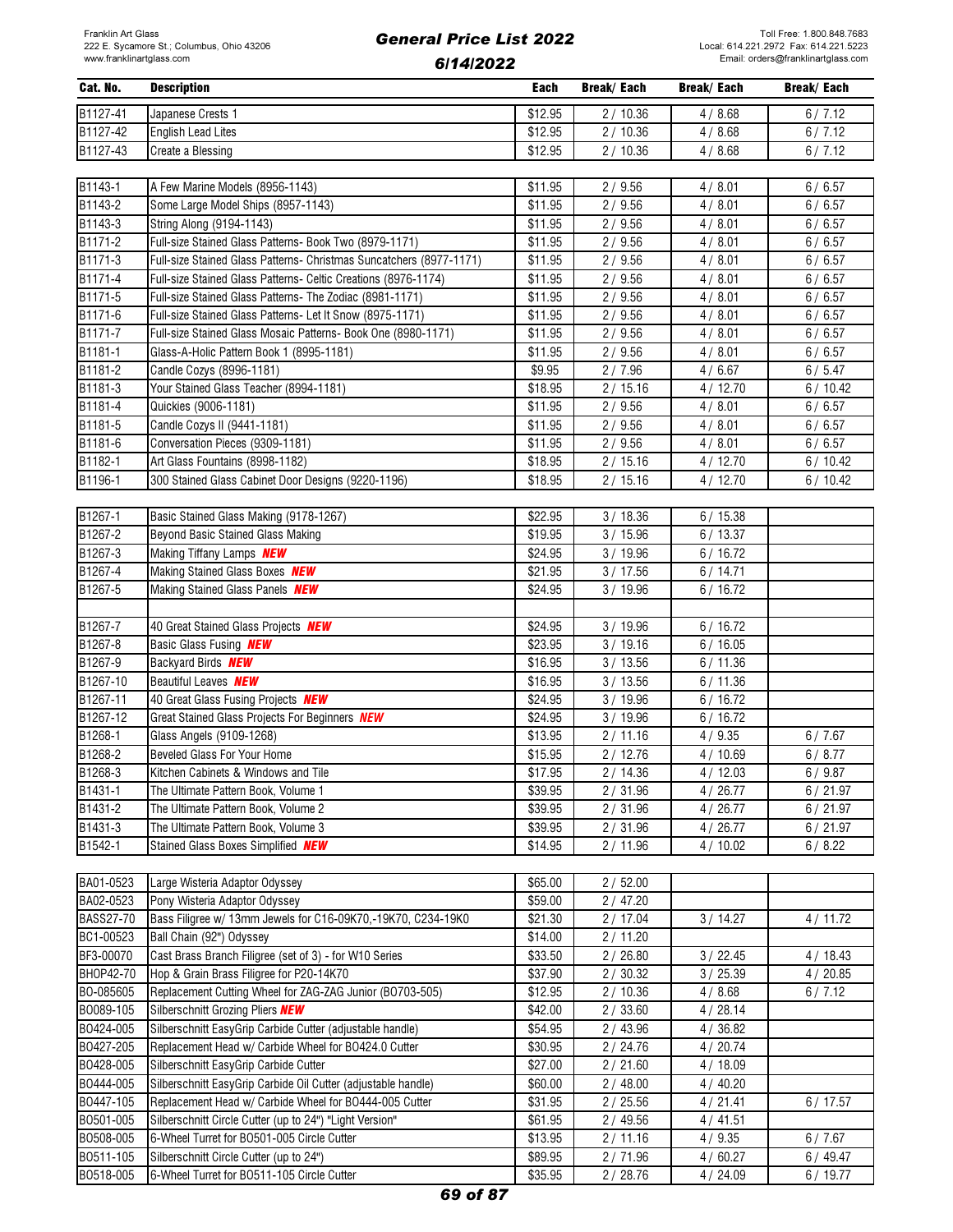| Cat. No.  | <b>Description</b>                                                    | Each                | Break/ Each | Break/ Each | <b>Break/Each</b> |
|-----------|-----------------------------------------------------------------------|---------------------|-------------|-------------|-------------------|
| B0531-023 | German Glazing Nails                                                  | \$38.00             | 2/30.40     | 4/25.46     |                   |
| B0536-005 | Silberschnitt Pad 24" x 24"                                           | \$148.00            | 2/118.40    | 4/99.16     |                   |
| B0700-105 | Silberschnitt Glass Running Pliers                                    | $\overline{$}94.95$ | 2 / 75.96   | 4/63.62     |                   |
| B0701-005 | Glass Nibbling Pliers (professional) w/ splinter bag                  | \$116.00            | 3/92.80     |             |                   |
| B0701-105 | Replacement Cutting Wheel for B0701-005 Glass Nibbling Pliers         | \$31.95             | 2/25.56     | 4/21.41     |                   |
| B0701-905 | Replacement Splinter Bag for Professional Nibbling Pliers (B0701-005) | \$14.95             | 2/11.96     | 4/10.02     | 6/8.22            |
| B0703-025 | Glass Nibbling Pliers w/ splinter bag                                 | \$92.95             | 2/74.36     | 4/62.28     |                   |
| B0703-205 | Replacement Cutting Wheel for BO703-025 Glass Nibbling Pliers         | \$22.95             | 2/18.36     | 4/15.38     | 6/12.62           |
|           |                                                                       |                     |             |             |                   |
| B0705-005 | <b>Jobo Breaking Stick</b>                                            | \$5.00              | 3/4.00      | 6/3.35      |                   |
| B0719-005 | <b>Scalloping Tool</b>                                                | \$218.95            | 2/175.16    | 3/146.70    | 4/120.42          |
| B0719-105 | Replacement Tip for Scalloping Tool                                   | \$45.95             | 2/36.76     | 3/30.79     | 4/25.27           |
| B0719-505 | Positioner Guide for Scalloping Tool                                  | \$106.95            | 2/85.56     | 3/71.66     | 4/58.82           |
| B02004-05 | Silberschnitt 2000 Glass Cutter w/ Toplife Cutting Wheel              | \$34.95             | 2/27.96     | 4/23.42     |                   |
| B03603-01 | Replacement Head for the B0536-005 Silberschnitt Pad NEW              | \$22.95             | 2/18.36     | 4/15.38     | 6/12.62           |
| B07002-05 | Replacement Round Pressure Plate for Running Pliers                   | \$1.10              | 2/0.88      | 4/0.74      |                   |
| B07003-01 | Replacement Pressure Bar for Running Pliers                           | $\overline{$8.45}$  | 2/6.76      | 4/5.66      | 6/4.65            |
| B07050-05 | Replacement Splinter Bag for B0703-025                                | \$12.50             | 2/10.00     | 4/8.38      | 6/6.88            |
| BR151-523 | Branch Set Brass for Odyssey T151 (12 pieces)                         | \$192.00            | 2/153.60    |             |                   |
| BW18-0070 | <b>Braided Wire</b>                                                   | \$5.00              | 6/4.00      |             |                   |
|           |                                                                       |                     |             |             |                   |
| C2-000738 | Brass Lamp Cap Odyssey 2" Flat                                        | \$44.00             |             |             |                   |
| C2P-00738 | Brass Lamp Cap Odyssey 2" Flat - Patina                               | \$58.00             |             |             |                   |
| C3-000738 | Brass Lamp Cap Odyssey 3" Flat                                        | \$62.00             |             |             |                   |
| C3P-00738 | Brass Lamp Cap Odyssey 3" Flat - Patina                               | \$75.00             |             |             |                   |
| C4-000738 | Brass Lamp Cap Odyssey 4" Flat                                        | \$71.00             |             |             |                   |
| C4P-00738 | Brass Lamp Cap Odyssey 4" Flat - Patina                               | \$92.00             |             |             |                   |
| C4SF-0738 | Brass Lamp Cap Odyssey 4" Slipfit                                     | \$96.00             |             |             |                   |
| C5-000738 | Brass Lamp Cap Odyssey 5" Flat                                        | \$90.00             |             |             |                   |
| C5H-00738 | Brass Lamp Cap Odyssey 5" Hanging                                     | \$107.00            |             |             |                   |
| C5HP-0738 | Brass Lamp Cap Odyssey 5" Hanging - Patina                            | \$128.00            |             |             |                   |
| C5P-00738 | Brass Lamp Cap Odyssey 5" Flat - Patina                               | \$111.00            |             |             |                   |
| C5TD-0738 | Brass Lamp Cap Odyssey 5" Teardrop                                    | \$219.00            |             |             |                   |
| C5TDP-738 | Brass Lamp Cap Odyssey 5" Teardrop - Patina                           | \$240.00            |             |             |                   |
|           |                                                                       |                     |             |             |                   |
|           |                                                                       |                     |             |             |                   |
|           |                                                                       |                     |             |             |                   |
| C16-06070 | Clematis T Pattern                                                    | \$27.00             | 2/21.60     | 3/18.09     | 4/14.85           |
| C16-07070 | Desert Poppy Pattern                                                  | $\overline{$}27.00$ | 2/21.60     | 3/18.09     | 4/14.85           |
| C16-09K70 | Bass Pattern with Brass Bass Filigree & Eye Jewels                    | \$53.00             | 2/42.40     | 3 / 35.51   | 4/29.15           |
| C16-10070 | Geranium T Pattern                                                    | \$27.00             | 2/21.60     | 3/18.09     | 4/14.85           |

| C20-00070 | Designing Grid                                           | \$17.00 | 2/13.60 | 3/11.39   | 4/9.35  |
|-----------|----------------------------------------------------------|---------|---------|-----------|---------|
| C20-01070 | Hanging Leaves Pattern                                   | \$18.00 | 2/14.40 | 3/12.06   | 4/9.90  |
| C20-04070 | Rococo Pattern                                           | \$22.00 | 2/17.60 | 3/14.74   | 4/12.10 |
| C20-05070 | Rose Border Pattern                                      | \$20.00 | 2/16.00 | 3/13.40   | 4/11.00 |
| C20-06070 | Two Border Geometric Pattern                             | \$18.00 | 2/14.40 | 3/12.06   | 4/9.90  |
| C20-09070 | Fleur-De-Lis T Pattern                                   | \$18.00 | 2/14.40 | 3/12.06   | 4/9.90  |
| C20-10K70 | Spread Wing Dragonfly T Patt.w/ Brass Wing Filigree      | \$52.00 | 2/41.60 | 3 / 34.84 | 4/28.60 |
| C20-11070 | Duck Lamp Pattern                                        | \$22.00 | 2/17.60 | 3/14.74   | 4/12.10 |
| C20-12070 | Rose Pattern                                             | \$18.00 | 2/14.40 | 3/12.06   | 4/9.90  |
| C20-16070 | Saquaro Cactus Pattern                                   | \$21.00 | 2/16.80 | 3/14.07   | 4/11.55 |
| C20-18070 | <b>Iris Pattern</b>                                      | \$21.00 | 2/16.80 | 3/14.07   | 4/11.55 |
| C20-19K70 | Bass Pattern with BASS27 Filigree, Eye Jewels            | \$67.00 | 2/53.60 | 3/44.89   | 4/36.85 |
| C234-0070 | Designing Grid                                           | \$25.00 | 2/20.00 | 3/16.75   | 4/13.75 |
| C234-0170 | Fleur-De-Lis (30-40" oblong) Pattern                     | \$26.00 | 2/20.80 | 3/17.42   | 4/14.30 |
| C234-02K0 | Spreadwing Dragonfly (30-40" oblong) Pattern w/ Filigree | \$79.00 | 2/63.20 | 3 / 52.93 | 4/43.45 |
| C234-0570 | Rose Border (30-40" oblong) Pattern                      | \$24.00 | 2/19.20 | 3/16.08   | 4/13.20 |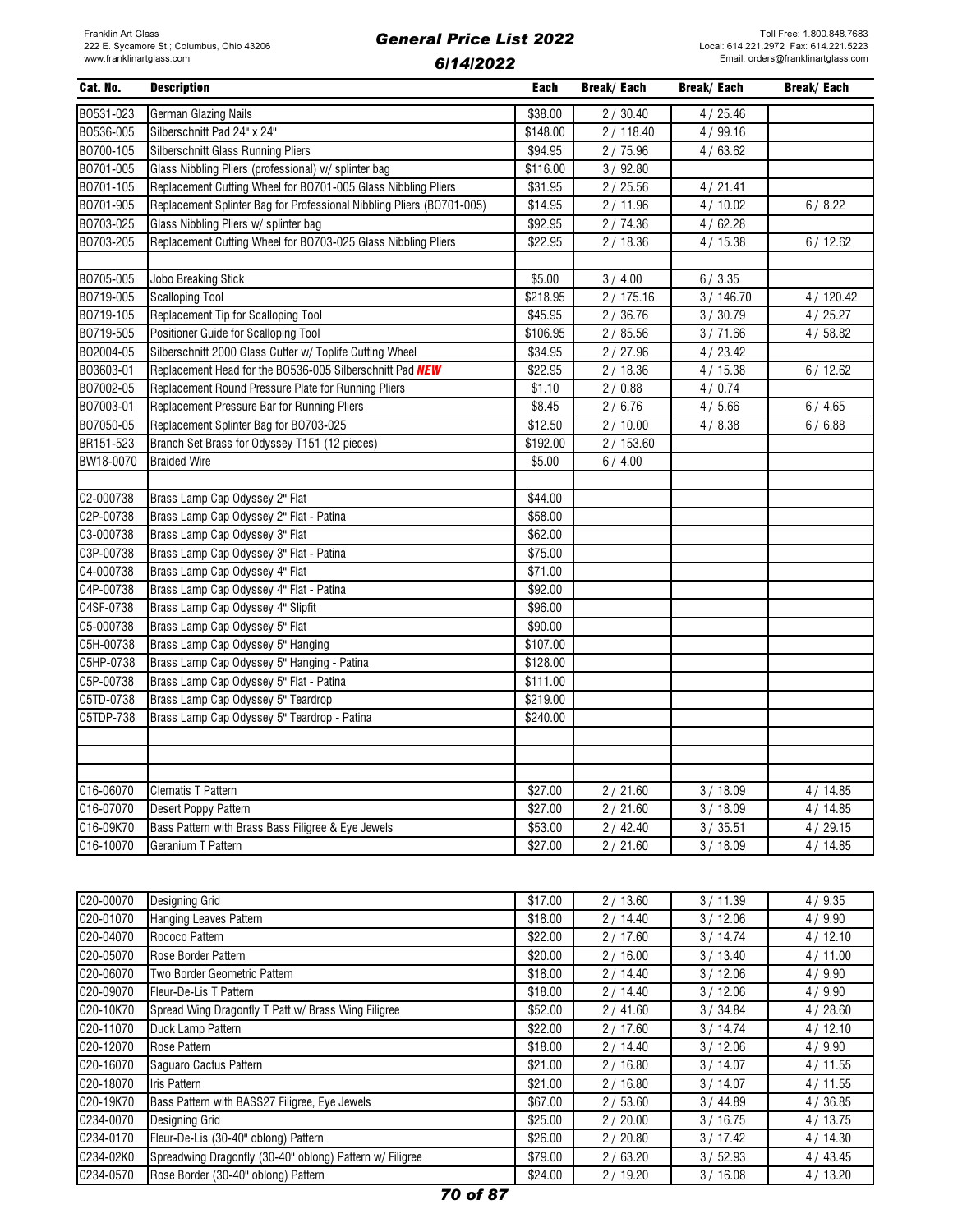| Cat. No.               | <b>Description</b>                                                                                                           | Each             | Break/ Each      | Break/ Each          | Break/ Each      |
|------------------------|------------------------------------------------------------------------------------------------------------------------------|------------------|------------------|----------------------|------------------|
| C234-0670              | Two Border Geometric (30-40" oblong) Pattern                                                                                 | \$24.00          | 2/19.20          | 3/16.08              | 4/13.20          |
| C234-19K0              | Bass (30-40" oblong) Pattern w/ Bass Filigree & Eye Jewels                                                                   | \$106.00         | 2/84.80          | 3/71.02              | 4/58.30          |
| C234-F070              | Flat Pane Form - 10.25" (for pool table lamp also use C20-P)                                                                 | \$30.00          | 2/24.00          | 3/20.10              | 4/16.50          |
| CB4-00070              | Brass Band Kit 4"                                                                                                            | \$11.50          | 2/9.20           | 4/7.71               | 6/6.33           |
| CB45-0070              | Brass Band Kit 4-1/2"                                                                                                        | \$12.75          | 2/10.20          | 4/8.54               | 6/7.01           |
| CB5-00070              | Brass Band Kit 5"                                                                                                            | \$13.25          | 2/10.60          | 4/8.88               | 6/7.29           |
| CB6-00070              | Brass Band Kit 6"                                                                                                            | \$13.95          | 2/11.16          | 4/9.35               | 6/7.67           |
| CBR342-38              | Large Crown & Branch Set                                                                                                     | \$997.00         |                  |                      |                  |
| CBS1-0092              | Circle Border System by Morton Glass Works                                                                                   | \$99.95          | 2 / 79.96        | 3/66.97              | 4 / 54.97        |
| CC06-0092              | Cutter Caddy Morton                                                                                                          | \$6.95           | 2/5.56           | 4/4.66               |                  |
| CF10-0523              | Copper Foil Sheet 12" Wide - 10 Sq. Ft.                                                                                      | \$24.00          |                  | 2/16.08              | 3/13.20          |
| CF18-0370              | Sweetheart Rose Pattern                                                                                                      | \$29.00          | 2/23.20          | 3/19.43              | 4/15.95          |
| CF18-0570              | Victorian Tulip Pattern                                                                                                      | \$29.00          | 2/23.20          | 3/19.43              | 4/15.95          |
| CF18-0670              | Art Nouveau Pattern                                                                                                          | \$29.00          | 2/23.20          | 3/19.43              | 4/15.95          |
| CF18-07K0              | Fruit Border Pattern                                                                                                         | \$59.00          | 2/47.20          | 3 / 39.53            | 4/32.45          |
| CF18-0970              | Rose Border Pattern                                                                                                          | \$29.00          | 2/23.20          | 3/19.43              | 4/15.95          |
| CF18-1070              | Chew'n Cow Pattern                                                                                                           | \$31.00          | 2/24.80          | 3/20.77              | 4/17.05          |
| CF18-1170              | Four Lil' Pigs Pattern                                                                                                       | \$31.00          | 2/24.80          | 3/20.77              | 4/17.05          |
| CF18-1270              | Floral Border Pattern                                                                                                        | \$29.00          | 2/23.20          | 3/19.43              | 4/15.95          |
| CF18-15K0              | Impatiens B Pattern w/ Flower Filigree                                                                                       | \$71.00          | 2/56.80          | 3 / 47.57            | 4/39.05          |
| CF18-17K0              | Loon Pattern w/ Loon Filigree                                                                                                | \$68.00          | 2/54.40          | 3/45.56              | 4/37.40          |
| CF18-1870              | Chew 'n Cow Pattern                                                                                                          | \$27.00          | 2/21.60          | 3/18.09              | 4/14.85          |
| CF18-1970              | Pig Pattern                                                                                                                  | \$27.00          | 2/21.60          | 3/18.09              | 4/14.85          |
| CF18-2070              | Rooster Pattern w/ Rooster Filigree                                                                                          | \$29.00          | 2/23.20          | 3/19.43              | 4/15.95          |
| CF18-2170              | Lei Flower L.W. Pattern                                                                                                      | \$27.00          | 2/21.60          | 3/18.09              | 4/14.85          |
| CF18-2370              | Roccoco with Flower                                                                                                          | \$27.00          | 2/21.60          | 3/18.09              | 4/14.85          |
| CF18-2470              | Hummingbird W Pattern                                                                                                        | \$28.00          | 2/22.40          | 3/18.76              | 4/15.40          |
| CF18-2570              | Wine Connoisseur Pattern                                                                                                     | \$31.00          | 2/24.80          | 3/20.77              | 4/17.05          |
| CF18-2670              | Louis XV Pattern                                                                                                             | \$31.00          | 2/24.80          | 3/20.77              | 4/17.05          |
| CH1-00523              | Hanging Chain 3' Odyssey                                                                                                     | \$11.00          | 2/8.80           |                      |                  |
| <b>CKE</b>             | All CKE Patterns: 001-36 through 187-36                                                                                      | \$9.95           | 2/7.96           | 3/6.67               | 4/5.47           |
| CL3P-0738              | Cluster 3 Light Odyssey                                                                                                      | \$274.00         |                  |                      |                  |
|                        |                                                                                                                              |                  |                  |                      |                  |
|                        |                                                                                                                              |                  |                  |                      |                  |
| CO-200003              | Seasonal Filigree 3" Round: Bells                                                                                            | \$5.29           | 2/4.23           | 4/3.54               | 8/2.91           |
| CO-200103              | Seasonal Filigree 3" Round: Manger                                                                                           | \$5.29           | 2/4.23           | 4 / 3.54             | 8/2.91           |
| CO-200303              | Seasonal Filigree 3" Round: Reindeer                                                                                         | \$5.29           | 2/4.23           | 4/3.54               | 8/2.91           |
| CO-201103              | Seasonal Filigree 3" Round: Christmas Bear                                                                                   | \$5.29           | 2/4.23           | 4 / 3.54             | 8/2.91           |
| CO-201203              | Seasonal Filigree 3-3/8" X 4-1/4" Rectangle: Three Kings                                                                     | \$5.29           | 2/4.23           | 4/3.54               | 8/2.91           |
| CO-201303              | Seasonal Filigree 3" Round: Santa Claus                                                                                      | \$5.29           | 2/4.23           | 4/3.54               | 8/2.91           |
| CO-201403              | Seasonal Filigree 3" Round: Candle                                                                                           | \$5.29           | 2/4.23           | 4/3.54               | 8/2.91           |
| CO-201503              | Seasonal Filigree 3" Round: Bells                                                                                            | \$5.29           | 2/4.23           | 4/3.54               | 8/2.91           |
| CO-201603              | Seasonal Filigree 2" X 3-1/2": Christmas Tree                                                                                | \$5.29           | 2/4.23           | 4/3.54               | 8/2.91           |
| CO-201703              | Seasonal Filigree 3" Round: Candle w/ Holly                                                                                  | \$5.29           | 2/4.23           | 4/3.54               | 8/2.91           |
| CP06-0071              | 6" Cluster Pipe with Knurled Nut - Antique Brass (1200-ABR)                                                                  | \$2.99           | 2/2.39           | 3/2.00               | 5/1.64           |
| CP07-0071              | 7" Cluster Pipe with Knurled Nut - Antique Brass (1204-ABR)                                                                  | \$2.99           | 2/2.39           | 3 / 2.00             | 5/1.64           |
| CP08-0071<br>CP09-0071 | 8" Cluster Pipe with Knurled Nut - Antique Brass (1208-ABR)<br>9" Cluster Pipe with Knurled Nut - Antique Brass (1212-ABR)   | \$3.19<br>\$3.19 | 2/2.55           | 3/2.14               | 5/1.75           |
|                        |                                                                                                                              |                  | 2/2.55           | 3/2.14               | 5/1.75           |
| CP10-0071              | 10" Cluster Pipe with Knurled Nut - Antique Brass (1216-ABR)                                                                 | \$3.49           | 2/2.79           | 3 / 2.34             | 5/1.92           |
| CP11-0071<br>CP12-0071 | 11" Cluster Pipe with Knurled Nut - Antique Brass (1220-ABR)<br>12" Cluster Pipe with Knurled Nut - Antique Brass (1224-ABR) | \$3.49<br>\$3.49 | 2/2.79<br>2/2.79 | 3 / 2.34<br>3 / 2.34 | 5/1.92<br>5/1.92 |
| CP65-0071              | 6-1/2" Cluster Pipe with Knurled Nut - Antique Brass (1202-ABR)                                                              | \$2.99           |                  |                      |                  |
| CP75-0071              | 7-1/2" Cluster Pipe with Knurled Nut - Antique Brass (1206-ABR)                                                              | \$2.99           | 2/2.39<br>2/2.39 | 3/2.00<br>3/2.00     | 5/1.64<br>5/1.64 |
| CP85-0071              | 8-1/2" Cluster Pipe with Knurled Nut - Antique Brass (1210-ABR)                                                              | \$3.19           | 2/2.55           | 3/2.14               | 5/1.75           |
| CP95-0071              | 9-1/2" Cluster Pipe with Knurled Nut - Antique Brass (1214-ABR)                                                              | \$3.19           | 2/2.55           | 3/2.14               | 5/1.75           |
| CP105-071              | 10-1/2" Cluster Pipe with Knurled Nut - Antique Brass (1218-ABR)                                                             | \$3.49           | 2/2.79           | 3 / 2.34             | 5/1.92           |
| CP115-071              | 11-1/2" Cluster Pipe with Knurled Nut - Antique Brass (1222-ABR)                                                             | \$3.49           | 2/2.79           | 3 / 2.34             | 5/1.92           |
|                        |                                                                                                                              |                  |                  |                      |                  |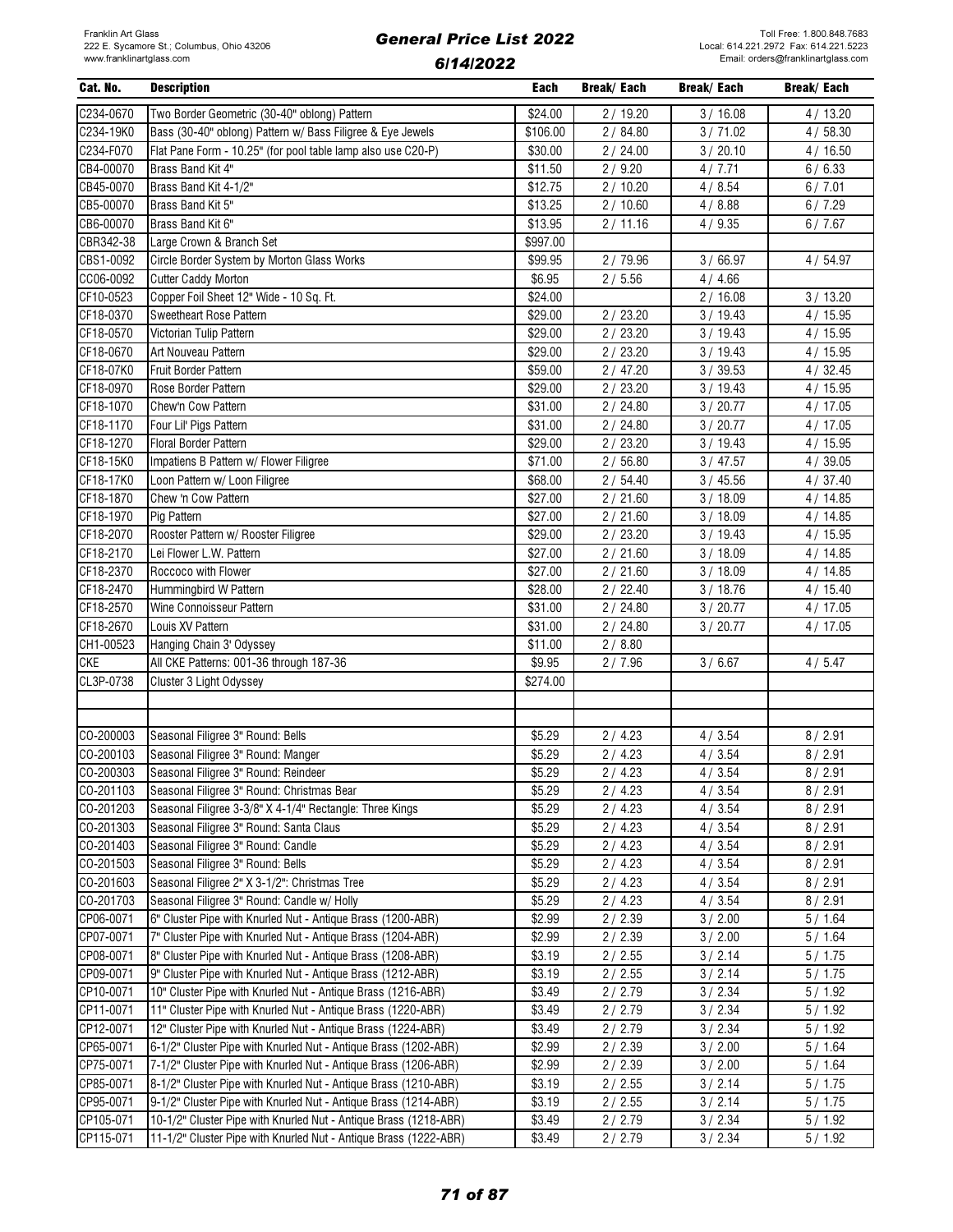| Cat. No.  | <b>Description</b>                                           | Each               | Break/ Each | Break/ Each | Break/ Each |
|-----------|--------------------------------------------------------------|--------------------|-------------|-------------|-------------|
| CPM-1001  | Small Square Slump 4.5"x4.5" (GM01)                          | \$22.00            | 2/17.60     | 4/14.74     |             |
| CPM-1002  | Large Square Slump 7"x7" (GM02)                              | \$38.00            | 2/30.40     | 4/25.46     |             |
| CPM-1003  | Round Slump 7.5" diameter (GM04)                             | \$38.00            | 2/30.40     | 4 / 25.46   |             |
| CPM-1004  | Rectangle Slump 10.5"x5.5" (GM05)                            | \$54.00            | 2/43.20     | 4/36.18     |             |
| CPM-1005  | Square Slump 8"x8" (GM06)                                    | \$52.00            | 2/41.60     | 4 / 34.84   |             |
| CPM-1006  | Square Slump 10"x10" (GM08)                                  | \$65.00            | 2/52.00     | 4/43.55     |             |
| CPM-1007  | Tray Mold 6.5"x12.5" (GM45)                                  | \$59.00            | 2/47.20     | 4/39.53     |             |
| CPM-1008  | Handle Tray 7"x13" (GM97)                                    | \$62.00            | 2/49.60     | 4/41.54     |             |
| CPM-1009  | Demitasse 2 Spoon Slump 4"x5.25" (GM182)                     | \$29.00            | 2/23.20     | 4/19.43     |             |
| CPM-1010  | Large Spoon Slump 10.25 l x 1.5"t x 3" (GM188)               | \$46.00            | 2 / 36.80   | 4/30.82     |             |
| CPM-1011  |                                                              |                    |             |             |             |
| CPM-1012  | Slump Mold / Square Sided 6.5"x6.5" (GM239)                  | \$38.00<br>\$16.00 | 2/30.40     | 4/25.46     |             |
|           | Slump Mold / Small Sushi 3.5"x3.5" (GM241)                   |                    | 2/12.80     | 4/10.72     |             |
| CPM-1013  | Slump Mold / Small Square Sided 3.5"x3.5" (GM240)            | \$16.00            | 2/12.80     | 4/10.72     |             |
| CPM-1014  | Slump Mold / Quad Swoop 9"x9" (GM142)                        | \$64.00            | 2/51.20     | 4/42.88     |             |
| CPM-1101  | Tree of Life Bottle Slump 12.5"L x 5.5"W x 2"L (GM159)       | \$44.00            | 2/35.20     | 4/29.48     |             |
| CPM-1102  | 1.75" L Bottle Appetiser Slump 17.5"x6" (GM100)              | \$64.00            | 2/51.20     | 4/42.88     |             |
| CPM-1103  | Gently Curve Bottle Slump 17.5"x6" (GM101)                   | \$64.00            | 2/51.20     | 4/42.88     |             |
| CPM-1104  | Small Bottle Slump 12 oz (GM37)                              | \$25.00            | 2/20.00     | 4/16.75     |             |
| CPM-1105  | Double Bottle Slump 16"x8" (GM65)                            | \$65.00            | 2/52.00     | 4/43.55     |             |
| CPM-1106  | Star of David Bottle Slump 6.5"x13.5"x2" (GM238)             | \$44.00            | 2/35.20     | 4/29.48     |             |
| CPM-1107  | Texture Coaster Drape 6"x12.5" (GM113) NEW                   | \$35.00            | 2/28.00     | 4/23.45     |             |
| CPM-1108  | Snowman Tray 7.5"x13.5"x1.5" (GM167) NEW                     | \$64.00            | 2/51.20     | 4/42.88     |             |
| CPM-1201  | Holey Oval Trio 7/8"-2" (LF74)                               | \$25.00            | 2/20.00     | 4/16.75     |             |
| CPM-1202  | 2 Holey Circles 3.25"x5.5" (LF130)                           | \$24.00            | 2/19.20     | 4/16.08     |             |
| CPM-1203  | Butterfly 6"W x 5"T (LF107)                                  | \$35.00            | 2/28.00     | 4/23.45     |             |
| CPM-1204  | 3 Small Geometric Hoops 2.5"X5.5"X1" (LF139)                 | \$24.00            | 2/19.20     | 4 / 16.08   |             |
| CPM-1205  | 3 Geometric Hoops 9"x3.75"x1.5" (LF138)                      | \$37.00            | 2/29.60     | 4/24.79     |             |
| CPM-1206  | Jewelry Squares 1" (LF07)                                    | \$22.00            | 2/17.60     | 4 / 14.74   |             |
| CPM-1301  | Small Greenman Texture Mold 7"x7" (GX12)                     | \$24.00            | 2/19.20     | 4/16.08     |             |
| CPM-1302  | Small Tree of Life Texture Mold 7"x7" (GX13)                 | \$24.00            | 2/19.20     | 4/16.08     |             |
| CPM-1303  | Cherry Blossom Texture Mold 7"x13" (DT12)                    | \$35.00            | 2/28.00     | 4/23.45     |             |
| CPM-1304  | Dragonfly Texture Mold 7"x13" (DT31)                         | \$48.00            | 2/38.40     | 4/32.16     |             |
| CPM-1305  | Sea Life Texture Mold 12"x12" (DT23)                         | \$48.00            | 2/38.40     | 4/32.16     |             |
| CPM-1306  | Sun Texture Mold 10"x10" (DT39)                              | \$42.00            | 2/33.60     | 4/28.14     |             |
| CPM-1401  | Patty Gray 6" Square Dam 6"x6"x1" (GM123)                    | \$54.00            | 2/43.20     | 4/36.18     |             |
| CPM-1402  | Patty Gray 8" Round Dam 8" diameter x 3.75" deep (GM131)     | \$51.00            | 2/40.80     | 4/34.17     |             |
| CPM-1501  | Mini Ovals Jewelry Mold (12) 3/4"x1/2" (LF44)                | \$22.00            | 2/17.60     | 4/14.74     |             |
| CPM-1502  | Clover Jewelry Mold 2.75"x2.75" (LF131)                      | \$22.00            | 2/17.60     | 4/14.74     |             |
| CPM-1601  | Christmas Tree Frit Cast Mold 4"T (LF19)                     | \$29.00            | 2/23.20     | 4/19.43     |             |
| CPM-1602  | Holey Feather 6.25"L x 3"W Casting size: 4.75" (LF187) NEW   | \$25.00            | 2/20.00     | 4/16.75     |             |
| CPM-1603  | Sunflower 8" diameter   Casting = 6.75" diameter (LF198) NEW | \$42.00            | 2/33.60     | 4/28.14     |             |
| CPM-1701  | Stand-Up Mold 8"x7" (GM39)                                   | \$54.00            | 2/43.20     | 4/36.18     |             |
| CPM-1702  | Mold / Stand-Up 6"x8" (GM35)                                 | \$54.00            | 2/43.20     | 4/36.18     |             |
| CPM-1703  | Mold / Small Stand-Up 4.5"x3.5" (GM40)                       | \$25.00            | 2/20.00     | 4/16.75     |             |
| CPM-1704  | Large Stand-Up Mold 12" x 8.5" (GM41)                        | \$82.00            | 2/65.60     | 4/54.94     |             |
| CPM-SPCL  | Pre-Cut Glass Spoon: Clear                                   | \$5.25             | 4/4.20      | 8/3.52      | 12/2.89     |
| CPM-SPWH  | Pre-Cut Glass Spoon: White                                   | \$5.50             | 4/4.40      | 8/3.69      | 12/3.03     |
|           |                                                              |                    |             |             |             |
|           |                                                              |                    |             |             |             |
|           |                                                              |                    |             |             |             |
|           |                                                              |                    |             |             |             |
|           |                                                              |                    |             |             |             |
| DA01-0070 | 9 Large Bent Delicious Apples for RC22-13                    | \$41.55            | 2/33.24     | 3 / 27.84   | 4/22.85     |
| DAP01-070 | 3 Large Bent Delicious Apples/3 Large Pears for RC22-01K0    | \$27.30            | 2/21.84     | 3/18.29     | 4/15.02     |
|           |                                                              |                    |             |             |             |
| ER504-695 | Professional Boxer                                           | \$35.00            | 2/28.00     | 4/23.45     |             |
|           |                                                              |                    |             |             |             |
| F1462-738 | Brass Filigree for Odyssey Dragonfly T1462-523               | \$144.00           |             |             |             |
| F1495-738 | Brass Filigree for Odyssey Dragonfly T1495-523               | \$144.00           |             |             |             |
| F1507-738 | Brass Filigree for Odyssey Dragonfly T1507-523               | \$201.00           |             |             |             |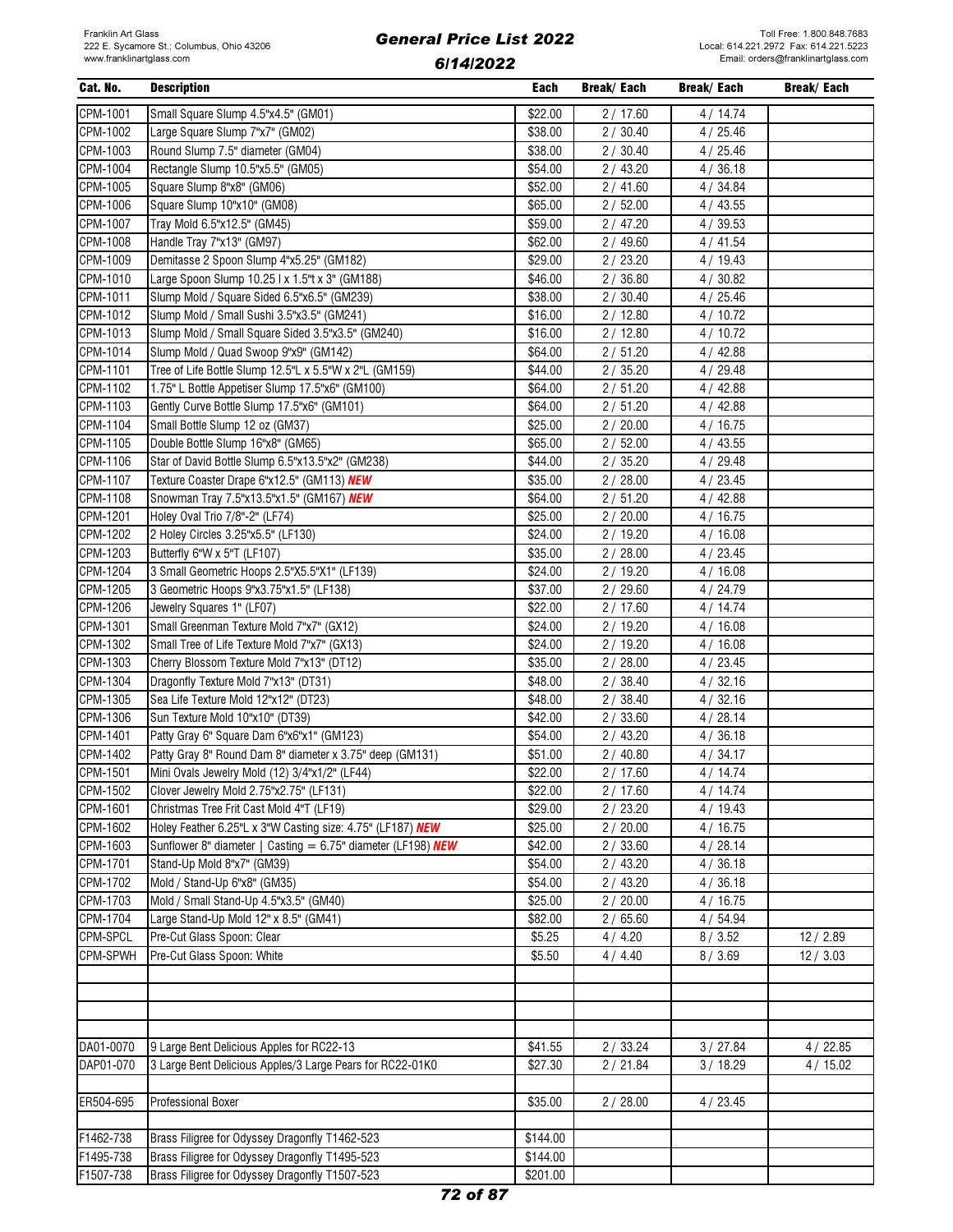| Cat. No.        | <b>Description</b>                                                         | Each               | Break/ Each | Break/ Each | Break/ Each |
|-----------------|----------------------------------------------------------------------------|--------------------|-------------|-------------|-------------|
| <b>FBC-16</b>   | 16" Black Cord with Lobster Clasp - 10 per pack                            | \$9.95             | 2/7.96      | 4/6.67      | 6/5.47      |
| <b>FBC-18</b>   | 18" Black Cord with Lobster Clasp - 10 per pack                            | \$9.95             | 2/7.96      | 4/6.67      | 6/5.47      |
| <b>FBC-20</b>   | 20" Black Cord with Lobster Clasp - 10 per pack                            | \$9.95             | 2/7.96      | 4/6.67      | 6/5.47      |
| FBER-01         | Ear Stud w/ Clutch - 5 per pack                                            | \$3.00             | 2/2.40      | 4/2.01      | 6/1.65      |
| <b>FBER-02</b>  | French Wire w/Disk & Clutch: Silver - 5 per pack                           | \$5.00             | 2/4.00      | 4 / 3.35    | 6/2.75      |
| FBJ-11593       | 1.5" Square Clear Beveled Jewel / 20 Facets                                | \$4.00             | 4/3.20      | 8/2.68      |             |
|                 |                                                                            |                    |             |             | 12/2.20     |
| FBJ-11793       | 1" Square Clear Beveled Jewel / 20 Facets                                  | \$3.95             | 4/3.16      | 8/2.65      | 12/2.17     |
| FBJ-12793       | 2" Square Clear Beveled Jewel / 20 Facets                                  | \$4.00             | 4/3.20      | 8/2.68      | 12/2.20     |
| FBJ-21793       | 1" Square Clear Beveled Jewel / 17 Facets                                  | $\overline{$}3.30$ | 4/2.64      | 8/2.21      | 12/1.82     |
| FBJ-31593       | 1.5" Square Clear Beveled Jewel / 9 Facets                                 | \$1.55             | 4/1.24      | 8/1.04      | 12/0.85     |
| FBJ-31793       | 1" Square Clear Beveled Jewel / 9 Facets                                   | \$1.79             | 4/1.43      | 8/1.20      | 12/0.98     |
| FBJ-32793       | 2" Square Clear Beveled Jewel / 9 Facets                                   | \$2.10             | 4/1.68      | 8/1.41      | 12/1.16     |
| FBJ-41593       | 1.5" Round Clear Beveled Jewel / 13 Facets                                 | \$2.90             | 4/2.32      | 8/1.94      | 12/1.60     |
| FBJ-41793       | 1" Round Clear Beveled Jewel / 13 Facets                                   | \$3.30             | 4/2.64      | 8/2.21      | 12/1.82     |
| FBJ-42793       | 2" Round Clear Beveled Jewel / 13 Facets                                   | \$2.75             | 4/2.20      | 8/1.84      | 12/1.51     |
| FBJ-51593       | 1.5" Round Clear Beveled Jewel / 12 Facets                                 | \$3.45             | 4/2.76      | 8/2.31      | 12/1.90     |
| FBJ-51793       | 1" Round Clear Beveled Jewel / 12 Facets                                   | \$3.25             | 4/2.60      | 8/2.18      | 12/1.79     |
| FBJ-61793       | 1" Round Clear Beveled Jewel / 30 Facets                                   | \$4.15             | 4/3.32      | 8 / 2.78    | 12/2.28     |
| <b>FBL-01</b>   | Wing Bail: Silver Plated - 1 per pack                                      | \$3.00             | 2/2.40      | 4/2.01      | 6/1.65      |
| <b>FBL-02</b>   | Moroccan Bail (31.5mm): Silver - 5 per pack                                | \$9.95             | 2/7.96      | 4/6.67      | 6/5.47      |
|                 |                                                                            |                    |             |             |             |
| FBL-001         | Medium (24mm) Smooth Bail: Silver - 20 per pack                            | \$11.39            | 2/9.11      | 4/7.63      | 6/6.26      |
| FBL-002         | Medium (24mm) Smooth Bail: Gold - 20 per pack                              | \$13.69            | 2/10.95     | 4/9.17      | 6/7.53      |
|                 |                                                                            |                    |             |             |             |
| FBL-004         | Small (16mm) Smooth Bail: Gold - 20 per pack                               | \$13.19            | 2/10.55     | 4/8.84      | 6/7.25      |
|                 |                                                                            |                    |             |             |             |
| FBL-006         | Large (28.5mm) Smooth Bail: Gold - 5 per pack                              | \$9.95             | 2/7.96      | 4/6.67      | 6/5.47      |
| <b>FBL-007</b>  | Filigree Bail (35.2mm): Silver - 1 per pack                                | \$3.00             | 2/2.40      | 4/2.01      | 6/1.65      |
| FBL-008         | Filigree Bail (35.2mm): Gold - 1 per pack                                  | \$3.00             | 2/2.40      | 4/2.01      | 6/1.65      |
| FBL-010         | Small Infinity Bail (25.5mm): Silver - 8 per pack                          | \$9.95             | 2/7.96      | 4/6.67      | 6/5.47      |
|                 |                                                                            |                    |             |             |             |
| FBL-012         | Small Fluted Bail (25.5mm): Silver - 8 per pack                            | \$9.95             | 2/7.96      | 4/6.67      | 6/5.47      |
| FBLB-01         | Medium Smooth Bail Antique Brass - 20 per pack                             | \$11.39            | 2/9.11      | 4/7.63      | 6/6.26      |
| FBLB-03         | Small Smooth Bail Antique Brass - 20 per pack                              | \$10.95            | 2/8.76      | 4/7.34      | 6/6.02      |
| <b>FBLG-010</b> | Small Infinity Bail (25.5mm): Gold - 8 per pack                            | \$9.95             | 2/7.96      | 4/6.67      | 6/5.47      |
| <b>FBLG-011</b> | Small Thatch Bail (25.5mm): Gold - 8 per pack                              | \$9.95             | 2/7.96      | 4/6.67      | 6/5.47      |
| <b>FBLG-012</b> | Small Fluted Bail (25.5mm): Gold - 8 per pack                              | \$9.95             | 2/7.96      | 4/6.67      | 6/5.47      |
| FBLH-01         | Medium Smooth Bail Hematite - 20 per pack                                  | \$11.39            | 2/9.11      | 4/7.63      | 6/6.26      |
| FBLH-03         | Small Smooth Bail Hematite - 20 per pack                                   | \$10.95            | 2/8.76      | 4/7.34      | 6/6.02      |
| <b>FBR-01</b>   |                                                                            |                    |             |             | 6/1.98      |
| <b>FBR-02</b>   | Bracelet Chain (7.5"): Silver - 1 per pack                                 | \$3.60             | 2/2.88      | 4/2.41      |             |
|                 | Cuff Bracelet (2.75", closed): Silver - 1 per pack                         | \$3.20             | 2/2.56      | 4/2.14      | 6/1.76      |
| <b>FBR-03</b>   | Cuff Bracelet (2.75", closed): Gold - 1 per pack <b>NEW</b>                | \$3.20             | 2/2.56      | 4/2.14      | 6/1.76      |
| <b>FBR-05</b>   | Oval Chain Bracelet: Silver - 1 per pack <b>NEW</b>                        | \$3.60             | 2/2.88      | 4/2.41      | 6/1.98      |
| FBRG-02         | Gold Rings - 5 per pack (1-size 6, 2-size 7, 2-size 8) NEW                 | \$9.95             | 2/7.96      | 4/6.67      | 6/5.47      |
| FBRG-03         | Hematite Rings - 5 per pack (1-size 6, 2-size 7, 2-size 8) <b>NEW</b>      | \$9.95             | 2/7.96      | 4/6.67      | 6/5.47      |
| FBRG-04         | Filigree Rings - 10 pc pack (Adjustable) Sterling Silver Plated <b>NEW</b> | \$9.95             | 2/7.96      | 4/6.67      | 6/5.47      |
| <b>FBRS-01</b>  | Silver Rings - 5 per pack (1-size 6, 2-size 7, 2-size 8)                   | \$9.95             | 2/7.96      | 4/6.67      | 6/5.47      |
| <b>FBTT-01</b>  | Tube Top Bail (20mm): Silver - 10 per pack (4-smooth, 3-spiral, 3-texture) | \$9.95             | 2/7.96      | 4/6.67      | 6/5.47      |
| FBTT-02         | Tube Top Bail (20mm): Gold - 10 per pack (4-smooth, 3-spiral, 3-texture)   | \$9.95             | 2/7.96      | 4/6.67      | 6/5.47      |
| FC-050700       | Outdoor Cement 20 lb. Box                                                  | \$31.95            | 4/25.56     | 8/21.41     | 12 / 17.57  |
| <b>FCB-02</b>   | Antique Silver Variety Art Bail - 5 per pack                               | \$9.95             | 2/7.96      | 4/6.67      | 6/5.47      |
| FCB-03          | Antique Brass Variety Art Bail - 5 per pack                                | \$9.95             | 2/7.96      | 4/6.67      | 6/5.47      |
| FCB-04          | Gold Variety Art Bail -5 per pack                                          | \$9.95             | 2/7.96      | 4/6.67      | 6/5.47      |
| FD1-BL070       | Dragonfly FlatDesign Brass Filigree w/ blue eye jewel                      | \$16.00            | 2/12.80     | 4/10.72     | 6/8.80      |
| FD2-K0070       | Bass FlatDesign Brass Filigree                                             | \$12.00            | 2/9.60      | 4/8.04      | 6/6.60      |
| FD9-K0070       | Worden Flat Design: Chew 'n Cow Filigree                                   | \$5.00             | 2/4.00      | 4 / 3.35    | 6/2.75      |
| FD10-K070       | Worden Flat Design: Pig Filigree                                           | \$5.00             | 2/4.00      | 4/3.35      | 6/2.75      |
| FD11-K070       | Worden Flat Design: Loon Filigree                                          | \$28.00            | 2/22.40     | 4/18.76     | 6/15.40     |
| FD12-K070       | Worden Flat Design: Rooster Filigree                                       | \$7.00             | 2/5.60      | 4/4.69      | 6/3.85      |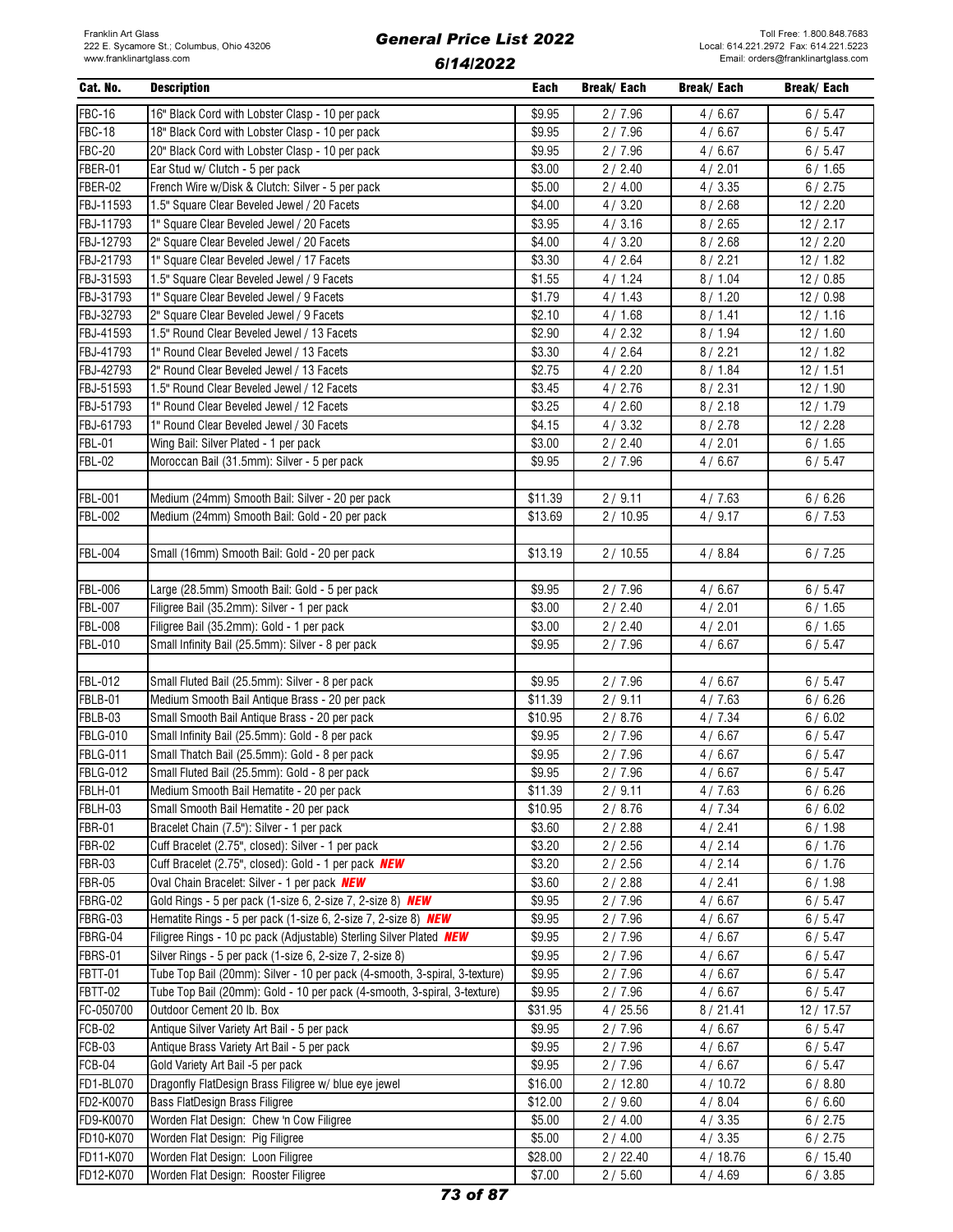| FD13-K070<br>Worden Flat Design: Hummingbird with flowers Filigree<br>\$12.00<br>2/9.60<br>4/8.04<br>6/6.60<br>FD14-K070<br>Worden Flat Design: Hummingbird Window Hangings with flowers Filigree<br>\$14.00<br>2/11.20<br>6/7.70<br>4/9.38<br>FF02-0345<br>Flight into Fantasy - 3D Cast Body: FAIRY LADY<br>\$23.40<br>6/18.72<br>12 / 15.68<br>FF03-0345<br>Flight into Fantasy - 3D Cast Body: CARDINAL<br>6/18.88<br>\$23.60<br>12/15.81<br>FF04-0345<br>Flight into Fantasy - 3D Cast Body: LARGE BUTTERFLY<br>\$13.20<br>6/10.56<br>12/8.84<br>FF05-0345<br>Flight into Fantasy - 3D Cast Body: SMALL BUTTERFLY<br>\$12.00<br>6/9.60<br>12/8.04<br>FF06-0345<br>Flight into Fantasy - 3D Cast Body: DUCK<br>\$21.00<br>6/16.80<br>12 / 14.07<br>FF07-0345<br>Flight into Fantasy - 3D Cast Body: DOVE<br>6/13.12<br>\$16.40<br>12 / 10.99<br>Flight into Fantasy - 3D Cast Body: SANTA FACE<br>12 / 10.59<br>FF12-0345<br>\$15.80<br>6/12.64<br>FF15-0345<br>6/17.44<br>8/14.61<br>Flight into Fantasy - 3D Cast Body: ANGEL OF SERENITY<br>\$21.80<br>FF17-0345<br>12/13.00<br>Flight into Fantasy - 3D Cast Body: SETTING DRAGON<br>\$19.40<br>6/15.52<br>FF18-0345<br>Flight into Fantasy - 3D Cast Body: DRAGASOUR<br>6/14.72<br>12/12.33<br>\$18.40<br>FF19-0345<br>Flight into Fantasy - 3D Cast Body: SMALL CHOIRING ANGEL<br>6/11.52<br>\$14.40<br>12/9.65<br>FF20-0345<br>Flight into Fantasy - 3D Cast Body: STANDING EAGLE<br>6/14.72<br>\$18.40<br>12/12.33<br>FF21-0345<br>Flight into Fantasy - 3D Cast Body: PERCHED EAGLE<br>\$18.90<br>6/15.12<br>12 / 12.66<br>Flight into Fantasy - 3D Cast Body: SOARING EAGLE<br>FF22-0345<br>\$18.40<br>6/14.72<br>12/12.33<br>FF24-0345<br>Flight into Fantasy - 3D Cast Body: SMALL PARROT<br>\$17.80<br>12 / 11.93<br>6/14.24<br>FF25-0345<br>Flight into Fantasy - 3D Cast Body: CROWING ROOSTER<br>6/16.16<br>\$20.20<br>12/13.53<br>FF26-0345<br>Flight into Fantasy - 3D Cast Body: SMALL CARDINAL<br>6/13.68<br>\$17.10<br>12 / 11.46<br>FF28-0345<br>Flight into Fantasy - 3D Cast Body: ELF FACE<br>\$15.80<br>6/12.64<br>12 / 10.59<br>FF30-0345<br>Flight into Fantasy - 3D Cast Body: MOTH SINGLE<br>\$14.10<br>6/11.28<br>12 / 9.45<br>FF33-0345<br>Flight into Fantasy - 3D Cast Body: SUNSHINE SINGLE<br>\$22.50<br>6/18.00<br>12/15.08<br><b>FLC-01</b><br>6/5.47<br>Leather Cords w/ Extender Chain - 10 pc per pack <b>NEW</b><br>\$9.95<br>2/7.96<br>4/6.67<br>FLF-14113<br>"Carousel" Lamp Filigree - Judy Miller Design<br>\$57.50<br>2/46.00<br>4/38.53<br>Tiffany Lamp Kit by Mika<br>FLF-14123<br>\$83.25<br>2/66.60<br>4/55.78<br>FLF-40203<br>Lamp Filigree 4 Panel: Peony<br>6/12.59<br>\$22.89<br>2/18.31<br>4 / 15.34<br>FLF-40303<br>Lamp Filigree 4 Panel: Chickadee<br>\$22.89<br>2/18.31<br>4/15.34<br>6/12.59<br>FLF-40403<br>4/15.34<br>6/12.59<br>Lamp Filigree 4 Panel: Crane<br>\$22.89<br>2/18.31<br>FLF-40503<br>\$22.89<br>2/18.31<br>4/15.34<br>6/12.59<br>Lamp Filigree 4 Panel: Rose<br>FLF-40603<br>2/18.31<br>Lamp Filigree 4 Panel: Knockout<br>\$22.89<br>4 / 15.34<br>6/12.59<br>FLF-40703<br>Lamp Filigree 4 Panel: Hummingbird<br>\$22.89<br>2/18.31<br>4 / 15.34<br>6/12.59<br>FLF-40803<br>Lamp Filigree 4 Panel: Victorian Heart<br>\$22.89<br>2/18.31<br>4/15.34<br>6/12.59<br>FLF-41303<br>Lamp Filigree 4 Panel: Kissing Doves<br>\$22.89<br>2/18.31<br>4/15.34<br>6/12.59<br>FLF-41403<br>Lamp Filigree 4 Panel: Aztec Sun<br>\$22.89<br>2/18.31<br>4 / 15.34<br>6/12.59<br>FLF-41503<br>Lamp Filigree 4 Panel: Regal Dove<br>\$22.89<br>2/18.31<br>4/15.34<br>6/12.59<br>FLF-60103<br>Lamp Filigree 6 Panel: Parrot<br>\$29.95<br>2 / 23.96<br>4/20.07<br>6/16.47<br>FLF-60203<br>Lamp Filigree 6 Panel: Sleep Time<br>\$29.95<br>2 / 23.96<br>4/20.07<br>6/16.47<br>FLF-60303<br>Lamp Filigree 6 Panel: Cat in Irises<br>\$29.95<br>2 / 23.96<br>4/20.07<br>6/16.47<br>FLF-60403<br>Lamp Filigree 6 Panel: Primrose<br>\$29.95<br>2 / 23.96<br>4/20.07<br>6/16.47<br>FLF-60503<br>Lamp Filigree 6 Panel: Victorian Tulip<br>\$29.95<br>2/23.96<br>4/20.07<br>6/16.47<br><b>FPH-01</b><br>2/4.20<br>6/2.89<br>Purse Hanger<br>\$5.25<br>4/3.52<br>FPH-02<br>Square Purse Hanger <b>NEW</b><br>\$5.25<br>4 / 3.52<br>6/2.89<br>2/4.20 | Cat. No. | <b>Description</b> | Each | <b>Break/Each</b> | Break/ Each | Break/ Each |
|---------------------------------------------------------------------------------------------------------------------------------------------------------------------------------------------------------------------------------------------------------------------------------------------------------------------------------------------------------------------------------------------------------------------------------------------------------------------------------------------------------------------------------------------------------------------------------------------------------------------------------------------------------------------------------------------------------------------------------------------------------------------------------------------------------------------------------------------------------------------------------------------------------------------------------------------------------------------------------------------------------------------------------------------------------------------------------------------------------------------------------------------------------------------------------------------------------------------------------------------------------------------------------------------------------------------------------------------------------------------------------------------------------------------------------------------------------------------------------------------------------------------------------------------------------------------------------------------------------------------------------------------------------------------------------------------------------------------------------------------------------------------------------------------------------------------------------------------------------------------------------------------------------------------------------------------------------------------------------------------------------------------------------------------------------------------------------------------------------------------------------------------------------------------------------------------------------------------------------------------------------------------------------------------------------------------------------------------------------------------------------------------------------------------------------------------------------------------------------------------------------------------------------------------------------------------------------------------------------------------------------------------------------------------------------------------------------------------------------------------------------------------------------------------------------------------------------------------------------------------------------------------------------------------------------------------------------------------------------------------------------------------------------------------------------------------------------------------------------------------------------------------------------------------------------------------------------------------------------------------------------------------------------------------------------------------------------------------------------------------------------------------------------------------------------------------------------------------------------------------------------------------------------------------------------------------------------------------------------------------------------------------------------------------------------------------------------------------------------------------------------------------------------------------------------------------------------------------------------------------------------------------------------------------------------------------------------------------------------------------------------------------------------------------------------------------------------------------------------------------------------------------------------------------------------------------------------------------------------------------------------------|----------|--------------------|------|-------------------|-------------|-------------|
|                                                                                                                                                                                                                                                                                                                                                                                                                                                                                                                                                                                                                                                                                                                                                                                                                                                                                                                                                                                                                                                                                                                                                                                                                                                                                                                                                                                                                                                                                                                                                                                                                                                                                                                                                                                                                                                                                                                                                                                                                                                                                                                                                                                                                                                                                                                                                                                                                                                                                                                                                                                                                                                                                                                                                                                                                                                                                                                                                                                                                                                                                                                                                                                                                                                                                                                                                                                                                                                                                                                                                                                                                                                                                                                                                                                                                                                                                                                                                                                                                                                                                                                                                                                                                                                               |          |                    |      |                   |             |             |
|                                                                                                                                                                                                                                                                                                                                                                                                                                                                                                                                                                                                                                                                                                                                                                                                                                                                                                                                                                                                                                                                                                                                                                                                                                                                                                                                                                                                                                                                                                                                                                                                                                                                                                                                                                                                                                                                                                                                                                                                                                                                                                                                                                                                                                                                                                                                                                                                                                                                                                                                                                                                                                                                                                                                                                                                                                                                                                                                                                                                                                                                                                                                                                                                                                                                                                                                                                                                                                                                                                                                                                                                                                                                                                                                                                                                                                                                                                                                                                                                                                                                                                                                                                                                                                                               |          |                    |      |                   |             |             |
|                                                                                                                                                                                                                                                                                                                                                                                                                                                                                                                                                                                                                                                                                                                                                                                                                                                                                                                                                                                                                                                                                                                                                                                                                                                                                                                                                                                                                                                                                                                                                                                                                                                                                                                                                                                                                                                                                                                                                                                                                                                                                                                                                                                                                                                                                                                                                                                                                                                                                                                                                                                                                                                                                                                                                                                                                                                                                                                                                                                                                                                                                                                                                                                                                                                                                                                                                                                                                                                                                                                                                                                                                                                                                                                                                                                                                                                                                                                                                                                                                                                                                                                                                                                                                                                               |          |                    |      |                   |             |             |
|                                                                                                                                                                                                                                                                                                                                                                                                                                                                                                                                                                                                                                                                                                                                                                                                                                                                                                                                                                                                                                                                                                                                                                                                                                                                                                                                                                                                                                                                                                                                                                                                                                                                                                                                                                                                                                                                                                                                                                                                                                                                                                                                                                                                                                                                                                                                                                                                                                                                                                                                                                                                                                                                                                                                                                                                                                                                                                                                                                                                                                                                                                                                                                                                                                                                                                                                                                                                                                                                                                                                                                                                                                                                                                                                                                                                                                                                                                                                                                                                                                                                                                                                                                                                                                                               |          |                    |      |                   |             |             |
|                                                                                                                                                                                                                                                                                                                                                                                                                                                                                                                                                                                                                                                                                                                                                                                                                                                                                                                                                                                                                                                                                                                                                                                                                                                                                                                                                                                                                                                                                                                                                                                                                                                                                                                                                                                                                                                                                                                                                                                                                                                                                                                                                                                                                                                                                                                                                                                                                                                                                                                                                                                                                                                                                                                                                                                                                                                                                                                                                                                                                                                                                                                                                                                                                                                                                                                                                                                                                                                                                                                                                                                                                                                                                                                                                                                                                                                                                                                                                                                                                                                                                                                                                                                                                                                               |          |                    |      |                   |             |             |
|                                                                                                                                                                                                                                                                                                                                                                                                                                                                                                                                                                                                                                                                                                                                                                                                                                                                                                                                                                                                                                                                                                                                                                                                                                                                                                                                                                                                                                                                                                                                                                                                                                                                                                                                                                                                                                                                                                                                                                                                                                                                                                                                                                                                                                                                                                                                                                                                                                                                                                                                                                                                                                                                                                                                                                                                                                                                                                                                                                                                                                                                                                                                                                                                                                                                                                                                                                                                                                                                                                                                                                                                                                                                                                                                                                                                                                                                                                                                                                                                                                                                                                                                                                                                                                                               |          |                    |      |                   |             |             |
|                                                                                                                                                                                                                                                                                                                                                                                                                                                                                                                                                                                                                                                                                                                                                                                                                                                                                                                                                                                                                                                                                                                                                                                                                                                                                                                                                                                                                                                                                                                                                                                                                                                                                                                                                                                                                                                                                                                                                                                                                                                                                                                                                                                                                                                                                                                                                                                                                                                                                                                                                                                                                                                                                                                                                                                                                                                                                                                                                                                                                                                                                                                                                                                                                                                                                                                                                                                                                                                                                                                                                                                                                                                                                                                                                                                                                                                                                                                                                                                                                                                                                                                                                                                                                                                               |          |                    |      |                   |             |             |
|                                                                                                                                                                                                                                                                                                                                                                                                                                                                                                                                                                                                                                                                                                                                                                                                                                                                                                                                                                                                                                                                                                                                                                                                                                                                                                                                                                                                                                                                                                                                                                                                                                                                                                                                                                                                                                                                                                                                                                                                                                                                                                                                                                                                                                                                                                                                                                                                                                                                                                                                                                                                                                                                                                                                                                                                                                                                                                                                                                                                                                                                                                                                                                                                                                                                                                                                                                                                                                                                                                                                                                                                                                                                                                                                                                                                                                                                                                                                                                                                                                                                                                                                                                                                                                                               |          |                    |      |                   |             |             |
|                                                                                                                                                                                                                                                                                                                                                                                                                                                                                                                                                                                                                                                                                                                                                                                                                                                                                                                                                                                                                                                                                                                                                                                                                                                                                                                                                                                                                                                                                                                                                                                                                                                                                                                                                                                                                                                                                                                                                                                                                                                                                                                                                                                                                                                                                                                                                                                                                                                                                                                                                                                                                                                                                                                                                                                                                                                                                                                                                                                                                                                                                                                                                                                                                                                                                                                                                                                                                                                                                                                                                                                                                                                                                                                                                                                                                                                                                                                                                                                                                                                                                                                                                                                                                                                               |          |                    |      |                   |             |             |
|                                                                                                                                                                                                                                                                                                                                                                                                                                                                                                                                                                                                                                                                                                                                                                                                                                                                                                                                                                                                                                                                                                                                                                                                                                                                                                                                                                                                                                                                                                                                                                                                                                                                                                                                                                                                                                                                                                                                                                                                                                                                                                                                                                                                                                                                                                                                                                                                                                                                                                                                                                                                                                                                                                                                                                                                                                                                                                                                                                                                                                                                                                                                                                                                                                                                                                                                                                                                                                                                                                                                                                                                                                                                                                                                                                                                                                                                                                                                                                                                                                                                                                                                                                                                                                                               |          |                    |      |                   |             |             |
|                                                                                                                                                                                                                                                                                                                                                                                                                                                                                                                                                                                                                                                                                                                                                                                                                                                                                                                                                                                                                                                                                                                                                                                                                                                                                                                                                                                                                                                                                                                                                                                                                                                                                                                                                                                                                                                                                                                                                                                                                                                                                                                                                                                                                                                                                                                                                                                                                                                                                                                                                                                                                                                                                                                                                                                                                                                                                                                                                                                                                                                                                                                                                                                                                                                                                                                                                                                                                                                                                                                                                                                                                                                                                                                                                                                                                                                                                                                                                                                                                                                                                                                                                                                                                                                               |          |                    |      |                   |             |             |
|                                                                                                                                                                                                                                                                                                                                                                                                                                                                                                                                                                                                                                                                                                                                                                                                                                                                                                                                                                                                                                                                                                                                                                                                                                                                                                                                                                                                                                                                                                                                                                                                                                                                                                                                                                                                                                                                                                                                                                                                                                                                                                                                                                                                                                                                                                                                                                                                                                                                                                                                                                                                                                                                                                                                                                                                                                                                                                                                                                                                                                                                                                                                                                                                                                                                                                                                                                                                                                                                                                                                                                                                                                                                                                                                                                                                                                                                                                                                                                                                                                                                                                                                                                                                                                                               |          |                    |      |                   |             |             |
|                                                                                                                                                                                                                                                                                                                                                                                                                                                                                                                                                                                                                                                                                                                                                                                                                                                                                                                                                                                                                                                                                                                                                                                                                                                                                                                                                                                                                                                                                                                                                                                                                                                                                                                                                                                                                                                                                                                                                                                                                                                                                                                                                                                                                                                                                                                                                                                                                                                                                                                                                                                                                                                                                                                                                                                                                                                                                                                                                                                                                                                                                                                                                                                                                                                                                                                                                                                                                                                                                                                                                                                                                                                                                                                                                                                                                                                                                                                                                                                                                                                                                                                                                                                                                                                               |          |                    |      |                   |             |             |
|                                                                                                                                                                                                                                                                                                                                                                                                                                                                                                                                                                                                                                                                                                                                                                                                                                                                                                                                                                                                                                                                                                                                                                                                                                                                                                                                                                                                                                                                                                                                                                                                                                                                                                                                                                                                                                                                                                                                                                                                                                                                                                                                                                                                                                                                                                                                                                                                                                                                                                                                                                                                                                                                                                                                                                                                                                                                                                                                                                                                                                                                                                                                                                                                                                                                                                                                                                                                                                                                                                                                                                                                                                                                                                                                                                                                                                                                                                                                                                                                                                                                                                                                                                                                                                                               |          |                    |      |                   |             |             |
|                                                                                                                                                                                                                                                                                                                                                                                                                                                                                                                                                                                                                                                                                                                                                                                                                                                                                                                                                                                                                                                                                                                                                                                                                                                                                                                                                                                                                                                                                                                                                                                                                                                                                                                                                                                                                                                                                                                                                                                                                                                                                                                                                                                                                                                                                                                                                                                                                                                                                                                                                                                                                                                                                                                                                                                                                                                                                                                                                                                                                                                                                                                                                                                                                                                                                                                                                                                                                                                                                                                                                                                                                                                                                                                                                                                                                                                                                                                                                                                                                                                                                                                                                                                                                                                               |          |                    |      |                   |             |             |
|                                                                                                                                                                                                                                                                                                                                                                                                                                                                                                                                                                                                                                                                                                                                                                                                                                                                                                                                                                                                                                                                                                                                                                                                                                                                                                                                                                                                                                                                                                                                                                                                                                                                                                                                                                                                                                                                                                                                                                                                                                                                                                                                                                                                                                                                                                                                                                                                                                                                                                                                                                                                                                                                                                                                                                                                                                                                                                                                                                                                                                                                                                                                                                                                                                                                                                                                                                                                                                                                                                                                                                                                                                                                                                                                                                                                                                                                                                                                                                                                                                                                                                                                                                                                                                                               |          |                    |      |                   |             |             |
|                                                                                                                                                                                                                                                                                                                                                                                                                                                                                                                                                                                                                                                                                                                                                                                                                                                                                                                                                                                                                                                                                                                                                                                                                                                                                                                                                                                                                                                                                                                                                                                                                                                                                                                                                                                                                                                                                                                                                                                                                                                                                                                                                                                                                                                                                                                                                                                                                                                                                                                                                                                                                                                                                                                                                                                                                                                                                                                                                                                                                                                                                                                                                                                                                                                                                                                                                                                                                                                                                                                                                                                                                                                                                                                                                                                                                                                                                                                                                                                                                                                                                                                                                                                                                                                               |          |                    |      |                   |             |             |
|                                                                                                                                                                                                                                                                                                                                                                                                                                                                                                                                                                                                                                                                                                                                                                                                                                                                                                                                                                                                                                                                                                                                                                                                                                                                                                                                                                                                                                                                                                                                                                                                                                                                                                                                                                                                                                                                                                                                                                                                                                                                                                                                                                                                                                                                                                                                                                                                                                                                                                                                                                                                                                                                                                                                                                                                                                                                                                                                                                                                                                                                                                                                                                                                                                                                                                                                                                                                                                                                                                                                                                                                                                                                                                                                                                                                                                                                                                                                                                                                                                                                                                                                                                                                                                                               |          |                    |      |                   |             |             |
|                                                                                                                                                                                                                                                                                                                                                                                                                                                                                                                                                                                                                                                                                                                                                                                                                                                                                                                                                                                                                                                                                                                                                                                                                                                                                                                                                                                                                                                                                                                                                                                                                                                                                                                                                                                                                                                                                                                                                                                                                                                                                                                                                                                                                                                                                                                                                                                                                                                                                                                                                                                                                                                                                                                                                                                                                                                                                                                                                                                                                                                                                                                                                                                                                                                                                                                                                                                                                                                                                                                                                                                                                                                                                                                                                                                                                                                                                                                                                                                                                                                                                                                                                                                                                                                               |          |                    |      |                   |             |             |
|                                                                                                                                                                                                                                                                                                                                                                                                                                                                                                                                                                                                                                                                                                                                                                                                                                                                                                                                                                                                                                                                                                                                                                                                                                                                                                                                                                                                                                                                                                                                                                                                                                                                                                                                                                                                                                                                                                                                                                                                                                                                                                                                                                                                                                                                                                                                                                                                                                                                                                                                                                                                                                                                                                                                                                                                                                                                                                                                                                                                                                                                                                                                                                                                                                                                                                                                                                                                                                                                                                                                                                                                                                                                                                                                                                                                                                                                                                                                                                                                                                                                                                                                                                                                                                                               |          |                    |      |                   |             |             |
|                                                                                                                                                                                                                                                                                                                                                                                                                                                                                                                                                                                                                                                                                                                                                                                                                                                                                                                                                                                                                                                                                                                                                                                                                                                                                                                                                                                                                                                                                                                                                                                                                                                                                                                                                                                                                                                                                                                                                                                                                                                                                                                                                                                                                                                                                                                                                                                                                                                                                                                                                                                                                                                                                                                                                                                                                                                                                                                                                                                                                                                                                                                                                                                                                                                                                                                                                                                                                                                                                                                                                                                                                                                                                                                                                                                                                                                                                                                                                                                                                                                                                                                                                                                                                                                               |          |                    |      |                   |             |             |
|                                                                                                                                                                                                                                                                                                                                                                                                                                                                                                                                                                                                                                                                                                                                                                                                                                                                                                                                                                                                                                                                                                                                                                                                                                                                                                                                                                                                                                                                                                                                                                                                                                                                                                                                                                                                                                                                                                                                                                                                                                                                                                                                                                                                                                                                                                                                                                                                                                                                                                                                                                                                                                                                                                                                                                                                                                                                                                                                                                                                                                                                                                                                                                                                                                                                                                                                                                                                                                                                                                                                                                                                                                                                                                                                                                                                                                                                                                                                                                                                                                                                                                                                                                                                                                                               |          |                    |      |                   |             |             |
|                                                                                                                                                                                                                                                                                                                                                                                                                                                                                                                                                                                                                                                                                                                                                                                                                                                                                                                                                                                                                                                                                                                                                                                                                                                                                                                                                                                                                                                                                                                                                                                                                                                                                                                                                                                                                                                                                                                                                                                                                                                                                                                                                                                                                                                                                                                                                                                                                                                                                                                                                                                                                                                                                                                                                                                                                                                                                                                                                                                                                                                                                                                                                                                                                                                                                                                                                                                                                                                                                                                                                                                                                                                                                                                                                                                                                                                                                                                                                                                                                                                                                                                                                                                                                                                               |          |                    |      |                   |             |             |
|                                                                                                                                                                                                                                                                                                                                                                                                                                                                                                                                                                                                                                                                                                                                                                                                                                                                                                                                                                                                                                                                                                                                                                                                                                                                                                                                                                                                                                                                                                                                                                                                                                                                                                                                                                                                                                                                                                                                                                                                                                                                                                                                                                                                                                                                                                                                                                                                                                                                                                                                                                                                                                                                                                                                                                                                                                                                                                                                                                                                                                                                                                                                                                                                                                                                                                                                                                                                                                                                                                                                                                                                                                                                                                                                                                                                                                                                                                                                                                                                                                                                                                                                                                                                                                                               |          |                    |      |                   |             |             |
|                                                                                                                                                                                                                                                                                                                                                                                                                                                                                                                                                                                                                                                                                                                                                                                                                                                                                                                                                                                                                                                                                                                                                                                                                                                                                                                                                                                                                                                                                                                                                                                                                                                                                                                                                                                                                                                                                                                                                                                                                                                                                                                                                                                                                                                                                                                                                                                                                                                                                                                                                                                                                                                                                                                                                                                                                                                                                                                                                                                                                                                                                                                                                                                                                                                                                                                                                                                                                                                                                                                                                                                                                                                                                                                                                                                                                                                                                                                                                                                                                                                                                                                                                                                                                                                               |          |                    |      |                   |             |             |
|                                                                                                                                                                                                                                                                                                                                                                                                                                                                                                                                                                                                                                                                                                                                                                                                                                                                                                                                                                                                                                                                                                                                                                                                                                                                                                                                                                                                                                                                                                                                                                                                                                                                                                                                                                                                                                                                                                                                                                                                                                                                                                                                                                                                                                                                                                                                                                                                                                                                                                                                                                                                                                                                                                                                                                                                                                                                                                                                                                                                                                                                                                                                                                                                                                                                                                                                                                                                                                                                                                                                                                                                                                                                                                                                                                                                                                                                                                                                                                                                                                                                                                                                                                                                                                                               |          |                    |      |                   |             |             |
|                                                                                                                                                                                                                                                                                                                                                                                                                                                                                                                                                                                                                                                                                                                                                                                                                                                                                                                                                                                                                                                                                                                                                                                                                                                                                                                                                                                                                                                                                                                                                                                                                                                                                                                                                                                                                                                                                                                                                                                                                                                                                                                                                                                                                                                                                                                                                                                                                                                                                                                                                                                                                                                                                                                                                                                                                                                                                                                                                                                                                                                                                                                                                                                                                                                                                                                                                                                                                                                                                                                                                                                                                                                                                                                                                                                                                                                                                                                                                                                                                                                                                                                                                                                                                                                               |          |                    |      |                   |             |             |
|                                                                                                                                                                                                                                                                                                                                                                                                                                                                                                                                                                                                                                                                                                                                                                                                                                                                                                                                                                                                                                                                                                                                                                                                                                                                                                                                                                                                                                                                                                                                                                                                                                                                                                                                                                                                                                                                                                                                                                                                                                                                                                                                                                                                                                                                                                                                                                                                                                                                                                                                                                                                                                                                                                                                                                                                                                                                                                                                                                                                                                                                                                                                                                                                                                                                                                                                                                                                                                                                                                                                                                                                                                                                                                                                                                                                                                                                                                                                                                                                                                                                                                                                                                                                                                                               |          |                    |      |                   |             |             |
|                                                                                                                                                                                                                                                                                                                                                                                                                                                                                                                                                                                                                                                                                                                                                                                                                                                                                                                                                                                                                                                                                                                                                                                                                                                                                                                                                                                                                                                                                                                                                                                                                                                                                                                                                                                                                                                                                                                                                                                                                                                                                                                                                                                                                                                                                                                                                                                                                                                                                                                                                                                                                                                                                                                                                                                                                                                                                                                                                                                                                                                                                                                                                                                                                                                                                                                                                                                                                                                                                                                                                                                                                                                                                                                                                                                                                                                                                                                                                                                                                                                                                                                                                                                                                                                               |          |                    |      |                   |             |             |
|                                                                                                                                                                                                                                                                                                                                                                                                                                                                                                                                                                                                                                                                                                                                                                                                                                                                                                                                                                                                                                                                                                                                                                                                                                                                                                                                                                                                                                                                                                                                                                                                                                                                                                                                                                                                                                                                                                                                                                                                                                                                                                                                                                                                                                                                                                                                                                                                                                                                                                                                                                                                                                                                                                                                                                                                                                                                                                                                                                                                                                                                                                                                                                                                                                                                                                                                                                                                                                                                                                                                                                                                                                                                                                                                                                                                                                                                                                                                                                                                                                                                                                                                                                                                                                                               |          |                    |      |                   |             |             |
|                                                                                                                                                                                                                                                                                                                                                                                                                                                                                                                                                                                                                                                                                                                                                                                                                                                                                                                                                                                                                                                                                                                                                                                                                                                                                                                                                                                                                                                                                                                                                                                                                                                                                                                                                                                                                                                                                                                                                                                                                                                                                                                                                                                                                                                                                                                                                                                                                                                                                                                                                                                                                                                                                                                                                                                                                                                                                                                                                                                                                                                                                                                                                                                                                                                                                                                                                                                                                                                                                                                                                                                                                                                                                                                                                                                                                                                                                                                                                                                                                                                                                                                                                                                                                                                               |          |                    |      |                   |             |             |
|                                                                                                                                                                                                                                                                                                                                                                                                                                                                                                                                                                                                                                                                                                                                                                                                                                                                                                                                                                                                                                                                                                                                                                                                                                                                                                                                                                                                                                                                                                                                                                                                                                                                                                                                                                                                                                                                                                                                                                                                                                                                                                                                                                                                                                                                                                                                                                                                                                                                                                                                                                                                                                                                                                                                                                                                                                                                                                                                                                                                                                                                                                                                                                                                                                                                                                                                                                                                                                                                                                                                                                                                                                                                                                                                                                                                                                                                                                                                                                                                                                                                                                                                                                                                                                                               |          |                    |      |                   |             |             |
|                                                                                                                                                                                                                                                                                                                                                                                                                                                                                                                                                                                                                                                                                                                                                                                                                                                                                                                                                                                                                                                                                                                                                                                                                                                                                                                                                                                                                                                                                                                                                                                                                                                                                                                                                                                                                                                                                                                                                                                                                                                                                                                                                                                                                                                                                                                                                                                                                                                                                                                                                                                                                                                                                                                                                                                                                                                                                                                                                                                                                                                                                                                                                                                                                                                                                                                                                                                                                                                                                                                                                                                                                                                                                                                                                                                                                                                                                                                                                                                                                                                                                                                                                                                                                                                               |          |                    |      |                   |             |             |
|                                                                                                                                                                                                                                                                                                                                                                                                                                                                                                                                                                                                                                                                                                                                                                                                                                                                                                                                                                                                                                                                                                                                                                                                                                                                                                                                                                                                                                                                                                                                                                                                                                                                                                                                                                                                                                                                                                                                                                                                                                                                                                                                                                                                                                                                                                                                                                                                                                                                                                                                                                                                                                                                                                                                                                                                                                                                                                                                                                                                                                                                                                                                                                                                                                                                                                                                                                                                                                                                                                                                                                                                                                                                                                                                                                                                                                                                                                                                                                                                                                                                                                                                                                                                                                                               |          |                    |      |                   |             |             |
|                                                                                                                                                                                                                                                                                                                                                                                                                                                                                                                                                                                                                                                                                                                                                                                                                                                                                                                                                                                                                                                                                                                                                                                                                                                                                                                                                                                                                                                                                                                                                                                                                                                                                                                                                                                                                                                                                                                                                                                                                                                                                                                                                                                                                                                                                                                                                                                                                                                                                                                                                                                                                                                                                                                                                                                                                                                                                                                                                                                                                                                                                                                                                                                                                                                                                                                                                                                                                                                                                                                                                                                                                                                                                                                                                                                                                                                                                                                                                                                                                                                                                                                                                                                                                                                               |          |                    |      |                   |             |             |
|                                                                                                                                                                                                                                                                                                                                                                                                                                                                                                                                                                                                                                                                                                                                                                                                                                                                                                                                                                                                                                                                                                                                                                                                                                                                                                                                                                                                                                                                                                                                                                                                                                                                                                                                                                                                                                                                                                                                                                                                                                                                                                                                                                                                                                                                                                                                                                                                                                                                                                                                                                                                                                                                                                                                                                                                                                                                                                                                                                                                                                                                                                                                                                                                                                                                                                                                                                                                                                                                                                                                                                                                                                                                                                                                                                                                                                                                                                                                                                                                                                                                                                                                                                                                                                                               |          |                    |      |                   |             |             |
|                                                                                                                                                                                                                                                                                                                                                                                                                                                                                                                                                                                                                                                                                                                                                                                                                                                                                                                                                                                                                                                                                                                                                                                                                                                                                                                                                                                                                                                                                                                                                                                                                                                                                                                                                                                                                                                                                                                                                                                                                                                                                                                                                                                                                                                                                                                                                                                                                                                                                                                                                                                                                                                                                                                                                                                                                                                                                                                                                                                                                                                                                                                                                                                                                                                                                                                                                                                                                                                                                                                                                                                                                                                                                                                                                                                                                                                                                                                                                                                                                                                                                                                                                                                                                                                               |          |                    |      |                   |             |             |
|                                                                                                                                                                                                                                                                                                                                                                                                                                                                                                                                                                                                                                                                                                                                                                                                                                                                                                                                                                                                                                                                                                                                                                                                                                                                                                                                                                                                                                                                                                                                                                                                                                                                                                                                                                                                                                                                                                                                                                                                                                                                                                                                                                                                                                                                                                                                                                                                                                                                                                                                                                                                                                                                                                                                                                                                                                                                                                                                                                                                                                                                                                                                                                                                                                                                                                                                                                                                                                                                                                                                                                                                                                                                                                                                                                                                                                                                                                                                                                                                                                                                                                                                                                                                                                                               |          |                    |      |                   |             |             |
|                                                                                                                                                                                                                                                                                                                                                                                                                                                                                                                                                                                                                                                                                                                                                                                                                                                                                                                                                                                                                                                                                                                                                                                                                                                                                                                                                                                                                                                                                                                                                                                                                                                                                                                                                                                                                                                                                                                                                                                                                                                                                                                                                                                                                                                                                                                                                                                                                                                                                                                                                                                                                                                                                                                                                                                                                                                                                                                                                                                                                                                                                                                                                                                                                                                                                                                                                                                                                                                                                                                                                                                                                                                                                                                                                                                                                                                                                                                                                                                                                                                                                                                                                                                                                                                               |          |                    |      |                   |             |             |
|                                                                                                                                                                                                                                                                                                                                                                                                                                                                                                                                                                                                                                                                                                                                                                                                                                                                                                                                                                                                                                                                                                                                                                                                                                                                                                                                                                                                                                                                                                                                                                                                                                                                                                                                                                                                                                                                                                                                                                                                                                                                                                                                                                                                                                                                                                                                                                                                                                                                                                                                                                                                                                                                                                                                                                                                                                                                                                                                                                                                                                                                                                                                                                                                                                                                                                                                                                                                                                                                                                                                                                                                                                                                                                                                                                                                                                                                                                                                                                                                                                                                                                                                                                                                                                                               |          |                    |      |                   |             |             |
|                                                                                                                                                                                                                                                                                                                                                                                                                                                                                                                                                                                                                                                                                                                                                                                                                                                                                                                                                                                                                                                                                                                                                                                                                                                                                                                                                                                                                                                                                                                                                                                                                                                                                                                                                                                                                                                                                                                                                                                                                                                                                                                                                                                                                                                                                                                                                                                                                                                                                                                                                                                                                                                                                                                                                                                                                                                                                                                                                                                                                                                                                                                                                                                                                                                                                                                                                                                                                                                                                                                                                                                                                                                                                                                                                                                                                                                                                                                                                                                                                                                                                                                                                                                                                                                               |          |                    |      |                   |             |             |
|                                                                                                                                                                                                                                                                                                                                                                                                                                                                                                                                                                                                                                                                                                                                                                                                                                                                                                                                                                                                                                                                                                                                                                                                                                                                                                                                                                                                                                                                                                                                                                                                                                                                                                                                                                                                                                                                                                                                                                                                                                                                                                                                                                                                                                                                                                                                                                                                                                                                                                                                                                                                                                                                                                                                                                                                                                                                                                                                                                                                                                                                                                                                                                                                                                                                                                                                                                                                                                                                                                                                                                                                                                                                                                                                                                                                                                                                                                                                                                                                                                                                                                                                                                                                                                                               |          |                    |      |                   |             |             |
|                                                                                                                                                                                                                                                                                                                                                                                                                                                                                                                                                                                                                                                                                                                                                                                                                                                                                                                                                                                                                                                                                                                                                                                                                                                                                                                                                                                                                                                                                                                                                                                                                                                                                                                                                                                                                                                                                                                                                                                                                                                                                                                                                                                                                                                                                                                                                                                                                                                                                                                                                                                                                                                                                                                                                                                                                                                                                                                                                                                                                                                                                                                                                                                                                                                                                                                                                                                                                                                                                                                                                                                                                                                                                                                                                                                                                                                                                                                                                                                                                                                                                                                                                                                                                                                               |          |                    |      |                   |             |             |
|                                                                                                                                                                                                                                                                                                                                                                                                                                                                                                                                                                                                                                                                                                                                                                                                                                                                                                                                                                                                                                                                                                                                                                                                                                                                                                                                                                                                                                                                                                                                                                                                                                                                                                                                                                                                                                                                                                                                                                                                                                                                                                                                                                                                                                                                                                                                                                                                                                                                                                                                                                                                                                                                                                                                                                                                                                                                                                                                                                                                                                                                                                                                                                                                                                                                                                                                                                                                                                                                                                                                                                                                                                                                                                                                                                                                                                                                                                                                                                                                                                                                                                                                                                                                                                                               |          |                    |      |                   |             |             |
|                                                                                                                                                                                                                                                                                                                                                                                                                                                                                                                                                                                                                                                                                                                                                                                                                                                                                                                                                                                                                                                                                                                                                                                                                                                                                                                                                                                                                                                                                                                                                                                                                                                                                                                                                                                                                                                                                                                                                                                                                                                                                                                                                                                                                                                                                                                                                                                                                                                                                                                                                                                                                                                                                                                                                                                                                                                                                                                                                                                                                                                                                                                                                                                                                                                                                                                                                                                                                                                                                                                                                                                                                                                                                                                                                                                                                                                                                                                                                                                                                                                                                                                                                                                                                                                               |          |                    |      |                   |             |             |
|                                                                                                                                                                                                                                                                                                                                                                                                                                                                                                                                                                                                                                                                                                                                                                                                                                                                                                                                                                                                                                                                                                                                                                                                                                                                                                                                                                                                                                                                                                                                                                                                                                                                                                                                                                                                                                                                                                                                                                                                                                                                                                                                                                                                                                                                                                                                                                                                                                                                                                                                                                                                                                                                                                                                                                                                                                                                                                                                                                                                                                                                                                                                                                                                                                                                                                                                                                                                                                                                                                                                                                                                                                                                                                                                                                                                                                                                                                                                                                                                                                                                                                                                                                                                                                                               |          |                    |      |                   |             |             |
|                                                                                                                                                                                                                                                                                                                                                                                                                                                                                                                                                                                                                                                                                                                                                                                                                                                                                                                                                                                                                                                                                                                                                                                                                                                                                                                                                                                                                                                                                                                                                                                                                                                                                                                                                                                                                                                                                                                                                                                                                                                                                                                                                                                                                                                                                                                                                                                                                                                                                                                                                                                                                                                                                                                                                                                                                                                                                                                                                                                                                                                                                                                                                                                                                                                                                                                                                                                                                                                                                                                                                                                                                                                                                                                                                                                                                                                                                                                                                                                                                                                                                                                                                                                                                                                               |          |                    |      |                   |             |             |
|                                                                                                                                                                                                                                                                                                                                                                                                                                                                                                                                                                                                                                                                                                                                                                                                                                                                                                                                                                                                                                                                                                                                                                                                                                                                                                                                                                                                                                                                                                                                                                                                                                                                                                                                                                                                                                                                                                                                                                                                                                                                                                                                                                                                                                                                                                                                                                                                                                                                                                                                                                                                                                                                                                                                                                                                                                                                                                                                                                                                                                                                                                                                                                                                                                                                                                                                                                                                                                                                                                                                                                                                                                                                                                                                                                                                                                                                                                                                                                                                                                                                                                                                                                                                                                                               |          |                    |      |                   |             |             |
|                                                                                                                                                                                                                                                                                                                                                                                                                                                                                                                                                                                                                                                                                                                                                                                                                                                                                                                                                                                                                                                                                                                                                                                                                                                                                                                                                                                                                                                                                                                                                                                                                                                                                                                                                                                                                                                                                                                                                                                                                                                                                                                                                                                                                                                                                                                                                                                                                                                                                                                                                                                                                                                                                                                                                                                                                                                                                                                                                                                                                                                                                                                                                                                                                                                                                                                                                                                                                                                                                                                                                                                                                                                                                                                                                                                                                                                                                                                                                                                                                                                                                                                                                                                                                                                               |          |                    |      |                   |             |             |
|                                                                                                                                                                                                                                                                                                                                                                                                                                                                                                                                                                                                                                                                                                                                                                                                                                                                                                                                                                                                                                                                                                                                                                                                                                                                                                                                                                                                                                                                                                                                                                                                                                                                                                                                                                                                                                                                                                                                                                                                                                                                                                                                                                                                                                                                                                                                                                                                                                                                                                                                                                                                                                                                                                                                                                                                                                                                                                                                                                                                                                                                                                                                                                                                                                                                                                                                                                                                                                                                                                                                                                                                                                                                                                                                                                                                                                                                                                                                                                                                                                                                                                                                                                                                                                                               |          |                    |      |                   |             |             |
|                                                                                                                                                                                                                                                                                                                                                                                                                                                                                                                                                                                                                                                                                                                                                                                                                                                                                                                                                                                                                                                                                                                                                                                                                                                                                                                                                                                                                                                                                                                                                                                                                                                                                                                                                                                                                                                                                                                                                                                                                                                                                                                                                                                                                                                                                                                                                                                                                                                                                                                                                                                                                                                                                                                                                                                                                                                                                                                                                                                                                                                                                                                                                                                                                                                                                                                                                                                                                                                                                                                                                                                                                                                                                                                                                                                                                                                                                                                                                                                                                                                                                                                                                                                                                                                               |          |                    |      |                   |             |             |
|                                                                                                                                                                                                                                                                                                                                                                                                                                                                                                                                                                                                                                                                                                                                                                                                                                                                                                                                                                                                                                                                                                                                                                                                                                                                                                                                                                                                                                                                                                                                                                                                                                                                                                                                                                                                                                                                                                                                                                                                                                                                                                                                                                                                                                                                                                                                                                                                                                                                                                                                                                                                                                                                                                                                                                                                                                                                                                                                                                                                                                                                                                                                                                                                                                                                                                                                                                                                                                                                                                                                                                                                                                                                                                                                                                                                                                                                                                                                                                                                                                                                                                                                                                                                                                                               |          |                    |      |                   |             |             |
|                                                                                                                                                                                                                                                                                                                                                                                                                                                                                                                                                                                                                                                                                                                                                                                                                                                                                                                                                                                                                                                                                                                                                                                                                                                                                                                                                                                                                                                                                                                                                                                                                                                                                                                                                                                                                                                                                                                                                                                                                                                                                                                                                                                                                                                                                                                                                                                                                                                                                                                                                                                                                                                                                                                                                                                                                                                                                                                                                                                                                                                                                                                                                                                                                                                                                                                                                                                                                                                                                                                                                                                                                                                                                                                                                                                                                                                                                                                                                                                                                                                                                                                                                                                                                                                               |          |                    |      |                   |             |             |
|                                                                                                                                                                                                                                                                                                                                                                                                                                                                                                                                                                                                                                                                                                                                                                                                                                                                                                                                                                                                                                                                                                                                                                                                                                                                                                                                                                                                                                                                                                                                                                                                                                                                                                                                                                                                                                                                                                                                                                                                                                                                                                                                                                                                                                                                                                                                                                                                                                                                                                                                                                                                                                                                                                                                                                                                                                                                                                                                                                                                                                                                                                                                                                                                                                                                                                                                                                                                                                                                                                                                                                                                                                                                                                                                                                                                                                                                                                                                                                                                                                                                                                                                                                                                                                                               |          |                    |      |                   |             |             |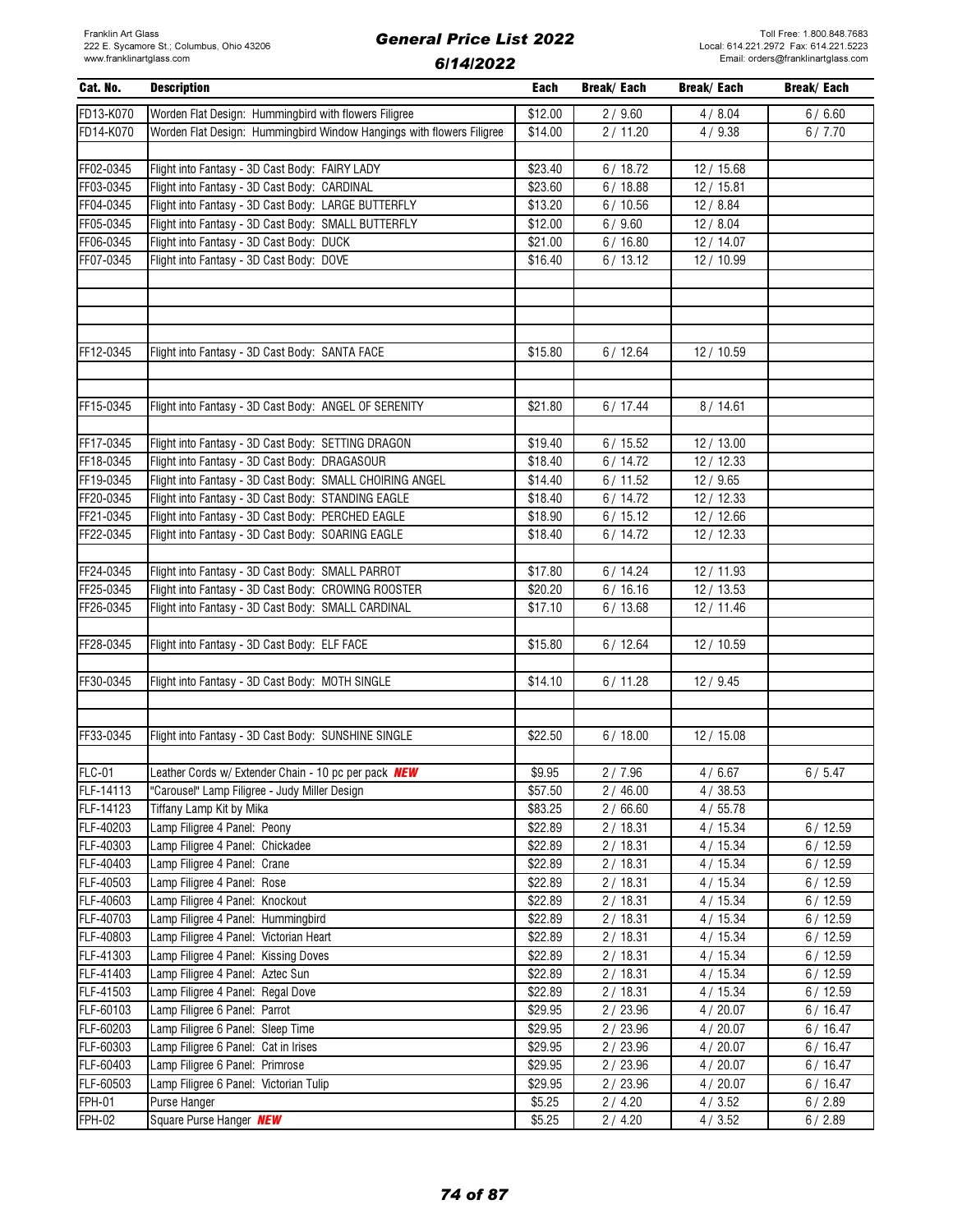| Cat. No.   | <b>Description</b>                         | Each     | <b>Break/Each</b>     | Break/ Each | Break/ Each |
|------------|--------------------------------------------|----------|-----------------------|-------------|-------------|
| FW642-738  | Beginner Beadmaking Kit                    | \$131.95 | 3/105.56              | 6/88.41     | 9/72.57     |
| FW736-738  | Mastering The Glass Bead - Video           | \$33.95  | $\frac{1}{3}$ / 27.16 | 6/22.75     | 9/18.67     |
| G7-010070  | Art Nouveau Pattern                        | \$14.00  | 2/11.20               | 3/9.38      | 4/7.70      |
| G7-030070  | Fleur-De-Lis T Pattern                     | \$14.00  | 2/11.20               | 3/9.38      | 4/7.70      |
| G11-00070  | Designing Grid                             | \$17.00  | 2/13.60               | 3/11.39     | 4/9.35      |
| G11-01070  | Terrarium Pattern                          | \$15.00  | 2/12.00               | 3/10.05     | 4/8.25      |
| G11-03070  | Acorn T Pattern                            | \$17.00  | 2/13.60               | 3/11.39     | 4/9.35      |
| G11-04070  | Woodbine T Pattern                         | \$17.00  | 2/13.60               | 3/11.39     | 4/9.35      |
| G11-05070  | Pansy T Pattern                            | \$19.00  | 2/15.20               | 3/12.73     | 4/10.45     |
| G11-06070  | Floral Lamp & Terrarium Pattern            | \$15.00  | 2/12.00               | 3/10.05     | 4/8.25      |
| G11-F0070  | 1/6 Sectional Form - 11" Globe Shape       | \$24.00  | 2/19.20               | 3/16.08     | 4/13.20     |
| G13-00070  | Designing Grid                             | \$17.00  | 2/13.60               | 3/11.39     | 4/9.35      |
| G13-01K70  | Begonia T Pattern with BF3 Branches        | \$49.00  | 2/39.20               | 3 / 32.83   | 4/26.95     |
| G13-02070  | Dogwood T Pattern                          | \$23.00  | 2/18.40               | 3/15.41     | 4/12.65     |
| G13-04070  | Poinsettia T Pattern                       | \$21.00  | 2/16.80               | 3/14.07     | 4/11.55     |
| G13-05070  | Leaf Border Pattern                        | \$17.00  | 2/13.60               | 3/11.39     | 4/9.35      |
| G13-06070  | Pansy T Pattern                            | \$19.00  | 2/15.20               | 3/12.73     | 4/10.45     |
| G13-07070  | Art Nouveau Pattern                        | \$15.00  | 2/12.00               | 3/10.05     | 4/8.25      |
| G13-08070  | Puffin/Geometric Pattern                   | \$17.00  | 2/13.60               | 3/11.39     | 4/9.35      |
| G13-09070  | <b>Teddy Bear Pattern</b>                  | \$17.00  | 2/13.60               | 3/11.39     | 4/9.35      |
| G16-02070  | Rococo Pattern                             | \$16.00  | 2/12.80               | 3/10.72     | 4/8.80      |
| G16-03070  | <b>Baroque Pattern</b>                     | \$18.00  | 2/14.40               | 3/12.06     | 4/9.90      |
| G16-04070  | Tulip Lamp T Pattern                       | \$18.00  | 2/14.40               | 3/12.06     | 4/9.90      |
| G16-05070  | Daisy Pattern                              | \$18.00  | 2/14.40               | 3/12.06     | 4/9.90      |
| G16-06070  | <b>Floral Pattern</b>                      | \$16.00  | 2/12.80               | 3/10.72     | 4/8.80      |
| G16-07070  | Belted Dogwood T Pattern                   | \$20.00  | 2/16.00               | 3/13.40     | 4/11.00     |
| G16-09070  | <b>Floral Border Pattern</b>               | \$13.00  | 2/10.40               | 3/8.71      | 4/7.15      |
| G16-12070  | Rose Pattern                               | \$20.00  | 2/16.00               | 3/13.40     | 4/11.00     |
| G16-18070  | <b>Bell Flower T Pattern</b>               | \$18.00  | 2/14.40               | 3/12.06     | 4/9.90      |
| G16-19K70  | Fruit Pattern with 6 Apples & 6 Pears      | \$62.00  | 2/49.60               | 3/41.54     | 4/34.10     |
| G16-20070  | Rococo Pattern                             | \$18.00  | 2/14.40               | 3/12.06     | 4/9.90      |
| G16-F0070  | 1/6 Sectional Form - 16" Globe Shape       | \$30.00  | 2/24.00               | 3/20.10     | 4/16.50     |
| G19.5-0070 | Designing Grid                             | \$17.00  | 2/13.60               | 3/11.39     | 4/9.35      |
| G19.5-0370 | Double Poinsettia T Pattern                | \$18.00  | 2/14.40               | 3/12.06     | 4/9.90      |
| G19.5-0470 | Narcissus Border Pattern                   | \$16.00  | 2/12.80               | 3/10.72     | 4/8.80      |
| G19.5-0570 | Worden Wine Connoisseur Pattern            | \$18.00  | 2/14.40               | 3/12.06     | 4/9.90      |
| G19.5-0670 | Verde Antique Globe Pattern                | \$18.00  | 2/14.40               | 3/12.06     | 4/9.90      |
| G19.5-0770 | Floral Globe Pattern                       | \$16.00  | 2/12.80               | 3/10.72     | 4/8.80      |
| G19.5-0870 | Rococo Pattern w/ glass nuggets            | \$18.00  | 2/14.40               | 3/12.06     | 4/9.90      |
| G19.5-0970 | <b>Classic Pattern</b>                     | \$22.00  | 2/17.60               | 3/14.74     | 4/12.10     |
| G19.5-1170 | Molcany Art Nouveau                        | \$22.00  | 2/17.60               | 3/14.74     | 4/12.10     |
| G19.5-F070 | 1/6 Sectional Form - 19.5" Globe Shape     | \$30.00  | 2/24.00               | 3 / 20.10   | 4/16.50     |
| GA02-0092  | Mr. Splash                                 | \$28.95  | 3 / 23.16             | 6/19.40     |             |
| GA03-0092  | Morton Safety Splash                       | \$9.95   | 2/7.96                | 4/6.67      |             |
|            |                                            |          |                       |             |             |
|            |                                            |          |                       |             |             |
| GF13-0070  | Designing Grid                             | \$21.00  | 2/16.80               | 3/14.07     | 4/11.55     |
| GF13-0170  | Rose Bouquet Pattern                       | \$26.00  | 2/20.80               | 3/17.42     | 4/14.30     |
| GF13-0270  | Balloon Lamp & Lamp Orb Pattern/Kit        | \$20.00  | 2/16.00               | 3/13.40     | 4/11.00     |
| GF13-0370  | Stylized Tulip Lamp & Lamp Orb Pattern/Kit | \$26.00  | 2/20.80               | 3/17.42     | 4/14.30     |
| GF13-0470  | Waterlily Orb Pattern/Kit                  | \$36.00  | 2/28.80               | 3/24.12     | 4/19.80     |
| GF13-0670  | Lei Flower L.W. Pattern                    | \$24.00  | 2/19.20               | 3/16.08     | 4/13.20     |
| GF13-0770  | Apple Blossom T Pattern                    | \$23.00  | 2/18.40               | 3/15.41     | 4/12.65     |
| GF13-0870  | Tulip T Pattern                            | \$23.00  | 2/18.40               | 3/15.41     | 4/12.65     |
| GF13-0970  | Small Dogwood T Pattern                    | \$23.00  | 2/18.40               | 3/15.41     | 4/12.65     |
| GF13-1070  | Antique Handel Pattern                     | \$23.00  | 2/18.40               | 3/15.41     | 4/12.65     |
| GF13-1170  | Disco Orb Pattern                          | \$20.00  | 2/16.00               | 3/13.40     | 4/11.00     |
| GF13-1270  | Pansy T Pattern                            | \$23.00  | 2/18.40               | 3/15.41     | 4/12.65     |
| GF13-1370  | Art Nouveau Pattern                        | \$23.00  | 2/18.40               | 3/15.41     | 4/12.65     |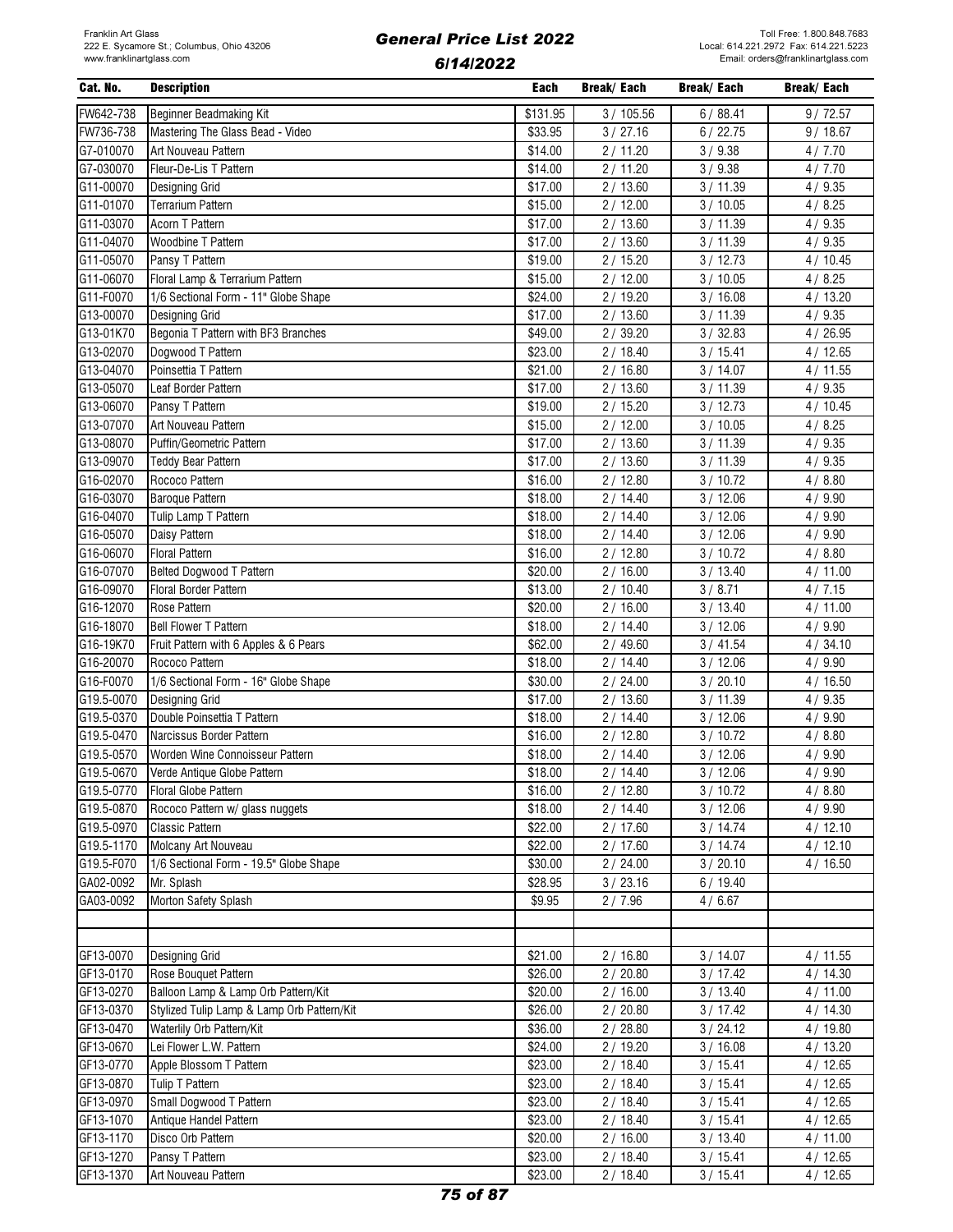| Cat. No.  | <b>Description</b>                                           | Each     | <b>Break/Each</b>    | Break/ Each | Break/ Each        |
|-----------|--------------------------------------------------------------|----------|----------------------|-------------|--------------------|
| GF13-1470 | Tulip T Pattern                                              | \$23.00  | 2/18.40              | 3/15.41     | 4/12.65            |
| GF13-1570 | Dragonfly T Pattern                                          | \$23.00  | 2/18.40              | 3/15.41     | 4/12.65            |
| GF16-0370 | Molcany Art Nouveau Pattern                                  | \$22.00  | 2/17.60              | 3/14.74     | 4/12.10            |
| GF16-0670 | Waterlily T Pattern                                          | \$27.00  | 2/21.60              | 3/18.09     | 4 / 14.85          |
| GF16-07K0 | Little Apple Pattern with 9 Apples                           | \$62.00  | 2 / 49.60            | 3/41.54     | 4/34.10            |
| GF16-0870 | Apple Blossom T Pattern                                      | \$26.00  | 2/20.80              | 3/17.42     | 4/14.30            |
| GF16-1070 | Tulip T Pattern                                              | \$26.00  | 2/20.80              | 3/17.42     | 4/14.30            |
| GF16-1170 | Peacock T Pattern                                            | \$26.00  | 2/20.80              | 3/17.42     | 4/14.30            |
| GF16-1270 | Black Eyed Susan T Pattern                                   | \$26.00  | 2/20.80              | 3/17.42     | 4/14.30            |
| GF16-13K0 | Orange Tree Pattern with 15 Oranges                          | \$76.00  | 2/60.80              | 3/50.92     | 4/41.80            |
| GF16-1570 | Ceiling Pansy Pattern                                        | \$27.00  | 2/21.60              | 3/18.09     | 4/14.85            |
| GF16-1770 | <b>Ceiling Mirrored Rose Pattern</b>                         | \$27.00  | 2/21.60              | 3/18.09     | 4/14.85            |
| GF16-1870 |                                                              | \$27.00  |                      | 3/18.09     |                    |
| GF16-2170 | Ceiling Rose on Mosaic Pattern<br>Woodbine T Pattern         | \$27.00  | 2/21.60<br>2/21.60   | 3/18.09     | 4/14.85<br>4/14.85 |
|           |                                                              |          |                      |             |                    |
| GF16-2270 | Bamboo T Pattern                                             | \$27.00  | 2/21.60              | 3/18.09     | 4/14.85            |
| GF16-23K0 | Impatiens Garden W Pattern w/ Flower Filigree                | \$71.00  | 2/56.80              | 3/47.57     | 4/39.05            |
| GF16-2470 | Rose Bouquet W Pattern                                       | \$27.00  | 2/21.60              | 3/18.09     | 4/14.85            |
| GF16-2570 | Fleur-de-Lis T Pattern                                       | \$26.00  | 2/20.80              | 3/17.42     | 4/14.30            |
| GF16-2670 | I Love You Sign Lamp w/ Tiffany Rose                         | \$24.00  | 2/19.20              | 3/16.08     | 4/13.20            |
| GF16-28K0 | Turtle Back T Pattern w/ Green Irid Tiles TO BE DISCONTINUED | \$139.00 | 2/111.20             | 3/93.13     | 4/76.45            |
| GF16-3170 | Rose Garland                                                 | \$26.00  | 2/20.80              | 3/17.42     | 4/14.30            |
| GF16-3270 | Long Stem Daffodil T                                         | \$26.00  | 2/20.80              | 3/17.42     | 4/14.30            |
| GF16-3370 | Hummingbird W Pattern                                        | \$27.00  | 2/21.60              | 3/18.09     | 4/14.85            |
| GF16-3470 | Belted Dogwood T Pattern                                     | \$27.00  | 2/21.60              | 3/18.09     | 4/14.85            |
| GMM01-932 | <b>Butterfly Mold Standard</b>                               | \$37.99  | 2/30.39              | 4/25.45     | 6/20.89            |
| GMP03-932 | <b>Viceroy Standard Pattern</b>                              | \$6.50   | 2/5.20               | 3/4.36      | 4/3.58             |
| GMP04-932 | Viceroy Large Pattern                                        | \$6.75   | 2/5.40               | 3/4.52      | 4/3.71             |
| GMP05-932 | Checkerspot Standard Pattern                                 | \$6.50   | 2/5.20               | 3/4.36      | 4/3.58             |
| GMP07-932 | Monarch Mini Pattern                                         | \$6.25   | 2/5.00               | 3/4.19      | 4/3.44             |
| GMP08-932 | Viceroy Mini Pattern                                         | \$6.25   | 2/5.00               | 3/4.19      | 4/3.44             |
| GMP09-932 | Classic Compass Rose Pattern                                 | \$8.95   | 2/7.16               | 3/6.00      | 4/4.92             |
| GMP10-932 | Porcelain "Old English" Directional Discs                    | \$12.75  | 2/10.20              | 3/8.54      | 4/7.01             |
| GMP11-932 | Checkerspot Mini Pattern                                     | \$6.25   | 2/5.00               | 3/4.19      | 4/3.44             |
| GMSJ-1793 | Multi Faceted Bevel 1-1/2" Square                            | \$3.00   | 30 / 2.40            | 60 / 2.01   | 90 / 1.65          |
| GMSJ-2793 | Multi Faceted Bevel 2" Square                                | \$3.65   | 30 / 2.92            | 60 / 2.45   | 90 / 2.01          |
| GMSJ-3793 | Multi Faceted Bevel 1-3/4" X 3' Diamond                      | \$3.59   | 30 / 2.87            | 60 / 2.41   | 90/1.97            |
| GPQ1-201  | Glass Patterns Quarterly Winter Quarter Current Year         | \$6.99   | 2/5.59               | 4/4.68      | 6/3.84             |
| GPQ2-201  | Glass Patterns Quarterly Spring Quarter Current Year         | \$6.99   | 2/5.59               | 4/4.68      | 6/3.84             |
| GPQ3-201  | Glass Patterns Quarterly Summer Quarter Current Year         | \$6.99   | 2/5.59               | 4/4.68      | 6/3.84             |
| GPQ4-201  | Glass Patterns Quarterly Autumn Quarter Current Year         | \$6.99   | 2/5.59               | 4/4.68      | 6/3.84             |
| GR1-00523 | Mold Mud Odyssey (12 oz.)                                    | \$9.00   | 2/7.20               |             |                    |
| GWB101-49 | Form Stepping Stone 16" Hex                                  | \$24.00  | 2 / 19.20            | 4/16.08     | 6/13.20            |
| GWB102-49 | Form Brick 4" X 8"                                           | \$11.75  | 2/9.40               | 4/7.87      | 6/6.46             |
| GWB102D-9 | Form Double Brick 8" X 8"                                    | \$12.75  | 2/10.20              | 4/8.54      | 6/7.01             |
| GWB103-49 | Oriental Poppy Pattern for 16" Hex (Stepping Stone)          | \$6.95   | 2/5.56               | 3/4.66      | 4/3.82             |
| GWB104-49 | Art Nouveau Rose Pattern for 16" Hex (Stepping Stone)        | \$6.95   | 2/5.56               | 3/4.66      | 4/3.82             |
| GWB105-49 | Pansies w/ Twig Border Pattern for 16" Hex                   | \$6.95   | 2/5.56               | 3/4.66      | 4/3.82             |
| GWB106-49 | Compass Rose Pattern for 16" Hex (Stepping Stone)            | \$6.95   | 2/5.56               | 3/4.66      | 4/3.82             |
| GWB107-49 | Mosaic Sunface Pattern for 16" Hex (Stepping Stone)          | \$6.95   | 2/5.56               | 3/4.66      | 4/3.82             |
| GWB108-49 | Geometric Mosaic Pattern for 16" Hex                         | \$6.95   | 2/5.56               | 3/4.66      | 4/3.82             |
| GWB109-49 | Clematis Pattern for 16" X 40" Bench                         | \$7.95   | 2/6.36               | 3/5.33      | 4/4.37             |
| GWB110-49 | Floral Checkerboard Set of 6 Patterns for Dbl. Brick         | \$6.95   | 2/5.56               | 3/4.66      | 4/3.82             |
| GWB111-49 | Garden Angel Pattern for 16" Hex (Stepping Stone)            | \$6.95   | 2/5.56               | 3/4.66      | 4/3.82             |
| GWB112-49 | Sunflower Honeycomb Pattern for 16" Hex                      | \$6.95   | 2/5.56               | 3/4.66      | 4/3.82             |
| GWB113-49 | Pansy Pattern for 16" Hex (Stepping Stone)                   | \$6.95   | 2/5.56               | 3/4.66      | 4/3.82             |
| GWB114-49 | Lily Pond Border Pattern for GWB401 Form                     | \$7.95   | 2/6.36               | 3 / 5.33    | 4/4.37             |
| GWB201-49 | Round Stepping Stone Mold - 14"                              | \$24.00  |                      | 4/16.08     |                    |
| GWB401-49 | Garden Border Form                                           | \$22.00  | 2 / 19.20<br>2/17.60 | 4/14.74     | 6/13.20<br>6/12.10 |
| GWB501-49 | Garden Bench Form                                            | \$98.95  | 2 / 79.16            | 4/66.30     | 6/54.42            |
|           |                                                              |          |                      |             |                    |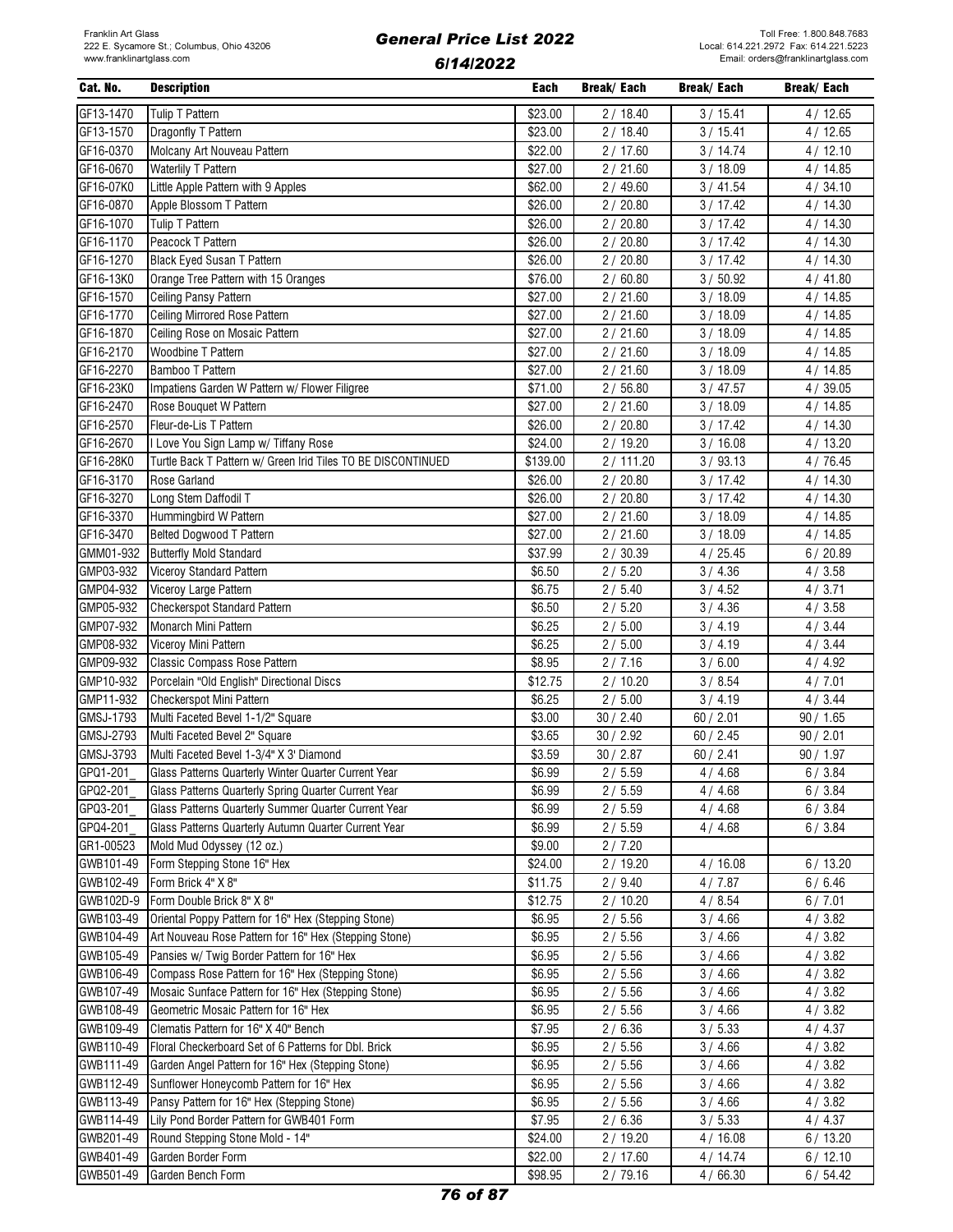| Cat. No.  | <b>Description</b>                                      | Each     | Break/ Each        | Break/ Each | Break/ Each |
|-----------|---------------------------------------------------------|----------|--------------------|-------------|-------------|
| GWB601-49 | Rectangular Border Form (8" x 16")                      | \$20.50  | 2/16.40            | 4 / 13.74   | 6/11.28     |
| GWB602-49 | Birdbath Form TO BE DISCONTINUED                        | \$39.95  | 2/31.96            | 4/26.77     | 6/21.97     |
| H505-0071 | Miniature Shade Form Only (0505-000)                    | \$8.95   | 2/7.16             | 3/6.00      | 4/4.92      |
| H510-0071 | Miniature Shade Pattern Set #2 Only (0510-000)          | \$7.50   | 2/6.00             | 3/5.03      | 4/4.13      |
| H511-0071 | Miniature Shade Kit - Form & Pattern Set #2 (0511-000)  | \$20.00  | 2/16.00            | 3/13.40     | 4/11.00     |
| H6201-071 | Swag Kit with 4" Holder (6201-ABR)                      | \$22.50  | 2/18.00            | 3/15.08     | 4/12.38     |
| H9400-071 |                                                         | \$33.95  |                    |             |             |
|           | 15" Lily Goose Neck Lamp Base - BRZ (9400-BRZ)          |          | 2/27.16            | 4/22.75     | 8/18.67     |
| H9401-071 | 19" Lily Goose Neck Lamp Base - BRZ (9401-BRZ)          | \$44.95  | 2/35.96            | 4/30.12     |             |
| H9402-071 | 14" Lily Pad Goose Neck Lamp Base - ABR (9402-BRZ)      | \$29.00  | 4/23.20            | 8 / 19.43   |             |
| H9403-071 | 18" Lily Pad Goose Neck Lamp Base - ABR (9403-ABR)      | \$39.50  | 2/31.60            | 4/26.47     |             |
| H9420-071 | 1-Lite Oval Sconce - ABR (9420-ABR)                     | \$57.95  | 2/46.36            | 4/38.83     | 8/31.87     |
| H9421-071 | 1-Lite Round Sconce - ABR (9421-ABR)                    | \$54.95  | 2/43.96            | 4/36.82     | 8/30.22     |
| H9430-071 | 2-Lite Oval Sconce - ABR (9430-ABR)                     | \$72.95  | 2/58.36            | 4/48.88     | 8/40.12     |
| H9450-071 | 2-1/4" Brass Fitter Ring (8050-UNF)                     | \$4.90   | 2/3.92             | 4/3.28      | 8/2.70      |
| H9451-071 | 3-1/4" Brass Fitter Ring (8051-UNF)                     | \$3.29   | 2/2.63             | 4/2.20      | 8/1.81      |
| H9452-071 | 4" Brass Fitter Ring (8052-UNF)                         | \$3.99   | 2/3.19             | 4/2.67      | 8/2.19      |
| HM2001-27 | Hung up on Mobile Kit: Fishing/Dancing Bear             | \$12.50  | 2/10.00            | 4/8.38      | 6/6.88      |
| HM2002-27 | Hung up on Mobile Kit: Butterfly/birds                  | \$12.50  | 2/10.00            | 4/8.38      | 6/6.88      |
| HM2003-27 | Hung up on Mobile Kit: Noel/Springtime                  | \$12.50  | 2/10.00            | 4/8.38      | 6/6.88      |
| HM2004-27 | Hung up on Mobile Kit: Oh Boy/Rainbow                   | \$12.50  | 2/10.00            | 4/8.38      | 6/6.88      |
| HM2005-27 | Hung up on Mobile Kit: Hummingbirds/Mallard Ducks       | \$12.50  | 2/10.00            | 4/8.38      | 6/6.88      |
| HM2006-27 | Hung up on Mobile Kit: Dolphins/Whales                  | \$12.50  | 2/10.00            | 4/8.38      | 6/6.88      |
| HM2007-27 | Hung up on Mobile Kit: Skating Penguins/Santa Claus     | \$12.50  | 2/10.00            | 4/8.38      | 6/6.88      |
| HM2008-27 | Hung up on Mobile Kit: Partridge & Pear Tree - Nativity | \$12.50  | 2/10.00            | 4/8.38      | 6/6.88      |
| HMR-20007 | Hung up on Mobile Refill                                | \$7.95   | 2/6.36             | 4/5.33      | 6/4.37      |
| HT        | All HT (House Tours) Patterns: 01-0036 through 24-0036  | \$4.95   | 2/3.96             | 3/3.32      | 4/2.72      |
| HT        | All HT (House Tours) Patterns: 25-0036 through 30-0036  | \$5.95   | 2/4.76             | 3 / 3.99    | 4/3.27      |
| IM        | All IM Patterns: 1001-27 through 1340-27                | \$9.95   | 2/7.96             | 3/6.67      | 4/5.47      |
| IMP42-070 | Impatiens Flower Filigree for CF18-15K0 & RC22-17K0     | \$40.30  | 2/32.24            | 3 / 27.00   | 4/22.17     |
| IMP56-070 | Impatiens Flower Filigree for GF163K0                   | \$51.95  | 2 / 41.56          | 3 / 34.81   | 4/28.57     |
| J1462-A23 | Jewel Set for Odyssey Dragonfly T1462-523: AMBER        | \$15.00  | 2/12.00            |             |             |
| J1462-B23 | Jewel Set for Odyssey Dragonfly T1462-523: COBALT BLUE  | \$15.00  | 2/12.00            |             |             |
| J1462-G23 | Jewel Set for Odyssey Dragonfly T1462-523: GREEN        | \$15.00  | 2/12.00            |             |             |
| J1462-R23 | Jewel Set for Odyssey Dragonfly T1462-523: RED          | \$15.00  | 2/12.00            |             |             |
| J1462-T23 | Jewel Set for Odyssey Dragonfly T1462-523: TURQUOISE    | \$15.00  | 2/12.00            |             |             |
| J1495-A23 | Jewel Set for Odyssey Dragonfly T1495-523: AMBER        | \$78.00  | 2/62.40            |             |             |
| J1495-B23 | Jewel Set for Odyssey Dragonfly T1495-523: COBALT BLUE  | \$78.00  | 2/62.40            |             |             |
| J1495-G23 | Jewel Set for Odyssey Dragonfly T1495-523: GREEN        | \$78.00  |                    |             |             |
| J1495-P23 |                                                         |          | 2/62.40<br>2/62.40 |             |             |
|           | Jewel Set for Odyssey Dragonfly T1495-523: PURPLE       | \$78.00  |                    |             |             |
| J1495-R23 | Jewel Set for Odyssey Dragonfly T1495-523: RED          | \$78.00  | 2/62.40            |             |             |
| J1495-T23 | Jewel Set for Odyssey Dragonfly T1495-523: TURQUOISE    | \$78.00  | 2/62.40            |             |             |
| J1502-G23 | Jewel Set (green only) for Lily Pad T1502-523: GREEN    | \$175.00 | 2/140.00           |             |             |
| J1507-A23 | Jewel Set for Odyssey Dragonfly T1507-523: AMBER        | \$314.00 | 2/251.20           |             |             |
| J1507-B23 | Jewel Set for Odyssey Dragonfly T1507-523: COBALT BLUE  | \$314.00 | 2/251.20           |             |             |
| J1507-G23 | Jewel Set for Odyssey Dragonfly T1507-523: GREEN        | \$314.00 | 2/251.20           |             |             |
| J1507-P23 | Jewel Set for Odyssey Dragonfly T1507-523: PURPLE       | \$314.00 | 2/251.20           |             |             |
| J1507-R23 | Jewel Set for Odyssey Dragonfly T1507-523: RED          | \$314.00 | 2/251.20           |             |             |
| J1507-T23 | Jewel Set for Odyssey Dragonfly T1507-523: TURQUOISE    | \$314.00 | 2/251.20           |             |             |
| J1585-A23 | Jewel Set for Odyssey Dragonfly T1585-523: AMBER        | \$49.00  | 2/39.20            |             |             |
| J1585-B23 | Jewel Set for Odyssey Dragonfly T1585-523: COBALT BLUE  | \$49.00  | 2/39.20            |             |             |
| J1585-G23 | Jewel Set for Odyssey Dragonfly T1585-523: GREEN        | \$49.00  | 2/39.20            |             |             |
| J1585-R23 | Jewel Set for Odyssey Dragonfly T1585-523: RED          | \$49.00  | 2/39.20            |             |             |
| J1585-T23 | Jewel Set for Odyssey Dragonfly T1585-523: TURQUOISE    | \$49.00  | 2/39.20            |             |             |
| J616-A523 | Jewel Set for Odyssey Dragonfly T616-0523: AMBER        | \$199.00 | 2/159.20           |             |             |
| J616-B523 | Jewel Set for Odyssey Dragonfly T616-0523: COBALT BLUE  | \$199.00 | 2/159.20           |             |             |
| J616-G523 | Jewel Set for Odyssey Dragonfly T616-0523: GREEN        | \$199.00 | 2/159.20           |             |             |
| J616-R523 | Jewel Set for Odyssey Dragonfly T616-0523: RED          | \$199.00 | 2/159.20           |             |             |
| J616-T523 | Jewel Set for Odyssey Dragonfly T616-0523: TURQUOISE    | \$199.00 | 2/159.20           |             |             |
| JM        | All JM Patterns: 01-0036 through 28-0036                | \$4.95   | 2/3.96             | 3 / 3.32    | 4/2.72      |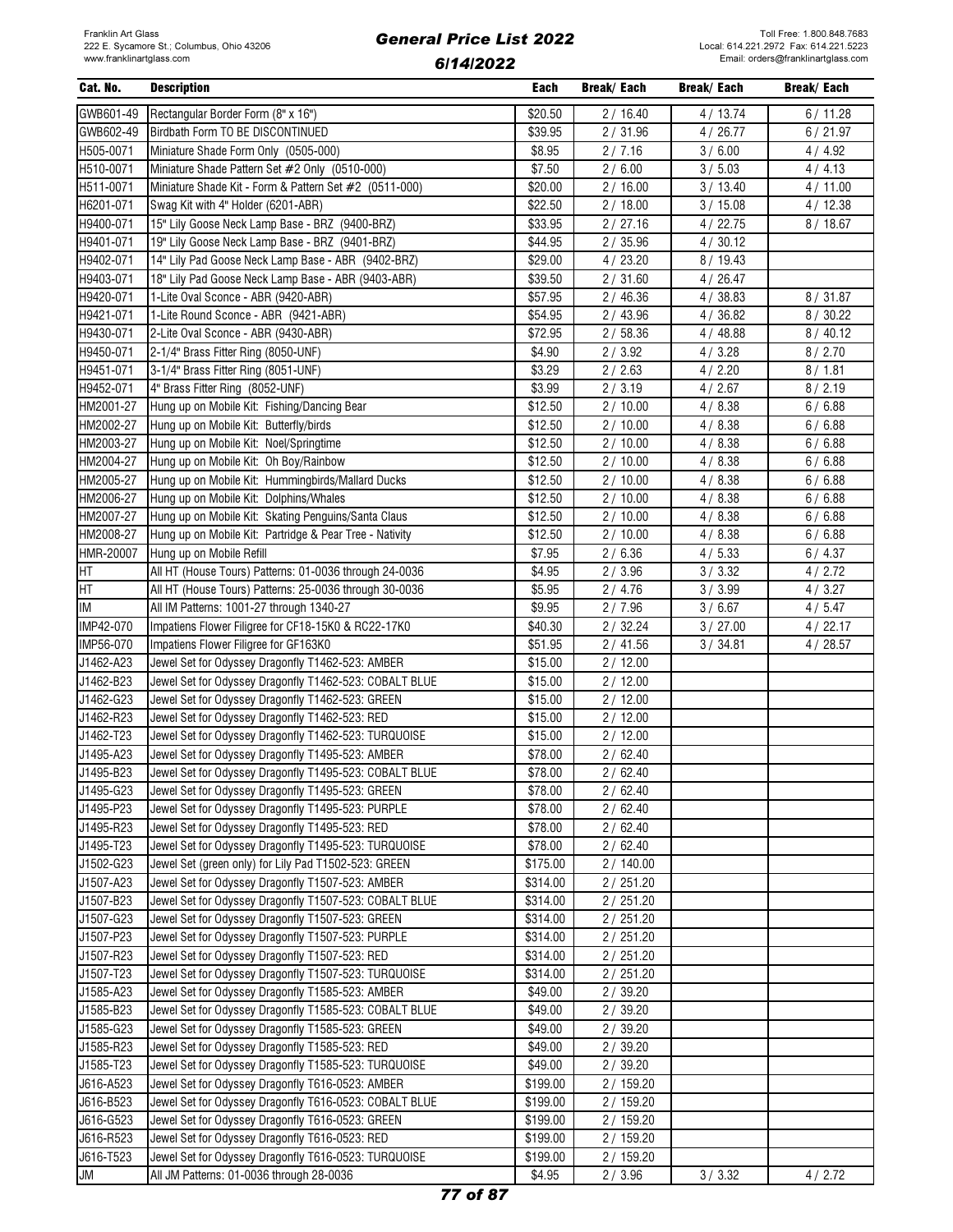| Cat. No.    | <b>Description</b>                                    | Each     | Break/ Each | Break/ Each | Break/ Each           |
|-------------|-------------------------------------------------------|----------|-------------|-------------|-----------------------|
| <b>JMPS</b> | All JMPS Patterns: 1-036 through 16-36                | \$5.95   | 2/4.76      | 3/3.99      | 4/3.27                |
| K501-0523   | Oak Table Base - SPECIAL ORDER                        | \$276.00 |             | 2 / 184.92  | 3/151.80              |
| K502-0523   | Oak Floor Base - SPECIAL ORDER                        | \$520.00 |             | 2/348.40    | 3/286.00              |
| K503-0523   | Oak Boudoir Base - SPECIAL ORDER                      | \$100.00 |             | 2/67.00     | 3/55.00               |
| L18-00070   | Designing Grid                                        | \$21.00  | 2/16.80     | 3/14.07     | 4/11.55               |
| L18-30070   | <b>Tulip Pattern</b>                                  | \$24.00  | 2 / 19.20   | 3/16.08     | 4/13.20               |
|             |                                                       |          |             |             |                       |
| L18-F0070   | 1/4 Sectional Form - 18" Lotus Shape                  | \$30.00  | 2/24.00     | 3/20.10     | 4/16.50               |
| L1000-523   | Pattern Linen (3 S.F.) SPECIAL ORDER - CALL FOR QUOTE |          |             |             |                       |
| LB01-0092   | Lay Out Block System Morton                           | \$20.95  | 2/16.76     | 4/14.04     |                       |
| LB02-0092   | Layout Add-ons 12" Price & Content Changes            | \$20.95  | 2/16.76     | 4/14.04     |                       |
| LB16-0092   | <b>Replacement Push Pins</b>                          | \$6.95   | 2/5.56      | 4/4.66      |                       |
| LB17-0092   | Layout Add-Ons                                        | \$15.95  | 2/12.76     | 4/10.69     |                       |
| LB23-0092   | Layout Add-Ons                                        | \$16.95  | 2/13.56     | 4/11.36     |                       |
| MA0491-38   | <b>Wheeled Glass Nipper</b>                           | \$23.95  | 2/19.16     | 4/16.05     | 6/13.17               |
| MA0492-38   | Premium Tile Nipper                                   | \$17.00  | 6/13.60     |             |                       |
| MA0493-38   | Tile Cutter (Scorer/Breaker)                          | \$13.95  | 2/11.16     | 4/9.35      | 6/7.67                |
| MB08-0103   | Bevel Cluster: Mika                                   | \$14.50  | 3/11.60     | 6/9.72      | 10/7.98               |
| MB10-0103   | Bevel Cluster: Mika                                   | \$30.79  | 3 / 24.63   | 6/20.63     | 10 / 16.93            |
| MB11-0103   | Bevel Cluster: Mika                                   | \$21.55  | 3/17.24     | 6/14.44     | 10/11.85              |
| MB12-0103   | Bevel Cluster: Mika                                   | \$27.19  | 3 / 21.75   | 6/18.22     | 10 / 14.95            |
| MB14-0103   | Bevel Cluster: Mika                                   | \$58.75  | 3/47.00     | 6/39.36     | 10/32.31              |
| MB17-0103   | Bevel Cluster: Mika                                   | \$27.29  | 3 / 21.83   | 6/18.28     | 10/15.01              |
| MB19-0103   | Bevel Cluster: Mika                                   | \$84.59  | 2/67.67     | 4/56.68     | 6/46.52               |
| MB20-0103   | Bevel Cluster: Mika                                   | \$169.19 | 2/135.35    | 4/113.36    | 6/93.05               |
| MB22-0103   | Bevel Cluster: Mika                                   | \$10.00  | 3/8.00      | 6/6.70      | 10/5.50               |
| MB24-0103   | Bevel Cluster: Mika                                   | \$26.10  | 3 / 20.88   | 6/17.49     | 10 / 14.36            |
| MB26A-103   | Bevel Cluster: Mika                                   | \$14.55  | 3/11.64     | 6/9.75      | 10/8.00               |
| MB26AT-03   | Bevel Cluster: Mika                                   | \$31.49  | 3 / 25.19   | 6/21.10     | 10 / 17.32            |
| MB26B-103   | Bevel Cluster: Mika                                   | \$18.19  | 3 / 14.55   | 6/12.19     | 10/10.00              |
| MB26BT-03   | Bevel Cluster: Mika                                   | \$41.75  | 3 / 33.40   | 6/27.97     | 10 / 22.96            |
| MB28-0103   | Bevel Cluster: Mika                                   | \$64.55  | 3/51.64     | 6/43.25     | 10/35.50              |
| MB29-0103   | Bevel Cluster: Mika                                   | \$26.55  | 3 / 21.24   | 6/17.79     | 10/14.60              |
| MB32A-103   | Bevel Cluster: Mika                                   | \$38.99  | 3 / 31.19   | 6/26.12     | 10 / 21.44            |
| MB32B-103   | Bevel Cluster: Mika                                   | \$60.25  | 3 / 48.20   | 6/40.37     | 10/33.14              |
| MB33-0103   | Bevel Cluster: Mika                                   | \$37.75  | 3 / 30.20   | 6/25.29     | 10 / 20.76            |
| MB36-0103   |                                                       |          |             |             |                       |
|             | Bevel Cluster: Mika                                   | \$16.10  | 3/12.88     | 6/10.79     | 10/8.86<br>10 / 15.76 |
| MB37-0103   | Bevel Cluster: Mika                                   | \$28.65  | 3 / 22.92   | 6/19.20     |                       |
| MB38-0103   | Bevel Cluster: Mika                                   | \$16.69  | 3/13.35     | 6/11.18     | 10/9.18               |
| MB40-0103   | Bevel Cluster: Mika                                   | \$27.85  | 3/22.28     | 6/18.66     | 10/15.32              |
| MB42-0103   | Bevel Cluster: Mika                                   | \$34.35  | 3 / 27.48   | 6/23.01     | 10/18.89              |
| MB45-0103   | Bevel Cluster: Mika                                   | \$11.40  | 3 / 9.12    | 6/7.64      | 10/6.27               |
| MB46-0103   | Bevel Cluster: Mika                                   | \$16.65  | 3/13.32     | 6/11.16     | 10/9.16               |
| MB50-0103   | Bevel Cluster: Mika                                   | \$20.90  | 3/16.72     | 6/14.00     | 10/11.50              |
| MB51-0103   | Bevel Cluster: Mika                                   | \$13.69  | 3/10.95     | 6/9.17      | 10/7.53               |
| MB52-0103   | Bevel Cluster: Mika                                   | \$13.89  | 3/11.11     | 6/9.31      | 10/7.64               |
| MB53-0103   | Bevel Cluster: Mika                                   | \$15.25  | 3/12.20     | 6/10.22     | 10/8.39               |
| MB54-0103   | Bevel Cluster: Mika                                   | \$15.39  | 3/12.31     | 6/10.31     | 10/8.46               |
| MB55-0103   | Bevel Cluster: Mika                                   | \$13.95  | 3/11.16     | 6/9.35      | 10/7.67               |
| MB56-0103   | Bevel Cluster: Mika                                   | \$16.25  | 3/13.00     | 6/10.89     | 10/8.94               |
| MB61-0103   | Bevel Cluster: Mika                                   | \$13.25  | 3/10.60     | 6/8.88      | 10/7.29               |
| MB64-0103   | 3-3/8" X 2-5/8" Heart                                 | \$3.65   | 3 / 2.92    | 6/2.45      | 10/2.01               |
| MB65-0103   | Bevel Cluster: Mika                                   | \$23.50  | 3/18.80     | 6/15.75     | 10/12.93              |
| MB67-0103   | Bevel Cluster: Mika                                   | \$14.65  | 3/11.72     | 6/9.82      | 10/8.06               |
| MB70-0103   | Bevel Cluster: Mika                                   | \$11.89  | 3 / 9.51    | 6/7.97      | 10/6.54               |
| MB71-0103   | Bevel Cluster: Mika                                   | \$20.10  | 3/16.08     | 6/13.47     | 10 / 11.06            |
| MB72-0103   | Bevel Cluster: Mika                                   | \$29.50  | 3 / 23.60   | 6/19.77     | 10/16.23              |
| MB73-0103   | Bevel Cluster: Mika                                   | \$63.19  | 3/50.55     | 6/42.34     | 10/34.75              |
| MB74-0103   | Bevel Cluster: Mika                                   | \$35.85  | 3 / 28.68   | 6/24.02     | 10 / 19.72            |
| MB76-0103   | Bevel Cluster: Mika                                   | \$80.99  | 2 / 64.79   | 4/54.26     | 6/44.54               |
|             |                                                       |          |             |             |                       |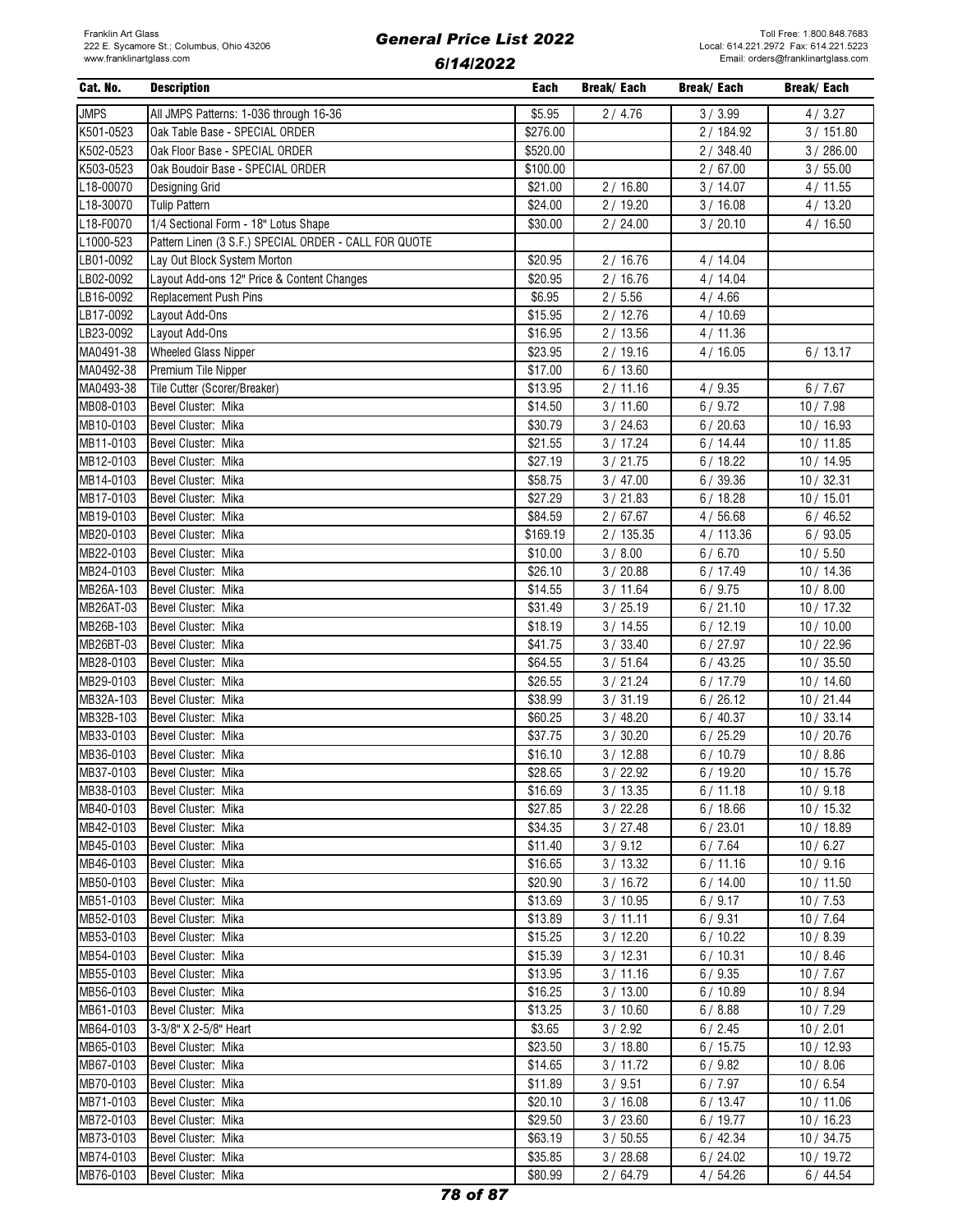#### Cat. No. Description Each Break/ Each Break/ Each Break/ Each MB76A-103 Bevel Cluster: Mika \$108.75 2 / 87.00 4 / 72.86 6 / 59.81 MB77-0103 Bevel Cluster: Mika \$80.99 2 / 64.79 4 / 54.26 6 / 44.54 MB78-0103 Bevel Cluster: Mika \$70.79 3 / 56.63 6 / 47.43 10 / 38.93 MB79-0103 Bevel Cluster: Mika \$57.55 3 / 46.04 6 / 38.56 10 / 31.65 MB81-0103 Bevel Cluster: Mika \$58.59 3 / 46.87 6 / 39.26 10 / 32.22 MB82-0103 Bevel Cluster: Mika \$109.35 2 / 87.48 4 / 73.26 6 / 60.14 MB82A-103 Bevel Cluster: Mika \$78.39 2 / 62.71 4 / 52.52 6 / 43.11 MB83-0103 Bevel Cluster: Mika \$82.95 2 / 66.36 4 / 55.58 6 / 45.62 MB83A-103 Bevel Cluster: Mika \$65.85 3 / 52.68 6 / 44.12 10 / 36.22 MB84-0103 Bevel Cluster: Mika \$15.85 3 / 12.68 6 / 10.62 10 / 8.72 MB85-0103 Bevel Cluster: Mika \$23.00 3 / 18.40 6 / 15.41 10 / 12.65 MB86-0103 1" X 3.5" Corner Clear Bevel (priced per set of four) \$13.79 3 / 11.03 6 / 9.24 10 / 7.58 MB87-0103 1.5" X 4" Corner Clear Bevel (priced per set of four) \$14.95 3/ 11.96 6/ 10.02 10/ 8.22 MB88-0103 2" X 5" Corner Clear Bevel (priced per set of four)  $$16.79$  3/ 13.43 6/ 11.25 6/ 11.25 10/ 9.23 MB89-0103 Bevel Cluster: Mika \$168.40 2 / 134.72 4 / 112.83 6 / 92.62 MB90-0103 Bevel Cluster: Mika \$306.39 2 / 245.11 4 / 205.28 6 / 168.51 MB91-0103 Bevel Cluster: Mika \$22.75 3 / 18.20 6 / 15.24 10 / 12.51 MB92-0103 Bevel Cluster: Mika \$22.75 3 / 18.20 6 / 15.24 10 / 12.51 MB93C-103 Bevel Cluster: Mika \$15.69 3 / 12.55 6 / 10.51 10 / 8.63 MB93G-103 Bevel Cluster (Green): Mika \$17.50 3/ 14.00 6/ 11.73 10/ 9.63 MB94-0103 Bevel Cluster: Mika \$30.59 3 / 24.47 6 / 20.50 10 / 16.82 MB95-0103 Bevel Cluster: Mika \$31.45 3 / 25.16 6 / 21.07 10 / 17.30 MB96-0103 Bevel Cluster: Mika \$33.10 3 / 26.48 6 / 22.18 10 / 18.21 MB97-0103 Bevel Cluster: Mika \$76.99 2 / 61.59 4 / 51.58 6 / 42.34 MB98-0103 Bevel Cluster: Mika \$38.10 3 / 30.48 6 / 25.53 10 / 20.96 MB100A-03 1-15/16" Concave Square Clear Bevel 6 10 / 2.12 20 / 1.78 30 / 1.46 MB100B-03 2.75" Concave Square Clear Bevel \$3.55 10 / 2.84 20 / 2.38 30 / 1.95 MB100C-03 4-3/8" Concave Square Clear Bevel \$5.00 1 \$5.00 1 0 / 4.00 20 / 3.35 1 30 / 2.75 MB100D-03 4.25" X 9" Concave Diamond Clear Bevel \$5.69 3.5.69 4 / 4.55 8 / 3.81 12 / 3.13 MB100E-03 3.25" X 3-5/8" Concave Diamond Clear Bevel \$3.50 10 / 2.80 20 / 2.35 30 / 1.93 MB110-103 Bevel Cluster: Mika \$197.25 2 / 157.80 4 / 132.16 6 / 108.49 MB111-103 Bevel Cluster: Mika \$68.79 3 / 55.03 6 / 46.09 10 / 37.83 MB112-103 Bevel Cluster: Mika \$151.89 2 / 121.51 4 / 101.77 6 / 83.54 MB113-103 Bevel Cluster: Mika \$79.39 2 / 63.51 4 / 53.19 6 / 43.66 MB114-103 Bevel Cluster: Mika \$40.75 3 / 32.60 6 / 27.30 10 / 22.41 MB118-103 Bevel Cluster: Mika \$72.39 2 / 57.91 4 / 48.50 6 / 39.81 MB300F-03 MB-300F Bevel, Elliptical Shape, 2" X 4" *Reintroduced!* \$2.85 10 / 2.28 20 / 1.91 20 / 1.57 MB300G-03 MB-300G Bevel, Elliptical Shape, 1-3/8" X 2-3/4" *Reintroduced!* \$2.80 10 / 2.24 20 / 1.88 30 / 1.54 MB300H-03 MB-300H Bevel, Elliptical Shape, 1" X 2" *Reintroduced!* \$2.10 20 / 1.68 40 / 1.41 60 / 1.16 MB300i-03 MB-300i Bevel, 4" Half Circle - SEE CATALOG NO. 1201-B257 MB301-103 |MB-301 Bevel Cluster (5 pcs / 7-1/2" X 12-1/4") *Reintroduced!* \$36.25 | 3 / 29.00 | 6 / 24.29 | 10 / 19.94 MB302-103 MB-302 Bevel Cluster (16 pcs) *Reintroduced!* \$40.65 3 / 32.52 6 / 27.24 10 / 22.36 MB303-103 MB-303 Bevel Cluster (5 pcs / 7-3/4" X 9-3/4") *Reintroduced!* \$17.35 3 / 13.88 6 / 11.62 10 / 9.54 MB303B-03 |MB-303B Bevel Cluster (5 pcs / 5-1/2" X 6-7/8") *NEW* | \$14.59 | 3 / 11.67 | 6 / 9.78 | 10 / 8.02 MB304-103 MB-304 Bevel Cluster (7 pcs / 9" X 54-1/2") *Reintroduced!* \$79.39 2 / 63.51 4 / 53.19 6 / 43.66 MB305-103 MB-305 Bevel Cluster (7 pcs / 8-1/2" X 35-1/2") **Reintroduced!** \$58.65 3/46.92 6/39.30 10/32.26 MB307-103 MB-307 Bevel Cluster (7 pcs / 3-3/4" X 33-1/2") Reintroduced! \$53.85 3/ 43.08 6/ 36.08 10/ 29.62 MB308-103 |MB-308 Bevel Cluster (9 pcs / 10" X 21-1/2") *Reintroduced!* \$51.10 | 3/ 40.88 | 6/ 34.24 | 10/ 28.11 MB310-103 MB-310 Bevel Cluster (3 pcs / 3-3/4" X 7") **Reintroduced!** \$15.95 3 / 12.76 6 / 10.69 10 / 8.77 MB311-103 MB-311 Bevel Cluster (3 pcs / 5" X 10-1/4") *Reintroduced!* \$19.50 3 / 15.60 6 / 13.07 10 / 10.73 MB312-103 MB-312 Bevel Cluster (3 pcs / 8-3/4" X 12-3/4") *Reintroduced!* \$25.55 3 / 20.44 6 / 17.12 10 / 14.05 MB313-103 |MB-313 Bevel Cluster (8 pcs / 11" X 19-3/4") *Reintroduced!* \$46.95 3/ 37.56 6 / 31.46 10 / 25.82 MB314-103 MB-314 Bevel Cluster (4 pcs / 11" X 20") **Reintroduced!** \$37.65 \$37.65 3/ 30.12 \$37.65 10 / 20.71 MB315-103 MB-315 Bevel Cluster (4 pcs / 9-5/8" X 14-1/2") *Reintroduced!* \$26.55 3 / 21.24 6 / 17.79 10 / 14.60 MB316-103 |MB-316 Bevel Cluster (11 pcs / 8-3/4" X 26") *Reintroduced!* \$56.65 | 3 / 45.32 | 6 / 37.96 | 10 / 31.16 MB317-103 MB-317 Bevel Cluster (7 pcs / 7-1/8" X 22") *Reintroduced!* \$44.35 3 / 35.48 6 / 29.71 10 / 24.39 MB318-103 |MB-318 Bevel Cluster (7 pcs / 8-1/2" X 30") *Reintroduced!* | \$54.45 | 3 / 43.56 | 6 / 36.48 | 10 / 29.95 MB319-103 |MB-319 Bevel Cluster (7 pcs / 10-1/8" X 22-1/4") *Reintroduced!* \$47.65 | 3/ 38.12 | 6/ 31.93 | 10/ 26.21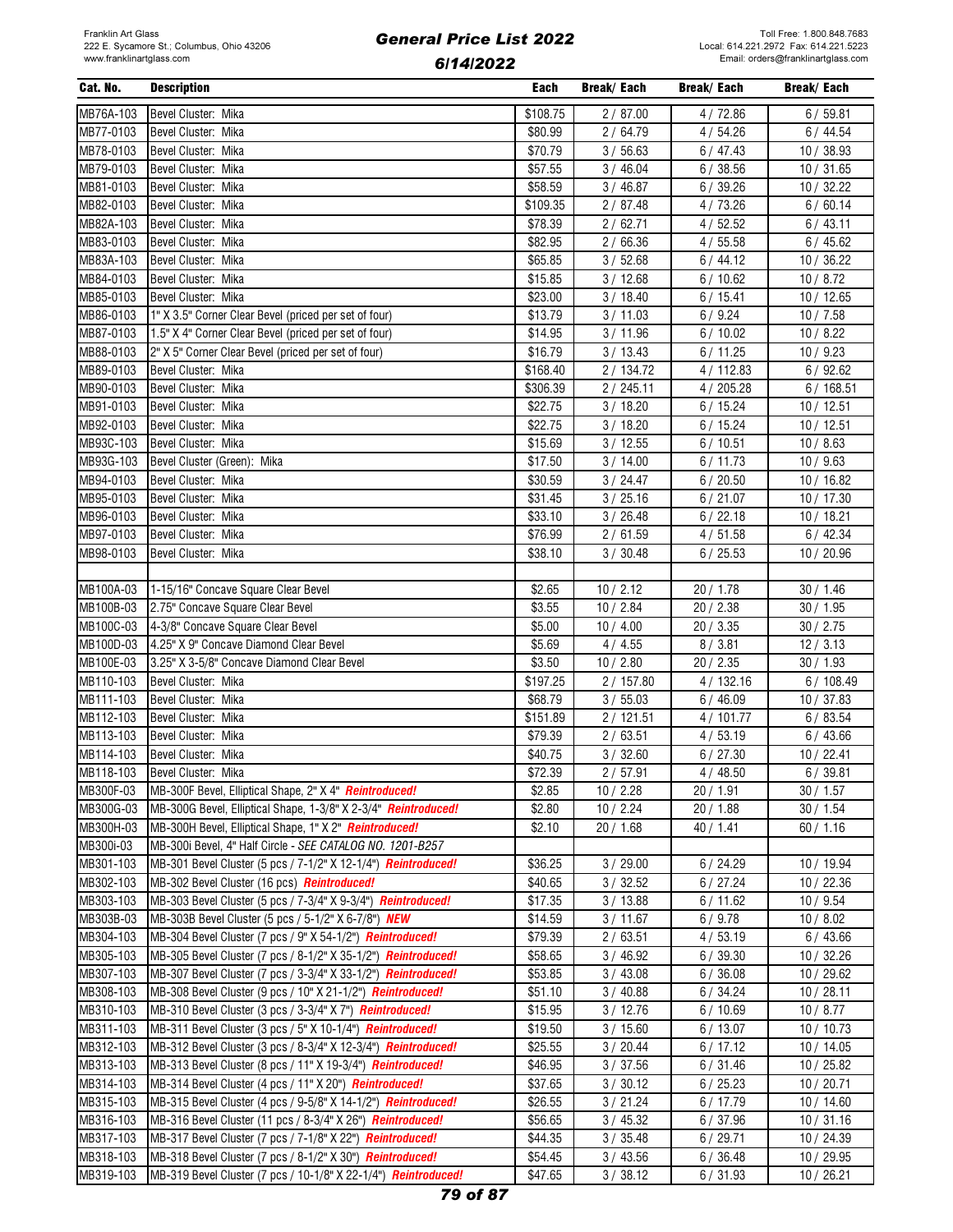| Cat. No.               | <b>Description</b>                                                                   | Each                | <b>Break/Each</b>  | Break/ Each        | <b>Break/Each</b>   |
|------------------------|--------------------------------------------------------------------------------------|---------------------|--------------------|--------------------|---------------------|
| MB320-103              | MB-320 Bevel Cluster (9 pcs / 20-3/4" X 4-3/8") Reintroduced!                        | \$47.65             | 3 / 38.12          | 6/31.93            | 10/26.21            |
| MB321-103              | MB-321 Bevel Cluster (3 pcs / 3" X 5-1/4") Reintroduced!                             | \$12.29             | 3/9.83             | 6/8.23             | 10/6.76             |
| MB322-103              | MB-322 Bevel Cluster (3 pcs / 3-3/4" X 9-3/4") Reintroduced!                         | \$20.15             | 3/16.12            | 6/13.50            | 10/11.08            |
| MB323-103              | MB-323 Bevel Cluster (3 pcs / 4-1/8" X 5") Reintroduced!                             | \$14.65             | 3/11.72            | 6/9.82             | 10/8.06             |
| MB325-103              | MB-325 Bevel Cluster (3 pcs / 5-1/2" X 14-3/4") Reintroduced!                        | \$29.99             | 3/23.99            | 6/20.09            | 10/16.49            |
| MB326-103              | MB-326 Bevel Cluster (3 pcs / 8-7/8" X 14-1/2") Reintroduced!                        | \$33.45             | 3/26.76            | 6/22.41            | 10/18.40            |
| MB327-103              | MB-327 Bevel Cluster (13 pcs / 51-1/8" X 54-1/2") Reintroduced!                      | \$136.85            | 2/109.48           | 4/91.69            | 6/75.27             |
| MB329-103              | MB-329 Bevel Cluster (3 pcs / 3-1/4" X 5") Reintroduced!                             | \$13.29             | 3/10.63            | 6/8.90             | 10/7.31             |
| MB330-103              | MB-330 Bevel Cluster (3 pcs / 4-7/8" X 9-7/8") Reintroduced!                         | \$21.55             | 3/17.24            | 6/14.44            | 10/11.85            |
| MB331-103              | MB-331 Bevel Cluster (3 pcs / 2-1/8" X 5-1/4") Reintroduced!                         | \$13.79             | 3 / 11.03          | 6/9.24             | 10/7.58             |
| MB332-103              | MB-332 Bevel Cluster (3 pcs / 2-3/4" X 9-3/4") Reintroduced!                         | \$17.20             | 3/13.76            | 6/11.52            | 10/9.46             |
| MB333-103              | MB-333 Bevel Cluster (3 pcs / 7" X 14-1/4") Reintroduced!                            | \$33.45             | 3 / 26.76          | 6/22.41            | 10/18.40            |
| MB334-103              | MB-334 Bevel Cluster (3 pcs / 4" X 14-3/8") Reintroduced!                            | \$30.95             | 3 / 24.76          | 6/20.74            | 10/17.02            |
| MB335-103              | MB-335 Bevel Cluster (4 pcs / 8-3/4" X 13") Reintroduced!                            | \$30.95             | 3 / 24.76          | 6/20.74            | 10/17.02            |
| MB337-103              | MB-337 Bevel Cluster (3 pcs / 5-3/8" X 8-5/8") Reintroduced!                         | \$19.10             | 3/15.28            | 6/12.80            | 10/10.51            |
| MB338-103              | MB-338 Bevel Cluster (5 pcs / 7-5/8" X 13-1/2") Reintroduced!                        | \$40.65             | 3 / 32.52          | 6/27.24            | 10/22.36            |
| MB339-103              | MB-339 Bevel Cluster (5 pcs / 9-1/4" X 56-1/8") NEW                                  | \$97.95             | 2/78.36            | 4/65.63            | 6/53.87             |
| MB400-103              | Bevel Cluster: Mika                                                                  | \$33.18             | 3 / 26.54          | 6/22.23            | 10/18.25            |
| MB401-103              | Bevel Cluster: Mika                                                                  | \$63.40             | 3/50.72            | 6/42.48            | 10/34.87            |
| MB402-103              | Bevel Cluster: Mika                                                                  | \$35.65             | 3 / 28.52          | 6/23.89            | 10/19.61            |
| MB403-103              | Bevel Cluster: Mika                                                                  | \$37.75             | 3 / 30.20          | 6/25.29            | 10/20.76            |
| MB404-103              | Bevel Cluster: Mika                                                                  | \$53.99             | 3/43.19            | 6/36.17            | 10 / 29.69          |
| MB405-103              | Bevel Cluster: Mika                                                                  | \$45.50             | 2/36.40            | 4/30.49            | 10/25.03            |
| MB407-103              | Bevel Cluster: Mika                                                                  | \$54.99             | 3/43.99            | 6/36.84            | 10/30.24            |
| MB408-103              | Bevel Cluster: Mika                                                                  | \$40.65             | 3 / 32.52          | 6/27.24            | 10/22.36            |
| MB409-103              | Bevel Cluster: Mika                                                                  | \$62.79             | 3 / 50.23          | 6/42.07            | 10/34.53            |
| MB410-103              | Bevel Cluster: Mika                                                                  | \$216.70            | 2/173.36           | 4 / 145.19         | 6/119.19            |
| MB411-103              | Bevel Cluster: Mika                                                                  | \$19.29             | 3/15.43            | 6/12.92            | 10/10.61            |
| MB412-103              | Bevel Cluster: Mika                                                                  | \$30.55             | 3/24.44            | 6/20.47            | 10/16.80            |
| MB413-103              | Bevel Cluster: Mika                                                                  | \$61.95             | 3/49.56            | 6/41.51            | 10/34.07            |
| MB414-103              | Bevel Cluster: Mika                                                                  | \$52.59             | 2/42.07            | 4/35.24            | 10 / 28.92          |
| MB415-103              | Bevel Cluster: Mika                                                                  | \$46.25             | 3 / 37.00          | 6/30.99            | 10/25.44            |
| MB416-103              | Bevel Cluster: Mika                                                                  | \$23.19             | 3/18.55            | 6/15.54            | 10/12.75            |
| MB417-103              | Bevel Cluster: Mika                                                                  | \$152.95            | 2/122.36           | 4/102.48           | 6/84.12             |
| MB504-103              | Bevel Cluster: Mika Holiday Series: "Star Within A Star"                             | \$37.30             | 3/29.84            | 6/24.99            |                     |
| MB505-103              | Bevel Cluster: Mika Holiday Series: "Rounded Star"                                   | \$22.10             | 3/17.68            | 6/14.81            |                     |
| MB506-103              | Bevel Cluster: Mika Holidav Series: "Fancy Cross"                                    | \$55.50             | 3/44.40            | 6/37.19            |                     |
| MB507-103              | Bevel Cluster: Mika Holiday Series: "Cross & Dove"                                   | \$32.10             | 3/25.68            | 6/21.51            |                     |
| MB508-103              | Bevel Cluster: Mika Holiday Series: " Reindeer"                                      | \$31.50             | 3 / 25.20          | 6/21.11            |                     |
| MB509-103              | Bevel Cluster: Mika Holiday Series: "Dancing Trees"                                  | \$29.10             | 3 / 23.28          | 6/19.50            |                     |
| MB510-103              | Bevel Cluster: Mika Holiday Series: "Hugging Angels"                                 | \$51.20             | 3/40.96            | 6/34.30            |                     |
| MB511-103              | Bevel Cluster: Mika Holiday Series: "Happy Angel"                                    | \$45.20             | 3/36.16            | 6/30.28            |                     |
| MB512-103              | Bevel Cluster: Mika Holiday Series: "Elegant Angel"                                  | \$64.80             | 3/51.84            | 6/43.42            |                     |
| MB513-103              | Bevel Cluster: Mika Holiday Series: "Nativity"                                       | \$49.20             | 3/39.36            | 6/32.96            |                     |
| MBB201-03              | MikaFlex Bevel Border System                                                         | \$16.59             | 3/13.27            | 6/11.12            | 10/9.12             |
| MBB202-03              | MikaFlex Bevel Border System                                                         | \$16.55             | 3/13.24            | 6/11.09            | 10/9.10             |
| MBB203-03              | MikaFlex Bevel Border System                                                         | \$17.55             | 3/14.04            | 6/11.76            | 10 / 9.65           |
| MBB204-03<br>MBB305-03 | MikaFlex Bevel Border System                                                         | \$17.20             | 3/13.76            | 6/11.52            | 10 / 9.46           |
| MBB306-03              | MBB-305 Border: Oval 14-5/8" X 39-3/4" X 1" (12 pcs) Reintroduced!                   | \$73.45             | 2/58.76            | 4/49.21            | 6/40.40             |
| MBB307-03              | MBB-306 Border: Oval 15-7/8" X 59-3/4" X 1" (24 pcs) Reintroduced!                   | \$105.65            | 2 / 84.52          | 4/70.79            | 6/58.11             |
| MBC1-0103              | MBB-307 Border: Arch 66-1/2" X 33-1/4" (16 pcs) Reintroduced!<br>Bevel Cluster: Mika | \$89.95<br>\$103.95 | 2 / 71.96          | 4/60.27            | 6/49.47             |
| MBC2-0103              | Bevel Cluster: Mika                                                                  | \$18.99             | 2/83.16<br>3/15.19 | 4/69.65<br>6/12.72 | 6/57.17<br>10/10.44 |
| MBC3-0103              | Bevel Cluster: Mika                                                                  | \$41.20             | 3 / 32.96          | 6/27.60            | 10/22.66            |
| MBC5L-103              | Bevel Cluster: Mika                                                                  | \$32.00             | 2/25.60            | 4 / 21.44          | 6/17.60             |
| MBC5R-103              | Bevel Cluster: Mika                                                                  | \$32.00             | 2/25.60            | 4 / 21.44          | 6/17.60             |
| MB06-0103              | Bevel Cluster: Mika                                                                  | \$31.95             | 3 / 25.56          | 6/21.41            | 10/17.57            |
| MB07-0103              | Bevel Cluster: Mika                                                                  | \$32.20             | 3/25.76            | 6/21.57            | 10/17.71            |
| MBR4-0103              | Bevel Cluster: Mika                                                                  | \$24.55             | 3 / 19.64          | 6/16.45            | 10 / 13.50          |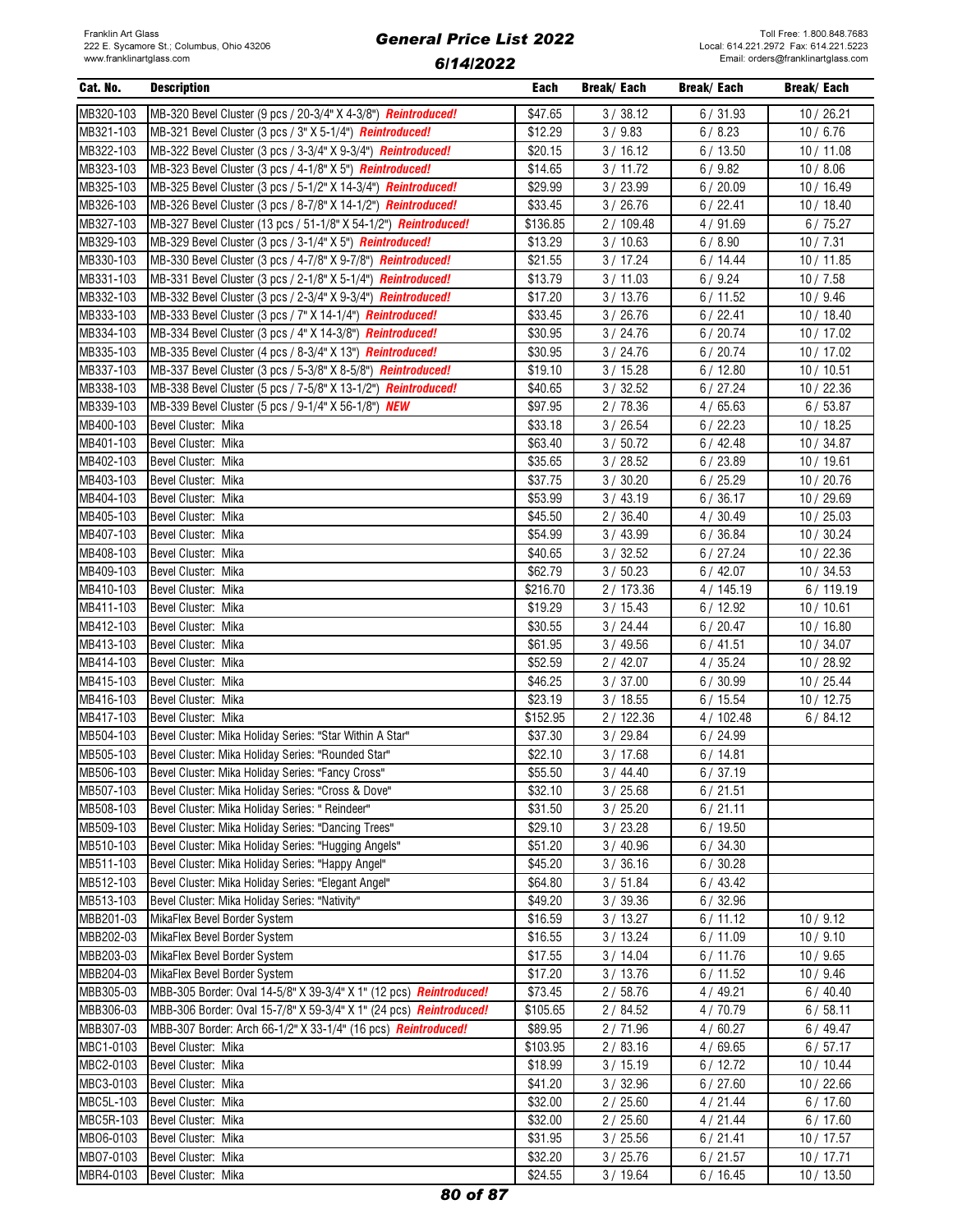| Cat. No.  | <b>Description</b>                                       | Each    | Break/ Each | Break/ Each | Break/ Each |
|-----------|----------------------------------------------------------|---------|-------------|-------------|-------------|
| MBR5-0103 | Bevel Cluster: Mika                                      | \$42.80 | 3 / 34.24   | 6/28.68     | 10 / 23.54  |
| MBX221-03 | Bevel Cluster: Mika Commercial                           | \$70.39 | 3 / 56.31   | 6/47.16     | 10/38.71    |
| MBX222-03 | Bevel Cluster: Mika Commercial                           | \$38.70 | 3/30.96     | 6/25.93     | 10 / 21.29  |
| MBX223-03 | Bevel Cluster: Mika Commercial                           | \$19.75 | 3/15.80     | 6/13.23     | 10 / 10.86  |
|           | Bevel Cluster: Mika Commercial                           |         |             |             |             |
| MBX224-03 |                                                          | \$74.19 | 2/59.35     | 4/49.71     | 6/40.80     |
| MBX225-03 | Bevel Cluster: Mika Commercial                           | \$37.55 | 3 / 30.04   | 6/25.16     | 10/20.65    |
| MF0104-38 | Mosaic Form: 4-1/4" X 4-1/4" Coaster                     | \$3.25  | 2/2.60      | 4/2.18      | 6/1.79      |
| MF0105-38 | Mosaic Form: 4" X 8" Door Stop TO BE DISCONTINUED        | \$10.20 | 2/8.16      | 4/6.83      | 6/5.61      |
| MF0106-38 | Mosaic Form: 14" Round (106)                             | \$14.50 | 2/11.60     | 4/9.72      | 6/7.98      |
| MF0107-38 | Mosaic Form: 16" Square                                  | \$16.00 | 2/12.80     | 4/10.72     | 6/8.80      |
| MF0108-38 | Mosaic Form: Large Triangle                              | \$14.70 | 2/11.76     | 4/9.85      | 6/8.09      |
| MF0109-38 | Mosaic Form: 8" Square                                   | \$9.75  | 2/7.80      | 4/6.53      | 6/5.36      |
| MF0110-38 | Mosaic Form: 16" Hex                                     | \$16.95 | 2/13.56     | 4/11.36     | 6/9.32      |
| MF0111-38 | Mosaic Form: 8" Circle                                   | \$10.10 | 2/8.08      | 4/6.77      | 6/5.56      |
| MF0112-38 | Mosaic Form: 18" Moonstone                               | \$27.75 | 2/22.20     | 4/18.59     | 6/15.26     |
| MF0113-38 | Mosaic Form: 6" House Border                             | \$11.25 | 2/9.00      | 4/7.54      | 6/6.19      |
| MF0114-38 | Mosaic Form: 24" Tree Ring                               | \$15.90 | 2/12.72     | 4/10.65     | 6/8.75      |
| MF0208-38 | Mosaic Form: 18" Round TO BE DISCONTINUED                | \$27.75 | 2/22.20     | 4/18.59     | 6/15.26     |
| MF0209-38 | Mosaic Form: 14" Heart TO BE DISCONTINUED                | \$21.20 | 2/16.96     | 4/14.20     | 6/11.66     |
| MF0210-38 | Mosaic Form: 5" Heart Tile Coaster TO BE DISCONTINUED    | \$4.50  | 2/3.60      | 4/3.02      | 6/2.48      |
|           |                                                          |         |             |             |             |
| MF0211-38 | Mosaic Form: 5-1/2" Star Tile Coaster TO BE DISCONTINUED | \$4.50  | 2/3.60      | 4/3.02      | 6/2.48      |
| MF0212-38 | Mosaic Form: 4-1/4" Hexagon Tile Coaster                 | \$3.25  | 2/2.60      | 4/2.18      | 6/1.79      |
| MF0213-38 | Mosaic Form: 4-1/4" Round Tile Coaster                   | \$3.25  | 2/2.60      | 4/2.18      | 6/1.79      |
| MF0245-38 | Mosaic Form: 4-1/4" Square Box                           | \$7.95  | 2/6.36      | 4/5.33      | 6/4.37      |
| MF0246-38 | Mosaic Form: 4-1/4" Round Box                            | \$7.95  | 2/6.36      | 4/5.33      | 6/4.37      |
| MF0247-38 | Mosaic Form: 4-1/4" Hexagon Box                          | \$7.95  | 2/6.36      | 4/5.33      | 6/4.37      |
| MF0248-38 | Mosaic Form: 5-1/2" Heart Box                            | \$7.95  | 2/6.36      | 4/5.33      | 6/4.37      |
| MF0290-38 | Mosaic Art Clock Kit TO BE DISCONTINUED                  | \$19.50 | 2/15.60     | 4/13.07     | 6/10.73     |
| MF0378-38 | Mosaic Form: 12" Hexagon by Diamond Tech (378)           | \$16.95 | 2/13.56     | 4/11.36     | 6/9.32      |
| MF0379-38 | Mosaic Form: 12" Square by Diamond Tech                  | \$16.00 | 2/12.80     | 4/10.72     | 6/8.80      |
| MF0441-38 | Mosaic Form: 16" Rect. (Tree Ring Connector)             | \$19.95 | 2/15.96     | 4/13.37     | 6/10.97     |
| MF0442-38 | Mosaic Form: 20" Address Stone                           | \$28.95 | 2/23.16     | 4/19.40     | 6/15.92     |
| MF0443-38 | Mosaic Form: 12" Round (443)                             | \$16.60 | 2/13.28     | 4/11.12     | 6/9.13      |
| MF0586-38 | Mosaic Form: 9" Mini Heart                               | \$10.75 | 2/8.60      | 4/7.20      | 6/5.91      |
| MF0587-38 | Mosaic Form: 8-1/2" Mini Butterfly                       | \$12.82 | 2/10.26     | 4/8.59      | 6/7.05      |
| MF0647-38 | Mosaic Form: Garden Border by Diamond Tech               | \$17.95 | 2/14.36     | 4/12.03     | 6/9.87      |
| MP36-0070 | Muskie Filigree w/ 2 13mm brown eye jewels               | \$57.15 | 2/45.72     | 4 / 38.29   | 6/31.43     |
|           |                                                          |         |             |             |             |
| MS-012938 | Mosaicstone Cement (2 lbs.)                              | \$7.95  | 2/6.36      | 4/5.33      | 6/4.37      |
| MS-013038 | Mosaicstone Cement (20 lbs.)                             | \$43.95 | 2/35.16     | 4/29.45     | 6/24.17     |
| MS-025738 | Mosaicstone Cement Colorant: Sandstone 3 oz.             | \$4.95  | 2/3.96      | 4/3.32      | 6/2.72      |
| MS-025838 | Mosaicstone Cement Colorant: Sandstone 1 lb.             | \$11.95 | 2/9.56      | 4/8.01      | 6/6.57      |
| MS-025938 | Mosaicstone Cement Colorant: Yellow 3 oz.                | \$4.95  | 2/3.96      | 4/3.32      | 6/2.72      |
| MS-026038 | Mosaicstone Cement Colorant: Yellow 1 lb.                | \$11.95 | 2/9.56      | 4/8.01      | 6/6.57      |
| MS-026138 | Mosaicstone Cement Colorant: Rose 3 oz.                  | \$4.95  | 2/3.96      | 4/3.32      | 6/2.72      |
| MS-026238 | Mosaicstone Cement Colorant: Rose 1 lb.                  | \$11.95 | 2/9.56      | 4/8.01      | 6/6.57      |
| MS-026338 | Mosaicstone Cement Colorant: Brick Red 3 oz.             | \$4.95  | 2/3.96      | 4/3.32      | 6/2.72      |
| MS-026438 | Mosaicstone Cement Colorant: Brick Red 1 lb.             | \$11.95 | 2/9.56      | 4/8.01      | 6/6.57      |
| MS-026538 | Mosaicstone Cement Colorant: Plum 3 oz.                  | \$4.95  | 2/3.96      | 4/3.32      | 6/2.72      |
| MS-026638 | Mosaicstone Cement Colorant: Plum 1 lb.                  | \$11.95 | 2/9.56      | 4/8.01      | 6/6.57      |
| MS-026738 | Mosaicstone Cement Colorant: Blue 3 oz.                  | \$8.95  | 2/7.16      | 4/6.00      | 6/4.92      |
| MS-026838 | Mosaicstone Cement Colorant: Blue 1 lb.                  | \$34.95 | 2/27.96     | 4/23.42     | 6/19.22     |
| MS-026938 | Mosaicstone Cement Colorant: Green 3 oz.                 | \$6.95  | 2/5.56      | 4/4.66      | 6/3.82      |
|           |                                                          |         |             |             |             |
| MS-027038 | Mosaicstone Cement Colorant: Green 1 lb.                 | \$32.95 | 2/26.36     | 4/22.08     | 6/18.12     |
| MS-027138 | Mosaicstone Cement Colorant: Terra Cotta 3 oz.           | \$4.95  | 2/3.96      | 4/3.32      | 6/2.72      |
| MS-027238 | Mosaicstone Cement Colorant: Terra Cotta 1 lb.           | \$11.95 | 2/9.56      | 4/8.01      | 6/6.57      |
| MS-027338 | Mosaicstone Cement Colorant: Brown 3 oz.                 | \$4.95  | 2/3.96      | 4/3.32      | 6/2.72      |
| MS-027438 | Mosaicstone Cement Colorant: Brown 1 lb.                 | \$11.95 | 2/9.56      | 4/8.01      | 6/6.57      |
| MS-027538 | Mosaicstone Cement Colorant: Charcoal 3 oz.              | \$4.95  | 2/3.96      | 4/3.32      | 6/2.72      |
| MS-027638 | Mosaicstone Cement Colorant: Charcoal 1 lb.              | \$11.95 | 2/9.56      | 4/8.01      | 6/6.57      |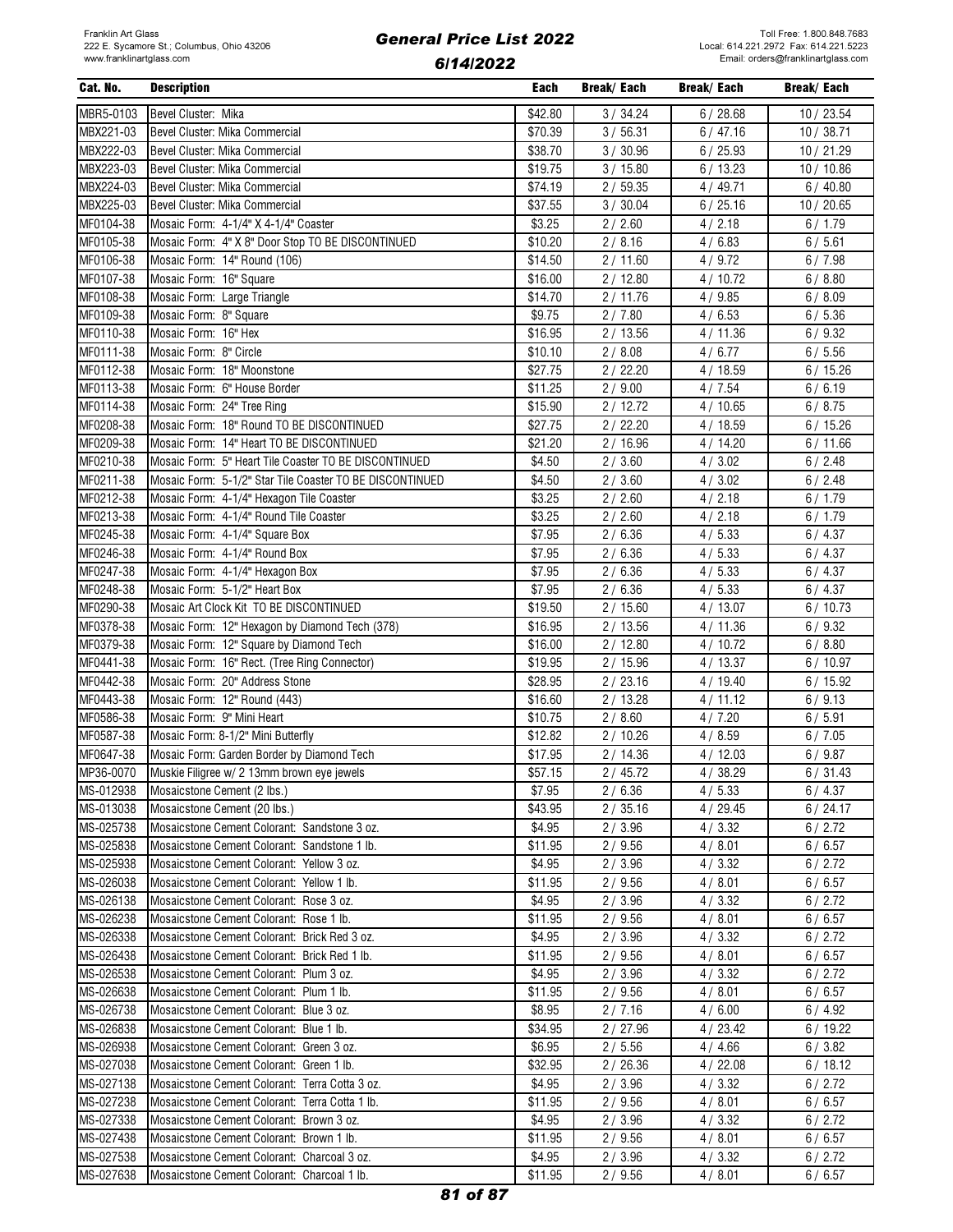#### Cat. No. Description Each Break/ Each Break/ Each Break/ Each MS-058038 Mosaic Art Grout 2 lb.: White \$6.95 2 / 5.56 4 / 4.66 6 / 3.82 MS-058138 Mosaic Art Grout 2 lb.: Black \$6.95 2 / 5.56 4 / 4.66 6 / 3.82 MS-058238 |Mosaic Art Grout 2 lb.: Bone \$6.95 2 / 5.56 2 / 5.56 4 / 4.66 6 / 3.82 MS-058338 Mosaic Art Grout 2 lb.: Sterling the state of the state of the state of the state of the state of the state of the state of the state of the state of the state of the state of the state of the state of the state MS-058438 Mosaic Art Grout 2 lb.: Terra Cotta **\$6.95 18.95 18.95 18.95** 2 / 5.56 18.95 4 / 4.66 6 / 3.82 MT01-0092 Morton Twister \$6.95 2 / 5.56 4 / 4.66 N41-00523 Apple Blossom 4-1/2" Odyssey Mold Kit (Mold & Pattern) \$80.00 360.00 2 / 64.00 N42-00523 Renaissance 4-1/2" Odyssey Mold Kit (Mold & Pattern  $\sim$  880.00 | 2/64.00 N71-00523 Geometric Cone 7" Odyssey Mold Kit (Mold & Pattern) | \$86.00 | 2/68.80 N81-00523 8" Tudor Opentop Odyssey Mold Kit (Mold &Patt.) \$80.00 2 / 64.00 N101-0523 10" Colonial Opentop Mold Kit (Mold &Patt.) 677.00 1 377.00 2 / 61.60 N102-0523 10" Tudor Opentop Mold Kit (Mold &Patt.) \$77.00 2 / 61.60 N103-0523 10" Peony Mold Kit (Mold & Patt.) \$80.00 \$80.00 2 / 64.00 N122-0523 12" Colonial Opentop Mold Kit (Mold &Patt.) \$84.00 2 / 67.20 N141-0523 Peony Dome 14" Odyssey Mold Kit (Mold & Pattern) \$84.00 \$84.00 2 / 67.20 N161-0523 Art Nouveau Dome 16" Odyssey Mold Kit (Mold & Pattern) \$81.00 2 / 64.80 N181-0523 18" Magnolia Mold Kit (Mold & Patt.) \$104.00 2 / 83.20 N201-0523 Art Nouveau Cone 20" Odyssey Mold Kit (Mold & Pattern) | \$100.00 | 2 / 80.00 N202-0523 20" Colonial Opentop Odyssey Mold Kit (Mold & Pattern) \$102.00 \$102.00 2 / 81.60 N203-0523 Azalea 20" Odyssey Mold Kit (Mold & Pattern) \$129.00 2 / 103.20 N221-0523 Spider Mum Dome 22" Odyssey Mold Kit (Mold & Pattern) \$177.00 3/ 141.60 N222-0523 Peacock Cone 22" Odyssey Mold Kit (Mold & Pattern) \$153.00 3/ 122.40 N241-0523 Pleated Leaf 22" Odyssey Mold Kit (Mold& Pattern) \$169.00 2 / 135.20 NLB-01032 Giant Night Light Filigree w/ clip (2-1/2" X 3-3/4"): Cat \$5.49 2 / 4.39 4 / 3.68 8 / 3.02 NLB-01034 Giant Night Light Filigree w/ clip (2-1/2" X 3-3/4"): Carousel \$5.49 2 / 4.39 4 / 3.68 8 / 3.02 NLB-01040 Giant Night Light Filigree w/ clip (2-1/2" X 3-3/4"): Rag Doll \$5.49 \$5.49 2 / 4.39 4 / 3.68 8 / 3.02 NLB-01041 Giant Night Light Filigree w/ clip (2-1/2" X 3-3/4"): Teddy Bear \$5.49 \$5.49 2 / 4.39 4 / 3.68 8 / 3.02 NLB-01042 Giant Night Light Filigree w/ clip (2-1/2" X 3-3/4"): Moon Bear **\$5.49 3.549 3.49 4 / 3.68 8 / 3.02** NLB-01043 Giant Night Light Filigree w/ clip (2-1/2" X 3-3/4"): Hibiscus 85.49 35.49 2 / 4.39 4 / 3.68 8 8 / 3.02 NLB-01044 Giant Night Light Filigree w/ clip (2-1/2" X 3-3/4"): Tulip \$5.49 2 / 4.39 4 / 3.68 8 / 3.02 NLB-01045 Giant Night Light Filigree w/ clip (2-1/2" X 3-3/4"): Daffodils \$5.49 2 / 4.39 4 / 3.68 8 / 3.02 NLB-01047 Giant Night Light Filigree w/ clip (2-1/2" X 3-3/4"): Butterfly **\$5.49** 55.49 2 / 4.39 4 / 3.68 8 8 / 3.02 NLB-01049 Giant Night Light Filigree w/ clip (2-1/2" X 3-3/4"): Tangled Cat \$5.49 2 / 4.39 4 / 3.68 8 / 3.02 NLB-01050 Giant Night Light Filigree w/ clip (2-1/2" X 3-3/4"): Kitty **\$5.49 8 / 3.59 / 3.02** 4 / 3.68 / 3.02 NLB-01060 Giant Night Light Filigree w/ clip (2-1/2" X 3-3/4"): Hummingbird  $\begin{array}{|l|}\n\hline\n\text{85.49} & 2 / 4.39 & 4 / 3.68 & 8 / 3.02\n\end{array}$ NLB-01062 Giant Night Light Filigree w/ clip (2-1/2" X 3-3/4"): Circus Bear \$5.49 2 / 4.39 4 / 3.68 8 / 3.02 NLB-01063 Giant Night Light Filigree w/ clip (2-1/2" X 3-3/4"): Lion \$5.49 2 / 4.39 4 / 3.68 8 / 3.02 NLB-01064 Giant Night Light Filigree w/ clip (2-1/2" X 3-3/4"): Poppy  $\begin{array}{|l} 8,49 & 2 / 4.39 & 4 / 3.68 & 8 / 3.02 \end{array}$ NLB-01065 Giant Night Light Filigree w/ clip (2-1/2" X 3-3/4"): Iris **\$5.49** 8.5.49 2 / 4.39 4 / 3.68 8 / 3.02 NLB-01066 Giant Night Light Filigree w/ clip (2-1/2" X 3-3/4"): Palm Tree \$5.49 \$5.49 2 / 4.39 4 / 3.68 8 / 3.02 NLB-01067 Giant Night Light Filigree w/ clip (2-1/2" X 3-3/4"): Sleepy Citty **\$5.49** 8.49 2 / 4.39 4 / 3.68 8 8 / 3.02 NLB-01068 Giant Night Light Filigree w/ clip (2-1/2" X 3-3/4"): Kitty  $\begin{array}{|l|}\n85.49 & 2 / 4.39 & 4 / 3.68 & 8 / 3.02\n\end{array}$ ODY-10523 Odyssey Catalog \$2.50 2 / 2.00 4 / 1.68 6 / 1.38 OSOGO3-70 Small Curved Orange - Orange Granite Opal (card of 3) \$12.50 2 / 10.00 3 / 8.38 4 / 6.88 OSORC3-70 Small Curved Orange - Orange Cathedral (card of 3) \$12.50 2 / 10.00 3 / 8.38 4 / 6.88 P20-00070 Designing Grid \$17.00 2 / 13.60 3 / 11.39 4 / 9.35 P20-01070 Stylized Pansy with Crown Pattern \$20.00 1 2 / 16.00 3 / 13.40 4 / 11.00 P20-02070 Button & Bows with Crown Pattern 1980 10 12 / 12.80 3 / 10.72 4 / 8.80 P20-03070 Grape Pattern \$16.00 2 / 12.80 3 / 10.72 4 / 8.80 P20-04070 Rose Pattern \$18.00 2 / 14.40 8 / 12.06 4 / 9.90 P20-05070 Geometric with Crown Pattern **18.80 12.80 3 / 12.80 3 / 10.72** 4 / 8.80 P20-08070 Cattail Pattern \$20.00 2 / 16.00 3 / 13.40 4 / 11.00 P20-10K70 Stylized Fruit Pattern with 3 Apples & 3 Pears \$44.00 2 / 35.20 3 / 29.48 4 / 24.20 P20-11070 Ten Pin Lamp Pattern **120.00 12 / 16.00** 3 / 13.40 4 / 11.00 P20-12070 Country Kids & Rocking Horse Pattern **1990 12 / 16.00** 2 / 16.00 3 / 13.40 4 / 11.00 P20-13070 Country Tulips Pattern \$20.00 | 2/ 16.00 | 3/ 13.40 | 4/ 11.00 P20-14070 The Pub Lamp Pattern with BHOP42 Filigree \$60.00 \ \$60.00 \ 3/48.00 3/40.20 4/33.00 P20-19070 Small Bald Eagle W Pattern \$21.00 | 2 / 16.80 3 / 14.07 | 4 / 11.55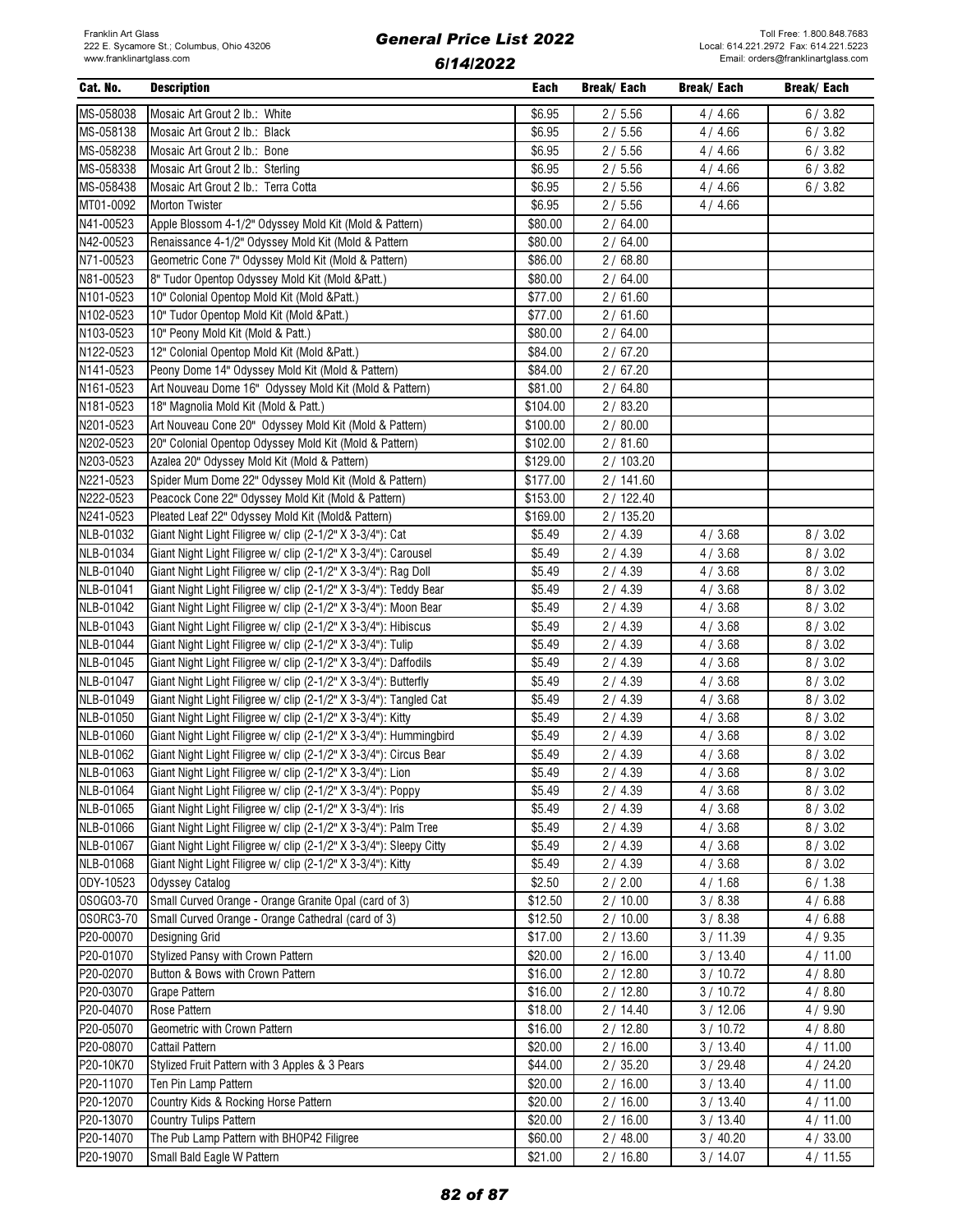| Cat. No.               | <b>Description</b>                                                    | Each               | Break/ Each        | <b>Break/Each</b> | <b>Break/Each</b> |
|------------------------|-----------------------------------------------------------------------|--------------------|--------------------|-------------------|-------------------|
| PF24-0070              | Poppy Brass Filigree for SC20-3                                       | \$43.15            | 2 / 34.52          | 4/28.91           | 6/23.73           |
| PFF-10003              | Picture Frame Kit by Mika                                             | \$15.25            | 2/12.20            | 4/10.22           | 6/8.39            |
| PG01B-092              | Morton Portable Glass Shop                                            | \$119.95           | 2/95.96            | 4/80.37           |                   |
| PG02B-092              | <b>Fence Extention</b>                                                | \$20.95            | 2/16.76            | 4/14.04           |                   |
| PG03-0092              | Morton Studio Cutting Bar (31")                                       | \$32.95            | 2/26.36            | 4/22.08           |                   |
|                        |                                                                       |                    |                    |                   |                   |
| PG06B-092              | Five Extra Glass Stops for PG01B-092                                  | \$25.95            | 2/20.76            | 4/17.39           |                   |
| PG15-0092              | Morton 15" Short Cutting Bar (for all models)                         | \$23.95            | 2/19.16            | 4/16.05           |                   |
| PG15B-092              | Morton Portable Glass Shop WITH 15" BAR NEW                           | \$147.95           | 2/118.36           | 4/99.13           |                   |
| PG22-0092              | Morton 22" Standard Cutting Bar                                       | \$28.95            | 2/23.16            | 4/19.40           |                   |
| PLAG03-70              | Large Curved Pear-Amber/Green Opal (card of 3)                        | \$14.50            | 2/11.60            | 3/9.72            | 4/7.98            |
| P01-00523              | <b>Odyssey Poster</b>                                                 | \$11.00            | 2/8.80             |                   |                   |
| PSAG03-70              | Small Curved Pear - Amber/Green Cathedral (card of 3)                 | \$13.50            | 2/10.80            | 3 / 9.05          | 4/7.43            |
| <b>PSGR03-70</b>       | Small Curved Pear - Green Opal (card of 3)                            | \$13.50            | 2/10.80            | 3/9.05            | 4/7.43            |
| PSYEC3-70              | Small Curved Pear - Yellow Cathedral (card of 3)                      | \$13.50            | 2/10.80            | 3/9.05            | 4/7.43            |
| PSYE03-70              | Small Curved Pear - Yellow Opal (card of 3)                           | \$13.50            | 2/10.80            | 3 / 9.05          | 4/7.43            |
| QFB1-1140              | Quick Fit Bit Holder with 3/4" Bit (QFBS-100-3/4)                     | \$27.00            | 2/21.60            | 4/18.09           | 8 / 14.85         |
| QFB2-1140              | Quick Fit Bit Holder with 1" Bit (QFBS-100-1)                         | \$30.00            | 2/24.00            | 4/20.10           | 8/16.50           |
| QFB3-1140              | 3/4" Bit FINE for Quick Fit Bit System (QFB 3/4 F)                    | \$14.00            | 2/11.20            | 4/9.38            | 8/7.70            |
| QFB4-1140              | 3/4" Bit STANDARD (or Quick Fit Bit System (QFB 3/4 S)                | \$14.00            | 2/11.20            | 4/9.38            | 8/7.70            |
| QFB5-1140              | 3/4" Bit RAPID GRIND for Quick Fit Bit System (QFB 3/4 R)             | \$14.00            | 2/11.20            | 4/9.38            | 8/7.70            |
| QFB6-1140              | 1" Bit FINE for Quick Fit Bit System (QFB 1 F)                        | \$16.00            | 2/12.80            | 4/10.72           | 8/8.80            |
| QFB7-1140              | 1" Bit STANDARD for Quick Fit Bit System (QFB 1 S)                    | \$16.00            | 2/12.80            | 4/10.72           | 8/8.80            |
| QFB8-1140              | 1" Bit RAPID GRIND for Quick Fit Bit System (QFB 1 R)                 | \$16.00            | 2/12.80            | 4/10.72           | 8/8.80            |
| QFB200-01              | 1" QuickFit Bit w/ Holder 200 Series for Most Glastar & The Grinder   | \$36.00            | 2/28.80            | 4/24.12           | 8/19.80           |
| QFB200-34              | 3/4" QuickFit Bit w/ Holder 200 Series for Most Glastar & The Grinder | \$29.00            | 2/23.20            | 4/19.43           | 8/15.95           |
| R2-000738              | Lamp Ring Odyssey 2"                                                  | \$24.00            |                    |                   |                   |
| R3-000738              | Lamp Ring Odyssey 3"                                                  | \$31.00            |                    |                   |                   |
| R4-000738              | Lamp Ring Odyssey 4"                                                  | \$37.00            |                    |                   |                   |
| R5-000738              | Lamp Ring Odyssey 5"                                                  | \$61.00            |                    |                   |                   |
|                        |                                                                       |                    |                    |                   |                   |
| RC22-0070              | Designing Grid                                                        | \$21.00            | 2/16.80            | 3/14.07           | 4/11.55           |
| RC22-01K0              | Traditional Fruit Pattern w/ 3 Apples & 3 Pears                       | \$43.00            | 2/34.40            | 3 / 28.81         | 4/23.65           |
| RC22-0270              | Ribbon Art Nouveau Pattern                                            | \$24.00            | 2/19.20            | 3/16.08           | 4/13.20           |
| RC22-0370              | <b>Traditional Floral Pattern</b>                                     | \$22.00            | 2/17.60            | 3/14.74           | 4/12.10           |
| RC22-0470              | Art Noveau Candle Pattern                                             | \$24.00            | 2/19.20            | 3/16.08           | 4/13.20           |
| RC22-0670              | Cherry Tree T Pattern                                                 | \$28.00            | 2/22.40            | 3/18.76           | 4/15.40           |
| RC22-0770              | Gay Ninety Floral Pattern                                             | \$22.00            | 2/17.60            | 3/14.74           | 4/12.10           |
| RC22-0870              | <b>Traditional Grape Pattern</b>                                      | \$22.00            | 2/17.60            | 3/14.74           | 4/12.10           |
| RC22-0970              | <b>Traditional Rose Pattern</b>                                       | \$24.00            | 2/19.20            | 3/16.08           | 4/13.20           |
|                        |                                                                       |                    |                    |                   |                   |
| RC22-13K0              | Big Apple Pattern with 9 Delicious Apples                             | \$53.00            | 2/42.40            | 3 / 35.51         | 4/29.15           |
| RC22-1570              | Tiffany Rose Pattern                                                  | \$22.00            | 2/17.60            | 3/14.74           | 4/12.10           |
| RC22-1670              | <b>Traditional Waterlily Pattern</b>                                  | \$22.00            | 2/17.60            | 3/14.74           | 4/12.10           |
| RC22-17K0              | Impatiens Border Pattern w/ Flower Filigree                           | \$61.00            | 2/48.80            | 3 / 40.87         | 4/33.55           |
| RC22-18K0              | Loon Pattern w/ Loon Filigree & Red Eye Jewels                        | \$70.00            | 2/56.00            | 3/46.90           | 4/38.50           |
| RM07-0523              | Brass Rim Odyssey 7"                                                  | \$10.00            | 2/8.00             |                   |                   |
| RM10-0523              | Brass Rim Odyssey 10"                                                 | \$10.00            | 2/8.00             |                   |                   |
| RM12-0523              | Brass Rim Odyssey 12"                                                 | \$10.00            | 2/8.00             |                   |                   |
| RM14-0523              | Brass Rim Odyssey 14"                                                 | \$10.00            | 2/8.00             |                   |                   |
| RM16-0523              | Brass Rim Odyssey 16"                                                 | \$11.00            | 2/8.80             |                   |                   |
| RM18-0523              | Brass Rim Odyssey 18"                                                 | \$13.00            | 2/10.40            |                   |                   |
| RM20-0523              | Brass Rim Odyssey 20"                                                 | \$14.00            | 2/11.20            |                   |                   |
| RM22-0523<br>RM24-0523 | Brass Rim Odyssey 22"<br>Brass Rim Odyssey 24"                        | \$15.00<br>\$18.00 | 2/12.00<br>2/14.40 |                   |                   |
| RM24S-523              | Brass Strap for T1515-523 24"                                         | \$65.00            | 2/52.00            |                   |                   |
| RM26-0523              | Brass Rim Odyssey 26"                                                 | \$19.00            | 2/15.20            |                   |                   |
| RM28-0523              | Brass Rim Odyssey 28"                                                 | \$21.00            | 2/16.80            |                   |                   |
|                        |                                                                       |                    |                    |                   |                   |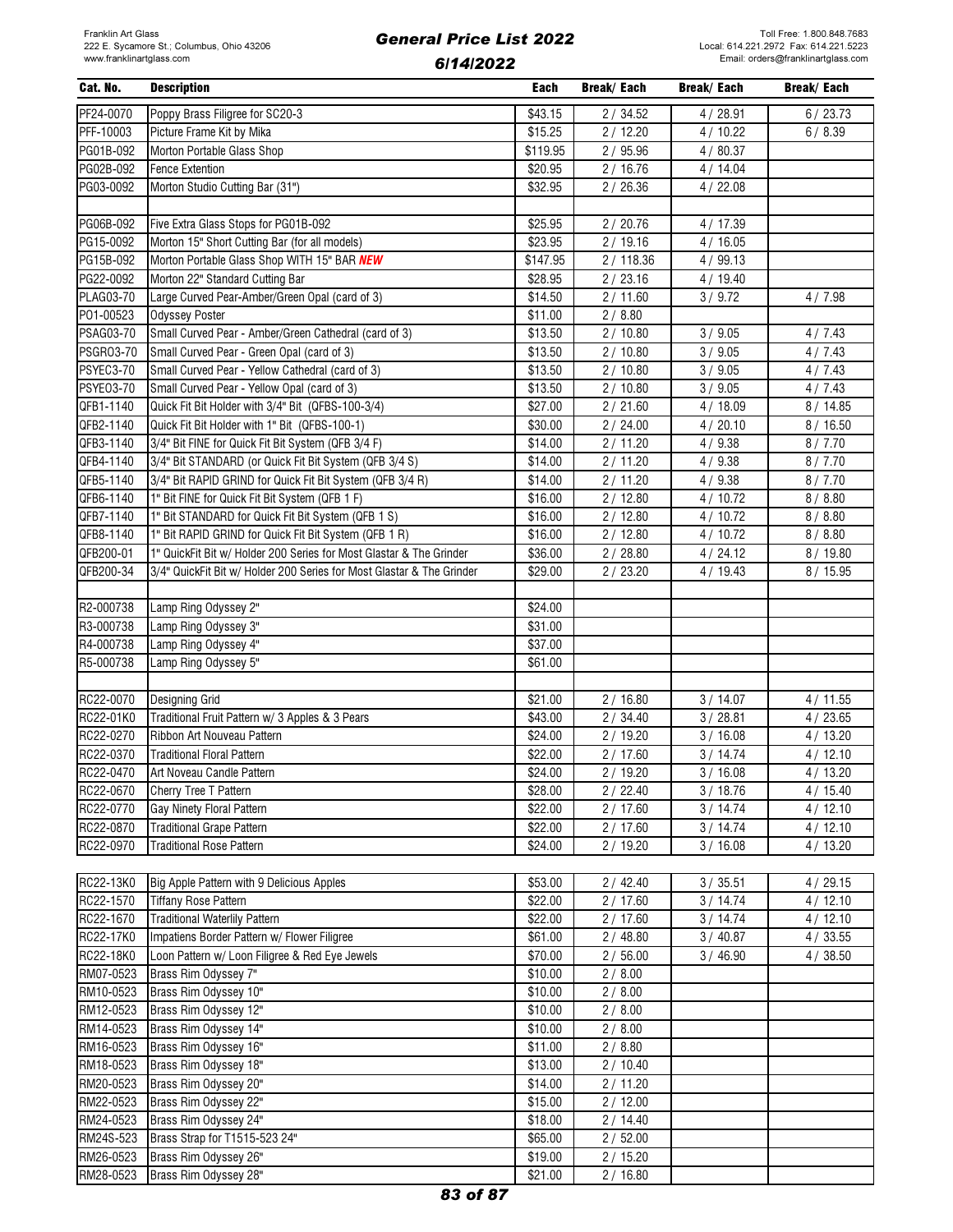| Cat. No.   | <b>Description</b>                                                      | Each     | <b>Break/Each</b> | <b>Break/Each</b> | <b>Break/Each</b> |
|------------|-------------------------------------------------------------------------|----------|-------------------|-------------------|-------------------|
| RS1-00523  | Lamp Riser Odyssey 1-1/4" Patina                                        | \$35.00  | 2/28.00           |                   |                   |
| RS2-00523  | Lamp Riser Odyssey 1-3/4" Patina                                        | \$36.00  | 2/28.80           |                   |                   |
| RS3-00523  | Lamp Riser Odyssey 2-1/2" Patina                                        | \$39.00  | 2/31.20           |                   |                   |
| RS4-00523  | Lamp Riser Odyssey 3-3/4" Patina                                        | \$45.00  | 2/36.00           |                   |                   |
| RW1-00523  | Reinforcement Wire Odyssey (20 feet)                                    | \$14.00  | 2/11.20           |                   |                   |
| RW422-523  | Lotus Bell Hardware Kit                                                 | \$22.00  | 2/17.60           |                   |                   |
| S121-0523  | 12" Sculptural Chestnut Odyssey Form & Pattern                          | \$109.00 | 2/87.20           |                   |                   |
| SAR09-070  | Extra Set of 9 Small Apples for GF16-07K0                               | \$32.70  | 2/26.16           | 3 / 21.91         | 4 / 17.99         |
|            |                                                                         |          |                   |                   |                   |
|            |                                                                         |          |                   |                   |                   |
| SC7-06070  | Periwinkle Pattern                                                      | \$15.00  | 2/12.00           | 3/10.05           | 4/8.25            |
| SC7-15070  | Hummingbird W Pattern                                                   | \$16.00  | 2/12.80           | 3/10.72           | 4/8.80            |
| SC7-16070  | Dragonfly T Pattern                                                     | \$15.00  | 2/12.00           | 3/10.05           | 4/8.25            |
| SC7-F0070  | 7" Cone Full Form                                                       | \$15.00  | 2/12.00           | 3/10.05           | 4/8.25            |
| SC20-0270  | Floral Cone Pattern                                                     | \$18.00  | 2/14.40           | 3/12.06           | 4/9.90            |
|            |                                                                         |          |                   |                   |                   |
| SC20-0470  | Art Nouveau Pattern                                                     | \$20.00  | 2/16.00           | 3/13.40           | 4/11.00           |
| SC20-0570  | Tulip Cone Pattern                                                      | \$18.00  | 2/14.40           | 3/12.06           | 4/9.90            |
| SC20-0670  | Arrowroot T Pattern                                                     | \$18.00  | 2/14.40           | 3/12.06           | 4/9.90            |
| SC20-0770  | Floral Border Pattern                                                   | \$18.00  | 2/14.40           | 3/12.06           | 4/9.90            |
| SCAR6-AMB  | Large Scarab Set (6) for SC7- Scarab Lamps AMBER IRID -TBD              | \$29.95  | 2 / 23.96         | 3/20.07           | 4/16.47           |
| SCAR6-BLU  | Large Scarab Set (6) for SC7- Scarab Lamps BLUE IRID -TBD               | \$29.95  | 2/23.96           | 3/20.07           | 4/16.47           |
| SCAR6-GRN  | Large Scarab Set (6) for SC7- Scarab Lamps GREEN IRID -TBD              | \$29.95  | 2/23.96           | 3/20.07           | 4/16.47           |
| SCAR6-TRI  | Large Scarab Set (6) for SC7- Scarab Lamps TRI-COLOR -TBD               | \$29.95  | 2/23.96           | 3 / 20.07         | 4/16.47           |
| SCAR12-AM  | Small Scarab Set (12) for SC7- Scarab Lamps AMBER IRID -TBD             | \$27.50  | 2/22.00           | 3/18.43           | 4/15.13           |
| SCAR12-BL  | Small Scarab Set (12) for SC7- Scarab Lamps BLUE IRID -TBD              | \$27.50  | 2/22.00           | 3/18.43           | 4/15.13           |
| SCAR12-GR  | Small Scarab Set (12) for SC7- Scarab Lamps GREEN IRID -TBD             | \$27.50  | 2/22.00           | 3/18.43           | 4/15.13           |
| SCAR12-TR  | Small Scarab Set (12) for SC7- Scarab Lamps TRI-COLOR -TBD              | \$27.50  | 2/22.00           | 3/18.43           | 4/15.13           |
| SFN36-070  | Slumped Fruit/Nuggets for CF18-7K70                                     | \$33.00  | 2/26.40           | 3 / 22.11         | 4/18.15           |
| SFN42-070  | Slumped Fruit/Nuggets for P20-10K70                                     | \$31.20  | 2/24.96           | 3/20.90           | 4/17.16           |
| SFN60-070  | Slumped Fruit/Nuggets for G16-19K70                                     | \$54.30  | 2/43.44           | 3/36.38           | 4/29.87           |
| SL25-0092  | Strong Line by Morton Glassworks                                        | \$9.95   | 2/7.96            | 4/6.67            |                   |
| S015-0070  | Extra Set of 15 Small Oranges for GF16-13K0 - DISCONTINUEDLIMITED STOCK | \$54.00  | 2/43.20           | 3/36.18           | 4/29.70           |
| SP600-738  | Running Pliers / Studio Pro                                             | \$12.20  | 3 / 9.76          | 6/8.17            | 9/6.71            |
| SP600T-38  | Replacement Tips for Studio Pro Running Pliers                          | \$1.95   | 3/1.56            | 6/1.31            | 9/1.07            |
| SP601-738  | Breaker-Grozer Pliers / Studio Pro                                      | \$10.35  | 3/8.28            | 6/6.93            | 9/5.69            |
| SP679-738  | Studio 100W Iron by Diamond Tech REGULAR PRICE: \$83.95                 | \$62.75  | 6/50.20           |                   |                   |
| SP679A-38  | 1/4" Soldering Iron Tip (650 Degree) for Studio 100W Iron               | \$16.50  | 2/13.20           | 4/11.06           | 6/9.08            |
| SP679B-38  | 1/4" Soldering Iron Tip (750 Degree) for Studio 100W Iron               | \$16.50  | 2/13.20           | 4/11.06           | 6/9.08            |
| SP679C-38  | 3/8" Soldering Iron Tip (650 Degree) for Studio 100W Iron               | \$16.50  | 2/13.20           | 4/11.06           | 6/9.08            |
| SP679D-38  | 3/8" Soldering Iron Tip (750 Degree) for Studio 100W Iron               | \$16.50  | 2/13.20           | 4/11.06           | 6/9.08            |
|            |                                                                         |          |                   |                   |                   |
| SP679H-38  | Hobby 100W Iron by Diamond Tech                                         | \$20.40  | 3/16.32           | 6/13.67           | 12 / 11.22        |
| SP679H-T14 | 1/4" Hobby 100 Soldering Iron Tip for Hobby 100W Iron                   | \$7.95   | 2/6.36            | 4/5.33            | 6/4.37            |
| SP679H-T38 | 3/8" Hobby 100 Soldering Iron Tip for Hobby 100W Iron                   | \$7.95   | 2/6.36            | 4/5.33            | 6/4.37            |
| SP721-0738 | Studio Pro Glass Organizer 15                                           | \$14.95  | 3/11.96           | 5/10.02           | 10/8.22           |
| SP0603-38  | Lead Nippers / Studio Pro                                               | \$9.75   | 3 / 7.80          | 6/6.53            | 9/5.36            |
| SP81-0523  | Spider Crown for N81-00523                                              | \$5.00   | 2/4.00            |                   |                   |
| SP101-523  | Spider Crown for N101-0523                                              | \$5.00   | 2/4.00            |                   |                   |
| SP102-523  | Spider Crown for N102-0523                                              | \$6.00   | 2/4.80            |                   |                   |
| SP122-523  | Spider Crown for N122-0523                                              | \$10.00  | 2/8.00            |                   |                   |
| SP202-523  | Spider Crown for N202-0523                                              | \$12.00  | 2/9.60            |                   |                   |
| SS02P-092  | Morton Mini Surface Plus (two interlocking panels)                      | \$54.95  | 2 / 43.96         | 4/36.82           |                   |
| T151-0523  | Cobweb & Apple Blossom 18" Mold Kit (Mold & Pattern)                    | \$140.00 | 2/112.00          |                   |                   |
| T342-0523  | Wisteria 18" Odyssey Mold Kit (Mold & Pattern)                          | \$164.00 | 2/131.20          |                   |                   |
| T344-0523  | Flowering Lotus 18" Odyssey Mold Kit (Mold & Pattern)                   | \$164.00 | 2/131.20          |                   |                   |
| T346-0523  | Trumpet Vine 18" Odyssey Mold Kit (Mold & Pattern)                      | \$164.00 | 2/131.20          |                   |                   |
| T347-0523  | Apple Blossom 18" Odyssey Mold Kit (Mold & Pattern)                     | \$164.00 | 2/131.20          |                   |                   |

T348-0523 Grape 18" Odyssey Mold Kit (Mold & Pattern) \$164.00 2 / 131.20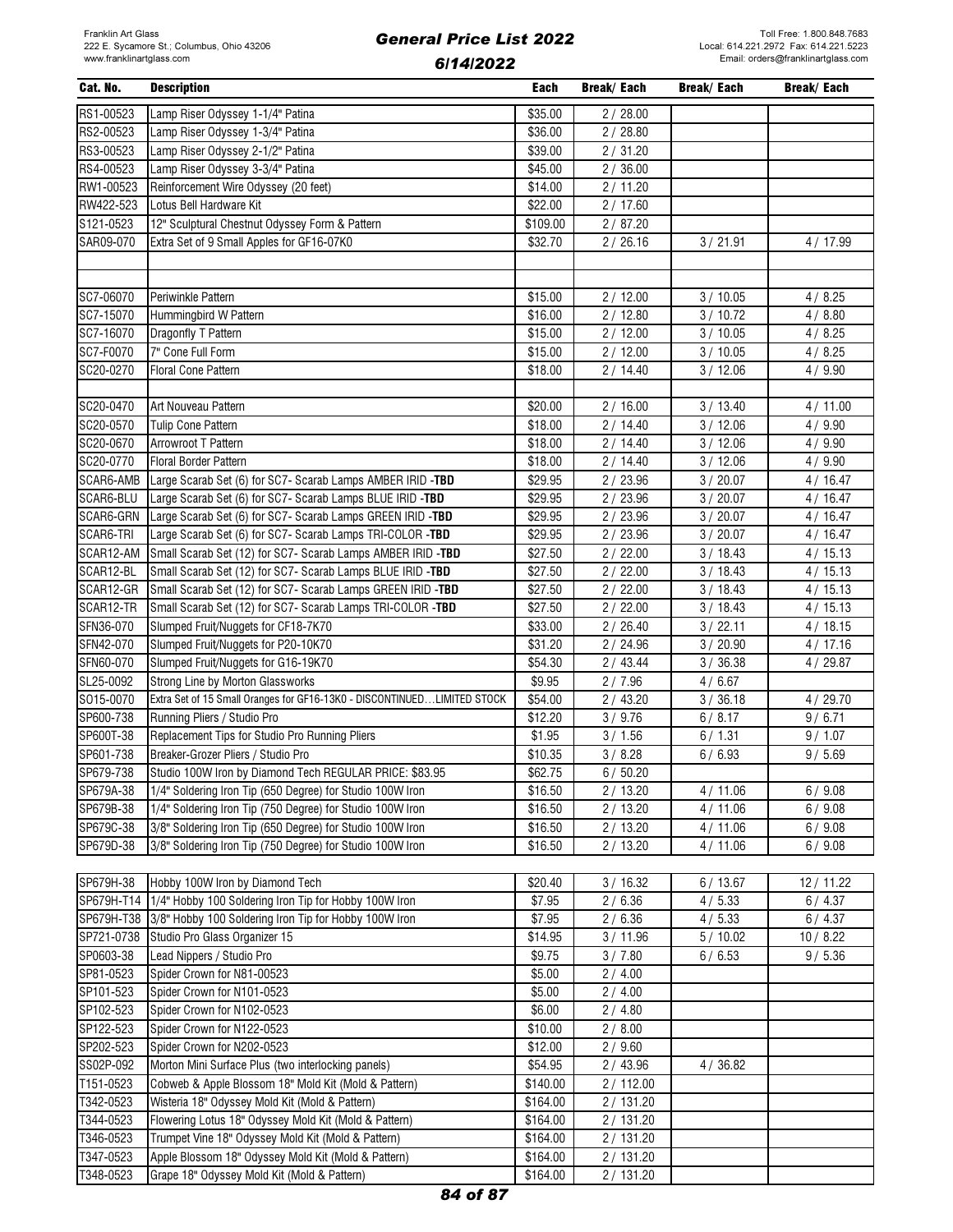| Cat. No.  | <b>Description</b>                                    | Each     | Break/ Each | Break/ Each | Break/ Each |
|-----------|-------------------------------------------------------|----------|-------------|-------------|-------------|
| T349-0523 | Wisteria Mini 10" Odyssey Mold Kit (Mold & Pattern)   | \$84.00  | 2/67.20     |             |             |
| T422-0523 | Lotus Bell 15" Odyssey Mold Kit (Mold & Pattern)      | \$86.00  | 2/68.80     |             |             |
| T526-0523 | Hollyhock Cone 28" Odyssey Mold Kit (Mold & Pattern)  | \$234.00 | 2/187.20    |             |             |
| T603-0523 | Peony Cone 28" Odyssey Mold Kit (Mold & Pattern)      | \$281.00 | 2/224.80    |             |             |
| T615-0523 | Daffodil Cone 28" Odyssey Mold Kit (Mold & Pattern)   | \$234.00 | 2/187.20    |             |             |
| T616-0523 | Swirling Dragonfly Cone 28" Mold Kit (Mold & Pattern) | \$223.00 | 2/178.40    |             |             |
| T1400-523 | Acorn 10" Odyssey Mold Kit (Mold & Pattern)           | \$80.00  | 2/64.00     |             |             |
| T1404-523 | Azalea 10" Odyssey Mold Kit (Mold & Pattern)          | \$93.00  | 2 / 74.40   |             |             |
| T1414-523 | Apple Blossom Dome 12" Mold Kit (Mold & Pattern)      | \$84.00  | 2/67.20     |             |             |
| T1417-523 | Dogwood Dome 12" Odyssey Mold Kit (Mold & Pattern)    | \$85.00  | 2/68.00     |             |             |
| T1424-523 | Spider Dome 15" Odyssey Mold Kit (Mold & Pattern)     | \$86.00  | 2/68.80     |             |             |
| T1427-523 | Daffodil Cone 14" Odyssey Mold Kit (Mold & Pattern)   | \$92.00  | 2/73.60     |             |             |
| T1434-523 | Turtleback Dome 16" Odyssey Mold Kit (Mold & Pattern) | \$86.00  | 2/68.80     |             |             |
| T1435-523 | Acorn Dome 16" Odyssey Mold Kit (Mold & Pattern)      | \$85.00  | 2/68.00     |             |             |
| T1442-523 | Fish Cone 16" Odyssey Mold Kit (Mold & Pattern)       | \$100.00 | 2/80.00     |             |             |
| T1443-523 | Bamboo Dome 16" Odyssey Mold Kit (Mold & Pattern)     | \$96.00  | 2 / 76.80   |             |             |
| T1445-523 | Vine Ornament Dome 16" Mold Kit (Mold & Pattern)      | \$92.00  | 2/73.60     |             |             |
| T1446-523 | Allover Dogwood Dome 16" Mold Kit (Mold & Pattern)    | \$92.00  | 2/73.60     |             |             |
| T1447-523 | Black Eyed Susan Dome 16" Mold Kit (Mold & Pattern)   | \$92.00  | 2/73.60     |             |             |
| T1448-523 | Pansy Dome 16" Odyssey Mold Kit (Mold & Pattern)      | \$92.00  | 2/73.60     |             |             |
| T1449-523 | Daffodil Dome 16" Odyssey Mold Kit (Mold & Pattern)   | \$92.00  | 2/73.60     |             |             |
| T1449R-23 | Banded Daffodil Dome 16" Mold Kit (Mold & Pattern)    | \$92.00  | 2/73.60     |             |             |
| T1451-523 | Geranium Cone 16" Odyssey Mold Kit (Mold & Pattern)   | \$100.00 | 2/80.00     |             |             |
| T1455-523 | Apple Blossom Dome 16" Mold Kit (Mold & Pattern)      | \$96.00  | 2/76.80     |             |             |
| T1461-523 | Poppy Cone 16" Odyssey Mold Kit (Mold & Pattern)      | \$104.00 | 2/83.20     |             |             |
| T1462-523 | Dragonfly Cone 16" Odyssey Mold Kit (Mold & Pattern)  | \$98.00  | 2/78.40     |             |             |
| T1464-523 | Peacock Dome16" Odyssey Mold Kit (Mold & Pattern)     | \$88.00  | 2/70.40     |             |             |
| T1468-523 | Woodbine Dome 16" Odyssey Mold Kit (Mold & Pattern)   | \$93.00  | 2/74.40     |             |             |
| T1472-523 | Peacock Turban 18" Odyssey Mold Kit (Mold & Pattern)  | \$114.00 | 2/91.20     |             |             |
| T1475-523 | Peony Turban 18" Odyssey Mold Kit (Mold & Pattern)    | \$126.00 | 2/100.80    |             |             |
| T1479-523 | Alamander 18" Odyssey Mold Kit (Mold & Pattern)       | \$93.00  | 2/74.40     |             |             |
| T1480-523 | Clematis 18" Odyssey Mold Kit (Mold & Pattern)        | \$108.00 | 2/86.40     |             |             |
| T1490-523 | Waterlily Cone 20" Odyssey Mold Kit (Mold & Pattern)  | \$129.00 | 2/103.20    |             |             |
| T1495-523 | Dragonfly Cone 20" Odyssey Mold Kit (Mold & Pattern)  | \$116.00 | 2/92.80     |             |             |
| T1496-523 | Arrowroot Cone 20" Odyssey Mold Kit (Mold & Pattern)  | \$116.00 | 2/92.80     |             |             |
| T1497-523 | Daffodil Cone 20" Odyssey Mold Kit (Mold & Pattern)   | \$116.00 | 2/92.80     |             |             |
| T1502-523 | Lilypad Cone 20" Mold Kit (Mold & Pattern)            | \$116.00 | 2/92.80     |             |             |
| T1504-523 | Dogwood Dome 22" Odyssey Mold Kit (Mold & Pattern)    | \$173.00 | 2/138.40    |             |             |
| T1505-523 | Peony Turban 22" Odyssey Mold Kit (Mold & Pattern)    | \$185.00 | 2/148.00    |             |             |
| T1506-523 | Nasturtium Turban 22" Mold Kit (Mold & Pattern)       | \$185.00 | 2/148.00    |             |             |
| T1507-523 | Dragonfly Dome 22" Odyssey Mold Kit (Mold & Pattern)  | \$172.00 | 2 / 137.60  |             |             |
| T1515-523 | Curtain Border 24" Odyssey Mold Kit (Mold & Pattern)  | \$185.00 | 2/148.00    |             |             |
| T1528-523 | Poinsettia Dome 26" Odyssey Mold Kit (Mold & Pattern) | \$204.00 | 2/163.20    |             |             |
| T1529-523 | Black Eyed Susan Dome 20" Mold Kit (Mold & Pattern)   | \$126.00 | 2/100.80    |             |             |
| T1531-523 | Poppy Cone 20" Odyssey Mold Kit (Mold & Pattern)      | \$118.00 | 2/94.40     |             |             |
| T1533-523 | Nasturtium Turban 18" Mold Kit (Mold & Pattern)       | \$126.00 | 2/100.80    |             |             |
| T1538-523 | Hydrangea Dome 25" Odyssey Mold Kit (Mold & Pattern)  | \$211.00 | 2/168.80    |             |             |
| T1539-523 | Laburnum Fluted Dome 22" Mold Kit (Mold & Pattern)    | \$177.00 | 2/141.60    |             |             |
| T1548-523 | Tulip Dome 22" Odyssey Mold Kit (Mold & Pattern)      | \$164.00 | 2/131.20    |             |             |
| T1557-523 | Poinsettia Dome 16" Odyssey Mold Kit (Mold & Pattern) | \$90.00  | 2/72.00     |             |             |
| T1559-523 | Crocus Dome 14" Odyssey Mold Kit (Mold & Pattern)     | \$84.00  | 2/67.20     |             |             |
| T1560-523 | Tulip Dome 14" Odyssey Mold Kit (Mold & Pattern)      | \$84.00  | 2/67.20     |             |             |
| T1562-523 | Geranium Cone 14" Odyssey Mold Kit (Mold & Pattern)   | \$89.00  | 2/71.20     |             |             |
| T1563-523 | Peony Cone 16" Odyssey Mold Kit (Mold & Pattern)      | \$104.00 | 2/83.20     |             |             |
| T1571-523 | Hydrangea 16" Odyssey Mold Kit (Mold & Pattern)       | \$109.00 | 2/87.20     |             |             |
| T1574-523 | Border Peony 24" Odyssey Mold Kit (Mold & Pattern)    | \$196.00 | 2/156.80    |             |             |
| T1585-523 | Dragonfly Dome 14" Odyssey Mold Kit (Mold & Pattern)  | \$80.00  | 2/64.00     |             |             |
| T1596-523 | Tulip Dome 18" Odyssey Mold Kit (Mold & Pattern)      | \$121.00 | 2/96.80     |             |             |
| T1598-523 | Oriental Poppy Dome 18" Mold Kit (Mold & Pattern)     | \$121.00 | 2/96.80     |             |             |
|           |                                                       |          |             |             |             |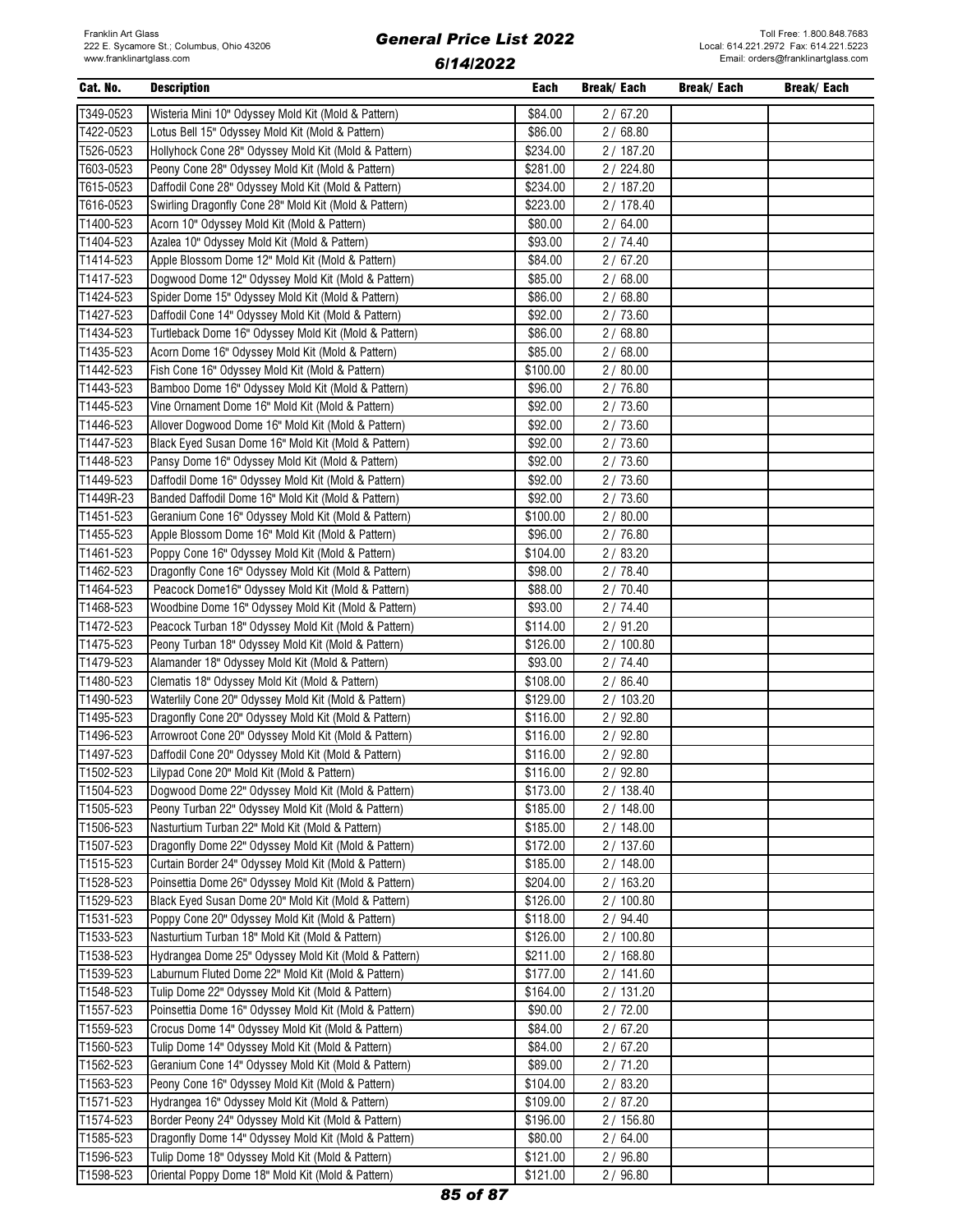| Cat. No.                      | <b>Description</b>                                                                           | Each               | Break/ Each        | Break/ Each        | Break/ Each |
|-------------------------------|----------------------------------------------------------------------------------------------|--------------------|--------------------|--------------------|-------------|
| T1599-523                     | Magnolia Dome 28" Odyssey Mold Kit (Mold & Pattern)                                          | \$255.00           | 2/204.00           |                    |             |
| T1902-523                     | Oriental Poppy Dome 26" Mold Kit (Mold & Pattern)                                            | \$231.00           | 2/184.80           |                    |             |
| T1903-523                     | Elaborate Peony Turban 22" Mold Kit (Mold & Pattern)                                         | \$185.00           | 2 / 148.00         |                    |             |
| T1906-523                     | Tulip Dome 16" Odyssey Mold Kit (Mold & Pattern)                                             | \$96.00            | 2/76.80            |                    |             |
| T1910-523                     | Russian Cone 20" Mold Kit (Mold & Pattern)                                                   | \$116.00           | 2/92.80            |                    |             |
| T1915-523                     | Rosebush Helmet 24" Mold Kit (Mold & Pattern)                                                | \$188.00           | 2/150.40           |                    |             |
| T1917-523                     | Jonquil Daffodil Dome 20" Mold Kit (Mold & Pattern)                                          | \$129.00           | 2/103.20           |                    |             |
| T1918-523                     | 20" Azalea Turban Odyssey Mold Kit (Mold & Pattern)                                          | \$143.00           | 2/114.40           |                    |             |
| T1990-523                     | Trumpet Vine Turban 22" Mold Kit (Mold & Pattern)                                            | \$185.00           | 2/148.00           |                    |             |
| T1997-523                     | Wild Rose Dome 16" Odyssey Mold Kit (Mold & Pattern)                                         | \$92.00            | 2/73.60            |                    |             |
| TB1434-23                     | Turtleback Tiles Irid. for Odyssey T1434-523                                                 | \$168.00           | 2/134.40           |                    |             |
| TB22-AMGL                     | Turtleback Tiles for Worden GF167, 28 / Set of 22 / Amber Gold Luster                        | \$139.95           |                    | 2/93.77            | 3/76.97     |
| TB22-BLIR                     | Turtleback Tiles for Worden GF167, 28 / Set of 22 / Blue Irid                                | \$129.95           |                    | 2/87.07            | 3/71.47     |
| TB22-GRIR                     | Turtleback Tiles for Worden GF167, 28 / Set of 22 / Green Irid                               | \$129.95           |                    | 2/87.07            | 3/71.47     |
| TB22-RDIR                     | Turtleback Tiles for Worden GF167, 28 / Set of 22 / Red Irid                                 | \$139.95           |                    | 2/93.77            | 3/76.97     |
| TC-043038                     | True Colors Lightbox                                                                         | \$234.95           |                    |                    |             |
| TCS1-0092                     | Teeny Circle Sytstem by Morton                                                               | \$22.95            | 2/18.36            | 4/15.38            | 6/12.62     |
|                               | TGK-GT-4050 Evenheat TGK GT 4050 Kiln (#00046.000)                                           | \$1,426.50         |                    |                    |             |
|                               |                                                                                              |                    |                    |                    |             |
| W2-000738                     | Lamp Wheel Brass 2" by Odyssey                                                               | \$34.00            |                    |                    |             |
| W3-000738                     | Lamp Wheel Brass 3" by Odyssey                                                               | \$57.00            |                    |                    |             |
| W4-000738                     | Lamp Wheel Brass 4" by Odyssey                                                               | \$67.00            |                    |                    |             |
| W5-000738                     | Lamp Wheel Brass 5" by Odyssey                                                               | \$81.00            |                    |                    |             |
| W6-000738                     | Lamp Wheel Brass 6" by Odyssey                                                               | \$98.00            |                    |                    |             |
|                               |                                                                                              |                    |                    |                    |             |
| W10-02K70                     | Cherry Tree T Pattern                                                                        | \$50.00            | 2/40.00            | 3 / 33.50          | 4/27.50     |
| W10-04070                     | Lemon Leaf T Pattern                                                                         | \$18.00            | 2/14.40            | 3/12.06            | 4/9.90      |
| W10-05070                     | Grecian Floral Border                                                                        | \$16.00            | 2/12.80            | 3/10.72            | 4/8.80      |
| W10-06070                     | T. Rose Garden Pattern                                                                       | \$20.00            | 2/16.00            | 3/13.40            | 4/11.00     |
| W10-07070                     | Rose Border Pattern                                                                          | \$16.00            | 2/12.80            | 3/10.72            | 4/8.80      |
| W10-F0070                     | 1/3 Sectional Form - 10" Wisteria Shape                                                      | \$30.00            | 2/24.00            | 3/20.10            | 4/16.50     |
| W18-00070                     | Designing Grid                                                                               | \$21.00            | 2/16.80            | 3/14.07            | 4/11.55     |
| W18-01K70                     | Wisteria T Pattern with BF-5 Branches                                                        | \$124.00           | 2/99.20            | 3/83.08            | 4/68.20     |
| W18-02K70                     | Grape Vine T Pattern with BF-5 Branches                                                      | \$116.00           | 2/92.80            | 3/77.72            | 4/63.80     |
| W18-03070                     | <b>Floral Pattern</b>                                                                        | \$20.00            | 2/16.00            | 3/13.40            | 4/11.00     |
| W18-04070                     | <b>Geometric Pattern</b>                                                                     | \$22.00            | 2/17.60            | 3/14.74            | 4/12.10     |
| W18-05K70                     | Cherry Tree T Pattern with BF5 Branches                                                      | \$113.00           | 2/90.40            | 3/75.71            | 4/62.15     |
| W18-06070                     | Handel Periwinkle Pattern                                                                    | \$22.00            | 2/17.60            | 3/14.74            | 4/12.10     |
| W18-07070                     | Old Rose Pattern                                                                             | \$22.00            | 2/17.60            | 3/14.74            | 4/12.10     |
| W18-08070                     | Peacock T Pattern                                                                            | \$24.00            | 2 / 19.20          | 3/16.08            | 4/13.20     |
| W18-09070                     | Tulip T Pattern                                                                              | \$24.00            | 2/19.20            | 3/16.08            | 4/13.20     |
| W18-10K70<br>W18-12070        | Trumpet Vine T Pattern with BF-5 Branches                                                    | \$115.00           | 2/92.00            | 3 / 77.05          | 4/63.25     |
|                               | Stylized Tulip Ceiling Lamp Pattern                                                          | \$20.00            | 2/16.00            | 3/13.40            | 4/11.00     |
| W18-13070                     | Stylized Leaf Ceiling Lamp Pattern                                                           | \$16.00<br>\$30.00 | 2/12.80            | 3/10.72            | 4/8.80      |
| W18-F0070<br><b>W96-10CLR</b> | 1/5 Sectional Form - 18" Wisteria Shape<br>Wissmach Pre-Cut 10" Circle - Clear 96 COE (EACH) |                    | 2/24.00<br>5/10.36 | 3/20.10            | 4/16.50     |
| W310-0070                     | LampLeveler (incl. #320) Sectional Form                                                      | \$12.95            |                    | 10/8.68            | 3 / 34.93   |
| W320-0070                     | Form Holder (fits #330, #350 & #351) Sectional                                               | \$63.50<br>\$18.95 |                    | 2/42.55<br>2/12.70 | 3/10.42     |
| W330-0070                     | LampLeveler (incl. #340) Full Form                                                           | \$88.95            |                    | 2/59.60            | 3/48.92     |
| W340-0070                     | Fixturing Head (fits #310 & 351) Full Form                                                   | \$46.00            |                    | 2/30.82            | 3 / 25.30   |
| W350-0070                     | Floor Stand LampLeveler (incl. #340 & #354)                                                  | \$189.95           |                    | 2/127.27           | 3/104.47    |
| W366-0070                     | Disk 26" Wooden Support for Lamp Levelers                                                    | \$31.00            |                    | 2/20.77            | 3/17.05     |
| W500-0523                     | Tacky Wax 1/2 lb.                                                                            | \$13.00            | 2/10.40            |                    |             |
| W1000-523                     | Tacky Wax 1 lb.                                                                              | \$22.00            | 2/17.60            |                    |             |
| Z101-0738                     | Handel Design Lamp Base                                                                      | \$332.00           |                    |                    |             |

The effective date of this price list is June 10, 2022 and supersedes all previous price lists. Prices may change at anytime without notice. Franklin Art Glass is not responsible for any misprints. All prices are FOB Columbus, Ohio. Possession of this price list does not constitute an offer to sell.